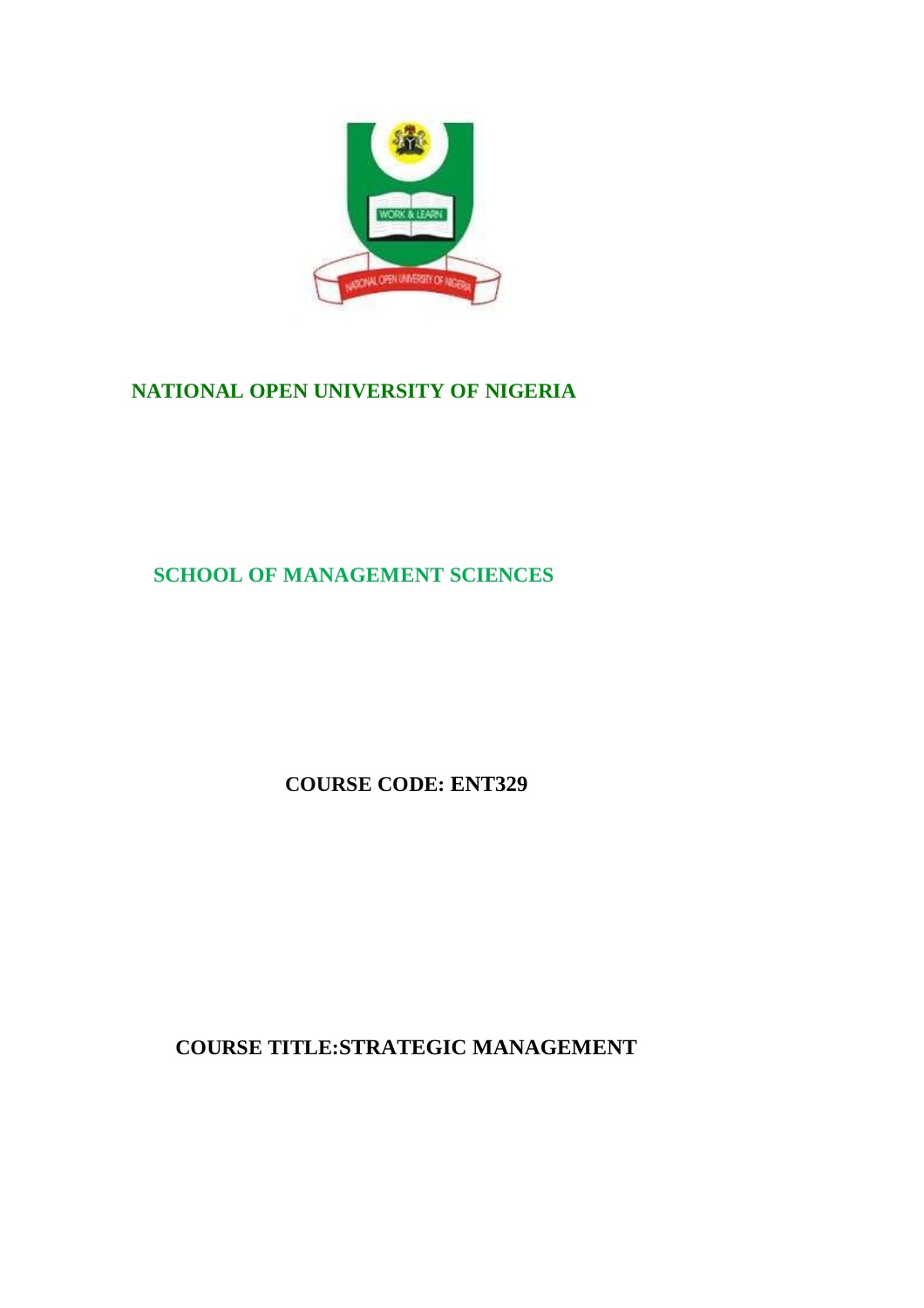**COURSE GUIDE**

## **ENT329 STRATEGIC MANAGEMENT**

Course Team Mrs. Caroline Aturu-Aghedo (Developer/Writer) - NOUN DR. Seddi S. Maimako (Editor) - UNIJOS Dr. Dimis I. Mai-Lafia (Programme Leader) - NOUN Mrs. Caroline Aturu-Aghedo (Coordinator) - NOUN

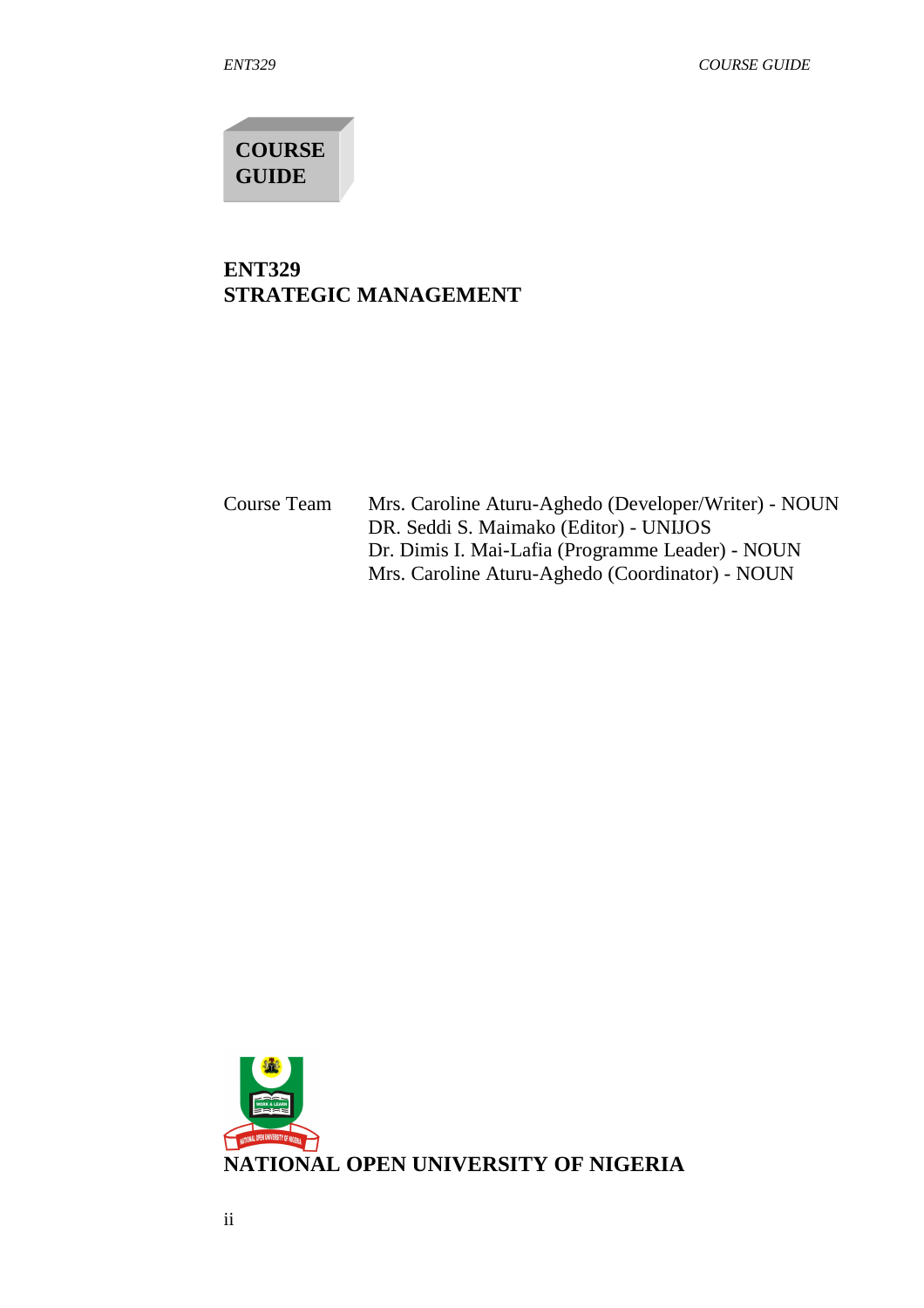National Open University of Nigeria **Headquarters** 14/16 Ahmadu Bello Way Victoria Island Lagos

Abuja Office No. 5 Dar es Salaam Street Off Aminu Kano Crescent Wuse II, Abuja Nigeria

e-mail: centralinfo@nou.edu.ng URL: www.nou.edu.ng

Published By: National Open University of Nigeria

First Printed 2012

ISBN: 978-058-179-0

All Rights Reserved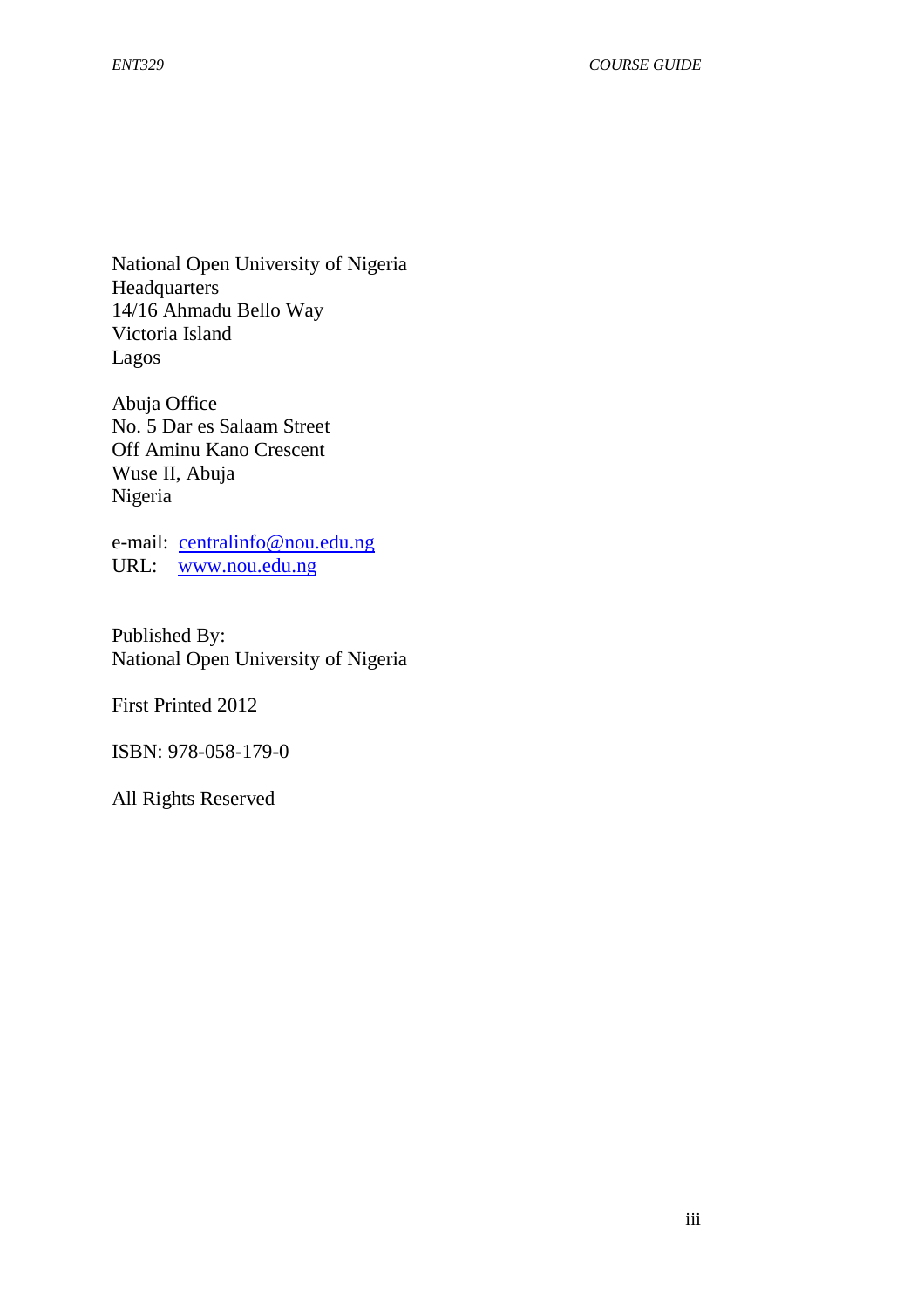# **CONTENTS**

# **PAGE**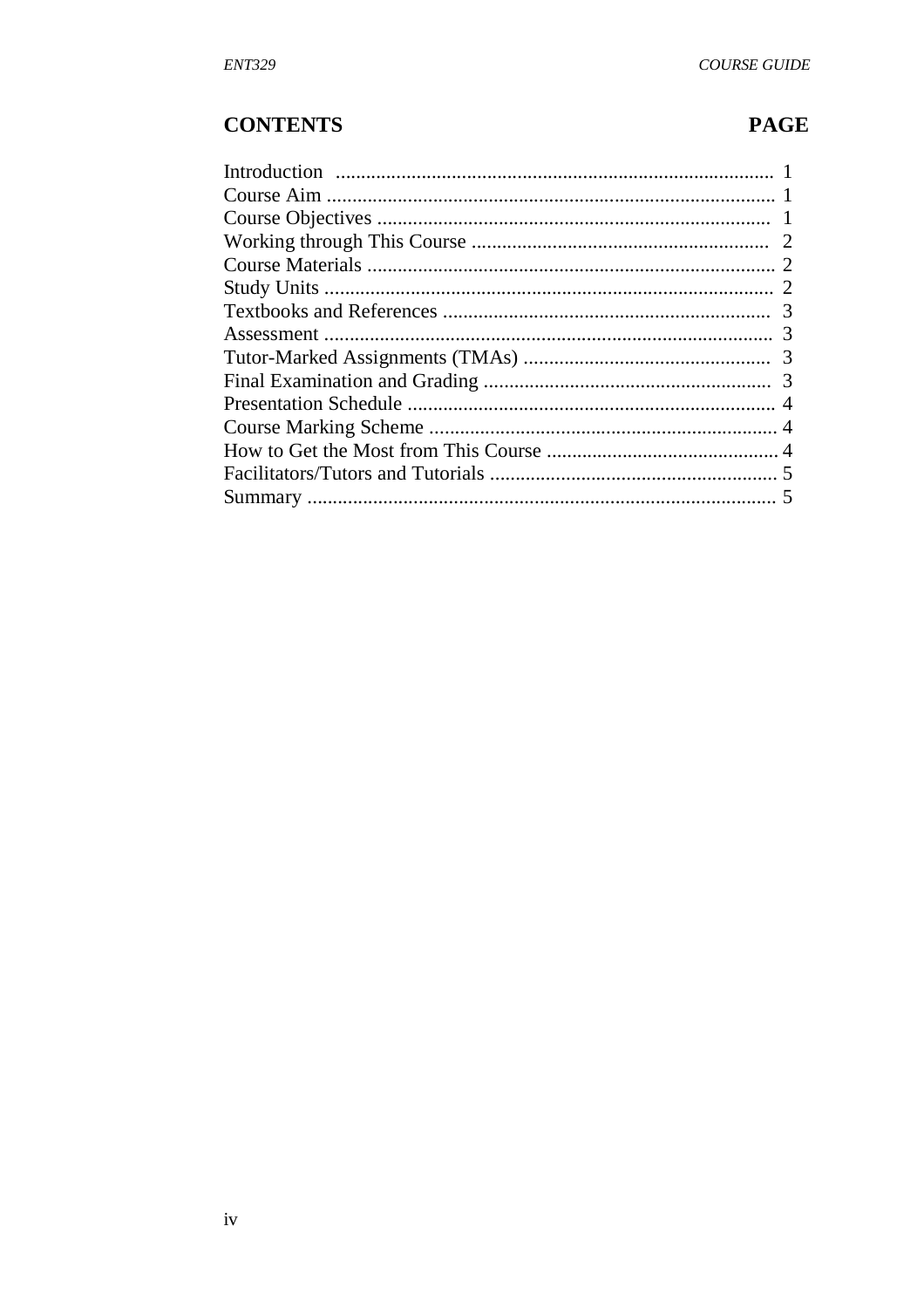# **Introduction**

BHM329- Strategic Management is a two credit course for students offering programmes in the School of Business and Human Resources Management.

The course consists of fourteen (14) units. The material has been developed to suit undergraduate students taking management courses at the National Open University of Nigeria (NOUN), through an approach that highlights the key areas of management in private and public enterprises.

A student who successfully completes the course will surely be in a better position to manage different sections in private and public organisations.

The course guide, briefly, gives you an idea of what the course is about, what course materials you will be using and how you can utilise these materials. It suggests some general guidelines on the time you are likely to spend on each unit of the course, in order to complete it successfully. It also gives you some guidance on your tutor-marked assignments. Detailed information on tutor-marked assignment is found in the separate assignment file which will be made available to you.

# **Course Aims**

The course aims to give you a thorough understanding of the theory and practice of strategic management. It concentrates on the role and responsibilities of general management and focuses on the structures and processes through which these responsibilities are discharged. To ensure that this aim is achieved, some important background information will be provided and discussed. They are as follows.

- Foundations of strategic management
- Strategic management process
- SWOT analysis
- Opportunity analysis and market targeting
- Total Quality Management ( TQM )

# **Course Objectives**

At the end of this course, you should be able to:

- explain the latest management strategies
- play a key role in the strategic development of a business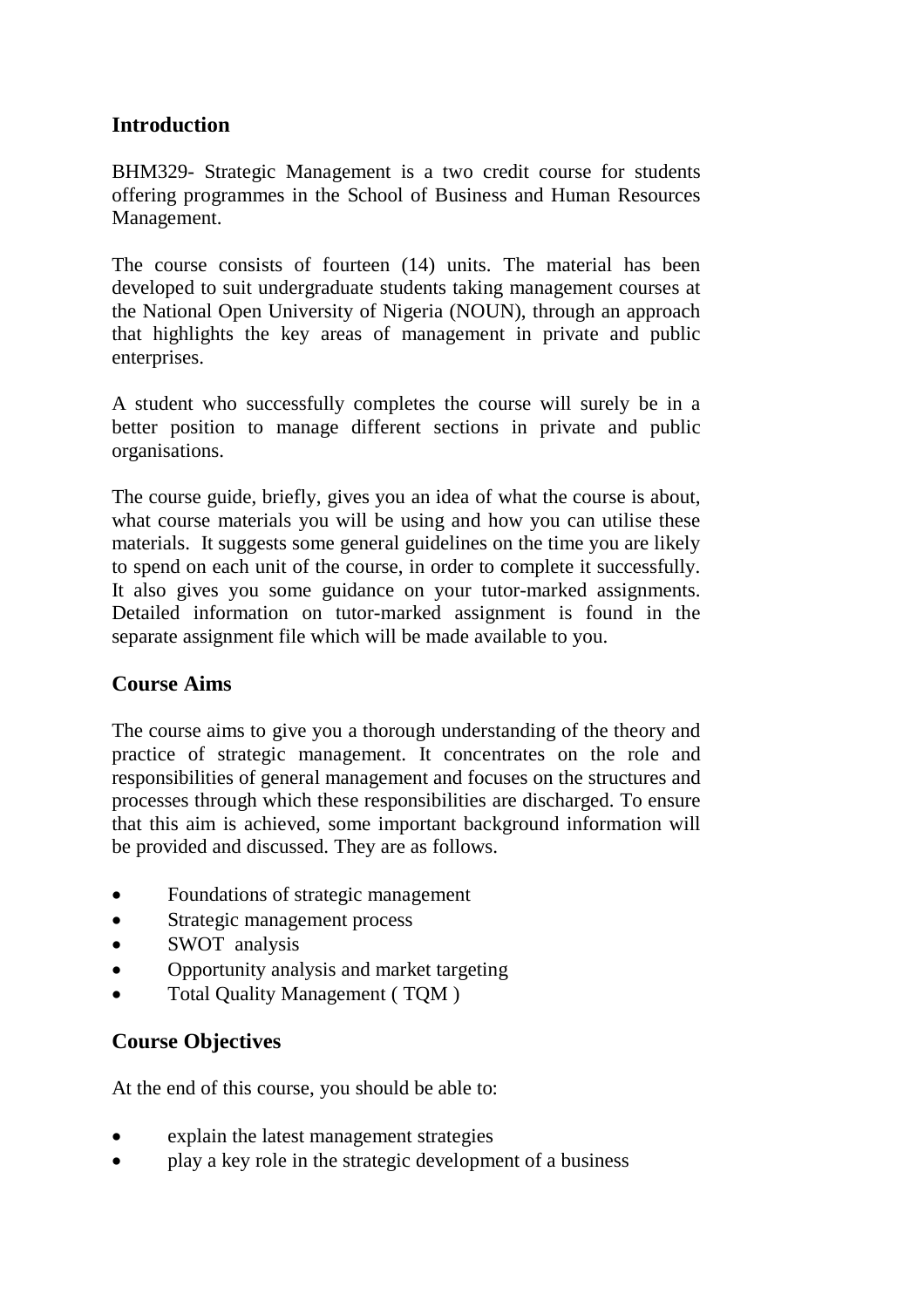- do a SWOT analysis for any business
- familiarise yourself with strategic management decisions

# **Working through This Course**

To complete this course, you are required to read the study units, read recommended books and read other materials provided by the National Open University of Nigeria (NOUN). You will also need to undertake practical exercises for which you need access to a personal computer.

Each unit contains self-assessment exercises, and at certain points during the course, you will be expected to submit assignments. At the end of the course, you will sit for a final examination. The course should take you about 17 weeks to complete. Below are the components of the course, what you have to do, and how you should allocate your time to each unit in order to complete the course successfully on time.

# **Course Materials**

Major components of the course are listed below.

- 1. Course guide
- 2. Study units
- 3. Textbooks
- 4. Assignment file
- 5. Presentation schedule

## **Study Units**

The study units in this course are as follows

#### **Module 1**

- Unit 1 Overview of Strategic Management
- Unit 2 Strategic Management Process
- Unit 3 Strategic Decision-Making
- Unit 4 *SWOT* Analysis
- Unit 5 Opportunity Analysis and Market Targeting

## **Module 2**

| Unit 1 | <b>Strategy Formulation</b>                        |
|--------|----------------------------------------------------|
| Unit 2 | <b>Strategic Management Control and Evaluation</b> |
| Unit 3 | <b>Strategic Management Planning</b>               |
| Unit 4 | <b>Corporate Planning</b>                          |
| Unit 5 | Total Quality Management (TQM)                     |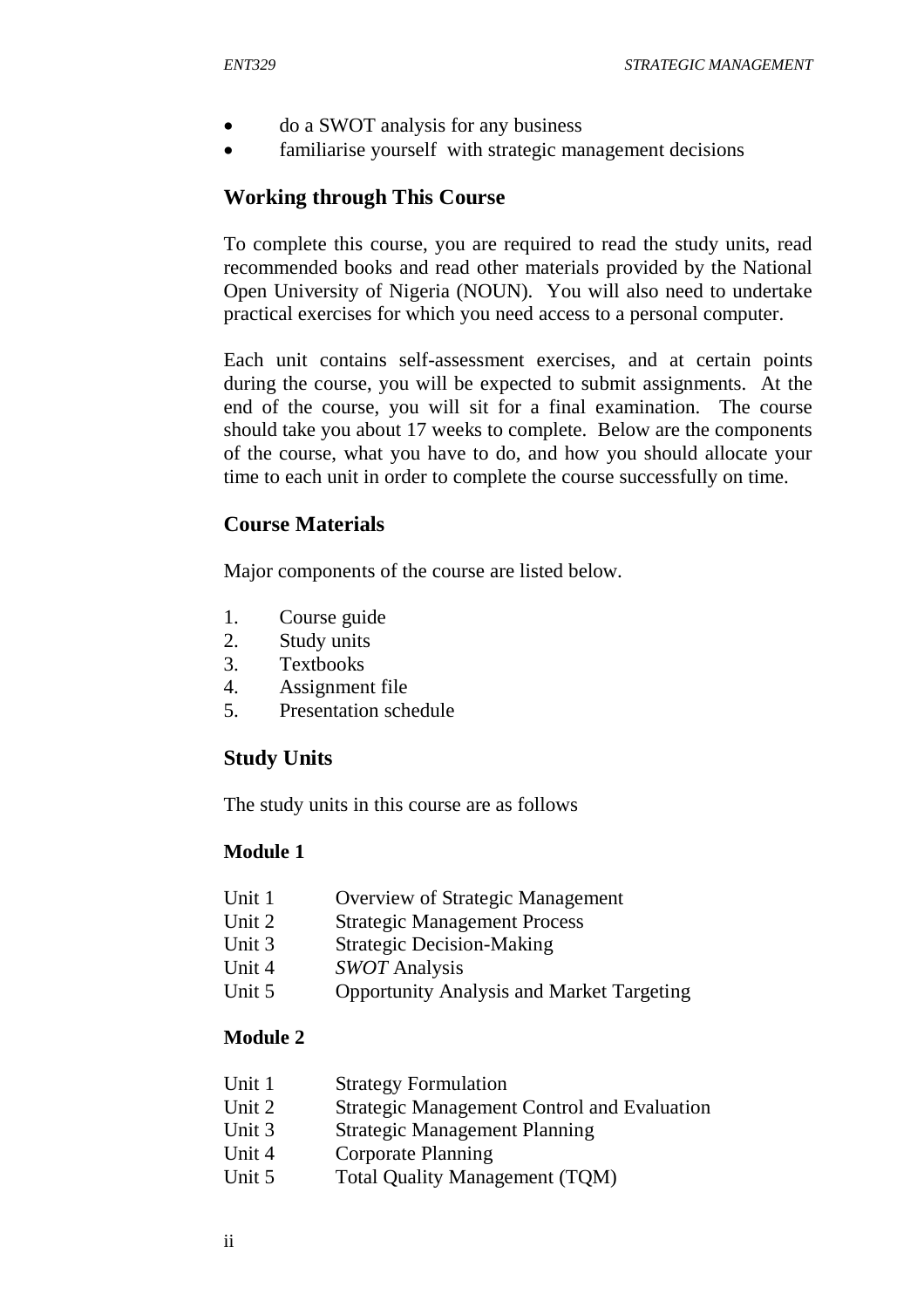# **Module 3**

| Strategic Alternative - Grand Strategies |
|------------------------------------------|
| <b>Strategic Choice</b>                  |
| <b>Activating Strategy</b>               |
| <b>Structural Implementation</b>         |
|                                          |

## **Textbooks and References**

Certain books have been recommended in the course. You should read them where you are so directed before attempting the exercises.

# **Assignment File**

In this course, you will find all the details of the work you must submit to your tutor for marking. The marks you obtain for these assignments will count towards the final mark you obtain for this course. Further information on assignments will be found in the assignment file itself and later in the section on assessment in this course guide. There are tutor-marked assignments in this course; you should attempt all.

# **Tutor-Marked Assignment**

There are about fifteen tutor-marked assignments in this course and you are advised to attempt all. Aside from the course material provided, you are advised to read and research widely using other references; this will give you a broader viewpoint and may provide a deeper understanding of the subject. Ensure all completed assignments are submitted on schedule before set deadlines. If for any reasons, you cannot complete your work on time, contact your tutor before the assignment is due. This is to give room for you to discuss the possibility of an extension; unless in exceptional circumstances, extensions may not be granted after the due date.

# **Final Examination and Grading**

The final examination for this course will be of three hours' duration and have a value of 70% of the total course grade. All areas of the course will be assessed and the examination will consist of questions, which reflect the type of self-testing, practice exercises and tutormarked assignment problems you have previously encountered. All areas of the course will be assessed.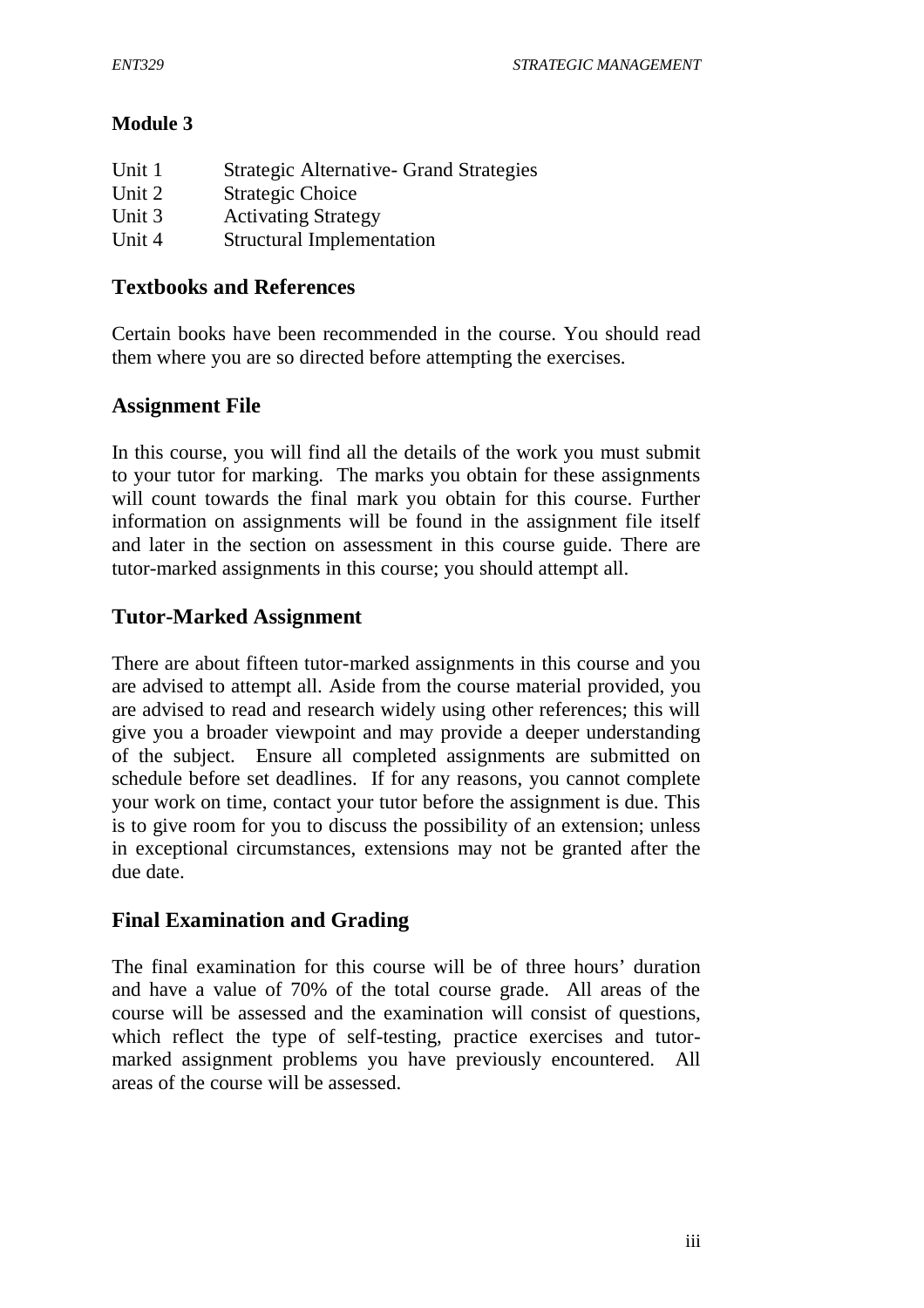Utilise the time between the conclusion of the last study unit and sitting for the examination to revise the entire course. You may find it useful to review your self-assessment tests, Tutor-Marked Assignments and comments written on them before the examination.

## **Presentation Schedule**

The presentation schedule included in your course materials gives you the important dates in the year for the completion of Tutor-Marked Assignments (TMAs) and attending tutorials. Remember, you are required to submit all your assignments by the due date. You should guide against falling behind in your work.

## **Course Marking Scheme**

The work you submit will count for 30% of your total course mark. At the end of the course, you will be required to sit for a final examination, which will also count for 70% of your total mark. The table below shows the actual breakdown of the marking scheme.

#### *Table 1:* Course Marking Scheme

| <b>Assessment</b>    | <b>Marks</b>                                |  |
|----------------------|---------------------------------------------|--|
| 6 Assignments (TMAs) | 4 assignments, best 3 will be used for C.A. |  |
|                      | $= 10 \times 3 = 30\%$                      |  |
| Final examination    | 70% of overall course marks                 |  |
| <b>Total</b>         | 100% of course marks                        |  |

## **How to Get the Most from This Course**

In distance learning, the study units are specially developed and designed to replace the conventional university lecturer/lecture room situation. Hence, you can work with these materials at your own pace, and at a time and place that suit you best. Visualise it as reading the lecture, instead of listening to a lecturer.

Each of the study units follows a common format. The first item is an introduction to the subject matter of the unit, and how a particular unit is integrated with the other units and the course as a whole.

Next is a set of learning objectives. These objectives let you know what you should be able to do by the time you have completed the unit. You should use these objectives to guide your study. When you have finished the unit, you must go back and check whether you have achieved the objectives. If you make a habit of doing this, you will significantly improve your chances of passing the course.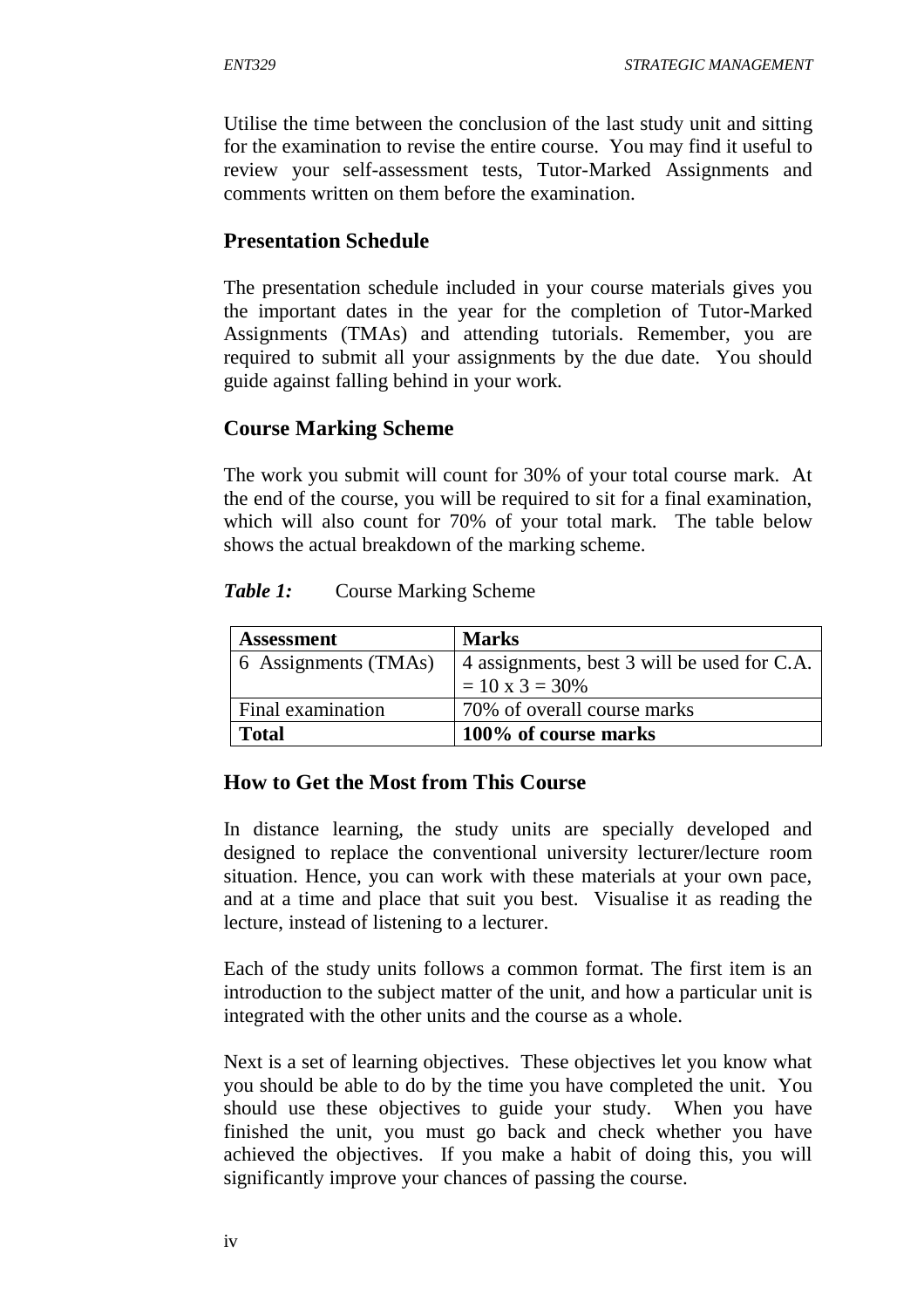Activities are interspersed throughout the units, and answers are given at the end of the units. Working through these tests will help you to achieve the objectives of the units and prepare you for the assignments and the examinations. You should do each activity as you come to it in the study unit. There are also numerous examples given in the study units, work through these when you come across them, too.

## **Facilitators/Tutors and Tutorials**

There are 15 hours of tutorials provided in support of this course. You will be notified of the dates, times and location of these tutorials, together with the names and telephone number(s) of your tutor, as soon as you are allocated a tutorial group.

Your tutor will mark and comment on your assignments, keep a close watch on your progress and on any difficulty you may encounter. You must mail your tutor-marked assignments to your tutor well before the due date (at least two working days are required). They will be marked by your tutor and returned to you as soon as possible. Do not hesitate to contact your tutor via telephone, e-mail, or through the discussion board if you need help.

You should try as much as possible to attend tutorials. This is the only opportunity to have face-to-face contact with your tutor and to ask questions which are answered instantly. You can raise any problem encountered in the course of your study. To gain the maximum benefit from tutorials, prepare a question list before attending to them. You will learn a lot from participating in discussions.

#### **Summary**

This course intends to expose you to the nitty-gritty of managing enterprises- be it a private or public, corporate or small business enterprises, government or non-governmental organisations. Upon completing the course, you will be equipped with the knowledge required to produce a good research work.

We hope you will enjoy the course and wish you success in your endeavour.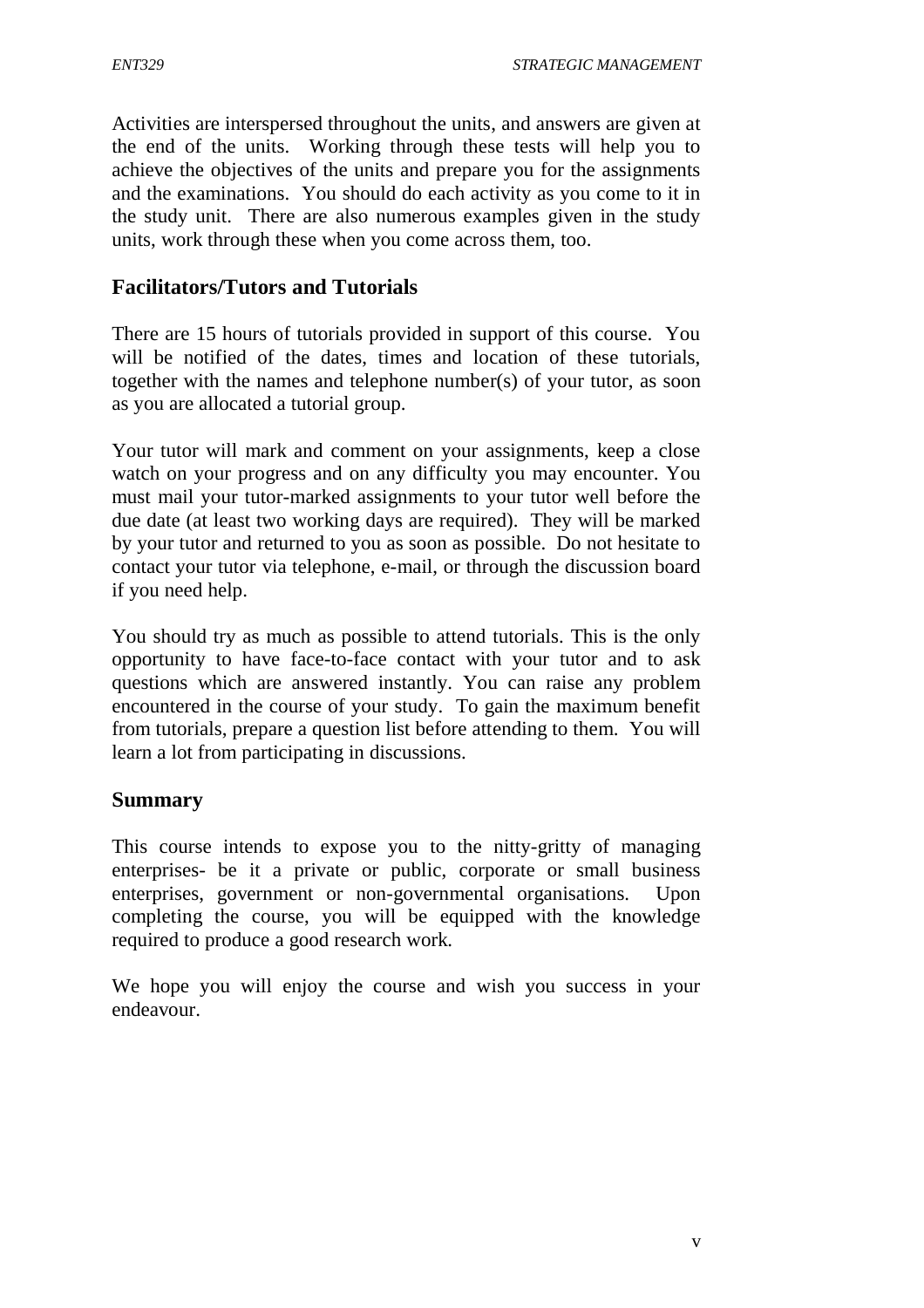Course Code ENT329 Course Guide Strategic Management

Course Team Mrs. Caroline Aturu-Aghedo (Developer/Writer) - NOUN DR. Seddi S. Maimako (Editor) - UNIJOS Dr. Dimis I. Mai-Lafia (Programme Leader) - NOUN Mrs. Caroline Aturu-Aghedo (Coordinator) - NOUN

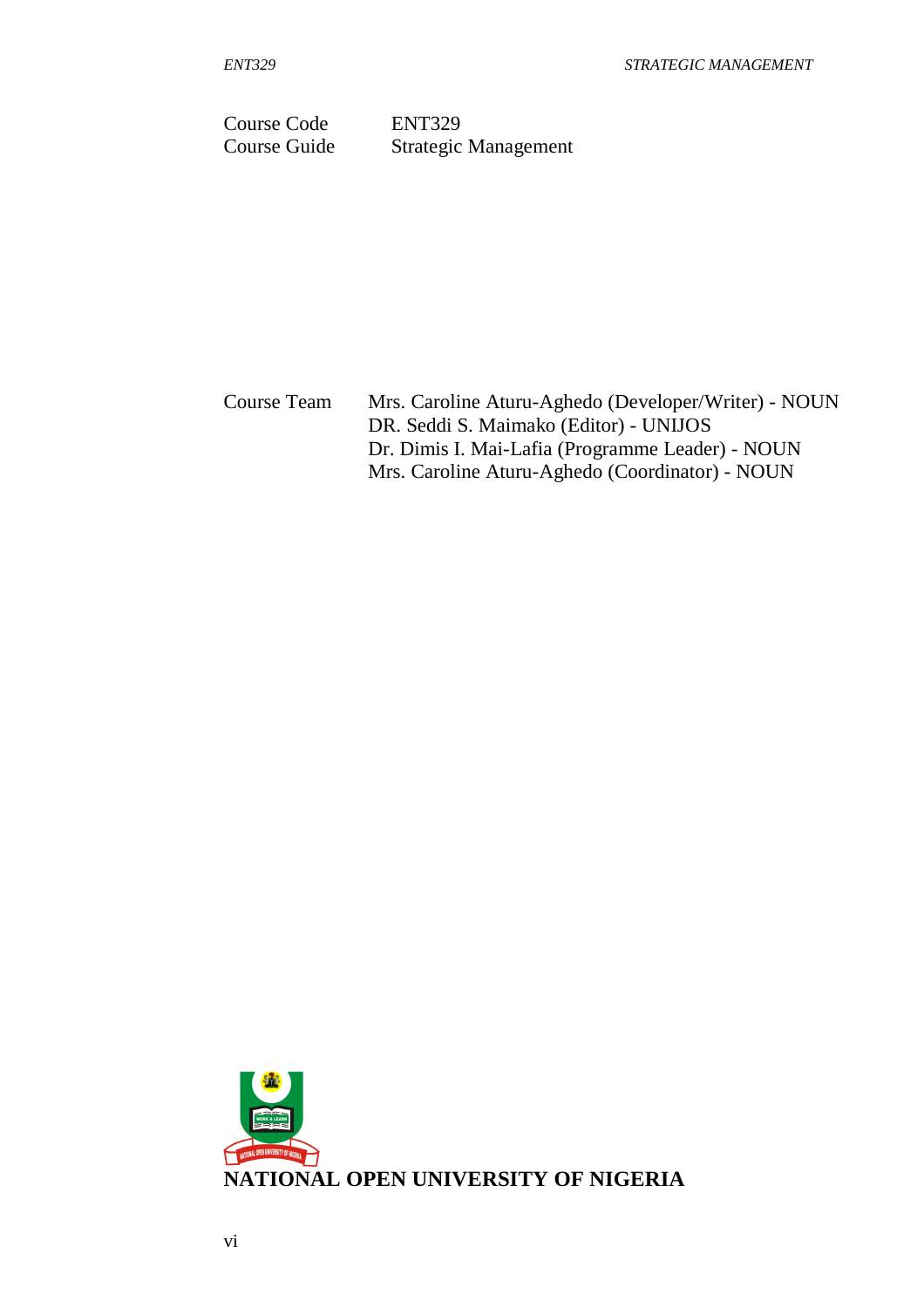National Open University of Nigeria **Headquarters** 14/16 Ahmadu Bello Way Victoria Island Lagos

Abuja Office No. 5 Dar es Salaam Street Off Aminu Kano Crescent Wuse II, Abuja Nigeria

e-mail: centralinfo@nou.edu.ng URL: www.nou.edu.ng

Published By: National Open University of Nigeria

First Printed 2012

ISBN: 978-058-179-0

All Rights Reserved

Printed by: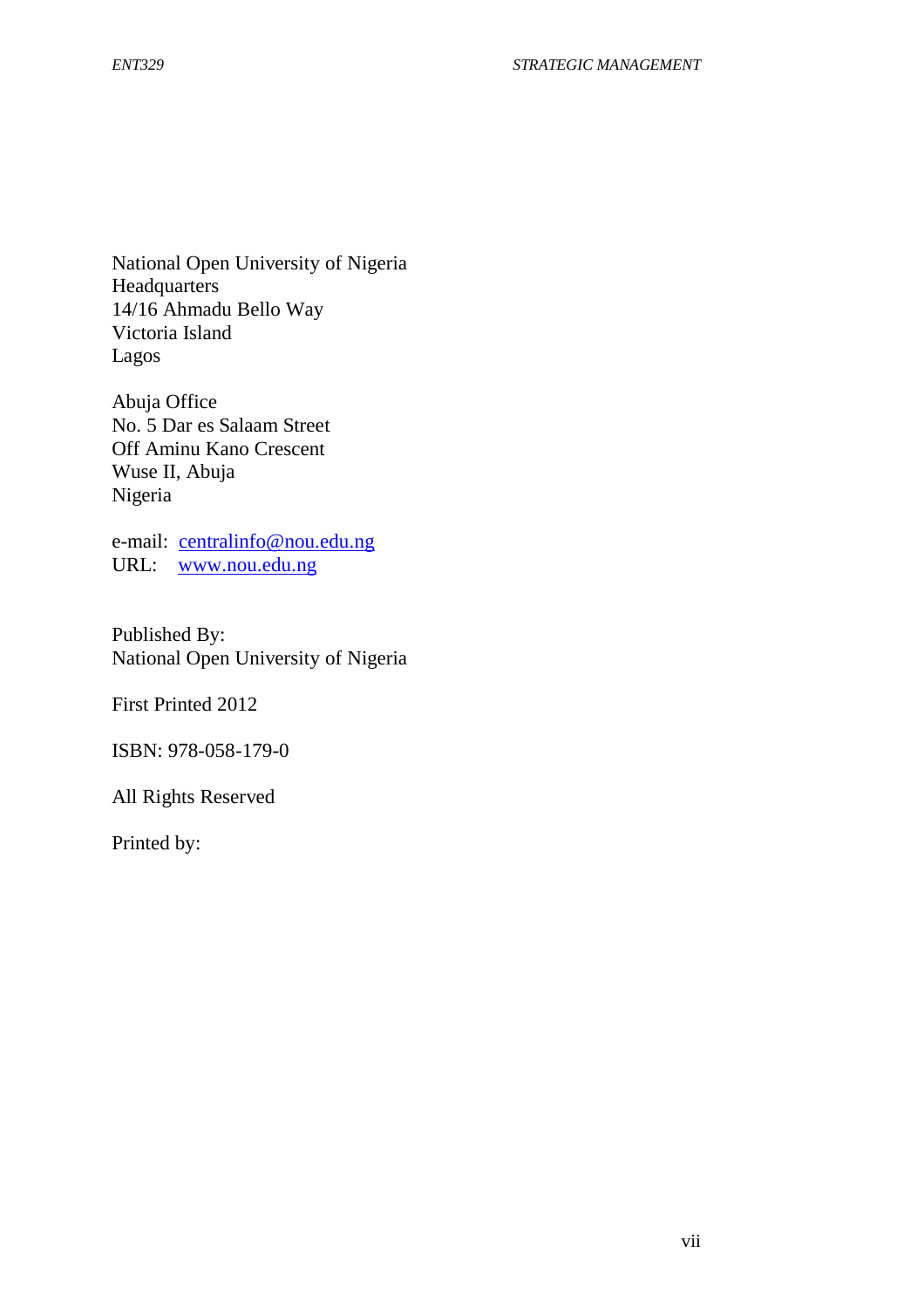# **CONTENTS PAGE**

| <b>Module 1</b> |    |
|-----------------|----|
| Unit 1          |    |
| Unit 2          |    |
| Unit 3          |    |
| Unit 4          |    |
| Unit 5          |    |
| <b>Module 2</b> |    |
| Unit 1          |    |
| Unit 2          |    |
| Unit 3          |    |
| Unit 4          |    |
| Unit 5          |    |
| <b>Module 3</b> |    |
| Unit 1          | 95 |
| Unit 2          |    |
| Unit 3          |    |
| Unit 4          |    |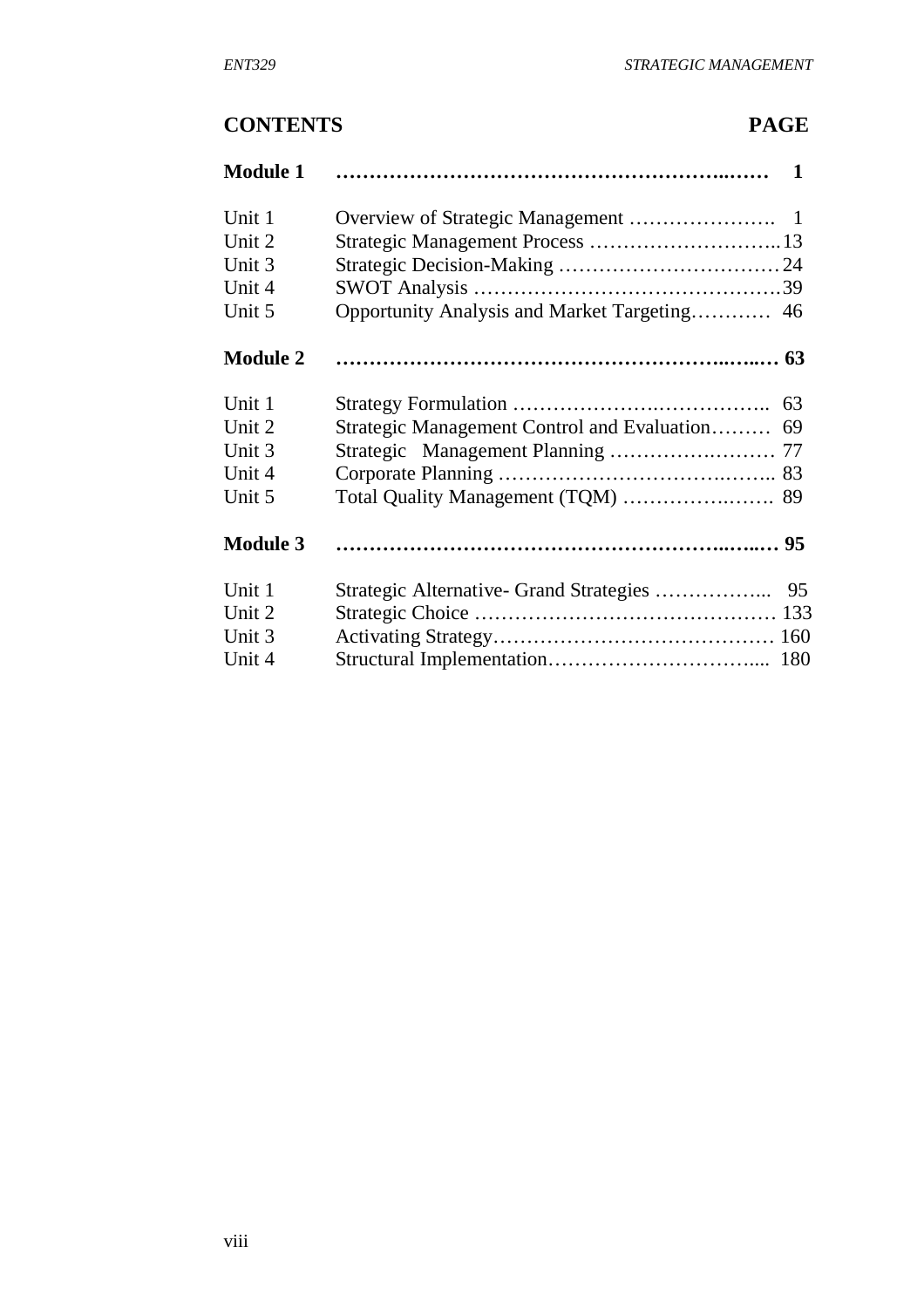# **MODULE 1**

- Unit 1 Overview of Strategic Management
- Unit 2 Strategic Management Process
- Unit 3 Strategic Decision-Making
- Unit 4 SWOT Analysis
- Unit 5 Opportunity Analysis and Market Targeting

# **UNIT 1 OVERVIEW OF STRATEGIC MANAGEMENT**

# **CONTENTS**

- 1.0 Introduction
- 2.0 Objectives
- 3.0 Main Content
	- 3.1 Meaning of Strategic Management
	- 3.2 Dimensions of Strategic Decisions
	- 3.3 Levels of Strategy
		- 3.3.1 Characteristics of Strategic Management Decisions
	- 3.4 Benefits of Strategic Management
	- 3.5 Risks of Strategic Management
- 4.0 Conclusion
- 5.0 Summary
- 6.0 Tutor-Marked Assignment
- 7.0 References/Further Reading

# **1.0 INTRODUCTION**

The complexity and sophistication of business decision-making requires strategic management. Managing various and multi-faceted internal activities is only part of the modern executive's responsibilities. The firm's immediate external environment poses a second set of challenging factors. This environment includes competitors- whenever profits seem possible, suppliers of increasingly scarce resources, government agencies monitoring adherence to an ever-growing number of regulations and customers whose often inexplicable preferences must be anticipated, monitored, assessed, and incorporated in top-level decision-making.

To deal effectively with all that affects the ability of a company to grow profitably, executives design strategic management processes they feel will facilitate the optimal positioning of the firm in its competitive environment. Strategic processes allow more accurate anticipation of environmental changes and improved preparedness for reacting to unexpected internal and competitive demands. In this unit, you will be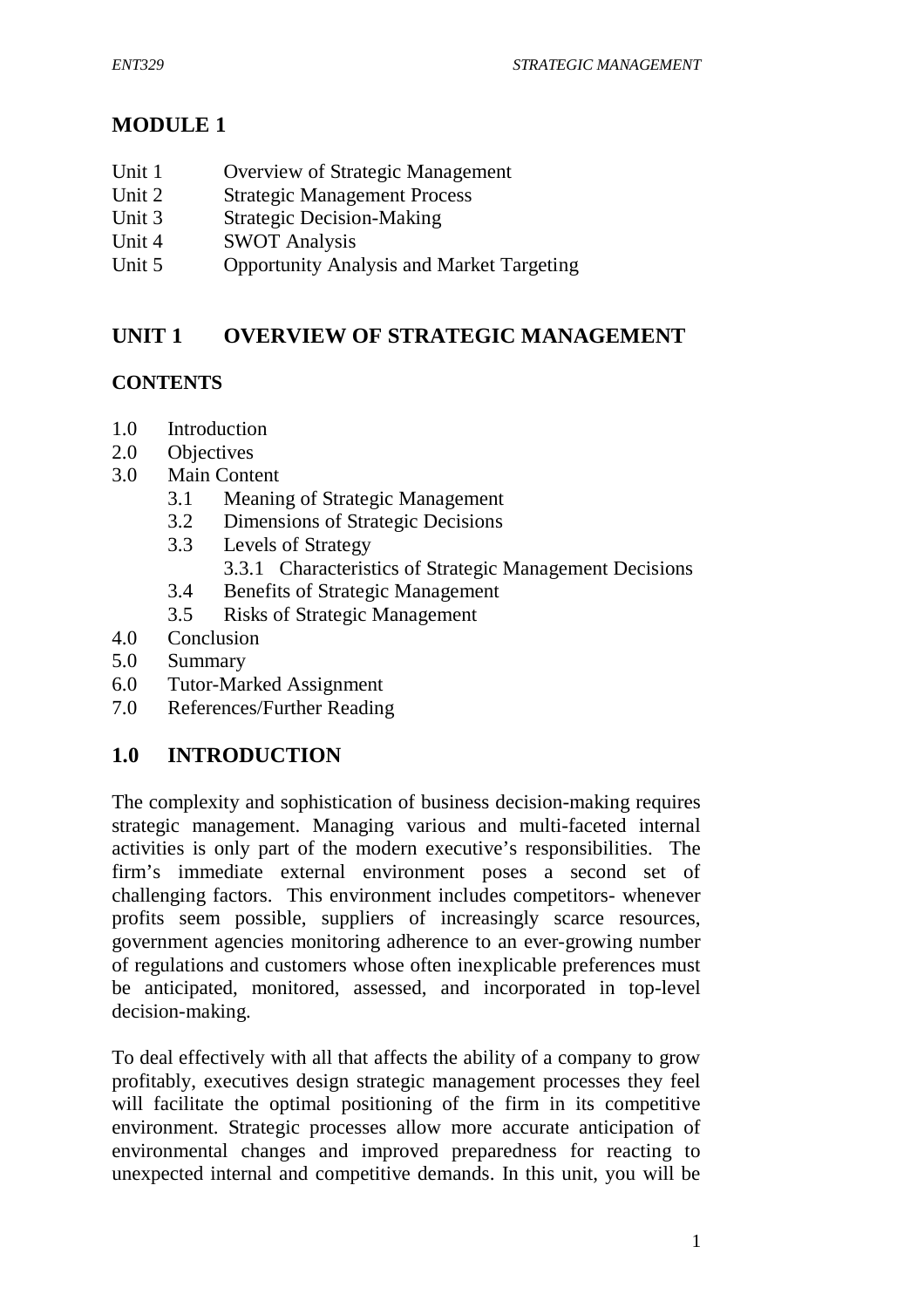introduced to the dimensions of strategic decisions, levels of strategy, characteristics of strategic management decisions and formality in strategic management. You will also learn about the interactive and iterative flow of the strategic process, value of strategic management, benefits of strategic management and risks of strategic management.

# **2.0 OBJECTIVES**

At the end this unit, you should be able to:

- discuss the dimensions of strategic decisions
- highlight levels of strategy
- enumerate the characteristics of strategic management decisions
- describe what is meant by formality in strategic process
- explain interactive and iterative flow of strategic process
- state the value of strategic management
- list the benefits and risks of strategic management.

# **3.0 MAIN CONTENT**

## **3.1 Meaning of Strategic Management**

Strategic management is defined as the set of decisions and actions taken in formulation and implementation of strategies designed to achieve objectives of an organisation. It involves attention to no less than nine areas as shown below.

- Determining the mission of the company including broad statement about its purpose, philosophy, and goals
- Developing a company profile that reflects internal conditions and capabilities
- Assessment of the company's external environment, in terms of competitive and general contextual factors
- Analysis of possible options uncovered in the matching of the company's profile with the external environment
- Identifying the desired options uncovered when possibilities are considered in the light of the company mission
- Strategic choice of a particular set of long-term objectives and the strategies needed to achieve the desired options
- Development of annual objectives and short-term strategies combined with long-term objectives and grand strategies
- Implementing strategic choice decisions based on budgeted resource allocations and emphasising the matching of tasks, people, strategies, technologies, and reward systems
- Review and evaluation of the success of the strategic process as a basis for control and as an input for future decision-making.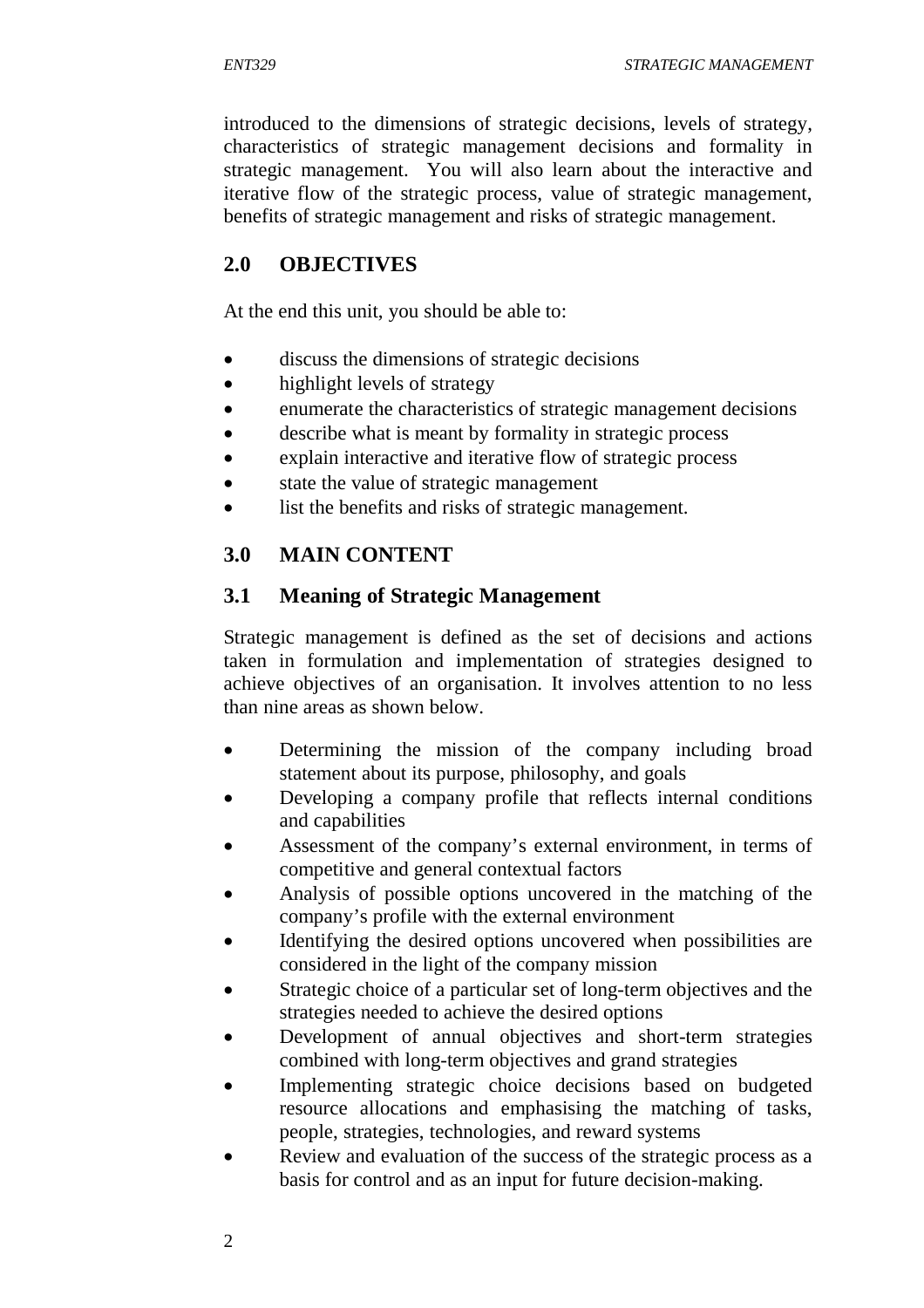As these nine areas indicate, strategic management involves the planning, directing, organising, and control of the strategy-related decisions and actions of a business. By strategy, managers mean their large-scale oriented plans for interacting with the competitive environment to ensure achievement of organisation objectives. Thus, a strategy represents a firm's "game plans". Although it does not precisely detail all future deployments (people, financial, and material), it does provide a framework for managerial decisions. A strategy reflects a company's awareness of how to compete against whom, when, where, and for what.

## **3.2 Dimensions of Strategic Decisions**

What decisions facing a business are strategic and therefore deserve strategic management attention? Typically, strategic issues have six identifiable dimensions, as shown below.

- i. Strategic issues require top-management decisions. Strategic decisions overarch several areas of a firm's operations. Therefore, top-management involvement in decision-making is imperative. Only at this level is there the perspective for understanding and anticipating broad implications and ramifications, and the power to authorise the resource allocations necessary for implementation.
- ii. Strategic issues involve the allocation of large amounts of company resources. Strategic decisions, characteristically, involve substantial resource deployment. The people, physical assets, or moneys needed must be either redirected from internal sources or secured from outside the firm. In either case, strategic decisions commit a firm to a stream of actions over an extended period of time, thus involving substantial resources.
- iii. Strategic issues are likely to have a significant impact on the long-term prosperity of the firm. Strategic decisions, ostensibly, commit the firm for a long period of time, typically for five years; however, the time frame of impact is often much longer. Once a firm has committed itself to a particular strategic option in a major way, its competitive image and advantages are usually tied to that strategy. Firms become known in certain markets, for certain products, with certain characteristics. To shift from these markets, products, or technologies by adopting a radically different strategy would jeopardise previous progress. Thus, strategic decisions have enduring effects on the firm - for better or worse.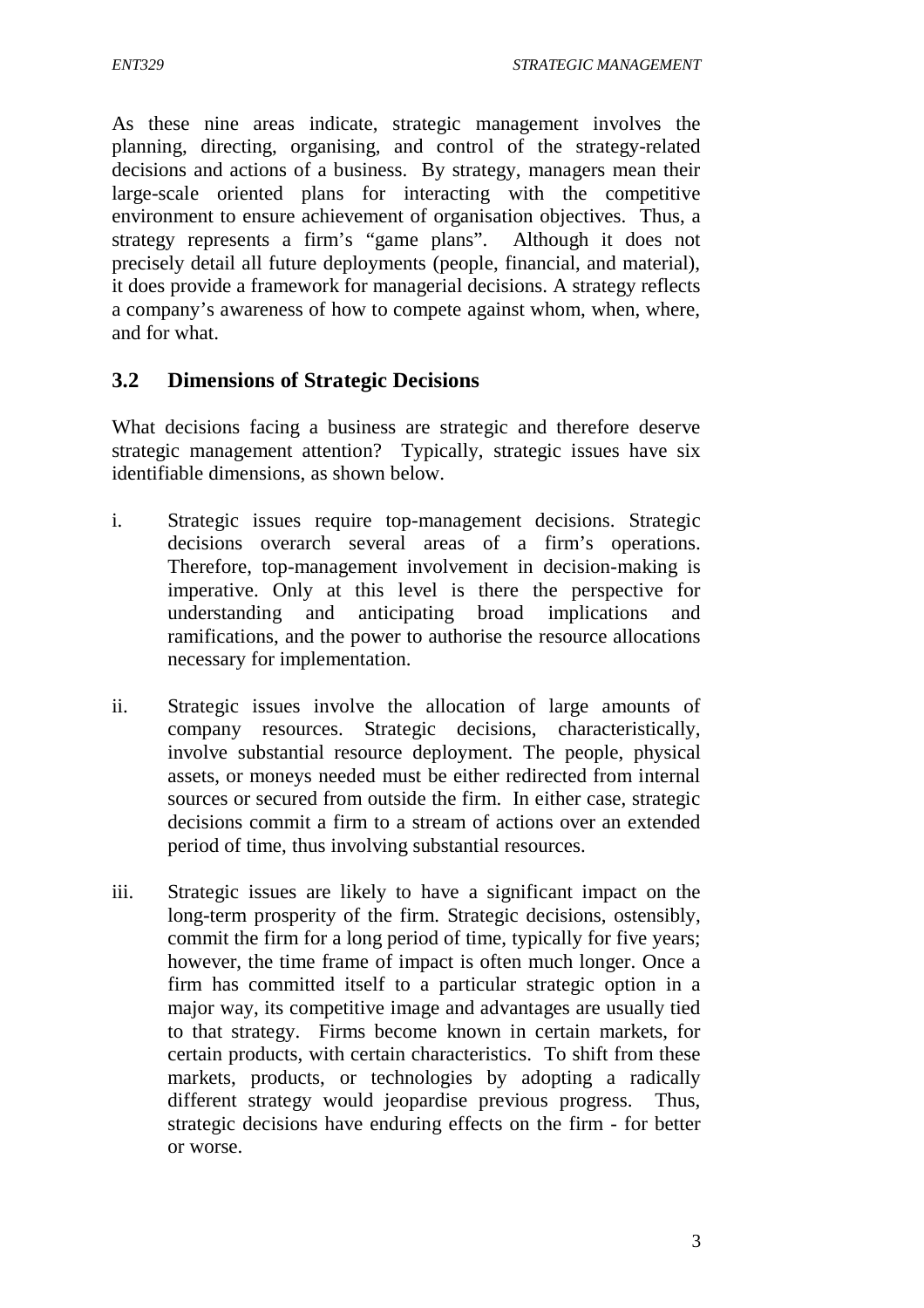- iv. Strategic issues are future oriented. Strategic decisions are based on what managers anticipate or forecast rather than on what they know. Emphasis is on developing projections that will enable the firm to select the most promising strategic options. In the turbulent and competitive free enterprises environment, a successful firm must take a proactive (anticipatory) stance towards change.
- v. Strategic issues usually have major multi-functional or multiconsequences. A strategic decision is coordinative. Decisions include factors as customer mix, competitive emphasis, or organisational units. This necessarily involves a number of a firm's Strategic Business Units (SBUs), segmentations, divisions, or program units. Each of these areas will be affected by allocation or reallocation of responsibilities and resources related to the decision.
- vi. Strategic issues necessitate considering factors in the final environment. All business firms exist in an open system and are impacted by external conditions largely beyond their control. Thus, if a firm is to succeed in positioning itself in future competitive world, its strategic managers must look beyond the limits of the firm's ownership. They must consider what other relevant factors (e.g., competitors, customers, creditors, government, and labour) are likely to do.

# **3.3 Levels of Strategy**

The decision-making hierarchy of business firms typically contains three levels, as shown below.

- i. At the top is the corporate level, composed principally of management, board of directors and the chief executive and administrative managers. They are responsible for the financial performance of the corporation and for achieving the nonfinancial goals of the firm; for example, image and social responsibility. To a large extent, orientations and level reflect the concern of stakeholders and society at large.
- ii. The second rung of the decision-making hierarchy is composed, principally, of business and corporate managers. This must translate the general statements of direction and intention of the corporate level into concrete, functional objectives and strategies of individual business divisions or *SBUs*. In essence, businesslevel strategies must determine the basis on which a company can compete in product-market arena. While so doing, they strive to identify most profitable and promising market segment.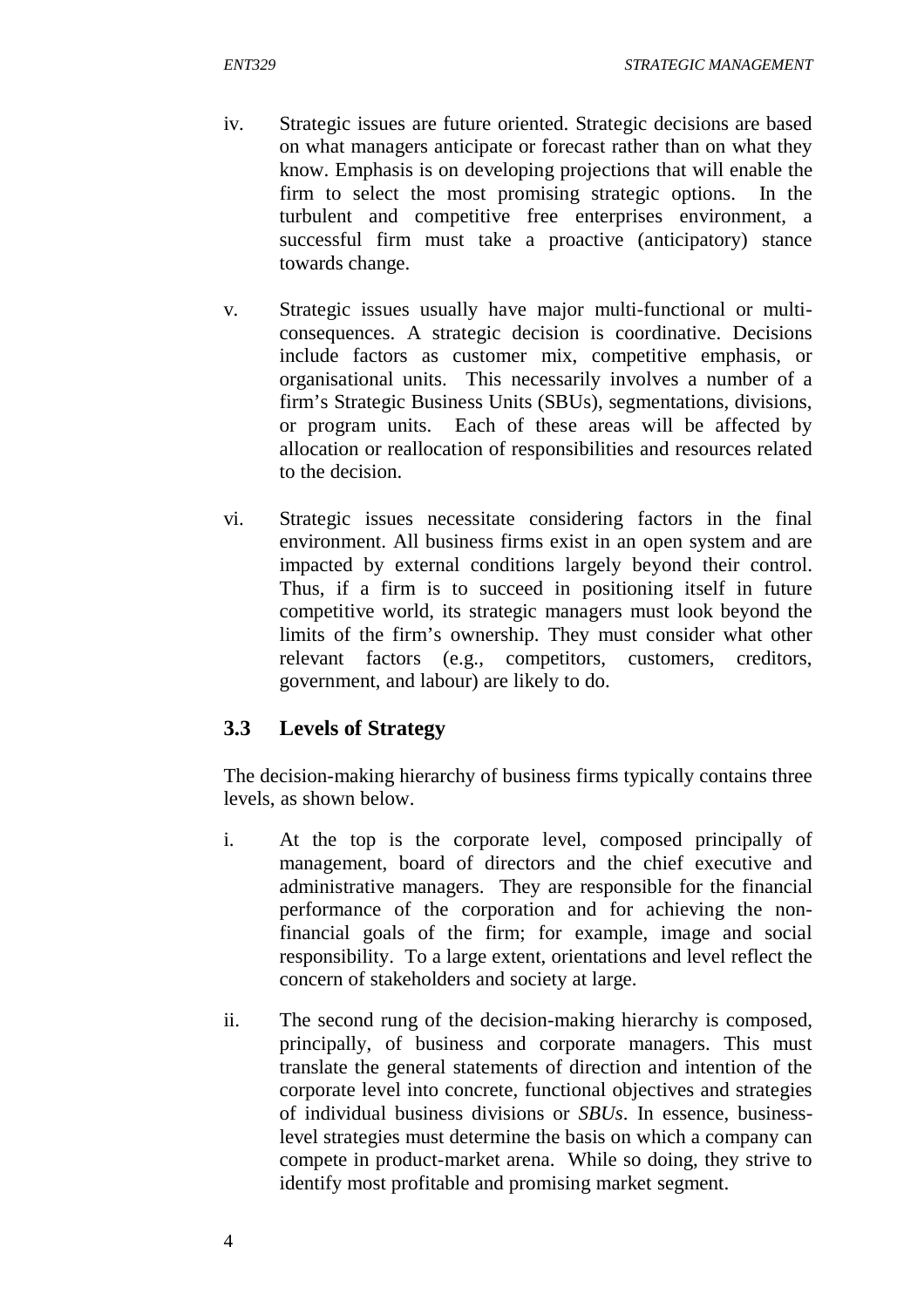iii. The third rung is the functional level, composed principally of product, geographic, and functional areas. It is their responsibility to develop annual objectives and short-term strategies in such areas as production, operations, research and development, finance and accounting, marketing and human relations. However, their greatest responsibilities are in the implementation or execution of a company's strategic plans. While corporate and business-level managers centre their planning concerns on "doing the right things", managers at the functional level must stress "doing things right". Thus, they directly address such issues as the efficiency and effectiveness of production and marketing systems, the quality and extent of customer service, and the success of particular products and services in increasing their market shares.



*Fig. 1.1:* Alternative Strategic Management Structures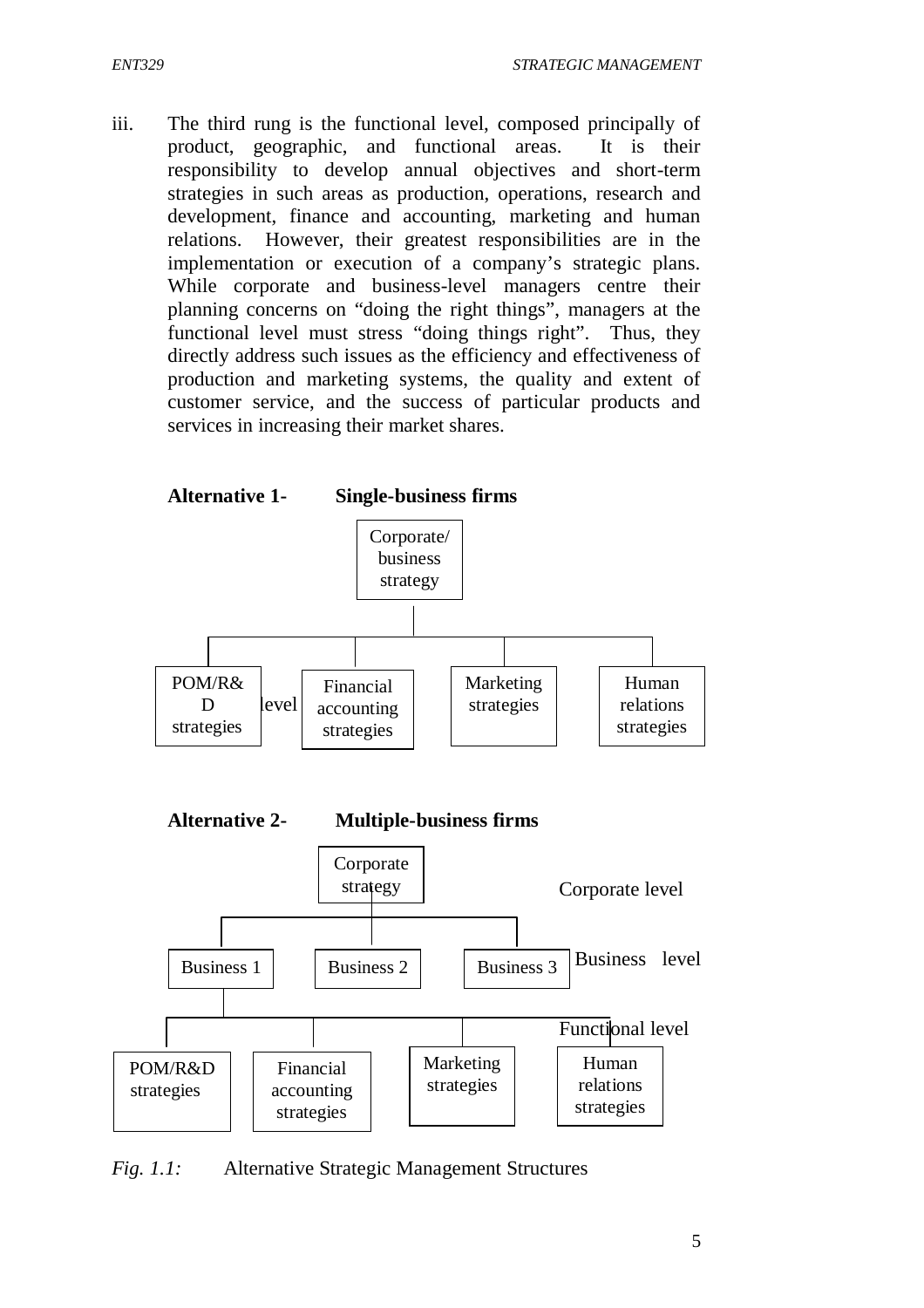**Figure 1.1** depicts the three levels of strategic management as they are actually structured in practice. In alternative 1, the company is engaged in only one business and the corporate and business-level responsibilities are concentrated in a single group of directors, officers and managers. This particular structure is nearly synonymous with the organisational format of the small businesses that constitute approximately 95 percent of all business organisations in the United States.

**Alternative 2** is a classical corporate structure comprised of three fully operative levels. The suprastructure is provided at the corporate level, with the superstructure at the business level giving direction and support for functional-level activities. You should note that the approach taken throughout this course is best depicted by alternative 2. Thus, whenever appropriate, topics will be covered from the perspective of each level of strategic management. In this way, this course presents one of the most comprehensive and up-to-date discussions of strategic management.

# **3.3.1 Characteristics of Strategic Management Decisions**

The characteristics of strategic management decisions vary with the level of strategic activity considered. As shown in figure 1.2 below, corporate-level decisions tend to be value oriented, conceptual, and less concrete than those at the business or functional level of strategy formulation and implementation. Corporate-level decisions are also characterised by greater risk, cost and profit potential, as well as by longer time horizons and greater needs for flexibility. These characteristics are logical consequences of the more far-reaching futuristic, innovative, and pervasive nature of corporate-level strategic activity. Examples of corporate-level decisions include the choice of business, dividend policies, sources of long-term financing, and priorities for growth.

At the other end of the continuum, functional-level decisions principally involve action-oriented operational issues. These decisions are made periodically and lead directly to implementation of some part of the overall strategy formulated at the corporate and business levels. Therefore, functional-level decisions are relatively short range and involve low risk and modest costs because they are dependent on available resources. Functional-level decisions usually determine actions requiring minimal companywide cooperation. These activities supplement the functional area's present activities and are adaptable to ongoing activities so that minimal cooperation is needed for successful implementation. Since functional-level decisions are relatively concrete and quantifiable, they receive critical attention and analysis even though their comparative profit potential is low.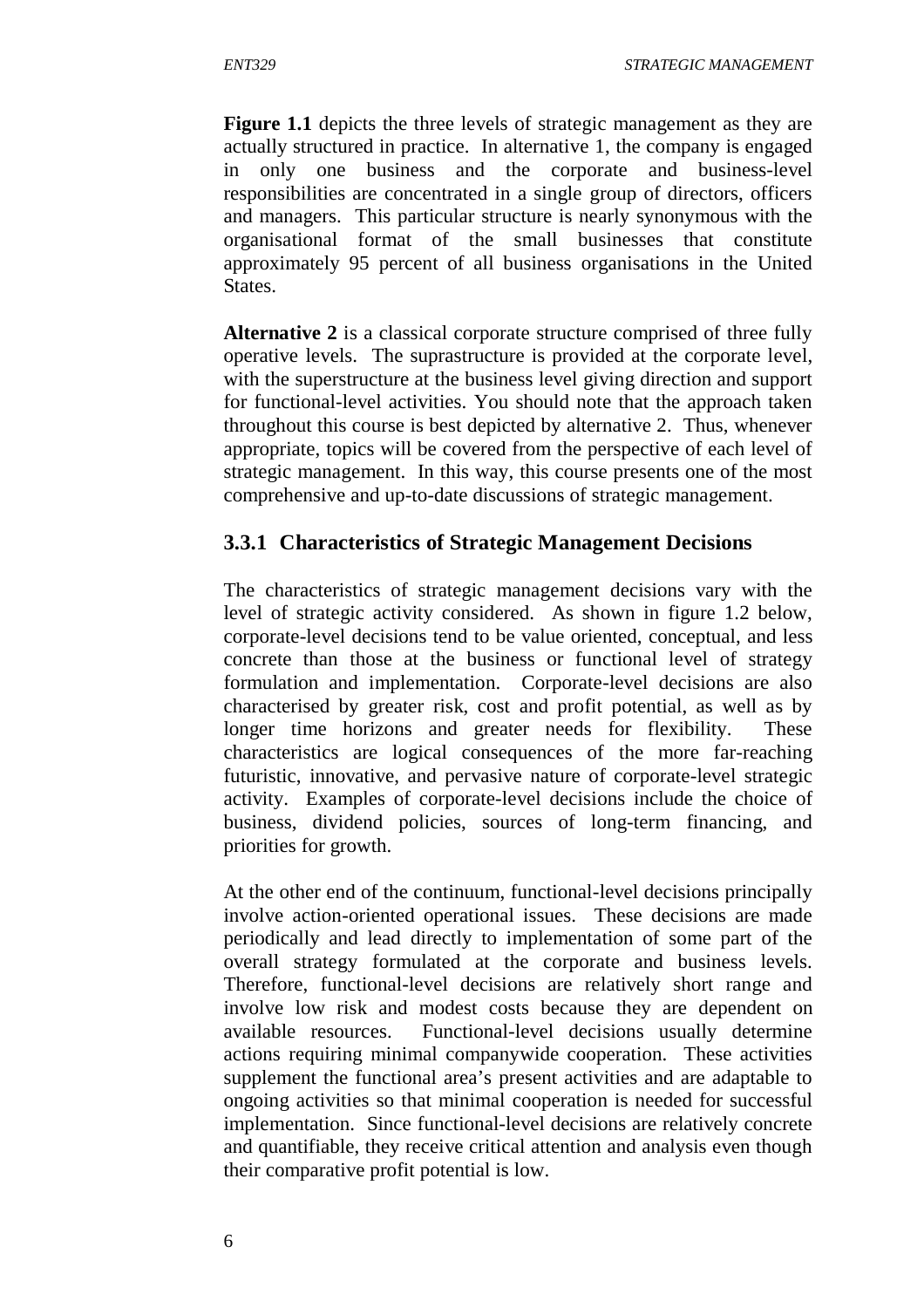|                       | Level of strategy    |                 |                   |
|-----------------------|----------------------|-----------------|-------------------|
| <b>Characteristic</b> | Corporate            | <b>Business</b> | <b>Functional</b> |
| <b>Type</b>           | Conceptual           | Mixed           | Operational       |
| Measurability         | Value<br>judgement   | Semi-           | Usually           |
|                       | dominant             | quantifiable    | quantifiable      |
| Frequency             | Periodic or sporadic | Periodic<br>or  | Periodic          |
|                       |                      | sporadic        |                   |
| Adaptability          | Low                  | Medium          | High              |
| Relation<br>to        | Innovative           | Mixed           | Supplementary     |
| present activities    |                      |                 |                   |
| <b>Risk</b>           | Wide range           | Moderate        | Low               |
| Profit potential      | Large                | Medium          | <b>Small</b>      |
| Cost                  | Major                | Medium          | Modest            |
| Time horizon          | Long range           | Medium range    | Short range       |
| Flexibility           | High                 | Medium          | Low               |
| Cooperation           | Considerable         | Moderate        | Little            |
| required              |                      |                 |                   |

*Fig. 1.2:*Characteristics of Strategic Management Decisions of Different Levels

Some common functional-level decisions include generic versus brandname labeling, basic versus applied R&D, high versus low inventory levels, general versus specific-purpose production equipment, and close versus loose supervision.

Bridging corporate and functional-level decisions are those made at the business level. As figure 1.2 above indicates, business-level descriptions of strategic decisions fall between those for the other two levels. For example, business-level decisions are less costly, risky, and potentially profitable than corporate-level decisions, but they are more costly, risky, and potentially profitable than functional-level decisions. Some common business-level decisions involve plant location, marketing segmentation and geographic coverage, and distribution channels.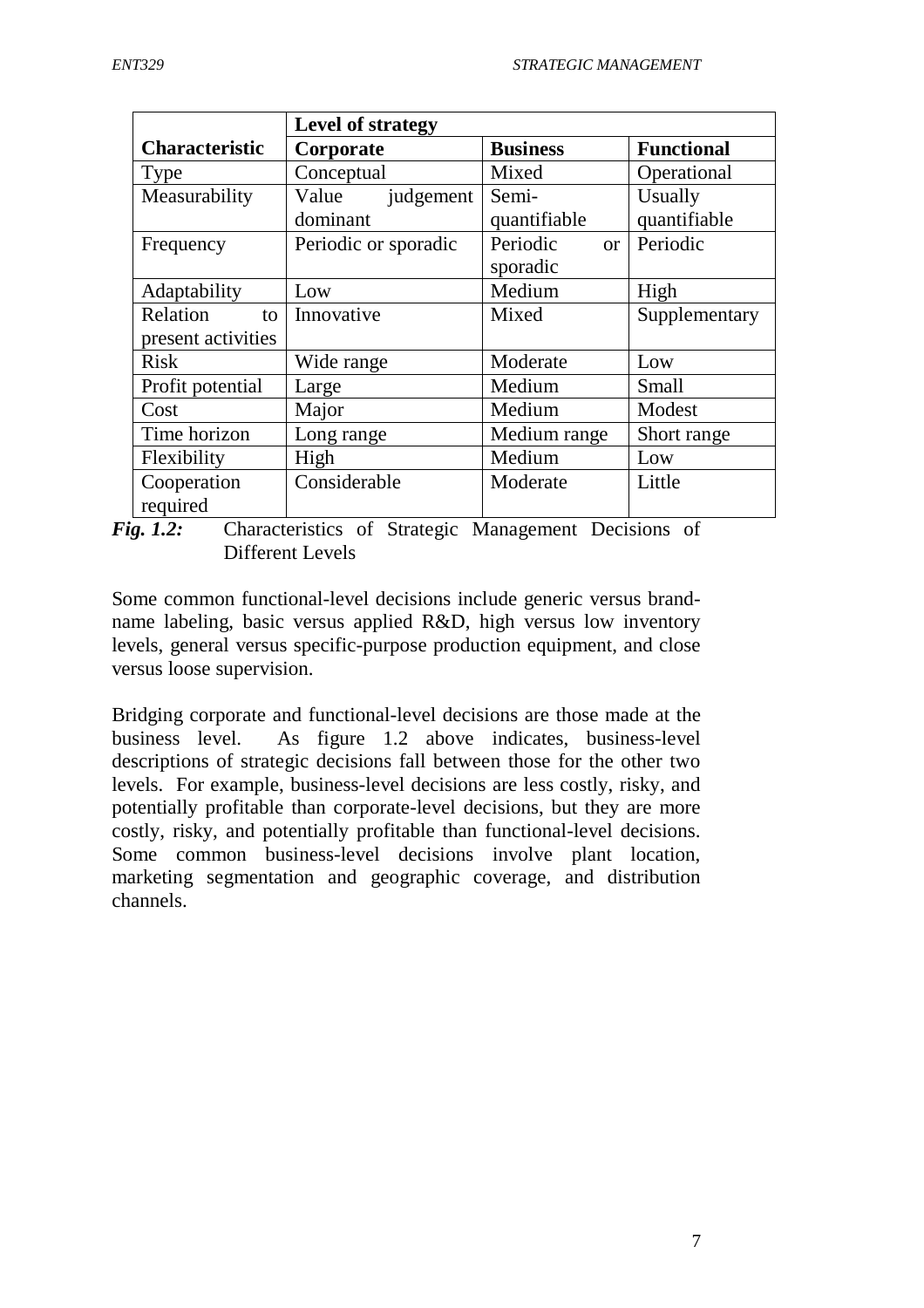| Towards a more formality and | Towards a fewer formality and fewer                                                                                                                                                                                                                                                                                                              |
|------------------------------|--------------------------------------------------------------------------------------------------------------------------------------------------------------------------------------------------------------------------------------------------------------------------------------------------------------------------------------------------|
| more details                 | details                                                                                                                                                                                                                                                                                                                                          |
|                              | Organisation<br>Small one-plant companies<br>Large companies                                                                                                                                                                                                                                                                                     |
|                              | <b>Management styles</b><br>Policy maker<br>Democratic permissive<br>Authoritarian<br>Day-to-day operational thinker<br>Intuitive thinker<br>Experienced in planning<br>Inexperienced in planning                                                                                                                                                |
|                              | <b>Complexity of environment</b><br>Stable environment<br>Turbulent environment<br>Little competition<br>Many markets and consumers<br>Single market and customer<br>Competition severe                                                                                                                                                          |
|                              | <b>Complexity of production processes</b><br>Long production lead times<br>Short production lead times<br>Capital intensive<br>Labour intensive<br>Integrated manufacturing processes<br>Simple manufacturing processes<br>High technology<br>Low technology<br>Market reaction time for new production is short<br>Market reaction time is long |
|                              | <b>Nature of Problems</b><br>Facing new, complex, tough problems having long range aspects<br>Facing tough, short-range problems<br><b>Purposes of Planning Systems</b><br>Coordinate division activities<br>Train managers                                                                                                                      |

- **Source:** George A. Steiner, Strategic Planning (New York: Free Press, 1975, Copyright © 1979 by the Free Press, a division of Macmillan Publishing Co. Inc. with permission of Macmillan).
- *Fig. 1.3:* Forces Influencing Design of Strategic Management System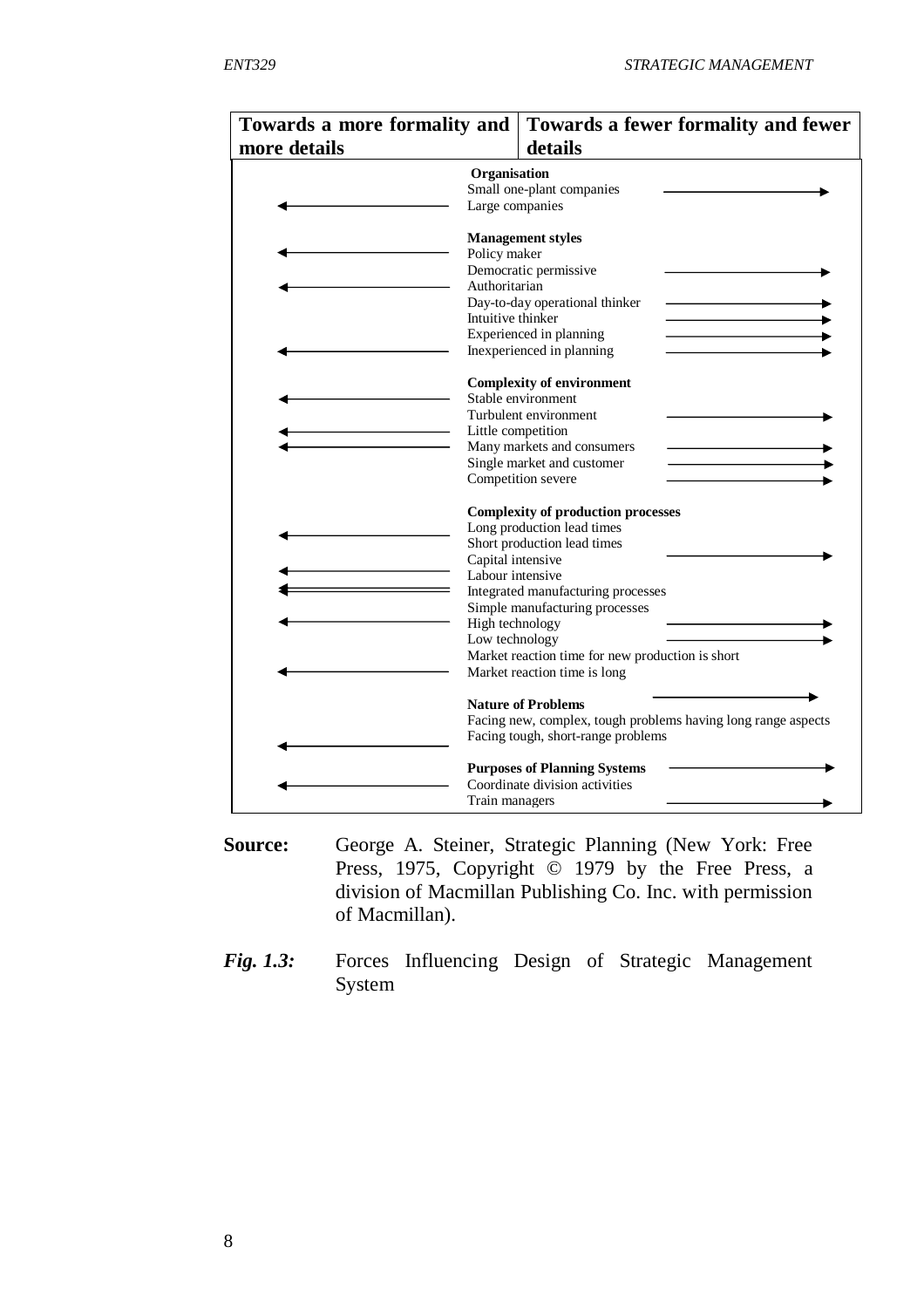# **3.4 Benefits of Strategic Management**

The strategic management approach emphasises interaction by managers at all levels of the organisational hierarchy in planning and implementation. As a result, strategic management has certain behavioural consequences that are also characteristic of participative decision-making. Therefore, an accurate assessment of the impact of strategy formulation on organisational performance also requires a set of non-financial evaluation criteria – measures of behavioural-based effects. In fact, it can be argued that the manager trained to promote the positive aspects of these behavioural consequences is also well positioned to meet the financial expectations of the firm. However, regardless of the eventual profitability of particular strategic plans, several behavioural effects can be expected to improve the welfare of the firm.

- 1. Strategy formulation activities should enhance the problem prevention capabilities of the firm. As a consequence of encouraging and rewarding subordinate attention to planning considerations, managers are aided in their monitoring and forecasting responsibilities by workers who are alerted to needs of strategic planning.
- 2. Group-based strategic decisions are most likely to reflect the best available alternatives. Better decisions are probable outcomes of the process for two reasons- first, generating alternative strategies is facilitated by group interaction; second, screening of options is improved because group members offer forecasts based on their specialised perspectives.
- 3. Employee motivation should improve as employees better appreciate the productivity-reward relationships inherent in every strategic plan. When employees or their representatives participate in the strategy formulation process, a better understanding of the priorities and operations of the organisation's reward system is achieved, thus adding incentives for goal-directed behaviour.
- 4. Gaps and overlaps in activities among diverse individuals and groups should be reduced as participation in strategy formulation leads to a clarification of role differentiations. The group meeting format, which is characteristic of the delineations of individual and subgroup responsibilities.
- 5. Resistance to change should be reduced. The required participation helps eliminate the uncertainty associated with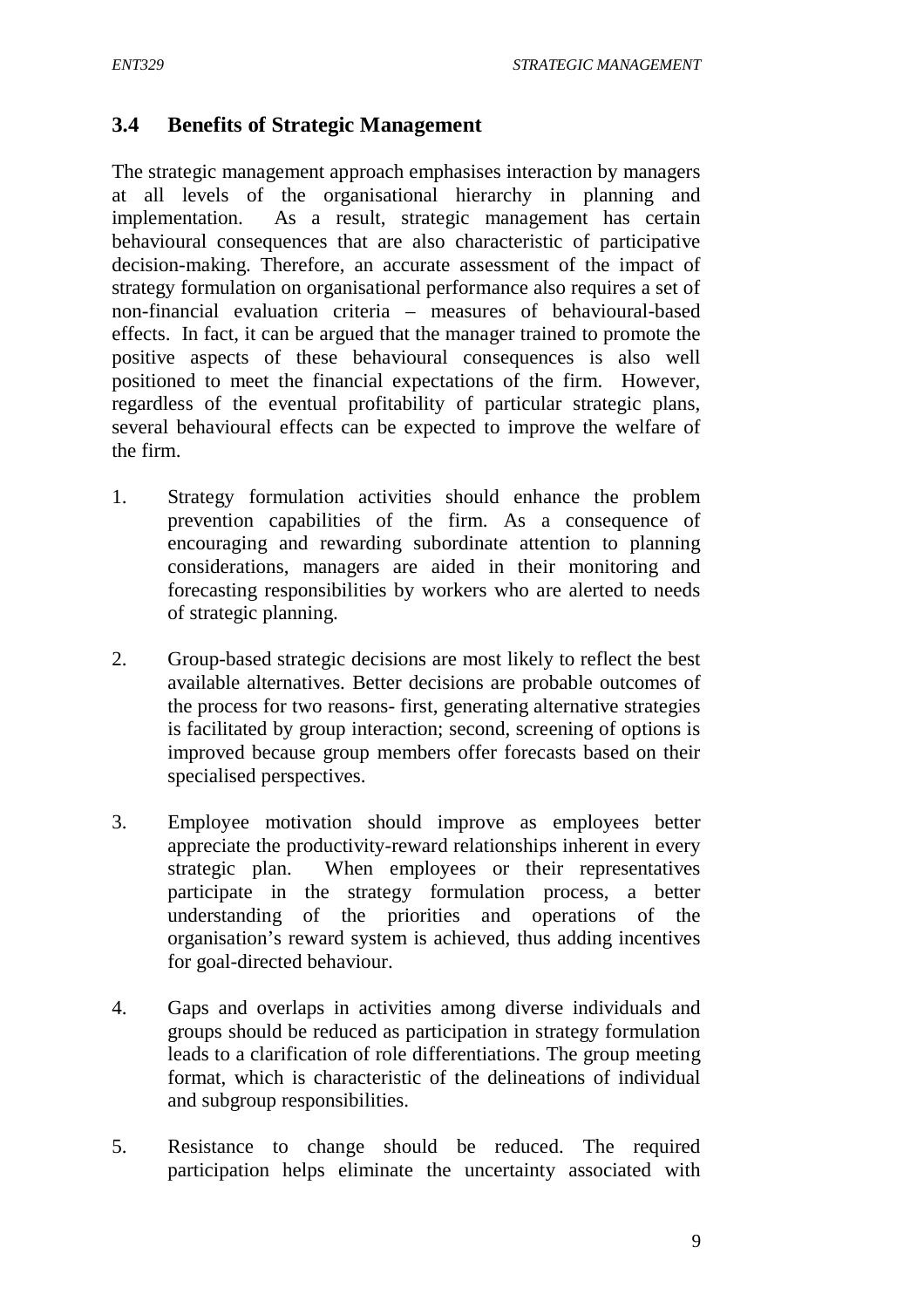change, which is at the root of most resistance. While participants may no more be pleased with their own choices, then they would stick to authoritarian decisions, and their acceptance of new plans is more likely if employees are aware of the parameters that limit the available options.

# **3.5 Risks of Strategic Management**

While involvement in strategy formulation generates behaviour-based benefits for participants and for the firm, managers must be trained to guard against three types of unintended negative consequences. First, while it is readily recognised that the strategic management process is costly in terms of hours invested by participants, the negative effects of managers spending time away from work is considered less often. Managers must be trained to schedule their duties to provide the necessary time for strategic activities while minimising any negative impact on operational responsibilities.

Second, if the formulators of strategy are not intimately involved in implementation, individual responsibility for input to the decision process and subsequent conclusions can be shirked. Thus, strategic managers must be trained to limit their promises to performance that can be delivered by the decision makers and their subordinates.

Third, strategic managers must be trained to anticipate, minimise, or constructively respond when participating subordinates become disappointed or frustrated over unattained expectations. Frequently, subordinates perceive an implicit guarantee that their involvement in even minor phases of total strategy formulation will result in both acceptance of their preferred plan and an increase in clearly associated rewards. Alternatively, they may erroneously conclude that a strategic manager's solicitation of their input on selected issues will extend to other areas of decision-making. Sensitising managers to these issues and preparing them with effective means of negating or minimising such negative consequence will greatly enhance the overall potential of any strategic plan.

# **4.0 CONCLUSION**

In this unit, you have learnt that strategic management is " the set of decisions and actions resulting in the formulation and implementation of strategies designed to achieve the objectives of an organization". It involves long-term, future-oriented, complex decision-making, necessitating top-management action because of the resources required to formulate an environmentally opportunistic plan.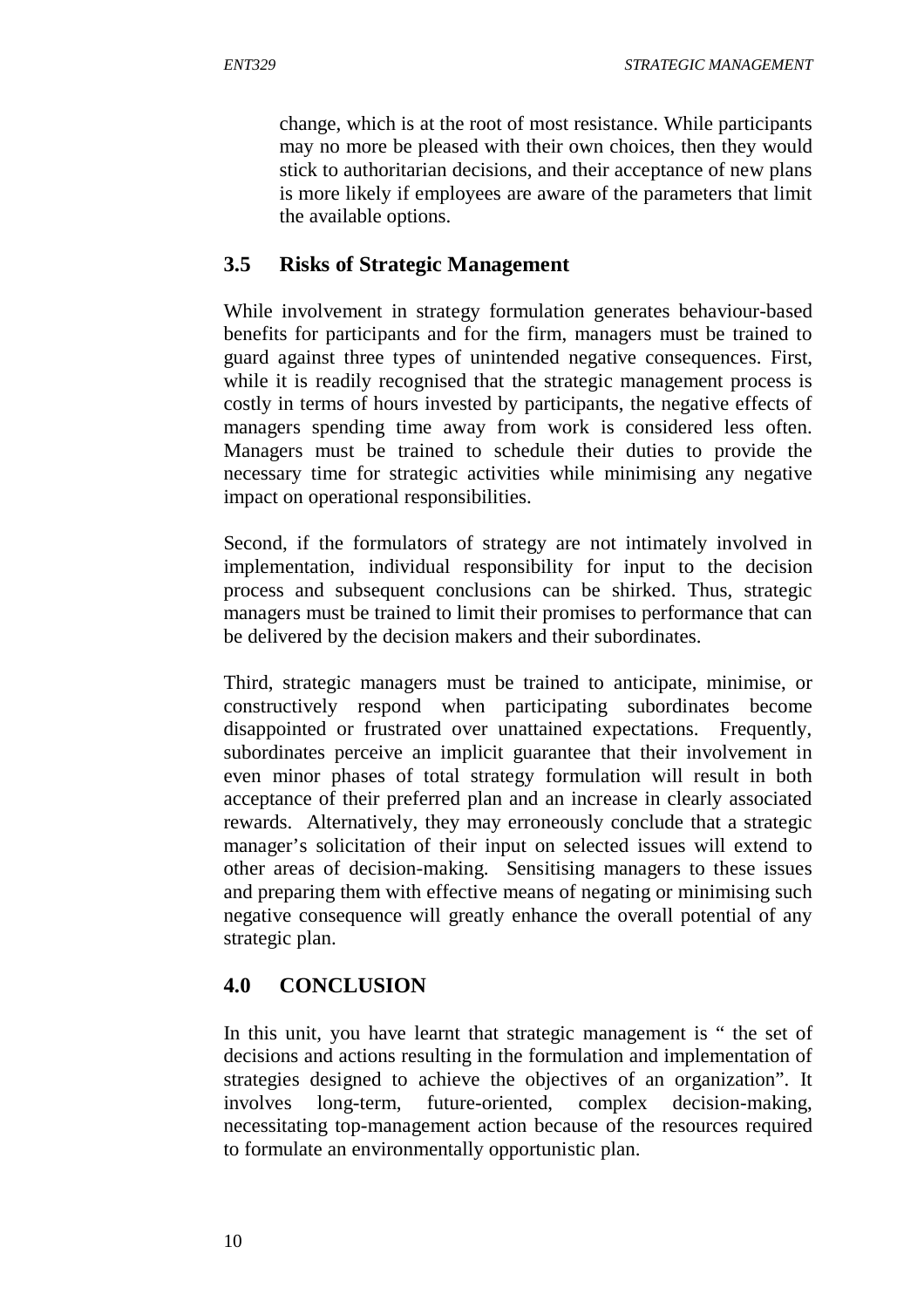You have also been exposed to the fact that strategic management is a three-tiered process involving corporate, business and functional-level planners, and support personnel. At each progressively lower level, strategic activities were shown to be more specific, narrow, short-term, and action oriented with lower risks but fewer opportunities for dramatist impact.

You should note that the value of strategic management is a review of seven large-scale business studies. Using a variety of financial performance measures, each of these studies provides convincing evidence of the profitability of strategy formulation and implementation. In addition, the unit identifies five major behavioural benefits for the team-oriented, strategic-management-directed firm. Despite some noteworthy behavioural costs, the net behavioural gains justify the approach, almost irrespective of the hope of improved financial performance.

# **5.0 SUMMARY**

In this unit, you have been taught the dimensions of strategic decisions, levels of strategy and characteristics of strategic management decisions. You have also been exposed to the formality in strategic management, the interactive and iterative flow of the strategic process as well as the value of strategic management.

Finally, the unit highlighted to you the benefits and risks of strategic management.

# **6.0 TUTOR-MARKED ASSIGNMENT**

- 1. Find a recent copy of *Business Week* and read the "Corporate Strategies" section. Find out whether the main decision discussed is really strategic? At what level in the organisation is the key decision made?
- 2. In what ways do you think the subject matter in this strategic management/business policy course will differ from previous courses you have had?
- 3. Why do you believe the case method is selected as the best approach for learning the skills needed in strategy formulation and implementation?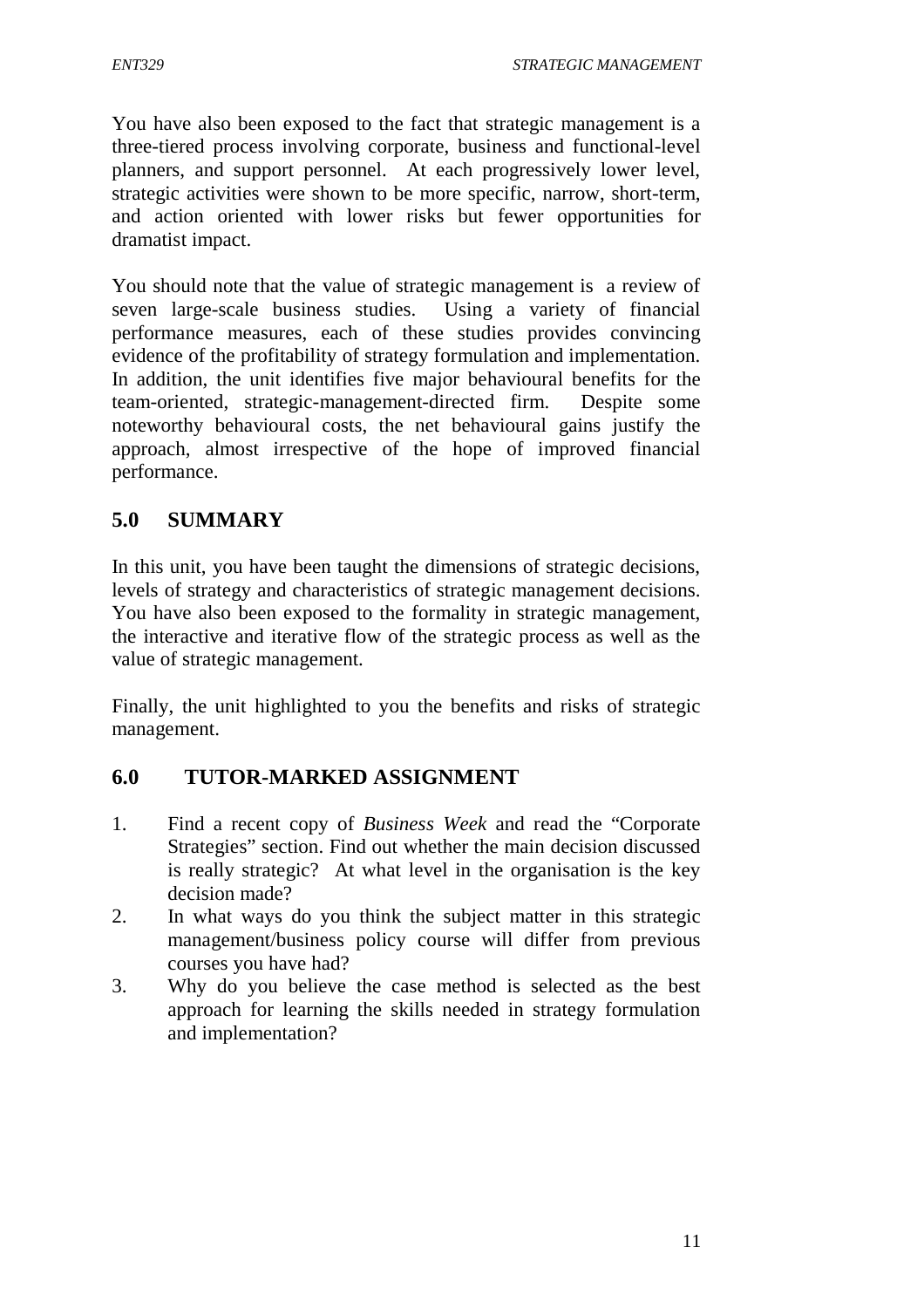#### **7.0 REFERENCES/FURTHER READING**

- Fulmer, R.M. & Rue, L.W. (1974). "The Practice and Profitability of Long-Range Planning". *Managerial Planning* 22, pp. 1 – 7.
- Herold, D.M. (1972). "Long-Range Planning and Organisational Performance: a Cross-Validation Study". Academy of Performance: a Cross-Validation Study". *Academy of Management Journal,* March, pp. 91 – 102.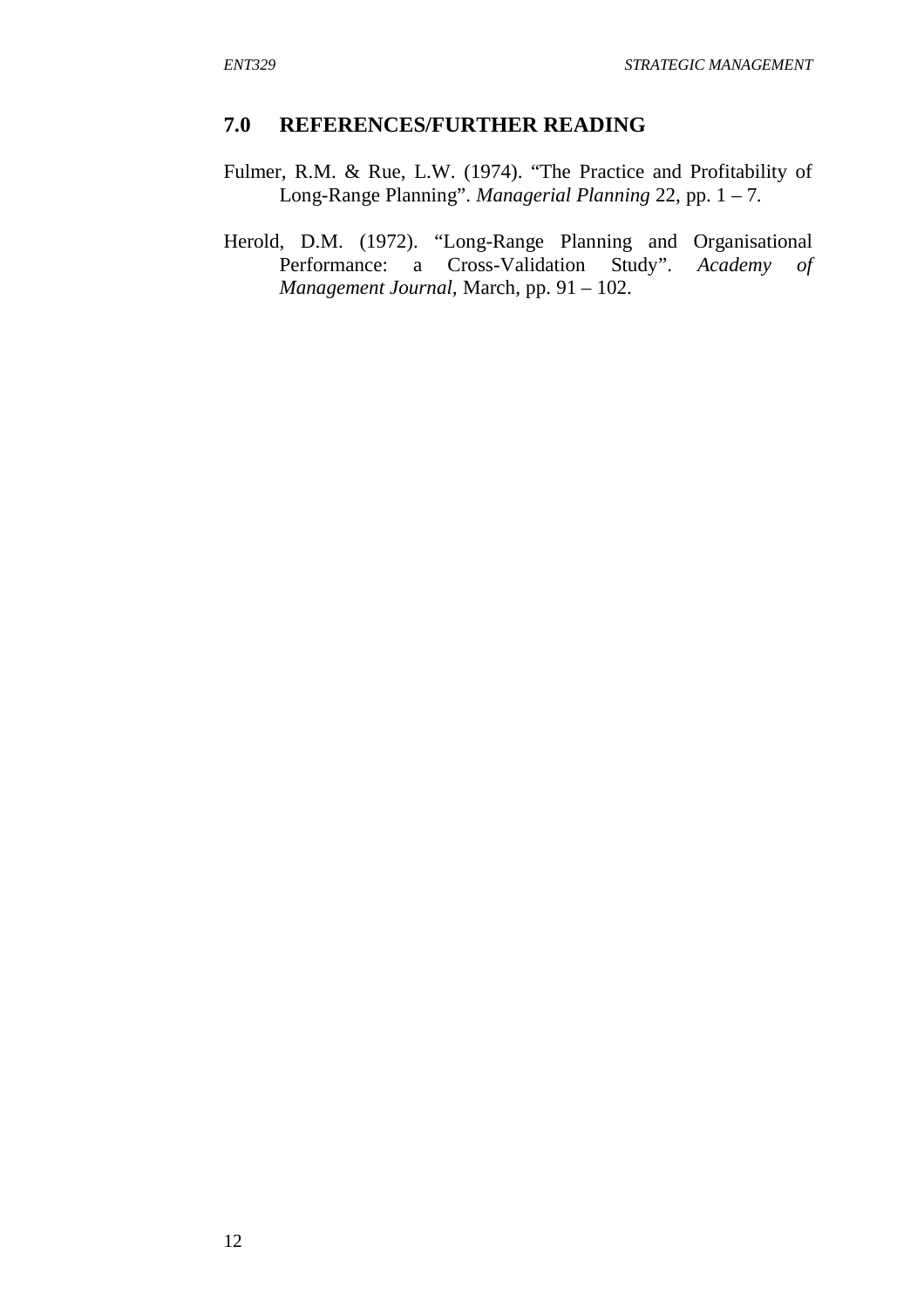# **UNIT 2 STRATEGIC MANAGEMENT PROCESS**

## **CONTENTS**

- 1.0 Introduction
- 2.0 Objectives
- 3.0 Main Content
	- 3.1 Definitions of Concept
	- 3.2 Strategic Management Process
	- 3.3 History of Strategic Management
	- 3.4 Importance of Strategic Management
	- 3.5 Limitations of Strategic Management
	- 3.6 Why Strategic Plans Fail
- 4.0 Conclusion
- 5.0 Summary
- 6.0 Tutor-Marked Assignment
- 7.0 References/Further Reading

# **1.0 INTRODUCTION**

In this unit, you will be introduced to the concept and definition of strategic management, the process of strategic management, benefits or advantages and limitations or disadvantages of strategic planning and the reasons why strategic plans fail.

# **2.0 OBJECTIVES**

At the end this unit, you should be able to:

- define the concept strategic management
- discuss the process of strategic management
- list and explain the advantages and disadvantages of strategic management
- state the reasons why strategic plans fail.

# **3.0 MAIN CONTENT**

# **3.1 Definitions of Concept**

Strategic management consists of competitive move and business approaches to produce successful performance. It denotes management game plan for: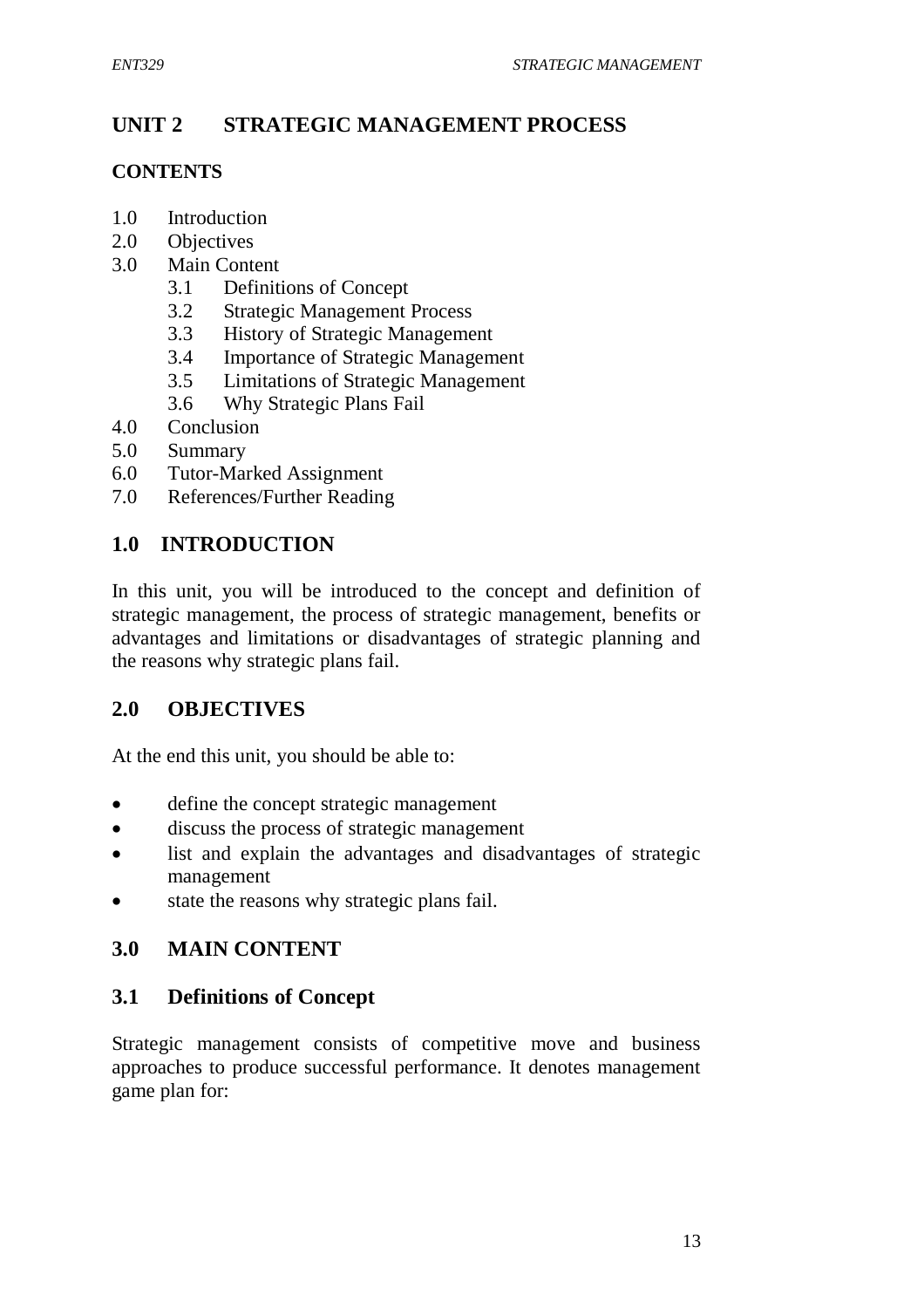- running the business
- strengthening a firm's competitive position
- satisfying customers
- achieving performance targets.

According to Lamb, (1984:IX), strategic management is-

• "an ongoing process that evaluates and controls the business and the industries in which the company is involved; assesses its competitors and set goals and strategies to meet all existing and potential competitors, and then reassesses each strategy annually or quarterly, i.e. regularly to determine how it has been implemented and whether it has succeeded or needs replacement by a new strategy to meet changed circumstances, new technology, new competitors, new economic environment, or a new social, financial, or political environment".

Strategic management is the process of specifying the organisation's mission, vision and objectives, developing policies and plans, often in terms of projects and programmes, which are designed to achieve these objectives and then allocating resources to implement the policies and plans, projects and programmes.

Strategic management is management of change. This involves the system of corporate values, corporate culture, and all managerial process of change, such as leadership, planning, control and human resources management.

Strategic management provides overall direction to the enterprise and is closely related to the field of organisational studies. In the business administration, it is useful to talk about "strategic alignment" between the organisation and its environment or "strategic consistency". According to Arieu (2007), "there is strategic consistency when the actions of an organisation are consistent with the expectations of management, and these in turn are within the market and the environmental contexts.

## **3.2 Strategic Management Process**

Churchman (1968), views strategic management as a series of steps in which top management should accomplish at least five tasks suggested below.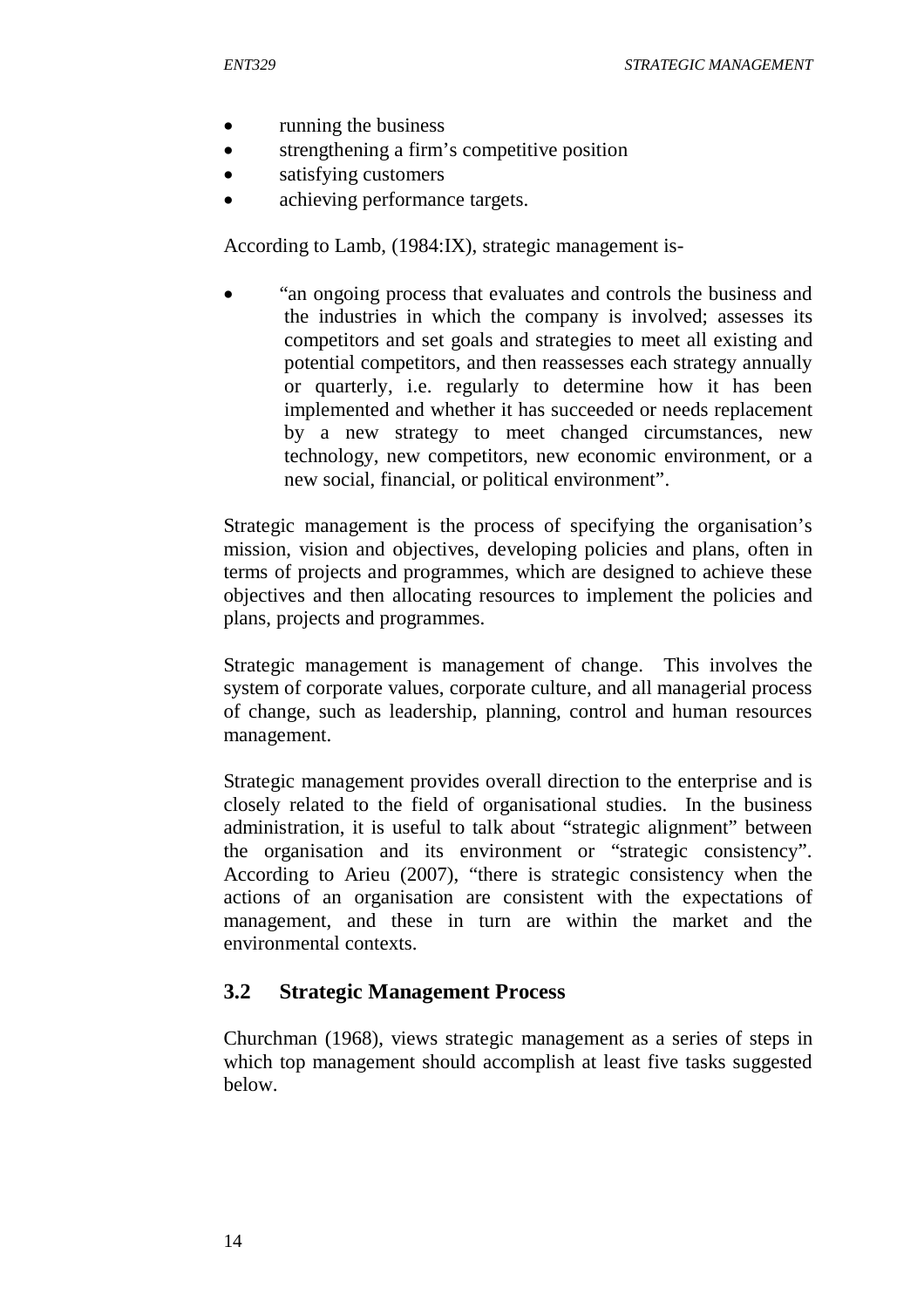- a. Firstly, to identify the business's fundamental values, goals and objectives that arises from them.
- b. Secondly, to assess the business's environment i.e. forces outside the business itself that may be opportunities or threats.
- c. Thirdly, to assess the business's resources and capabilities, i.e. those things within the control of the business, such as people, machinery, facilities, contracts, image and goodwill that can be allocated to achieve goals and objectives.
- d. Fourthly, to identify or form the organisaiton's components i.e.
- *(i) internal units that receive allocated resources and carryout the business work, and*
- *(ii) an organisational structure that includes the units themselves and the relationships of authority, responsibility and communication that they have with one another.*
- e. Fifthly, develop the management and decision-making structure, i.e. the process used to allocate the business's resources to its components so as to realise goals and sustained values within constraints of environment.

Churchman (1968) stresses that without knowledge of organisation's values, an organisation cannot develop a mission, goals and objectives.

Other interdependent factors in the strategic management process are listed below.

- Strategic planning
- Strategic formulation
- Stratetgic implementation
- Strategic evaluation

#### **A. Strategic planning**

Strategic planning is the key link between strategic management and an organisation's external environment. Resource management is the factor that links strategic management to the organisation's resources, including finances, facilities and equipment, land, access to information, goodwill and personnel. Strategic planning is a formal process where the assumptions, reasons and plans themselves are all written with figures to serve for future reference.

Strategic planning is systematic and logical planning process done at the corporate (top) level of the organisation, since it is mainly concerned with the long-term aspect of the business. Even research studies have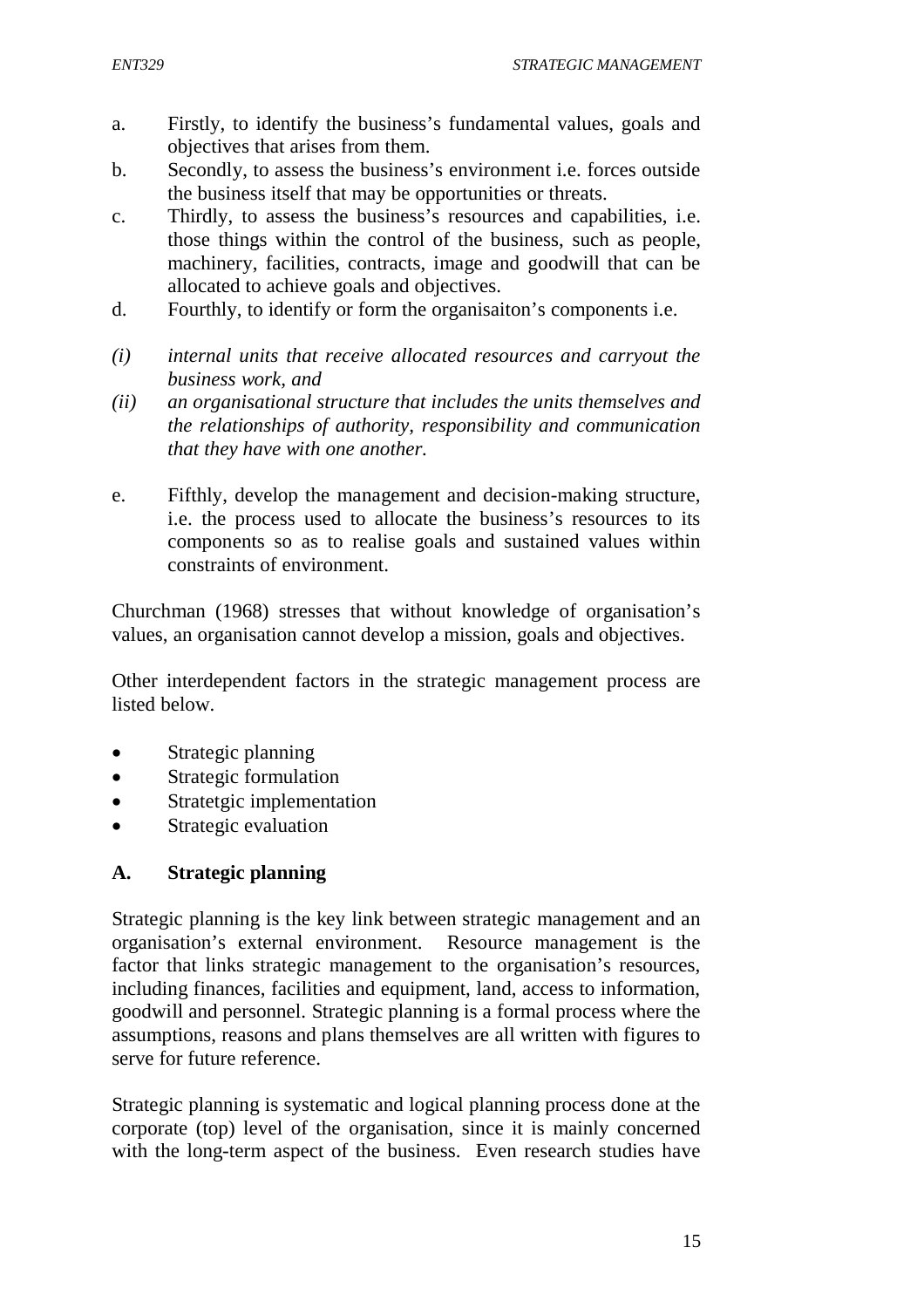concluded that strategic management is an integral and important function of organisation life.

Strategic management process is seen as a powerful tool, and their value is with the executives and the ability to use the tool effectively in managing the enterprise.

| <b>INPUT</b><br><b>OUTPUT</b> | Strategy<br>Formulation                                                          | Strategy<br>Implementation | Strategy<br>Evaluation<br>and Control                      |
|-------------------------------|----------------------------------------------------------------------------------|----------------------------|------------------------------------------------------------|
| $\bullet$<br>energy)          | <b>Customer Needs</b><br>Resources (e.g.<br>money, people,<br>time, information, |                            | <b>Customer Value</b><br>Products<br>Services<br>Pollution |

*Fig. 2.1:* An Example of Strategic Planning

## **B. Strategic formulation**

This is setting objectives for the organisation. It is also performing a situation analysis, self-evaluation and competitors' analysis- both internal and external. Objectives can be in short-term and others can be on long-term. This involves crafting vision statements (long-term view of a possible future), mission statements (the role that the organisation gives itself in the society). Also, it states the corporate objectives (both financial and strategic), strategic business unit objectives (both financial and strategic) and tactical objectives. All these objectives should suggest a strategic plan. The plan provides the details of how to achieve these objectives.

# **C. Strategic implementation**

This involves allocation and management of sufficient resources (financial, personnel, operational support, times and technology support). Strategic implementation involves establishing a chain of command or some alternative structure (such as cross-functional teams). Strategic implementation requires assigning responsibility of specific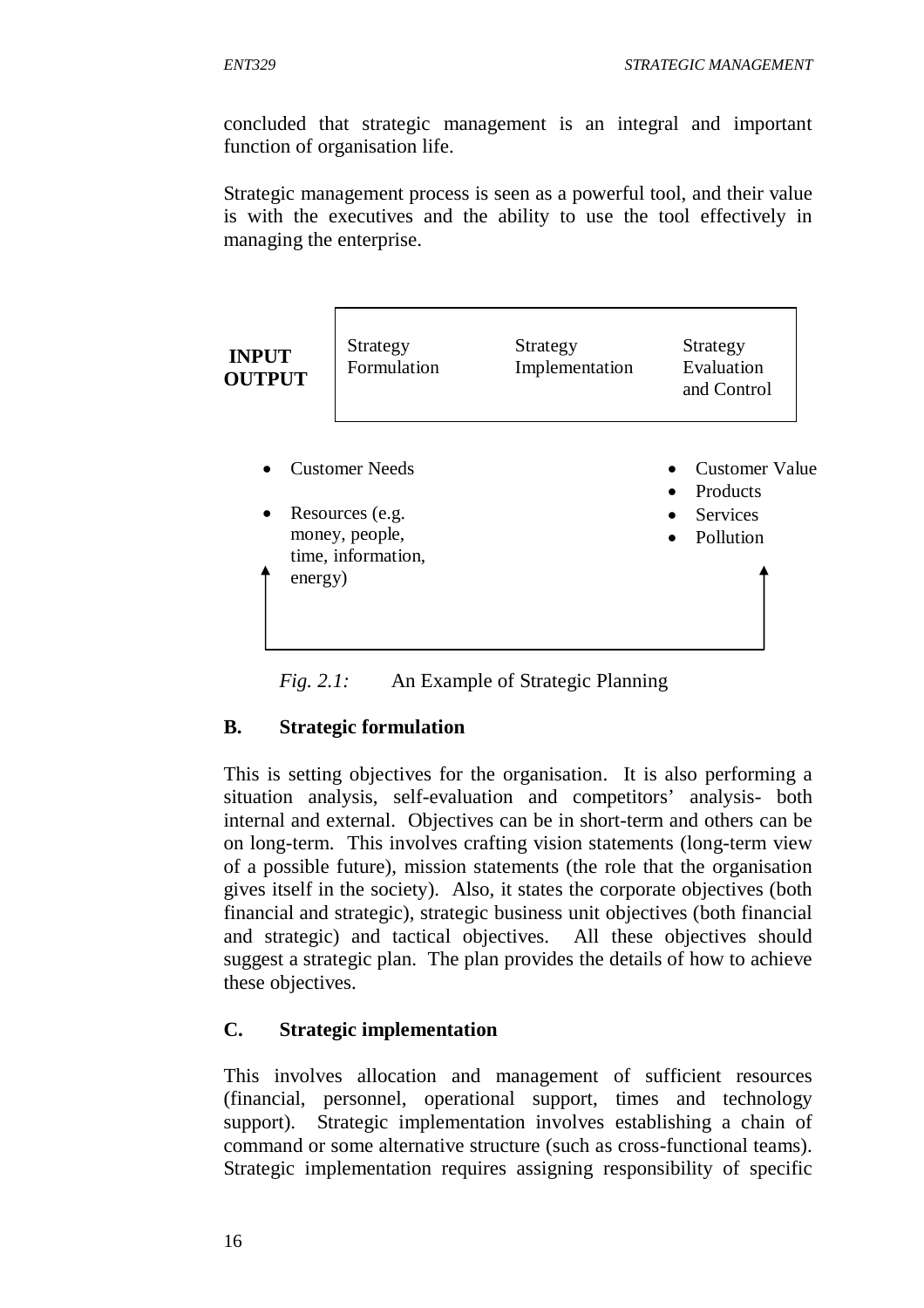tasks or processes to specific individuals or groups. It equally involves managing the process. This includes monitoring results, evaluating the efficacy and efficiency of the process, controlling for variances and making adjustments to the process as necessary.

Strategy implementation (when implementing specific programmes) requires acquiring the requisite resources, developing the process training, process testing, documentation, and integration with (and or conversion from) legacy process.

Problems may occur or arise during the strategy implementation such as human relations and or the employee-communication problems. Usually, the greatest implementation problem involves marketing strategy, with emphasis on the appropriate time of the new products. However, an organisation with an effective management should try to implement its plans without signaling the fact to its competitors.

For a policy or strategy to work, the organisation must show a level of consistency from every worker and including the management. Since strategy implementation is the action stage of strategic management, it then means that all decisions made to install new strategy or reinforce the existing strategy are taken cognizance of and implemented fully.

#### **D. Strategic evaluation and control**

This is the final stage in strategic management process. Here, managers ensure that all chosen strategies work to achieve the organisation's objectives. The activities also include reviewing the internal and external factors that are the bases of current strategies and measuring performance and taking corrective measures.

Other strategic options are evaluated in the corporate strategy(according to Johnson and Scholes) in the following areas.

- **Suitability** (will it work?)
- **Feasibility** (can it be made to work?)
- **Acceptability** (will they work it?)

#### **Now, let us consider these one after the other.**

#### **Suitability**

This addresses the overall rationale of the strategy. It checks whether the strategy tackles the key strategic issues underlined by the oragnisation's strategic position.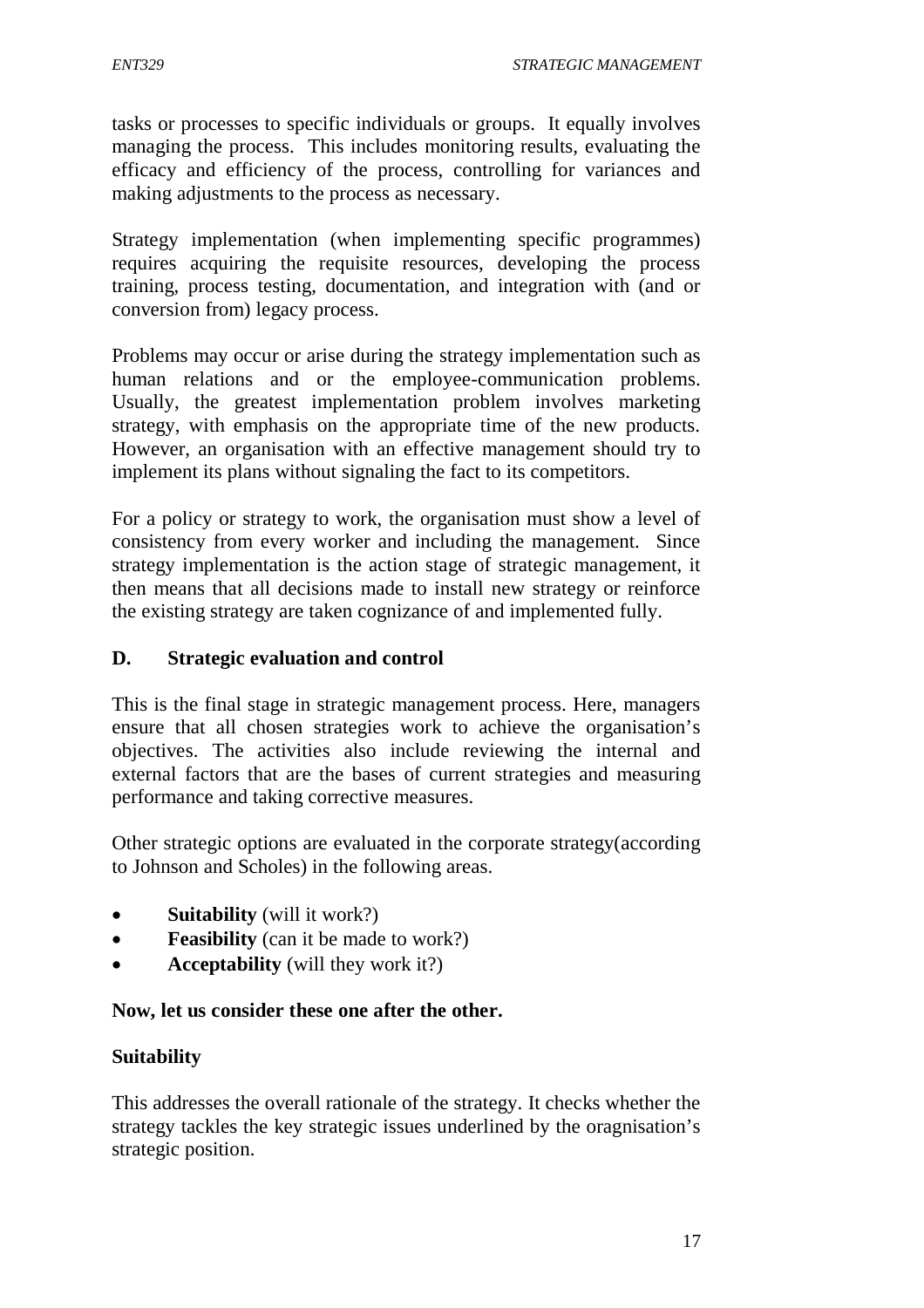Certain questions are however asked and answered, to confirm suitability of such strategy. They are as follows.

- Does it make economic sense?
- Will the organisation obtain economies of scale?
- Will it be suitable in terms of environment and capabilities?

Tools that can be used to evaluate suitability include the following.

- Ranking strategic options
- Decision trees
- 'What if' analysis.

#### **Feasibility**

This is concerned with the resources required to implement the strategy that are available, and can be developed or obtained. Resources includefunding, people, time, and information. Tools that can be used to evaluate feasibility include the following.

- Cashflow analysis and forecasting
- Breakeven analysis
- Resource deployment analysis.

## **Acceptability**

This is concerned with the expectations of the identified stakeholders (e.g. shareholders, employees and customers) with the expected performance outcomes, which can be return, risk and stakeholders' reactions.

- **Return** deals with the benefits expected by the stakeholders.
- **Risk** deals with the probability and consequences of failure of a strategy.
- **Stakeholders' reaction**  deals with anticipating the likely reactions of stakeholders. Stakeholders can oppose the issuing of new shares.

Tools that can be used to evaluate accepabtability include the followings.

- 'What if' analysis
- Stakeholders' mapping.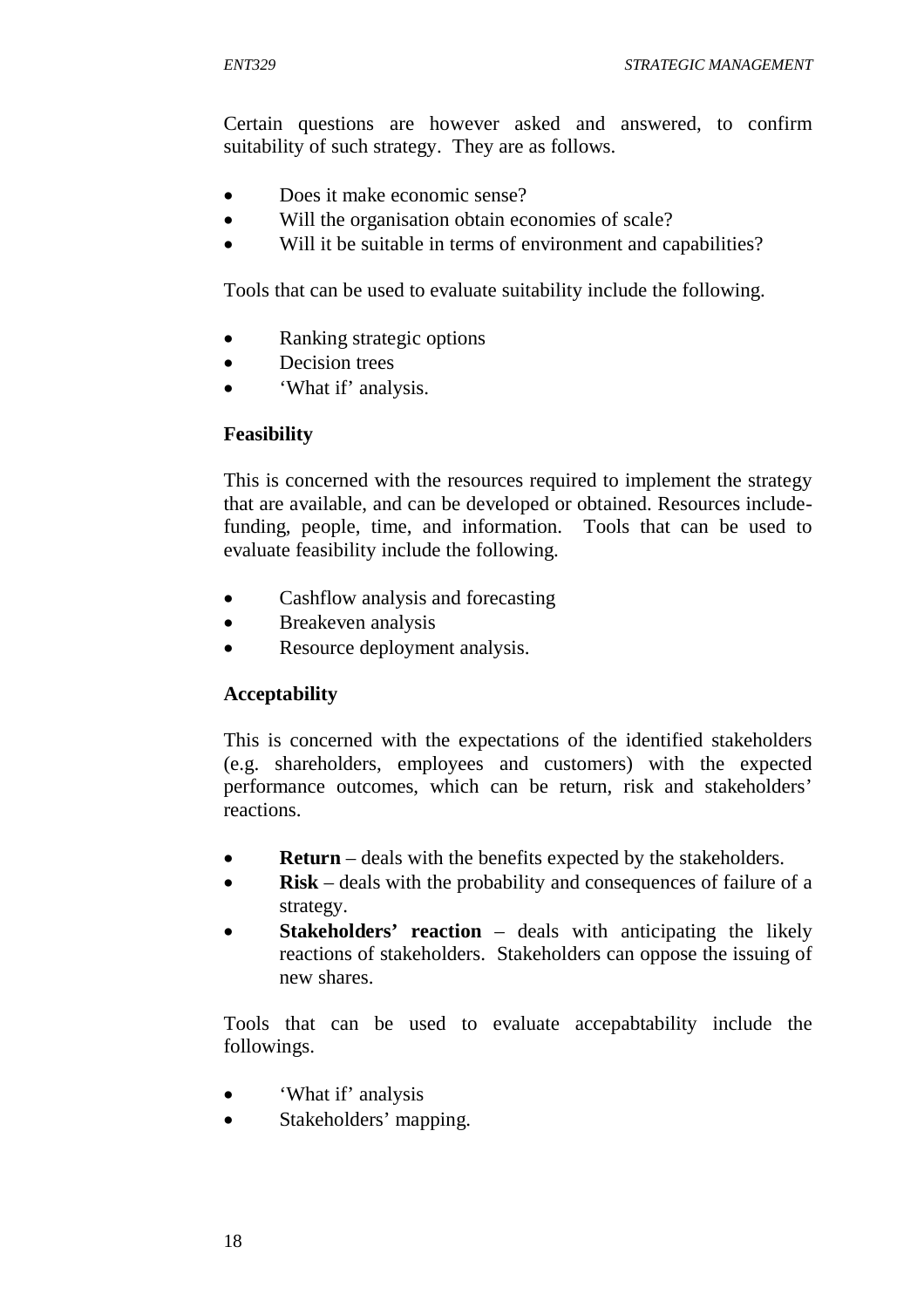# **Strategy hierarchy**

In very large corporations, there are several levels of management. Strategic management, however, is the highest of these levels of management; in the sense that it is the widest and it is touching all parts of the firm.

Strategic management in hierarchy gives direction to corporate values, corporate cultures, corporate goals, and corporate missions. Under the broad corporate strategy, let us consider the following.

## **i. Corporate strategy**

Corporate strategies are plans to carry out values and performance objectives of a company. These plans become more specific and detailed the lower organisational level. Corporate strategy is the art of using organisational resources to render the goals defined by the organisation with minimum risk.

Also, it is marshalling the resources for definite missions and planning alternative strategies in anticipation of changing contingencies and creating flexible conditions in structure and employee attitudes favourable towards achieving the corporate goal.

## **ii. Business strategy**

This is the aggregated strategies of a single business firm or is a strategic business unit in a diversified corporation. Each firm formulates a business strategy in order to achieve a sustainable competitive advantage.

## **iii. Functional strategies**

These are the core-centres of activities in the organisation. Functional strategies include marketing strategies, legal strategies and supply-chain strategies. These departments emphasise the short and medium term plans which are limited to their functional responsibility. Each department attempts to do its part in meeting overall corporate objectives.

## **iv. Operational strategy**

This was encouraged by Peter Drucker in his theory of Management By Objectives (MBO). This has to do with the day-to-day activities in the organisation. It must operate within the budget and cannot create a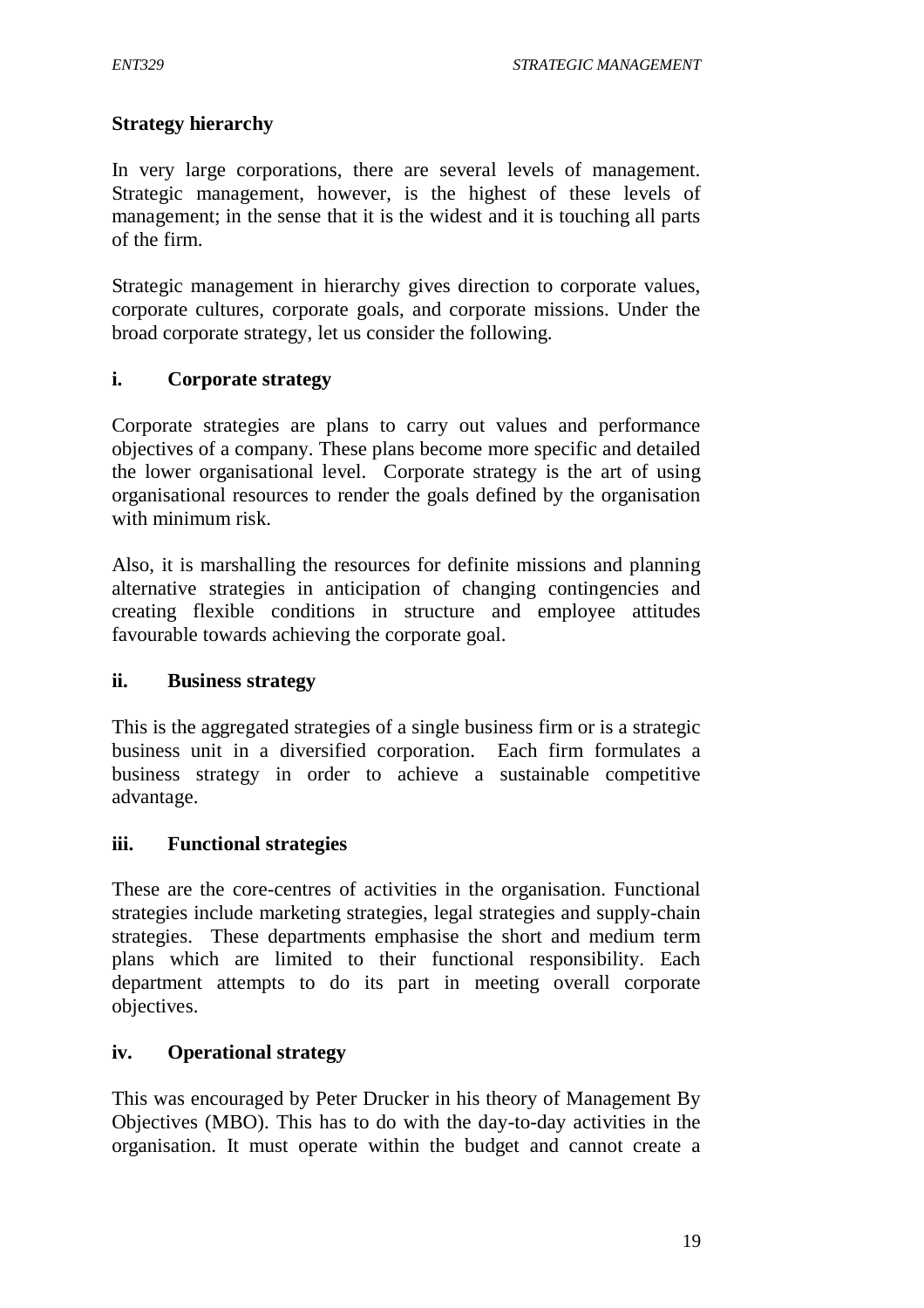budget. Operational level strategies are informed by business level strategies which, in turn, are informed by corporate level strategies.

# **3.3 History of Strategic Management**

Strategic management, as a discipline, originated in the 1950s and 1960s. There were a lot of exponents on the literature. The most influential pioneers were Alfred D. Chandler, Philip Selznick, Igor Ansoff, and Peter Drucker.

Alfred Chandler, for instance, recognises the importance of coordinating the various aspects of management under one all-encompassing strategy. He opines that a long-term coordinated strategy is necessary and will give a company structure, direction, and focus.

In 1957, Philip Selznick, in his own contribution, introduced the idea of matching the organisation's internal factors with external environment circumstances and factors. This idea was developed into what we now call SWOT analysis by the learned, Andrews and others at the Harvard Business School management group. Strengths and weaknesses of the firm are assessed in the light of the opportunities and threats from the business environment.

Igor Ansoff, in his own contributions, built on Chandler's work by adding a range of strategic concept and inventing a whole new strategy. He had a strategy grid that compared market penetration strategies, product development strategies, market strategies development and horizontal and vertical integration and diversification strategies. Igor Ansoff believes that management can use these strategies to systematically prepare for future opportunities and challenges. In 1965, he wrote on classic corporate strategy where he developed the *"gap analysis"* still used today. It is used to understand the gap between where we are currently and where we would like to be, and then develop what he called *"gap reducing actions".*

Peter Drucker, a prolific writer on management gave his own contributions to strategic management in two areas that are very important.

Firstly, Peter Drucker stressed the importance of objectives. Any organisation having no clear objectives certainly cannot be profitable. Based on objectives principles, Peter Drucker wrote a book on management theory of Management By Objectives (MBO), in 1954. According to Drucker, the procedure of setting objectives and monitoring your progress should involve the entire organisation- top to bottom.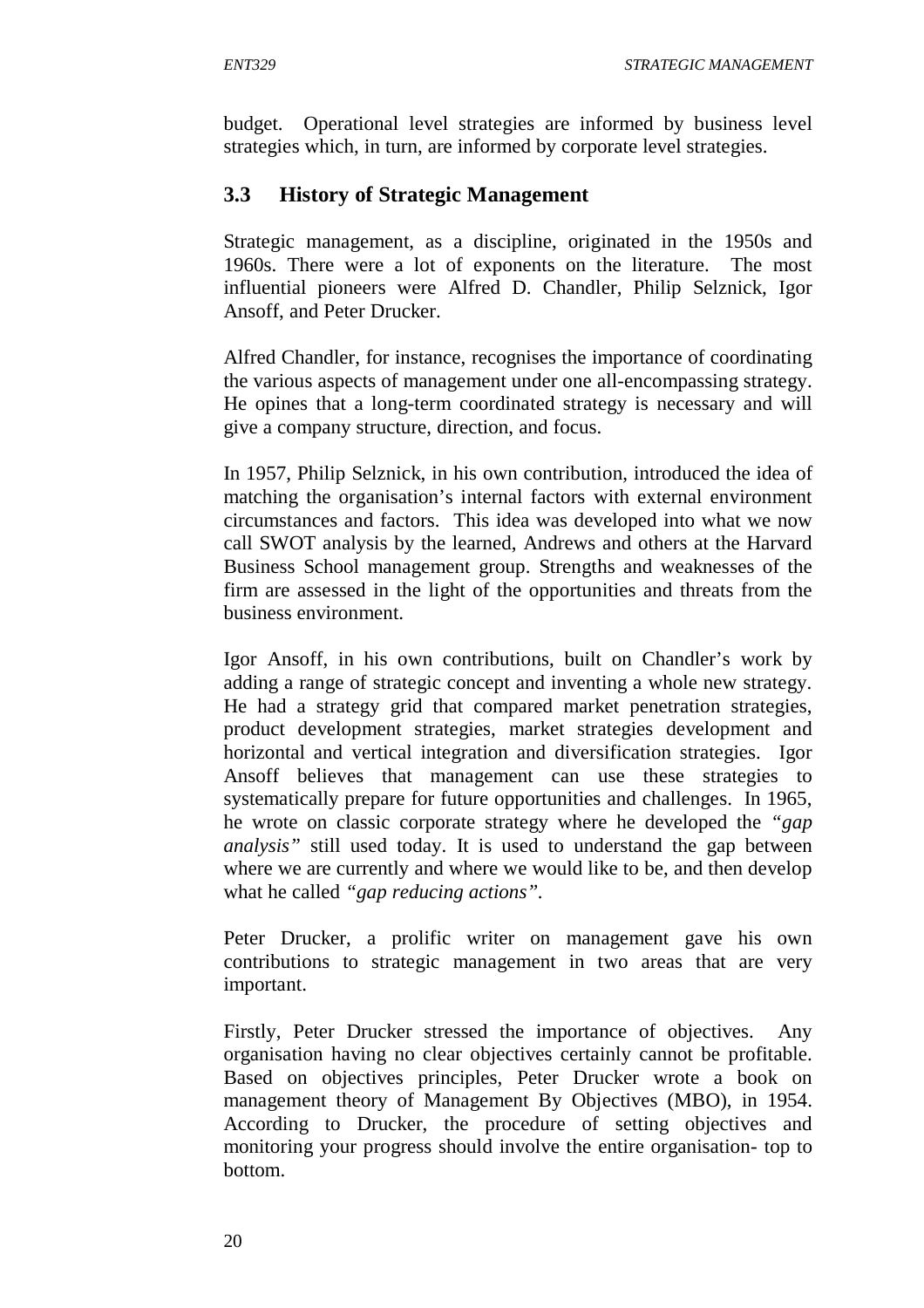Secondly, Peter Drucker's contribution was in predicting the importance of what, today, we would call intellectual capital. He predicted the rise of what he called the "knowledge worker" and explained the consequences of this for management. He notes that knowledge work is non-hierarchical. Work will be carried out in teams, with the person most knowledgeable in the task at hand being the temporary leader.

In 1985, Ellen-Earle Charffee summarises what she thinks are the main elements of strategic management theory that are useful to business managers today. They include the following.

- Strategic management involves adapting the organisation to its business environment
- Strategic management affects the entire organisaation by providing direction
- Strategic management involves both strategy formation (she called it content) and also strategy implementation (she called it process)
- Strategic management is done at several levels-overall corporate strategy and individual business strategy.

# **3.4 Importance of Strategic Management**

A number of reasons were given by authors why organisations should embrace strategic management principles. Research studies made by Eastlack and McDonald (1970), Thune and House (1970), Asoff et al. (1971), Karger and Malik (1975) and Hofer and Schendel (1978) indicate that there are a lot of values or benefits to be gained from strategic management studies.

- Take note of the following, among others.
- Strategic management is needed to cope with and manage uncertainty in decision-making process.
- Strategic management provides a way to anticipate future problems and opportunities.
- Strategic management provides employees with clear objectives and directions for future of the organisation.
- Application of strategic management gives better performance.
- It increases employees' satisfaction and motivation.
- It gives faster and better decision-making process.
- It allows for identification and exploitation of opportunities.
- It allows more effective allocation of time and resources to all identified opportunities.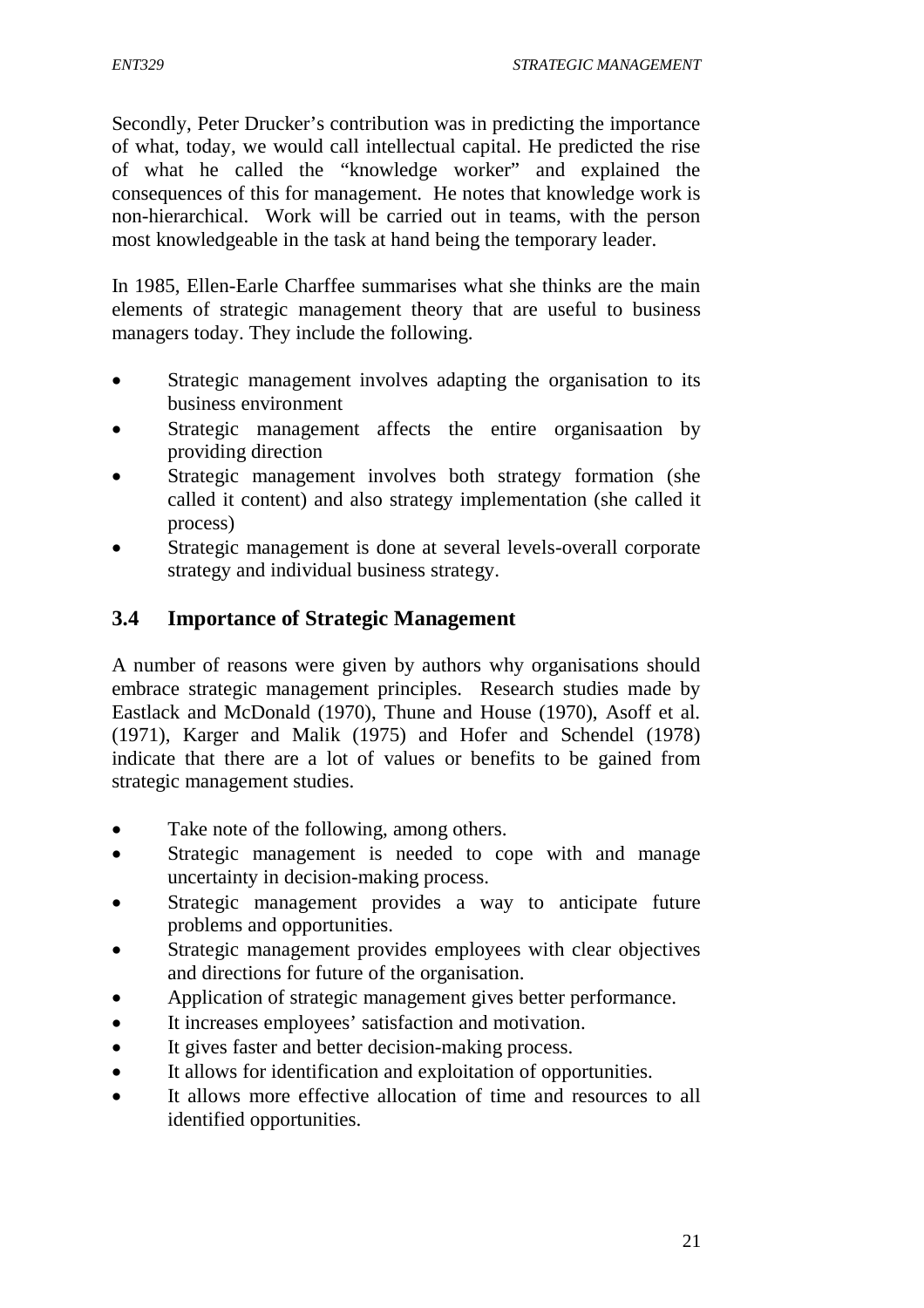# **3.5 Limitations of Strategic Management**

The limitations are as follows.

- a. When a strategy becomes internalised into a corporate culture, it can lead to group think;
- b. It can also cause an organisation to define itself too narrowly;
- c. Many theories tend either to be too narrow in focus to build a complete corporate strategy on, or too general and abstract to be applicable to specific situations.

# **3.6 Reasons Why Strategic Plans Fail**

Some of the reasons why strategic plans fail include the following.

- Failure to understand the customer;
- Inability to predict environmental reaction:
- Overestimation of resource competence;
- Failure to coordinate;
- Failure to obtain senior management's commitment;
- Failure to obtain employee commitment;
- Failure to follow the plan;
- Failure to manage change;
- Poor communication.

# **4.0 CONCLUSION**

In this unit, you have learnt that strategic planning, formulation, implementation and evaluation activities occur at three hierarchical levels, namely- corporate, divisional or strategic business unit, and functional. However, it is worthy to note that the strategic management process is dynamic and continuous. The process never really ends.

# **5.0 SUMMARY**

In this unit, you have been exposed to strategic management process, the history or genesis of strategic management, and the importance and limitation of strategic management. You have also been taken through the reasons why strategic plans fail.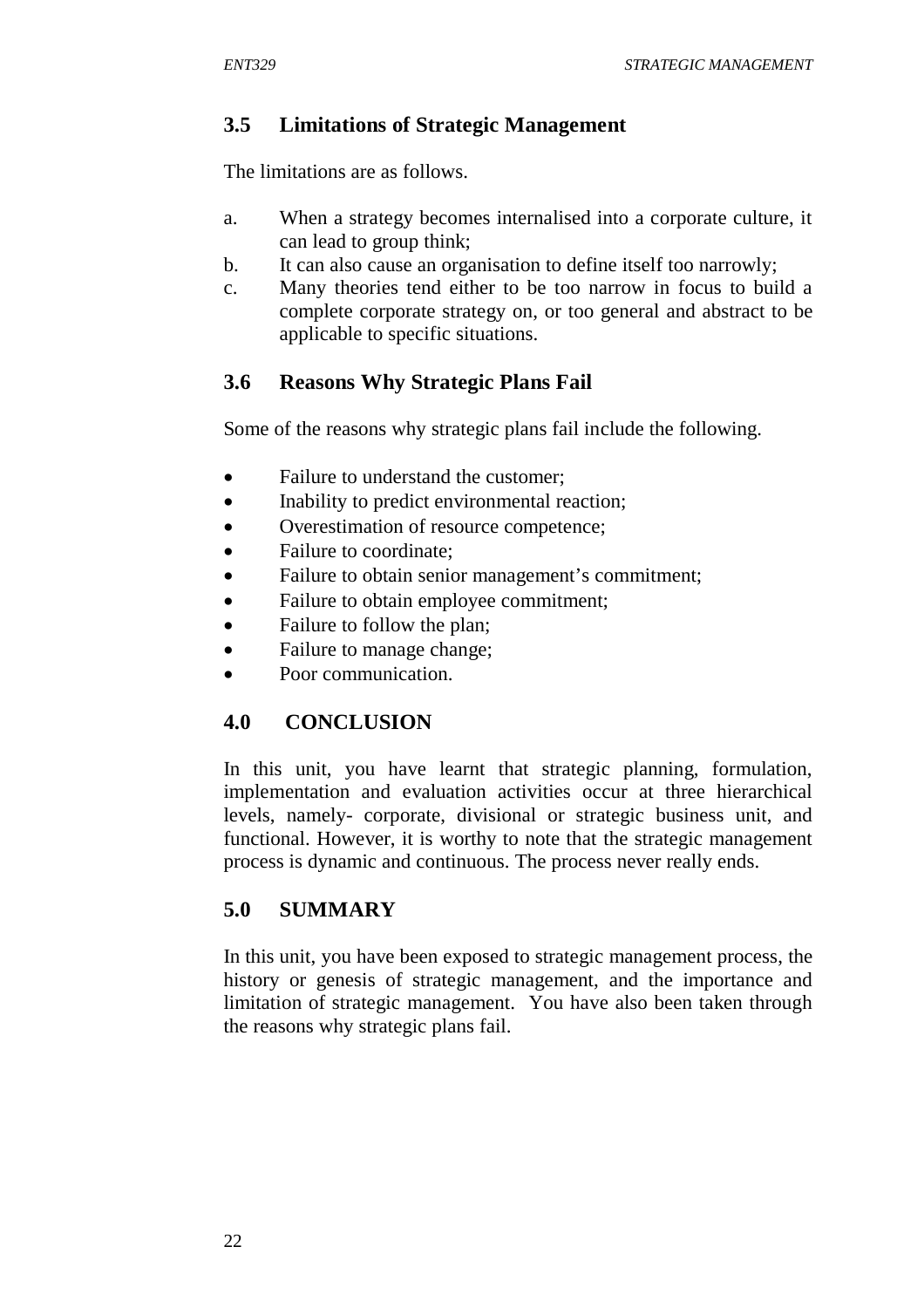## **6.0 TUTOR-MARKED ASSIGNMENT**

Write short notes on the following.

- a. Strategic planning
- b. Strategic formulation
- c. Strategic implementation
- d. Strategic evaluation

# **7.0 REFERENCES/FURTHER READING**

Churchman, C. W. (1968). *System Approach to Strategic Management*.

Charffee, E. (1985). *The Main Elements of Strategic Management Theory*.

Thompson, A. A. Jr. & Strickland, A. J. (1987). *Strategic Management*: *Concepts and Case*. Illinois: Home wood.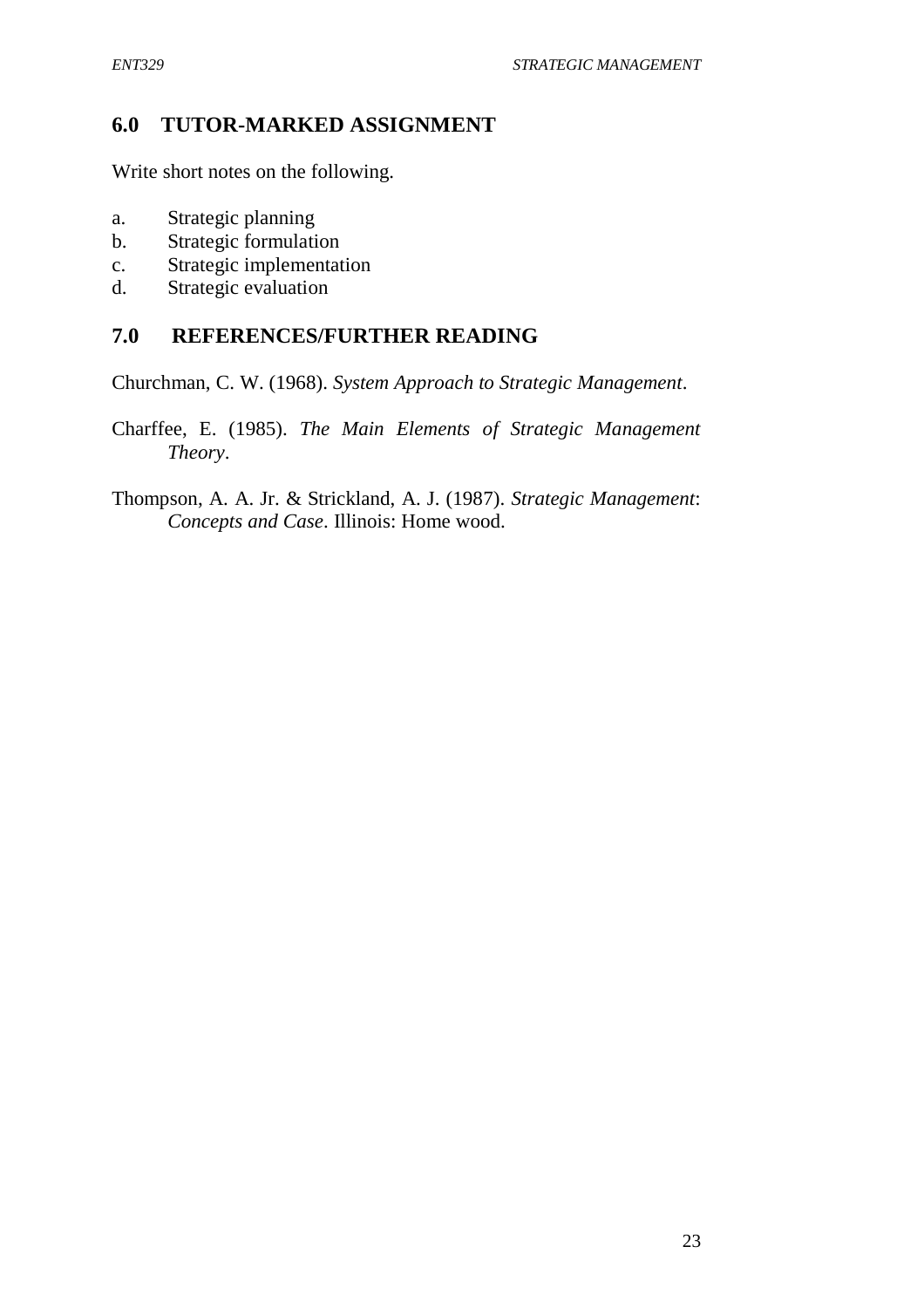## **UNIT 3 STRATEGIC DECISION-MAKING**

#### **CONTENTS**

- 1.0 Introduction
- 2.0 Objectives
- 3.0 Main Content
	- 3.1 Decision-Making Process
		- 3.1.1 Nature of Decision-Making
	- 3.2 Classification of Decision
	- 3.3 Stages in Decision-Making
	- 3.4 Group Decision-Making
		- 3.4.1 Committee Decision
		- 3.4.2 Selection of Committee Members
		- 3.4.3 Committee Chairman
		- 3.4.4 Benefits and Limitations of Committees
		- 3.4.5 Use of Committees in Nigerian Organisations
	- 3.5 Creativity in Decision-Making
	- 3.6 Steps in Creative Thinking
	- 3.7 Qualitative Methods in Decision-Making
		- 3.7.1 Operations Research (OR)
			- 3.7.2 Linear Programming
			- 3.7.3 Queuing Theory
- 4.0 Conclusion
- 5.0 Summary
- 6.0 Tutor-Marked Assignment
- 7.0 References/Further Reading

# **1.0 INTRODUCTION**

Decision-making is one of the most crucial activities of management. The necessity to decide is the everyday preoccupation of management in all types of organisations, whether small enterprises or multi-national corporations. The decisions that management faces are sometimes simple and in other instances, complex and overwhelming. A decision to increase production in a particular industry can necessitate the employment of more labour, increase in plant capacity, acquisition of more equipment, borrowing of money and the mastering of new technological know-how. This decision can affect the entire economic climate resulting in full employment, with its attendant consequences– increase in money circulation and inflation.

In this unit, you will be introduced to decision-making and all that it entails.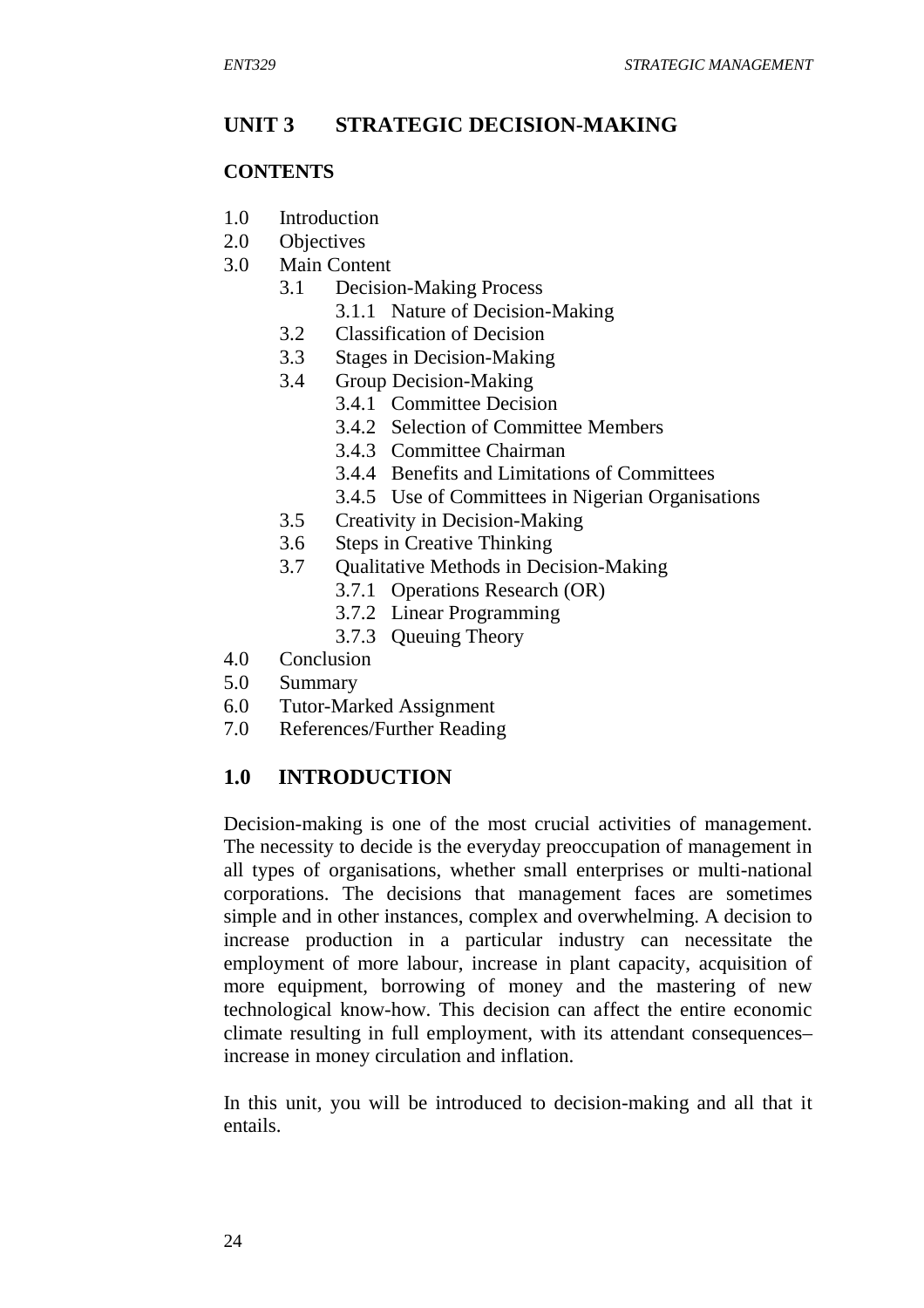## **2.0 OBJECTIVES**

At the end this unit, you should be able to:

- define decision-making
- identify the process involved in decision-making
- classify decisions
- describe group decision-making
- discuss creative thinking and steps involved in creative thinking.

#### **3.0 MAIN CONTENT**

#### **3.1 Decision-Making Process**

A decision is the selection of alternative course of action from available alternatives in order to achieve a given objective. The decision-making process is influenced by the unique environment of the decision maker, his organisational position, available knowledge and experience in decision-making. A decision is a choice aimed at achieving optimum result in a given situation.

## **3.1.1 Nature of Decision-Making**

In business, there are absolutely no right or wrong decisions but intelligent choices. What one considers a right decision in a particular time frame may turn out to be an unintelligent decision if the circumstances change. This is particularly true in developing countries where most of the variables required for intelligent decision are lacking. In some industries, the total production is unknown, the consumption pattern is not clear, the total population is a guess work, supply of raw materials is influenced by political consideration and the time for the supply of raw material is most unpredictable.

An entrepreneur may decide to import large quantities of raw material because it is under licence. The restriction can be lifted within a month after the importation, purely on political grounds without giving consideration to its consequences on the successful operation of the businessmen in the industry.

As pointed out earlier, decision-making presupposes the existence of alternatives. From these alternatives, the decision maker selects the one that will yield the desired result. This entails the existence of some criteria for measuring or comparing the desirability of the alternatives in relation to the purpose. Figure 3.1 below shows the structure of decision-making. According to Buffa, all decisions go through this process.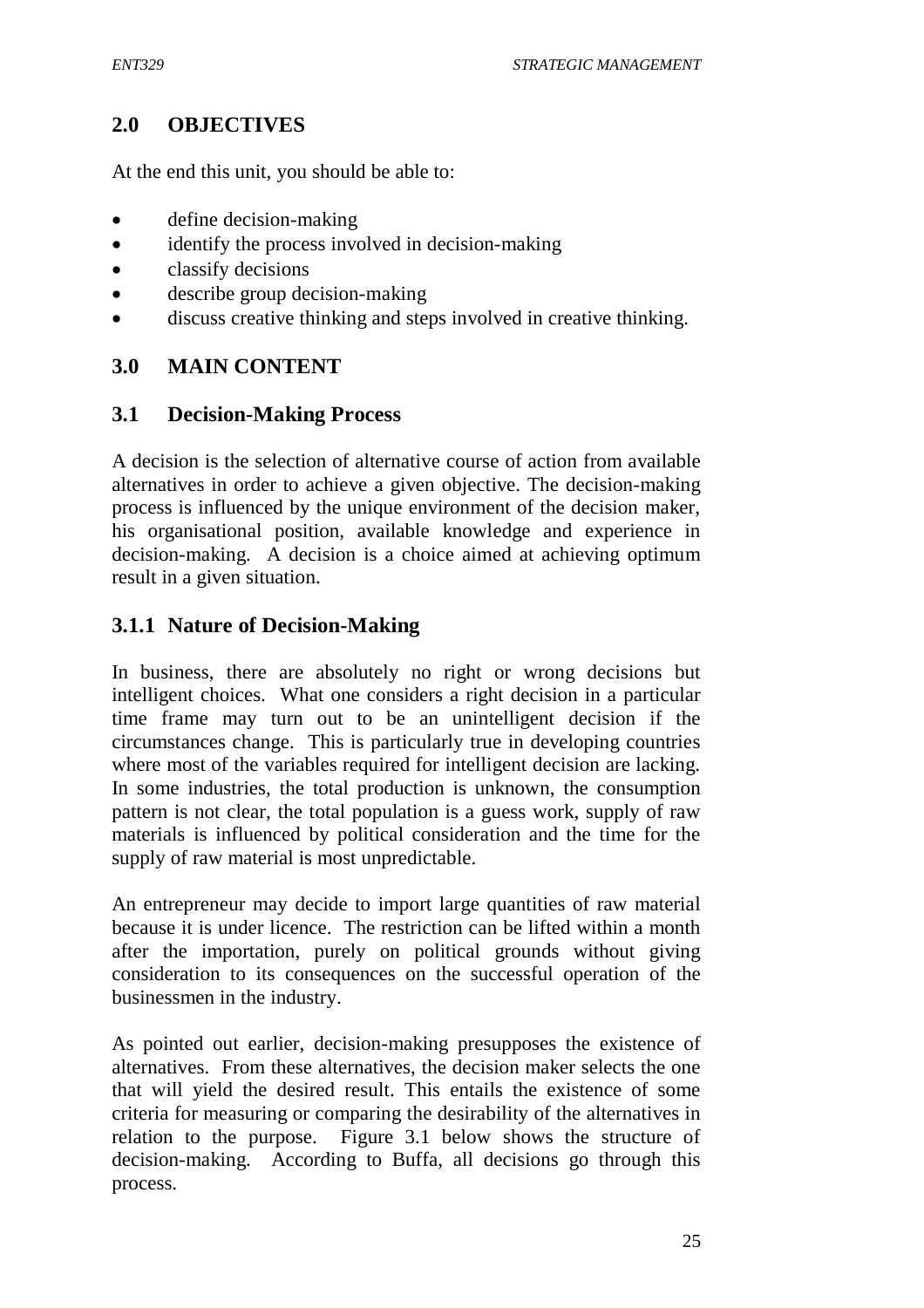

*Fig 3.1:* Structure of Decision-Making

Each alternative can have desirable and undesirable aspects. The alternative that appears to have the most desirable result, based on our *decision criterion*, is the one to be selected. Every decision is based on a probability that the anticipated event will occur. If a quantitative method is used, the value of each alternative is computed; the course of action that maximises the final desirability is the rational decision.

### **3.2 Classification of Decision**

Decision-making can be classified into three major groups as stated below.

- Decision-making under certainty
- Decision-making under risk
- Decision-making under uncertainty.

#### **1. Decision-making under certainty**

Certainty – here, it is assumed that there is a single-space, complete and accurate knowledge of the consequence of each event.

A decision made with full knowledge of the occurrence of an event is said to be decision under certainty. In this situation, the decision maker knows what the stated value of the pay-off is expected to be. If ,for instance, the value is 1.00, in making the decision one has to select the alternative that gives the expected pay-off of 1.00. Assuming that a service organisation wishes to determine the cheapest way of handling its security services and finds out that:

if it subcontracts security service, it will cost  $\frac{N}{2}7,000$  per annum;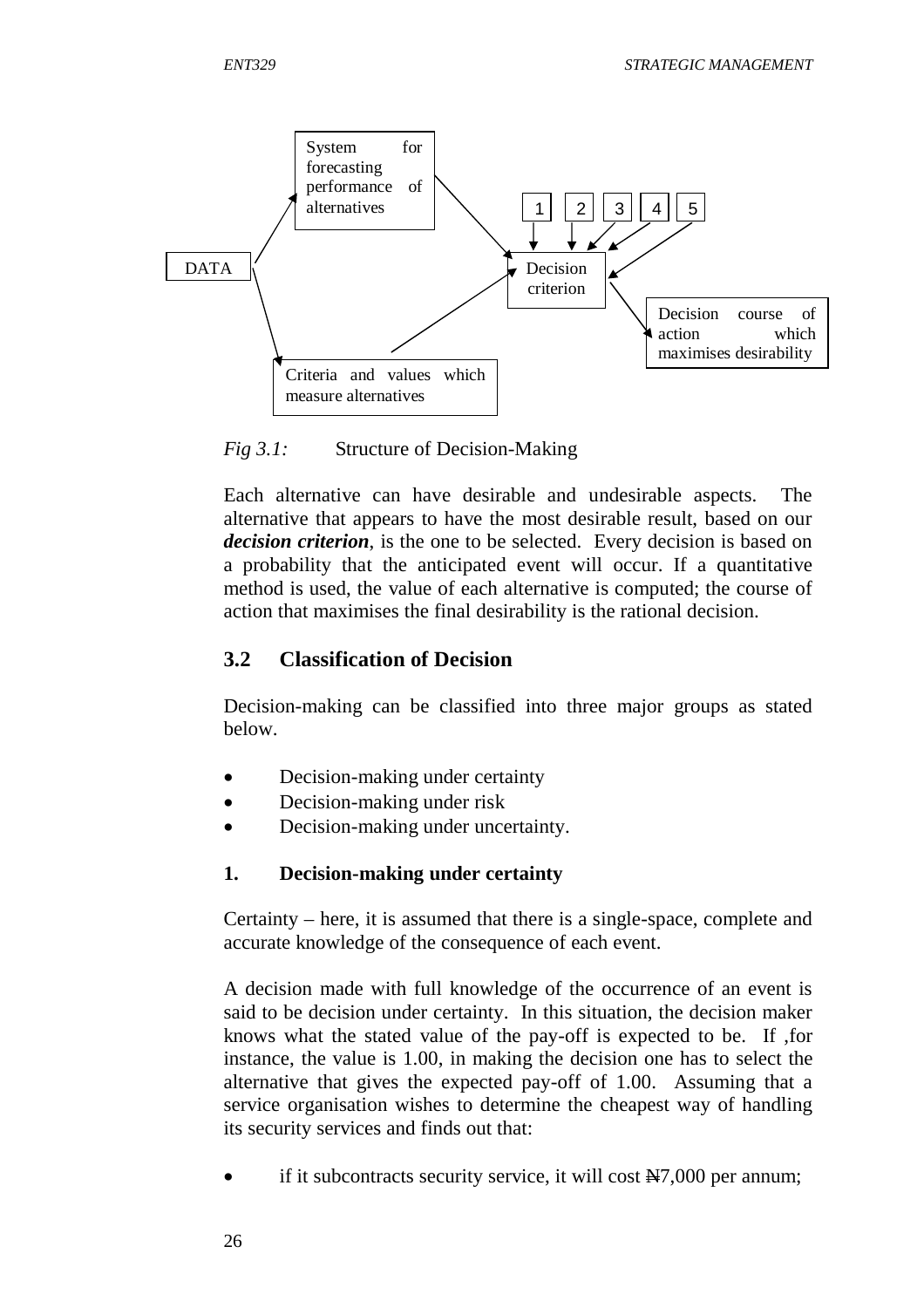- if it handles its own security by hiring 4 security-men, it will cost N10,000 per annum;
- if it installs burglary proof and other security measures it will cost N12,000 per annum.

In this situation, it is easy to select plan (a) since it entails the lowest cost.

#### **2. Decision-making under risk**

The consequence of each choice cannot be defined by a correspondent relationship, even within a probabilistic framework.

#### **3. Decision-making under uncertainty**

It is assumed that accurate knowledge about the probability distribution of the consequence of each alternative exists.

# **3.3 Stages in Decision-Making**

Every decision-making process has some basic elements in order to be effective; the basic elements include the following:

- the formulation of goal or goals
- mental process to acquire knowledge on the situation
- analysis to determine alternative course of action
- choice procedure
- implementation.



## *Fig. 3.2:* Elements in Decision-Making

Let us take a look at the above one after another.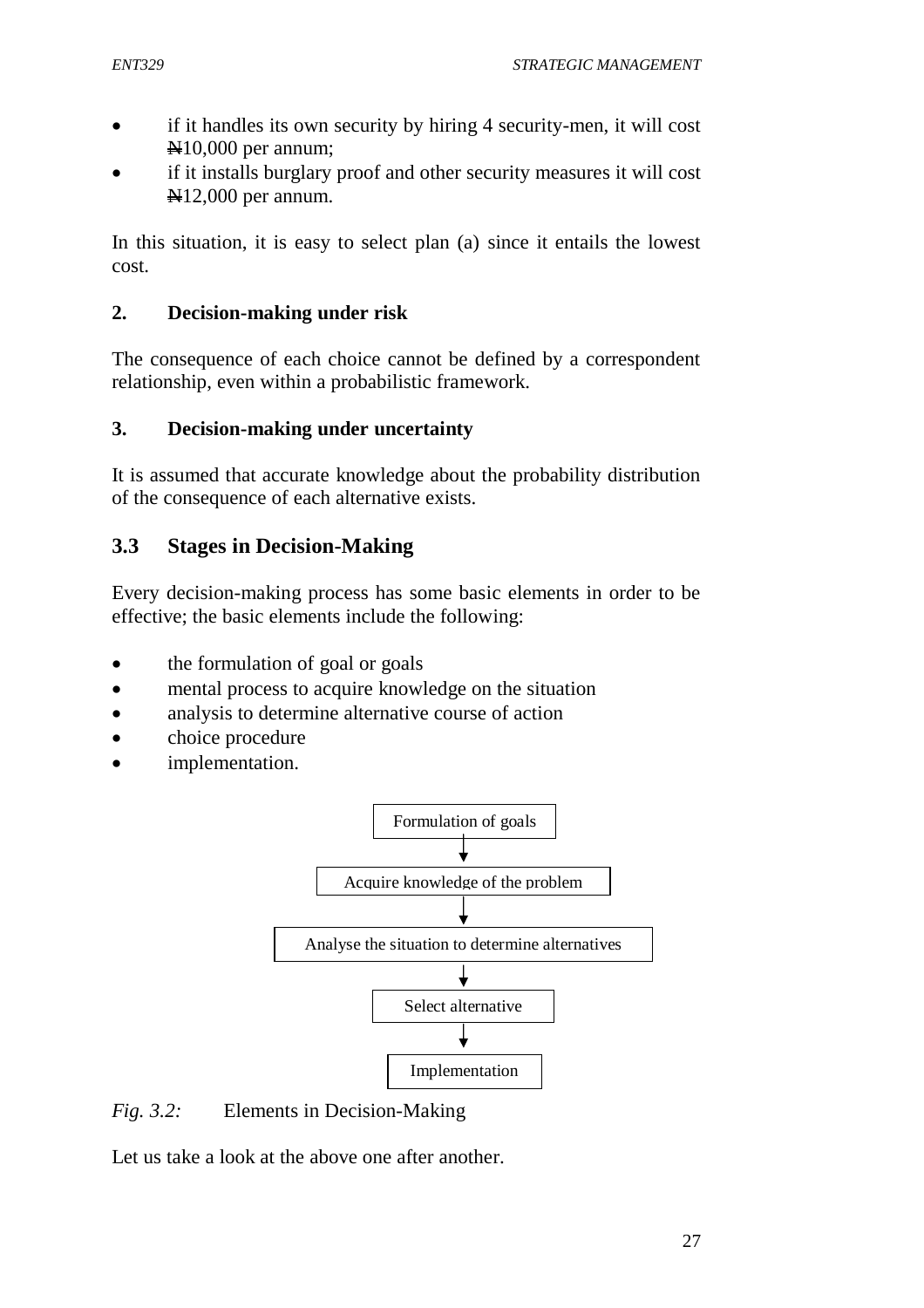#### **(a) Formulation of goals**

For one to make a decision, one must have goals that one expects to achieve. The goals to be achieved may be determined by the organisation and can aim at minimising cost or maximising profit. In the case of the production manager, the decision at that level could be to reduce rejects by 20 percent or increase average output by 10 percent.

#### **(b) Acquire knowledge**

A rational decision requires the decision maker to have a thorough understanding of the problem in order to make an intelligent choice. This demands that the decision maker saturates himself with facts about the situation. At this stage he seeks information from employees who have expert knowledge about the situation under study. When vital decisions are to be made, "brainstorming" is encouraged in order to avoid costly, hasty decisions. It is advisable to hear both from those who are interested in the problem and those who are opposed to it. The step is likened to a situation where a "car won't start" in the morning. Why? What is the cause of the problem?

#### **(c) Analysis to determine alternatives**

The essence of analysis at this stage is to determine possible courses of action – the search for alternatives. The number of alternative ways of solving the problem that can be thought out depends on the effort expended by the decision maker in the search for alternatives. This is one of the crucial steps in rational decision-making. It involves the utilisation of the vital information gathered through the process of defining the problem. The decision maker can tap the brain of experts and engage in creative logical reasoning. This will help to achieve the objective with cost effectiveness in mind.

#### **(d) Decision**

Decision is the selection of the course of action believed by the decision maker to yield the best result under the circumstances. The final selection is influenced by the decision maker's past experience, his value judgement, the logical process that has been established and followed in the previous steps above.

It has to be pointed out that the selected solution may not necessarily be the most satisfactory solution but the most intelligent decision under the circumstance. An entrepreneur may decide in the circumstance to select the alternative that "minimises his risk or involves "minimum regret" or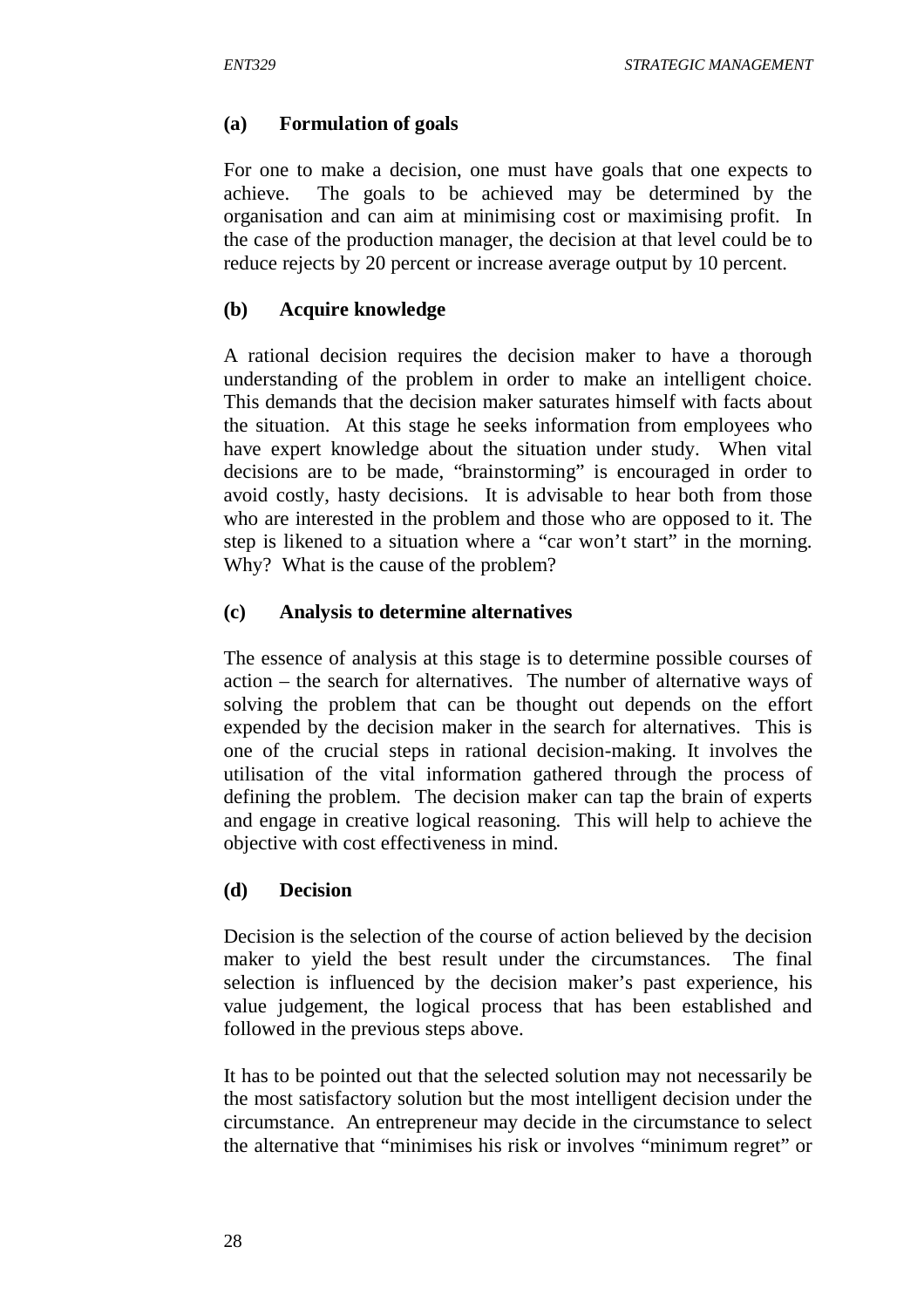gives him optimum result in the short-run. There is a tendency for Nigerian entrepreneurs to seek short-run instead of long-run growth.

It is important at this stage to ask four vital questions.

- Did I consider all possible alternatives that bear on the question?
- Does the selected alternative contribute to the realisation of the intended objective?
- Will the decision lead to the attainment of the preferred solution?
- Is this alternative capable of implementation?

#### **(e) Implementation**

A decision process is not complete until it is implemented. The essence of any decision is to secure action. If this stage is not properly carried out, the entire process is a waste of time and resources. For some important decisions to be implemented effectively, the decision maker has to seek and obtain the willingness of operation of all involved. He has to "sell" the decision to the workforce. Factors involved in securing acceptance include effective communication, motivating the employees into accepting the decision, and pointing out the advantages to be achieved, effective control of the process for the implementation of the decision and, promoting the timing of events to aid coordination.

# **3.4 Group Decision-Making**

An organisation is not better than the people that make it up. The success or failure of an organisation depends on the creativity of its human resources. Efficient and effective utilisation of these people to make use of their intellectual abilities, in part, helps the growth of the organisation. The popular saying that *"two heads are better than one",* aptly illustrates the importance of participatory decision-making.

One of the major problems encountered in retaining young university graduates in many indigenous enterprises is the absence of participatory decision-making. The average entrepreneur is reluctant to involve young graduates in areas they believe they can contribute their best in the organisation. Thus, only 20 percent of the graduating class of the professional schools of the University of Nigeria, for instance, will elect to work for indigenous enterprises. Most people, who terminate their appointment with small businessmen, usually give lack of participation as one of the key reasons for doing so. Other key reasons include lack of future prospect, lack of prestige and inability to use their expertise. Employees like to be involved in decisions that affect the organisation, especially, those that affect them directly.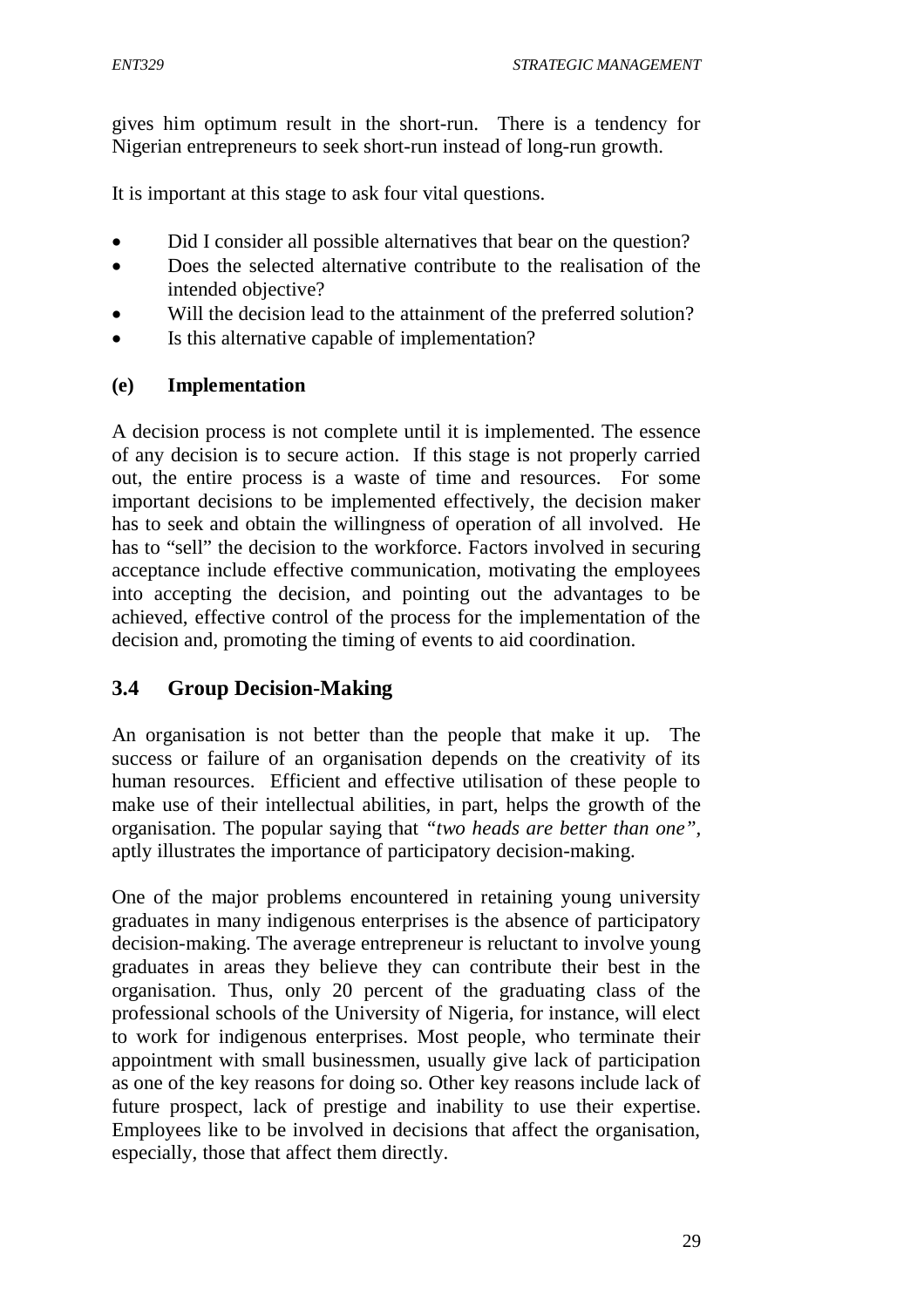Decisions are expected to be made in a social environment. It is a situation in which each participant contributes his ideas towards the realisation of a predetermined goal. No idea is useless, no matter how stupid it sounds. In many instances, what some people call "stupid" or "crazy" ideas are those that disagree with their own. There is a popular saying that *"where the people always agree, only one person is doing the thinking".* Group decision calls for varied views, some optimistic and some pessimistic.

In the final analysis, what determines whether a decision is to be made by an individual or group is the type of decision to be made, and the importance of the decision to the immediate attainment of organisational objectives.

## **3.4.1 Committee Decision**

In modern organisations, committees are increasingly being used as effective administrative tools. In large and small organisations, committees are used for a variety of reasons. In large decentralised organisations, a committee is the device for achieving coordination of activities and sharing information among the various departments and divisions of a company.

A committee can be seen as a group of people assembled together to take action on an administrative task. In some organisations, there are committees for each key functional area such as finance, production, sales, auditing, purchasing, and engineering. These are generally permanent committees. These committees often meet regularly once or twice a month to discuss general problems affecting their operation. There are instances where committees are appointed to study and offer solution to a specified organisational problem. They stop functioning as soon as the assignment is completed. This is generally called an ad hoc committee.

Committees, such as salary adjustment committee, tenders board committee, employee grievance committee or question box committee can be ad hoc committees. They can also be permanent committees. The government makes use of some committees in dealing with specific assignments. In Imo state at a time, for instance, the government appointed a planning committee to help plan the state university; Anambra state, as well, appointed a television planning committee, sometimes ago. These are ad hoc committees which cease to exist as soon as their functions are completed.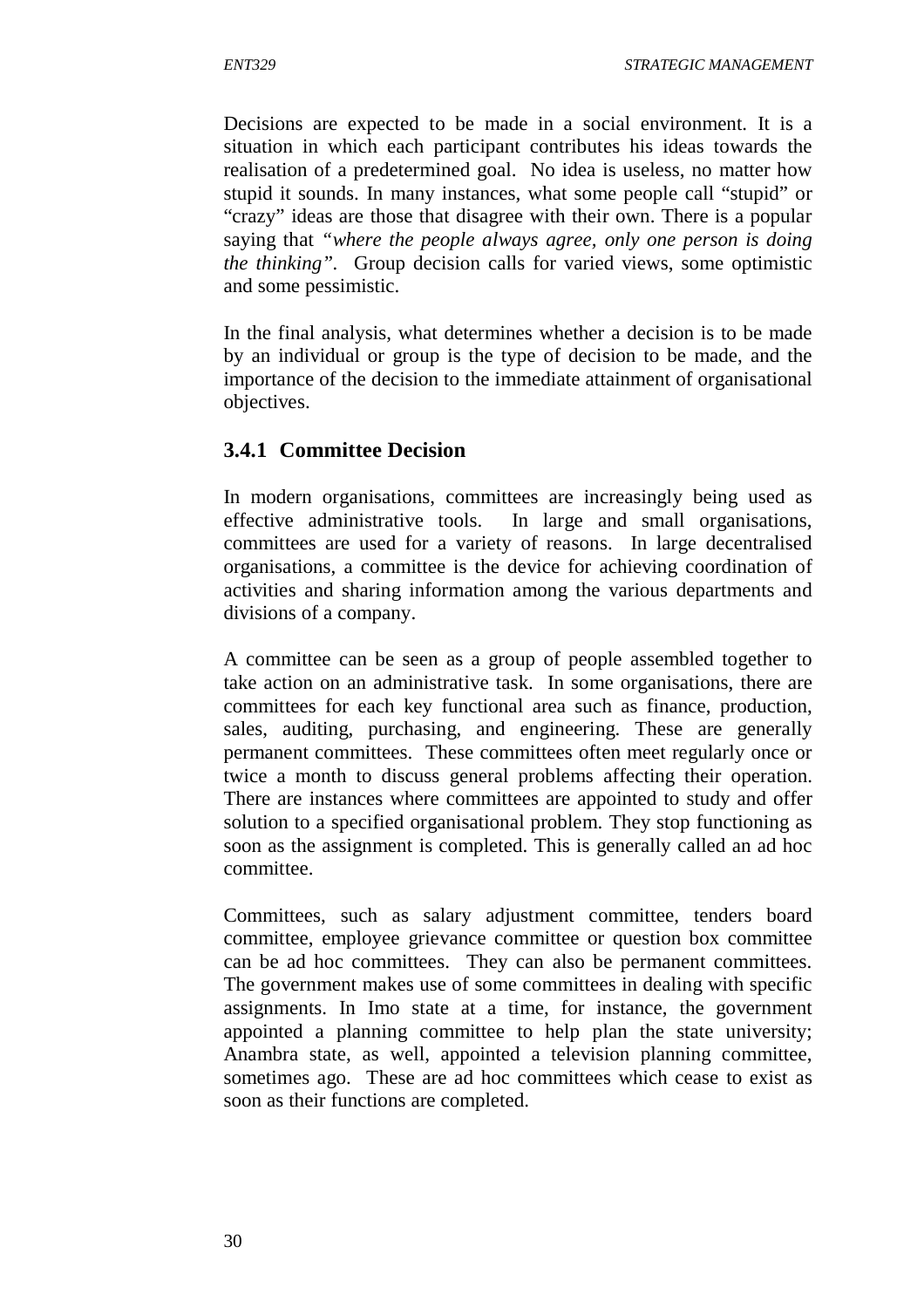### **3.4.2 Selection of Committee Members**

The effective use of committees in the solution of organisational problems depends on the selection of the right people to serve in the committee. Most of the criticisms often voiced in the use of a committee as an effective device in decision-making depend on the quality of people appointed to serve on them. Committees are often seen as "a group of people who keep minutes and waste time and money". Hudson, writing on this important issue observes that:

 "Equally sad and costly are the "good" people who are un-trained to the rigours of sound committee working – the people who debate on ideas, who lack a gift for negotiation, the people who are spineless, irrational, hyper-sensitive and over-emotional people who are blindly devoted to an ideology, blindly loyal, or blindly combative".

The selection of members of a committee should be based on qualifications such as knowledge of the subject matter to be assigned to the committee, interests, responsibility, availability and emotional maturity.

The number of people to serve in a committee is to be determined by the nature of the assignment. A large number is sometimes very cumbersome to manage, and makes it often difficult to agree on a specific time and date for meetings.

## **3.4.3 Committee Chairman**

The success or failure of a committee, in most instances, depends on the chairman. The chairman is expected to be a mature, intelligent, skillful, versatile person who is capable of accommodating varied opinions. A committee succeeds when the members believe that the chairman is equal to the task and is capable of leading the committee to arrive at mature conclusions. A capable chairman is in a position to help reduce some of the major disadvantages associated with committees such as cost, idle debates, danger of compromise and slow action.

#### **3.4.4 Benefits and Limitations of Committees**

Almost all formal organisations have committees because it has been very useful as one of the basic democratic ways of operation and the realisation that the concentration of tasks in one individual does not make for efficient and effective control.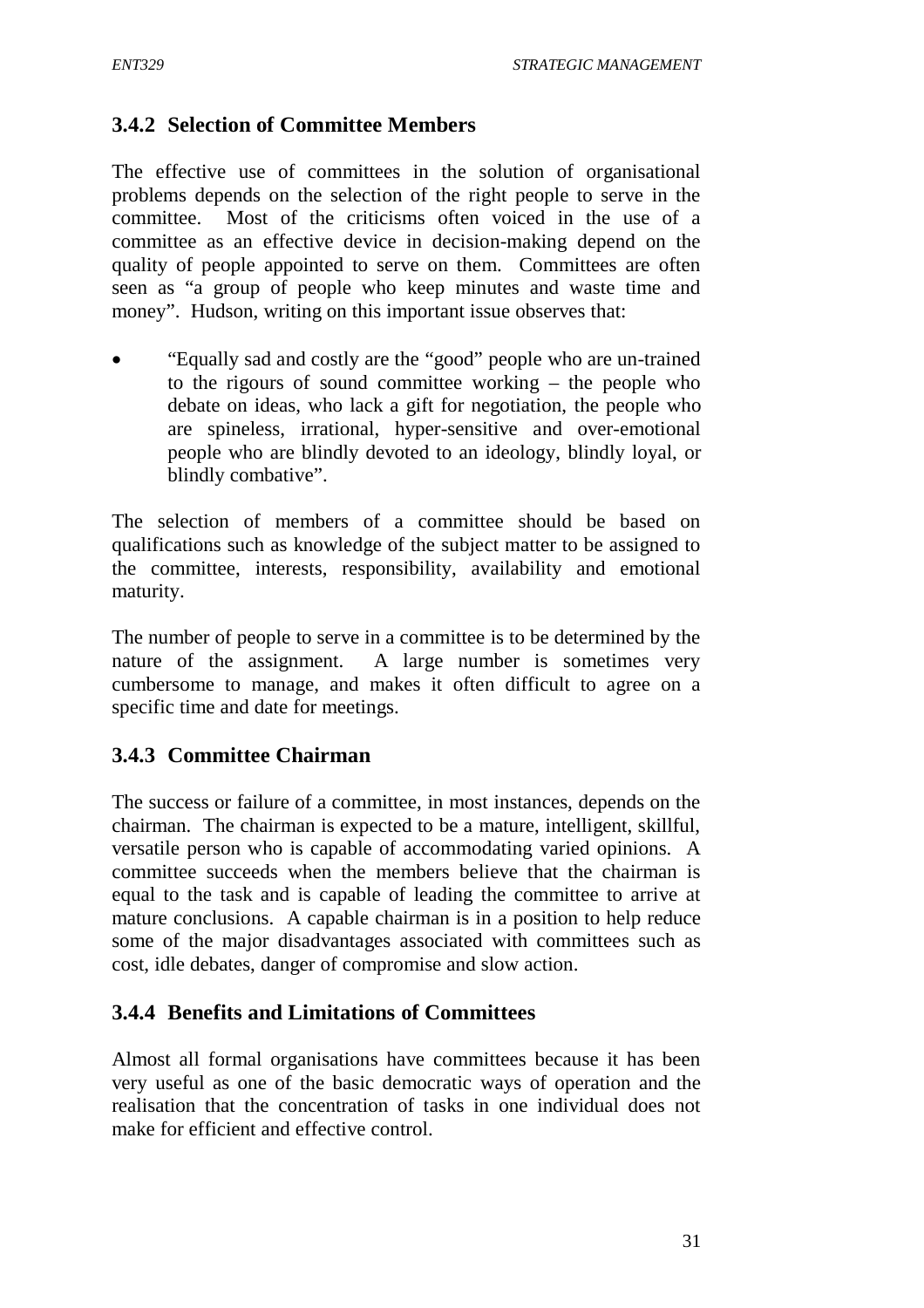The following are the basic advantages

- a. It makes different viewpoints available. The interaction between members brings out different viewpoints that could not have been considered or given due weight if the decision was made by one person. Collective views make for thorough and complete analysis. Thus, it provides a forum whereby knowledge, experience and abilities of several experts are brought together.
- b. Better coordination- committee decision helps to promote better coordination in the company. In any type of organisation, there is often constant need for coordination in order for everyone to pull in the same direction. The coordination of sales department with production, purchases and advertising departments brought about by their being in the same committee will help to achieve optimum results.
- c. Committee as advisers- a committee can be advisory in nature. This type of committee is created to advise, counsel and make recommendations to the managing director to help him make an intelligent decision. An administrative commission of inquiry is a typical example of an advisory committee.
- d. Collective responsibility for decision- when the chairman of the committee takes a decision, it becomes a collective decision of the committee irrespective of whether a member likes it or not. The decision becomes the decision of the "group" which they cannot afford to disagree with. In some instances, there is an "overtone" which suggests to members that he would like them to "go along". What he really demands from them is support.
- e. One of the major disadvantages of a committee decision is that many committees only recommend or advise. To advise is not to decide, as the decision lies with the chief executive who is accountable for the outcome of the decision. In a committee decision, no one is held accountable or responsible for the decision because of the nature of the impersonality that characterises all committees. It has to be observed here that, depending on the nature and authority, a committee may just be advisory, or it may operate in an information coordination or final decision-making capacity.

# **3.4.5 Use of Committees in Nigerian Organisations**

Committees, standing and ad hoc, are extensively used in Nigerian organisations. All organisations with more than 50 employees have one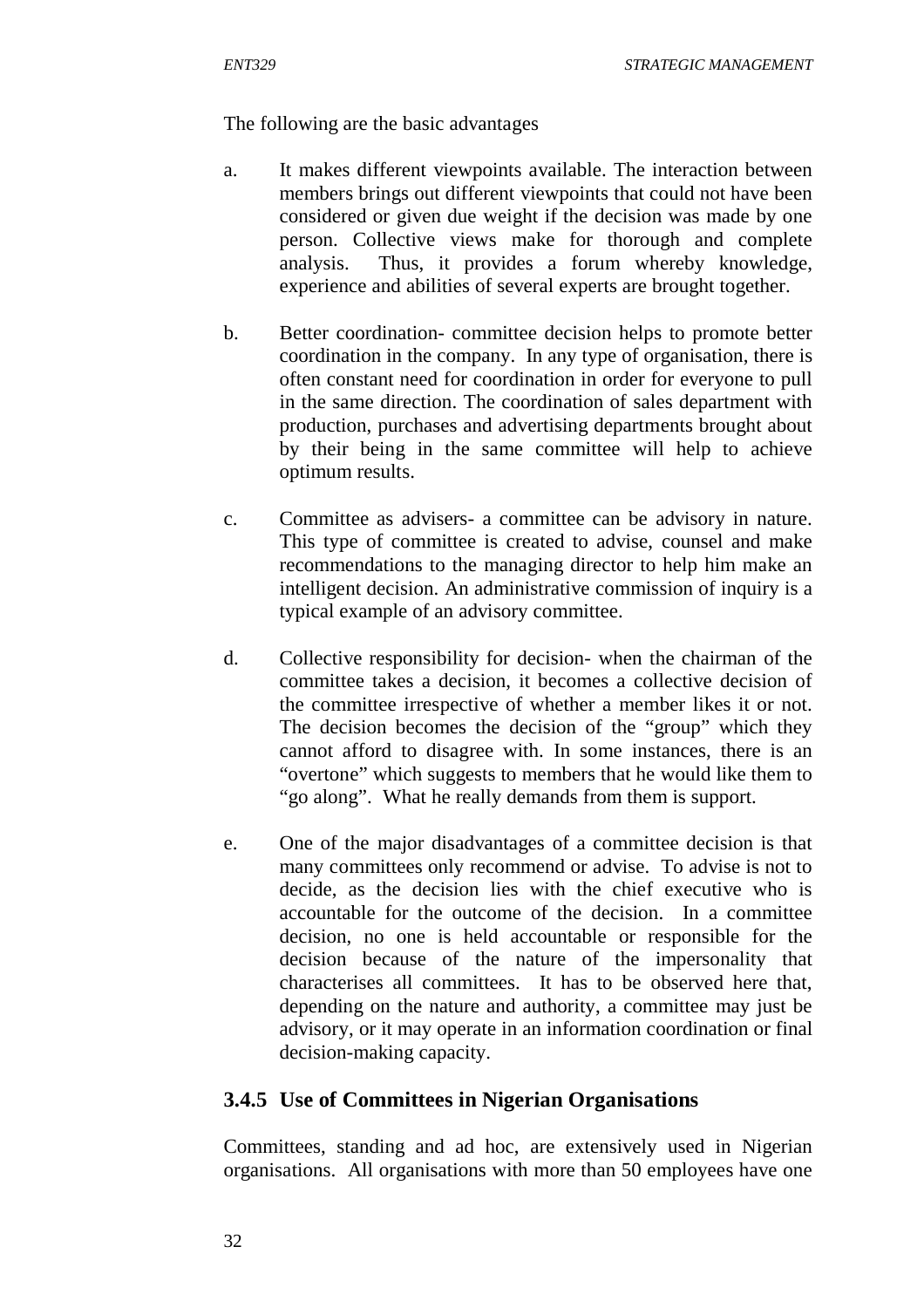form of committee or the other. In a study of Nigerian establishments, 78 percent of the organisations reported the existence of one committee or the other with varying degrees of authority and life span.

Interestingly, 58 percent of the respondents in industry, commerce and service organisations advocated the use of more committees while 28 percent of the respondents in the public service advocate for the use of more committees. Some managers( 68 percent) serve in more than four committees at a time. Only 2 percent serve in only one committee.

The most popular committees in Nigerian organisations are given in Table 3.1below.

|                               | No. of Companies   | Percentage<br>of |
|-------------------------------|--------------------|------------------|
| <b>Functional Areas</b>       | with the Committee | total frequency  |
|                               |                    | of mention       |
| General                       | 204                | 85               |
| Management                    |                    |                  |
| Finance                       | 96                 | 40               |
| Marketing                     | 156                | 65               |
| Production                    | 84                 | 35               |
| Labour<br>and                 | 132                | 55               |
| Personnel                     |                    |                  |
| <b>New</b><br>$\&$<br>R.<br>D | 108                | 45               |
| Products                      |                    |                  |
| <b>Public Relations</b>       | 132                | 55               |
| Others                        | 60                 | 25               |

**Table 3.1:** Committees in Nigerian Organisations  $\rightarrow \!\!\!\!\!\rightarrow = 240$ 

It is interesting to observe that a large percentage (55 percent) have labour and personnel committees. It is equally revealing to note that 40 percent of the respondents believe that committees are very efficient and only 28 percent believe that they are not efficient. The summary is shown in the table 3.2 below.

*Table 3.2:* Efficiency of Committees in Nigerian Organisations  $A = 240$ 

| Degree         | of   No. of Respondents | Percentage |
|----------------|-------------------------|------------|
| Efficiency     |                         |            |
| Very efficient | 48                      | 20         |
| Efficient      | 96                      | 40         |
| Not efficient  | 72                      | 30         |
| No opinion     | 24                      | 10         |
| Total          |                         |            |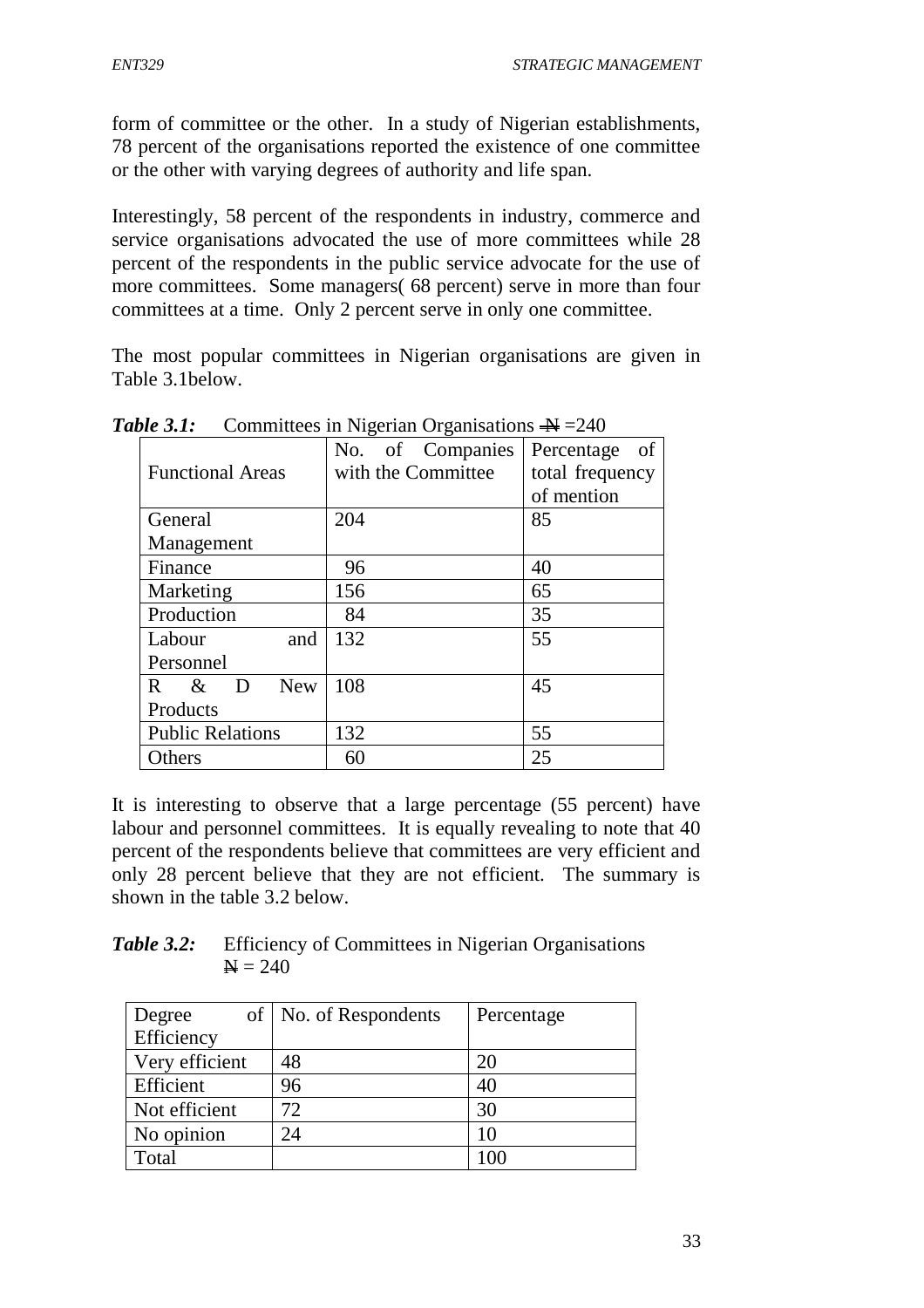A cursory analysis of respondents by occupation shows that 55 percent of those in the public service reported that committees are very efficient as a device for decision-making. The reasons given ranged from the inability of committees to implement their decisions to committees serving as "rubber stamp" for management, to the entrenchment of highly centralised structures that cannot accommodate the decision of committees. It is true that the potential benefits of group participation in decision-making are seldom achieved in many instances. Nevertheless, this should not be seen as sufficient reason to underestimate the importance of committee decision. The quality of decision-making by a committee is a function of the environment for decision, the quality of leadership and the calibre of people in the committee.

# **3.5 Creativity in Decision-Making**

A good committee can be very creative. A creative committee is one that comes up with new ideas, new approaches, and new ways of doing old things, doing a common thing in an uncommon way, a new product, or new application or a combination of existing knowledge. Creativity is one of the highly sought after talents in management. A creative manager seeks original solutions to existing problems. Creative thinking is necessary in business for the organisation is constantly in search of an imaginary solution to problems posed by its competitors and the total environment. Many organisations have individuals with great inventiveness; and the unusual ability to create new ideas is the realisation that some people are more creative than others. This is why committees are often used to find solutions to some organisational problems.

An ideal environment that is supportive of and promoting creative thinking is necessary for individuals to challenge that imagination. The recruitment of people who are creative is a necessary precondition to encouraging creativity in an organisation.

## **3.6 Steps in Creative Thinking**

Studies have shown that certain steps are necessary in creative thinking. These can be summarised as follows.

- a. Problem identification
- b. Investigation
- c. Incubation
- d. Illumination
- e. Verification
- f. Problem identification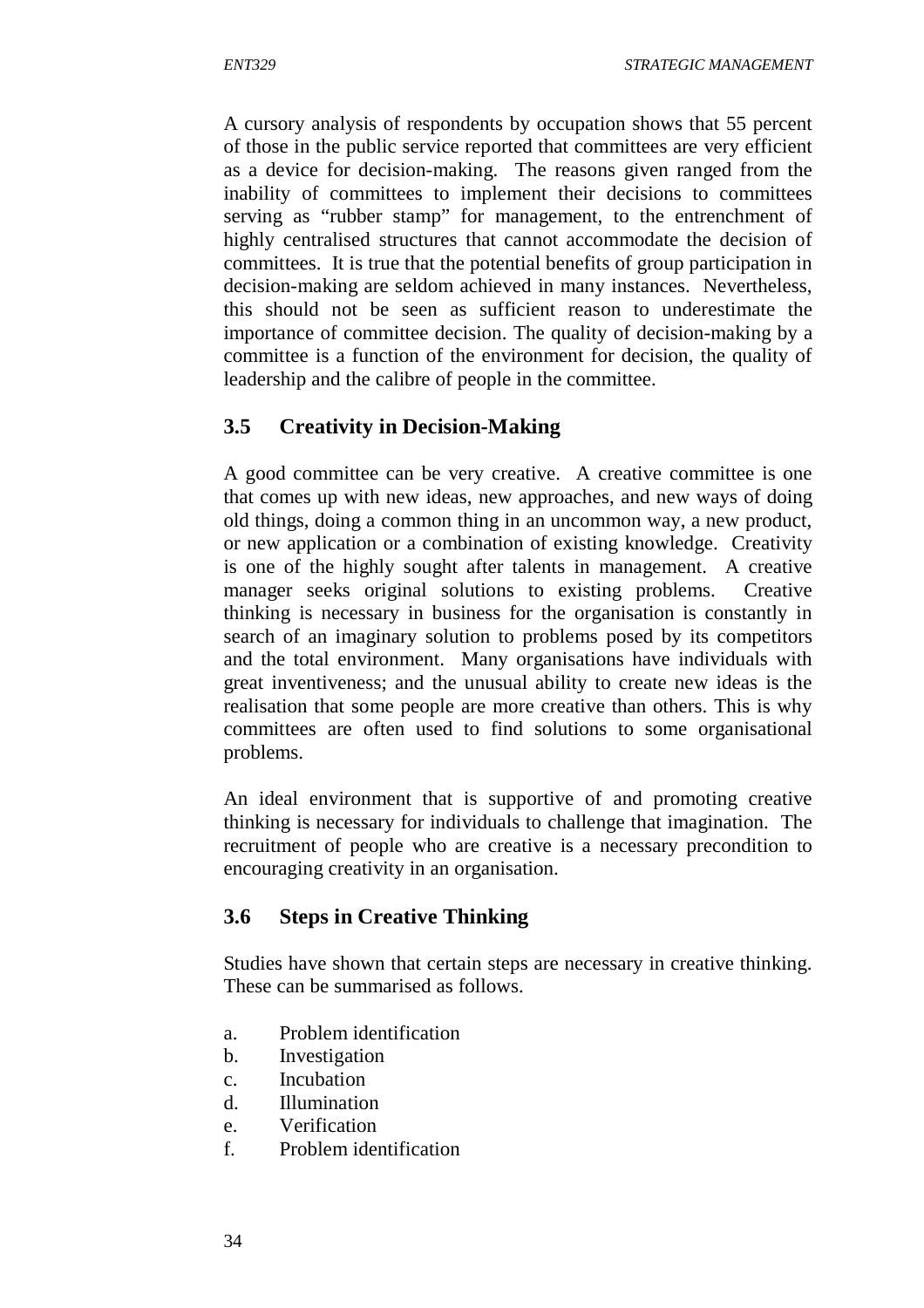The first step in creative thinking is the perception that a problem exists. This can be in production, sales, customer relations or advertising. The discovery of this problem launches the creative individual immediately to seek for suitable solution. No creative work has been achieved without dissatisfaction with the existing situation which forces the " genius" to seek new ways.

#### **a. Investigation**

Investigation is the second step in creative thinking. In this step, the individual examines the problem and analyses old ways of performing the task. This can call for intensive research into existing knowledge on the subject. There could be an exploration into all the possible avenues that will lead to the discovery of such things as interrelationships, and associations. This step involves the accumulation of facts and figures that bear on the subject. A thorough examination which helps the individual to saturate himself with facts and figures on the problem will help to develop a creative solution.

#### **b. Incubation**

This is a very important stage in the process. Here, the entire mind reflects on the problem. Sometimes, a creative solution is not easily available and the individual leaves the subject for more reflection. Creative thinking is not a choice of alternatives as in decision-making. It is a process of mulling over the problem. It may involve the use of the unconscious mind. The creative person is at this time in a special state of mental "stress", and detaches himself from things around him. He could go around the circles with a real solution arising and he could at this stage leave the problems for a while to avoid mental fatigue. This period is characterised by frustration and helplessness.

#### **c. Illumination**

An ideal brainstorming session highlights the importance of new ideas. The rules for successful brainstorming session include the following.

- Criticism of ideas must be withheld until after the session
- The group must welcome *free-wheeling* and encourage the wildest of ideas
- Developing a greater quality of ideas increases the likelihood of having one really useful idea
- Each member of the group should improve and relate his own ideas to the ideas of others.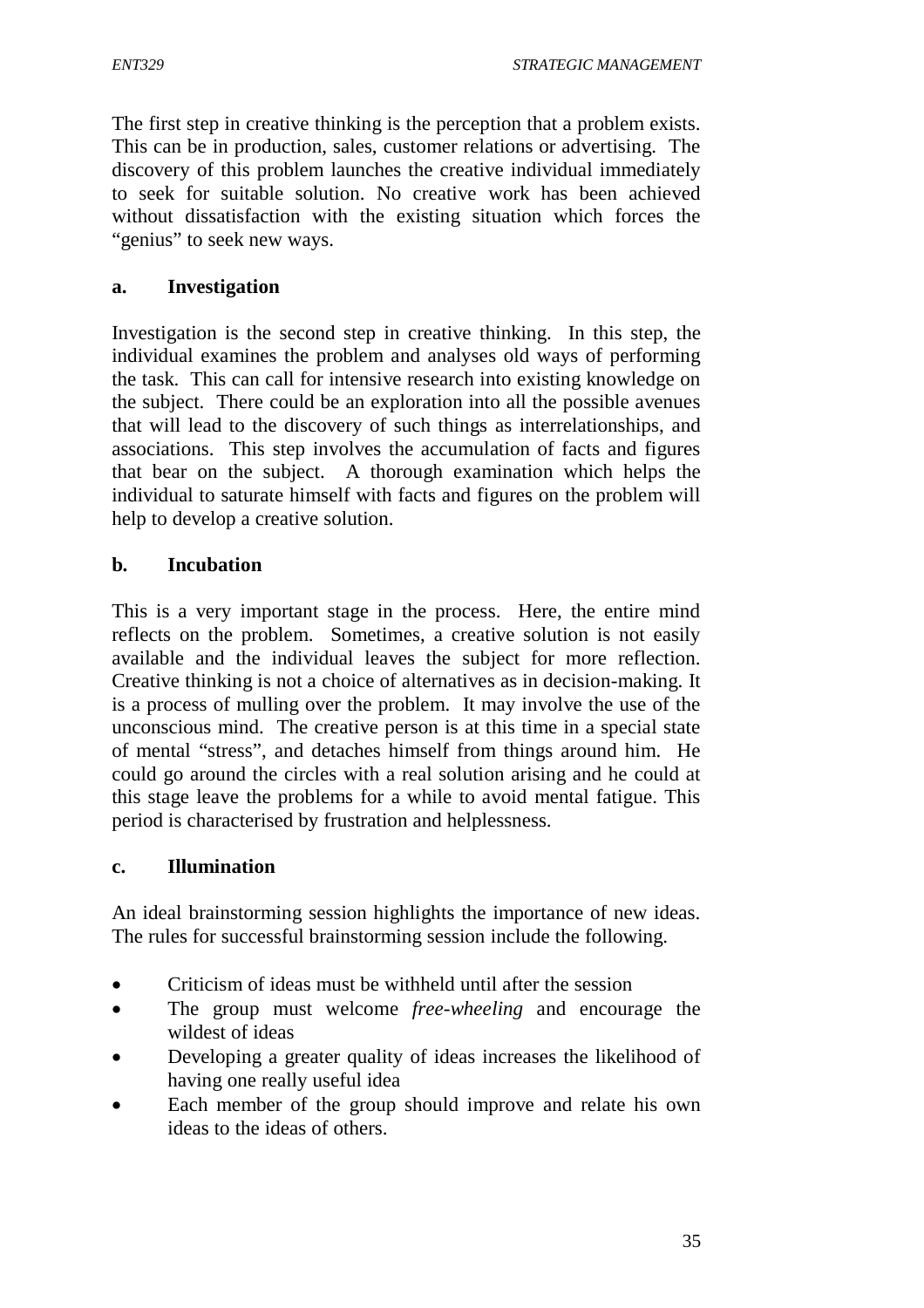#### **d. Verification**

Some of the major criticisms of brainstorming are that it is time consuming. Many man-hours are spent in generating ideas and also in crystallising them. It also produces many superficial ideas.

Nevertheless, its usefulness in creative thinking can hardly be overstated. In many organisations, it is indispensable in determining the name of a new product and determining a new advertising slogan. Political parties in Nigeria use it very extensively.

# **3.7 Qualitative Methods of Decision-Making**

The use of qualitative methods as aid in decision-making is well recognised in large organisations in developing countries, and to a less extent, in small industries. One of the major reasons for this is the limited education of the owners of small businesses. With increased education and the separation of owner-manager, these techniques will be increasingly found useful by small businessmen.

# **3.7.1 Operations Research (OR)**

The mathematical techniques used as aid to decision-making are often called operations research. Churchman et al. defines operations research as:

 "an application of the scientific method to problems arising in the separation of a system which may be presented by means of a mathematical model and in solving of these problems by resolving the equation representing the system".

Operations research has gained wide acceptance because of its use in modern high speed electronic computers. Basically, operations research is the application of scientific method in the solution to business problems; operations research is applied in a variety of business problems which include the following.

- Productive scheduling
- New product development
- Long-range planning
- Warehouse location selection
- Retail outlet selection
- Product mix selection
- Air and highway traffic control
- Portfolio management.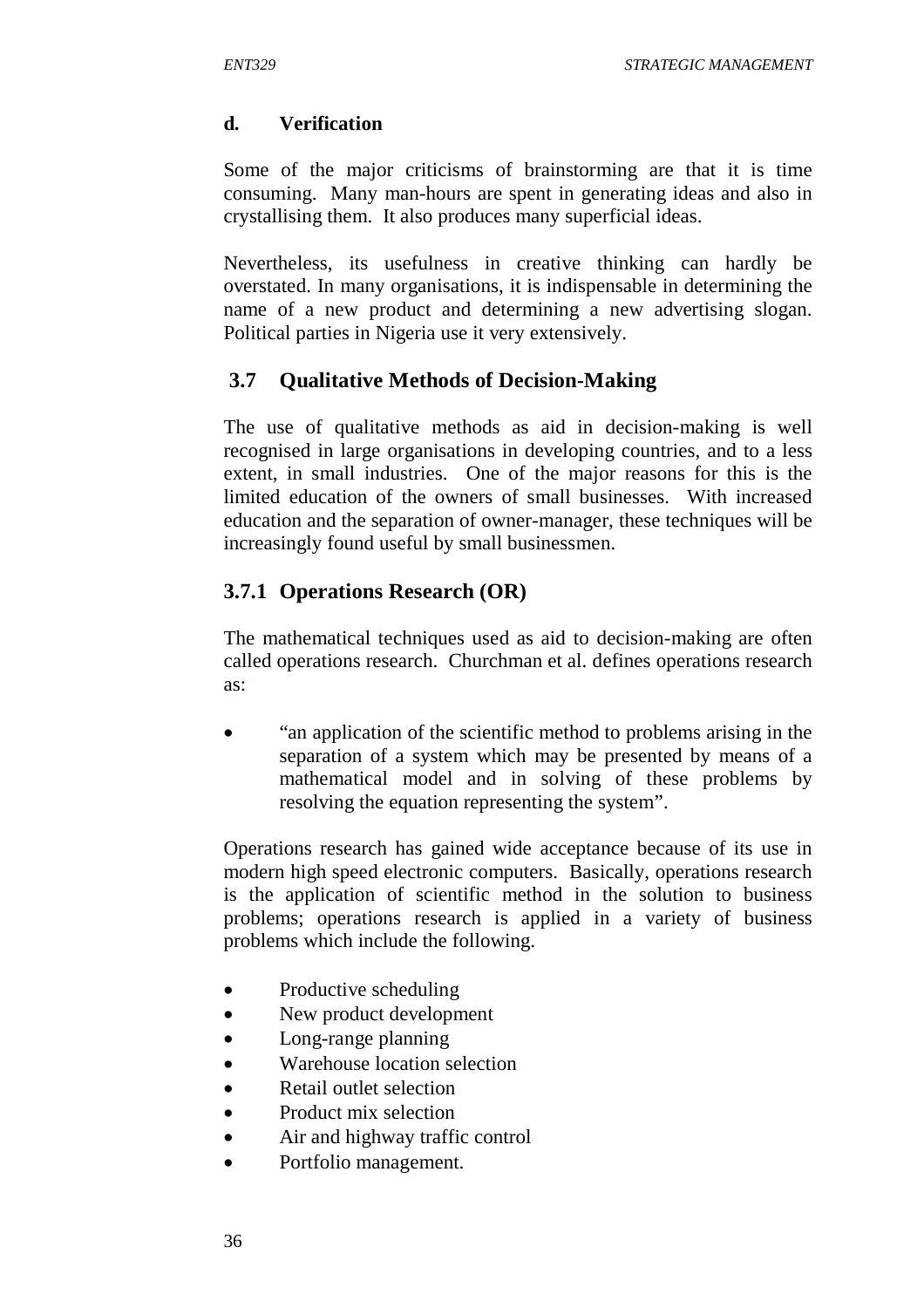The use of *OR* entails the building of models called equations to represent the system.

# **3.7.2 Linear Programming (LP)**

Linear programming is a relatively new mathematical technique in situations requiring optimum allocation of resources, money, capital equipment, raw materials and personnel. It is useful in production management because allocation problem poses great complexity involving a large number of variables that can equally be solved through linear programming techniques. If the Nigerian Bottling Company, for instance, wishes to determine the best cost method of distributing its products from its four bottling plants to a number of warehouses located all over Nigeria, linear programming technique will be used.

# **3.7.3 Queuing Theory**

Queuing theory is often called waiting-line theory. The system is used in determining the optimal utilisation of a facility in an intermittent service.

# **4.0 CONCLUSION**

In this unit, you have learnt that decision-making is one of the most crucial activities of management. You have also seen that that there is the need to make decisions in all types of organizations, whether small enterprises or multi-national corporations. The decisions that management faces are sometimes simple and in other instances, complex and overwhelming.

## **5.0 SUMMARY**

In this unit, you have learnt the definition of decision-making. You have also identified the process involved in decision-making and classification of various decisions. You are now conversant with group decision-making and you can now discuss creative thinking and the steps involved in it.

# **6.0 TUTOR-MARKED ASSIGNMENT**

What do you understand by the term decision-making in management? List and discuss the process involved in decision-making.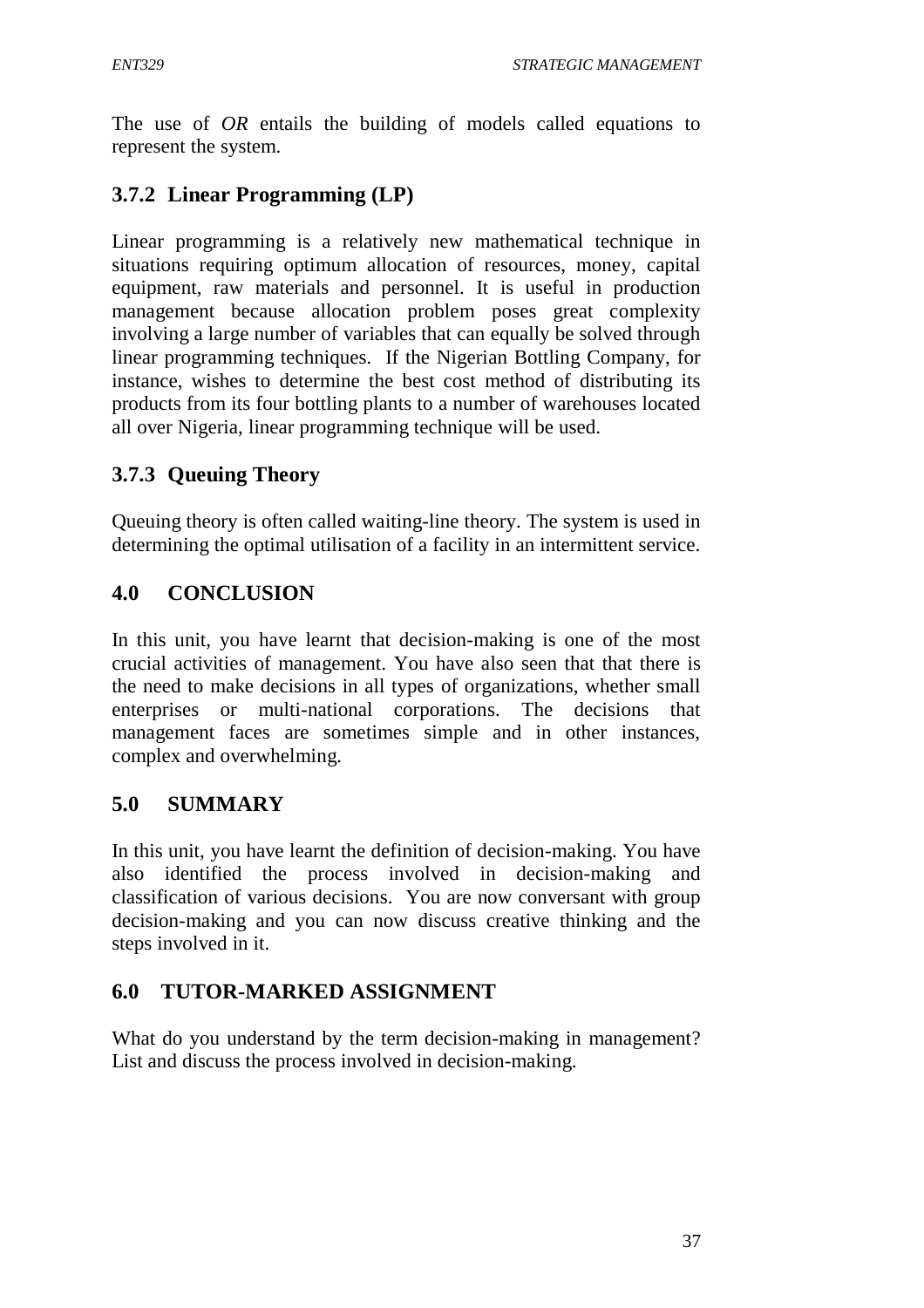#### **7.0 REFERENCES/FURTHER READING**

- Hofstede, G. (1980). "Motivation, Leadership and Organisation: Do American Theories Apply Abroad?" *Organisational Dynamics*, Vol. 9, Summary, p. 43.
- Satya, Saran Chatterjee (1966). "*An Introduction to Management: Its Principles and Techniques".* The World Press, pp. 184 – 186.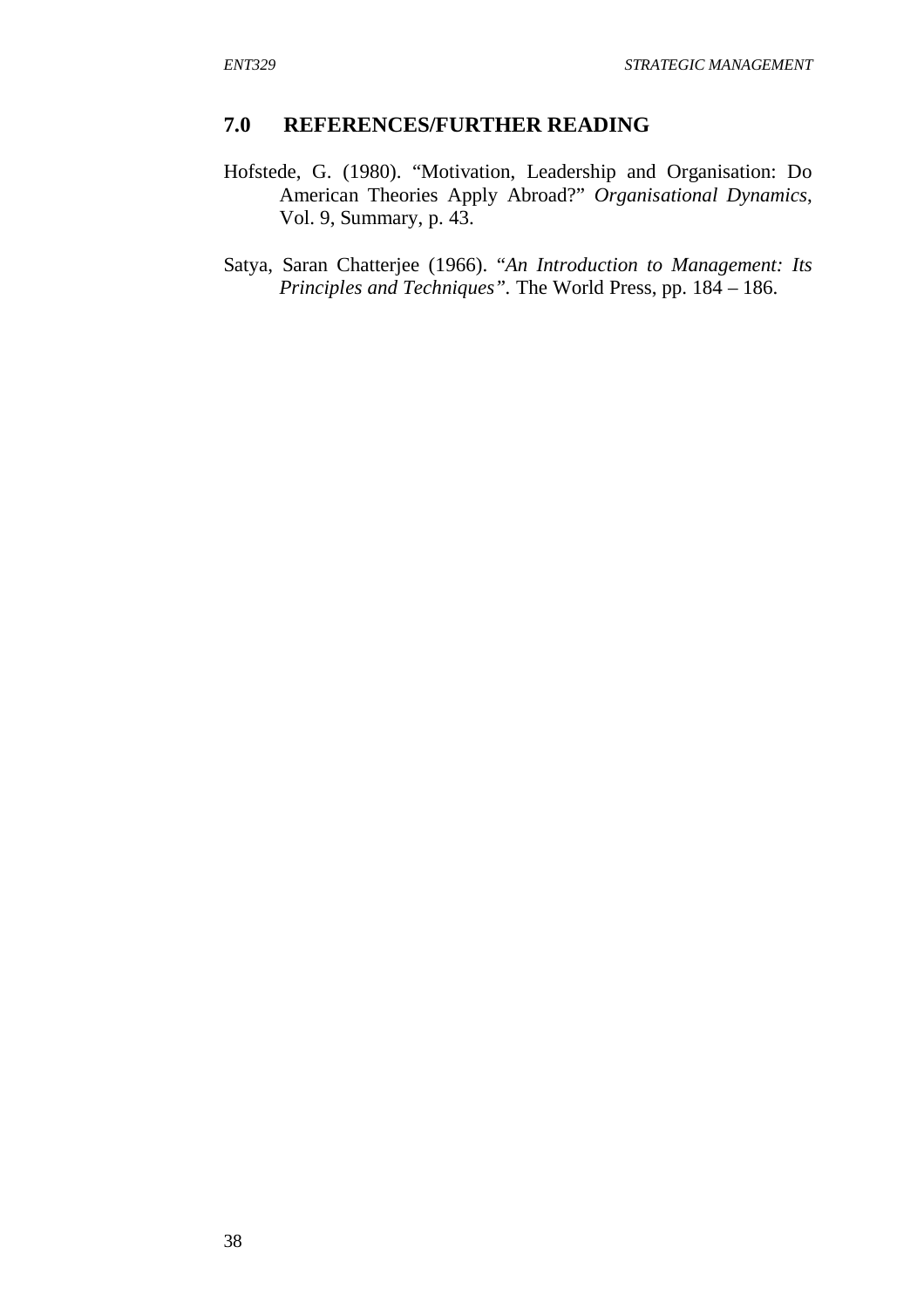# **UNIT 4 SWOT ANALYSIS**

## **CONTENTS**

- 1.0 Introduction
- 2.0 Objectives
- 3.0 Main Content
	- 3.1 Definition of *SWOT*
		- 3.1.1 Objectives of *SWOT*
	- 3.2 The Origin of the *SWOT* Analysis Model
	- 3.3 Use or Advantages of *SWOT*
- 4.0 Conclusion
- 5.0 Summary
- 6.0 Tutor-Marked Assignment
- 7.0 Reference/Further Reading

# **1.0 INTRODUCTION**

In this unit, you will be introduced to one of the principles of strategic management, which acronym is given as *SWOT*. *SWOT* represents-Strengths, Weaknesses, Opportunities and Threats. In a business organisation, *SWOT* relates to business environment, organisational strategies and policies and performance measures. Business environment means the surroundings of business activities. It is the totality of the interactions between business and the society.

Conceptually, business environment is the total of all external and internal forces that influence an individual or a community

# **2.0 OBJECTIVES**

At the end this unit, you should be able to:

- analyse *SWOT* as an aspect of strategic management
- explain the origin of *SWOT* analysis model
- list the advantages of *SWOT* analysis.

# **3.0 MAIN CONTENT**

# **3.1 Definition of** *SWOT*

*SWOT* analysis is a strategic planning method used to evaluate the **strengths**, **weaknesses**, **opportunities**, and **threats** involved in a project or in a business venture. It involves specifying the objective of the business venture or project and identifying the internal and external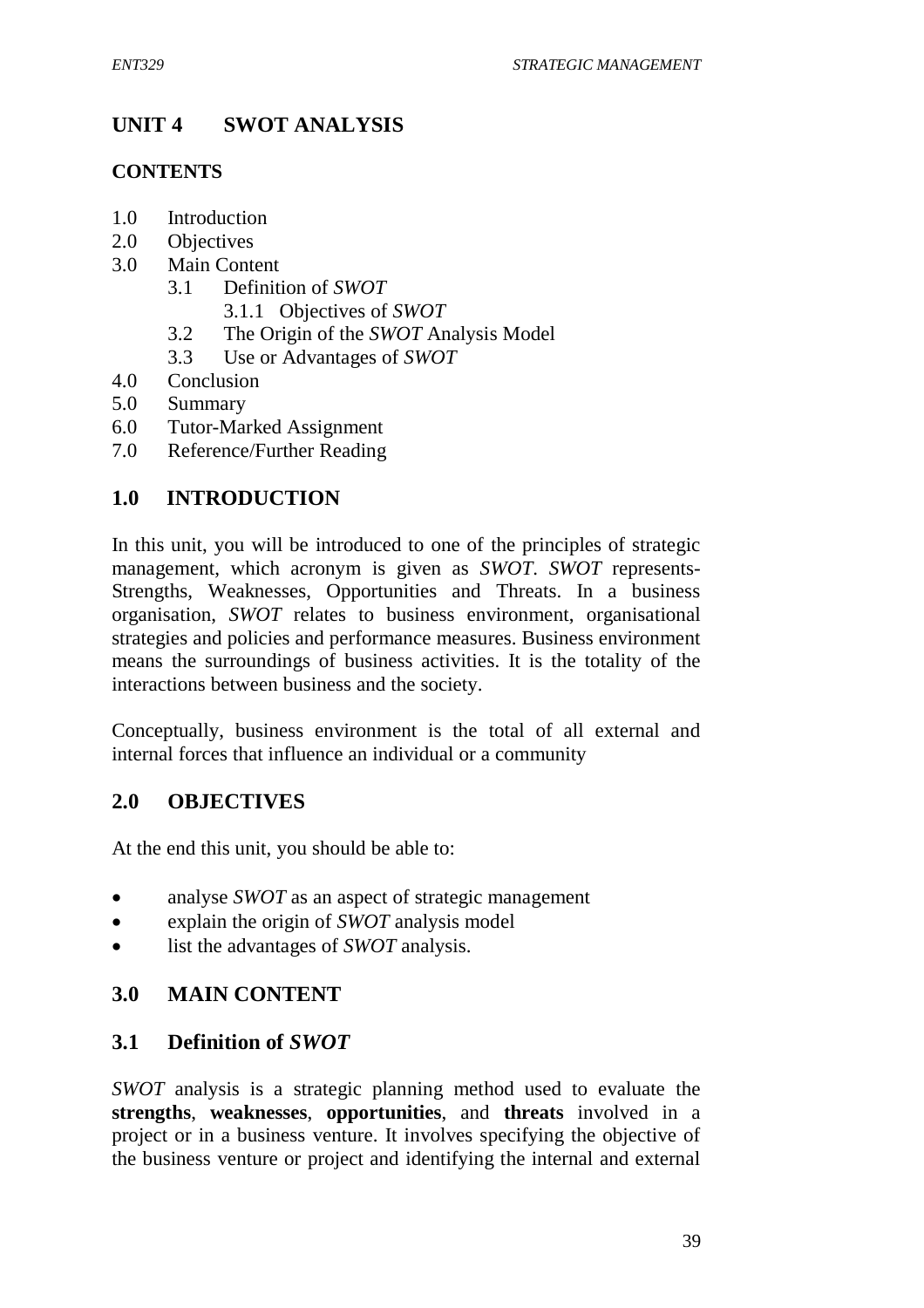factors that are favourable and unfavourable to achieving the set objectives.

# **3.1.1 Objectives of** *SWOT*

Naturally, in a business environment there are uncertainties, human needs, production, markets, technology and competition.

*SWOT* determines the strengths and weaknesses that are internal factors which create value or harmful to achieving the objectives of business. They can include assets, skills or resources that a company has at its disposal, compared to its competitors.

Opportunities and threats are external factors or conditions that can create value or destroy value of business performance. A company cannot control them (external factors), but they emerge from either the competitive dynamics of the industry/market or from demographic, economic, political, technical, social, legal or cultural factors.



*Fig. 4.1:* SWOT Analysis Diagram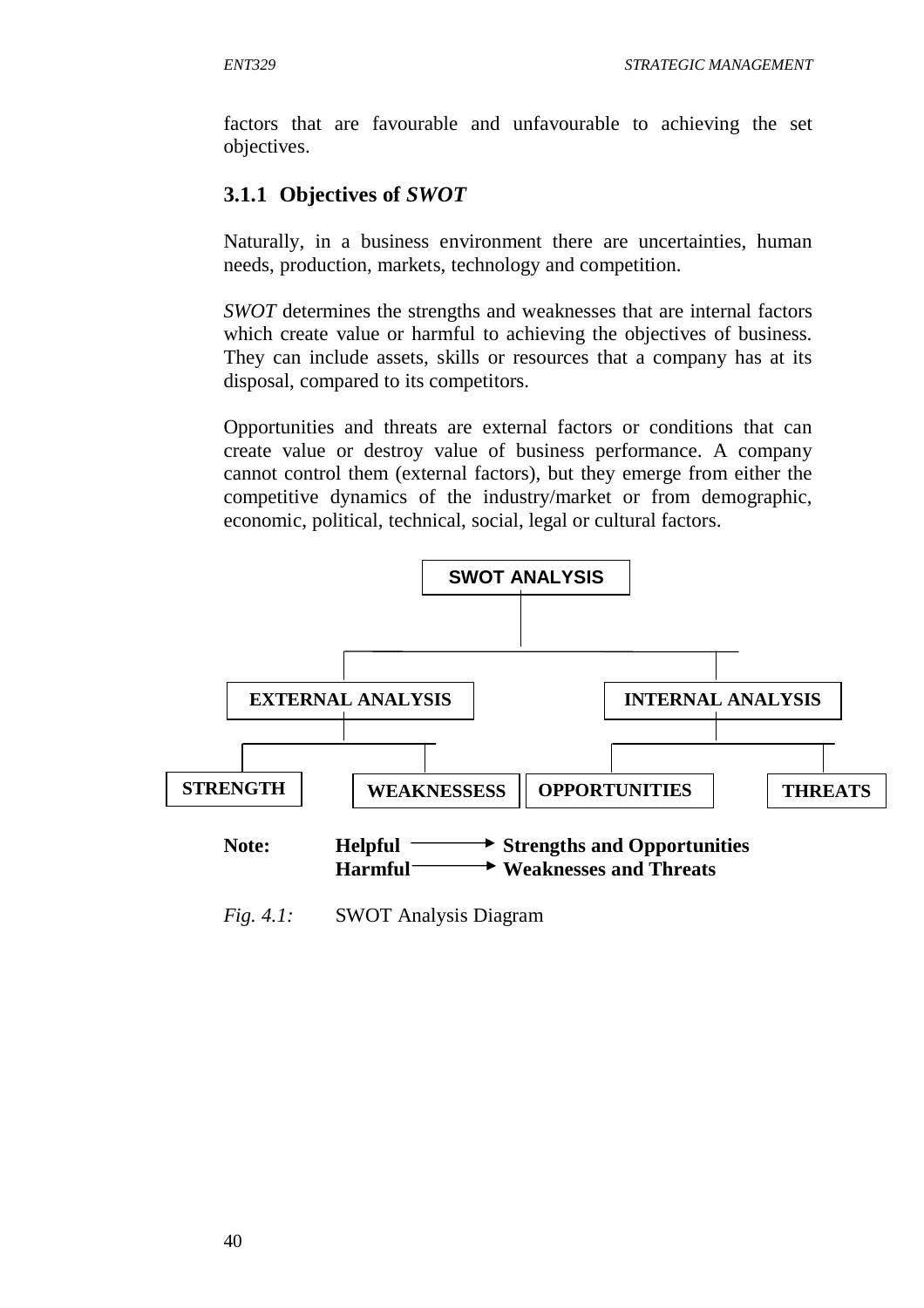# **Typical examples of factors in a** *SWOT* **analysis**

#### **(A) INTERNAL FACTORS**

| <b>STRENGTHS</b>                            | <b>WEAKNESSES</b>                |  |  |
|---------------------------------------------|----------------------------------|--|--|
| Specialist marketing expertise;             | Lack of marketing expertise;     |  |  |
| Exclusive access<br>to natural              | Undifferentiated products<br>and |  |  |
| resources;                                  | services;                        |  |  |
| Patents;                                    | Location of your business;       |  |  |
| New, innovative<br>product<br><sub>or</sub> | Competitors having superior      |  |  |
| services;                                   | access to distribution channels; |  |  |
| Location of your business;                  | Poor quality of goods<br>and     |  |  |
| Cost of advantage through owners            | services;                        |  |  |
| knowledge;                                  | Damaged reputation.              |  |  |
| Quality processes and procedures            |                                  |  |  |
|                                             |                                  |  |  |
| Strong brand or reputation.                 |                                  |  |  |

# **EXTERNAL FACTORS**

| <b>OPPORTUNITIES</b>           | <b>THREATS</b>                   |  |
|--------------------------------|----------------------------------|--|
| Developing markets (internet); | A new competitors in your home   |  |
| Mergers, joint ventures;       | market;                          |  |
| Moving into new attractive     | Price war;                       |  |
| market segment;                | Competitor has a<br>new.         |  |
| A new international market;    | innovative substitute production |  |
| Removal of international trade | service;                         |  |
| barriers;                      | New regulations;                 |  |
| A market that is led by a weak | Increased trade barriers;        |  |
| competitor.                    | A potential new taxation on your |  |
|                                | product or service.              |  |

# **(B) CONFRONTATION MATRIX**

This is a tool to combine the internal factors with the external factors known as confrontation matrix.

|                  | OPPORTUNITIES          | <b><i>THREATS</i></b> |  |
|------------------|------------------------|-----------------------|--|
| <b>STRENGTHS</b> | <b>Offensive</b>       | Adjust                |  |
|                  | Make the most of these | Restore strengths     |  |
| WEAKNESSES       | <b>Defensive</b>       | <b>Survive</b>        |  |
|                  | Watch competition      | Turn around           |  |

*Fig. 4.2:* Confrontation Matrix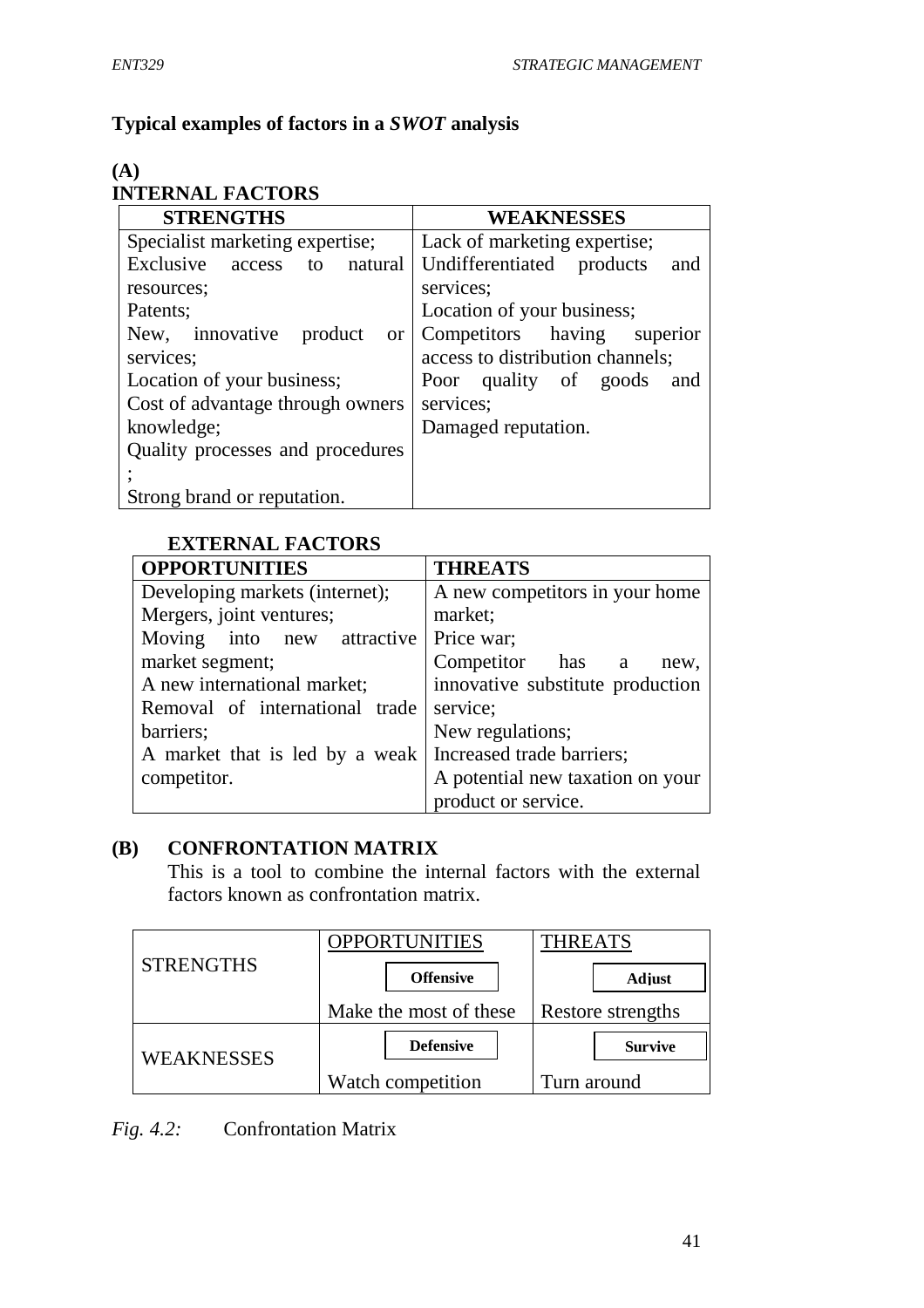## **3.2 Origin of** *SWOT* **Analysis Model**

Information on the origin of *SWOT* analysis was provided by Albert S. Humphrey. He was one of the founding fathers of *SWOT* analysis. He died on 31<sup>st</sup> October, 2005.

*SWOT* analysis emanated from the research conducted at Stanford Research Institute from 1960-1970 to find out why corporate planning failed. The research was funded by the collaborative efforts of 500 companies, essentially to find out what could be done about the failure of corporate planning. The research team was made up of Marion Dosher, Dr. Otis Benepe, Albert Humphrey, Robert Steward, and Birger Lie.

The research started with the corporate planning trend, first at Du Pont in 1949. By 1960, all the managers (or equivalent) and associations of long range corporate planners that had sprung up in both USA and the UK got involved. However, a unanimous opinion developed (in all the companies represented) that corporate planning in the shape of long range planning was not working, did not pay off, and was an expensive investment in futility.

It was widely held that managing change and setting realistic objectives carry the conviction of those responsible; which was difficult and often resulted in questionable compromises. The fact remained that despite the corporate and long range planners, the one and only missing link was how to get the management team agreed and committed to a comprehensive set of action/ programmes.

To create this link, starting from 1960, Robert F. Stewart at SRI, in Mento Park Carlifornia led a research team to discover what was going wrong with corporate planning, and then to find some sort of solution; or to create a system for enabling management teams agreed and committed to development work, which today, we call "managing change".

The research was carried on from 1960 through 1969. 1,100 companies and organisations were interviewed and a 250-item questionnaire was designed and completed by over 5,000 executives. Seven key findings led to the conclusion that in corpoations, chief executives should be the chief planner, and that his immediate functional directors should be the planning team.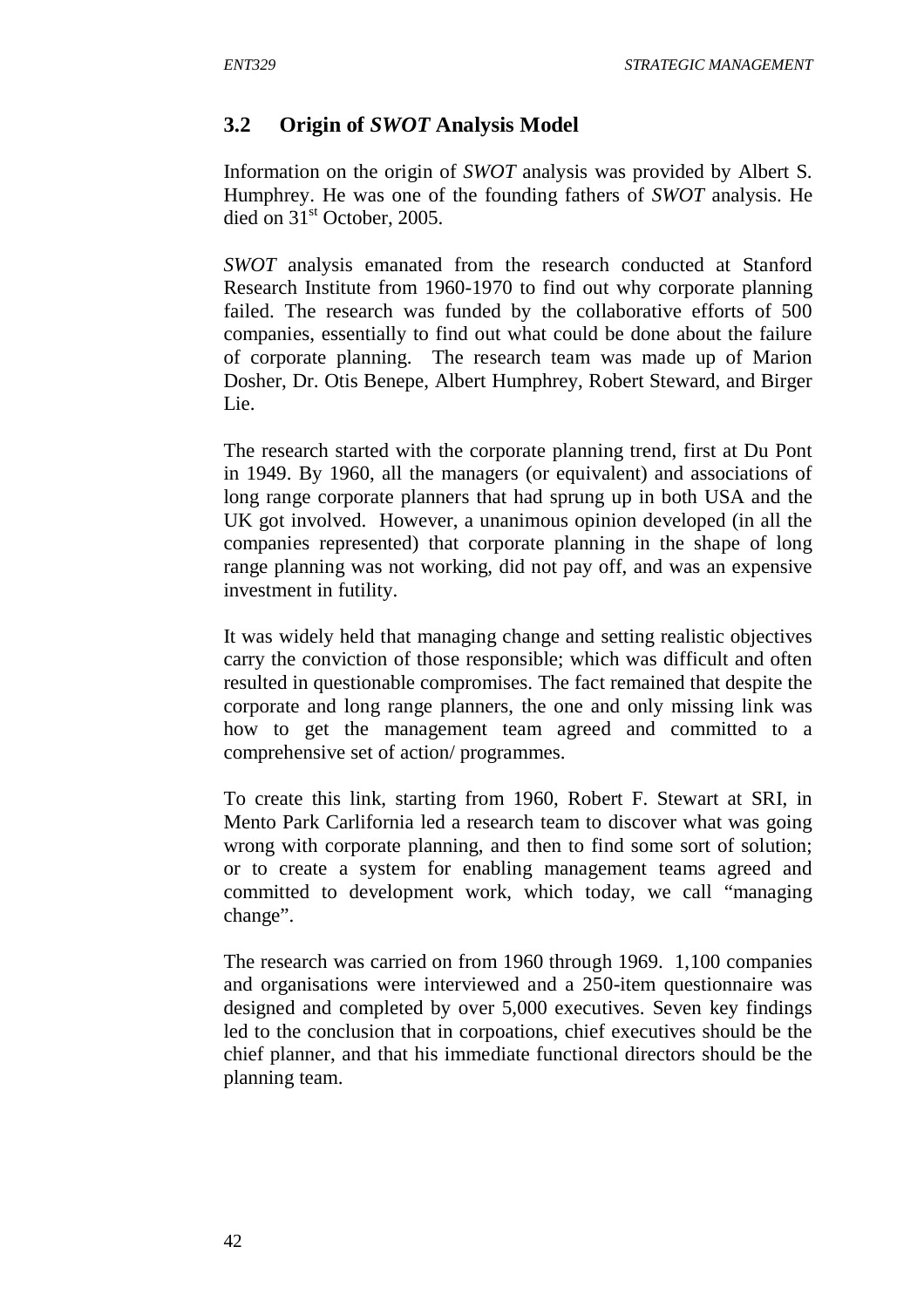*SWOT* analysis template and method- free *SWOT* analysis examples are as shown below.

- 1 Value 2 - Appraise 3 - Motivation 4 - Search 5 - Select 6 - Programme
- 7 Act
- 8 Monitor and repeat steps 1, 2, and 3.

The team then discovered that they could not change the value of the team or set the objectives for the team, so they started- as the first step, by asking the appraisal question i.e. what's good and bad about the operation? They began the system by noting that- what is good in the present is *Satisfactory*, good in the future is an *Opportunity*; bad in the present is a *Fault,* and bad in the future is a *Threat*. This was called the *SOFT* analysis.

When this was presented to Urick and Orr in 1964, at the seminar in Long Range Planning at the Dolder Grand in Zurich, Switzerland, they changed the *F* to a *W* and called it *SWOT* analysis.

*SWOT* was then promoted in Britain by Urick and Orr as an exercise in and of itself. As such, it has no benefit. What was necessary was the sorting of the issues into the programme planning categories of:

- product (what are we selling?)
- process (how are we selling it?)
- customer (to whom are we selling it?)
- distribution (how does it reach them?)
- finance (what are the prices, costs and investment?)
- administration (and how do we manage all this?)

A planning process was then designed through trial and error and resulted finally in a 17-step process beginning with *SOFT/SWOT* with each issue recorded separately on a single page called a planning issue.

However, the process has been used successfully in coping with today's problems of setting and agreeing realistic annual objectives without depending on outside consultants.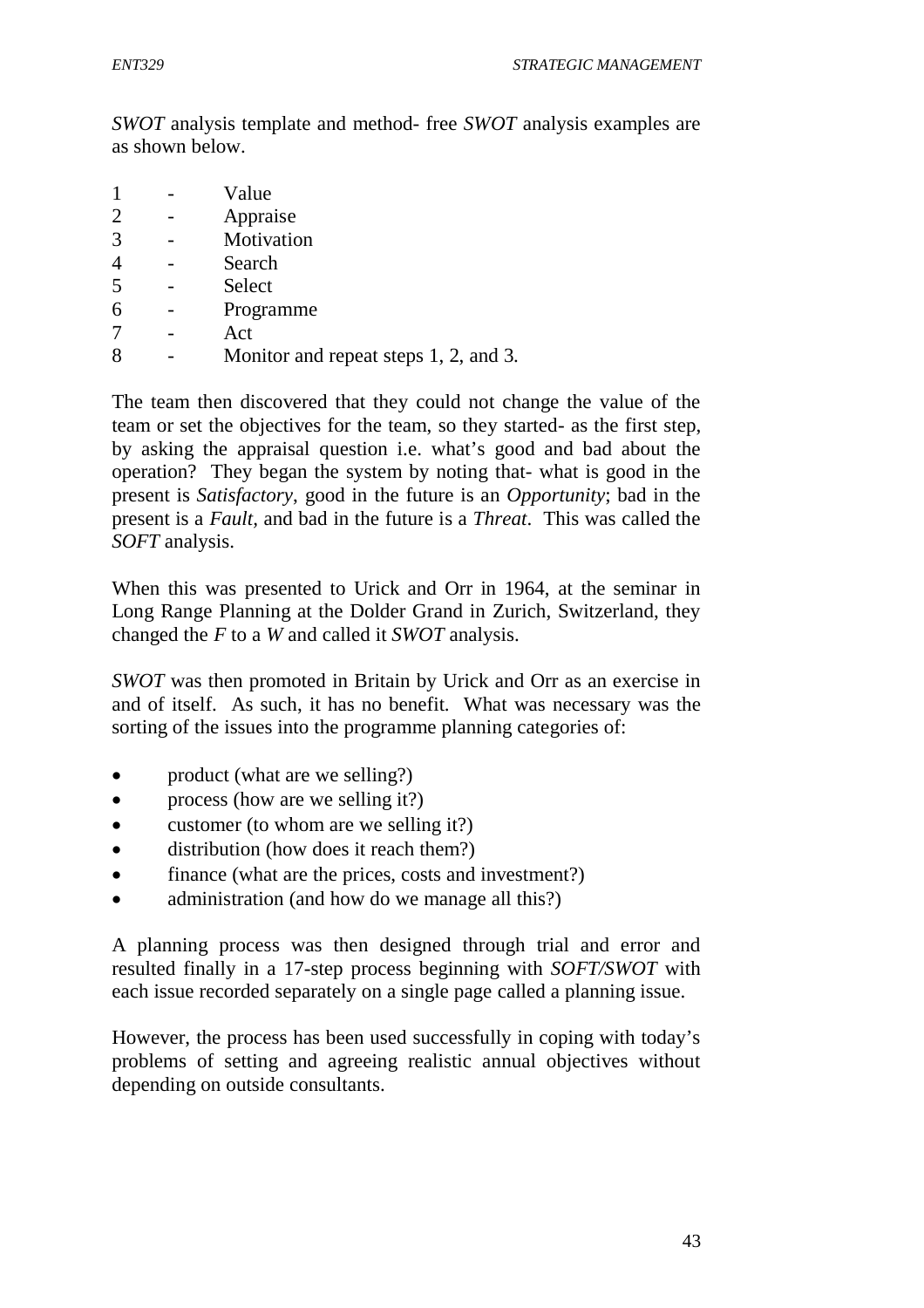# **3.3 Use or Advantages of** *SWOT* **Analysis**

The *SWOT* analysis is an extremely useful tool for understanding and decision-making for all sorts of situations in business and organisations (both profit and non-profit). *SWOT* is an acronym for Strengths, Weaknesses, Opportunities and Threats.

- *SWOT* analysis helps in analysing business and environmental factors.
- *SWOT* helps in setting objectives.
- *SWOT* analysis helps marketers to focus, especially, on their relative competitive strengths and weaknesses.
- *SWOT* analysis makes marketing managers to examine each competitor's cost structure, sources of profits, resources, competencies, competitive positioning and product differentiation.
- *SWOT* analysis is a tool used in management and strategic planning.
- *SWOT* analysis works well in brainstorming meetings.
- *SWOT* analysis is used for business planning, strategic planning, competitors' valuation, market research and product development and research reports.

# **4.0 CONCLUSION**

In this unit, you have been exposed to the fact that *SWOT* is a practical way of assimilating internal and external information about the business unit, and setting business objectives. Also, it is a tool for corporate planning, strategic planning and management process. *SWOT* analysis helps decision-making process in all levels of management as well as strategy formation.

# **5.0 SUMMARY**

In this unit, the nitty-gritty of *SWOT* analysis has been made known to you. The unit has also traced the history of *SWOT* analysis and highlighted the advantages of *SWOT* analysis to business organisations.

# **6.0 TUTOR-MARKED ASSIGNMENT**

What do you understand by the acronym *SWOT*? What are the benefits of *SWOT* analysis to business organisations?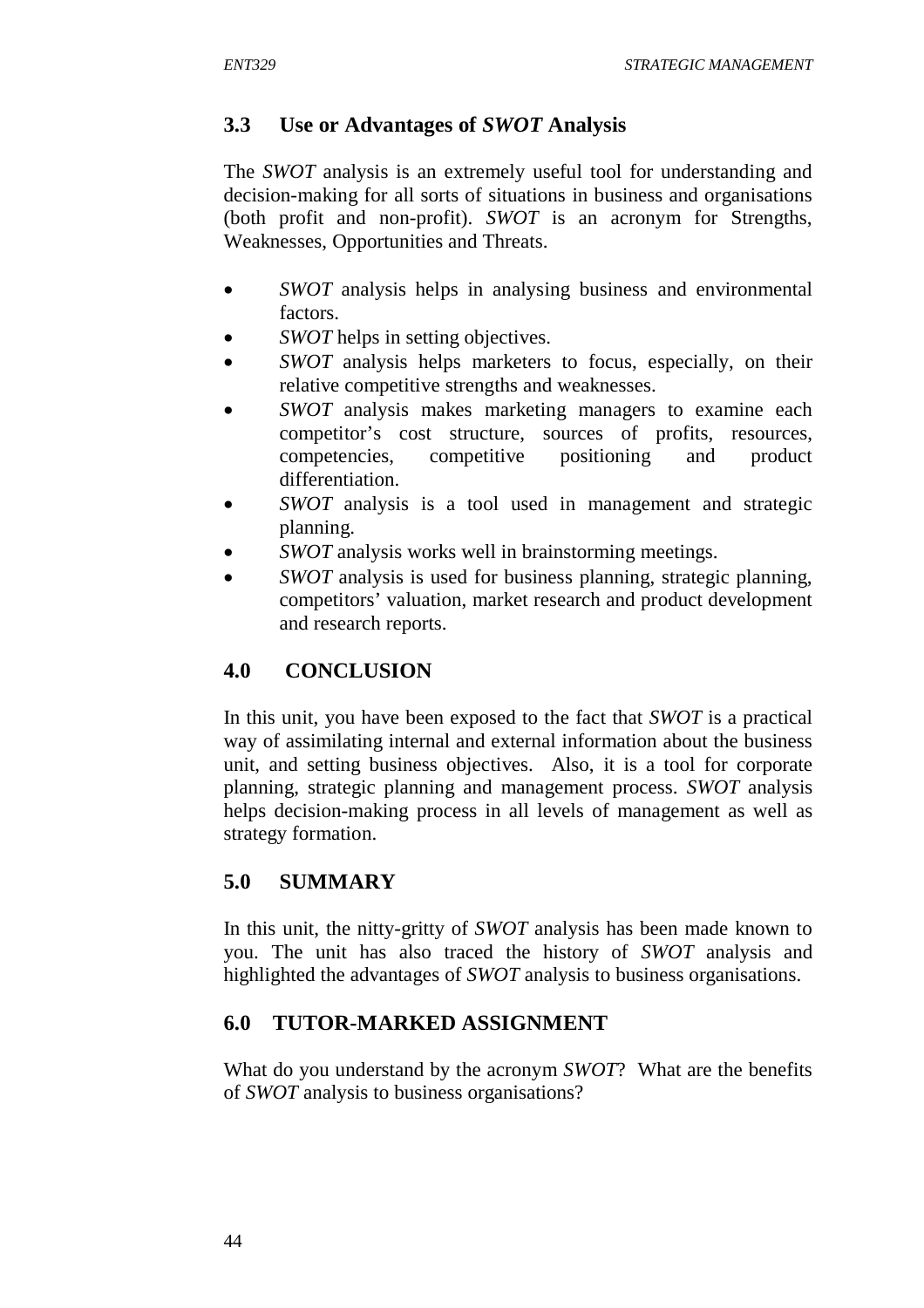# **7.0 REFERENCE/FURTHER READING**

Hofstede, G. (1980). "Motivation, Leadership and Organisation: Do American Theories Apply Abroad". *Organisational Dynamics*, Vol. 9, Summary, p. 43.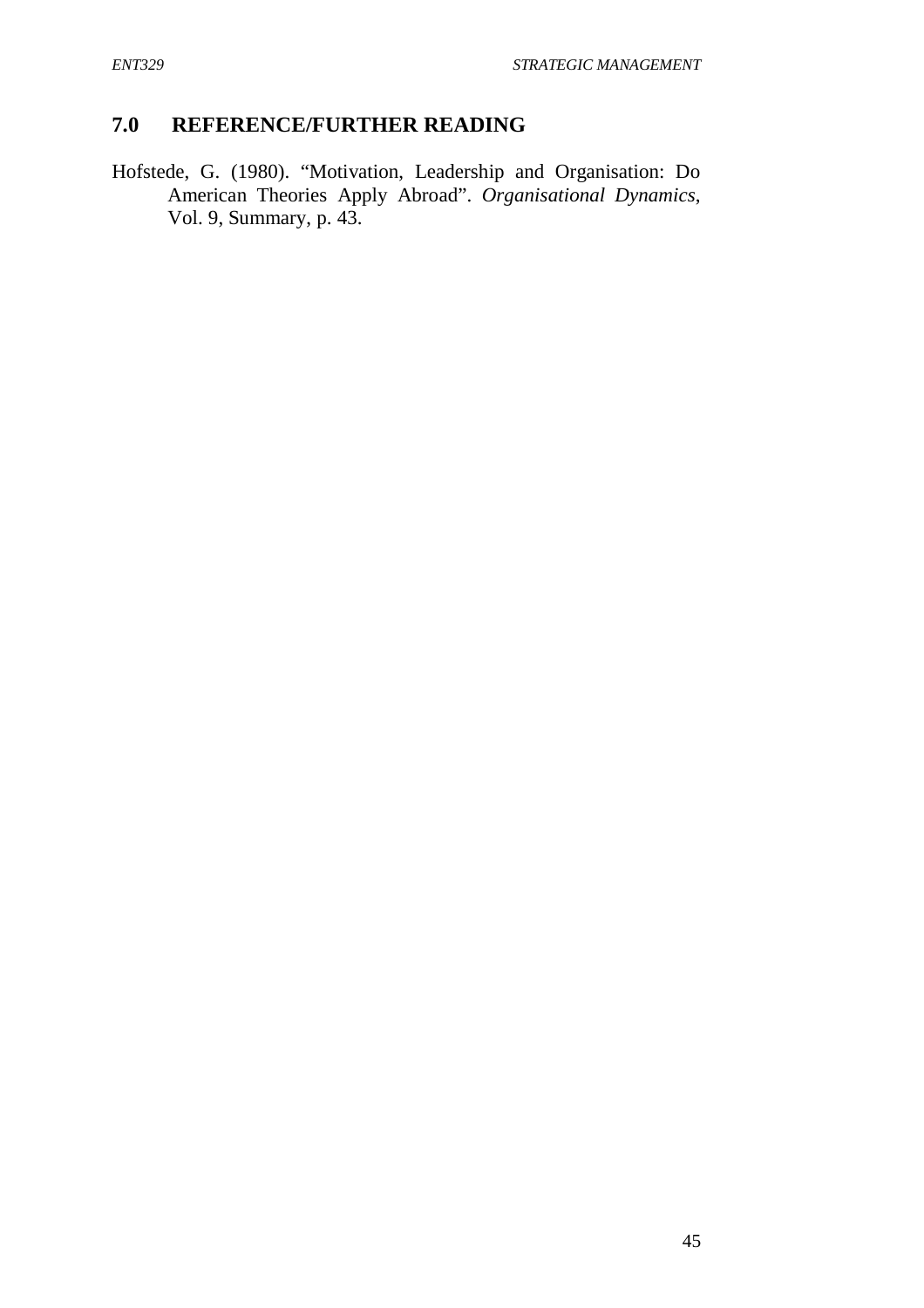### **UNIT 5 OPPORTUNITY ANALYSIS AND MARKET TARGETING**

#### **CONTENTS**

- 1.0 Introduction
- 2.0 Objectives
- 3.0 Main Content
	- 3.1 Opportunity Analysis
	- 3.2 What is a Market?
	- 3.3 Market Segmentation
		- 3.3.1 Benefits of Market Segmentation
		- 3.3.2 Bases for Market Segmentation
		- 3.3.3 Requirements for Effective Market Segmentation
		- 3.3.4 Market Matrix
		- 3.3.5 Market Targeting
		- 3.3.6 Market Sales Potential and Profitability
		- 3.3.7 Estimating Market Sales Potential
		- 3.3.8 Sales and Profit Forecasting
	- 3.4 Opportunity Analysis and Market Targeting I
	- 3.5 Opportunity Analysis and Market Targeting II
- 4.0 Conclusion
- 5.0 Summary
- 6.0 Tutor-Marked Assignment
- 7.0 References/Further Reading

#### **1.0 INTRODUCTION**

The development and implementation of marketing strategy can be complicated and quite challenging. At its pinnacle, marketing strategy involves the selection of markets and the development of programs to reach these markets. This process is carried out in a manner that simultaneously benefits both the markets selected (satisfying the needs or wants of buyers) and the organisation (typically, in dollar profit terms).

Within this framework, a necessary first task is **opportunity analysis**, **market segmentation**, and **market targeting**. This unit describes to you analytical concepts and tools that marketing managers find useful in performing **opportunity** analyses, segment markets, selecting **market** targets, and estimating **market** and sales potential.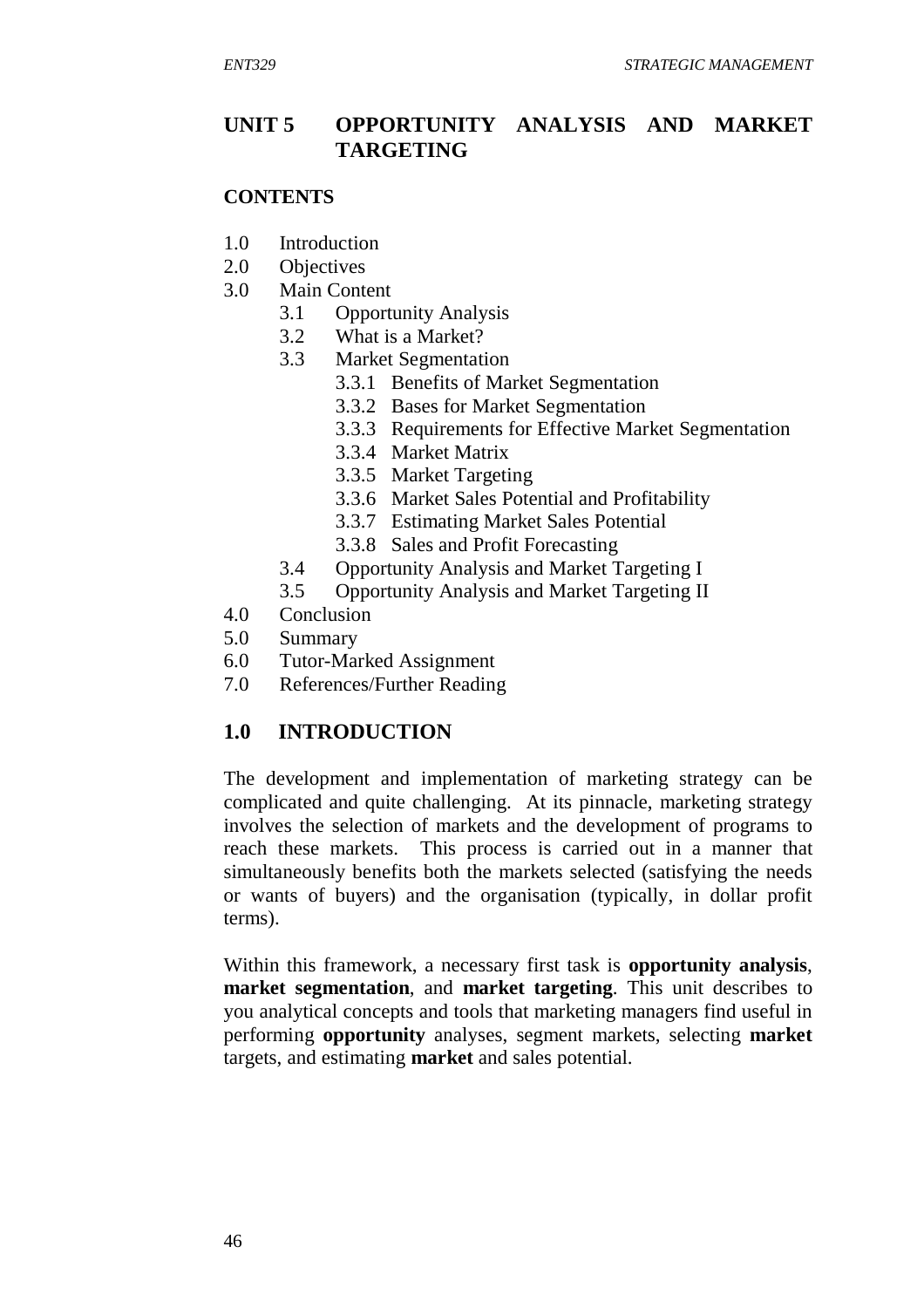## **2.0 OBJECTIVES**

At the end this unit, you should be able to:

- enumerate the interrelated activities involved in opportunity analysis
- define the term market
- describe market segmentation
- explain what is meant by market targeting.

## **3.0 MAIN CONTENT**

## **3.1 Opportunity Analysis**

Opportunity analysis consists of some interrelated activities, as outlined below.

- **i.** Opportunities arise from identifying new types or classes of buyers, uncovering unsatisfied needs of buyers, or creating new ways or means of satisfying buyer needs. Opportunity analysis focuses on finding markets that an organisation can profitably serve.
- **ii. Opportunity** *organisation matching* determines whether an identified market opportunity is consistent with the definition of the organisation's business, mission statement, and distinctive competencies. This determination usually involves an assessment of the organisation's strengths and weaknesses and an identification of the success requirements for operating profitably in a market. A *SWOT* is often employed to assess the match between identified market opportunities and the organisation. For some companies, market opportunities that promise sizeable sales and profit gains are not pursued because they do not conform to an organisation's character.
- **iii.** Opportunity *evaluation* typically has two distinct phases qualitative and quantitative. The qualitative phase focuses on matching the attractiveness of an opportunity with the potential for uncovering a market niche. Attractiveness is dependent on the following:
- competitive activity
- buyer requirements
- market demand and supplier sources
- social, political, economic and technological forces and
- organisational capabilities.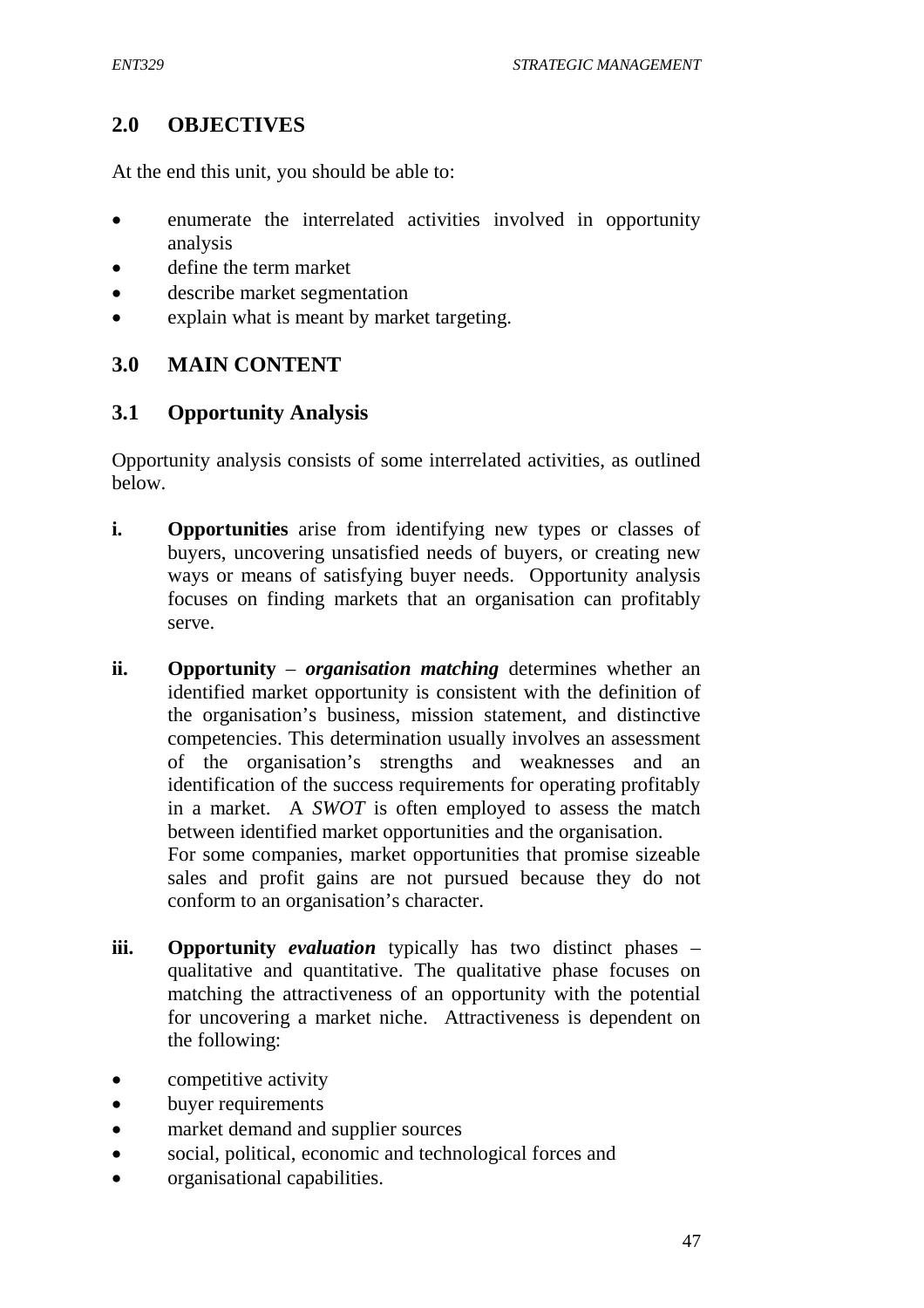Each of these factors in turn must be tied to its impact on the types of buyers sought, the needs of buyers, and the means for satisfying these needs.

**iv. Opportunity** *identification*- matching and evaluation are challenging assignments because subjective factors play a large role and managerial insight and foresight are necessary. These activities are even more difficult in the global arena, where social and political forces and uncertainties related to organisational capabilities in unfamiliar economic environments assume a significant role.

# **3.2 What is a Market?**

The fact that an opportunity has been identified does not necessarily imply that a market exists for the organisation. Although definitions vary, a *market* may be considered to be the prospective buyers (individuals or organisations) willing and able to purchase the existing or potential offering (product or service) of an organisation.

This definition of a market has several managerial implications.

First, the definition focuses on buyers, not on products or services. People and organisations whose idiosyncrasies dictate whether and how products and services will be acquired, consumed or used make up markets.

Second, by highlighting the buyer's willingness and ability to purchase a product or service, this definition introduces the concept of *effective demand*. Even if buyers are willing to purchase a product or service, exchange cannot occur unless they are able to do so. Likewise, if buyers are able to purchase a product or service, but are unwilling to do so, exchange will not occur. These relationships are important to grasp because a marketing strategist must ascertain the extent of effective demand for an offering in order to determine whether a market exists. To a large degree, the extent of effective demand will depend on the marketing-mix activities of the organisation.

Third, use of the term *offering*, rather than *product or service*, expands the definition of what organisations provide for buyers. Products and services are not purchased for the sake of purchase; they are purchased for the values or benefits that buyers expect to derive from them.

Frequently, one hears or reads about the automobile market, the soft drink market or the healthcare market. These terms can be misleading because each refers to a composite of multiple minimarkets. Viewing a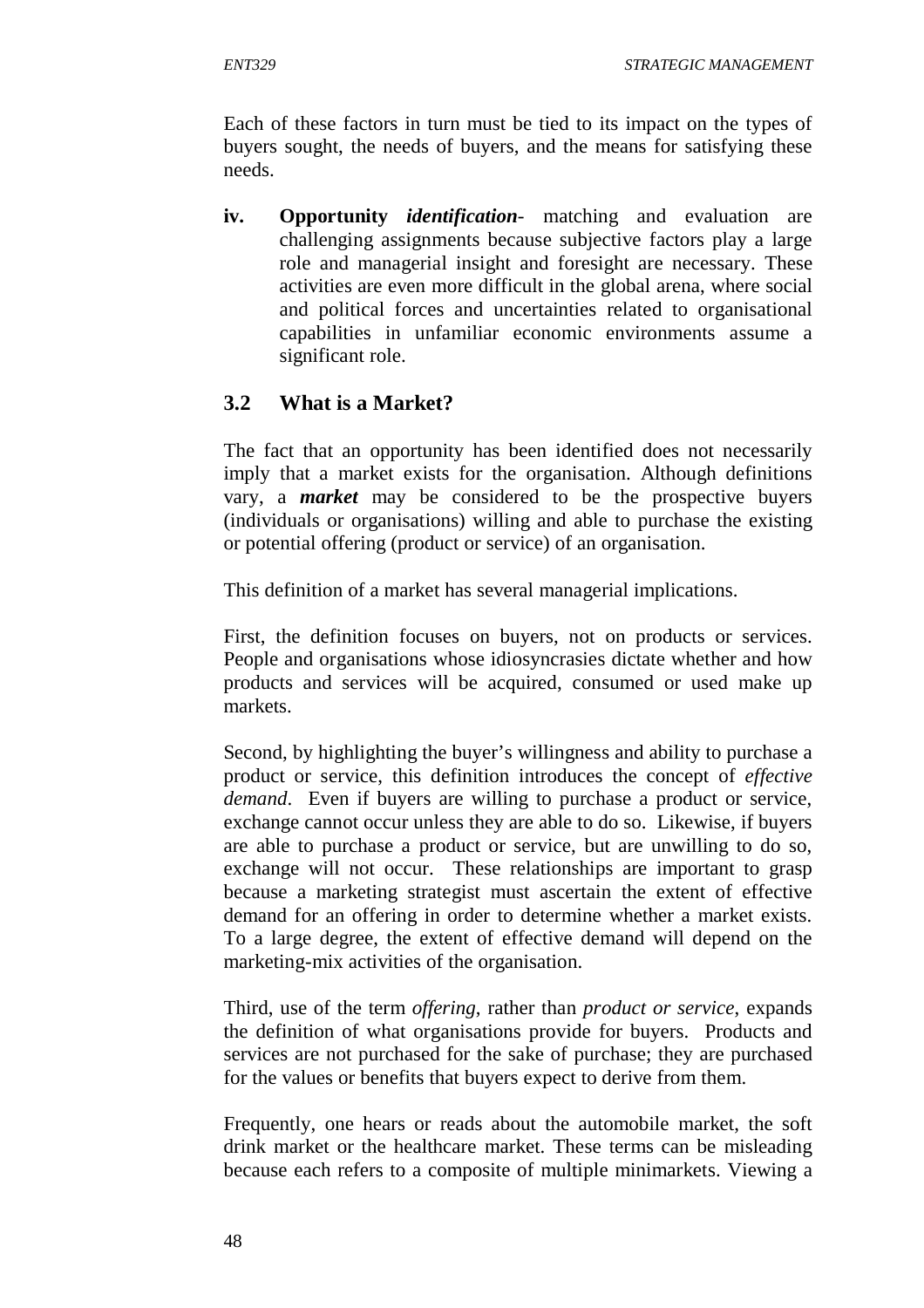market as composed of minimarkets allows a marketer to better gauge opportunities. Consider, for example, the breakdown of market into multiple markets. With this breakdown, the manager can more effectively identify who is competing in the caffeinated versus the decaffeinated markets and how they are competing, monitor changes in sales volume and appreciate differences between buyer taste preferences and competition.

Finally, how a market is defined has a crucial effect on the concept of market share. Market share can be defined as the sales of a firm, product, or brand divided by the sales of the "market". Obviously, market definition is critical in calculating this percentage.

## **3.3 Market Segmentation**

A useful technique for structuring markets is market *segmentation* – the breaking down or building up of potential buyers into groups. These groups are typically termed *market segments*. Each segment is thought of as possessing some sort of homogeneous characteristic relating to its purchasing or consumption behaviour, which is ultimately reflected in its responsiveness to marketing programs. Market segmentation grew out of the recognition that, in general, an organisation cannot be all things to all people.

The idea that an organisation can, effectively, apply one marketing strategy to satisfy all possible buyers is not viable in today's marketing environment. At the other extreme, unless the organisation is highly specialised and sells only to, one buyer-for instance, it is often not feasible to treat each potential buyer as unique. Thus, as one marketing authority has so aptly written, market segmentation "is a compromise between the ineffectiveness of treating all customers alike and the inefficiency of treating each one differently".

Advances in information technology and flexible manufacturing and service delivery systems have made "segments of one" a reality in some settings. Mass *customisation* – tailoring products and services to the tastes and preferences of individual buyers in high volumes and at a relatively low cost– combines the efficiencies of mass production and the effectiveness of designing offerings to a single buyer's unique wants.

## **3.3.1 Benefits of Market Segmentation**

Market segmentation offers three principal benefits with regards to the development of marketing strategy. They are as follows.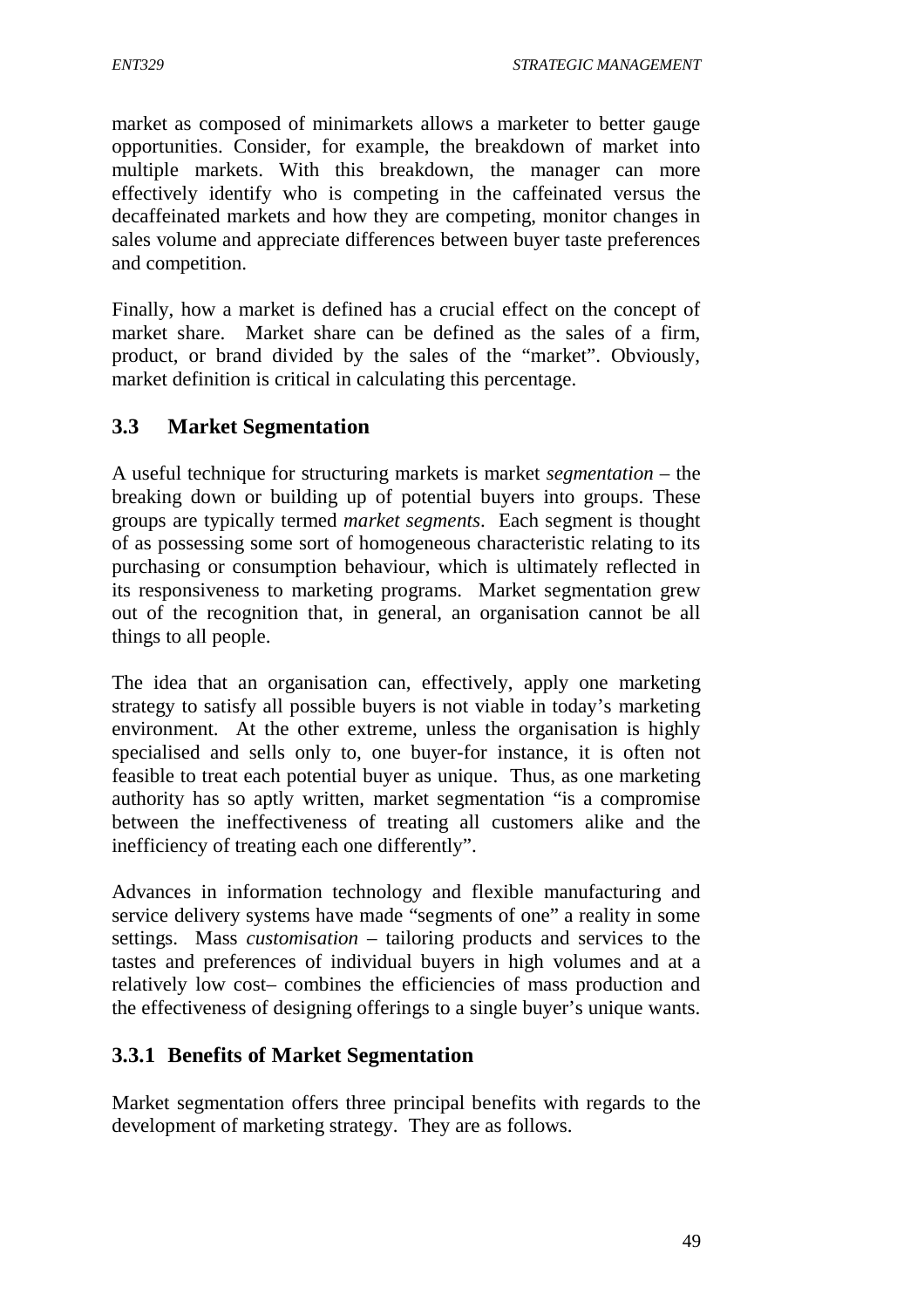- **Identifies opportunities for new product development.** The analysis of various segments of present and potential buyers can reveal one or more groups whose specific needs are not being well satisfied. These segments represent possible opportunities for new product development.
- **Helps in the design of marketing programmes that are most effective for reaching homogeneous groups of consumers.** In addition to product development, segmentation permits refinements in the pricing, advertising and promotion, and distribution elements of the marketing mix.
- **Improves the allocation of marketing resources.** Market segmentation also can provide guidance in directing marketing resources. All market segments are not necessarily equal in terms of an organisation's ability to serve them effectively and profitably. As with any opportunity assessment, a company's strengths and capabilities relative to each identified segment's needs and competitive situation must be considered.

## **3.3.2 Bases for Market Segmentation**

Two broad types of variables are commonly used for market segmentation. Socioeconomic characteristics of consumers, such as gender, age, occupation, income, family life cycle, education and geographic location make up one type. The other type consists of behavioural variables, including benefits sought from products and services, usage behaviour, lifestyle, and attitudes.

For industrial buyers, socioeconomic characteristics may include company size and location, and industry or customers served. Behavioural variables may include purchasing objectives and practices, as well as product and service benefits. The appropriateness of any one or combination of variables in a specific situation will depend on whether or not a variable relates to purchasing, use, or consumption behaviour and responsiveness to marketing programs. The choice of variable(s) to be used to segment a market often depends on insights into buyer behaviour, provided by creative research.

Based on consumer usage, lifestyles, and individual preferences, a company can identify six market segments as outlined below.

- "Basic" consumers who need voice connectivity and a durable style;
- "Expression" consumers who want to customise and personalise features;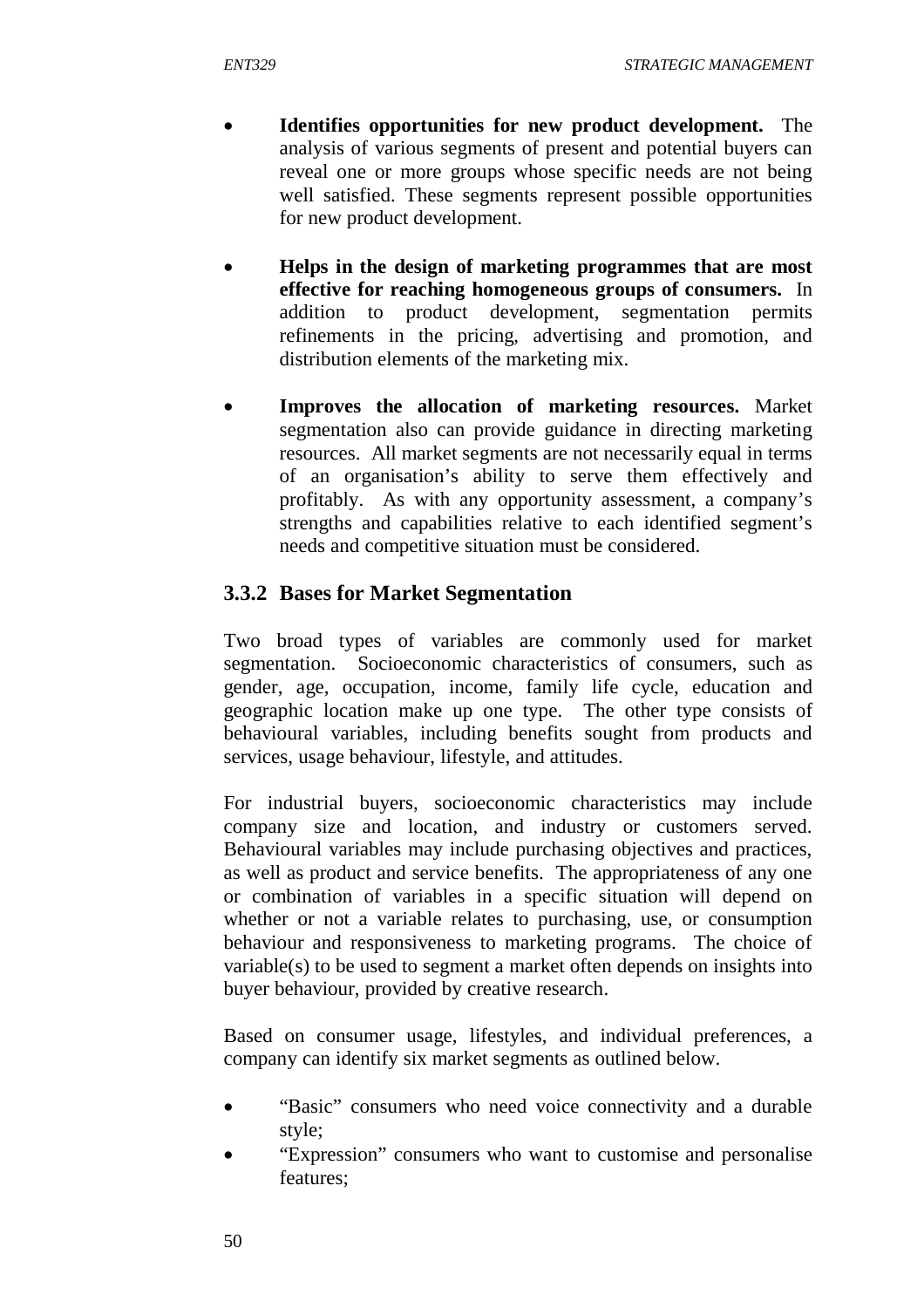- "Classic" consumers who prefer a traditional appearance and web browser function;
- "Fashion" consumers who want a very small phone as a fashion item; and
- "Communicator" consumers who want to combine all of their communication devices (e.g., telephone, pager, PDA). The company subsequently developed and marketed cell telephone models for each of these segments.

## **3.3.3 Requirements for Effective Market Segmentation**

Ultimately, market segmentation is a means to an end: to identify and profile distinct groups of buyers who differ in their needs, preferences, and responsiveness to an organisation's marketing programs. Effective market segmentation should provide answers to six fundamental buyerrelated questions for each market segment.

- *Who are they?*
- *What do they want to buy?*
- *How do they want to buy?*
- *When do they want to buy?*
- *Where do they want to buy?*
- *Why do they want to buy?*

More often than not, the answers should be expressed in a narrative form documented with quantitative and qualitative research. From a managerial perspective, effective market segmentation means that each segment identified and profiled satisfies fundamental requirements. Each market segment should be:

- **measurable.** The size and buying power of a market segment can be quantitatively determined.
- **differentiable.** A market segment is distinguishable from other segments and responds differently to different marketing programs.
- **accessible.** A segment can be effectively reached and served through an economically viable marketing program.
- **substantial.** A segment should be large enough in terms of sales volume potential to cover the cost of the organisation serving it and return a satisfactory profit.

# **3.3.4 Market Matrix**

Four possible user groups (or market segments) are business, scientific, home and school. Displaying offerings and user groups in this manner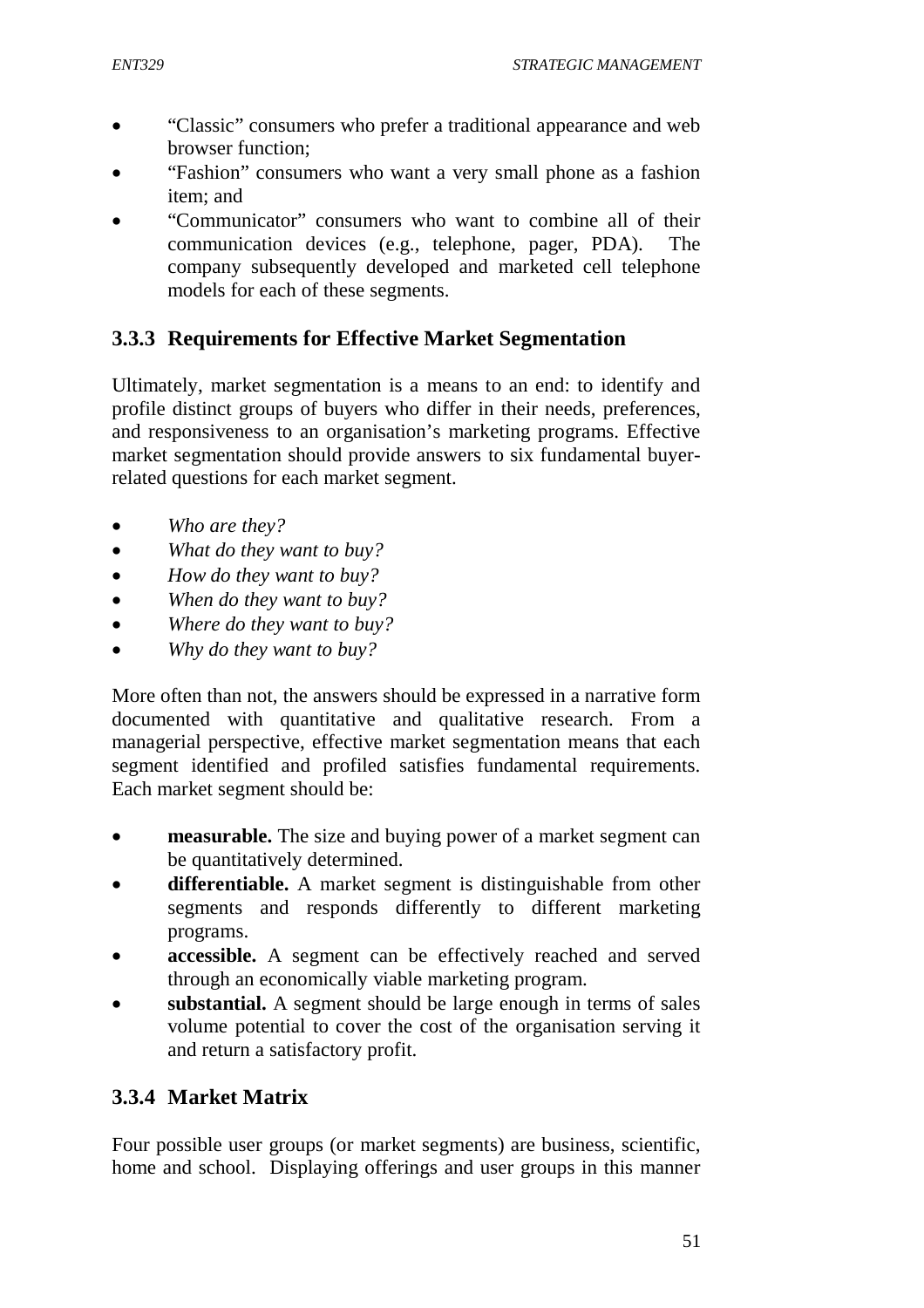facilitates identification of competitors and their offerings and possible gaps in the calculator market reflected in empty cells in the matrix. Knowing where competitors are prominent provides a basis for determining whether a market opportunity exists. Identification of gaps in the market and knowledge of competitive activities in specific offering– market cells should assist the marketing manager in gauging the effective demand for an organisation's offering and the likelihood of developing a profitable marketing program.

# **3.3.5 Market Targeting**

After a market has been segmented, it is necessary to select the segment(s) on which marketing efforts will be focused. Market targeting (or target marketing) is merely the specification of the segment(s) the organisation wishes to pursue. Once the manager has selected the target market(s), the organisation must decide which marketing strategies to employ.

Two frequently used market targeting approaches are *differentiated marketing* and *concentrated marketing*. In a differentiated marketing approach, the organisation, simultaneously, pursues several different marketing segments, usually with a unique marketing strategy for each.

In a concentrated approach, an organisation can focus on a single market segment. An extreme case will be one in which an organisation marketed a single product offering to a single market segment. More commonly, an organisation will offer one or more product lines to a single segment.

Furthermore, concentrated marketing provides operating economics through specialisation in manufacturing and marketing. However, concentrated marketing has risks. Specialising in one segment can limit a company's growth prospects, particularly, if the segment size declines. Also, competitors may invade the segment.

## **3.3.6 Market Sales Potential and Profitability**

An essential activity in opportunity evaluation is the determination of market sales potential and profitability. Estimating a market's sales potential for offerings is a difficult task even for a seasoned marketing executive. Markets and offerings can be defined in numerous ways that can lead to different estimates of market size and sales potential.

For innovative offerings or new markets, market analysts must often rely almost entirely on judgement and creativity when estimating market sales potential. Therefore, it is understandable that market sales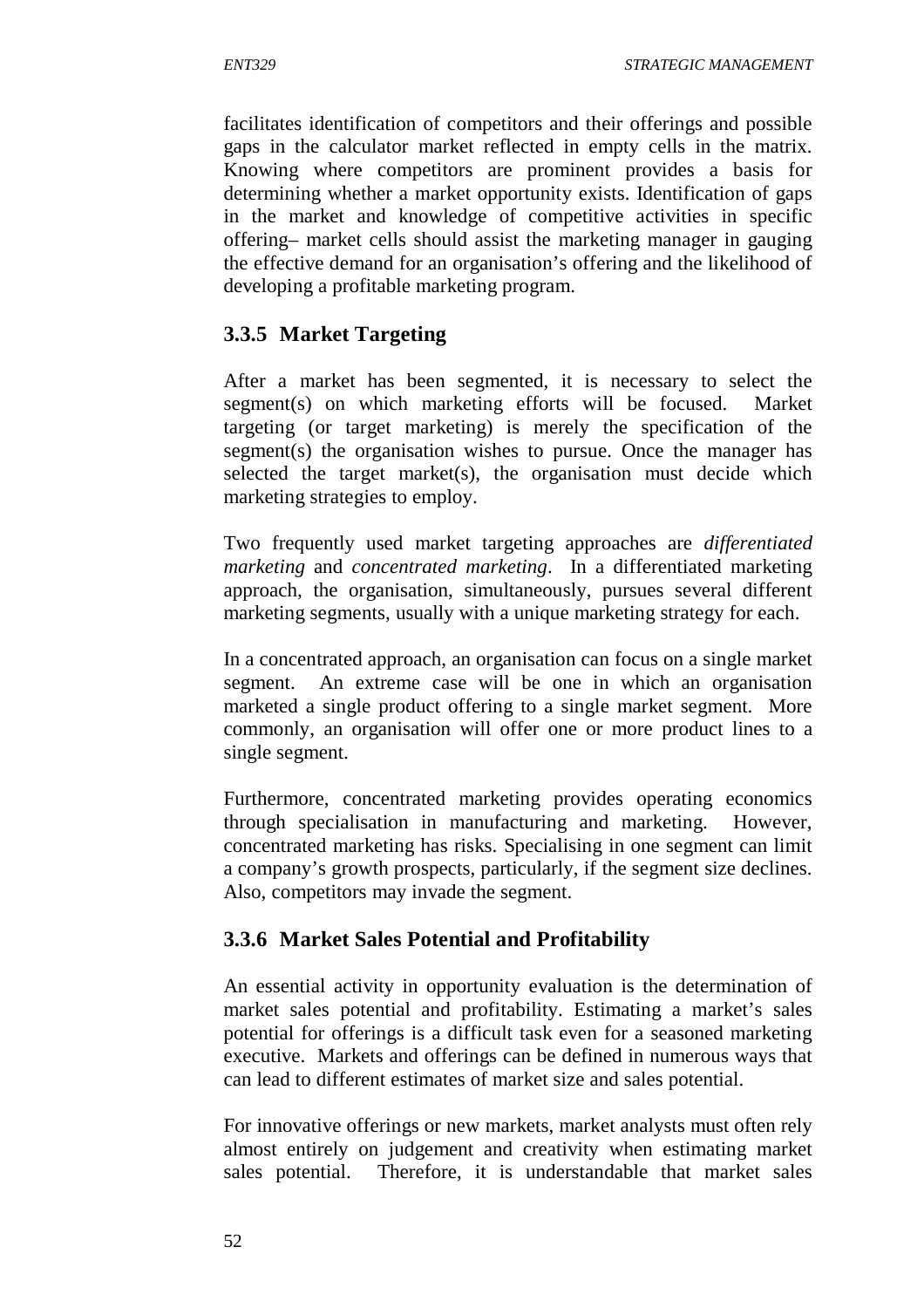potential estimates vary greatly for high-definition television (HDTV) and hybrid (gasoline and battery-powered) automobiles.

The underlying technology for both offerings is still evolving as is the physical form. In such dynamic settings, measures for identifying prospective market segments are uncertain.

### **3.3.7 Estimating Market Sales Potential**

Market sales potential is a quantitative approximation of effective demand. Specifically, market sales *potential* is the maximum level of sales that may be available to all organisations serving a market in a specific period, given:

- *the marketing-mix activities and effort of all organisations, and*
- *a set of environmental conditions.*

As this definition indicates, market sales potential is not a fixed amount. Rather, it is a function of a number of factors, some of which are controllable and others not controllable by organisations. For instance, controllable marketing-mix activities and marketing-related expenditures of organisations can influence market sales potential. On the other hand, consumer disposable income, government regulations, and other social, economic, and political conditions are particularly relevant in estimating market sales potential in developing countries.

For example American, European and Japanese passenger car manufacturers have come to realise that automobile market sales potential in China, the world's most populous country, is affected by obstacles outside their control. In China, sudden government policy shifts towards foreign manufacturers are common. There are less than 1,000 auto distributorships in the entire country.

Three variables are commonly considered when estimating market sales potential. These include:

- the number of prospective buyers (Z) who are willing and able to purchase an offering;
- the quantity (Q) of an offering purchased by an average buyer in a specific time period, typically one calendar year; and
- the price (P) of an average unit of the offering.

Market sales potential is the product of these three variables:

Market sales potential  $=$  B x O x P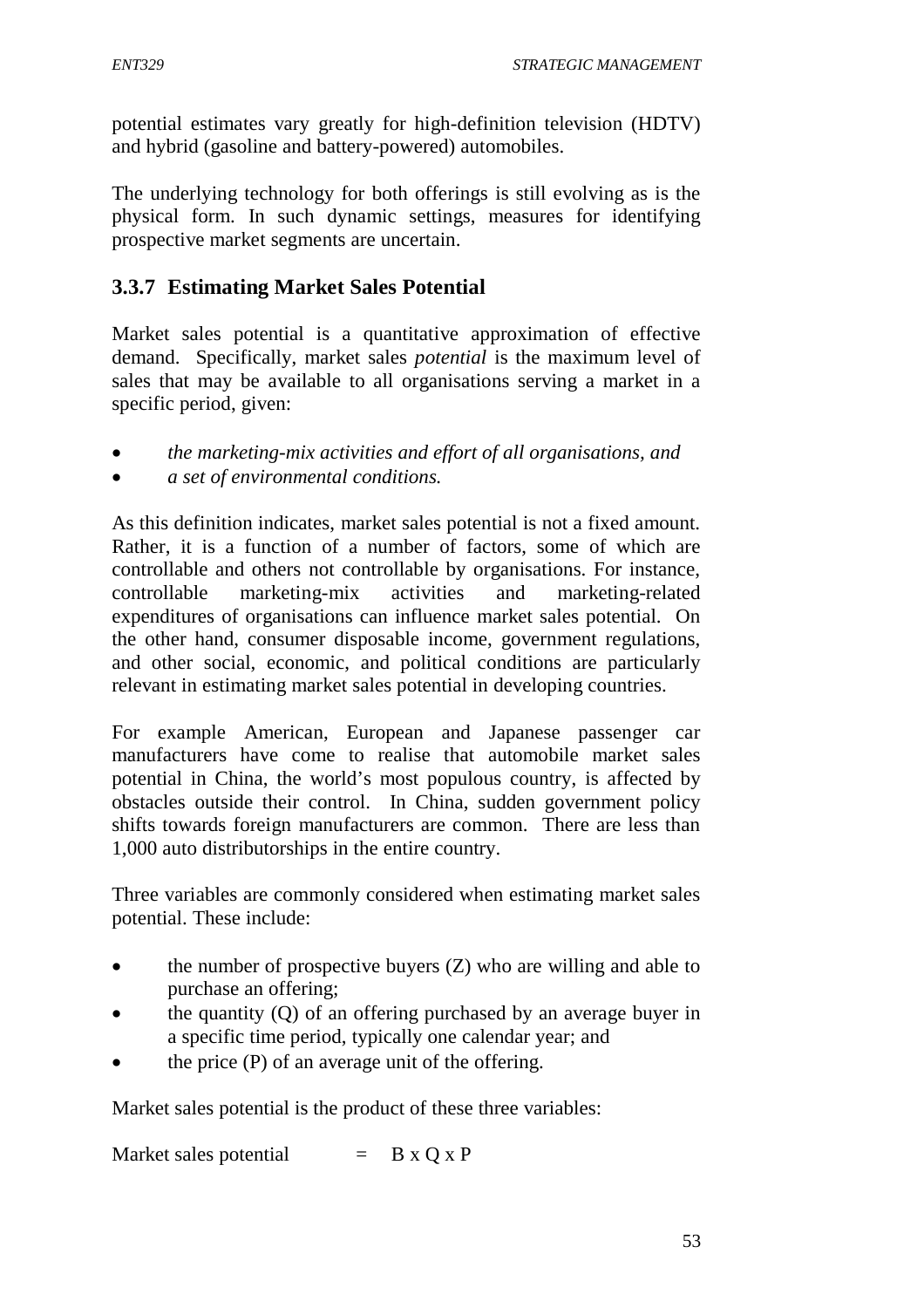Though simple, this expression contains the building blocks for developing a more complex formulation through what is called the *chain ratio method*, which involves multiplying a base number by several adjusting factors that are believed to influence market sales potential. An application of this method by Coca-Cola and Pepsi-Cola is shown in the following calculation of cola-flavoured carbonated soft drink potential in a South American country.

Market sales potential for cola-flavoured carbonated soft drinks in a country:

 Population age, 8 years and over x proportion of the population that consumes carbonated soft drinks on a daily basis x proportion of the population preferring cola-flavoured carbonated soft drinks x the average number of carbonated soft drink occasions per day x the average amount of consumed per consumption occasion (expressed in ounces) x 365 days in a calendar year x the average price per ounce of cola.

The chain ratio method serves three important purposes. First, it yields a quantitative estimate of market sales potential. Second, it highlights factors that are controllable and not controllable by organisations. Clearly, a country's population, aged 8 years and older is an uncontrollable factor. However, the other factors are controllable or can be influenced to some degree.

For example, organisations can influence the proportion of a population that consumes their products through primary demand advertising and the cost of the products through pricing. If either of these two factors change, market sales potential changes, other things being equal. Finally, it affords a manager flexibility in estimating market sales potential for different buyer groups and different offerings.

## **3.3.8 Sales and Profit Forecasting**

Sales and profit forecasting follows estimating of market sales potential. A sales forecast is the level of sales a single organisation expects to achieve based on a chosen marketing strategy and an assumed competitive environment. An organisation's forecasted sales are typically some fraction of estimated market sales potential. Forecasted sales reflect the size of the target market(s) chosen by the organisation and the marketing mix chosen for the target market(s). Forecasted sales also reflect the assumed number of competitors and competitive intensity in the chosen target market(s).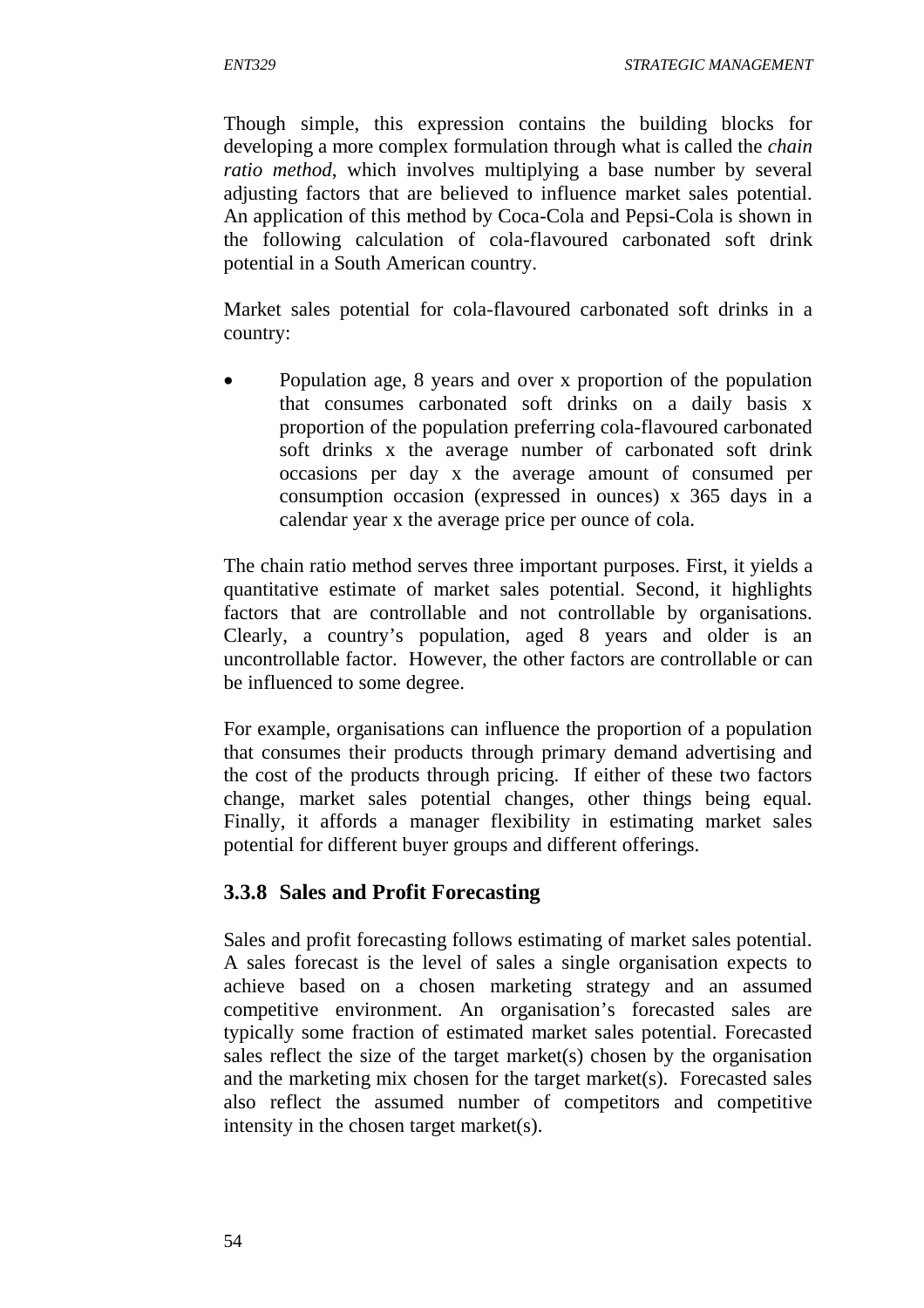For example, suppose an organisation's target market represents onefourth of one million prospective buyers for a particular offering. The marketing channel chosen for the offering provides access to about three-fourths of these buyers and the communication program (advertising) reaches these same buyers. Suppose further that the average purchase rate is 20 units of an offering per year and the average offering unit price is N10.00. Using a version of the chain ratio method, forecasted sales may be calculated as follows:

- Total estimated prospective buyers 1 million times
- Target market (25% of total buyers) x .25
- Distribution / Communication coverage x .75 (75% of target market) times
- Annual purchase rate (20 units per year) x 20 times
- Average offering unit price N10.00 x N10.00
- Forecasted sales N37.5 million

The N37.5 million sales forecast does not consider the number of competitors vying for the same target market nor does it consider competitive intensity. Therefore, this sales forecast should be adjusted downward to reflect these realities. Forecasting sales, like estimating market sales potential, is not an easy task. Nevertheless, the task is central to opportunity evaluation and must be undertaken.

Finally, a *pro forma* income statement should be prepared showing forecasted sales, budgeted expenses, and estimated net profit. When completed, the marketing analyst can review the identified opportunities and decide which can be most profitably pursued, given organisational capabilities.

## **3.4 Opportunity Analysis and Market Targeting I**

This will be discussed by looking at a number of variables as follows.

#### **a. An important building block**

The result of needs assessment relates to an analysis of your potential market. The concerns for each market sector and the information needed by each customer or potential customer. Information audit will help you analyse what products the library is capable of offering and how effective it has been in marketing its services.

Your next step will be to synthesise what you have learned about your organisation, what your current and potential customers want and what the library is best able to deliver. The market opportunity analysis will help you determine the information services you should be offering,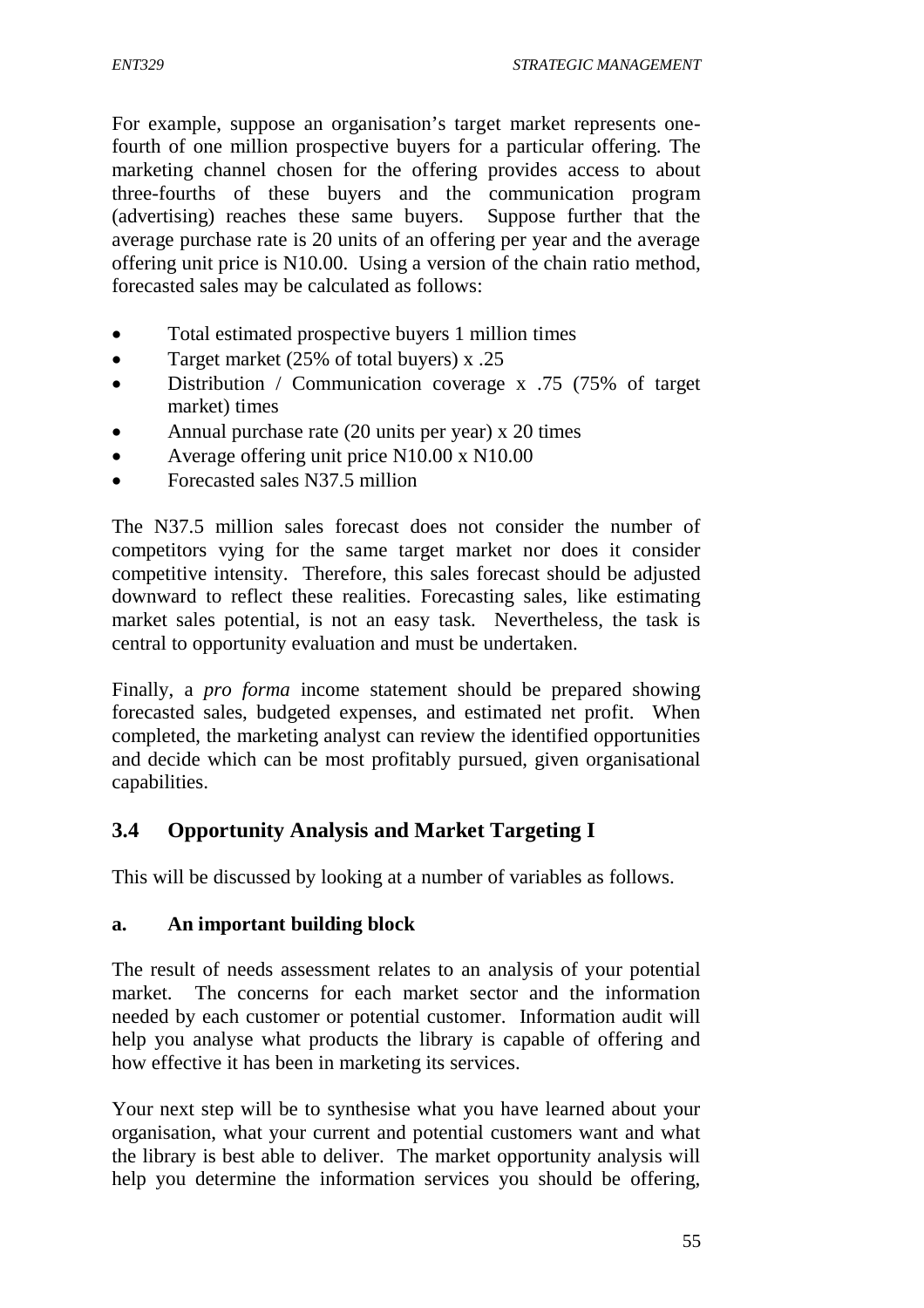based on the needs of the organisation and the library's capabilities. The market opportunity analysis will help you in the following ways.

- Determine what new products need to be developed
- Determine how existing products can be modified to better serve a market need
- Evaluate which existing products should be eliminated
- Determine how your library's structure may be reoriented to better serve your community.

#### **b. Identify and analyse the opportunities which exist**

Understanding the motivation of each client– that is, why the client needs the information will help you determine how to effectively market your products.

- (i) In marketing the product itself, you will be promoting its benefits. A benefit is something that helps the customer solves his problem. Those benefits, your selling points, will differ from customer to customer.
- (ii) The key questions to answer are as follows.
- What needs are not being satisfied with the library's current products?
- Is the library targeting all potential customers of its existing products?
- How effectively is the library targeting those users that have a particular appreciation for the value of information?
- (iii) During the needs assessment, you may have uncovered problems in a group's use and management of information
- (a) Use market opportunity analysis to address these issues as well, not necessarily with a new product from your library, but by suggesting to your clients how they may improve the collection and applications of information they receive.
- (b) If you know that information already exists but the group is not aware of it, You can share this knowledge with them.
- (iv) Work to facilitate information exchange

Putting groups in touch with one another to share or exchange information, eliminating duplication of efforts, and facilitating communication between groups, are all important tasks for an active, involved librarian. This person not only manages the information for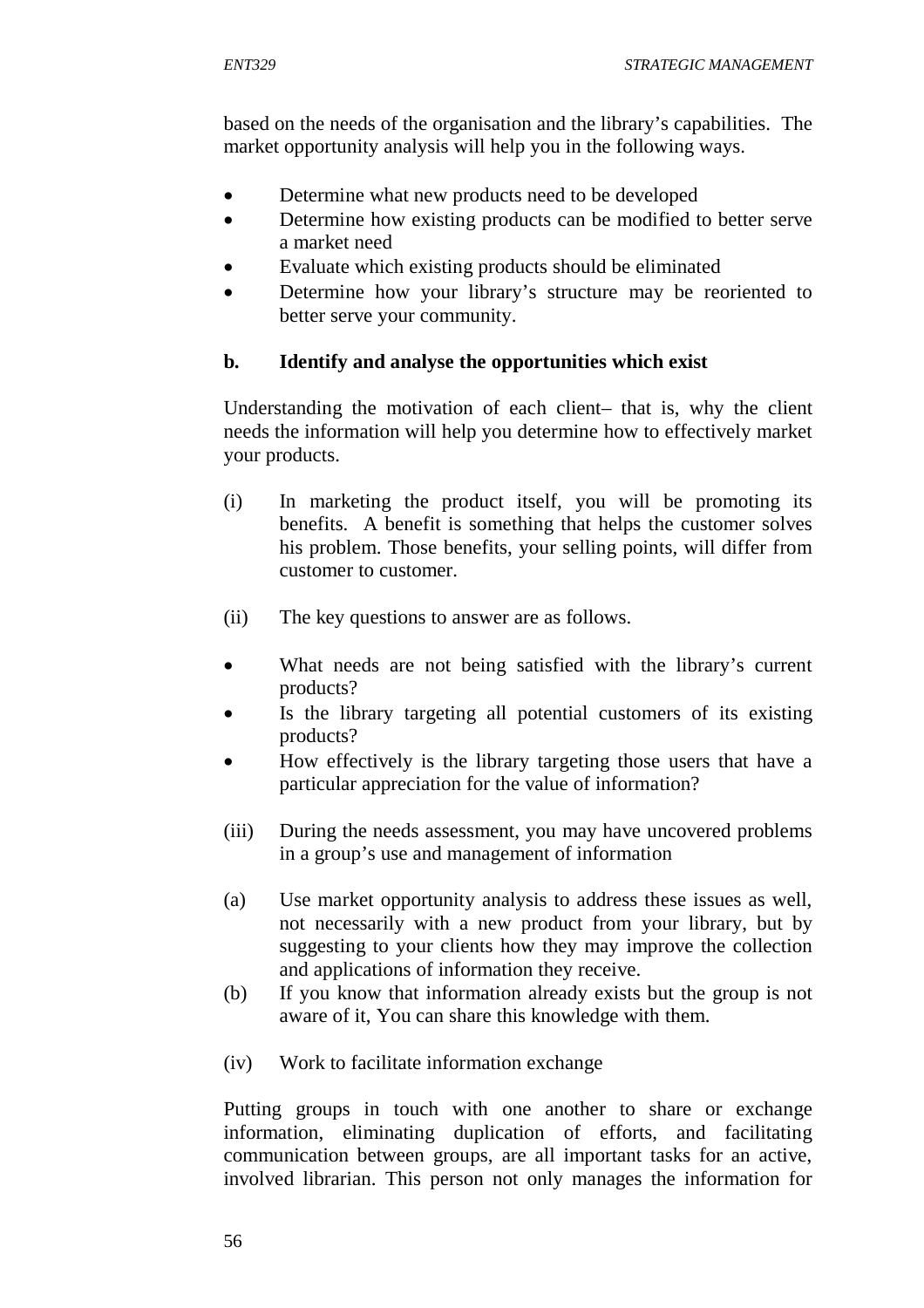which the librarian is directly responsible but helps others manage information as well.

#### **c. Developing new products for your marketplace**

(i) What is a new product?

Keep in mind that your new products can include products that:

- *are common elsewhere but are new to your library's offerings*
- *are already existing products that have been modified to improve their use or repackaged for a new market segment*
- *have been created by you and are original.*
- (ii) Prioritise the market segments you want to reach

Take the results of your information needs assessment and look for the areas most critical to your organisation's success. These groups of people or departments should be heavy users of the library's services and logically should be the first targets for the new products your library plans to develop.

(iii) Group current product users according to their needs

Classifying your customers enables you to develop prototypes of generic products and services that can be tailored to specific groups or individuals. The product should be useful to the widest possible group to assure the greatest return on investment.

(iv) Integrate your products vertically by offering a range of complementary products to a particular group of users, and extend your products by marketing them horizontally to other groups in the organisation.

This will ensure maximum sales through minimum effort. Developing products that foster repeated use will ensure that your efforts are not wasted.

(v) Find ways that you may attract a customer away from a competitor's product to one that the library develops.

Useful techniques include adding value, offering a comparable product at a lower cost, fast turnaround, or personal service. Adding value to your product by including more information or by providing it for less money will be the key to developing a successful product.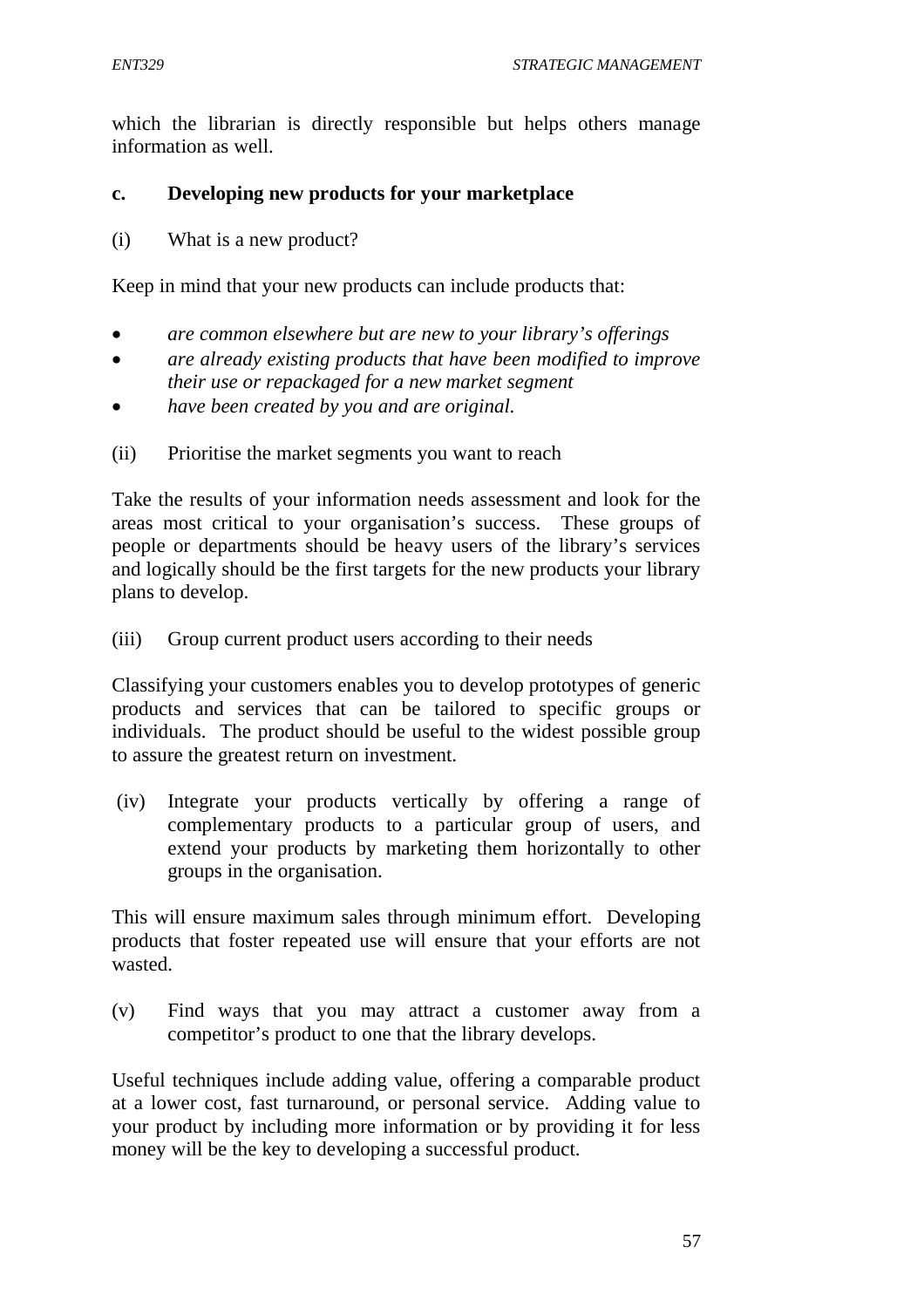Take into account how the customer will apply the information when you design your information product and make it more appropriate in terms of content or form.

Develop information products with the needs of your clients in mind. Look for what makes them more valuable to their customers.

(vi) Present the results of your needs assessment for each department that you consulted for feedback and offer the ideas that you and your staff have generated.

These may be new products you plan to offer or merely an improvement on technique or technology currently used. Ask the group to help you rank the improvement projects in descending order of probity.

It is important that the group determine those areas in which improvement will be most beneficial. Once you have asked for input, don't ignore the suggestions which have been made.

Ask for suggestions as to how your current product line can be altered to best serve them. Have the various groups contribute to the design of any new products you plan to offer.

Create a strategic alliance with your clients by making them a partner in your endeavour. Their participation at the outset will serve to keep you on track throughout the development process.

(vii) For each product and service, formulate detailed proposals to your customers according to the products you will offer, including content, format, schedule for implementation, staffing, training and technology required.

Remember to set goals and milestones by which to evaluate your progress and be certain that you have allotted adequate resources to the project – people, time and money.

# **3.5 Opportunity Analysis and Market Targeting II**

This is being discussed in line with the following considerations.

#### **(A) Product definition and customisation**

1. Be aware of your competitors: know who your competitors are, both within the firm and external to it, their capabilities and limits.

 $\lceil$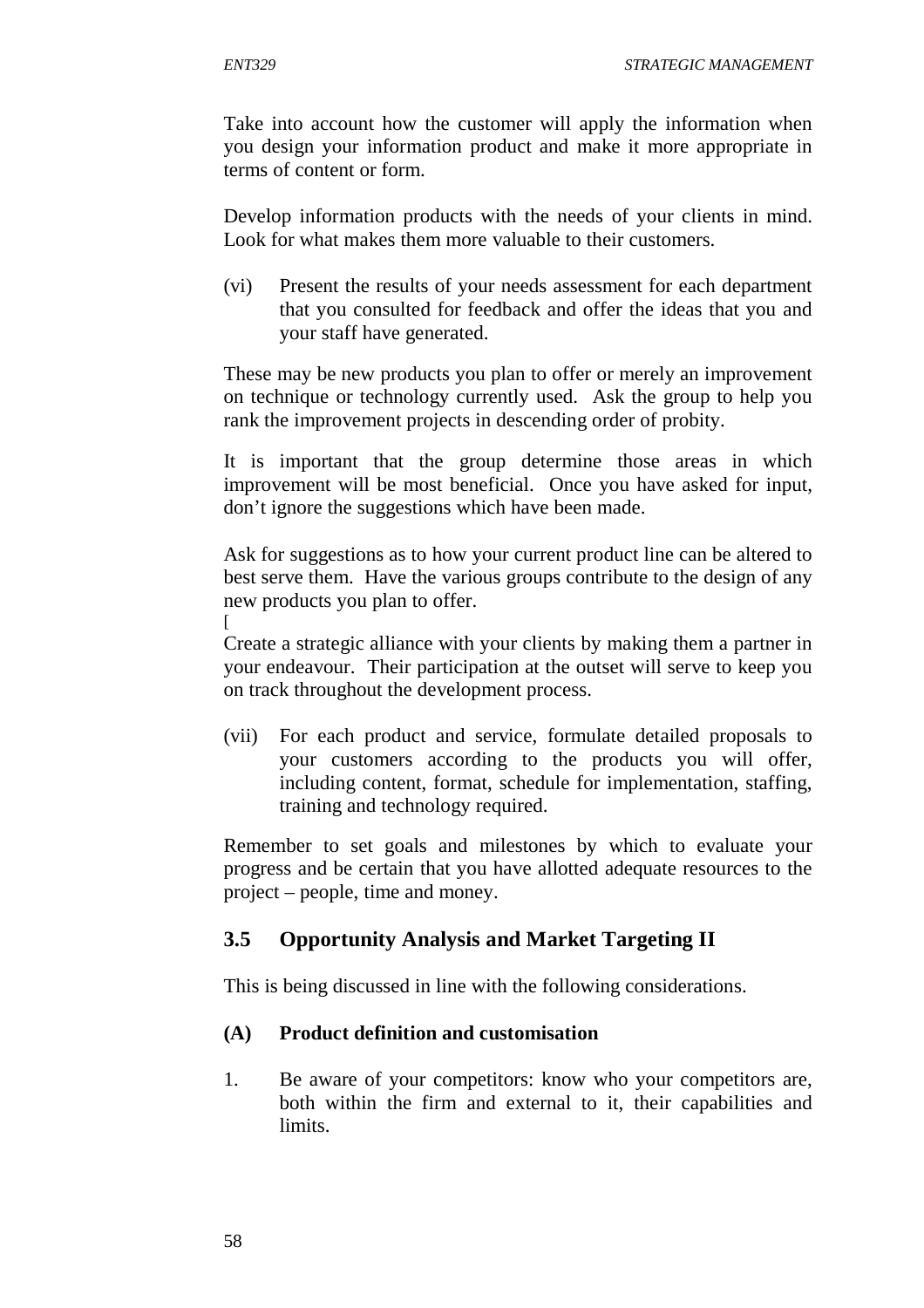Position yourself and your information products with the competitor in mind.

2. Make sure your product is identifiable and distinct from your competitors'.

Make it stand out from all the others in style as well as in content.

3. Target the products to specific markets or customer groups and market to them.

Each group will have a particular characteristic that binds its members together; identify this characteristic and use it as a selling point.

4. Just as companies customise their products, you must tailor your products to your customers.

Understand the differences between customers of each of your products and services and try to address these differences.

5. As corporate strategic alliances become important, so does monitoring potential partners and acquisition targets.

In addition to supplying the information, ascertain the financial considerations as to what makes one company more attractive than another.

Adopt the same criteria– for instance, a Return On Investment (ROI) ratio-for your information products that your firm uses when it evaluates an acquisition target.

- 6. Create strategic alliances with your suppliers and customers. Vendors can help make you stronger if you let them know how they can be of service; customers can become advocates of your services and marketers of your products.
- 7. Decrease production costs by using the technology available to you in the acquisition, formatting and delivery of information. Do not be intimidated by the technology. If you don't know how to do something, find out. Never be afraid to ask for help from those within your organisation as well as outside of it.
- 8. Help others in the organisation to use information and information technology; Are there areas in which using a computer or particular database might help? Will the use of the database on CD-ROM be more cost-effective in the long run?
- 9. Just as products are matched to a specific user group, so are the techniques you will use to market those products. Remember, you are not selling the library but the individual services it provides. Each service will require a separate marketing plan.
- 10. Know what business you are in, but determine what business it will be advantageous to appear to be in.

This may vary from customer to customer. Once you understand the needs of each customer, what motivates the customer to purchase your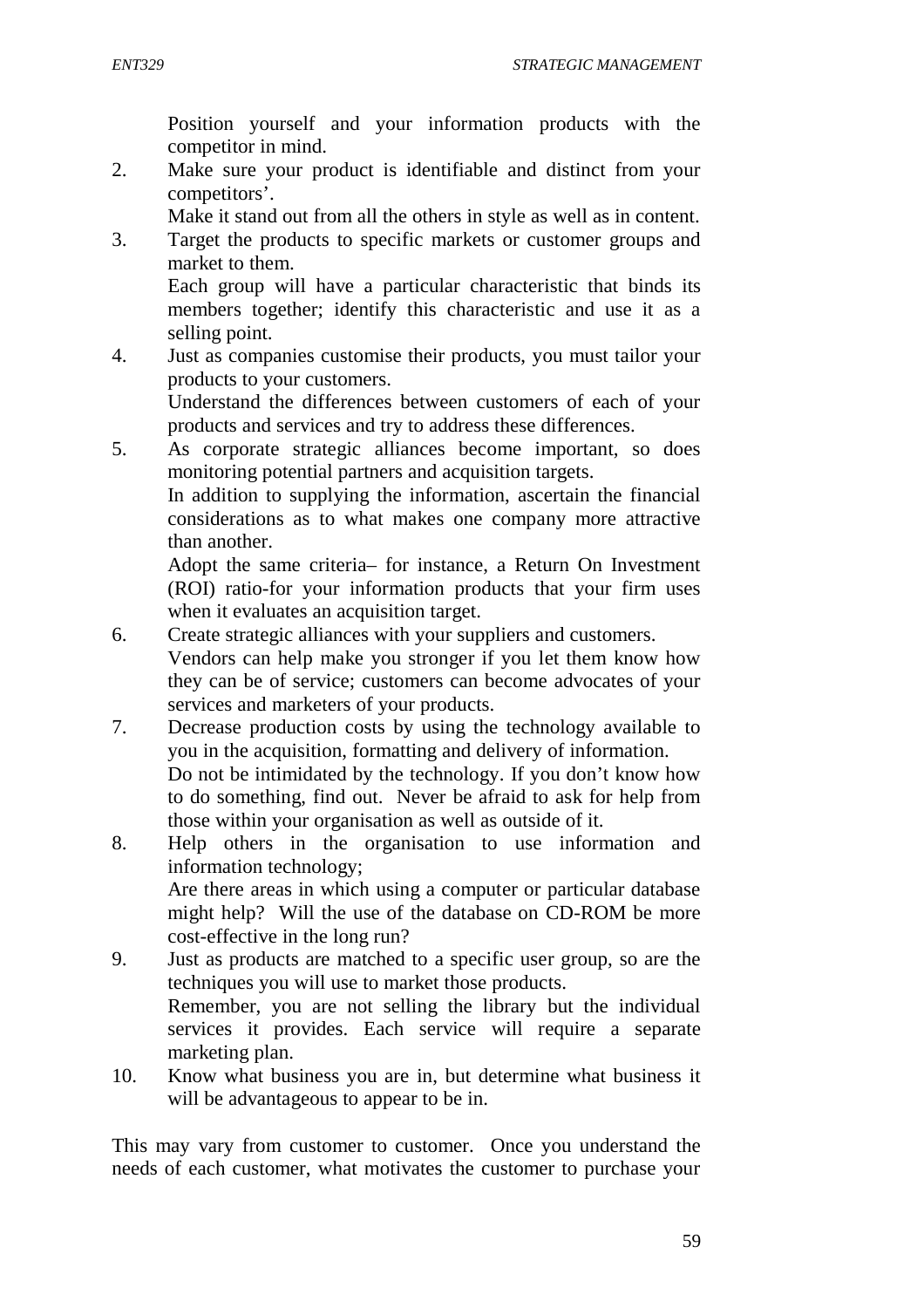product and how much the customer is prepared to spend; you can develop useful services and market them effectively.

Remember, you are selling solutions to your customers' problems, not products. Use your needs assessment research to determine what each group is seeking from your product, and market with these needs in mind.

#### **(B) A market opportunity analysis checklist**

- 1. Have you set the library's priorities in terms of your organisation's priorities?
- 2. Are you being flexible, showing your customers a willingness to tailor your services to their needs? Are you working with your customers to design and redesign your products?
- 3. Are you offering products and services that you can support over the long-haul?

Don't make promises to deliver what you cannot.

- 4. Have you designed the library's services with a sensitivity to the pressures under which your clients work?
- 5. Can you recommend ways in which your organisation can make better, more productive use of the information to which it already has access?
- 6. Have you developed the library's products and services to complement the information resources that currently exist within the organisation?
- 7. Have you assessed the existing policies, procedures and practices governing the management and use of information throughout the organisation?

Can you recommend any specific improvements in the process; for example, centralisation of subscription ordering?

- 8. Have you determined the future direction of the organisation as a whole, as well as individual market segments?
- 9. Can you predict their information requirements in the future, including cost? Are you preparing to meet those needs?
- 10. Have you set targets for selling your products?

Make it a game by setting goals and then raising the target once you've achieved those goals. Be realistic in your expectations as to how receptive potential clients will be and how much they will expect for the price they are paying for your services.

Have you developed an adequate and efficient strategy to support each product and service you have developed?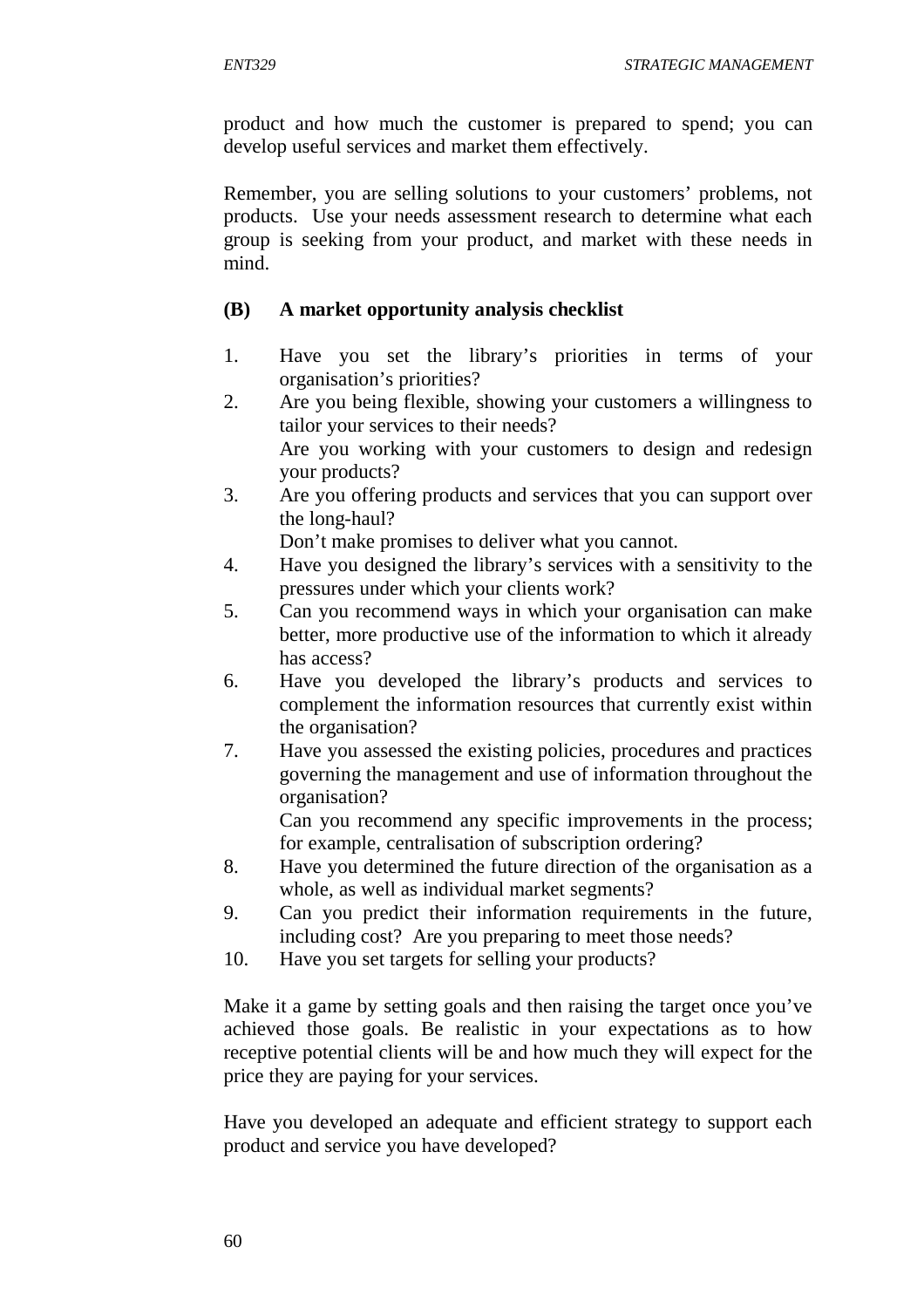### **i. The Opportunity**

- Don't be bound by preconceived notions of what the library can offer.
- Broaden the base of products and services offered by the library.

#### **ii. Case Study**

There seems to be some need to organise the way in which the company acquires information regarding its competitors.

The library offers several different products, to various departments, all addressing some aspects of competitor's activity. A coordination of these services seems warranted.

Competition is getting tougher and one major department has been caught twice by a smaller firm. New products were introduced at a lower price, and the smaller company walked off with two major accounts which management thought were locked up.



*Fig. 5.1:* The Information Process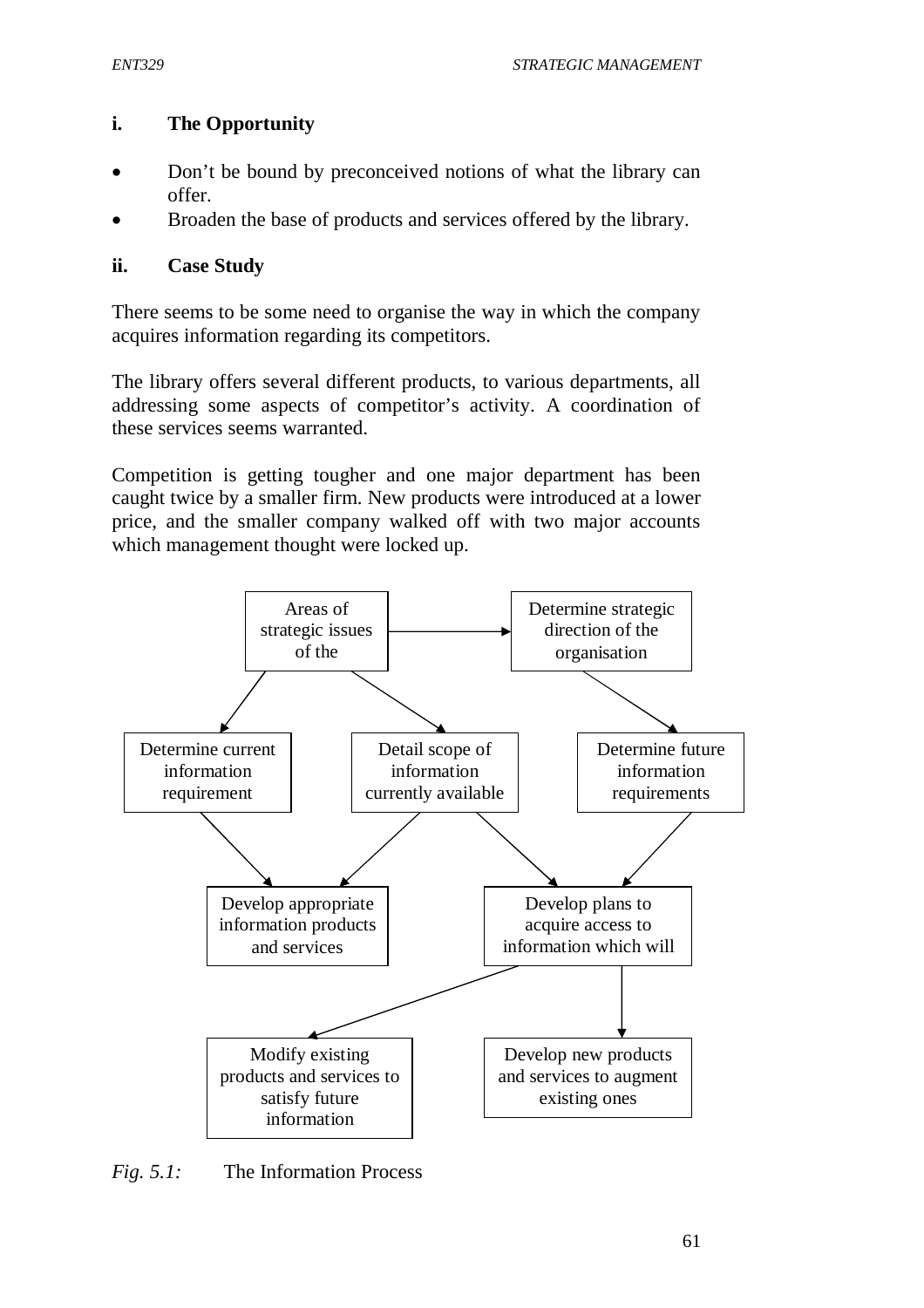### **4.0 CONCLUSION**

In this unit, you have learnt that opportunity analysis and market targeting are crucial strategies that will position an organisation to achieve pre-determined objectives.

### **5.0 SUMMARY**

In this unit, you have learnt the definition of opportunity analysis, market segmentation and market targeting.

### **6.0 TUTOR-MARKED ASSIGNMENT**

Discuss opportunity analysis.

### **7.0 REFERENCES/FURTHER READING**

- Roger, A. Kerin; Eric N. Berkowitz; Steven Hartley & William Rudelius *Marketing* (7<sup>th</sup> Ed.). Burr Ridge, IL: McGraw-Hill/Irwin, pp. 239-242.
- McKenna, S. (1992). *The Complete Guide to Regional Marketing.* Homewood, Illinois: Richard D. Irwin.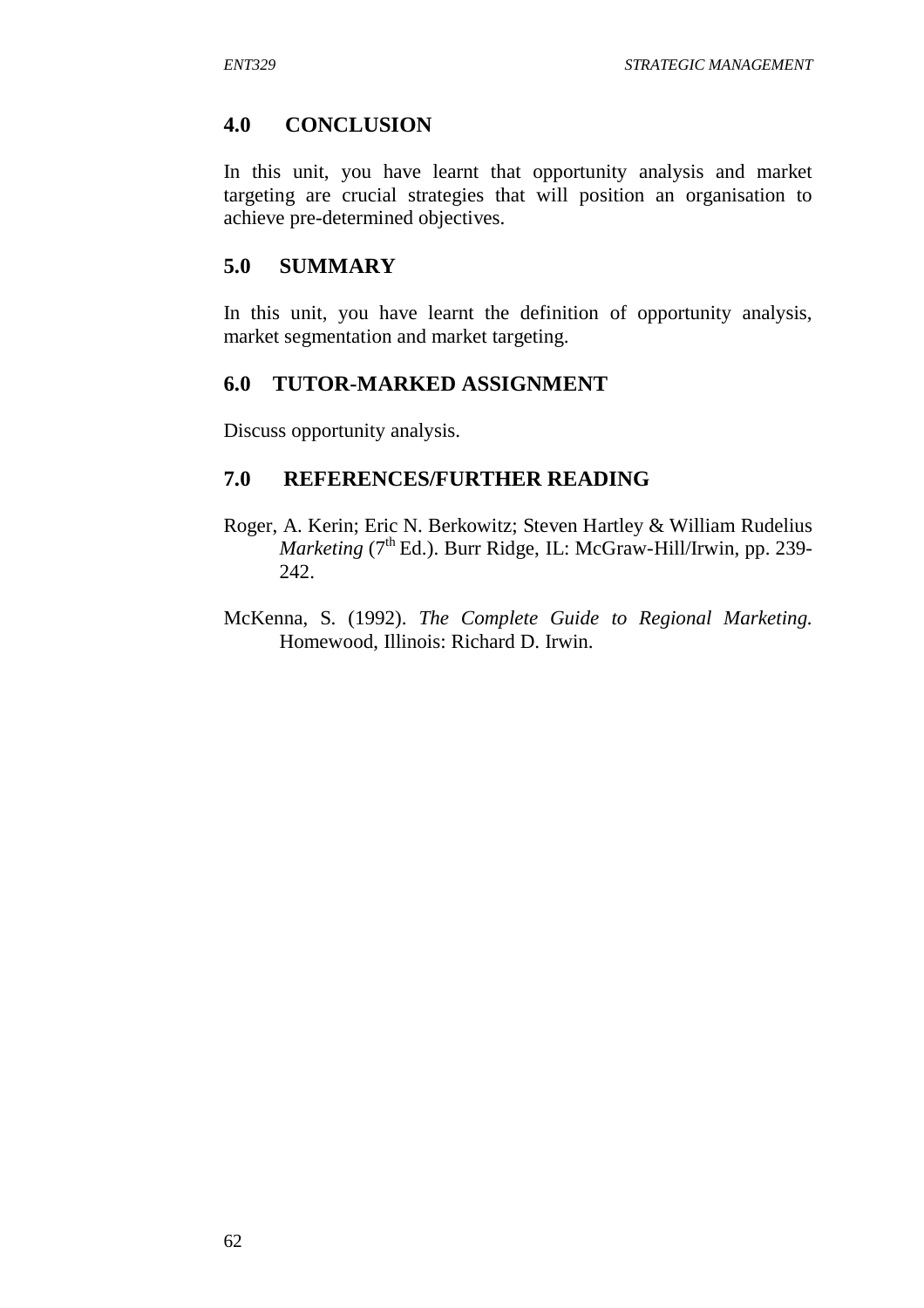# **MODULE 2**

- Unit 1 Strategy Formulation
- Unit 2 Strategic Management Control and Evaluation
- Unit 3 Strategic Management Planning
- Unit 4 Corporate Planning
- Unit 5 Total Quality Management (TOM)

# **UNIT 1 STRATEGY FORMULATION**

## **CONTENTS**

- 1.0 Introduction
- 2.0 Objectives
- 3.0 Main Content
	- 3.1 Definition of Concept
	- 3.2 The Mission Statement
		- 3.2.1 What is a Mission or Vision?
		- 3.2.2 Values
		- 3.2.3 Organisational Culture
		- 3.2.4 Goal
	- 3.3 Strategy Implementation
	- 3.4 Improving Corporate Performance
	- 3.5 Implementing Strategy in Single Industry
- 4.0 Conclusion
- 5.0 Summary
- 6.0 Tutor-Marked Assignment
- 7.0 Reference/Further Reading

## **1.0 INTRODUCTION**

You are being introduced to yet another scintillating topic-strategy formulation.

Strategy is a road map or guide by which an organisation moves from its current state of affairs to future desired state. It is a source from which daily decisions are made. Also, it is a tool with which long-range future plans and courses of action are constructed.

Strategy allows a company to position itself effectively within its environment to reach its maximum potential, while constantly monitoring the environment for changes that can affect it so as to make changes in its strategic plan accordingly. Strategy defines where you are, where you are going, and how you are going to get there.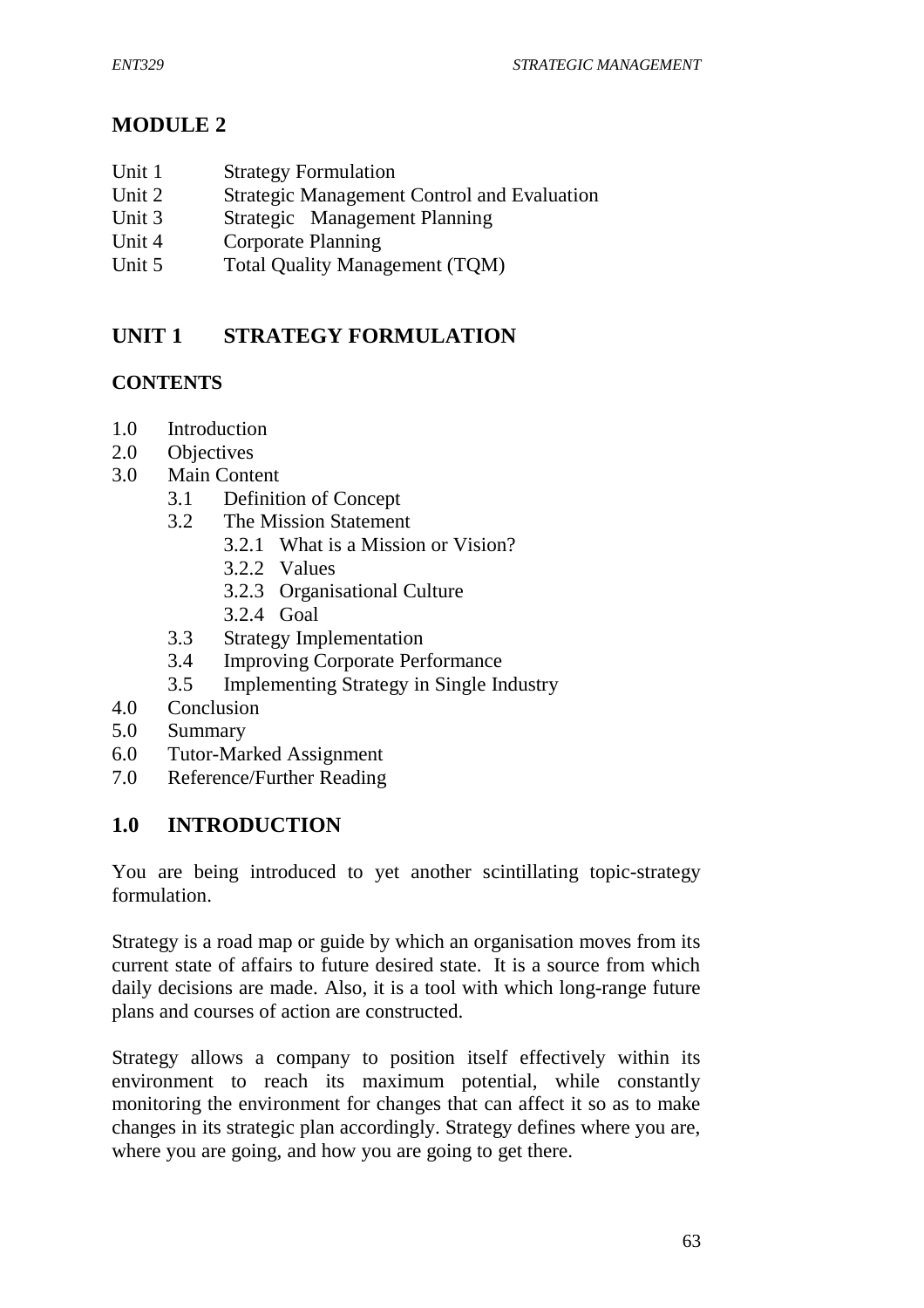Discussions in this unit will take us through definition of concept, through mission statement, strategy implementation to implementation of strategy in a single industry.

# **2.0 OBJECTIVES**

At the end this unit, you should be able to:

- define the concept of strategy formulation
- describe mission statement
- discuss strategy implementation
- explain what is meant by implementation of strategy in a single industry.

# **3.0 MAIN CONTENT**

# **3.1 Definition of Concept**

Strategy formulation is the process of determining appropriate courses of action for achieving organisational objectives and thereby accomplishes the purpose. Strategy formulation is the task of analysing the organisation's external and internal environments and selecting an appropriate strategy that will achieve the corporate objectives.

Top management plays a vital role in strategy formulation which is the outcome of a formal planning process. The first step in strategy formulation by top management of an organisation is to craft a 'mission statement'.

## **3.2 The Mission Statement**

This statement is a description or a declaration of why a company is in operation, which provides the framework or context within which **strategies** are formulated.

M**ission** or **vision** explains the reason for the organisation or company's **values** or **guiding standards** that will drive and shape the actions and behaviours of employees and a statement of major **goals** and **objectives**.

## **3.2.1 What is a Mission or a Vision?**

This is a formal declaration of what the company is trying to achieve over the short-term and long-term. The terms **vision** and **mission,** as used, are mainly to provide a platform for thinking strategically.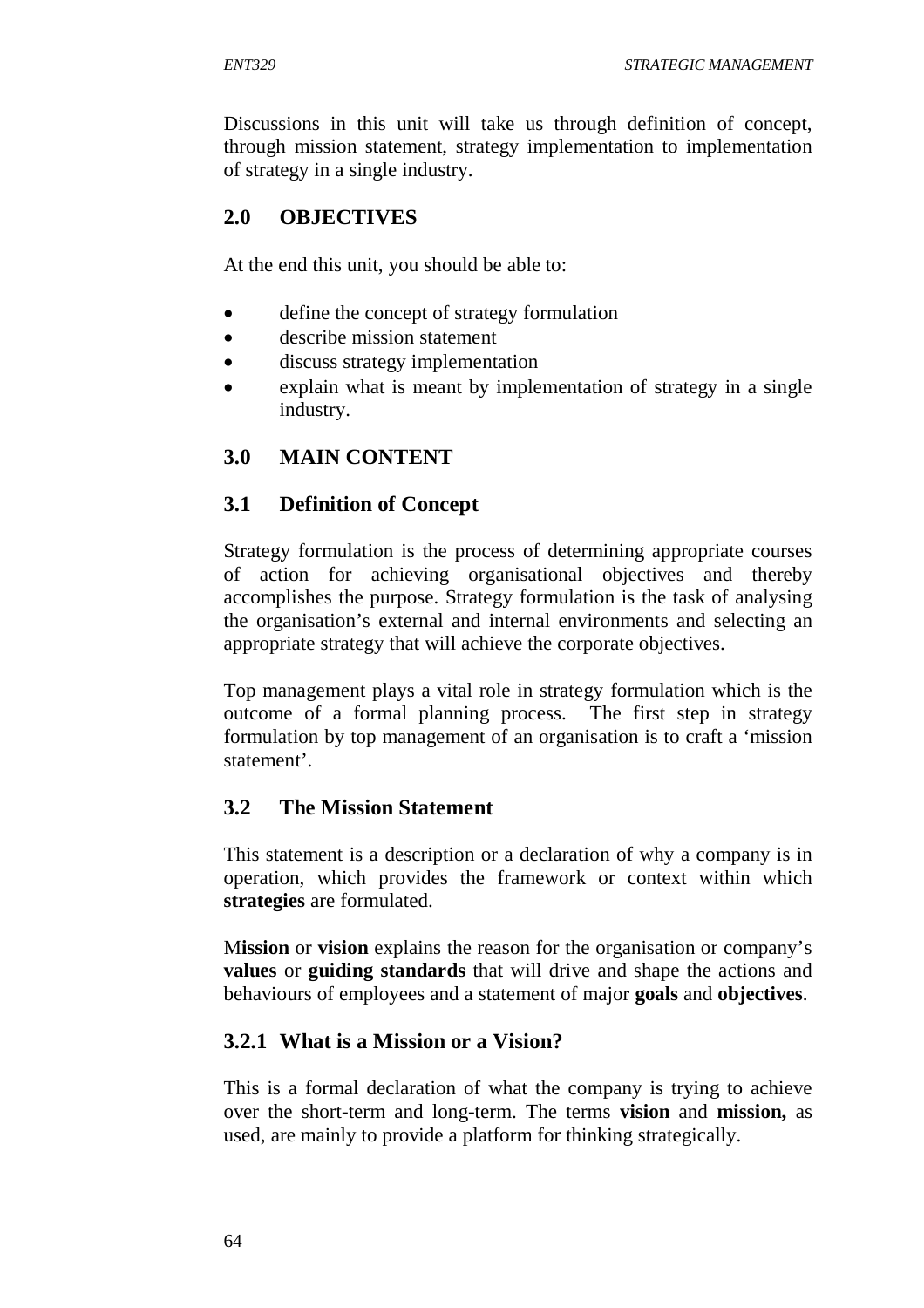To formulate mission statement, it is important to come up with the definition of the organisation's business. Essentially, the definition answers these questions:

- what is our business?
- $\bullet$  what will it be?
- what should it be?

Responses to these questions guide the formulation of a mission statement.

# **3.2.2 Values**

The values of a company states how managers and employees should conduct themselves, how they should do business, the kind of organisation they should build to help the company achieve its mission. As much as possible, values help to drive and shape behaviours of workers in the company. They are therefore commonly seen as the bedrock of a company or organisational culture.

# **3.2.3 Organisational Culture**

The organisational culture is the set of **values**, **norms** and **standards** that control how employees work to achieve an organisation's mission and goals. Major goals and objectives is the second strategy to be formulated by the strategic managers.

# **3.2.4 Goal**

A goal is a desired future state, or objective that a company attempts to realise. A well constructed goal should show certain characteristics. A goal must be precise and measurable, should address crucial issues, changing but realistic, and shows a time period. However, it is worthy to note that, it is more profitable for business managers to adopt long-term goals (as opposed to short-term), the attainment of which will increase the long-run performance and competitiveness of their enterprise.

Long-term goals address the following issues in an organisationproduct development, customer satisfaction, employees' productivity and emphasis on efficiency, quality and innovation.

Next is the strategic management process on the analysis of the organisation's external operating environment. Essentially, external analysis is to identify strategic **opportunities** and **threats** in the organisation's operating environment that will affect how it pursues its mission.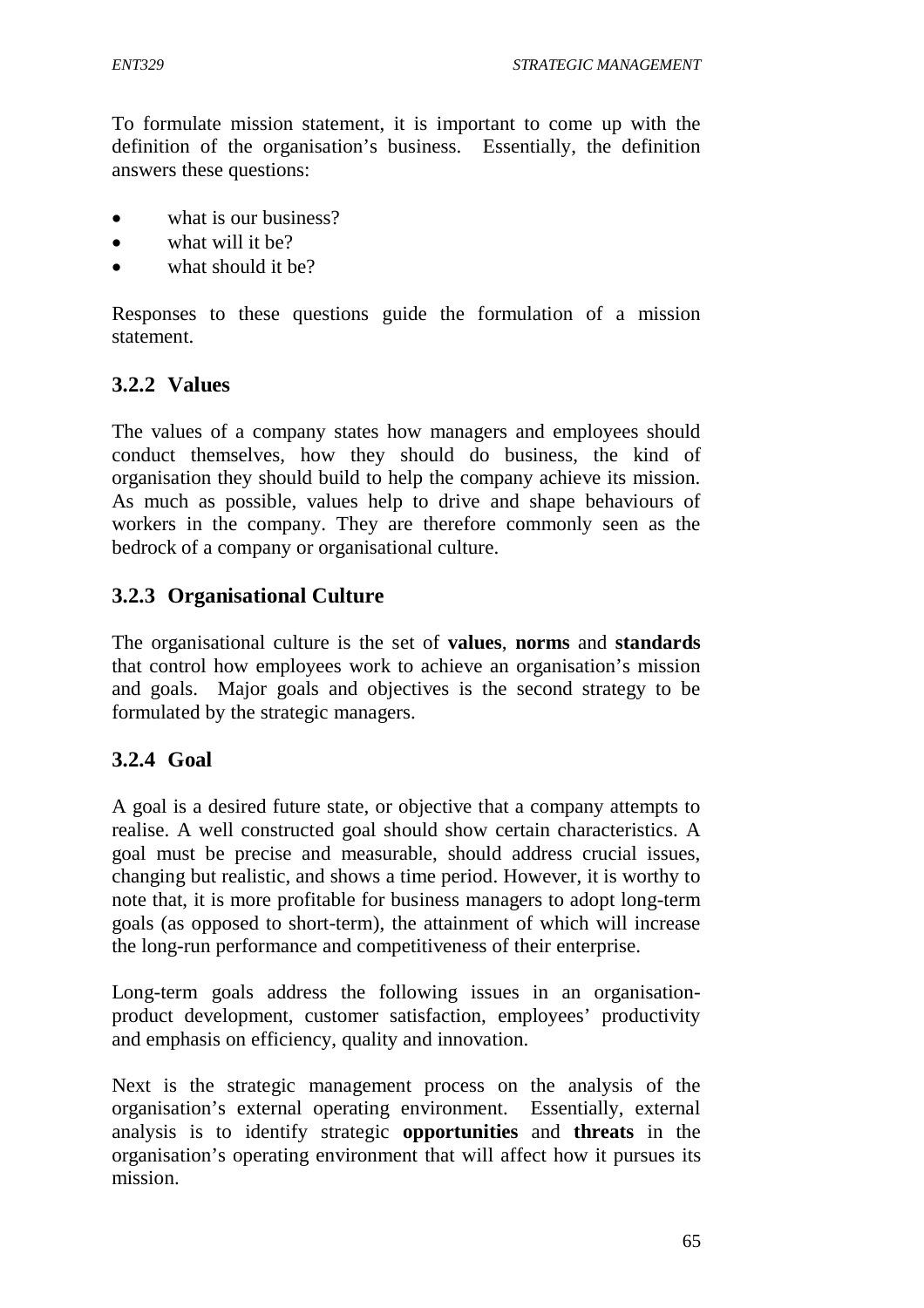There are three interrelated environments that need to be examined as outlined below.

- Industry environment this relates to the environment in which the organisation operates.
- The country or national environment.
- The wider socioeconomic or macro environment.

Analysing the industry environment requires an assessment of the competitive structure of the organisation's industry, including the competitive position of the specific or focal organisation and its major rivals. It also requires analysis of the nature, stage, dynamics and history of the industry.

Since many markets are now global markets, analysing the industry environment also means assessing the impact of globalisation on competition with an industry. Analysing the macro-environment consists of examining macroeconomic, social, government, legal, international and technological factors that may affect the organisation.

Internal analysis, another strategic management process, is carried out mainly to highlight the **strengths** and **weaknesses** of the organisation issues like identifying the quantity and quality of a company's resources and capabilities and ways of building skills, competencies are considered in area of competitive advantage.

Building and sustaining a competitive advantage requires a company to achieve superior efficiency, quality, innovation and responsiveness to its customers. The company's strengths lead to superior performance in these areas and company's weaknesses translate to inferior performance.

## **3.3 Strategy Implementation**

Once a strategy to achieve a competitive advantage and increase in performance had been chosen, managers must put that strategy into action. Strategy has to be implemented. Therefore, strategy implementation involves the activities and decisions that are made to install new strategies or support the existing ones. Some refer to it as operational management. Strategy implementation is often called the action stage of strategic management which is made up of so many activities that are primarily administrative.

Strategy implementation requires personal commitment, discipline, sacrifice, and an ability to motivate employees. Strategy is implemented in the following ways: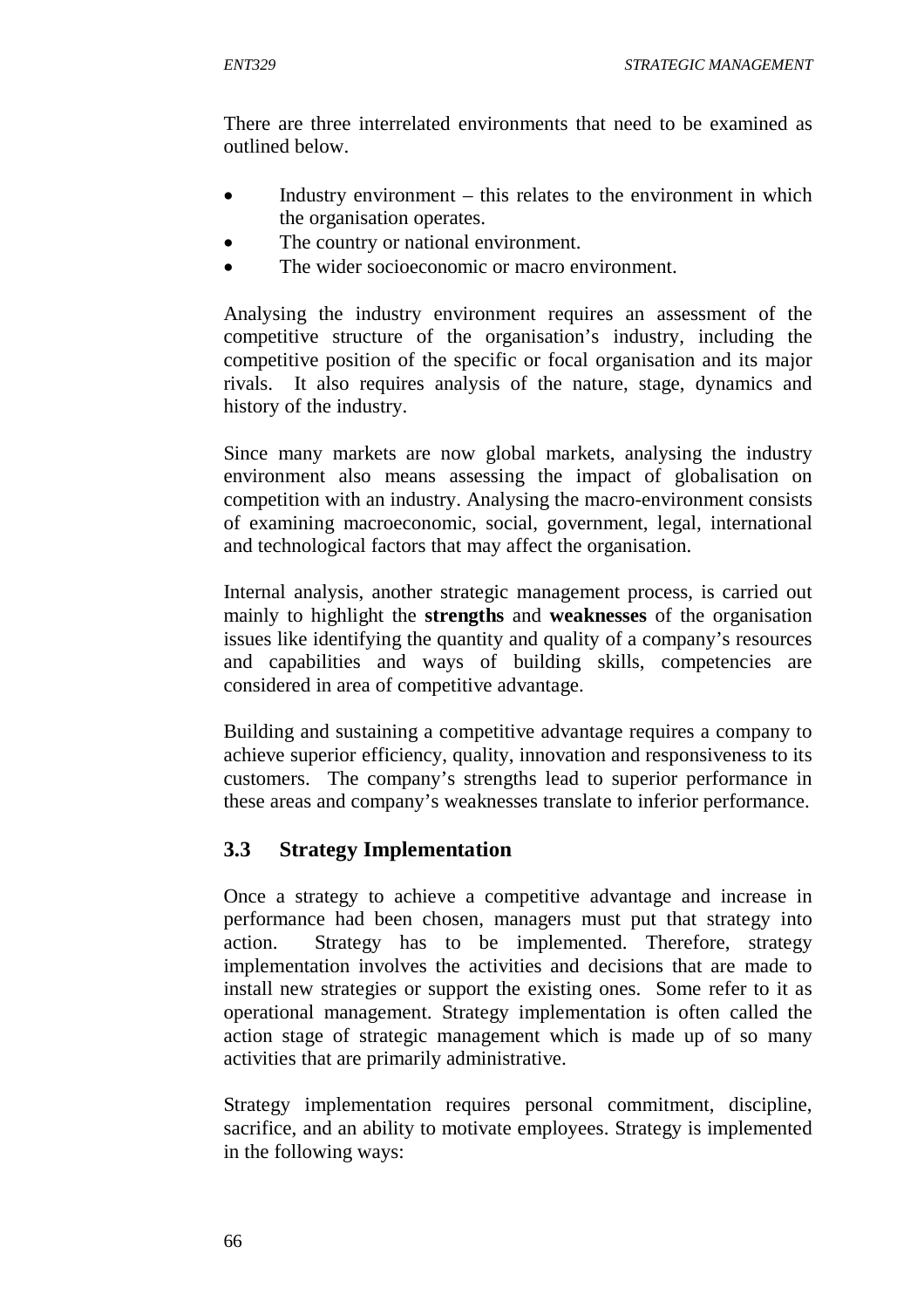- corporate performance, governance and ethics
- implementing strategy in a single industry
- implementing strategy across industries and across countries.

### **3.4 Improving Corporate Performance**

The profitability of a company suffering from persistent low profitability, usually involves a large turnaround in the way the company operates and the strategies it pursues. However, in most successful turnaround situations, a number of common features are present, such as changing the leadership structure, changing the culture of the organisation, changing the organisation itself, i.e. moving the organisation to a new state with a new structure, and also changing the strategies of the company.

## **3.5 Implementing Strategy in Single Industry**

Strategy implementation in single industry refers to how a company should create, use and combine organisational structure, control system and culture to pursue strategies that lead to a competitive advantage and superior performance.

Organisational structure assigns employees to specific value, creating tasks and roles and specifies how these tasks and roles are to be performed, linked together in a way that increases efficiency, quality, innovation and responsiveness to customers.

The purpose of organisational structure is to coordinate and integrate the efforts of employees at all levels so that they work together in the way that will allow it to achieve its corporate goals.

A diagram showing an example of strategy implementation in a single industry is shown below:



*Fig. 1.1:* Strategy Implementation in a Single Industry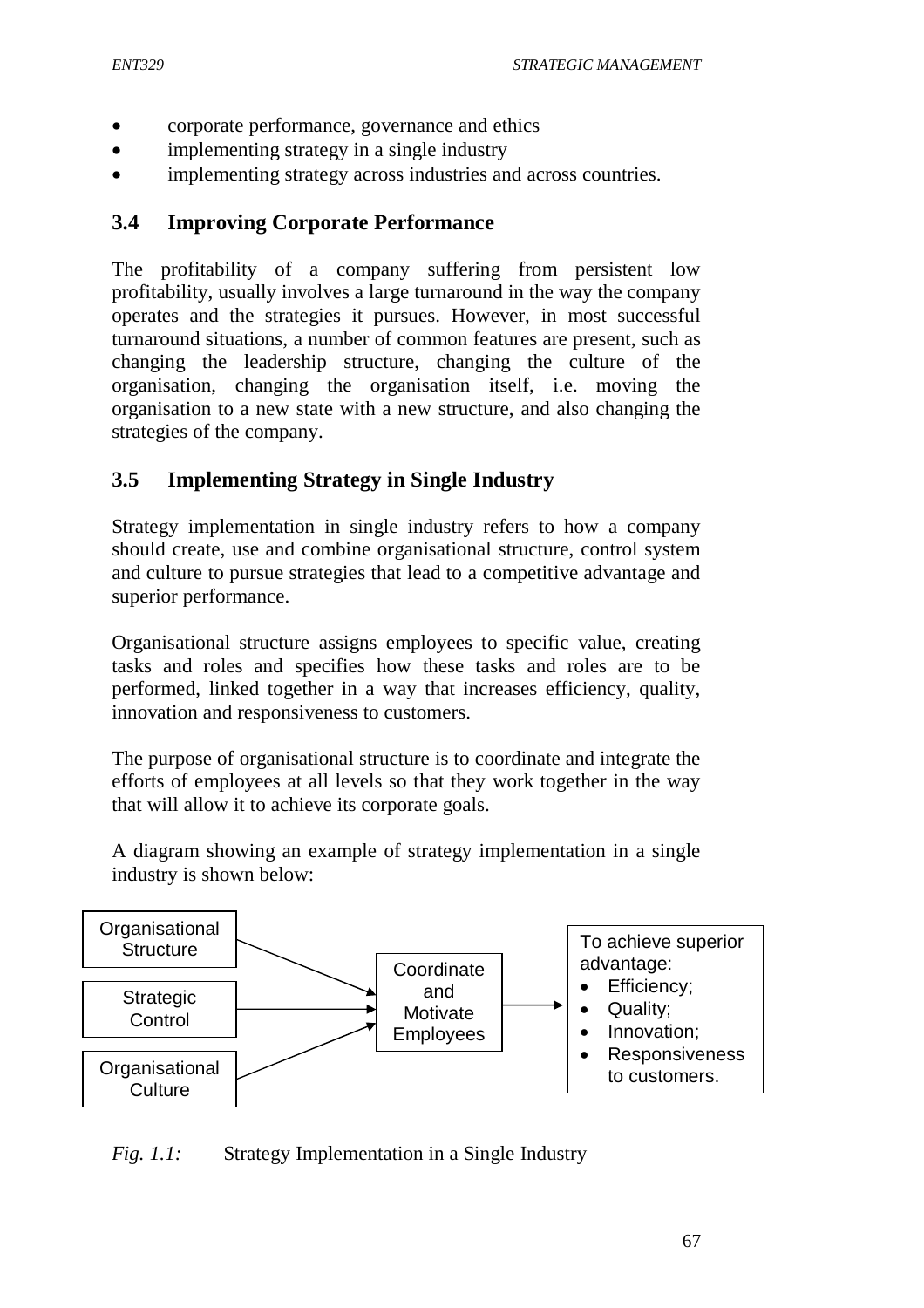Once a strategy has been implemented, its execution must be monitored to determine the extent to which strategic goals and objectives are actually being achieved and to what degree a competitive advantage is being created and sustained.

This vital information and knowledge is passed back up to the corporate level through the set-up system in the organisation which becomes an input for the next round of strategy formulation and implementation.

## **4.0 CONCLUSION**

You have learnt in this unit that strategy formulation is the process of determining appropriate courses of action for achieving organisational objectives and thereby accomplishing a desired purpose.

## **5.0 SUMMARY**

In this unit, you have learnt the definition of strategy formulation, mission statement, vision, values, organisational culture and goals. You have also been exposd to what is meant by strategy implementation, improving corporate performance and implementing strategy in a single industry.

## **6.0 TUTOR-MARKED ASSIGNMENT**

Discuss the issues involved in strategy formulation up to implementation level.

## **7.0 REFERENCE/FURTHER READING**

Hofstede, G. (1980). "Motivation, Leadership and Organisation: Do American Theories Apply Abroad". *Organisational Dynamics,* Vol. 9, Summary, p. 43.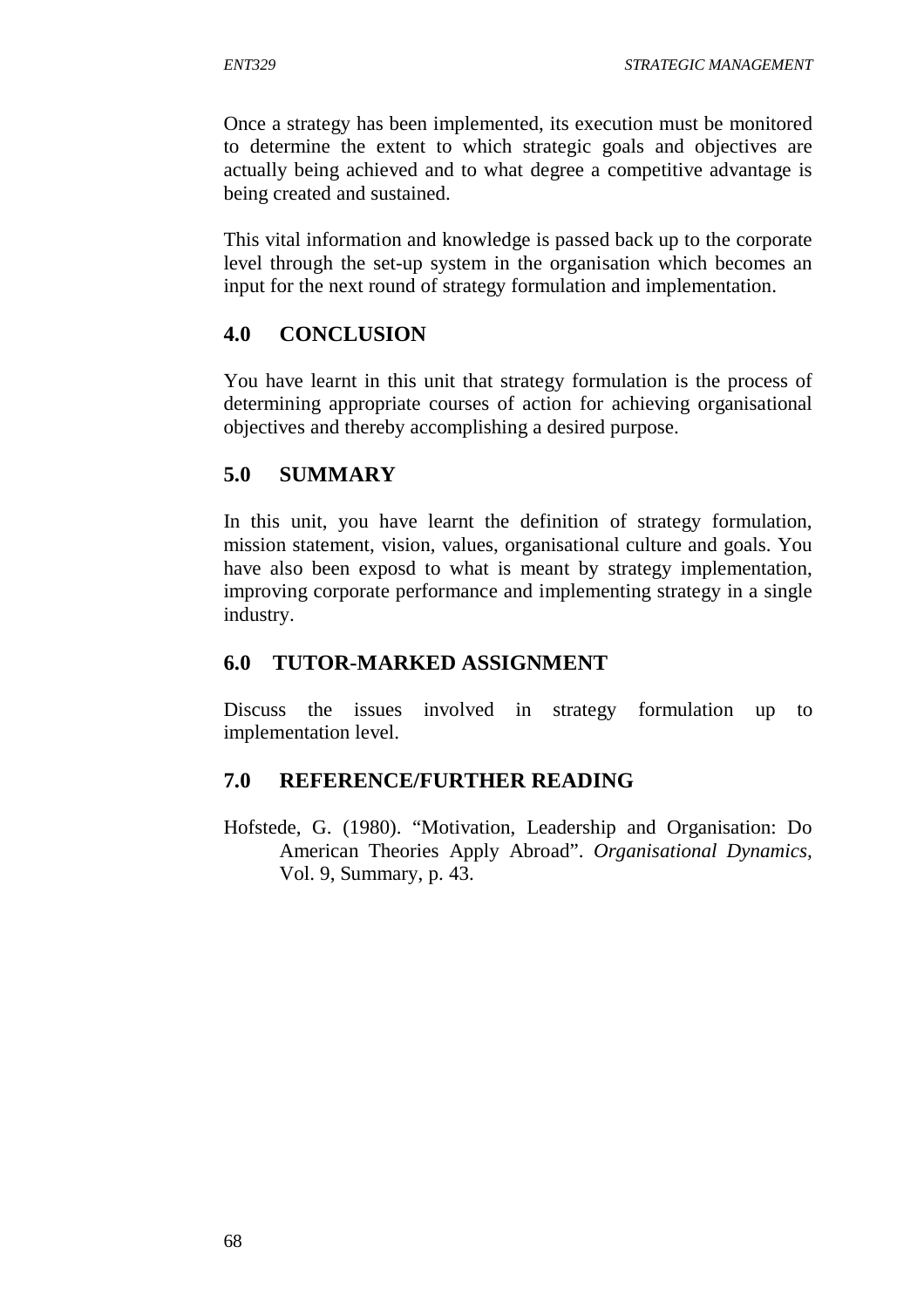# **UNIT 2 STRATEGIC MANAGEMENT CONTROL AND EVALUATION**

## **CONTENTS**

- 1.0 Introduction
- 2.0 Objectives
- 4.0 Main Content
	- 3.1 Definition of Strategic Control and Evaluation
	- 3.2 Objectives of Strategic Management Control and Evaluation
		- 3.2.1 Types of Strategic Control System
	- 3.3 Strategy Evaluation
	- 3.4 Steps of Strategy Evaluation and Control Process 3.4.1 Benefits of Strategy Evaluation and Control
- 4.0 Conclusion
- 5.0 Summary
- 6.0 Tutor-Marked Assignment
- 7.0 References/Further Reading

## **1.0 INTRODUCTION**

In this unit, you will learn about strategic management and evaluation control, types of strategic control system and strategy evaluation. Strategic management control is to provide managers with the following tools.

- A set of incentives to motivate employees to work towards increasing efficiency, quality, innovation and responsiveness to customers
- To provide a feedback on how well an organisation and its members are performing and building a competitive advantage so that managers can frequently take action to strengthen a company's business model.

Structure provides an organisation with a skeleton but control gives it the muscles, sinews, nerves and sensations that allow managers to regulate and govern its activities.

Strategic management control and evaluation is the primary governance mechanism established within a company to reduce the scope of the agency problems between levels of managers. These systems are the formal target setting, measurement and feedback systems that allows managers to evaluate whether a company is executing the strategies necessary to maximise the long-run role and in particular, whether the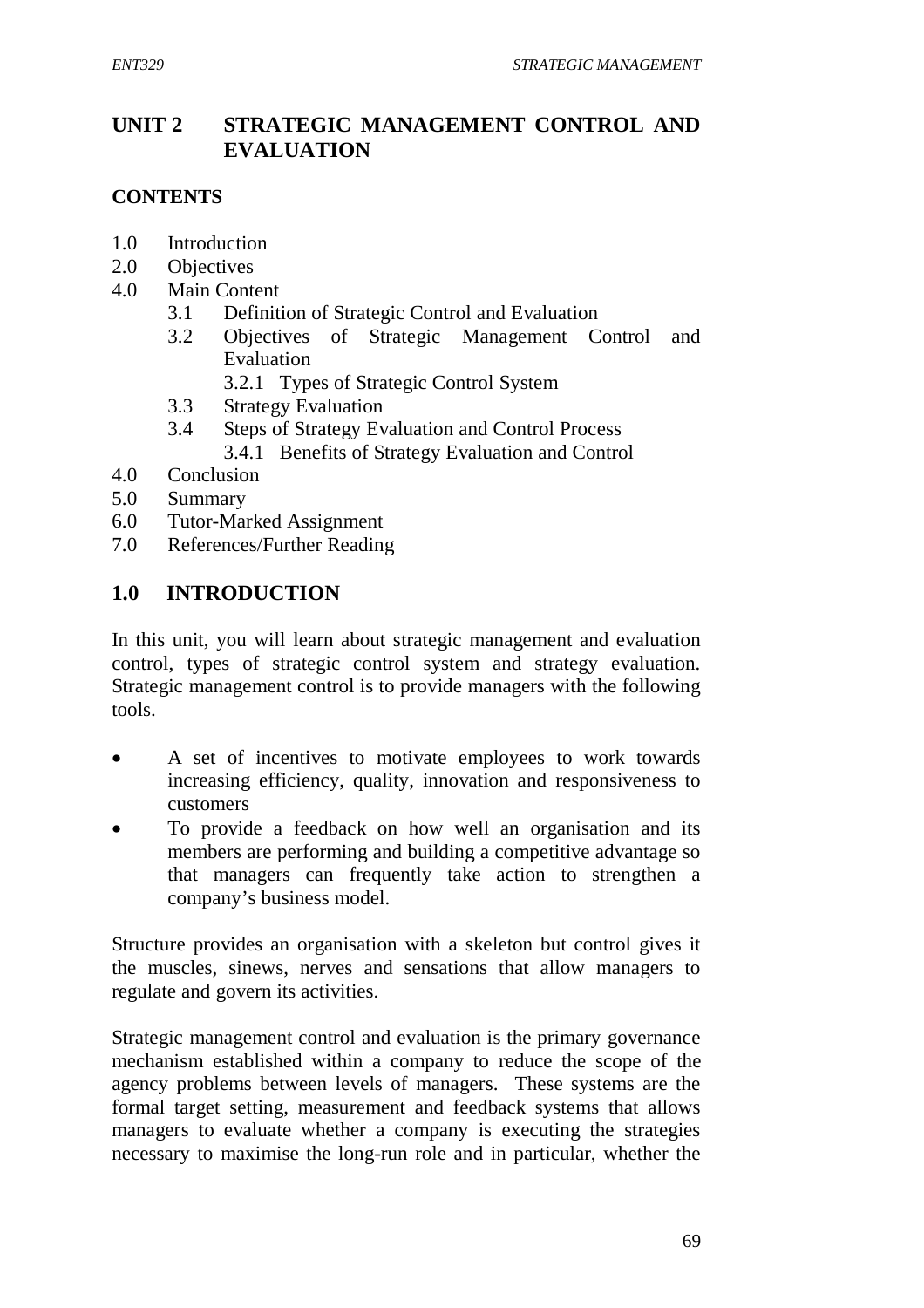company is achieving superior efficiency, quality, innovation and customer responsiveness.

This unit will also highlight the steps of strategy evaluation and control process and the benefits of strategy evaluation and control.

### **2.0 OBJECTIVES**

At the end this unit, you should be able to:

- define strategic management control and evaluation
- list the types of strategy evaluation and control process
- highlight the benefits of strategy evaluation and control.

### **3.0 MAIN CONTENT**

### **3.1 Definition of Strategic Control and Evaluation**

In governance terms, the purpose of strategic control and evaluation is to make sure that lower-level managers- as the agents of top managers are acting in a way that is consistent with the manager's goals, which should be to maximise the wealth of stakeholders, subject to legal and ethnic constraints. Organisation's structure does not, by itself, provide the set of incentives through which people can be motivated to make it work, hence, there is a need for control systems.

Strategic control systems are developed to measure performance at four levels in a company, namely- (a) corporate; (b) divisional; (c) functional; and (d) individual. Managers at all levels must develop the most appropriate measures to evaluate corporate, business and functional level performances. Balanced score card model guides managers through the process of creating the right kind of strategy control system to enhance organisational performance. According to the model, managers used primarily financial measures of performance to measure and evaluate organisational performance.

Also, it is important that managers should use the four building blocks of competitive advantages, namely- **efficiency**, **quality**, **innovation** and **responsiveness to customers** to measure organisation performance. Balanced score card operates, basically, on organisational **mission** and **goals**. Strategic managers develop a set of strategies to build competitive advantage to achieve these goals. They can establish an organisational structure to use resources to obtain a competitive advantage to evaluate how well the strategy and structure are working.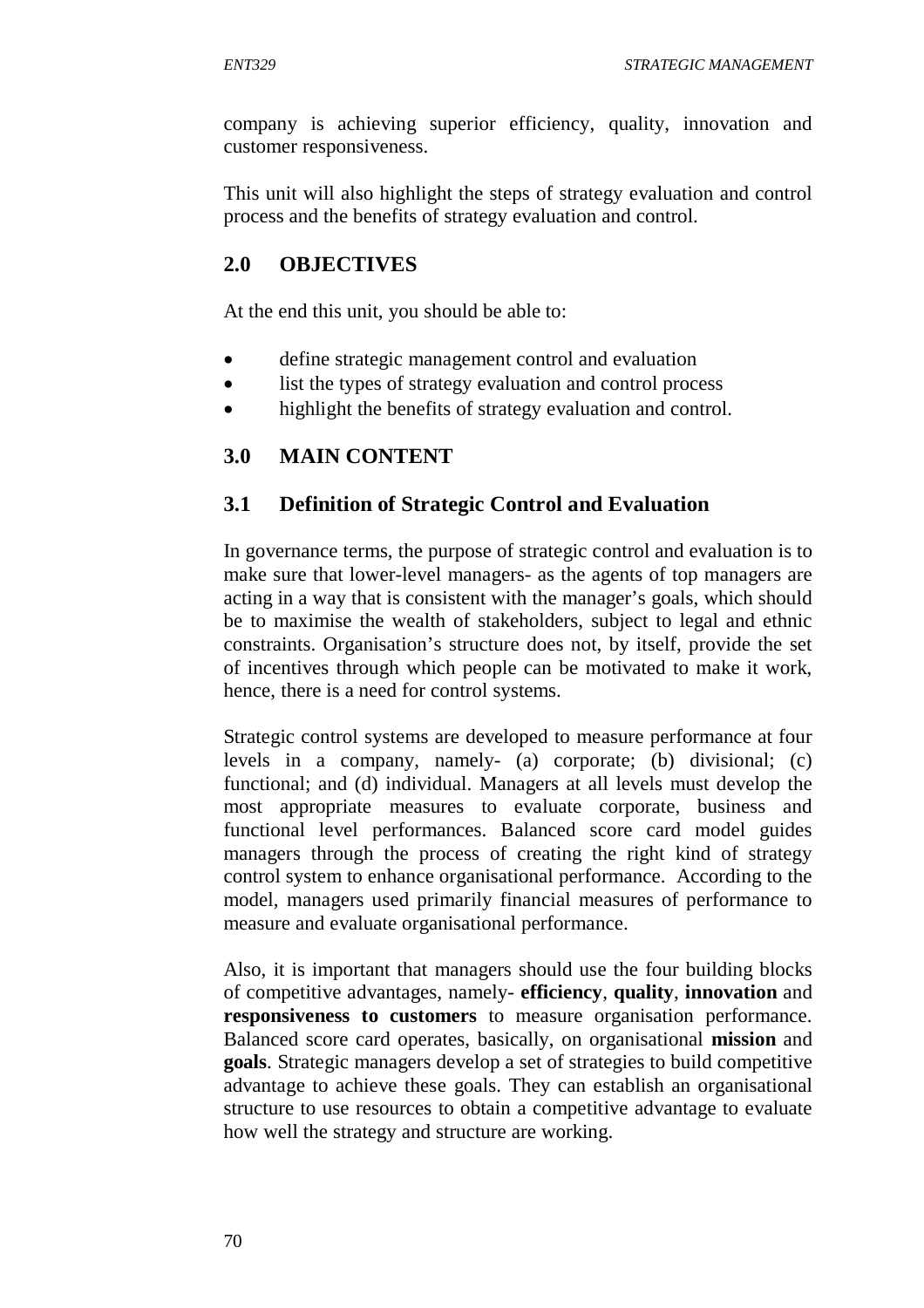*ENT329 STRATEGIC MANAGEMENT*

Managers develop, specifically, performance measures that assess how well the four building blocks of competitive advantages are being achieved.

- **Efficiency**  measured by the level of productivity costs, the productivity of labour, the productivity of capital;
- **Quality** can be measured by number of rejects, number of defective products returned from the customer, and also the level of product reliability over time.
- **Innovation** this can be measured by the number of new products introduced and the percentage of revenue generated from the new products.
- **Responsiveness to customers**  can be measured by the number of repeat customers, customers' defection rates, level of on time delivery to customers and level of customer service.

The above measures should be tied closely, as much as possible, to the goals of achieving superior **efficiency**, **quality**, **innovativeness** and **responsiveness to customers**.

Strategic managers choose the organisational strategies and structure they hope will allow the organisation to use its resources most effectively, to pursue its business model and create value and profit. Then they create strategic control system tools that allow them to monitor and evaluate whether in fact their strategies and structure are working as intended, how they could be improved and how they should be changed if they are not working.

Strategic control system helps managers to obtain superior efficiency, quality, innovation and responsiveness to customers which are the four basic building blocks of competitive advantage.

- **a. Control and efficiency** To determine how efficiently they are using organisational resources, managers must be able to measure accurately many units of inputs i.e. raw materials, human resources etc. being used to provide a unit of output.
- **b. Control and quality** today, competition often revolves around increasing the quality of goods and services. Strategic control is important in determining the quality of each company's product or goods and services as it gives managers feedback on product quality.
- **c. Control and innovation** strategic control helps to raise the level of innovation in an organisation. Successful innovation comes when managers create an organisational setting in which employees feel empowered to create and have authority to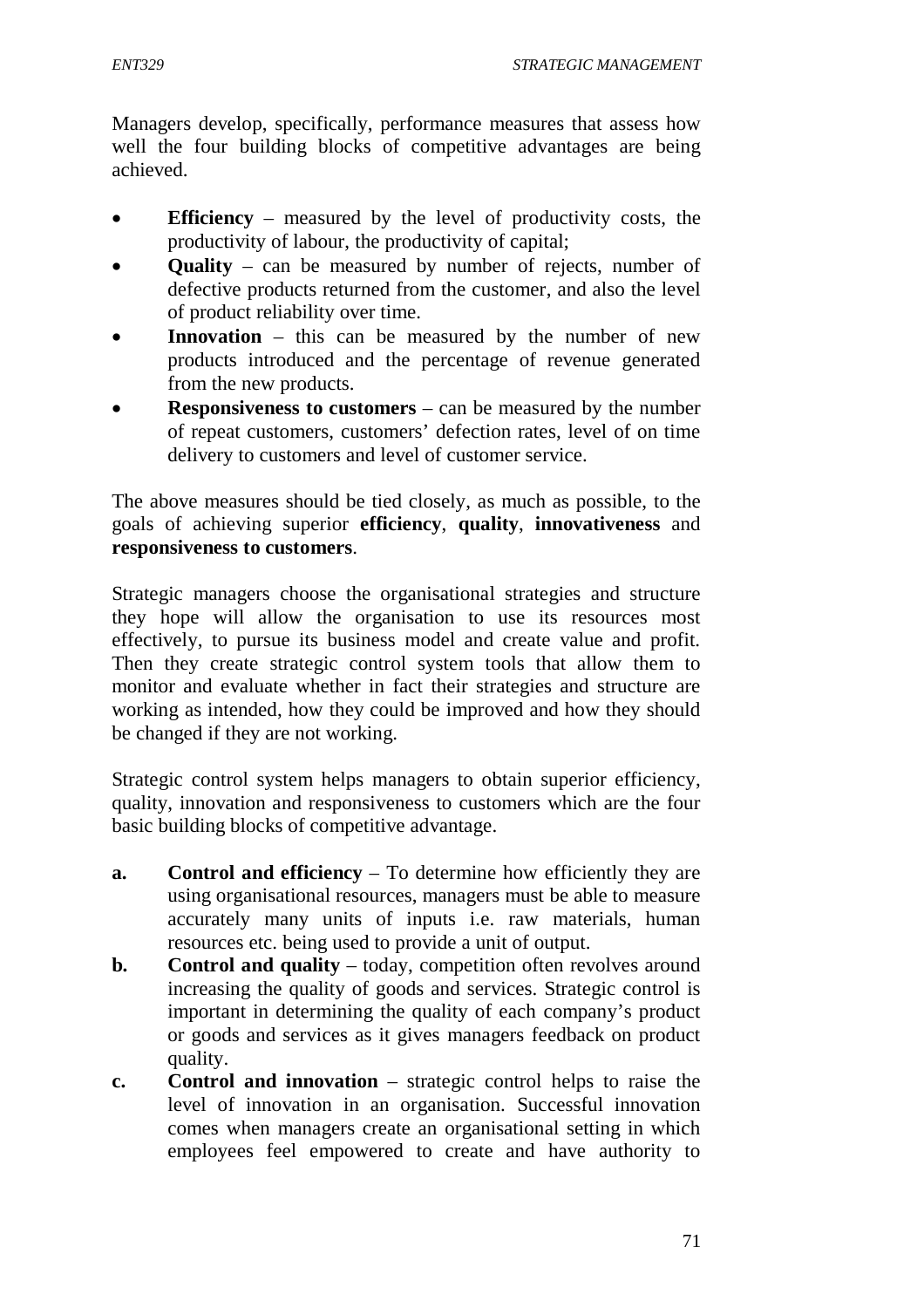decentralise employees so that they feel free to experiment and take risks.

**d. Control and responsiveness to customers**- strategic managers can help make their organisations more responsive to customers if they develop a control system that allows them to evaluate how well employees which customers deal with are performing their jobs. Monitoring employees' behaviour can also help managers to find ways to help increase employees performance level.

Strategic control systems are the formal target setting, measurement and feedback systems that allow strategic managers to evaluate whether a company is achieving superior efficiency, quality, innovation and customers' responsiveness and implementing its strategy successfully.

An effective control system should have three characteristics. It should be flexible, and should provide accurate information and should supply managers with the information in a timely manner.

The model below shows an effective strategic control system, involving four steps.



### Fig*. 2.1:* A Sample Strategy Control System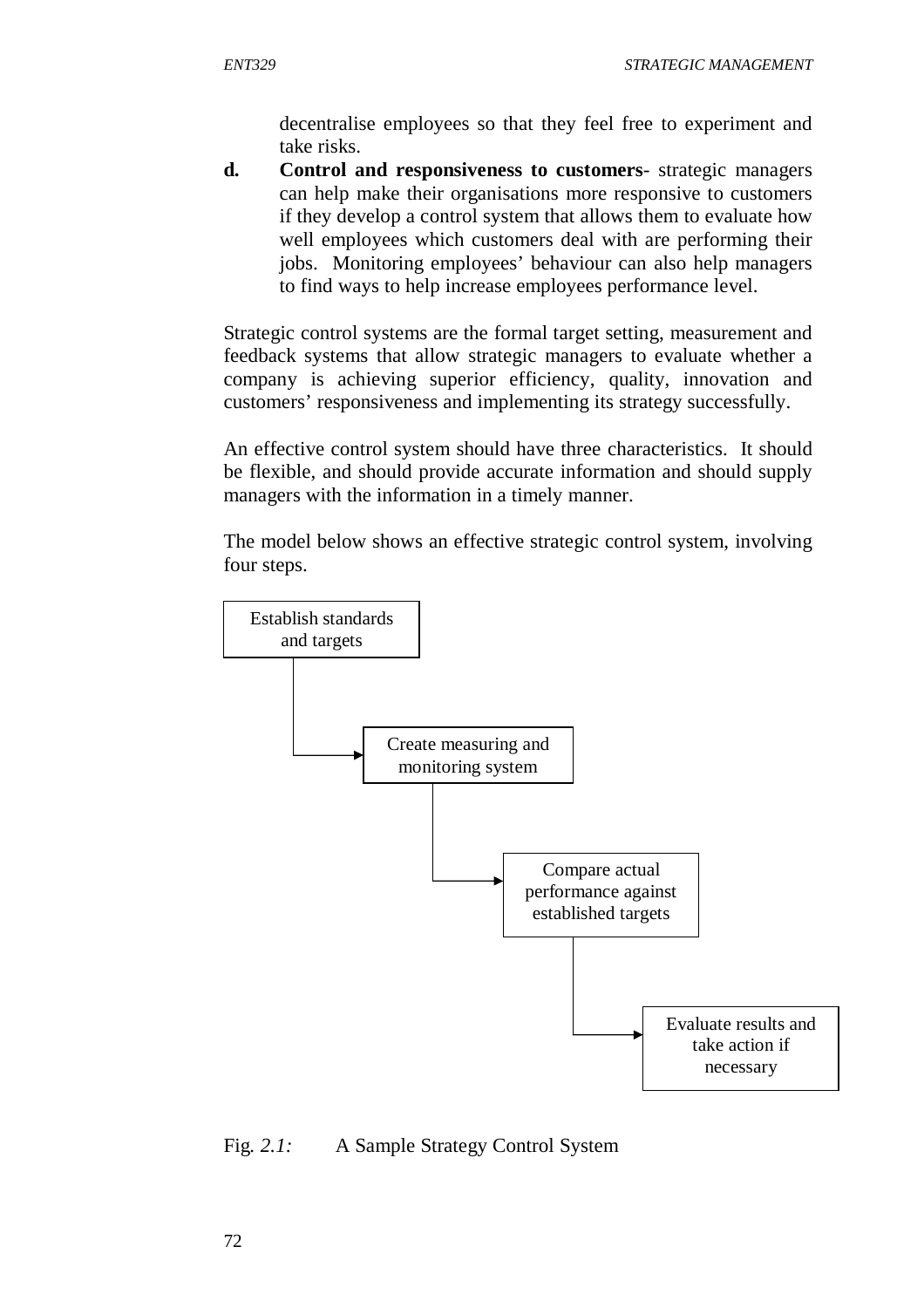# **3.2 Objectives of Strategic Management Control and Evaluation**

The objectives of strategic control are as follows:

- to establish standards and targets against which performance can be measured
- to create systems for measuring and monitoring performance on a regular basis
- to compare actual performance against the established targets
- to evaluate results and take corrective action, if necessary.

# **3.2.1 Types of Strategic Control System**

Below are the types of strategic control systems.

- **a. Personal control** is the desire to shape and influence the behaviour of a person in a face-to-face interaction in the pursuit of company's goals. Supervision of workers by managers is the most obvious method. Here, managers can ask questions about problems or issues.
- **b. Output control** here managers forecast appropriate performance goal for each division, while departments and employees are measured against actual performance relative to these goals.
- **c. Behaviour control** is achieved by putting in place rules and regulations binding the organisation and to direct actions or behaviours of divisions, functions and individuals. This is to standardise a way of reaching their goals.

# **3.3 Strategy Evaluation**

The purpose of strategy evaluation and control is to examine the effectiveness and efficiency of organisational strategy in achieving set goals and objectives (Kazmi, 1995). Therefore, organisational strategy evaluation and control may be seen as the process of determining the effectiveness and efficiency of a given organisational strategy in achieving set organisational goals and objectives and taking corrective action whenever necessary.

The final stage in strategic management process is to evaluate and control an organisation's performance. Organisational management should ensure that the set strategies generate the performance necessary to achieve set goals and objectives. Strategic evaluation and control therefore involve the activities and decisions that keep the process on track. Evaluation and control include the follow-up on goal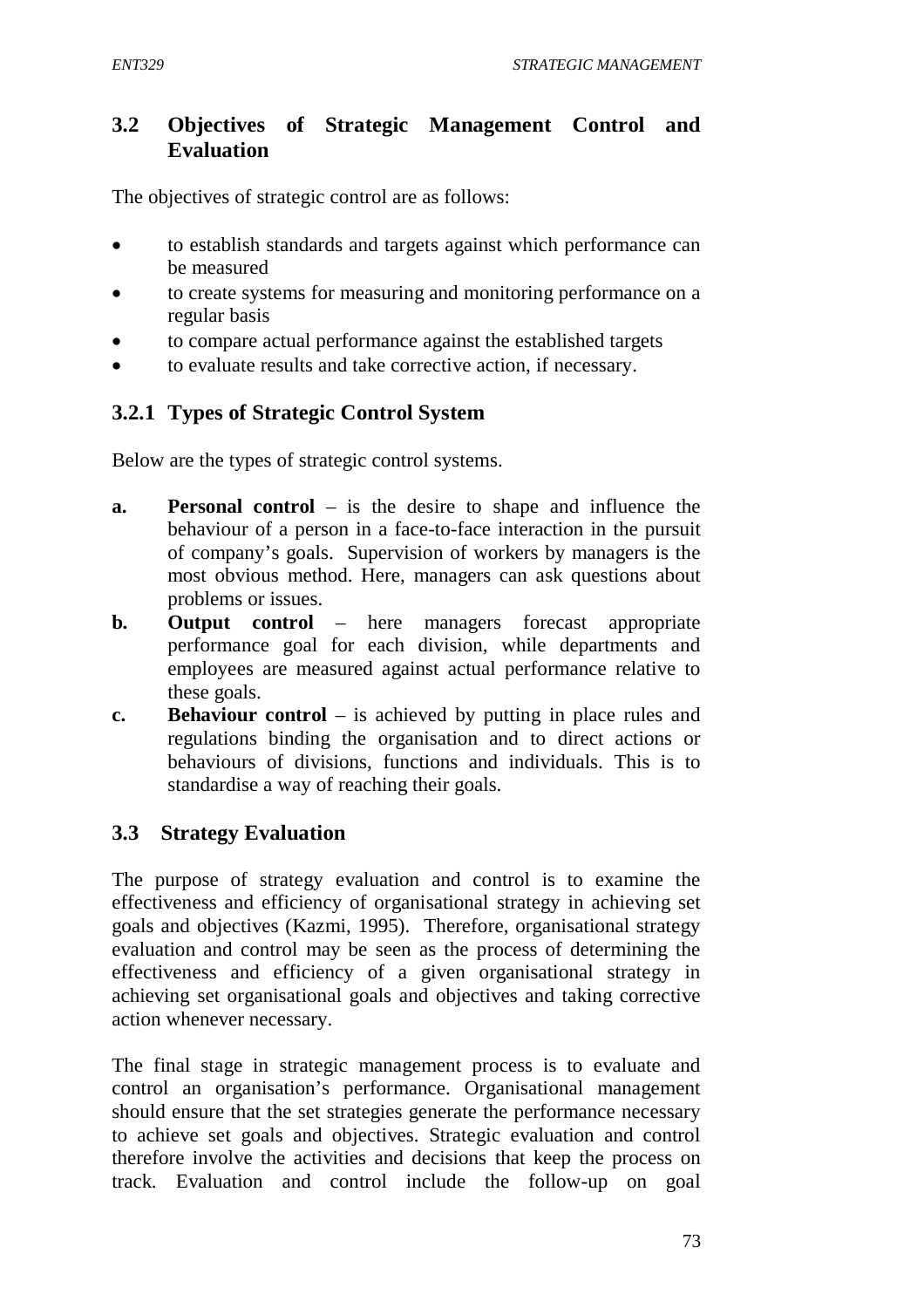accomplishment and giving feedback to the decision-makers on the result achieved so far.

Strategic evaluation is important because organisations face dynamic business environments in which major internal and external factors often change quickly and drastically. Strategic evaluation includes three activities, as outlined below.

- Reviewing bases of strategy or setting standards of organisation performance
- Measuring organisational performance
- Analysing deviations between standards and measures of performance
- Taking corrective actions.

According to Glueck (1980), the products of a business strategy evaluation are answers to these questions.

- Are the objectives of the business appropriate?
- Are the major policies and plans appropriate?
- Do the results obtained to-date confirm or refute critical assumptions on which the strategy rests?

# **3.4 Steps of Strategy Evaluation and Control Process**

The following are steps of strategic evaluation and control process.

- Determine what to control and evaluate
- Set control and evaluation standards
- Measure performance
- Compare standards and performance
- Determine the reason for variations between performance and taking corrective action.

# **3.4.1 Benefits of Strategy Evaluation and Control**

According to Albanese (1978), organisations stand to gain the following from strategy evaluation and control.

- It helps to achieve objectives and goals
- Provides clear guidelines with respect to expected performance from personnel
- Directs energy because of employee performance towards expectation.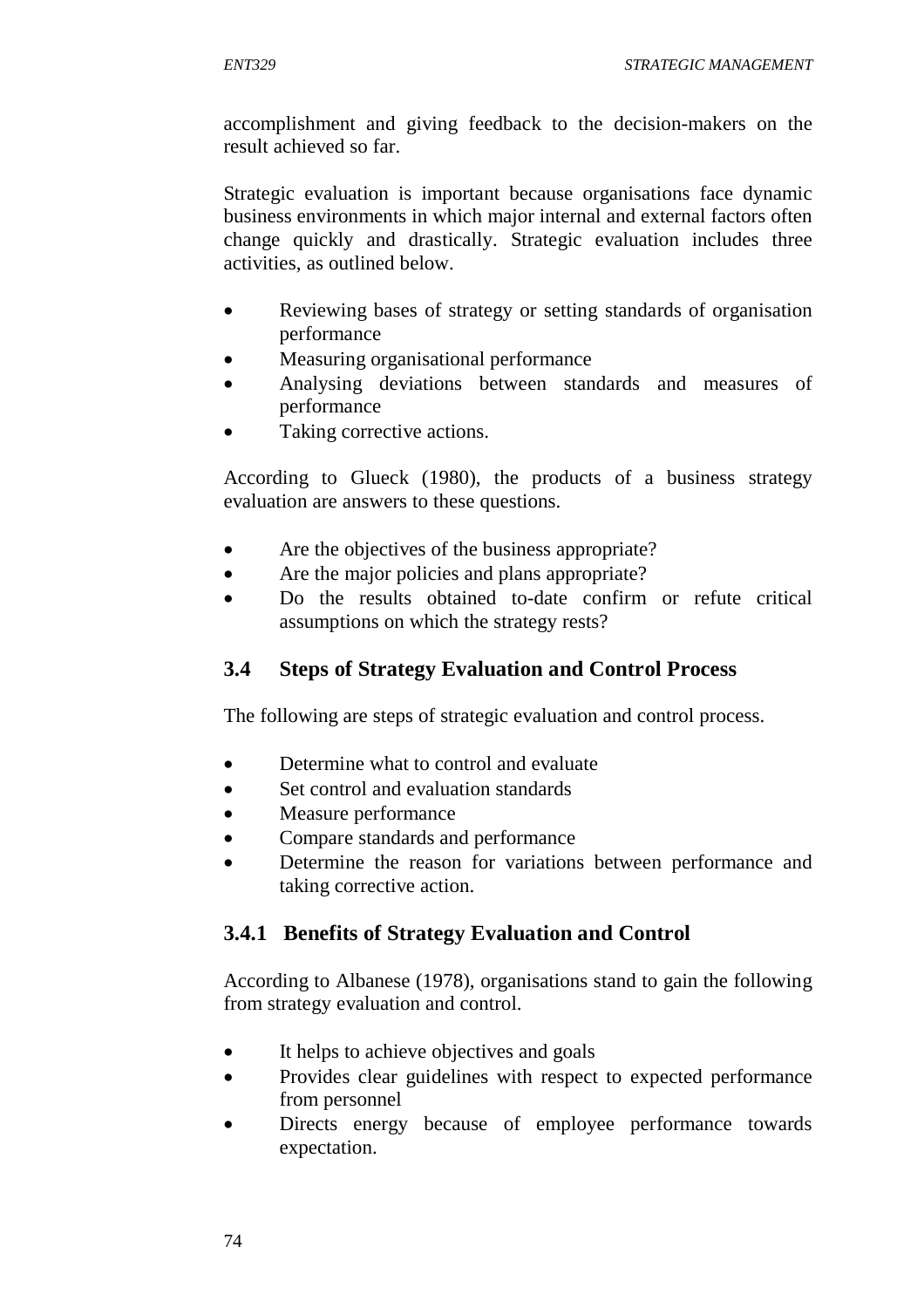

*Fig. 2.2:* Strategic Evaluation Process **Source:** Kazmi (1995).

## **4.0 CONCLUSION**

In this unit, you have learnt that organisational strategy must be responsive to changing condition. After implementing a strategy, strategic evaluation and control are necessary in order to keep the organisational strategy on track and to make adjustments for environmental changes.

### **6.0 SUMMARY**

In this unit, you have learnt about strategic management control and evaluation, its definition, the objectives, steps in strategic management and evaluation process and benefits.

## **6.0 TUTOR-MARKED ASSIGNMENT**

Strategic evaluation and control are necessary in order to keep the organisational strategy on track and to make adjustments for environmental changes. Discuss.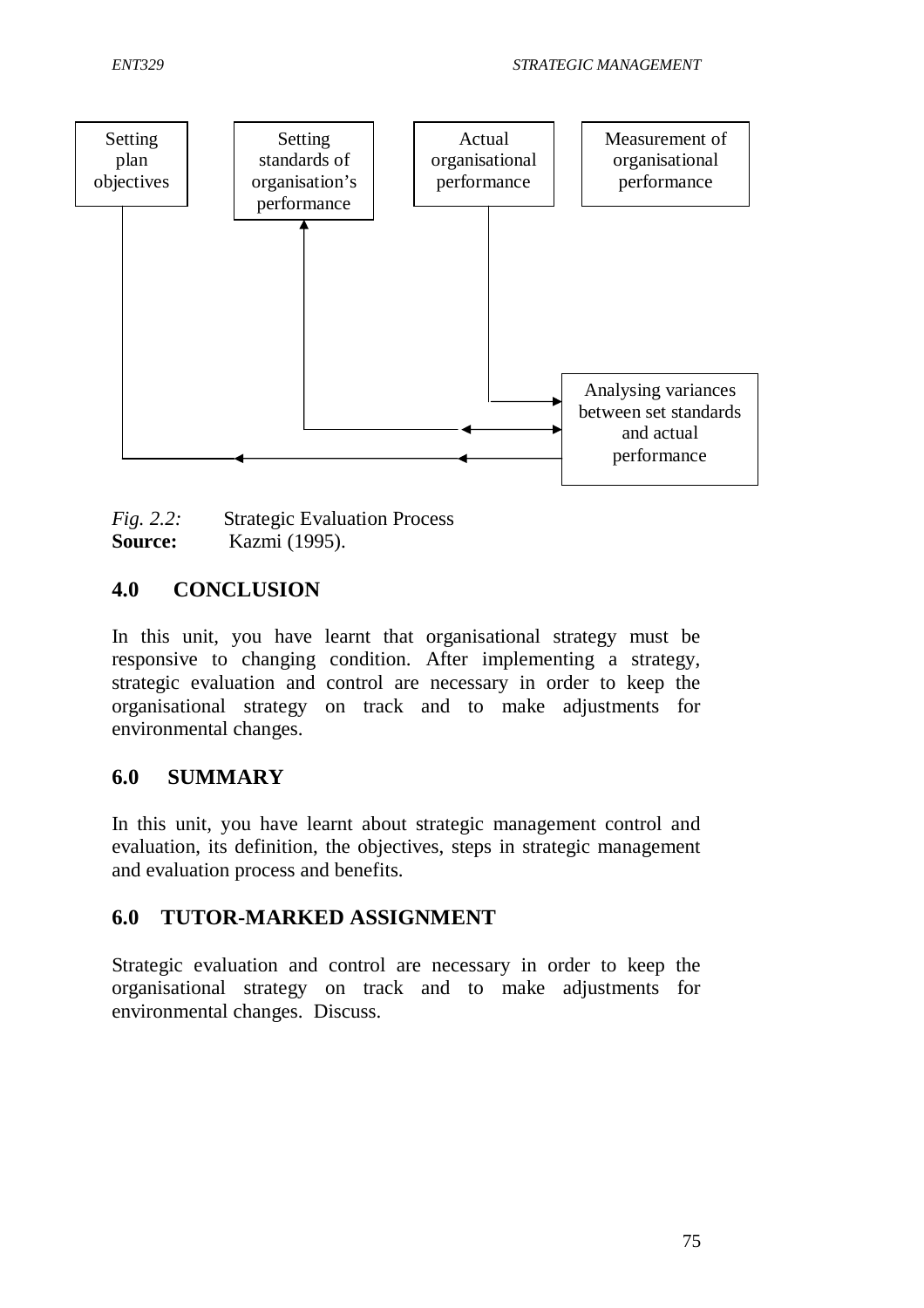### **7.0 REFERENCES/FURTHER READING**

Chandan, J.S. (2004 ). *Management Theory & Practice*.

Hofstede, G. (1980). "Motivation, Leadership and Organisation: Do American Theories Apply Abroad". *Organisational Dynamics*, Vol. 9, Summary, p. 43.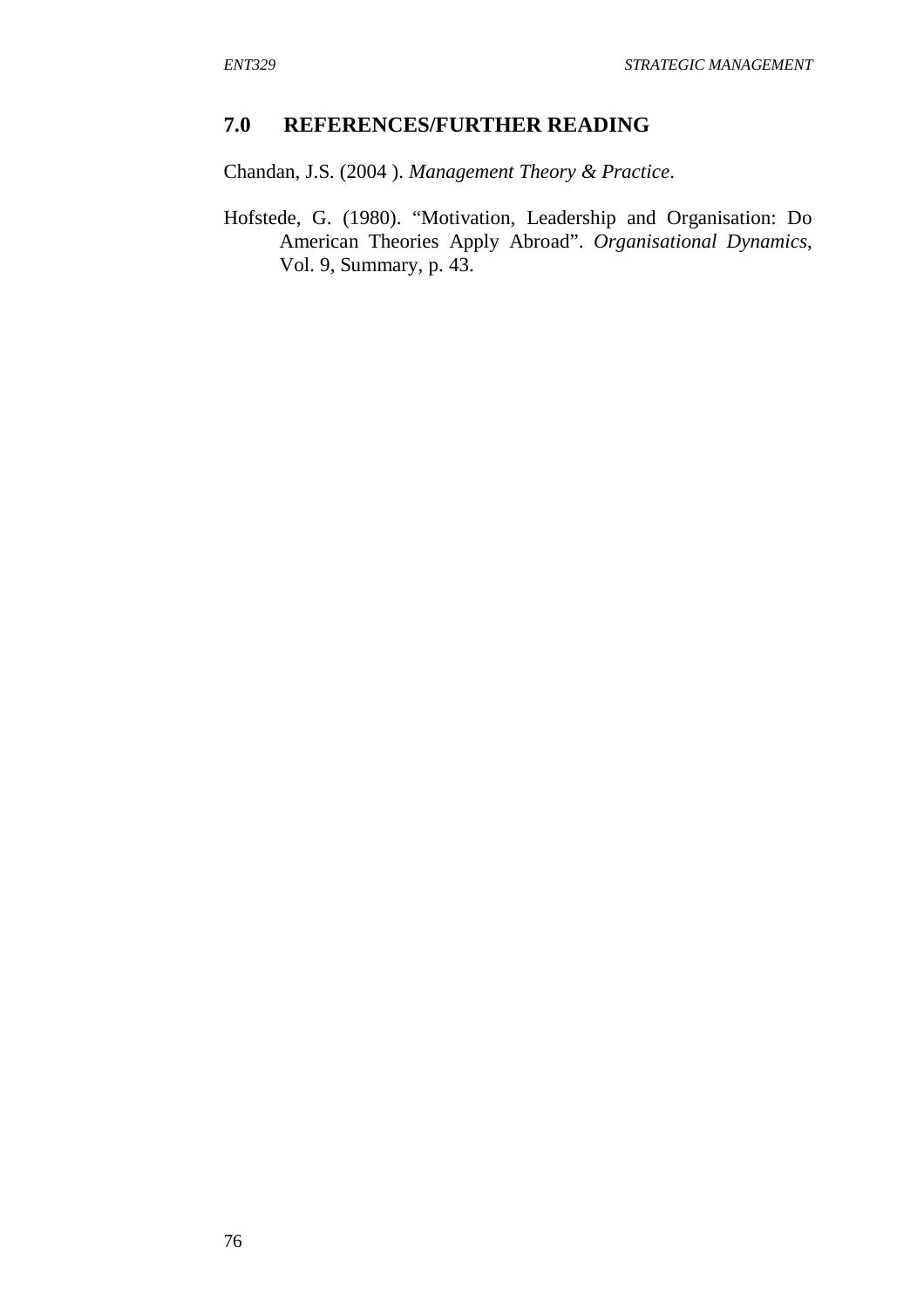# **UNIT 3 STRATEGIC MANAGEMENT PLANNING**

### **CONTENTS**

- 1.0 Introduction
- 3.0 Objectives
- 3.0 Main Content
	- 3.1 Scope and Definition
	- 3.2 Components of the Strategic Planning Process
	- 3.3 Formulating a Mission Statement
	- 3.4 Action Planning
	- 3.5 Why Strategic Planning Fail
- 4.0 Conclusion
- 5.0 Summary
- 6.0 Tutor-Marked Assignment
- 7.0 References/Further Reading

# **1.0 INTRODUCTION**

In this unit, you will be studying strategic management planning, its scope and definition, and the components of strategic planning process. Planning typically includes several major activities or steps in the process. Different people often have different names for these major activities. Strategic planning includes use of several key terms. Different people may use or apply different definitions for these terms as well.

You will learn how mission statement is formulated in this unit; also, you are going to be exposed to action planning and why strategic planning fails.

## **2.0 OBJECTIVES**

At the end this unit, you should be able to:

- define the concept and scope of strategic management planning
- explain how mission statement is formulated
- describe action planning
- discuss the reasons why strategic planning fail.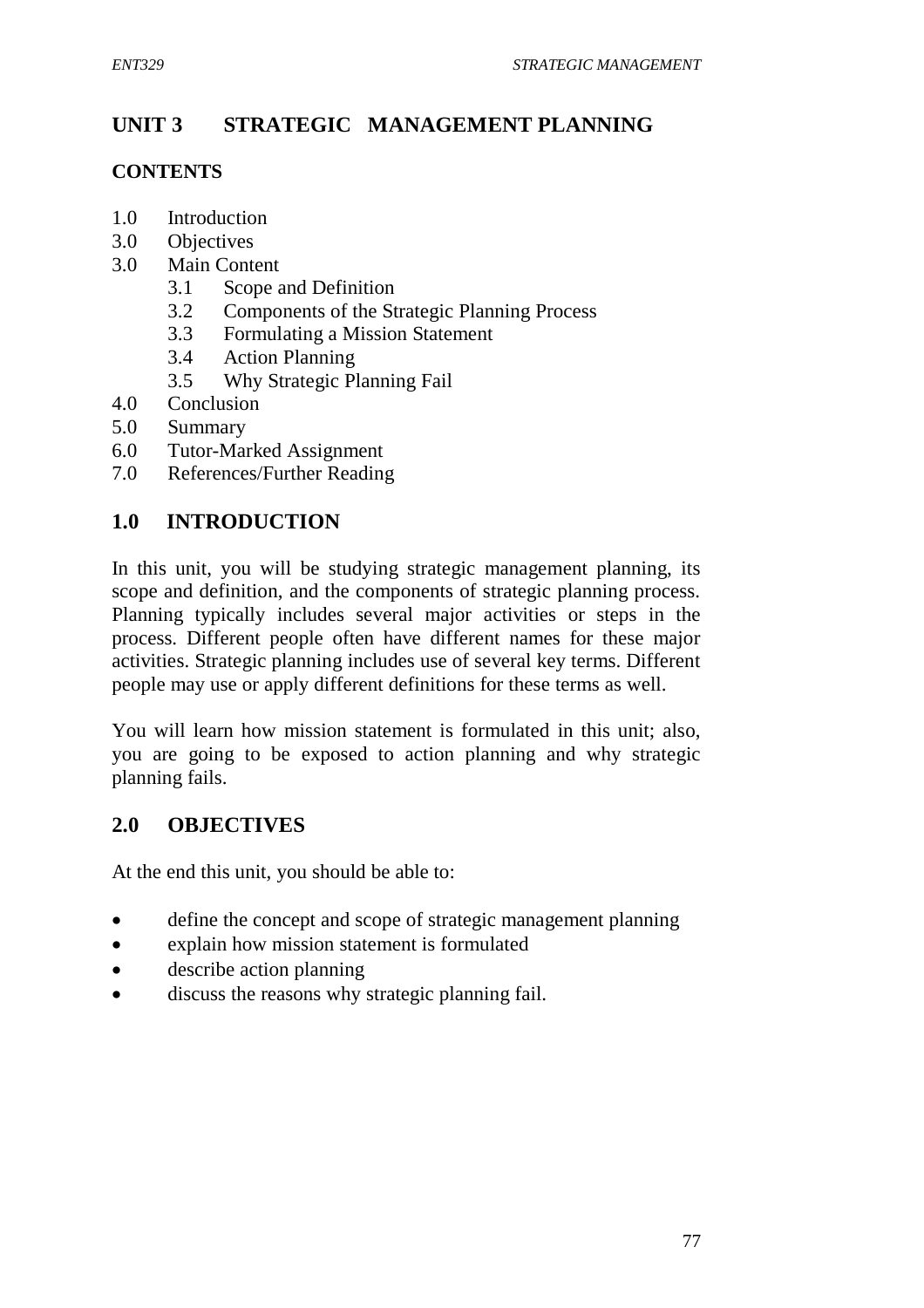# **3.0 MAIN CONTENT**

## **3.1 Scope and Definition**

Strategic management planning is a systematic process of determining goals to be achieved in the foreseeable future. It consists of the following.

- (1) Management's fundamental assumptions about the future economic, technological and competitive environments
- (2) Setting of goals to be achieved within a specified time frame
- (3) Performance of *SWOT* analysis
- (4) Selecting main alternatives or strategies to achieve these goals
- (5) Formulating, implementing and monitoring the operational or tactical plans to achieve the interim objectives.

However, implementation involves designing an appropriate organisational structure and control system to put the organisation's chosen strategy into action.

One way to look at strategic planning activities is by looking at the **strategic analysis**. Strategic analysis is the review or scanning of the organisation's environment e.g. the political, social, economic and technical environment.

# **3.2 Components of the Strategic Planning Process**

Planners carefully consider various driving forces in the environment such as increasing competition, changing demographics, etc. Equally, planners look at the various **S**trengths and **W**eaknesses, **O**pportunities and **T**hreats (SWOT) regarding the organisation.

Some people take this wide look around after they have identified or updated their **mission statement**, **vision statement**, **value statement** etc. These statements are briefly described below.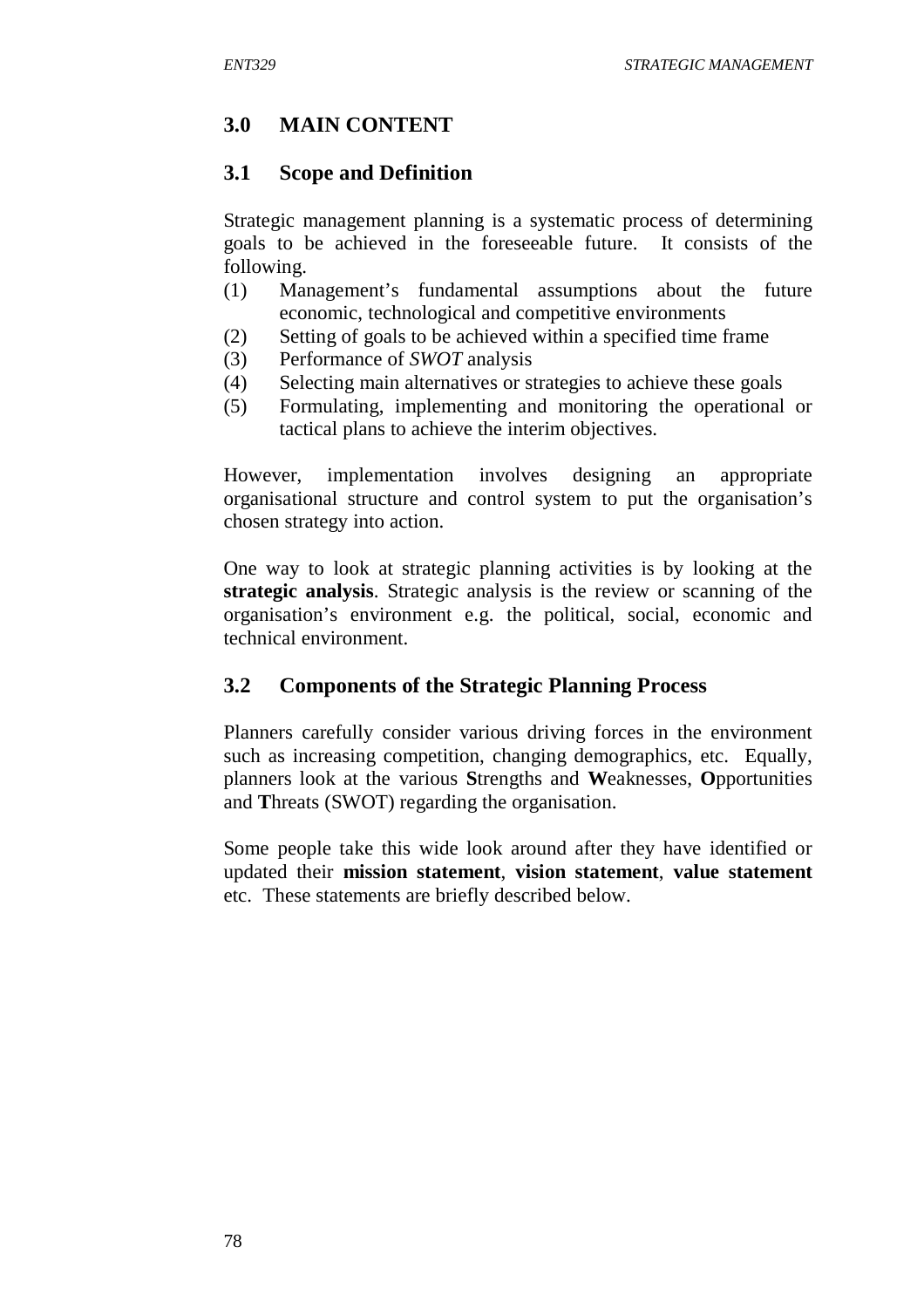

*Fig. 3.1:* Main Components of the Strategic Planning Process

Planners carefully look at the major issues and opportunities facing the organisation and the first step of strategic management is crafting the organisation's **Mission Statements**. A mission statement is a brief written description of the purpose of the organisation, and why a company is in operation. It also provides the framework with which strategies are formulated.

A mission statement, however, has three main components as itemised below.

- 1. A **statement** which gives reason why the organisation came into existence; this refers to the **mission** or **vision** of the company.
- 2. **Vision** of the Company.
- 3. The statement of the key **values** or guiding standard which will drive and shape the actions and behaviours of employees and a statement of major goals or objectives.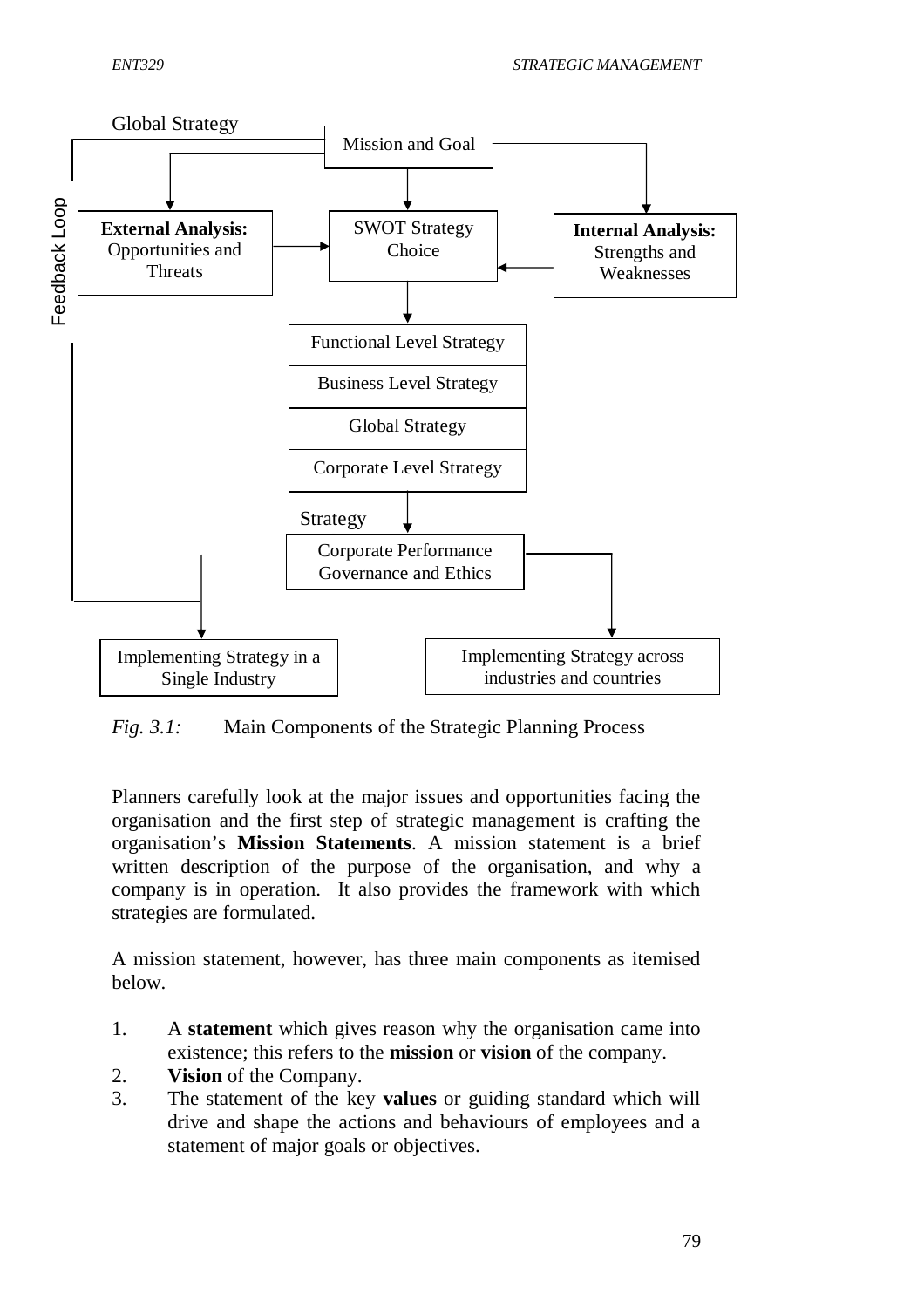Meanwhile, mission statements vary in nature; it can be very brief or quite comprehensive. It includes a specific purpose statement that is part of the overall mission statement. Many people consider the value statement and vision statement to be part of the mission statement.

Today, vision and value statements are increasingly used. Vision statements are usually a compelling description of how the organisation will or should operate at some point in the future and how customers or clients are benefiting from the organisation's products and services.

Value statements list the overall priorities on how the organisation will operate. Some people focus the value statement on moral values. Moral values are values that suggest overall priorities on how people ought to act in the world e.g. integrity, honesty, respect, etc.

## **3.3 Formulating a Mission Statement**

This is the first important step, and it is to give a definition of the organisation's business. Definition will answer the following questions.

- What is our business?
- What will it be?
- What should it be?

However, the responses to these questions above guide the formulation of a mission statement. Next is the formulation of goals and objectives from the mission statement, etc. A goal is a desired future statement or objective that a company attempts to realise.

Therefore, from the model in figure 3.1 above, it is clear that strategic planning is an ongoing event, it never ends. Once a strategy has been formulated, its execution or implementation must be monitored to determine the extent to which strategic goals and objectives are actually being achieved and to what degree competitive advantage is being created and sustained.

Once the corporate level of the organisation collects that information, it becomes *input* for the next round of strategy formulation and implementation.

## **3.4 Action Planning**

Action planning is carefully laying out how the strategic goals will be accomplished. Action planning often includes specifying objectives, or specific results, with each strategic goal. Often, each objective is associated with a tactic, which is one of the methods needed to reach an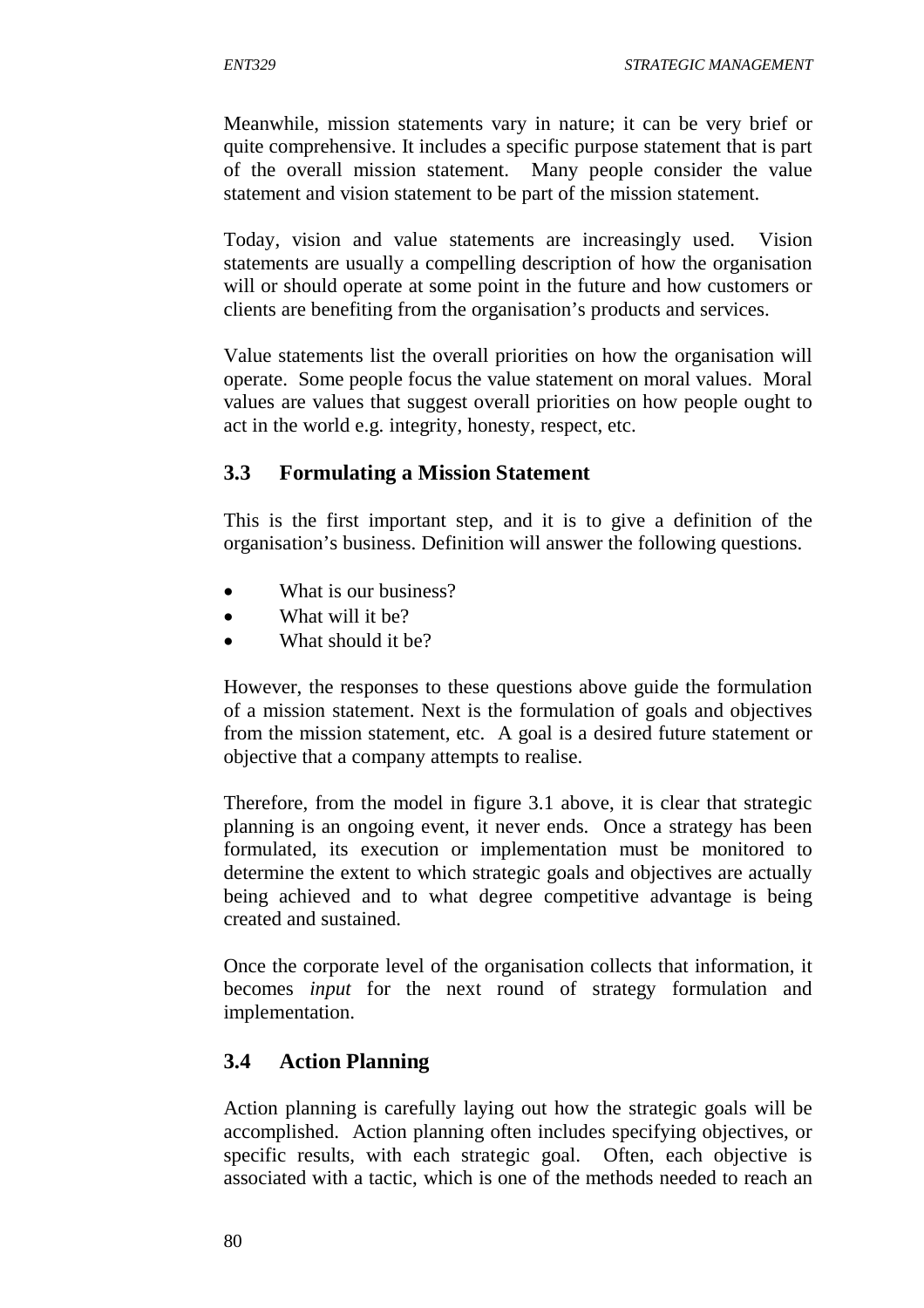objective. Therefore, implementing a strategy typically involves implementing a set of tactics along the way, and in that sense, tactic is still a strategy.

Action planning also includes specifying responsibilities and timeliness with which each objective is being met and who needs to do what and at what time? Action planning should also include methods to monitor and evaluate the plan, which includes knowing how the organisation will know who has done what and when?

It is also common to develop an annual plan which is sometimes called the operational plan that includes the strategic goals, strategies, objectives, responsibilities and timeliness within which that should be done in the coming year.

# **3.5 Why Strategic Planning Fails**

One reason for the failure of strategic planning in an organisation is that strategic managers in their initial enthusiasm for planning techniques may forget that the future is full of uncertainties and highly unpredictable.

Another reason for strategic planning failure is that even where you have the best designed strategic planning system, it may fail to produce the desired results if managers do not use the information available at their disposal.

# **4.0 CONCLUSION**

In this unit, it has been made known to you that strategy is an action that a company takes to attain one or more of its goals. Strategic planning has a positive impact on the overall performance of an organisation especially in the areas of profitability.

# **6.0 SUMMARY**

In this unit, you have learnt about strategic planning, components of strategic planning, mission statement formulation, action plan and reasons for the failure of strategic planning.

# **6.0 TUTOR-MARKED ASSIGNMENT**

What steps should be taken to ensure that strategic planning do not fail?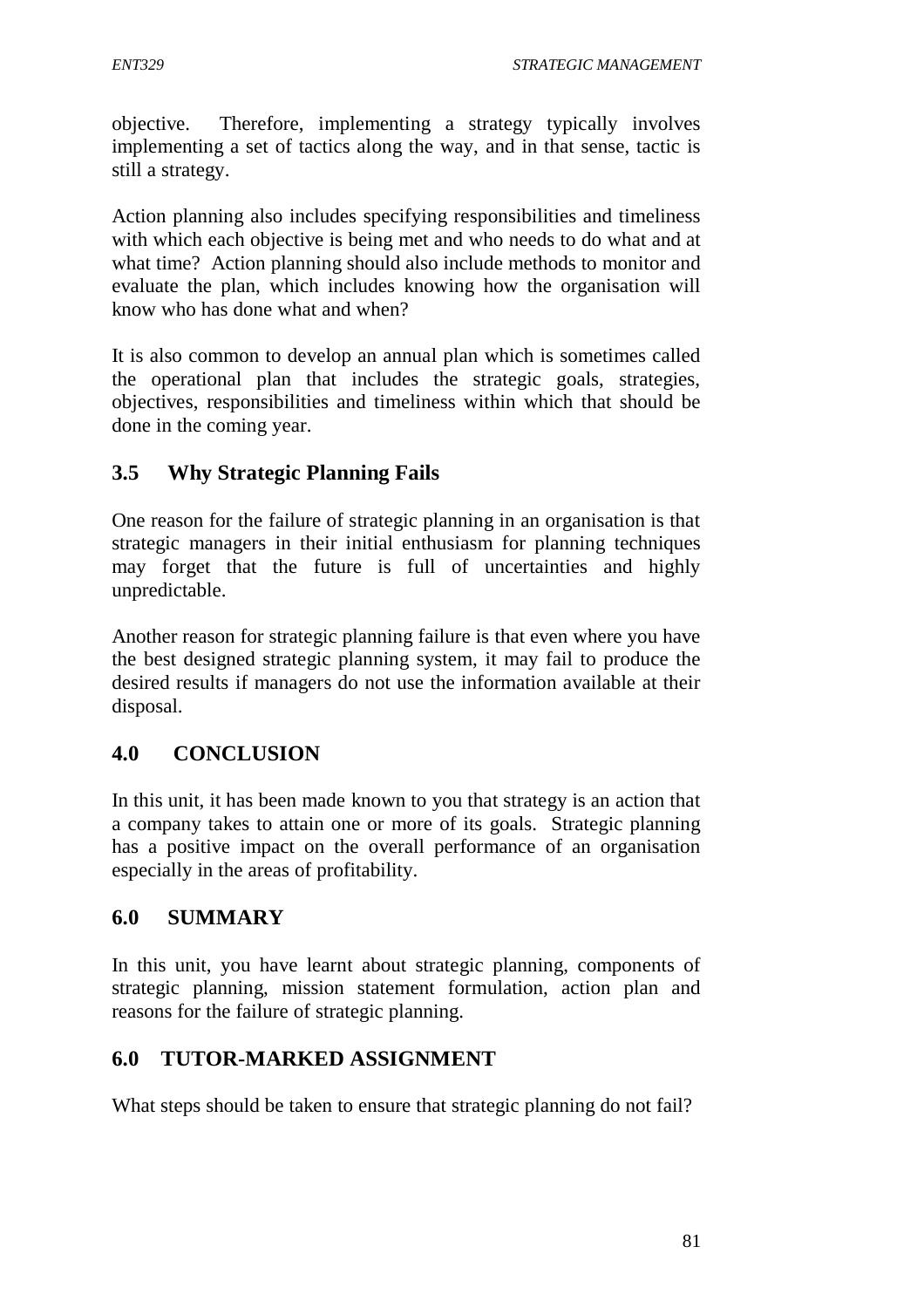### **7.0 REFERENCES/FURTHER READING**

- Charles, W.L.; Hill, & Gareth, R.J. (2007). *Strategic Management :An Integrated Approach* (6th Ed.).New Delhi: biztantra .pp.296-316.
- Hofstede, G. (1980). "Motivation, Leadership and Organisation: Do American Theories Apply Abroad". *Organisational Dynamics*, Vol. 9, Summary, p. 43.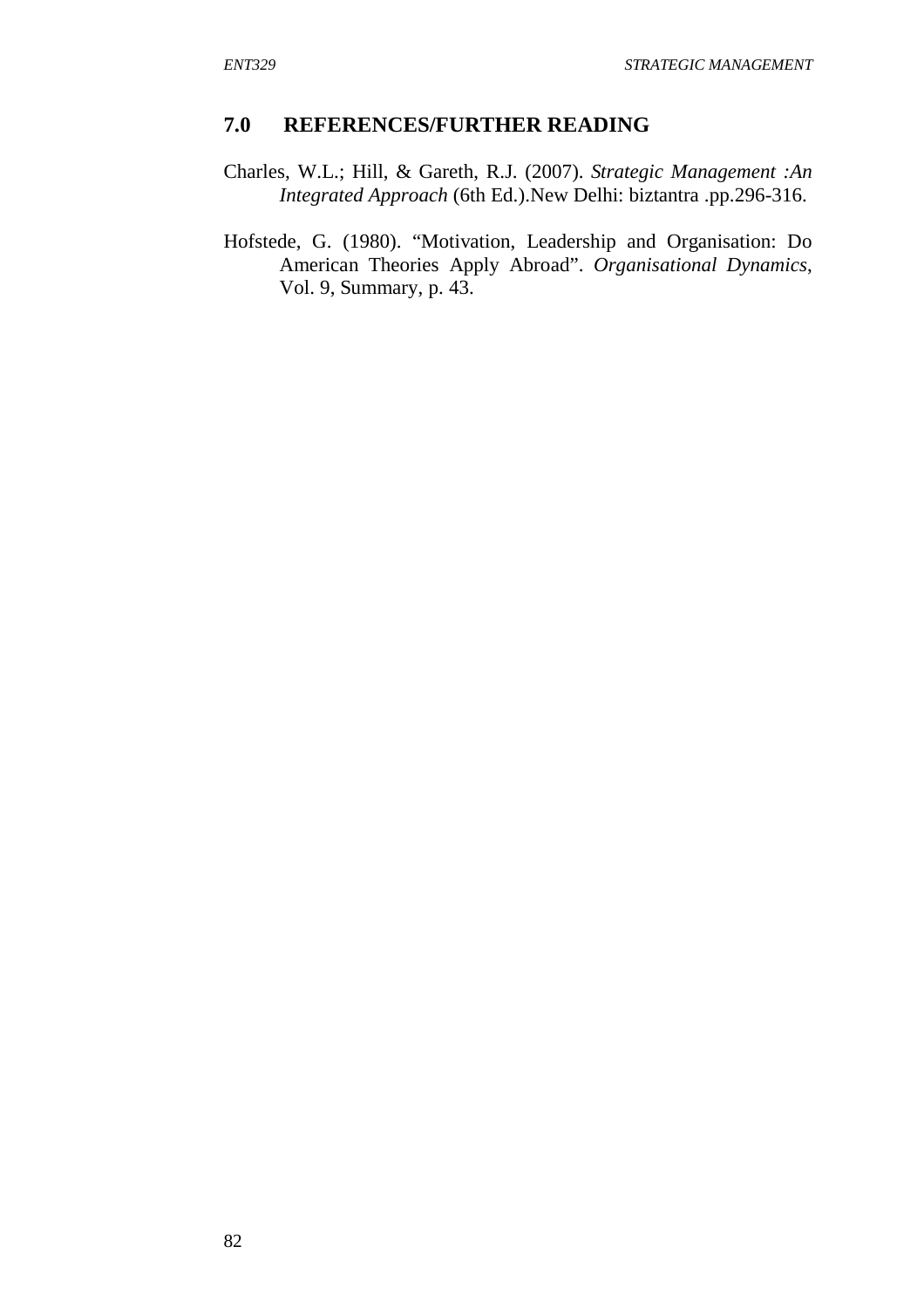# **UNIT 4 CORPORATE PLANNING**

### **CONTENTS**

- 1.0 Introduction
- 3.0 Objectives
- 3.0 Main Content
	- 3.1 Definition of Corporate Planning
	- 3.2 Corporate Objectives
		- 3.2.1 Examples of Basic Corporate Objectives
		- 3.2.2 Peculiarities of Corporate Objectives
		- 3.2.3 Factors Affecting the Formulation of Corporate **Objectives**
	- 3.3 Objectives of Corporate Planning
	- 3.4 Benefits of Corporate Planning
	- 3.5 Limitations of Corporate Planning
	- 3.6 Reasons why Corporate Plan Fail
- 4.0 Conclusion
- 5.0 Summary
- 6.0 Tutor-Marked Assignment
- 7.0 Reference/Further Reading

# **1.0 INTRODUCTION**

This unit will introduce you to corporate planning, define the concepts 'corporate planning' and corporate objectives', list out the examples of basic corporate objectives and discuss it peculiarities, highlight the objectives of corporate planning, benefits of corporate planning, limitations of corporate planning and highlights the reasons why corporate planning fail.

## **2.0 OBJECTIVES**

At the end this unit, you should be able to:

- define the terms 'corporate planning' and 'corporate objectives'
- discuss the peculiarities of corporate objectives
- highlight the objectives of corporate planning
- explain the benefits and limitations of corporate planning
- state the reasons why corporate planning fail.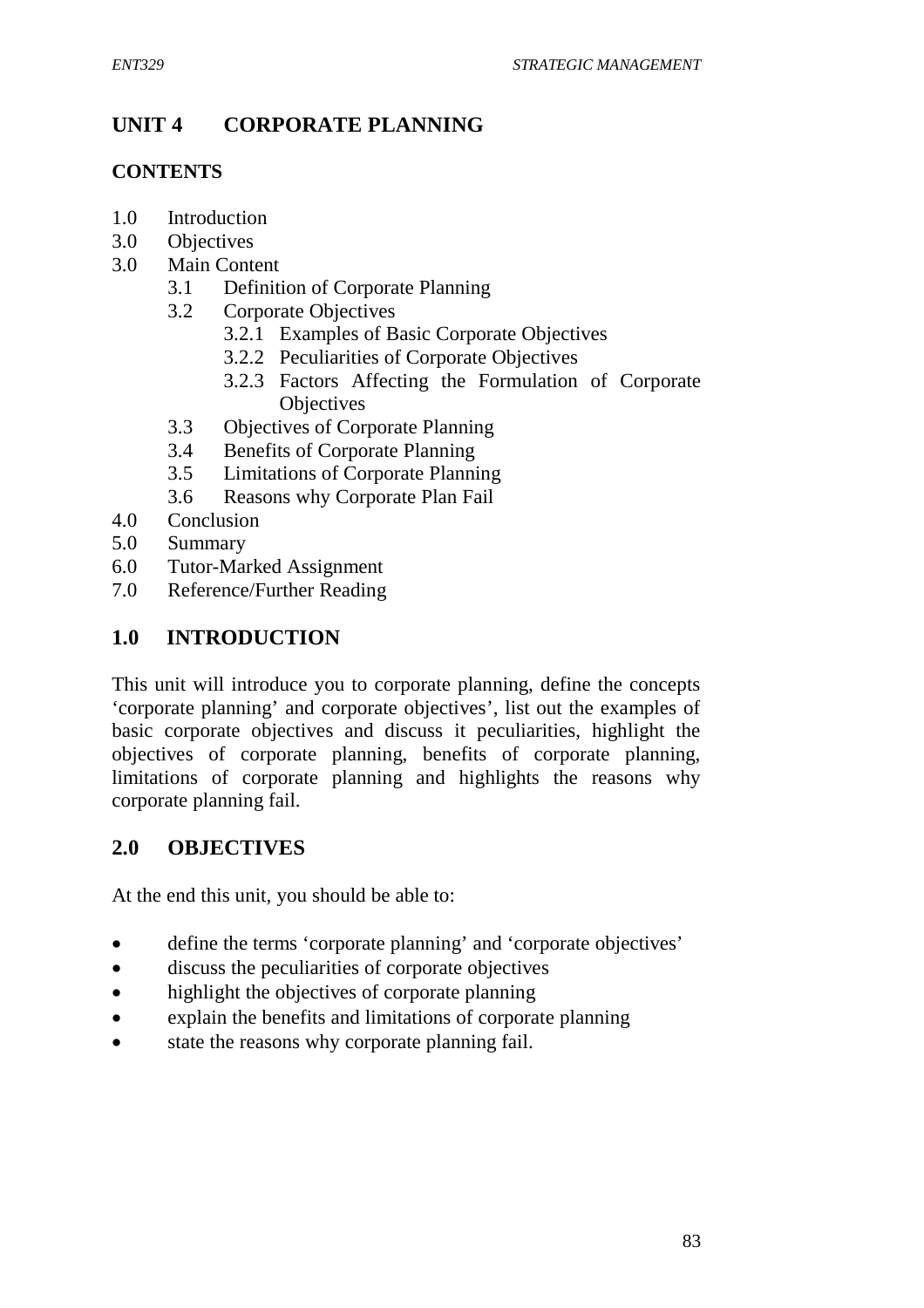# **3.0 MAIN CONTENT**

## **3.1 Definition of Corporate Planning**

This concept is defined as the process of drawing up detailed action plans to achieve organisational goals and objectives, taking into account the resources of the organisation and the environment within which it operates.

Corporate planning represents a formal structured approach to achieving objectives and to implementing the corporate strategy of an organisation. This was traditionally seen as the responsibility of senior management. The use of the term became predominant during the 1960s but has now been largely superseded by the concept of strategic management.

# **3.2 Corporate Objectives**

The purpose of an organisation represents the basic reason for which it was established. Corporate objectives represent general statements relating to future results or conditions upon which corporate desires are to be achieved. The organisation's objectives are those '**ends'** which it must achieve in order to implement or meet its mission.

Corporate objectives should reflect the desires and aspirations of the organisation as interpreted by the owners or top management. Corporate objectives must be reached within the limits of available resources and must recognise organisation's environments.

# **3.2.1 Examples of Basic Corporate Objectives**

Some of the examples of basic corporate objectives are:

- to carry on a diversified growing and profitable manufacturing business;
- to achieve high return on investment;
- to pursue staff development, vigorously;
- to ensure massive distribution of products.

The setting of corporate objectives is usually the main duties of the top management. Also, these objectives will be formulated according to the accepted philosophies of the organisation and its management. company's objectives should be set out as clearly and as concisely as possible.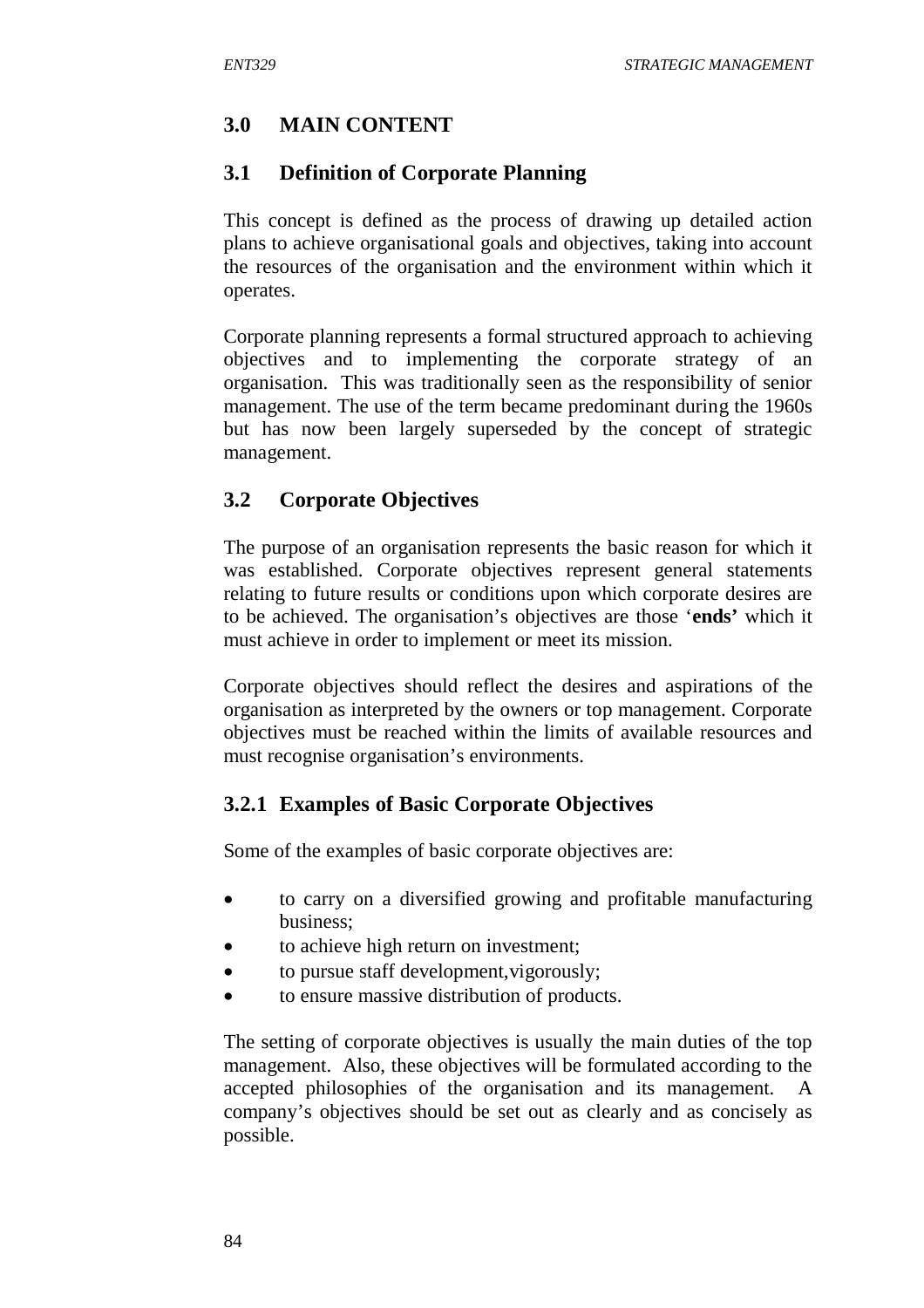According to Kazmi (1995), corporate objectives are put in place to achieve the following ends.

- Corporate objectives define the company's relationship with its internal and external environments
- Help a company to pursue, to a logical conclusion, its corporate mission and purpose
- Corporate objectives provide the basis for corporate strategic decision-making
- Corporate objectives provide the standards of performance appraisal.

# **3.2.2 Peculiarities of Corporate Objectives**

Kazmi (1995) posits that corporate objectives should possess the following desirable peculiarities in order to be effective or achievable.

- Corporate objectives should be understandable
- Corporate objectives should be specific and concrete
- Corporate objectives should be based on specific time frame
- Corporate objectives should be standardised, measurable, and controllable
- Corporate objectives should be challenging and not demotivating;
- Corporate objectives should correlate with each other
- Corporate objectives should be set considering internal and external consultants.

According to Peter Drucker (1974), corporate objectives have to be set in the areas of marketing, innovation, productivity, physical and financial resources, profitability, management performance and attitudes, and social responsibility.

## **3.2.3 Factors Affecting the Formulation of Corporate Objectives**

According to Glueck and Jauch (1974), formulation of corporate objectives is affected by the following:

- the forces in the internal and external environment
- realities of the organisation's resources and internal power relationships
- the value system of the top management of the organisation
- the awareness by the organisation's management.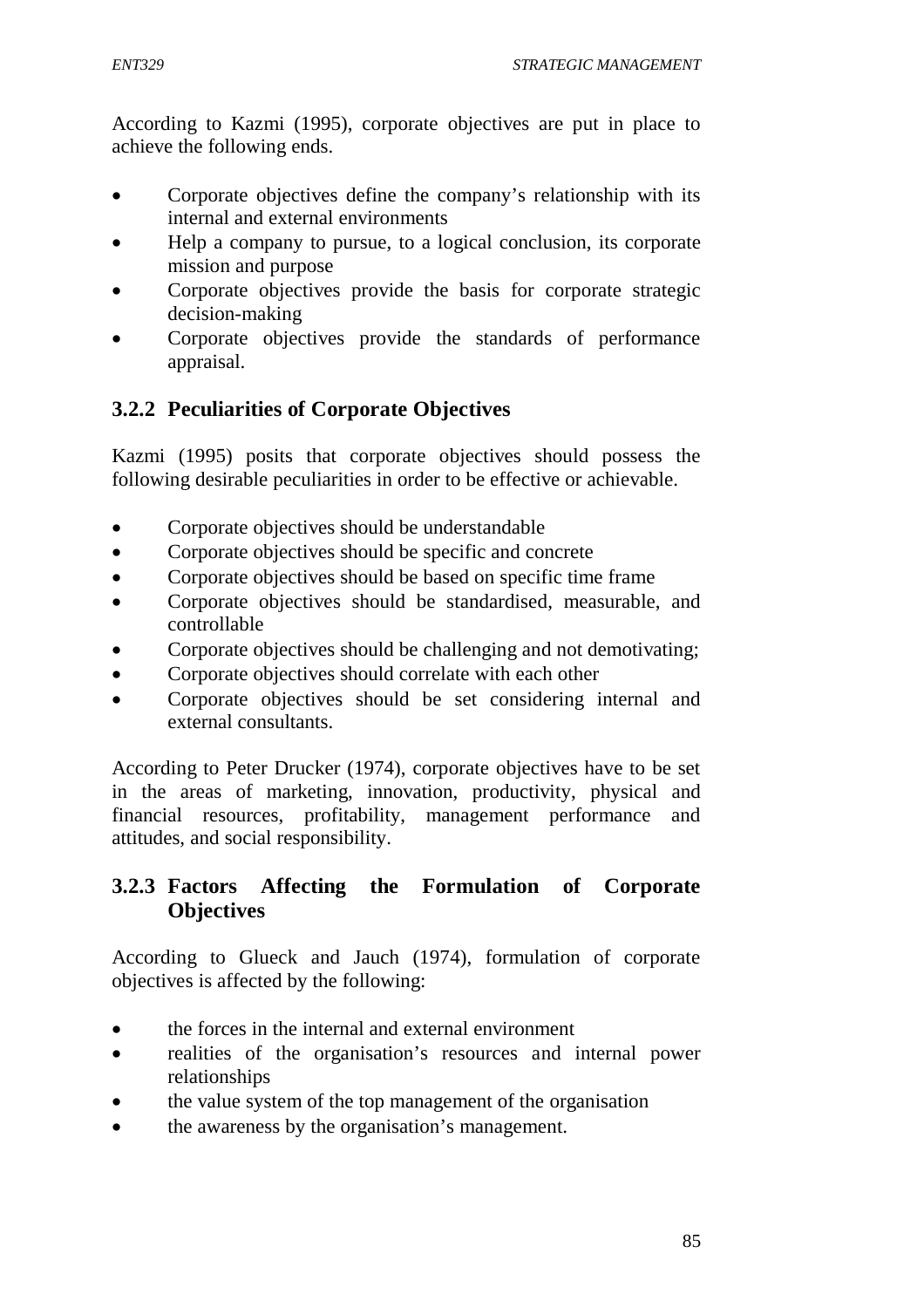# **3.3 Objectives of Corporate Planning**

The basic purpose of corporate planning is to improve strategic decision-making in the organisation so that resources and talents are applied to the most profitable use.

- a. It is therefore targeted at enhancing corporate performance. Corporate planning serves the following objectives.
- b. It assists in the fair and reasonable allocation of resources among divisions and units
- c. It helps top management level in the analysis and consideration of alternative course of action, so new opportunities are identified and exploited
- d. It ensures that organisations adjust to environment opportunities and threats thereby ensuring a better fit between the business and its environment;
- e. Corporate planning also makes it easy for the objectives set, strategy and tactics to be appraised regularly
- f. It also encourages internal examination of the firm's internal strengths and weaknesses
- g. It equally develops futuristic outlook for the organisation.

# **3.4 Benefits of Corporate Planning**

Several benefits accrue from a sound and effective corporate planning.

They are as follows.

- It provides a comprehensive view of the company
- It creates clarity of purpose and better awareness of corporate goals and problems
- It improves the ability of a firm to cope with change and uncertainties
- It encourages innovative thought and creativity thereby introducing a spirit of dynamism in the organisation
- It helps to improve communication at all levels of the organisation
- It helps to take risks and think ahead
- It helps to improve the motivation, morale and job satisfaction of employees
- It also improves the quality of managerial decisions
- It provides a new way of controlling the business.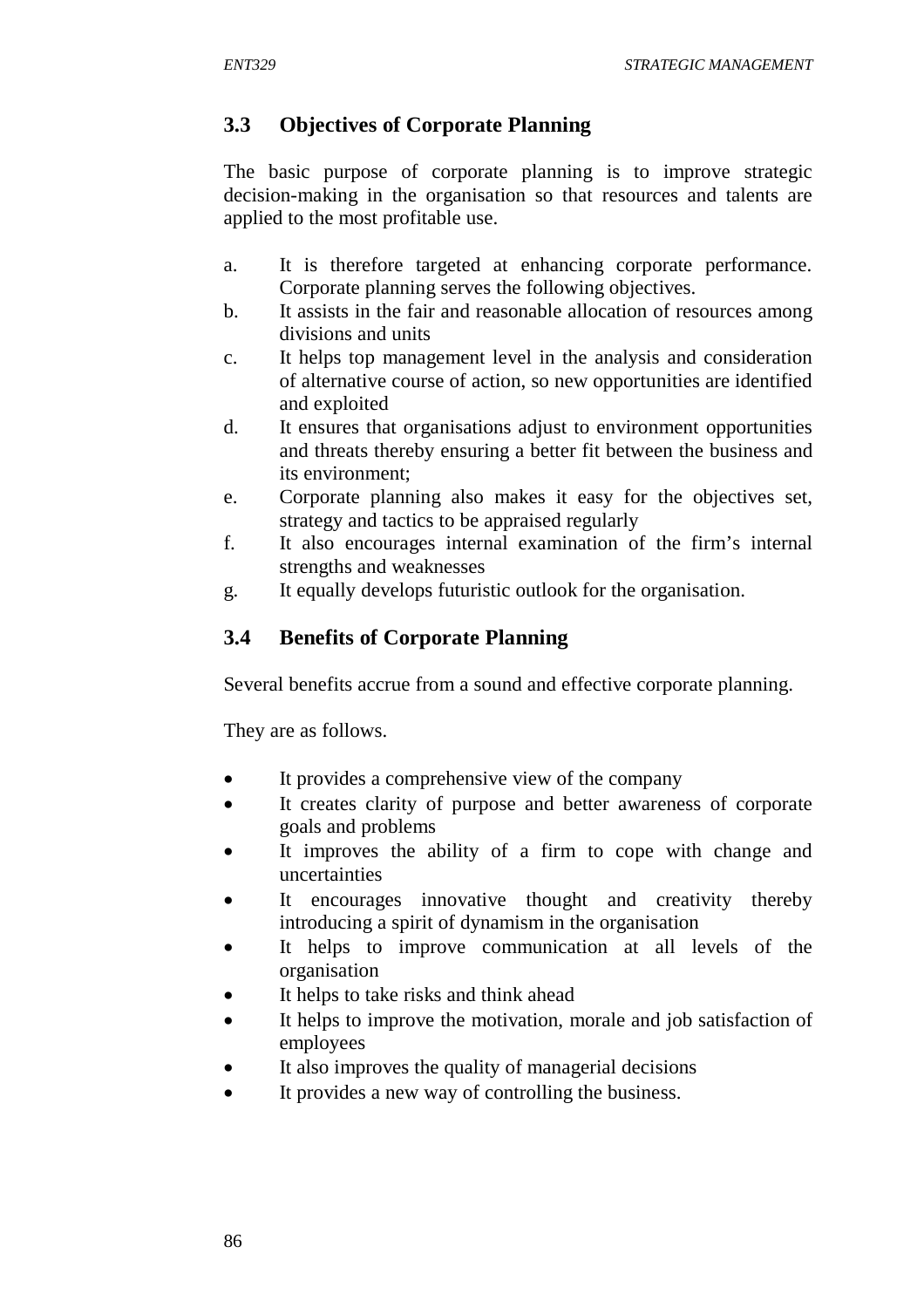# **3.5 Limitations of Corporate Planning**

The limitations of corporate planning include the following.

- Planning is time consuming and expensive
- It is not useful in a dying company
- Planning does not guarantee that the company will not be affected by adverse circumstances
- It involves a measure of judgement
- It is subjective and subject to errors
- It could reduce organisation's flexibility
- Planning itself cannot produce results timely and appropriate actions are required for success
- Corporate planning programme cannot be suddenly started and expected to be an overnight success.

# **3.6 Reasons why Corporate Plan Fail**

There are several reasons why corporate planning fail. They include, but not limited to the following.

- Lack of support from top management
- Poor attitude towards issues coming from a unit or department
- Inability to recognise the multiplicity of objectives
- The rules of bureaucracy
- Over-emphasis on short-term results to the neglect of long-term goals
- Poor and ineffective communication system
- Failure to allocate sufficient resources
- Failure to allow the planning organisation to grow to maturity
- Too much reliance on committees
- Faulty implementation of the plans.

## **4.0 CONCLUSION**

In this unit, you have been exposed to corporate planning in all its ramifications including the benefits, limitations and the reasons why corporate planning fails.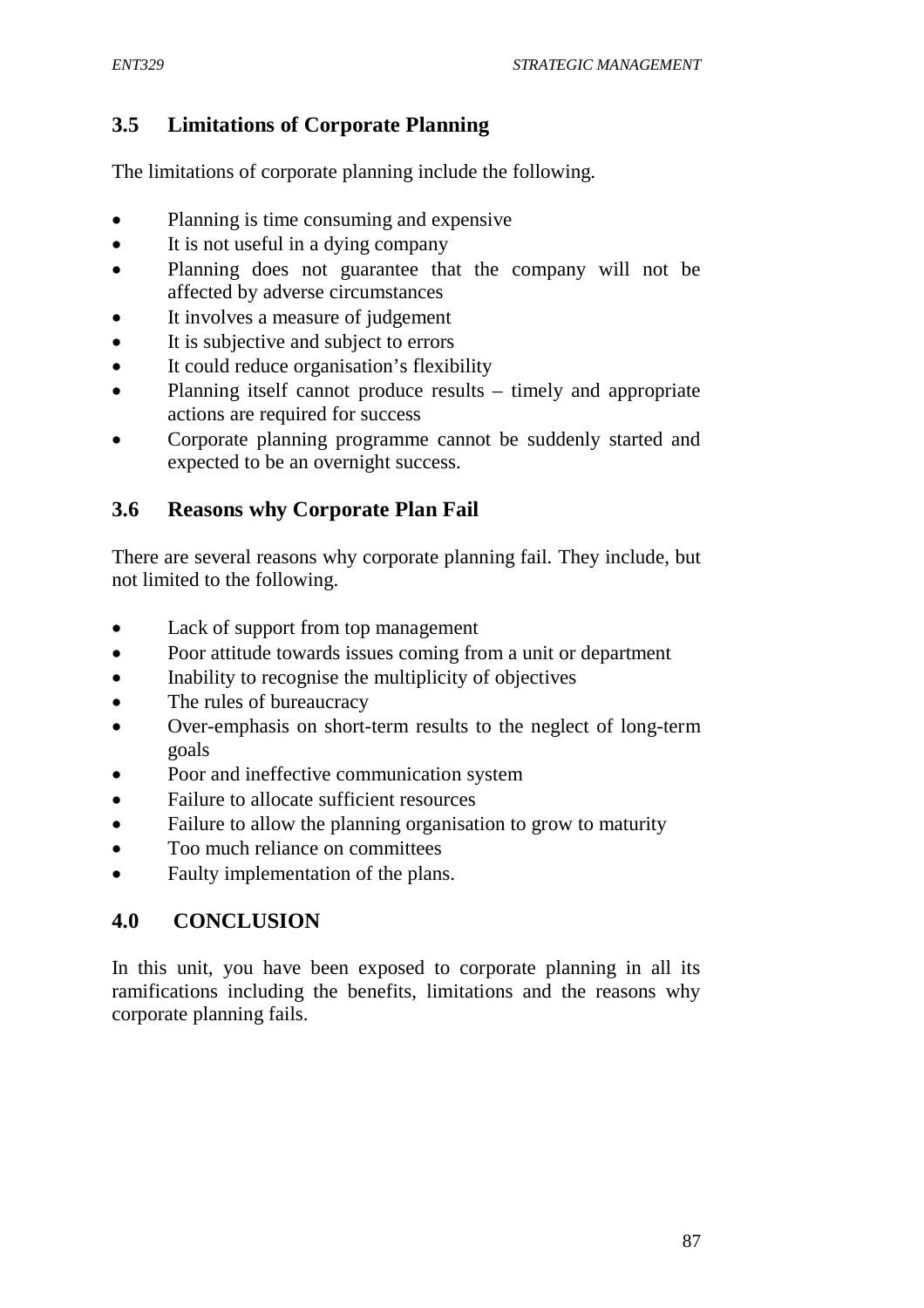# **5.0 SUMMARY**

In this unit, you learnt the definition and the concept of corporate planning, and you are now conversant with the term corporate objectives. Examples of corporate objectives and factors that affect formulation of corporate objectives were also discussed to drive the points home. The benefits and limitations of corporate planning and the reasons why corporate planning fails were also discussed.

## **6.0 TUTOR-MARKED ASSIGNMENT**

What do you understand by the term 'corporate planning'? Why do corporate plans fail and what can be done to rectify their failures?

## **7.0 REFERENCE/FURTHER READING**

Chandan, J.S. (2004). *Management Theory &Practice*.

- Charles, W.L.; Hill & Gareth, .R.J. (2007). *Strategic Management: An Integrated Approach* (6th Ed.). New Delhi: Biztantra.pp.368-402.
- Hofstede, G. (1980). "Motivation, Leadership and Organisation: Do American Theories Apply Abroad". *Organisational Dynamics*, Vol. 9, Summary, p. 43.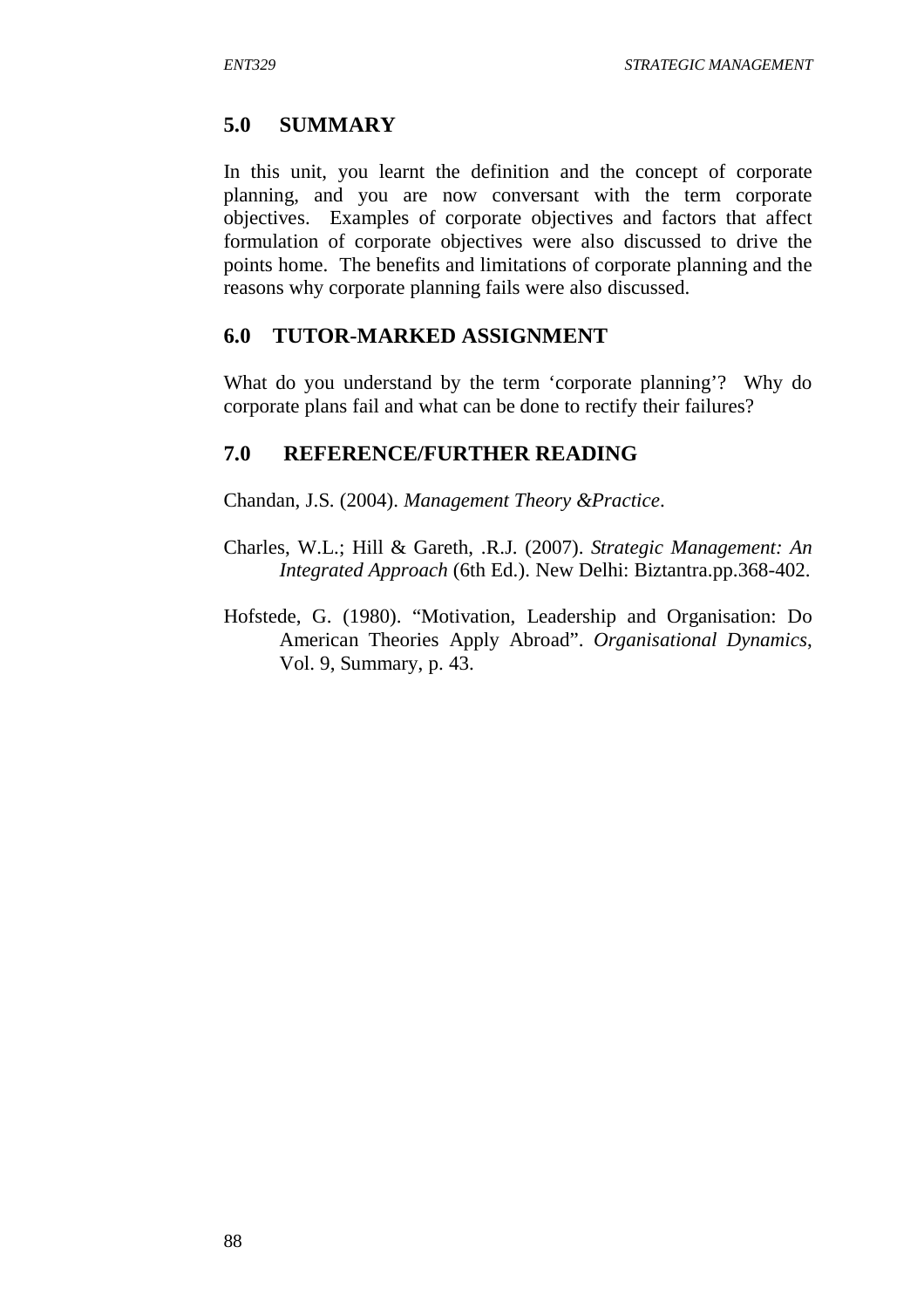# **UNIT 5 TOTAL QUALITY MANAGEMENT (TQM)**

## **CONTENTS**

- 1.0 Introduction
- 3.0 Objectives
- 3.0 Main Content
	- 3.1 Definition of Total Quality Management (TQM)
	- 3.2 Origin of Total Quality Management (TQM)
	- 3.3 Basic Principles of Total Quality Management (TQM)
	- 3.4 Implementation of Total Quality Management (TQM)
- 4.0 Conclusion
- 5.0 Summary
- 6.0 Tutor-Marked Assignment
- 7.0 References/Further Reading

# **1.0 INTRODUCTION**

In this unit, you will be introduced to another management principle – Total Quality Management (TQM). You will also learn about the origin, as well as the basic principles of Total Quality Management.

Finally, the implementation strategies of Total Quality Management will be highlighted and explained to you.

## **2.0 OBJECTIVES**

At the end this unit, you should be able to:

- define the concept 'total quality management'
- trace the history of total quality management
- list and discuss the basic principles of total quality management and
- explain the implementation strategies for total quality management.

## **3.0 MAIN CONTENT**

## **3.1 Definition of Total Quality Management (TQM)**

Simply put, Total Quality Management or *TQM* is the application of quality management principles to all aspects of the organisation, including customers, suppliers and employees, their integration with the key business process in order to ensure that things are done right the first time, while eliminating defects and wastes from the operations.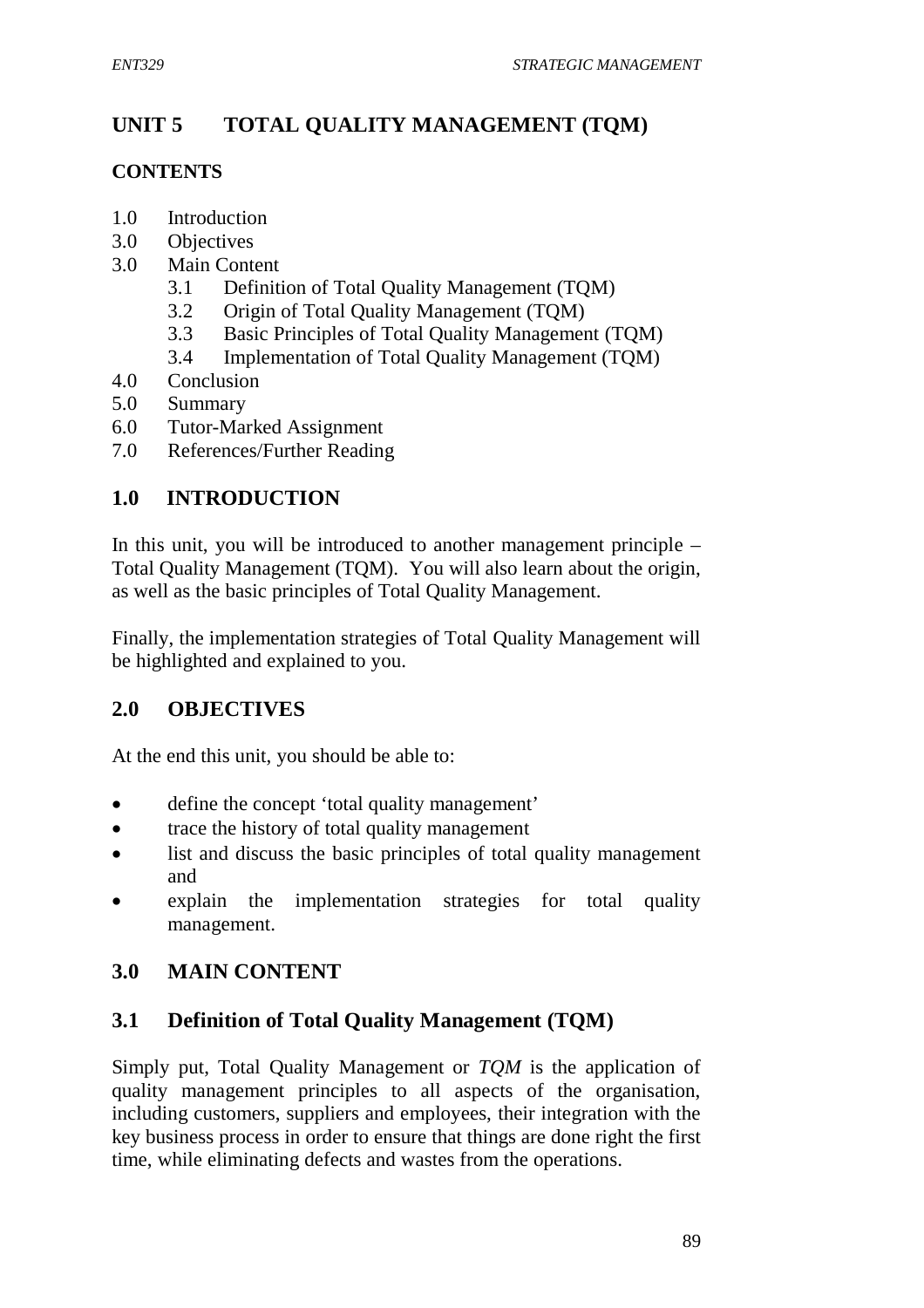*TQM* is "a management approach for an organisation, centred on quality, based on the participation of all its members and aimed at longterm success through customer satisfaction, and benefits to all members of the organisation and to the society" (ISO 8402:1994).

In the alternative, when used together as a phrase, the three words in this expression have the following meanings.

- **Total** involving the entire organisation, supply chain and product life cycle.
- **Quality** with its usual definitions, with all its complexities fitness for purpose or use.
- **Management** the system of managing with steps like planning, organising, controlling, leading and staffing.

# **3.2 Origin of Total Quality Management**

The origin of the expression 'Total Quality Management' from researchers is unclear. However, some consultants, business managers and researchers have contributed immensely to the concepts and principles of management over the years. They include **W. Edwards Deming** (1986) who was considered by many authors to be the 'godfather' of Japanese industrial success. He saw quality as aiming at the needs of the consumers- both present and future.

**Also, Oakland** (1993), sees quality as simply meeting the customers//clients' requirements or delighting the customers/clients. According to **Cole** (1994), quality is one of the most consistent themes to be found in mission statements/goals/objectives of organisation, hence; both profit and non-profit organisations pay greater attention to providing quality products and service to both customers and their employees.

**Joseph Juram** (1980) sees quality as fitness for purpose or use. **Crosby** (1979) sees quality, primarily, as conformance to requirements. In his research studies, Crosby proposes fourteen steps that management can take to improve quality throughout in an organisation. These steps are:

- creating an awareness about quality and gaining collaboration for the achievement of zero defects
- publish for all employees a statement of the company's mission statement (aims and objectives) and ensure that all managers demonstrate their commitment to it
- from top to bottom, everyone in the organisation must learn the new idea of improving customers satisfaction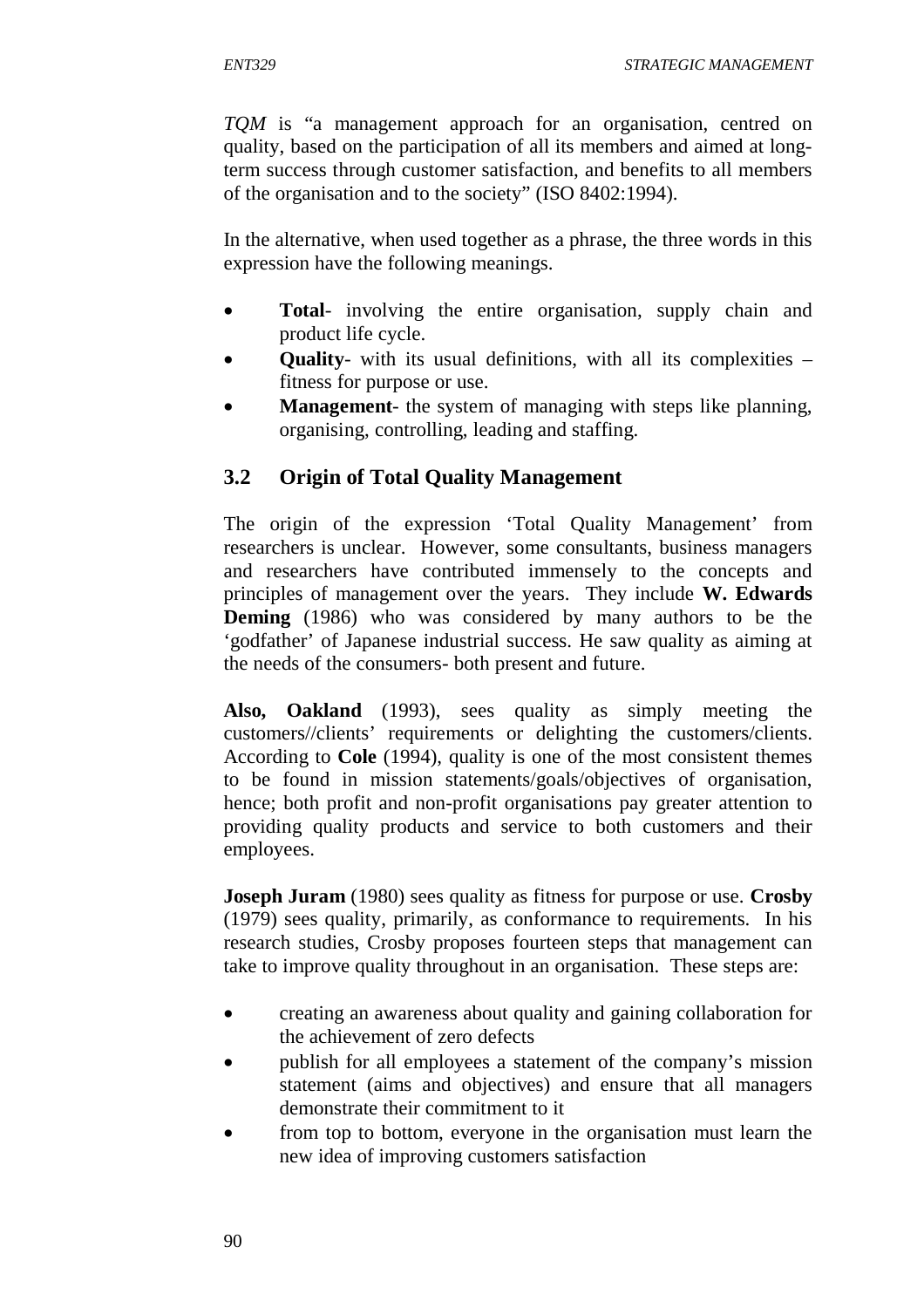- employ inspection function primarily for improving production, instead of detecting and correcting errors
- award business to suppliers on the basis of consistent quality, reliability of their products as well as competitive prices
- ensure adequate training for both employees and suppliers.

Furthermore, **t**he philosophy underlying *TQM* as articulated by Edwards Deming is based on the following five steps:

- improved quality means that costs will decrease because of less rework, fewer mistakes, fewer delays and better use of time and materials
- as a result of productivity, quality improves in the organisation
- there is better quality which leads to higher market share and allow the company to raise price
- quality increases the company's profitability and allows it to stay in business
- and when the company stays in business, the company creates more jobs.

## **3.3 Basic Principles of Total Quality Management**

The basic principles for Total Quality Management (TQM) philosophy of doing business are to satisfy the customers, satisfy the suppliers, and continuously improving business processes. In the process, these questions have to be answered.

- How do you satisfy the customers?
- Why should you satisfy the suppliers?
- What is continuous improvement?

### **i. Customer satisfaction**

The first and major *TQM* principle is to satisfy the customer with quality product or service. The person who pays for the product or service (customer) wants to get value for his/her money.

### **ii. Company philosophy**

A company that seeks to satisfy the customer by providing them value for what they buy and the quality they expect will get more repeat businesses, and less complaints.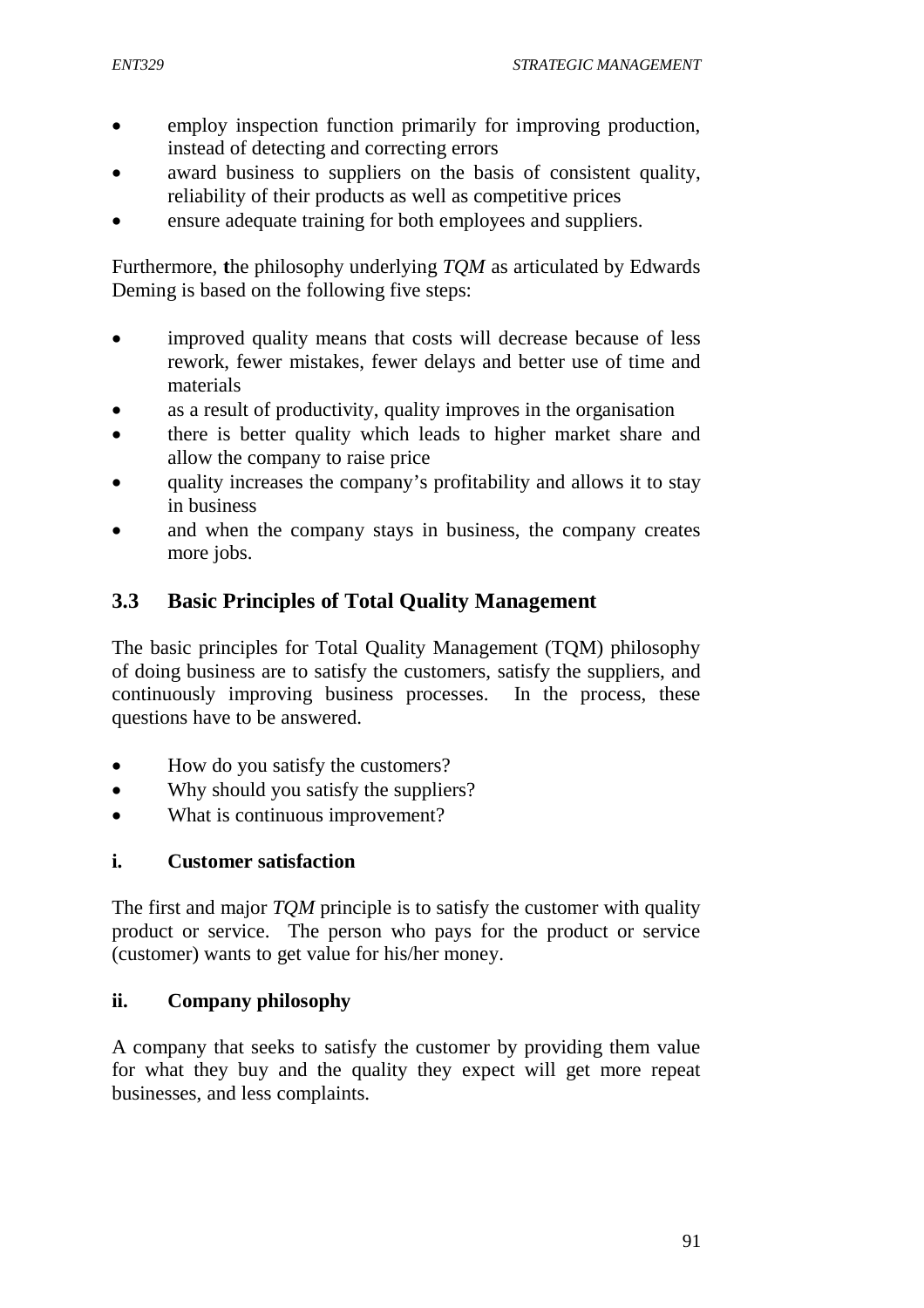### **iii. Internal customers**

A worker should have the mindset of satisfying internal customers in order to keep his or her job and to get a raise or promotion.

### **iv. Chain of customers**

Often, in a company, there is a chain of customers, each improving product and passing it along until it is finally sold to the external customers. Each worker must not only seek to satisfy the immediate internal customer, but he or she must look up the chain to try to satisfy the ultimate customer.

### **v. Satisfy the supplier**

*TQM's* principle is to satisfy the supplier, which is the person or organisation from whom you are purchasing goods or services.

### **vi. External suppliers**

A company must seek to satisfy external suppliers by providing them with clear instructions and requirements and then paying them fairly on time. It is only in the company's best interest that its suppliers provide it with quality goods or services, if the company hopes to provide quality goods or services to its external customers.

### **vii. Internal suppliers**

A supervisor must try to keep his or her workers happy and productive by providing good task instructions, the tools they need to do their jobs and good working conditions. To maximally succeed, the supervisor must also motivate and reward the workers with commendation and good pay.

### **viii. Get better work**

The reason for this is to get more productivity out of the workers, as well as to keep the good workers. An effective supervisor with a good team of workers will certainly satisfy his or her internal customers.

### **ix. Continuous improvement**

The third principle of *TQM* is continuous improvement. You can never be satisfied with the method used, because there is always room for improvements. Since competition is fast improving, it is very necessary to strive to keep ahead of the game. Workers are often a source of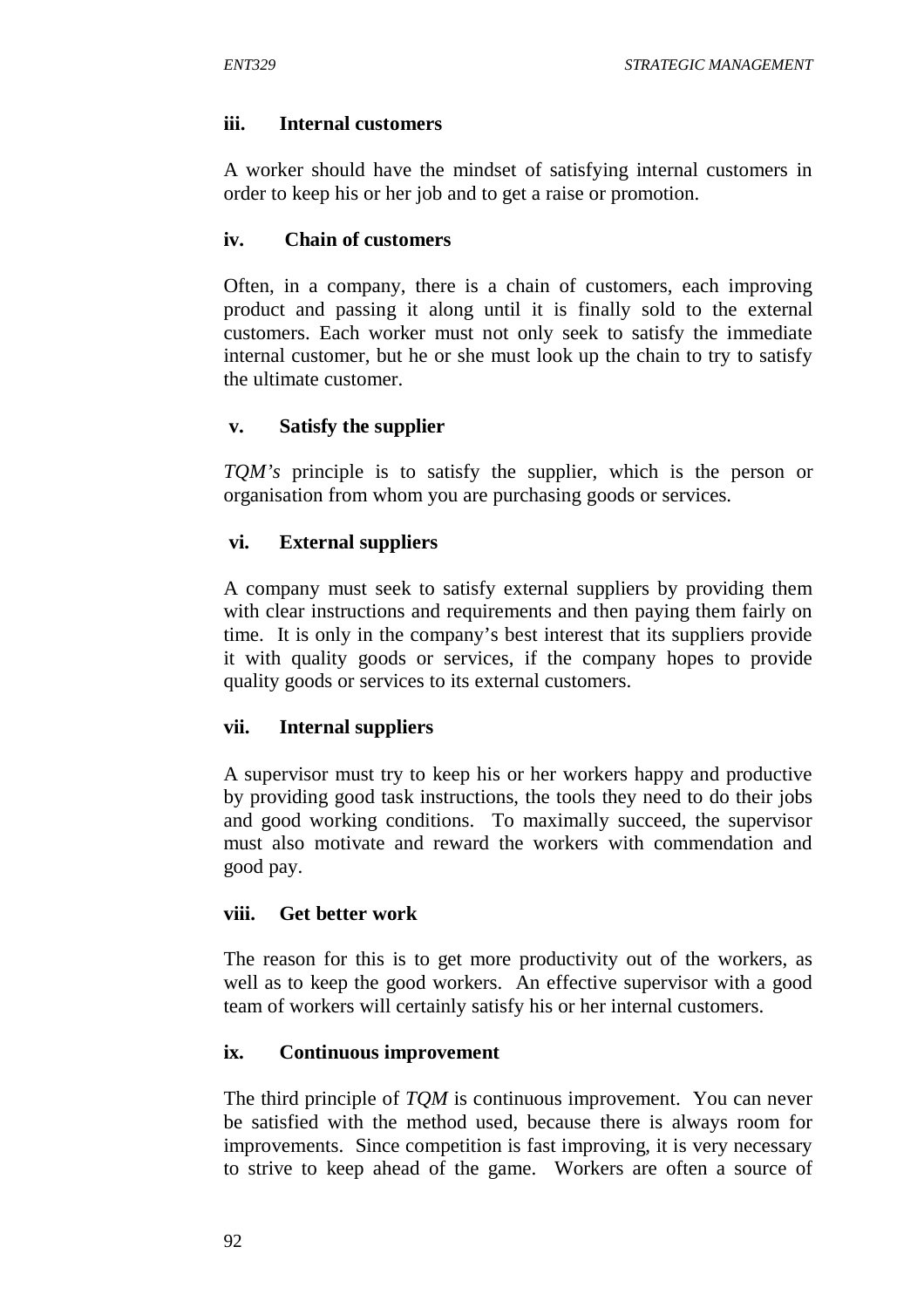continuous improvements. They can provide suggestions on how to improve a process and eliminate waste or unnecessary work.

#### **x. Setting standards**

However, in the final analysis, a total quality management system should set out the following standards:

- the aim of the *TQM* system is to prevent errors; not their detections and corrections
- the motto of every staff in the organisation should be "get it right, the first time"
- organisational management must be totally committed to the total quality policy/ strategy
- it should meet customers' requirements
- quality implies continuous improvement in process and strategies
- quality is the responsibility of everybody including suppliers.

## **3.4 Implementation of Total Quality Management - Reliability**

It is important to note that *TQM* is a cross-functional process, which for its implementation requires close cooperation among all functions in the pursuit of the common goal of improving quality.

### **i) Building organisational commitment to quality**

The Chief Executive Officer (CEO) of an organisation and other top management should get training on *TQM*; this should even go down the ladder by ensuring the training of others. Top management has the responsibility of exercising leadership required to make commitment to quality on the organisation's goal.

### **ii) Focus on customers**

*TQM* practitioners see or focus on customers as the starting point. It needs to identify what customers want and what the company provides to the customers.

### **iii) Set goals and create incentives**

Top management of the organisation should set a challenging quality goal and create incentives for reaching it, pay rewards and bonus to team members.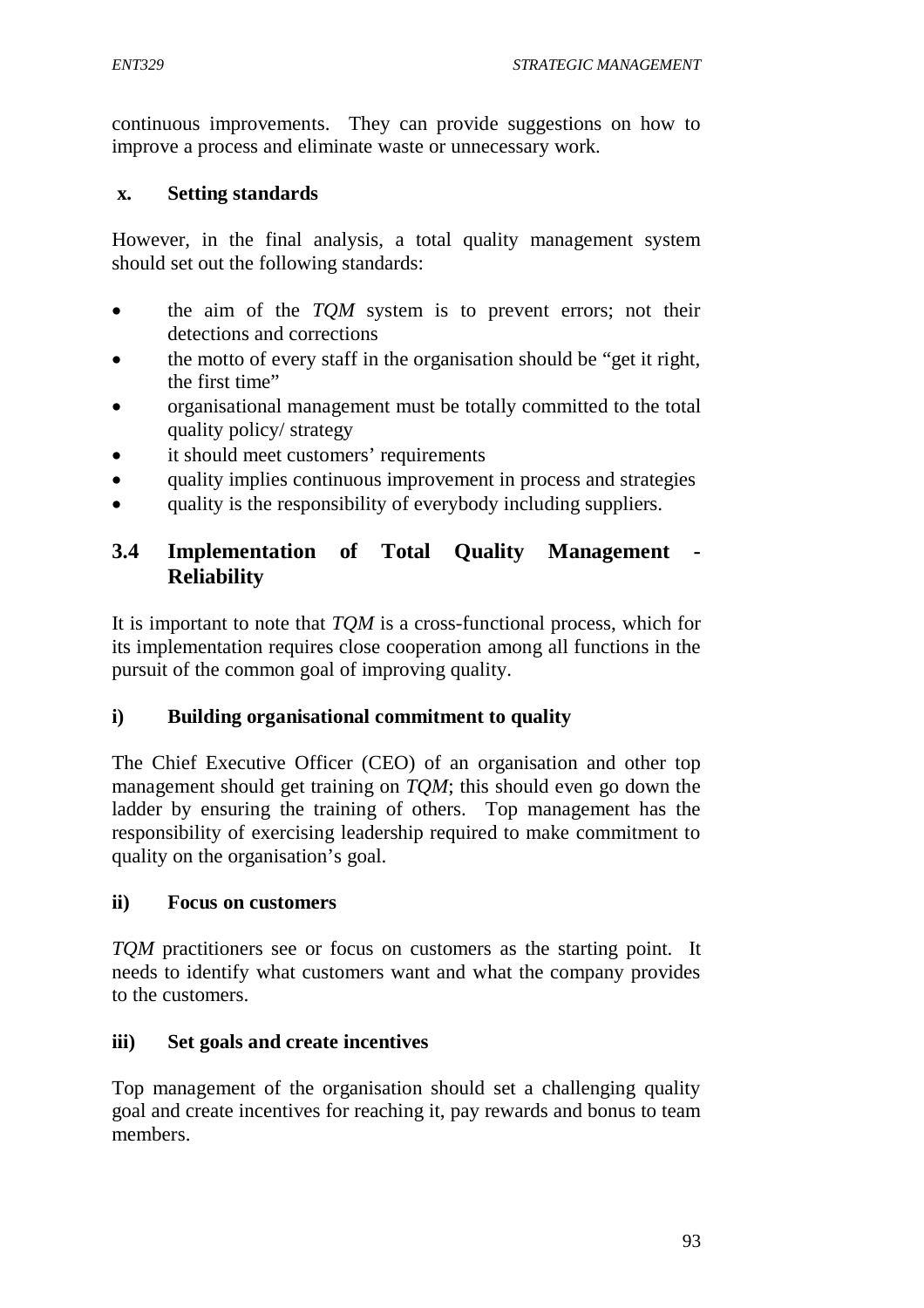### **iv) Relationship with supplier**

To reduce product defects, a company has to work with suppliers to improve on the quality of the items or parts supplied. This responsibility falls on the materials management functions which interact with suppliers. Top management staff and leaders, production, marketing, research and development, information systems, human resources, all play a vital role in implementing *TQM* in an organisation.

## **4.0 CONCLUSION**

In this unit, you have learnt that the principles of Total Quality Management rest on seeking to satisfy internal and external customers with quality goods and services, as well as continuously improving process. *TQM* practice is gaining momentum in business organisation in Nigeria because the forces of competition around quality have been set in motion. Both in the international and local arena, companies risk losing out to competitors if they cannot match their rapidly rising levels of quality and productivity in a sustained way.

Some Nigerian firms have continued to seek solutions to their competitive problems through traditional methods, i.e. by arbitrary cashcutting solution which ignores customers/clients needs and also penalising local organisation staff. However, in the long-run, it is only those companies that maximise quality to their customers/clients, and at the same time meeting the needs of their organisational staff that will succeed. Success comes to those companies that can fully internalise and adapt the new *TQM* strategy to their own business environment (Cole, 1993).

## **5.0 SUMMARY**

In this unit, you have learnt the definition of Total Quality Management, the genesis of the concept, basic principles of Total Quality Management and implementation strategy of *TQM* (Reliability).

# **6.0 TUTOR-MARKED ASSIGNMENT**

How would an organisation apply TQM to ensure that it retains its customers, staff and suppliers?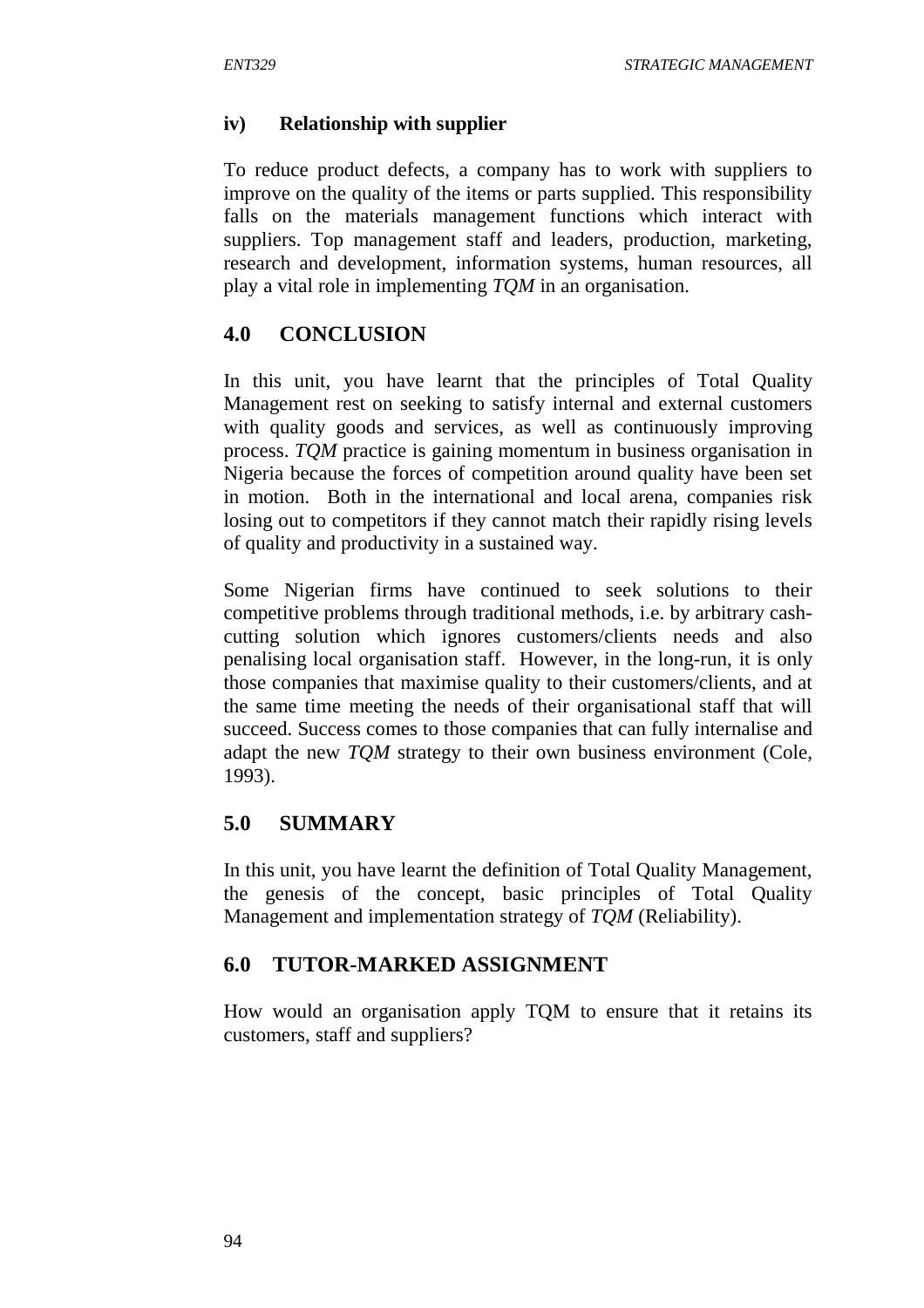### **7.0 REFERENCES/FURTHER READING**

Chandan, J. S. (2004). *Management Theory & Practice*.

- Charles, W.L.; Hill, & Gareth, R.J. (2007). *Strategic Management :an Integrated Approach* (6th Ed.). *New Delhi*: Biztantra, pps. 404- 416.
- Hofstede, G. (1980). "Motivation, Leadership and Organisation: Do American Theories Apply Abroad". *Organisational Dynamics*, Vol. 9, Summary, p. 43.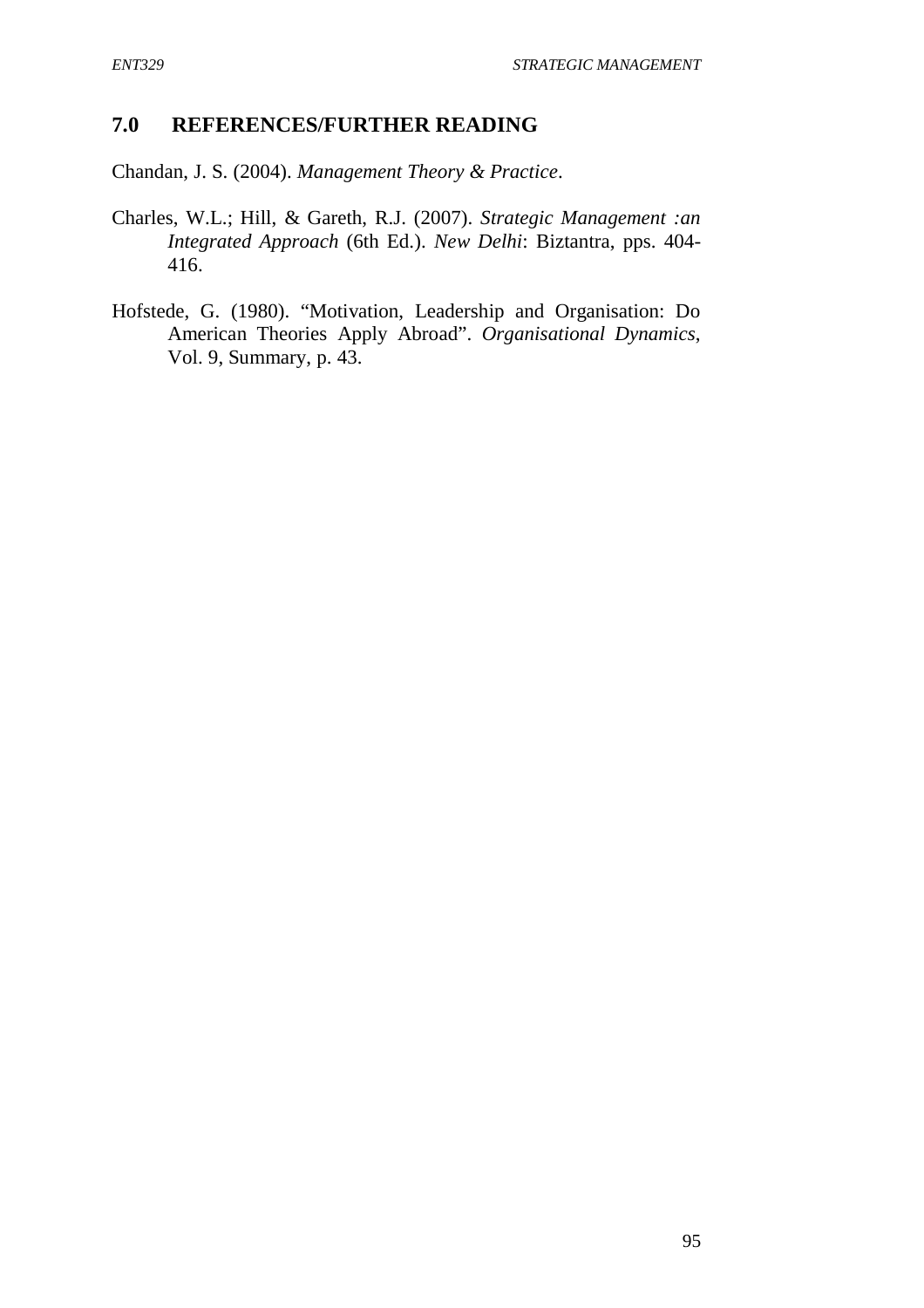### **MODULE 3**

- Unit 1 Strategic Alternative- Grand Strategies
- Unit 2 Strategic Choice
- Unit 3 Activating Strategy
- Unit 4 Structural Implementation

## **UNIT 1 STRATEGIC ALTERNATIVE-GRAND STRATEGIES**

#### **CONTENTS**

- 1.0 Introduction
- 2.0 Objectives
- 3.0 Main Content
	- 3.1 Foundations of Strategy
		- 3.1.1 Scope of Strategy
			- 3.1.2 Steps in Strategy Formulation
			- 3.1.3 Determinants of Strategic Choice
			- 3.1.4 Criteria for Assessing Strategic Alternatives
			- 3.1.5 Benefits of Strategic Adoptions
		- 3.1.6 Examples of Strategy Development
	- 3.2 Dimension of Grand Strategies
	- 3.3 Alternative Grand Strategies
	- 3.4 Alternative Growth Strategies
	- 3.5 Alternative Generic Competitive Strategies
	- 3.6 Alternative Generic Retrenchment Strategies
	- 3.7 Alternative Functional Strategies
- 4.0 Conclusion
- 5.0 Summary
- 6.0 Tutor-Marked Assignment
- 7.0 Reference/Further Reading

## **1.0 INTRODUCTION**

This unit exposes you to the range of strategic alternatives facing the company for adoption, implementation and evaluation. It also takes you through the various dimensions of strategy and factors determining them.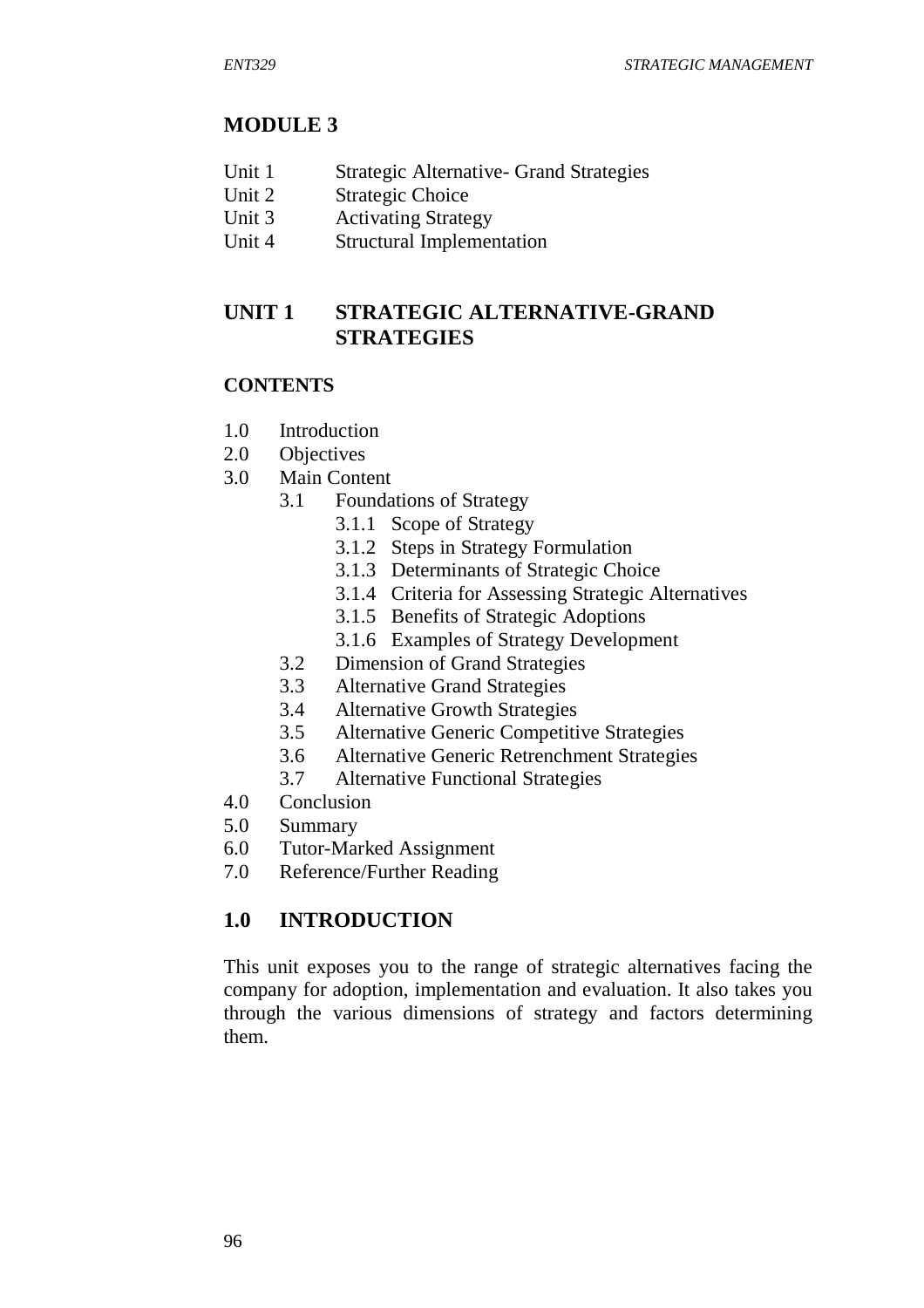## **2.0 OBJECTIVES**

At the end this unit, you should be able to:

- define strategic alternative
- describe foundations of strategy
- state scope and steps in strategy formulation
- explain criteria for assessing strategic alternatives and the benefits.

## **3.0 MAIN CONTENT**

#### **3.1 Foundations of Strategy**

The term strategy was derived from the Greek word "Strategos" which means 'general'. The concept of strategy was originally used in military science and art, where it implies '(the art of the general to improve the probability of winning a war)'. Chandler (1962) defines strategy as the determination of the basic long-term goals and objectives of an enterprise, and the adoption of courses of action and the allocation of resources to carry out these goals.

Andrew (1980) sees corporate strategy as the pattern of decisions in a company that determines and reveals its objectives, purposes or goals; produces the principal policies and plans for achieving these goals. It also defines the range of business the company is to pursue, the kind of economic and human organisation it is or intends to be and the nature of the economic and non-economic contribution it intends to make to its shareholder, employees, customers and communities. Corporate strategy defines the business in which a company will compete, preferably, in a way that focuses resources to convert distinctive competence into competitive advantage.

The above definitions suggest that strategy is the choice of major directions for pursuing objectives and the allocation of supporting resources. It represents a firm's "game plan". It is a large scale future oriented plans for interacting with the competitive environment to optimise achievement of organisational objectives.

It specifies how the organisation will be operated and run, and what entrepreneurial, competitive and functional area approaches and actions will be taken to put the organisation into the desired position in order to realise its stated objectives. Although it does not precisely detail all future deployments (people, financial and material), it however, provides a framework for managerial decisions. Strategy therefore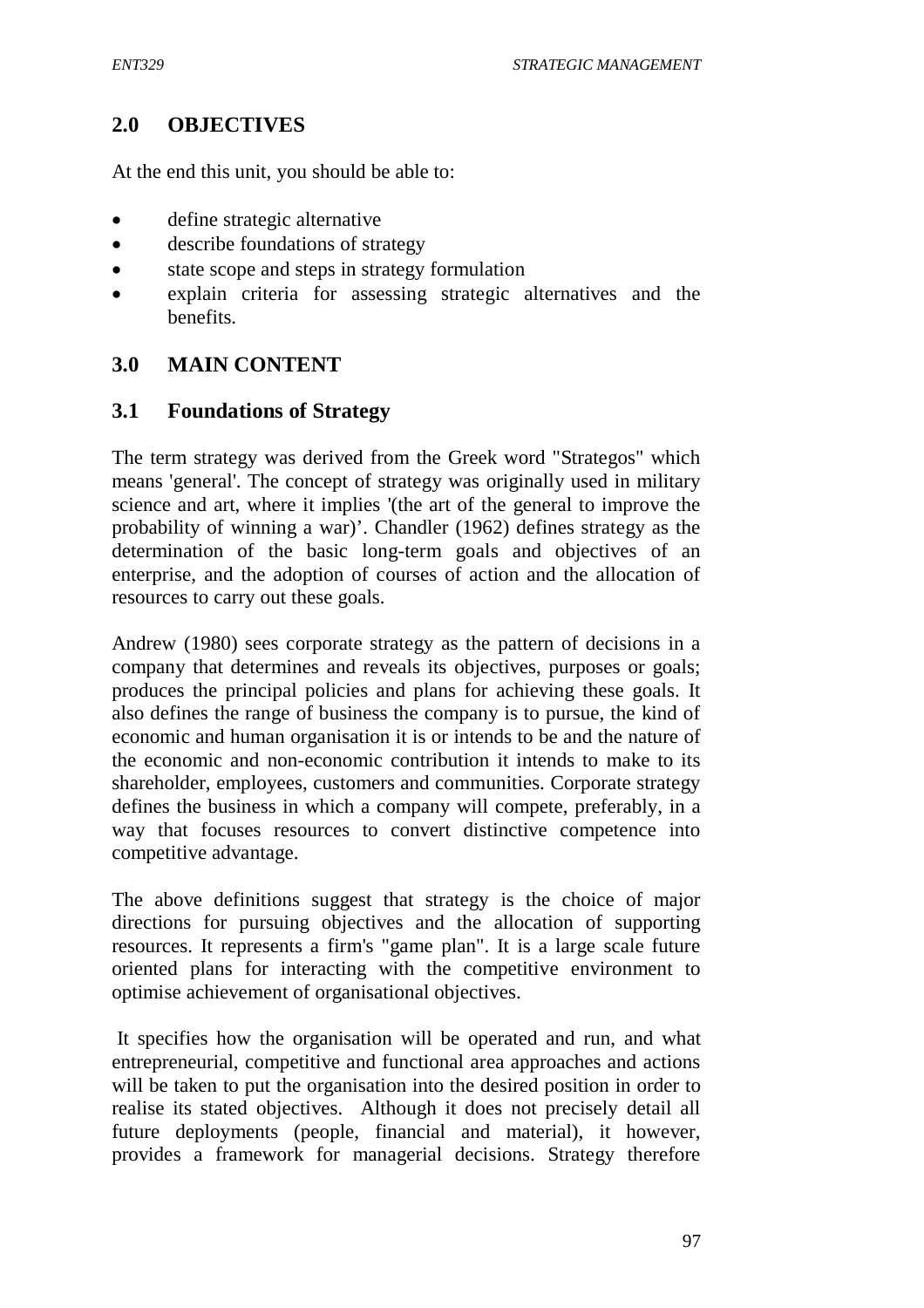reflects a company's awareness of how to compete, against whom, when, where and for what.

Strategy formulation can be defined as the process whereby management develops an organisation's strategic mission, derives specific strategic objectives, and chooses a strategy which includes all the direction-setting components of managing the total organisation. Strategies are usually formulated in relation to the current and potential activities of competitors.

Strategies are also formulated to deal with the vagaries of the business environment. Formulation is an intellectual activity that is devoid of shrewd corporate manoeuvering or connivance. It is a continuous or systematic process aimed at challenging current and potential threats while utilising current and potential opportunities to improve company's results.

#### **3.1.1 Scope of Strategy**

Ansoff (1965), submits that strategy consists of four components including product-market scope, growth vector, competitive advantage and synergy. Product-market scope specifies the particular industries to which the firm confines its product market position and wherein it wants to compete.

Growth vector indicates the direction in which the firm is moving with respect to its current product market exposure.Competitive advantage implies isolating characteristics or unique opportunities within the field defined by the product-market scope and the growth vector.

The three components-product-market scope, growth vector and competitive advantage, collectively, describe the firm's product market path in the external environment. The first defines the scope of search; the second provides directions within the scope, and the third indicates the firm's ability to make good the individual entries. The first three components of strategy describe the firm's search for inherent profitable opportunities in the external environment.

Synergy is the fourth component of the common thread/strategy that measures the firm's ability to make good on a new product market entries. By providing capabilities for success in new ventures, synergy enables the firm to realise its full profit potential. Synergistic efforts involve the creation of business units that support and complement each other. Synergistic effect may arise from acquisition, vertical integration, research competence, marketing network etc.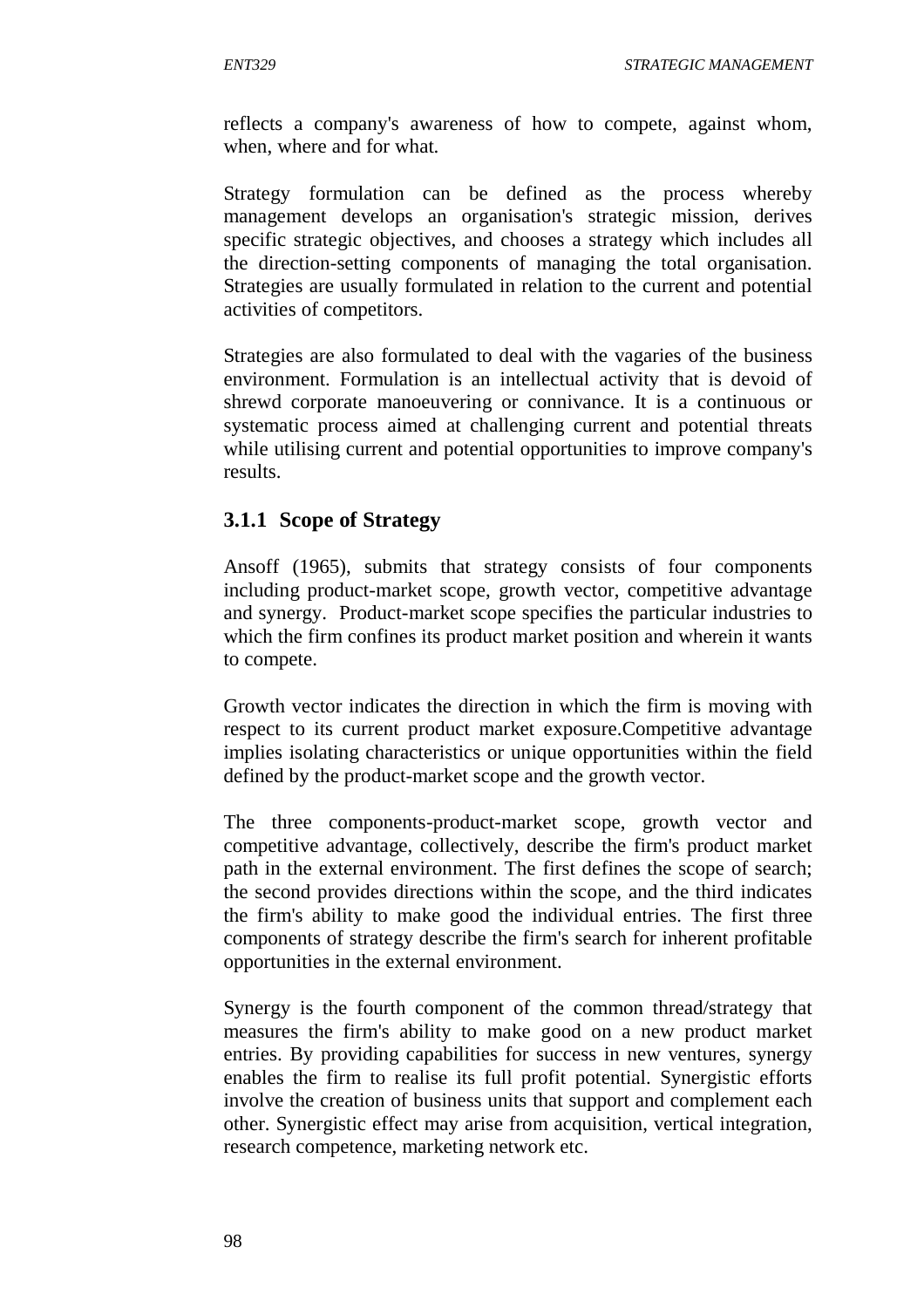A company may adopt an aggressive or defensive posture to capitalise on its synergy. The firm uses its outstanding competence such as a nationwide retail network, under its aggressive posture, to enter into new product-markets. For a defensive posture, new entries are required to provide some key competence which the firm does not possess.

Most importantly strategy has content, construct and context scope. The context scope covers the structure, the type, the size and the environment of the strategy (i.e. the conditions and circumstances of the strategy). The construct scope refers to the form or make of the strategy; it may be constructed as growth; competitive, survival or turn around strategies. The content scope of strategy refers to the capacity of the strategy to hold an identified threat or opportunity towards good results. Strategy may also be scoped along formulational, implementational and evaluational processes, as a managerial dimension.

Recently, Mintzberg (1987) broadens the scope of strategy by inventing, and scoping strategy from five diverse but overlapping definitions which are mutually exclusive. They are 5ps, as shown below.

- (1) Strategy as plan Viewed as a consciously intended course of action
- (2) Strategy as ploy Viewed as a specific manoeuver intended to outwit a computer
- (3) Strategy as pattern Viewed as consistency in behaviour whether intended or not.
- (4) Strategy as position Viewed as a means of locating an organisation in an environment
- (5) Strategy as perspective Viewed as an ingrained way of perceiving the world

This is not to suggest that strategy operates within the scope of semantics, in fact it transcends semantics.

## **3.1.2 Steps in Strategy Formulation**

Formulation of corporate strategy requires the following task-processes.

- (1) Assess external environment to identify and forecast opportunities and threats. Analyse the significant industry also.
- (2) Assess internal environment of your organisation to identify your competitive strengths and weaknesses.
- (3) Assess the values of top managers and stakeholders to identify shared values.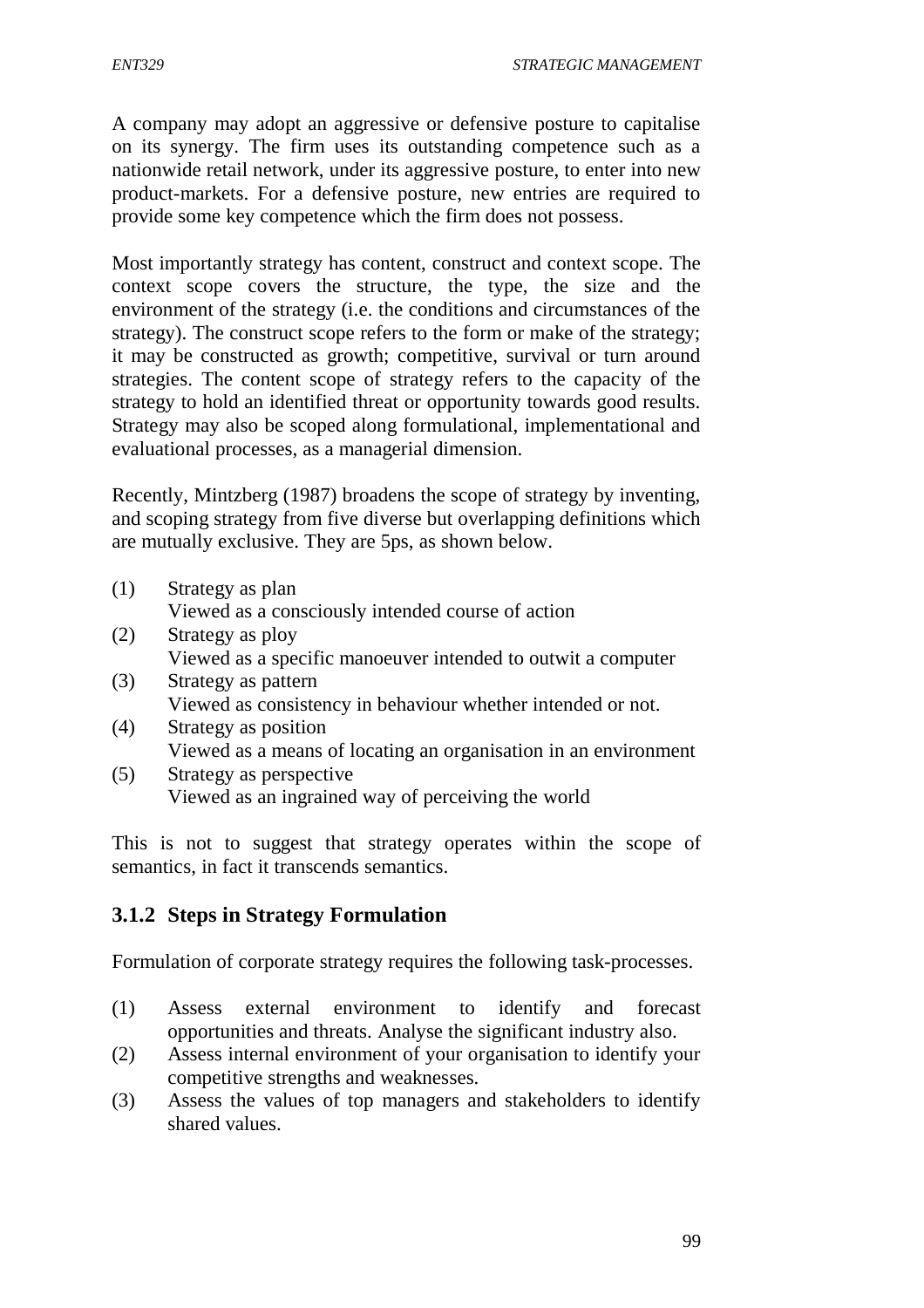- (4) Match external environment (including the relevant industry) analysis with both the internal organisational analysis and value analysis (**SWOT Analysis**).
- (5) From the *SWOT* analysis in (4) above, identify strategic mission or purpose for the organisation.
- (6) From the company's strategic mission, formulate long-term or strategic objectives which would be narrowed down to quantitative or verifiable objectives later.
- (7) From the strategic objectives formulated, identify and appraise all possible alternative ground designs or strategies with which the organisation can pursue formulated objectives.
- (8) Make a feasible choice out of the strategic alternatives that are open to the firm, in the light of company exigencies, situations and capabilities.
- (**NB:** *see strategy development pyramid, in figure 1.1 below)*

## **3.1.3 Determinants of Strategic Choice**

A good number of factors will influence the choice of a particular strategy by the company. The factors are listed below.

- (1) The history of the organisation which sets the path for the organisation into the future; it will not be appropriate for the organisation to abandon the path.
- (2) The purpose or mission of the organisation within the realm of its product-market definition will also suggest what strategy should be selected.
- (3) The socio-political-economic environment of the organisation also presents specific opportunities and threats, which may warrant specific adaptive strategy e.g. a competitive threat, may suggest a competitive strategy as a response.
- (4) Stakeholders of the organisations may come up with new resources, needs, expectations, agitation, threats and opportunities which may be strategically responded to e.g. suppliers may come up with new materials or inputs that may lead to new product development or diversification.
- (5) Organisational resources of any particular organisation will also suggest the type and the limit to which a strategy can be operated. The Nigerian Football Association (NFA) will be deluding itself if it wants to sit ten million people (capacity strategy) at the National or Liberty Stadium within any 90-minutes of play.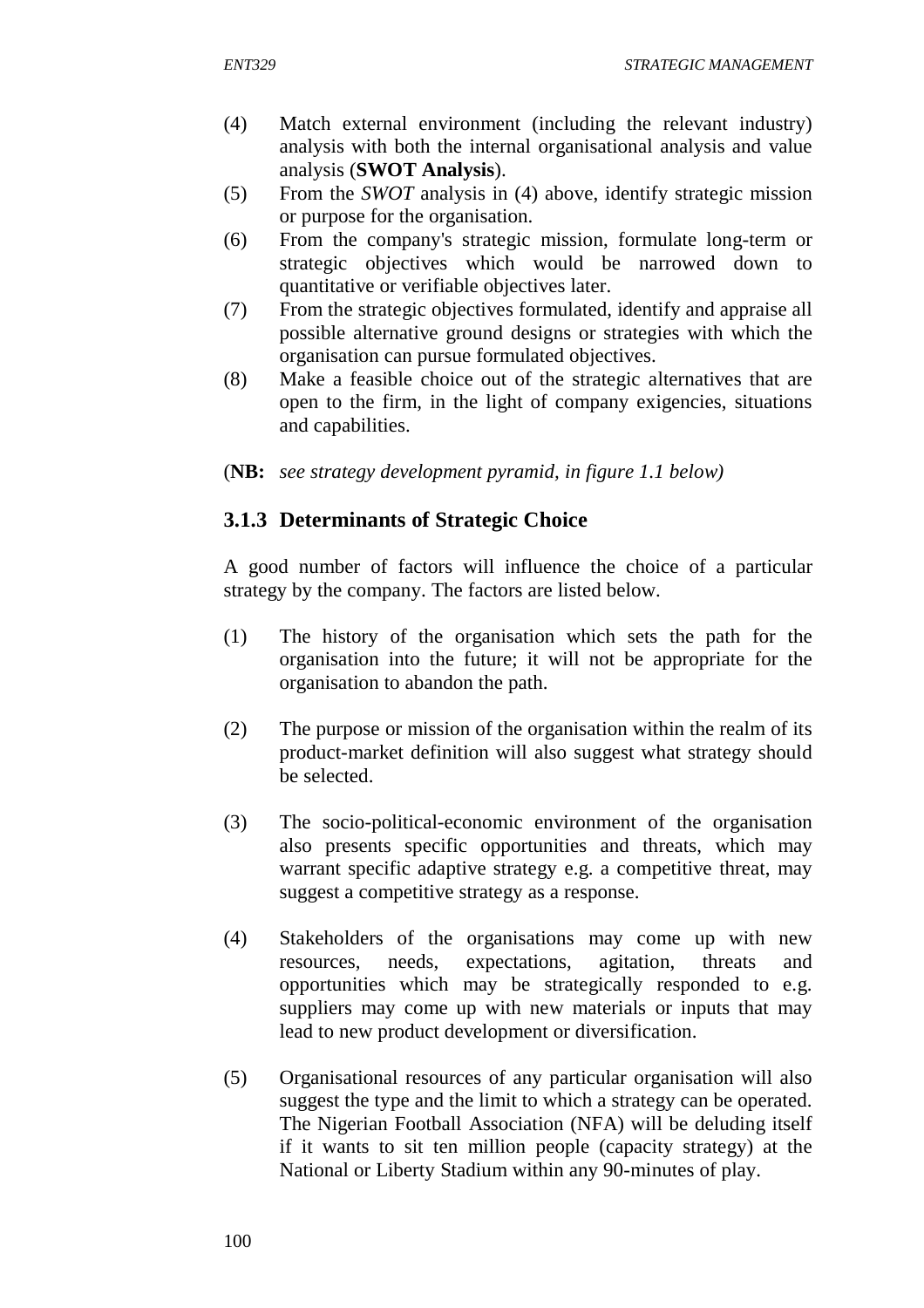(6) The shared values of owners and top managers will also determine the choice of a particular strategy. If the core values of the owners and top executives of the University of Lagos can be located in research, publication and teaching (academic values), then academic strategies will be selected. If the value shifts in the direction of competition with other institutions, then competitive strategies such as courses concentration (focus), differentiation, or low cost market leadership will be selected.

However, if the value is growth oriented, then new courses, new departments, new outreaches, new outlets will be opened. The university may even go international to open foreign offices. It will not only run undergraduate or postgraduate courses, but also postdoctoral courses. It will also create "Institute of Professors", and the likes, which will be similar to "Institute of Directors".

- (7) The distinctive competence of a particular organisation will also dictate what strategy the organisation can adopt. Nigerite Nigeria Plc (the makers of roofing sheets) can, probably, add an outputstrategy for solar energy, but this will not make use of its current distinctive competence, whereas the addition of output strategy (product development) for sex-care and/or creams and lotions by Lever Brothers Nigeria PIc will be much more germane to its current discriminating competencies.
- (8) The objective pursued by an organisation will help in identifying all feasible alternative strategies from which a choice can be made. An objective to pursue market share extension or market leadership will engender the adoption of competitive strategies; whereas a growth and survival objectives may require growth and survival strategies respectively (e.g. integration etc.).
- (9) Government policies may also have a direct bearing on strategic choice. A policy of government that all business organisations should source seventy percent (70%) of their input locally (local value-added) will lead many organisations to integrate vertically backward. Also, regulations concerning prices, wage rates, interest, taxes, dividend, investment, imports-exports, safety and pollution have a direct bearing on the formulation and implementation of strategies.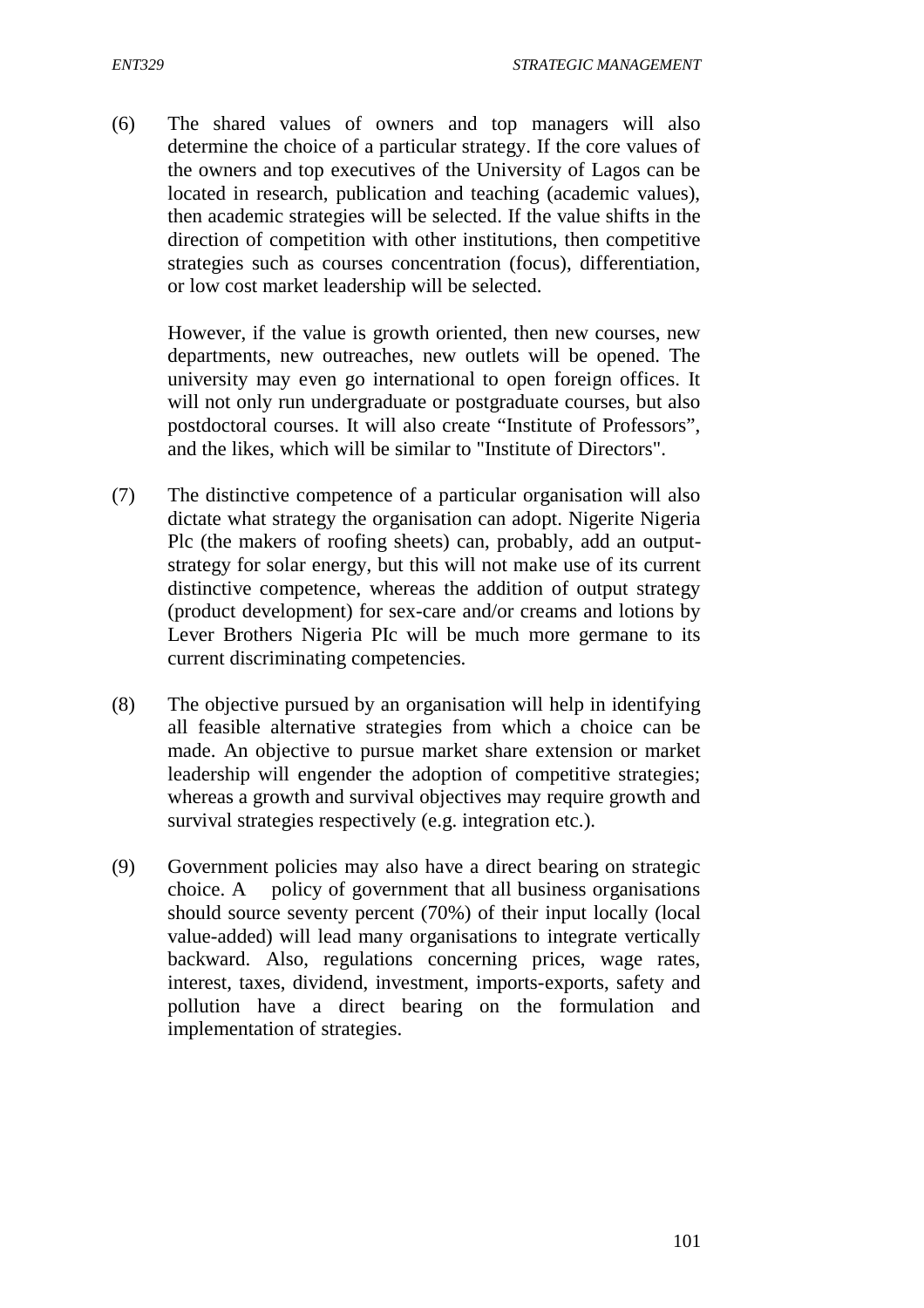## **3.1.4 Criteria for Assessing Strategic Alternatives**

All feasible strategic alternatives should be judged against the criteria below before a choice can be made.

#### **(1) Appropriateness to available resources**

Various strategies should be related to the available resources which management is willing to commit for the purpose.

### **(2) Appropriate time horizon**

All strategic alternatives must also be related to time horizon which management is willing to commit for the purpose. Strategic time horizon must be longer. It must also allow for extended time horizon for strategy modification and maintenance of consistency over time.

#### **(3) Internal consistency**

The proposed strategies must be assessed as consistent with established mission statements, values and objectives. The selected strategy must fit these and other strategic elements.

### **(4) External consistency**

Strategies must also be evaluated against the static and dynamic forces of the external environment. A coping strategy must be capable of arresting threats while utilising profitable opportunities. A strategy that cannot do this, is unfit.

#### **(5) Acceptable degree of risk**

The firm knows the degree of risk it can assume. Degree of risk assumable depends on:

- the amount of resources which the continued existence or value is not assured;
- the length of time period for which resources are committed;
- the proportion of resources committed to a single venture.

The degree of risk increases with an increase in these factors. Risk and payoff are correlated. High risk strategies promise high payoff but at the same time they pose threat to the survival of the enterprise, when things go wrong.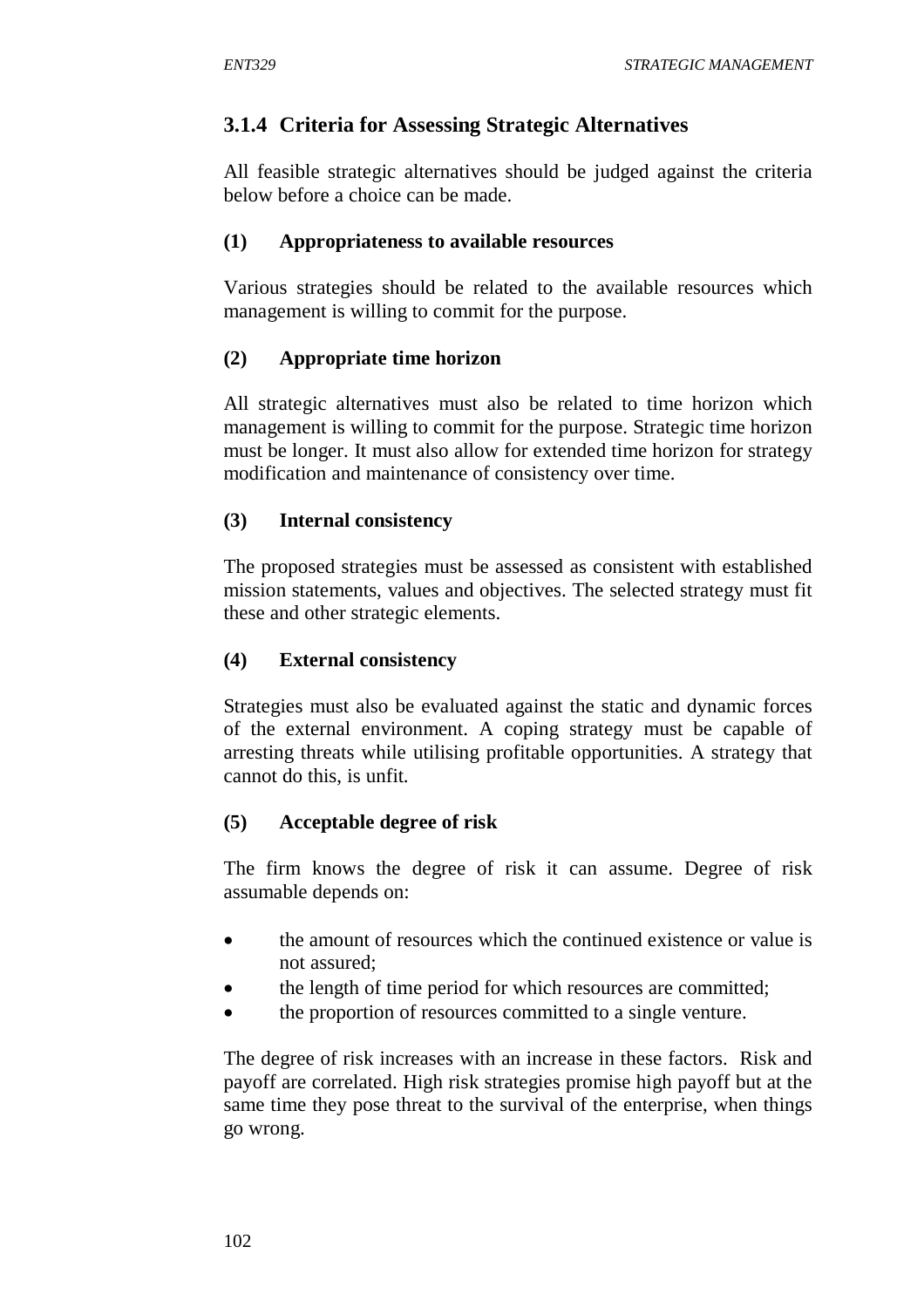# **3.1.5 Benefits of Strategic Adoptions**

Strategy formulation and implementation provides the following benefits.

- (1) Facilitates company growth and expansion
- (2) Leads a company to act rather than react
- (3) Provides a basis for measuring performance
- (4) Brings about strategic learning experiences in managers
- (5) Insures the setting and the acceptance of common goals
- (6) Trains and develop managers to inculcate strategic action skills
- (7) Furnishes early indication of financial needs and other needs as well
- (8) Helps a company to capitalise on opportunities and cope with boundary threats (e.g. growth, survival and competitive threats).



*Figure 1.1:* Strategy Development Pyramid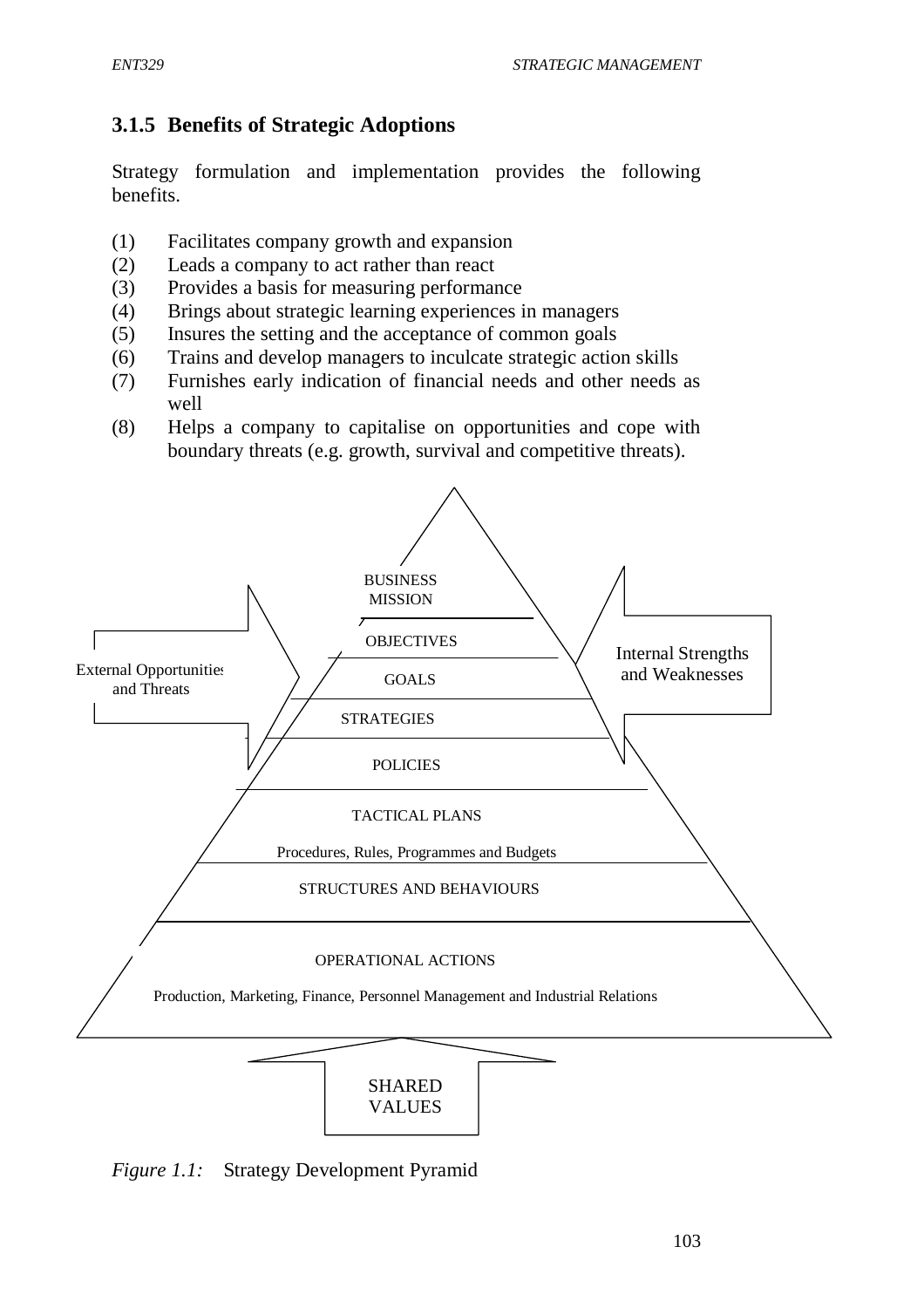# **3.1.6 Examples of Strategy Development**

### **Let us see some common examples of strategy development.**

### **(a) Mission statement**

"To serve our customers with beverage drinks and ensure stakeholders' satisfaction".

### **(b) Derived objective**

- (1) To improve shareholders return on invested capital
- (2) Market growth and expansion.

## **(c) Derived goals**

- (1) To achieve a 30% return by the end of the year 2015 (currently 12%)
- (2) To increase market share from 40% (current) to 85% by the year 2015.

## **(d) Derived strategies**

- (1) Pursuance of market penetration strategy by stimulating current customers to increase their current rate of usage or consumption
- (2) To expand capacity by opening ten new plants and twenty new depots in suitable areas of Nigeria before the year 2008.

## **(e) Derived policies**

(1) Increase promotion budget as and when necessary (2) Select plant and depot locations on the basis of reasonable but profitable expansionary reasons.

## **3.2 Dimensions of Grand Strategies**

The following are the dimensions of strategic changes or transformations. They are in most cases associated with grand or systemic strategies.

## **(1) Internal/external dimension**

- Internalisation is the extent to which the strategy adopted by an organisation is independent of any other entity.
- Externalisation is the extent to which the strategy adopted by an organisation is dependent or in association with another entity.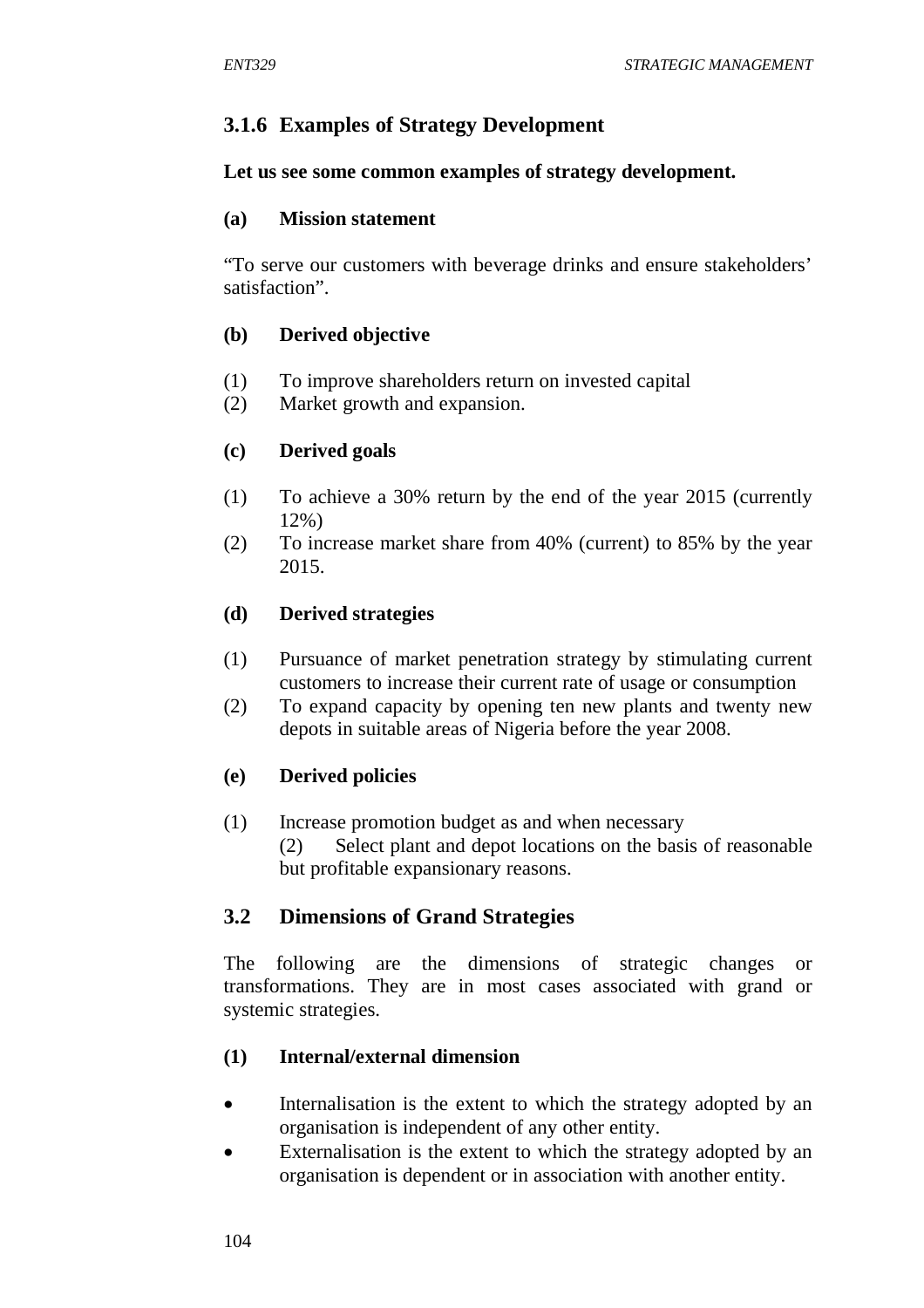#### **2. Relatedness/unrelatedness dimension**

- Relatedness is the extent to which the strategy adopted by an organisation is related to current business definition (customer groups, customer functions, product group or alternative technologies).
- Unrelatedness is the extent to which the strategy adopted by an organisation is at variance and unrelated to its current business definition. Relatedness is also called concentration (concentric); while unrelatedness is also called conglomerate.

#### **3. Horizontal/vertical dimension**

- Horizontalisation is the extent to which a newly adopted strategy enlarges or complements the current business definition of an organisation (customer groups, customer function, product class or technological alternative).
- Verticalisation on the other hand is the extent to which a newly adopted strategy enriches the current business definition of a company. Enrichment could be backward or forward or both from the current organisational position.

#### **4. Active/passive dimension**

- The active dimension is the extent to which a newly adopted strategy is offensive (aggressive) in anticipation or reaction to environmental threats and opportunities.
- Passive dimension is the extent to which a newly adopted strategy is defensive (protective) in anticipation or reaction to environmental threats and opportunities.

#### **(5) Basic/derived dimension**

- A basic dimension (also called grand, generic, systemic or holistic) is the extent to which a newly adopted strategy affects the entirety or totality of the organisation (corporate).
- A derived dimension is the extent to which a newly adopted strategy is restricted to a specific organisation's function e.g. production strategies such as choice of plant layout or plant maintenance strategy.

#### **(6) Local/multinational dimension**

• Localisation is the extent to which a newly adopted strategy is restricted to a single business or businesses at home.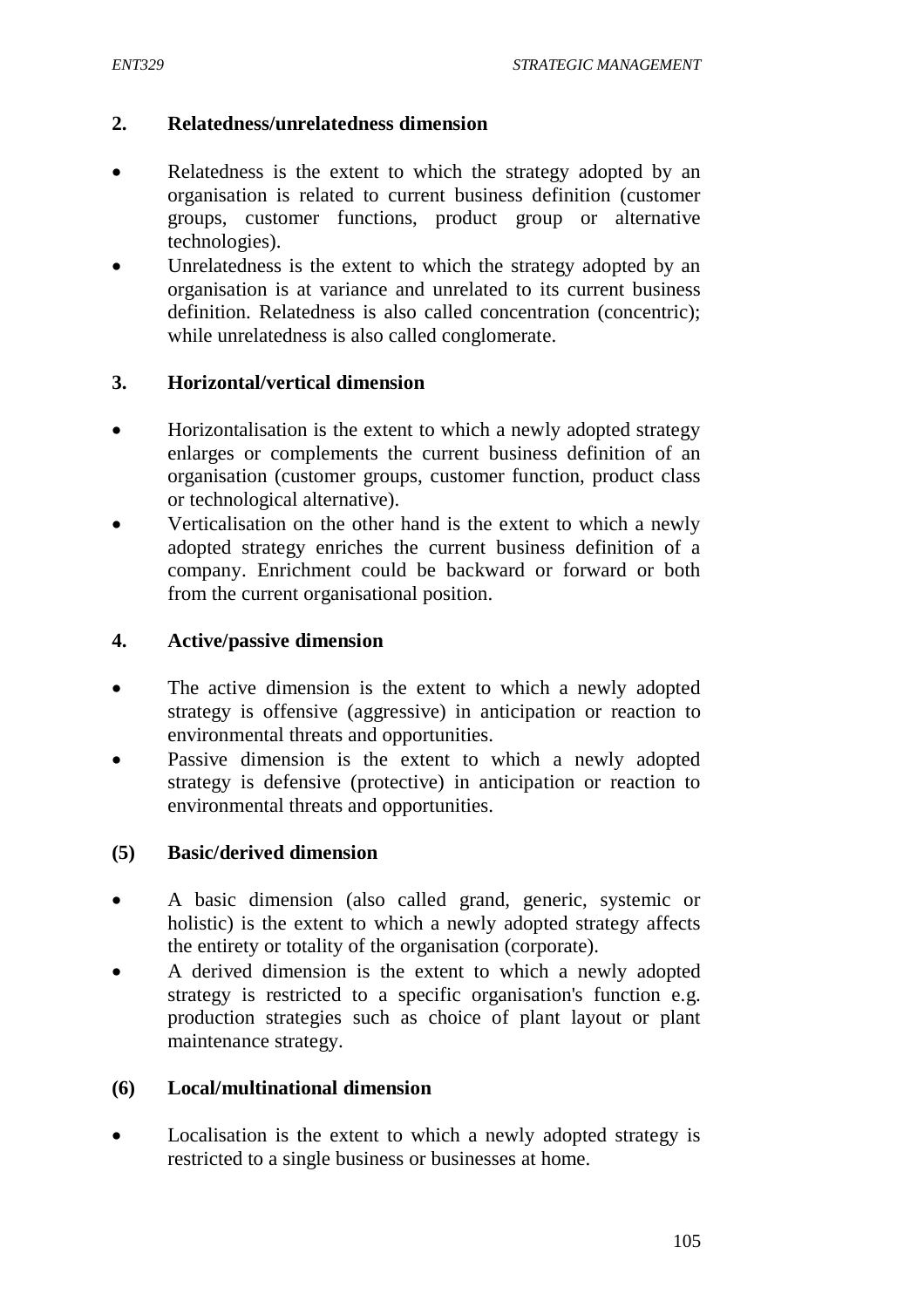Multinationalisation is the extent to which a newly adopted strategy is operated both at home and abroad (host economies).

### **(7) Diversity/integratedness dimension**

- Diversity is the variety of the adopted strategies or the extent to which adopted strategies are heterogeneous (diversification), or extent to which a newly adopted strategy can be differentiated from the existing strategies in the organisation.
- Integration as a dimension is the extent to which a newly adopted strategy collaborates or coordinates, or is in harmony with existing strategies of the organization.

## **(8) Intensiveness/extensiveness dimension**

- Intensiveness is the extent to which a newly adopted strategy intensifies, reinforces or increases organisation's operations within the current or potential product-market definition.
- Extensiveness is the extent to which a newly adopted strategy expands the current or potential product-market definition of a company.

### **(9) Cooperation/competitive dimension**

- Cooperative dimension is the extent to which a newly adopted strategy is in alliance or is joined with other entity's strategies.
- Competitive dimension is the extent to which a newly adopted strategy rivals other entity's strategies.

## **(10) Complete/facial dimension**

- Full or complete dimension is the extent to which a newly adopted strategy has permanent, interminable or durable existence (e.g. complete merger, full integration) or the extent to which an adopted strategy allows an organisation to participate in all stages of the process of getting products into the hand of final users. Partial dimension is the extent to which a newly adopted strategy is non-durable, terminable or having temporary existence or limited in participating in all stages of production (e.g. cartels, syndicates, pools, price rings, corners, partial integration).
- The former may be long-term and sometimes compulsory or binding, but the latter is short-term and voluntary.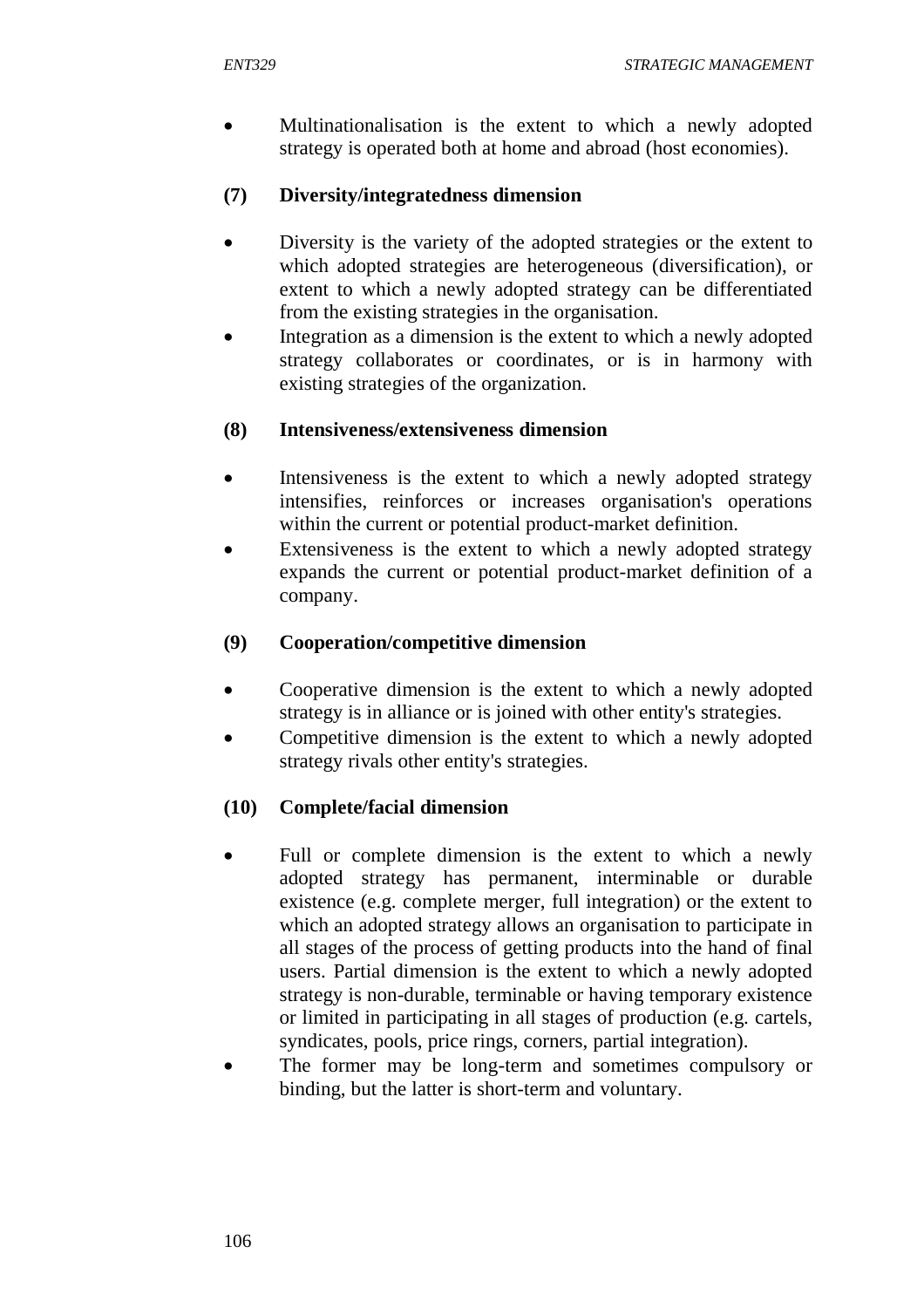#### **(11) Current/potential dimension**

- Current dimension is the extent to which a strategy is put to existing or actual use or is actualised with reference to the present time.
- Potential dimension is the extent to which a strategy is put to latent use with reference to a future time.

### **3.3 Alternative Grand Strategies**

Grand strategies are common/master strategies intended to furnish basic or generic direction for strategic actions. They are the basis of collaborative and enduring efforts directed towards the accomplishment of long-term business objectives. A grand strategy can be defined as a comprehensive general approach that guides major actions toward the realisation of long-term objectives. Other authors often refer to grand strategies as master, general, basic, generic, overall systemic or holistic strategies. The discussion of grand strategies are attractive conceptual academic packages, which certain problems have restricted their use in practice.

First, decision-makers often do not recognise the range of alternative grand strategies available. Strategic managers tend to muddle through by building incrementally from the status quo. This often limits their search for ways to improve results. Other traditional executives have simply never considered the options available as attractive grand strategies.

Second, decision-makers may generate lists of promising grand strategies but lack the skill as well as the logical and systematic approach to selecting an alternative. Strategy formulation or modification requires the consideration of available strategic alternatives for necessary choice.

Strategic alternatives revolve around the questions of whether to continue or change the business the enterprise is currently in or improve the efficiency and effectiveness with which the firm achieves its corporate objectives in its chosen business sector.

Grand strategic alternatives can be classified in these ways.

#### **i. Stability strategies**

Stability strategies are adopted by an organisation that desire incremental improvement of functional performance in all or any of its product market definition, either singly or collectively. Examples of such strategies include provision of special service to customers,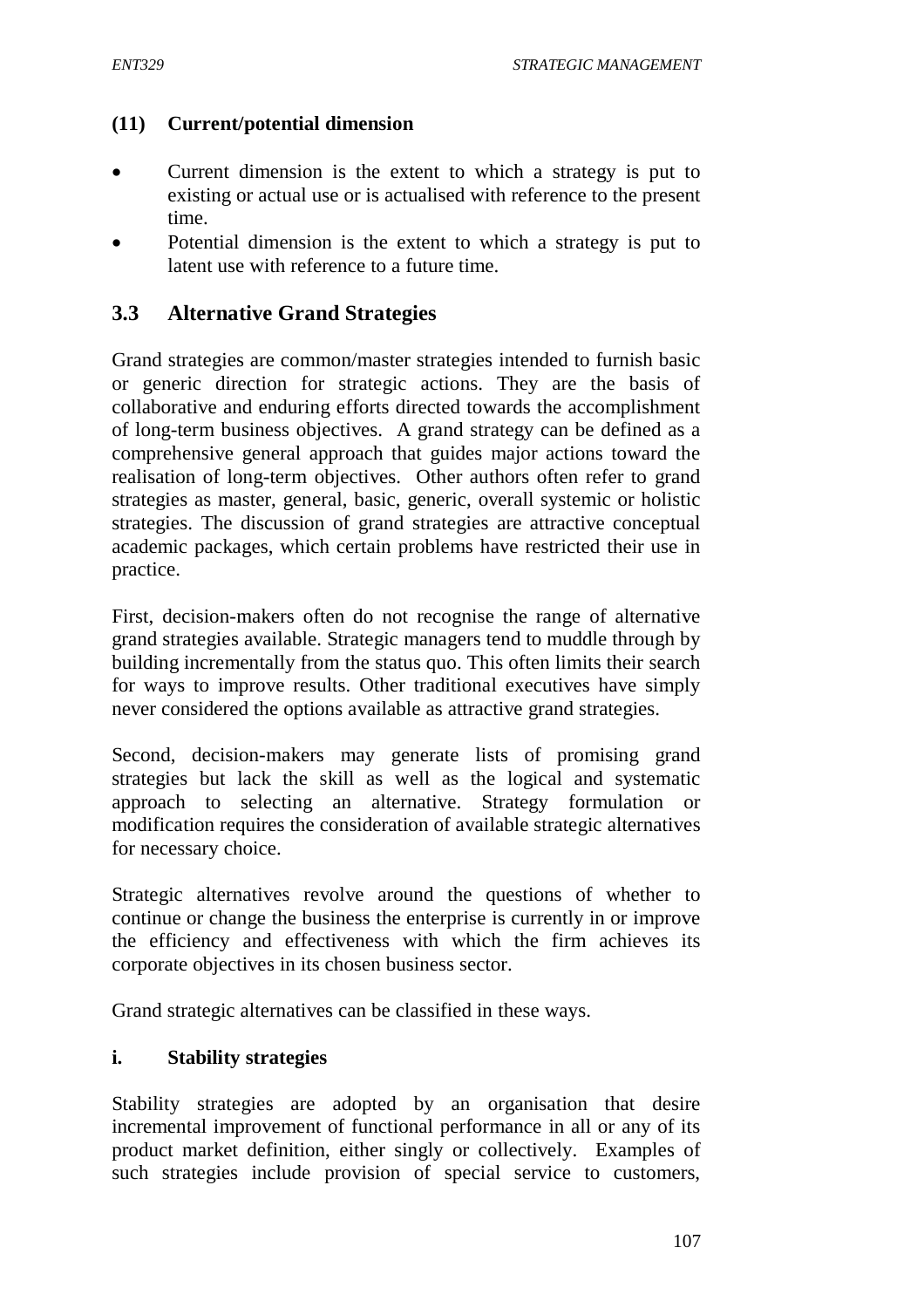provision of after sales service or modernisation of plant to increase efficiency, productivity and stability.

Adoption of stability strategies will not require the company to go beyond what it is presently doing, that is, serving the same markets with the present products, using existing technology.

A stability strategy may be adopted for the following reasons (Kazmi 1995).

- (a) It is less risky, involves less changes and people feel comfortable with things as they are
- (b) The environment is relatively stable
- (c) Expansion may be perceived as being threatening
- (d) Consolidation is sought through stabilising after a period of expansion.

## **ii. Expansion/growth strategies**

An expansion or growth strategy is adopted when a company broadens the scope of its product-market definition. It is an elaborate redefinition of the current product-market scope. The redefinition of scope usually leads to expansionary or extended alteration of the corporate philosophy, identity, character, size and image of the business of the organisation.

Growth strategy may be intensive, integrative or diversified, as the case may be. Any of these has great impact on company's internal configuration causing extensive changes or transformations in almost all aspects of internal functioning. Strategies here are more risky than stability strategies. Growth strategies may be adopted for the following reasons.

- a. It is a more appropriate answer when the environment demands increase in pace of activity
- b. It provides strategists with a psychological feeling of satisfaction with the prospects of growth from expansion. *CEOs* may take pride in presiding over organisations perceived to be growthoriented.
- c. Increasing size may lead to more control over the market vis-avis competitors.
- d. Advantages from the experience curve and scale of operations may accrue.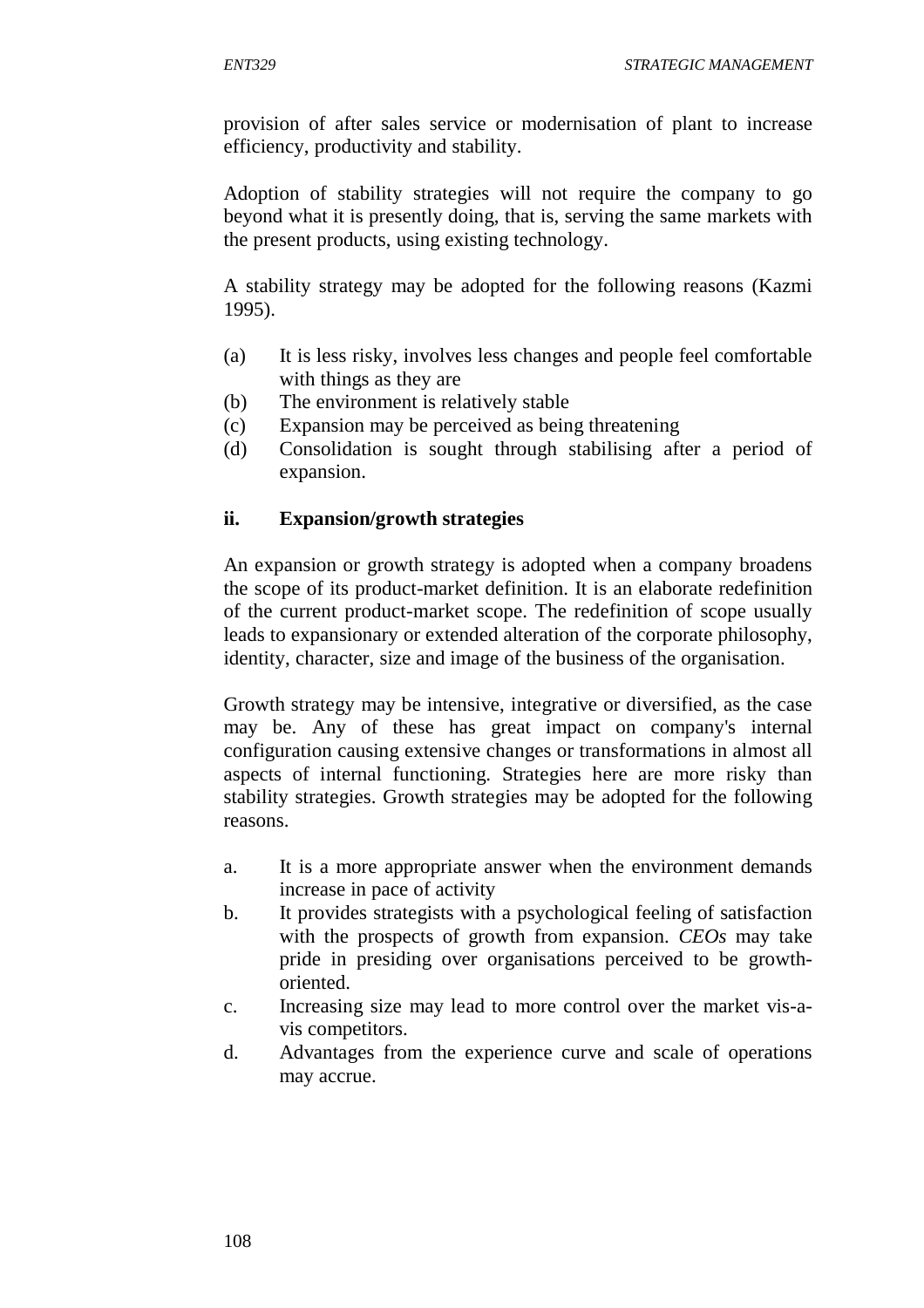#### **iii. Competitive strategies**

A competitive strategy is adopted when a company wants to cope with the boundary threats of its rivals. They are a combination of offensive, defensive and functional area/support strategies employed to cope with the five competitive forces enunciated by Porter (1980) in order to achieve target objectives.

The three genetic competitive strategies include the following.

- (a) Striving to be the overall low-cost producer in the industry
- (b) Seeking to differentiate ones product offering in one way or another from rival product.
- (c) A focused approach based on cateting (via low cost leadership or differentiation) to a narrow portion of the market rather than going after the whole market.

#### **iv. International business entry strategies**

International business entry strategies are adopted when a company wants to realise global business objectives through efficient and effective use of available resources across national border in two or more countries of the world.

Global business objectives sought may include profitability, growth, survival competitive position, development and/or public responsibility.

From these objectives, one can observe that strategic entry path for international business may be plural path including the use of growth, survival, competitive and development strategies.

The three international business entry strategic alternatives are listed below.

#### **(a) Trading strategies**

The options here include exporting, importing and/or exporting (reexporting of imported items) strategies.

#### **(b) Joint/cooperative strategies**

The alternatives include licensing, franchising, management contracts, leasing, contract manufacturing, contractual joint venture (consortium) and joint equity partnership.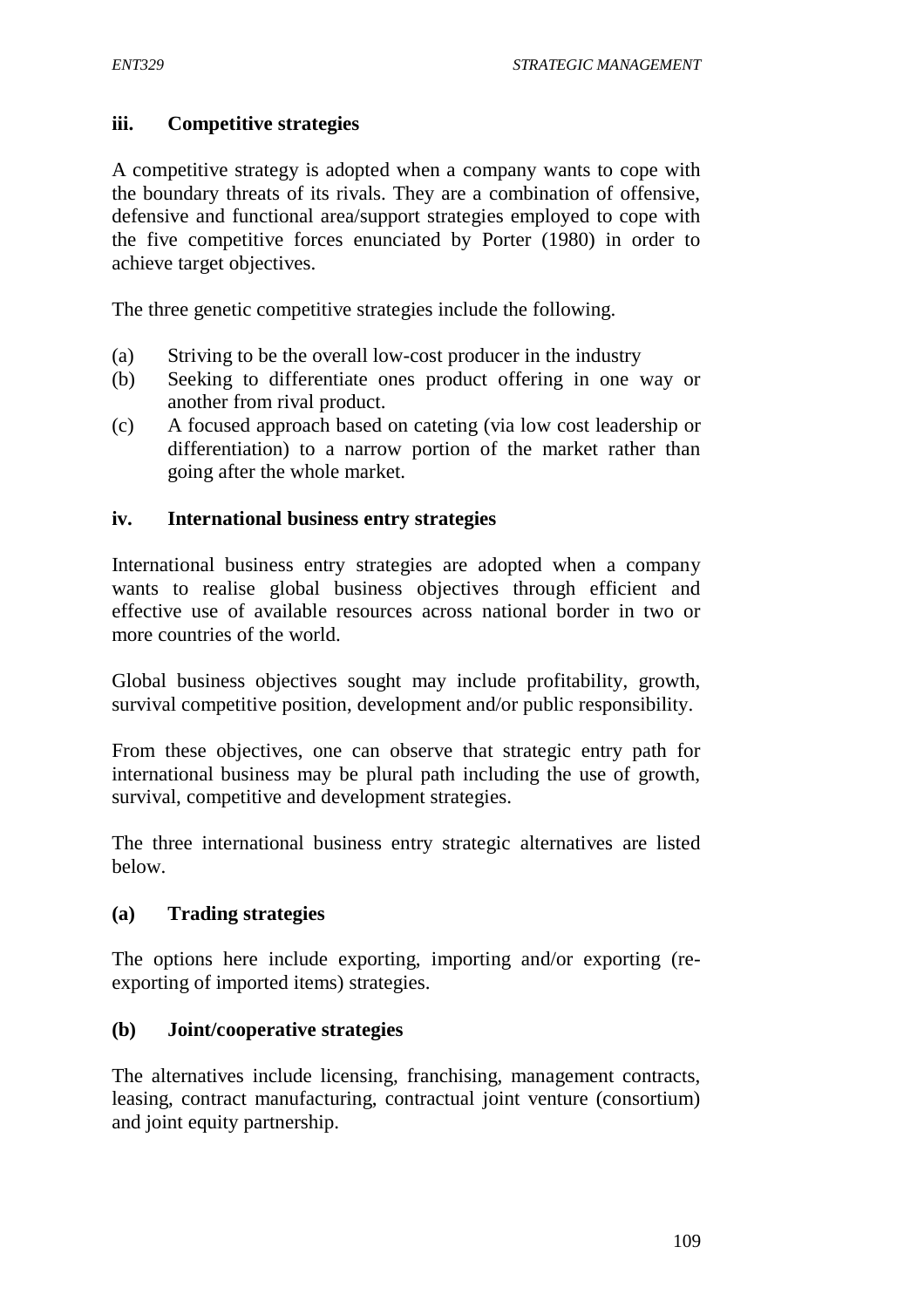### **(c) Direct private investment strategies**

The alternatives include starting up a wholly owned subsidiary plant, buying a going-concern through merger or acquisitions, forming a joint venture plant or a tripartite venture partnerships that result in the creation of fixed assets.

These multinational business entry strategies are well discussed later in the course.

#### **v. Contraction/retrenchment/turnaround strategies**

A retrenchment strategy is followed when an organisation substantially reduces the scope of either its customer groups, customer functions, or alternative technologies, singly or jointly, in order to improve its performance.

Sometimes war strategists may think it is better to retreat rather than to advance. Retrenchment therefore involves total or partial withdrawal from either a customer group, customer function or alternative technologies e.g. an hospital abandoning treatment of general cases to concentrate on specialty treatment. A training outfit may serve its clientele through distance learning system and discard its face-to-face interaction methodology of training to reduce expenses, use of existing facilities and personnel more efficiently.

Retrenchment strategies "trim the fat" results in a slimmer organization, benefit of unprofitable customer groups, customer functions or alternative technologies.

#### **vi. Combination strategies**

This strategy is followed when an organisation adopts a mixture of stability, expansion, new business entry, competitive and retrenchment strategies either at the same time in its different business or at different times in the same business with the aim of improving performance.

This strategy as an alternative is a complex response or solution to complex-dynamic environmental problems and complications of real life business.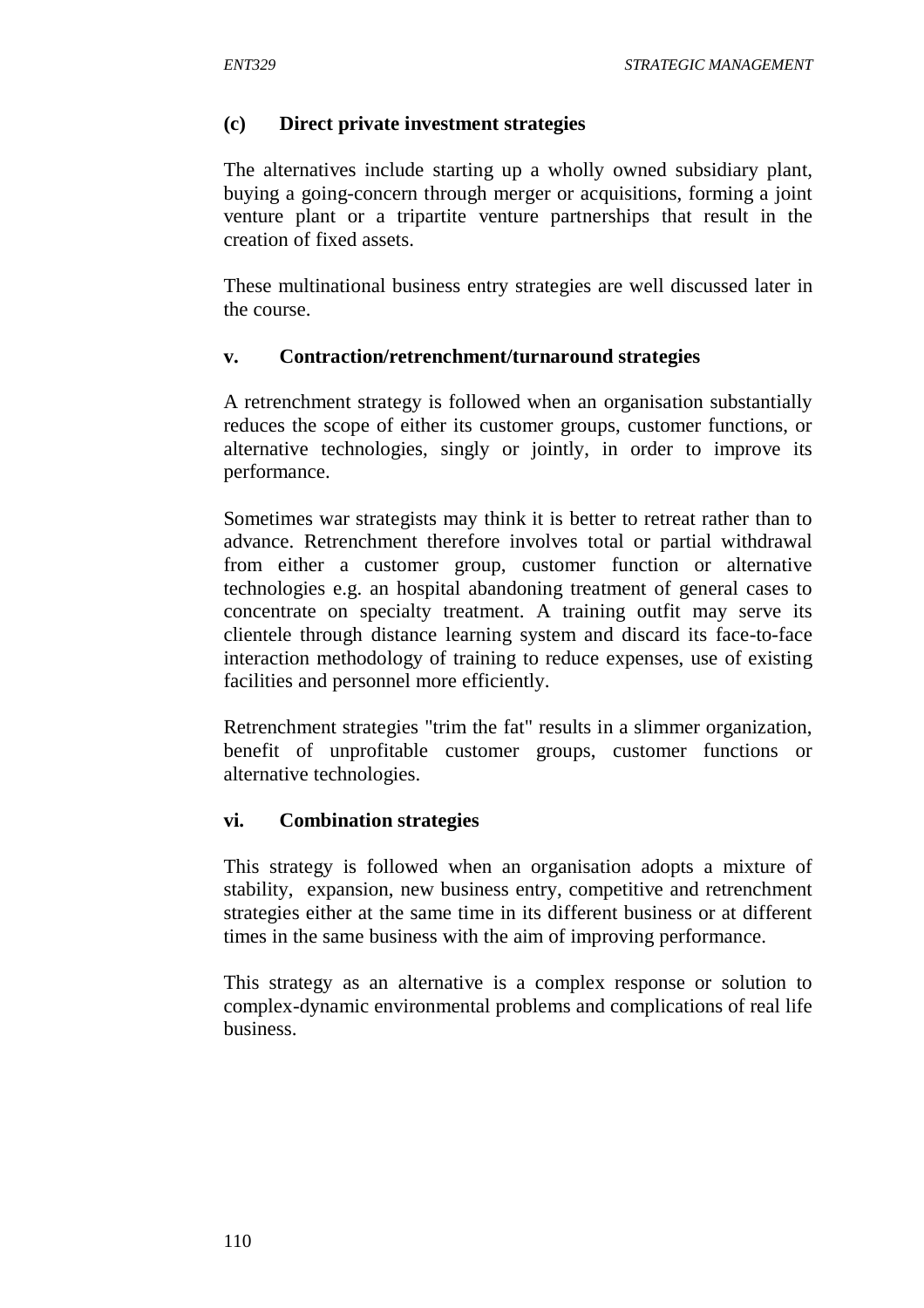## **3.4 Alternative Growth Strategies**

Generic growth strategies can be classified into three groups as follows.

#### **(a) Intensive growth strategies**

These include market penetration or concentration, product development and market development.

#### **(b) Integrative growth strategies**

These include horizontal integration, background vertical integration and forward vertical integration.

#### **(c) Diversification growth strategies**

These are made up of concentric or related "diversification, horizontal diversification and conglomerate or unrelated diversification".



*Fig. 1.2:* Alternative Growth Strategies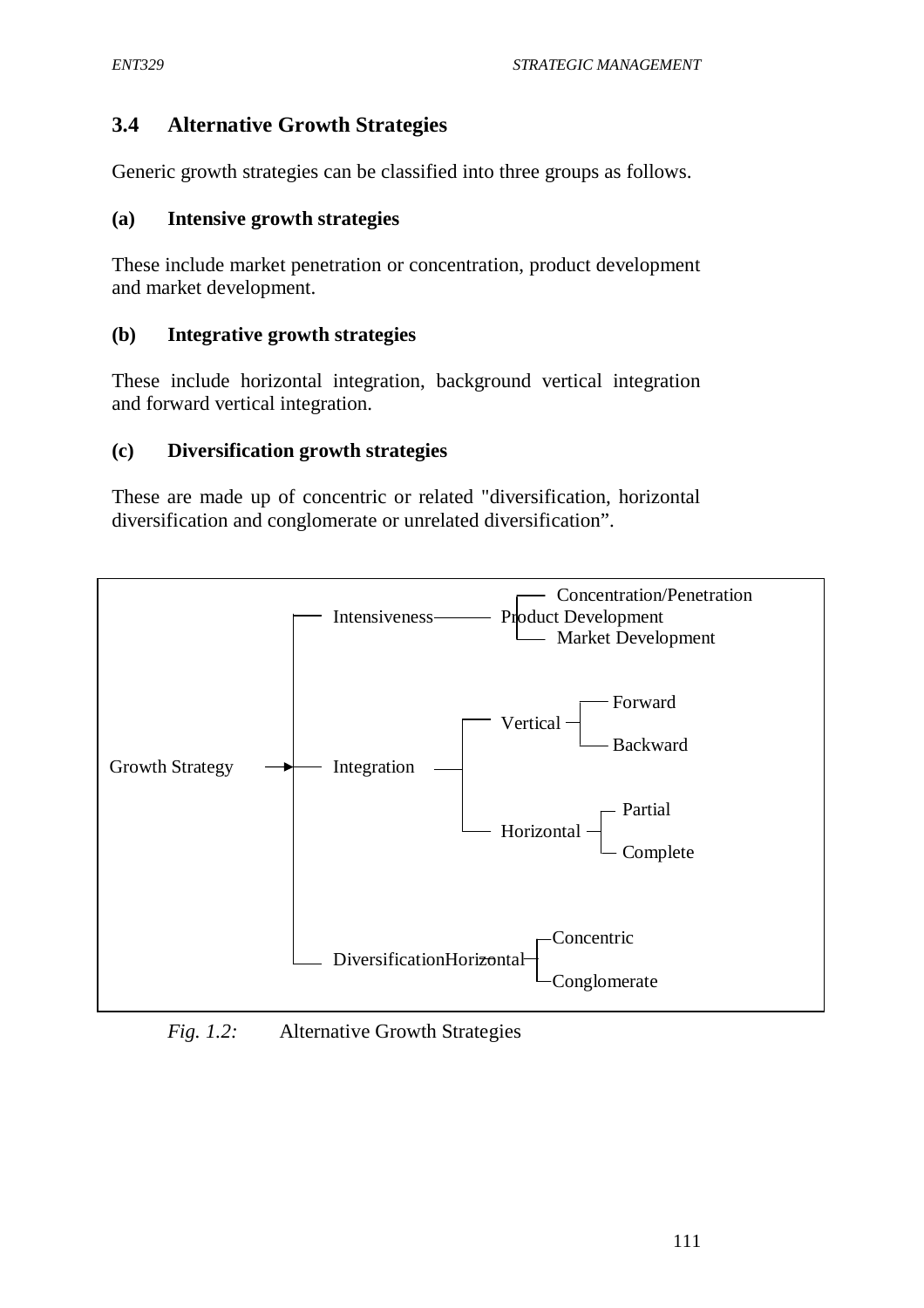

*Fig. 1.3:* Ansoff's Product-market Windows/Portfolio

# **3.5 Alternative Generic Competitive Strategies**

Figures 1.2 and Figure 1.3 above illustrate the alternative growth strategies that a company may assess for adoption. The second figure shows the growth path along current/new product versus current/new market dimensions. Three sets of strategic intensiveness plus diversification strategy are visible from these combinations in the window.

Each of these types of growth strategies are explained below.

## **(A) Intensive growth strategies**

Alternatives are listed below.

## **(1) Market penetration/concentration**

Market penetration consists of the companies seeking increased sales for its current products in its cutrent markets through more aggressive marketing effort. This concentration or penetration strategy is effective and suitable in the following situations.

- (i) When the usage rate of present customers can be significantly increased.
- (ii) When current markets are not saturated with one's particular product or service.
- (iii) When the correlation between sales revenue and marketing expenditure is historically high.
- (iv) When increased economies of scale provide major competitive advantages.
- (v) When the market shares of major competitors have been declining while total industry sales have been increasing.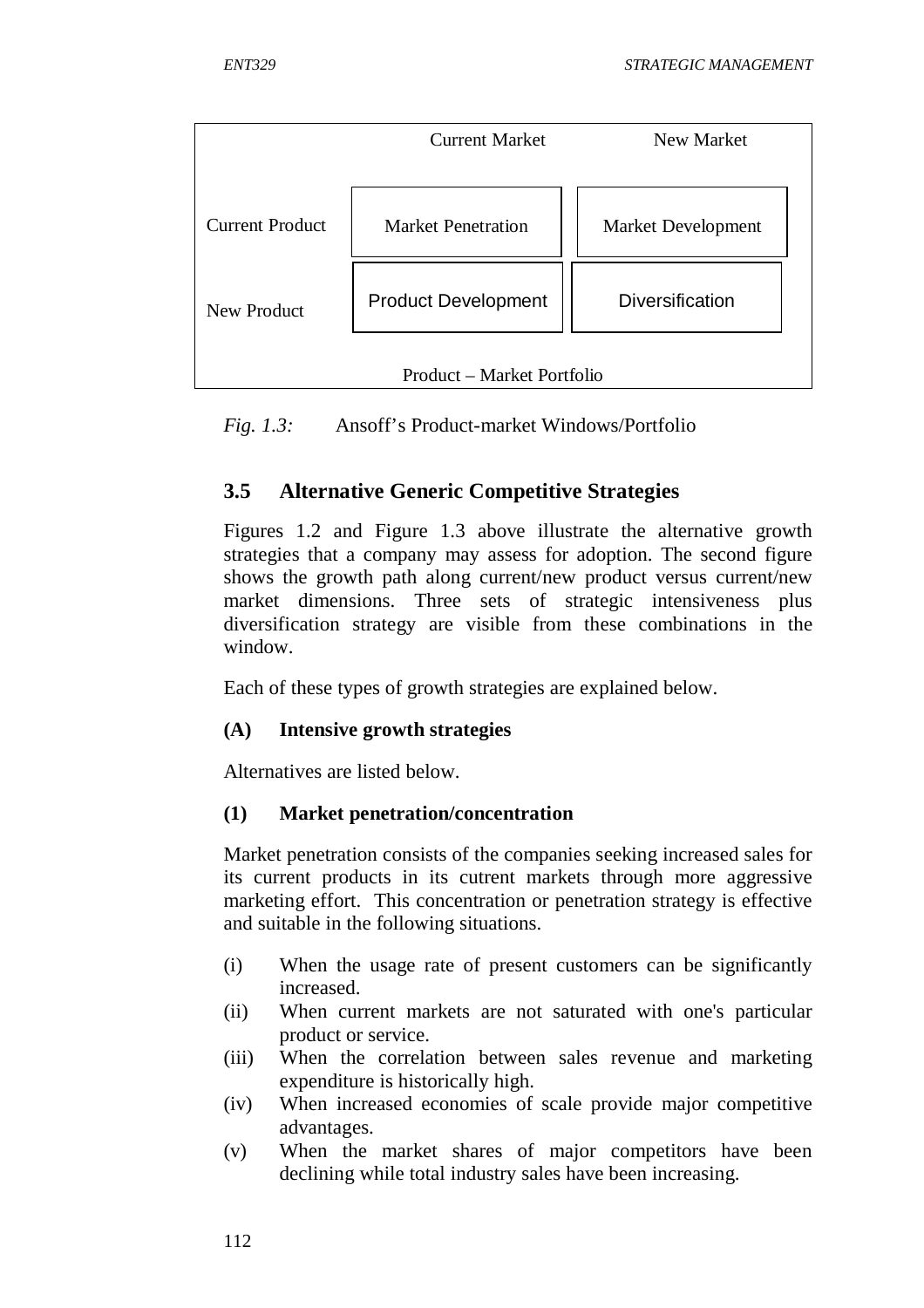*ENT329 STRATEGIC MANAGEMENT*

Penetration may be achieved through intensive attraction of the company's current customers, competitors' customers and current nonusers. Each of these actions suggests the usage of specific set of alternative or aggressive efforts such as trade allowances, promotion, price reductions, package improvements etc. Of all the grand strategies, concentration is the lowest in risk and no additional resources are required.

The strategy is called concentration strategy because the organisation concentrates on a single line of business. Concentration brings about directional clarity and unity of purpose from top to the bottom, in the hierarchy of the organisation. Managers and workers have an in-depth knowledge about the single business. Concentrating on a single line of business poses the risk of putting all of a firm's egg in one industry basket. If the industry stagnates, declines, or becomes unattractive, then the single-business enterprise future outlook dims, the company's growth rate becomes tougher to sustain, and superior profit performance is much harder to achieve.

A single business with a concentrated strategy may be hampered by changing customer needs, technological innovation or the introduction of new substitutes. Such a company may, ultimately, become a victim of its own narrow corporate goal definition; this is symbolic of all monoproduct companies.

## **(2) Market development**

Market development consists of the company seeking increased sales by taking its current products into new markets. This strategy like the concentration strategy is less costly and less risky compared to some senior grand strategies.

By this strategy the firm enters into new markets by developing product versions that appeal to new market segments. The firm may also enter into new geographical areas through local, regional, national or international expansion. Companies that open offices in new places, states or countries are practicing market development.

Companies marketing products, sometimes with slight cosmetic modifications to customers in related market areas, by adding different channels of distribution or by changing the content of advertising or promotional idea are practising market development. Situations in which market development may seem a profitable opportunity to a company include the following.

 When new channels of distribution are available, that are reliable, inexpensive and of good quality.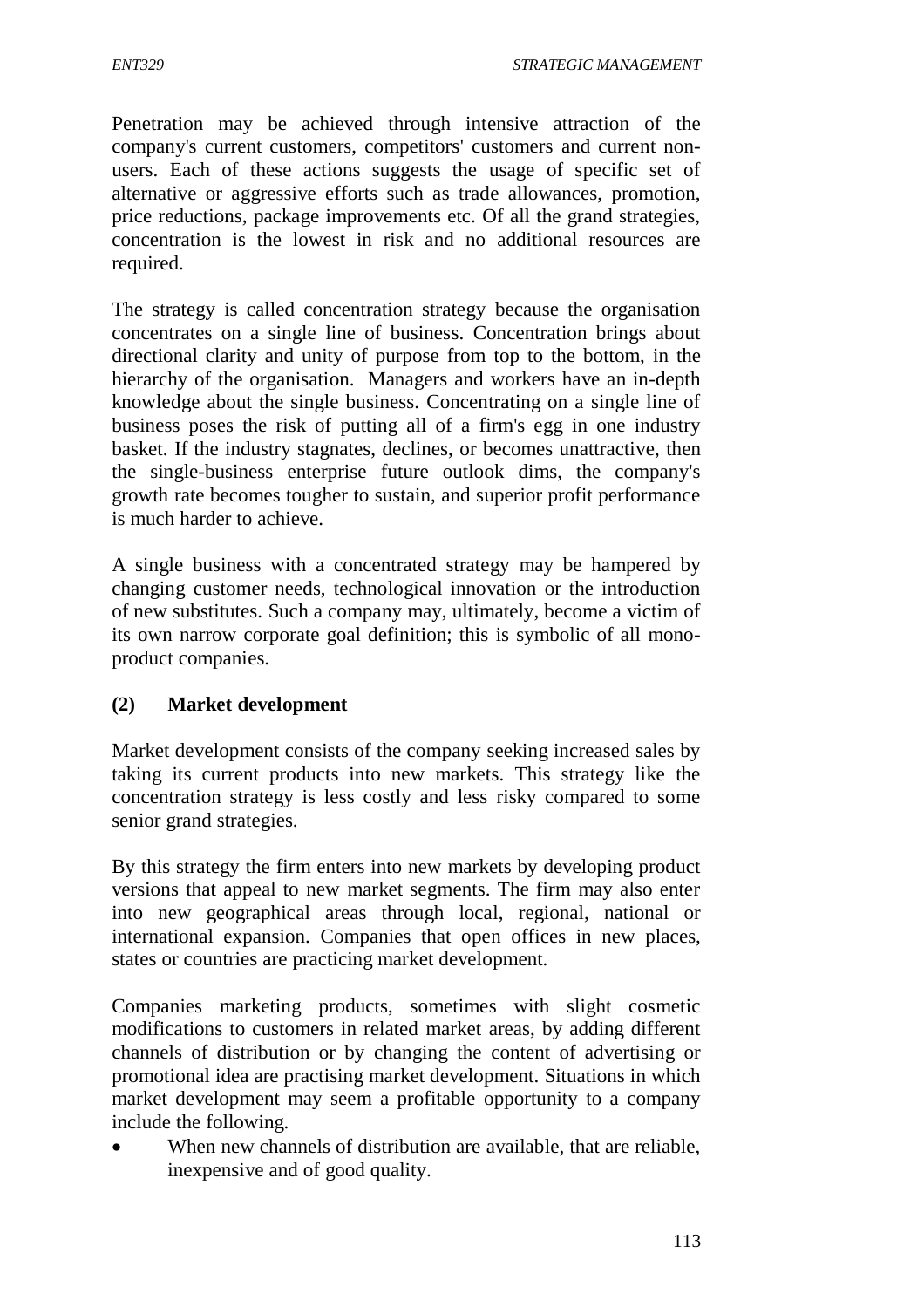- When an organisation is highly efficient and effective at what it does.
- When new untapped or unsaturated markets exist.
- When the company has needed capital and human resources to manage expanded operations.
- When the firm has excess or surplus production capacity.
- When an organisation's basic industry is rapidly becoming global in scope.

### **(3) Product development**

Product development consists of the company's seeking increased sales by developing new or improved products for its current markets. A company can develop new product features or content by attempting to adapt, modify, magnify, minify, substitute, rearrange, reverse or combine existing features (product reformulation) (Kotler,1980).

Another method of developing new product is by creating different quality versions of the product. A product can also be developed by creating additional models and sizes (product proIiferation).

Product development strategy are very effective under the following situations:

- When the company wants to prolong the life cycle of its current product that is already at maturity stage by attracting present customers who are satisfied with company's initial products and services.
- When the company competes in an industry that is characterised by rapid technological developments.
- When major competitors offer better quality at comparable prices.
- When the company competes in a high growth industry that is strategically attractive.
- When the company has very strong research and development capabilities.
- When the company wants to take advantage of its favourable reputation and brand name.

By way of example, a second formula of skin-care creams and lotion, a revised edition of a textbook and a new model of a popular brand of car such as German Mercedes Benz, Peugeot, or Japanese Toyota constitute product development strategy.

#### **(B) Integrative growth strategies**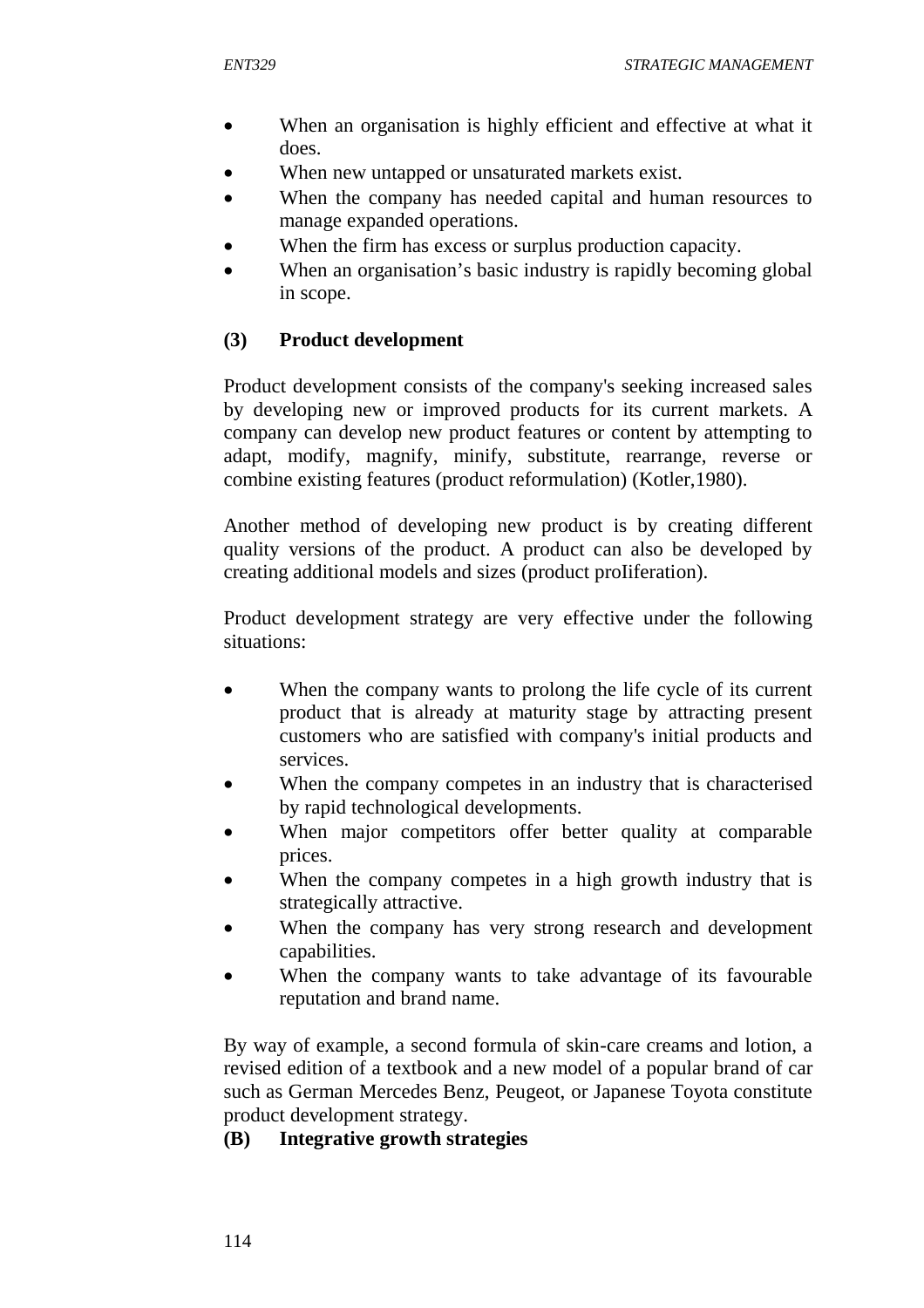### **(1) Backward Integration**

Backward-vertical integration takes place when a company is seeking ownership or increased control of its supply systems. Backward integration can be achieved by a company via its own internal start-up entry into inputs supply stage in the industry's activity chain or can choose to acquire an enterprise already positioned in the supply stage of inputs. Backward integration is a profitable growth opportunity under the following situations.

- When an organisations current suppliers are too expensive, unreliable or incapable of meeting the firm's needs for parts, components, assemblies or raw materials.
- When the number of suppliers are few, whereas there are many competitors scrambling for scarce inputs.
- When a company competes in an industry that is growing rapidly.
- When a firm has the capabilities (capital, competence and human resource) needed to manage the business of producing or supplying its own raw materials.
- When the advantages of stable prices are particularly important so as to stabilise the cost of raw material production.
- When present suppliers realise high profit margins, suggesting that the business of supplying products or services in the given industry is a worthwhile venture.
- When an organisation needs to acquire a needed resource quickly.

It may be a policy directive or a legislative dictation from the government; for instance the Shagari regime in Nigeria demanded 50% local added inputs in manufacturing of company products.

Increasing the local content of Nigerian industrial output is a central objective of government industrial policy. The Raw Materials Research and Development Council (RMRDC) allocates resources to research and development of identified raw material substitutes or alternatives.

In Nigeria, Lever Brothers Nigeria Plc (LBN) blazed a successful and enviable trail by looking inward and sourcing raw materials for itself and others locally. The company invested heavily in the development of local substitutes such as palm oil, kernel oil, agricultural annual crops such as sunflower and lemon grass. It has a 2,000 hectare tea plantation on the Mambila Plateau in Taraba State of Nigeria.

It also provides invaluable technical and financial support to local manufacturing ventures which produce intermediates such as alkaline, sodium silicate and the local mining of feldspir and Kaolin in Plateau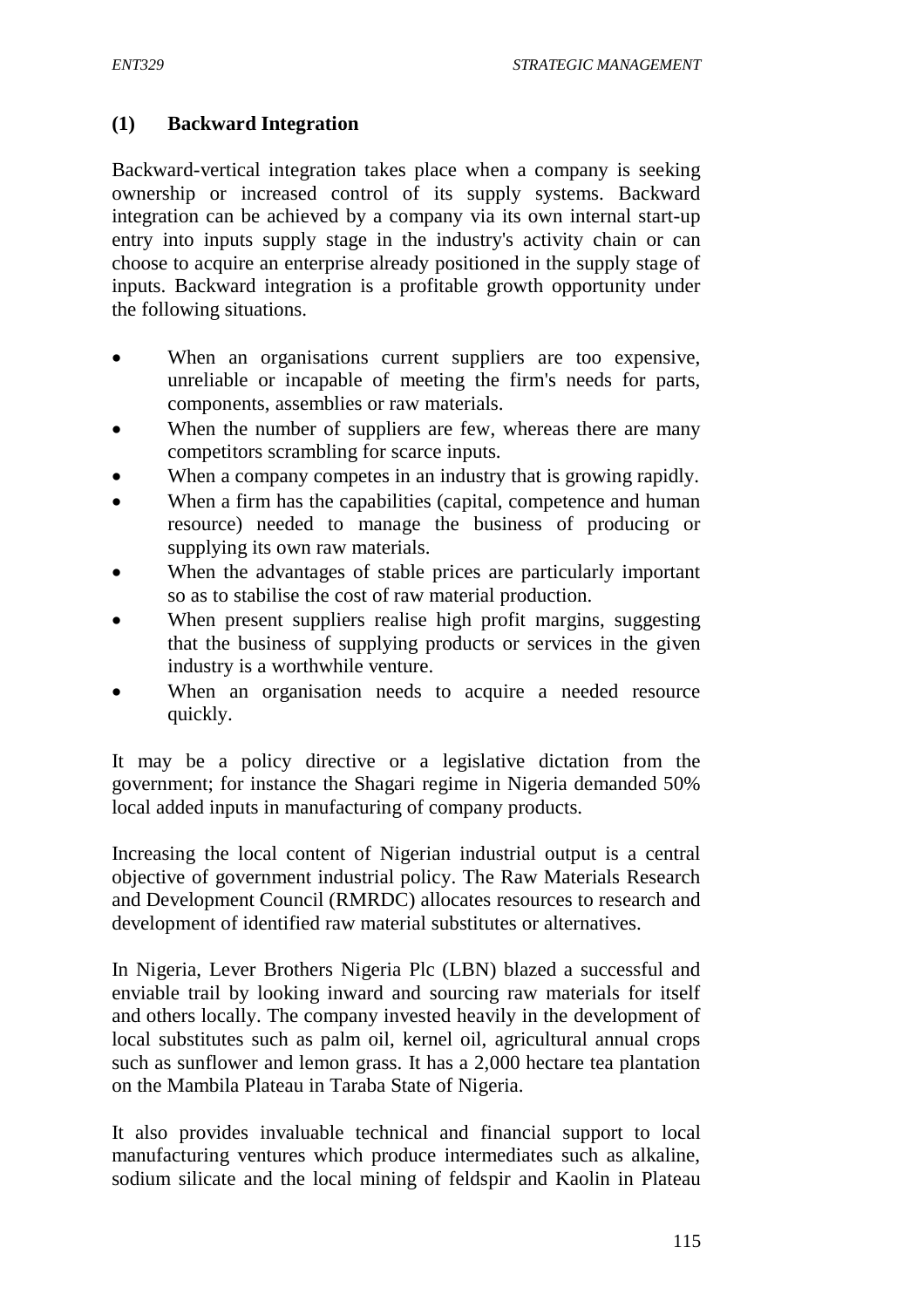and other states of Nigeria. Other products include bleaching earth and some special adhesive for soap wrappers. *LBN* is also involved in the production of sulphuric acid, emulsifiers as well as special oil blends for companies manufacturing ice creams, condensed milk, beverages and other foods. *LBN*, therefore, is appreciatively self-reliant. The company depends largely local sources (up to 70%) for its basic raw material needs. Thus, inward looking and local sourcing of raw materials ensure increased employment in the country and consolidate survival and continuity of the companies involved.

Other well known examples of backward integration are Cadbury Nigeria PIc, Guinness Nigeria PIc, UAC of Nigeria PIc, Nestle Foods Nigeria PIc to mention but a few, all of which sufficiently own agricultural plantations and/or are in reliable partnering arrangements with contract farmers and outgrowers which make them to benefit from the technical advice and assistance of the company's agricultural services department, and at the same time guarantees the company's continuous supply of grains that meet its quality standards.

## **(2) Forward integration**

Forward integration (in a company) entails seeking ownership or increased control of distribution systems. It is a form of vertical integration. This may be achieved by a company internal start-ups or by acquiring businesses that can serve as a distribution (wholesale or retail) outlets for the firms products (e.g. warehouses for finished products, departmental stores, depots etc). Forward integration can be a profitable growth strategy under the following conditions.

- When the company's present distribution systems are especially expensive, unreliable or incapable of meeting the firms distribution needs.
- When the availability of quality distributors is so limited as to offer a competitive advantage to those firms that integrate forward.
- When a firm competes in an industry that is growing and is expected to continue to grow remarkably.
- When an organisation has the capabilities, capital and human resources needed to manage the business of distributing its own products.
- When the advantages of stable production are particularly high so as to be able to predict demand levels.
- When present distributors have high profit margins or are engaging in sharp practices detrimental to the image of the manufacturer.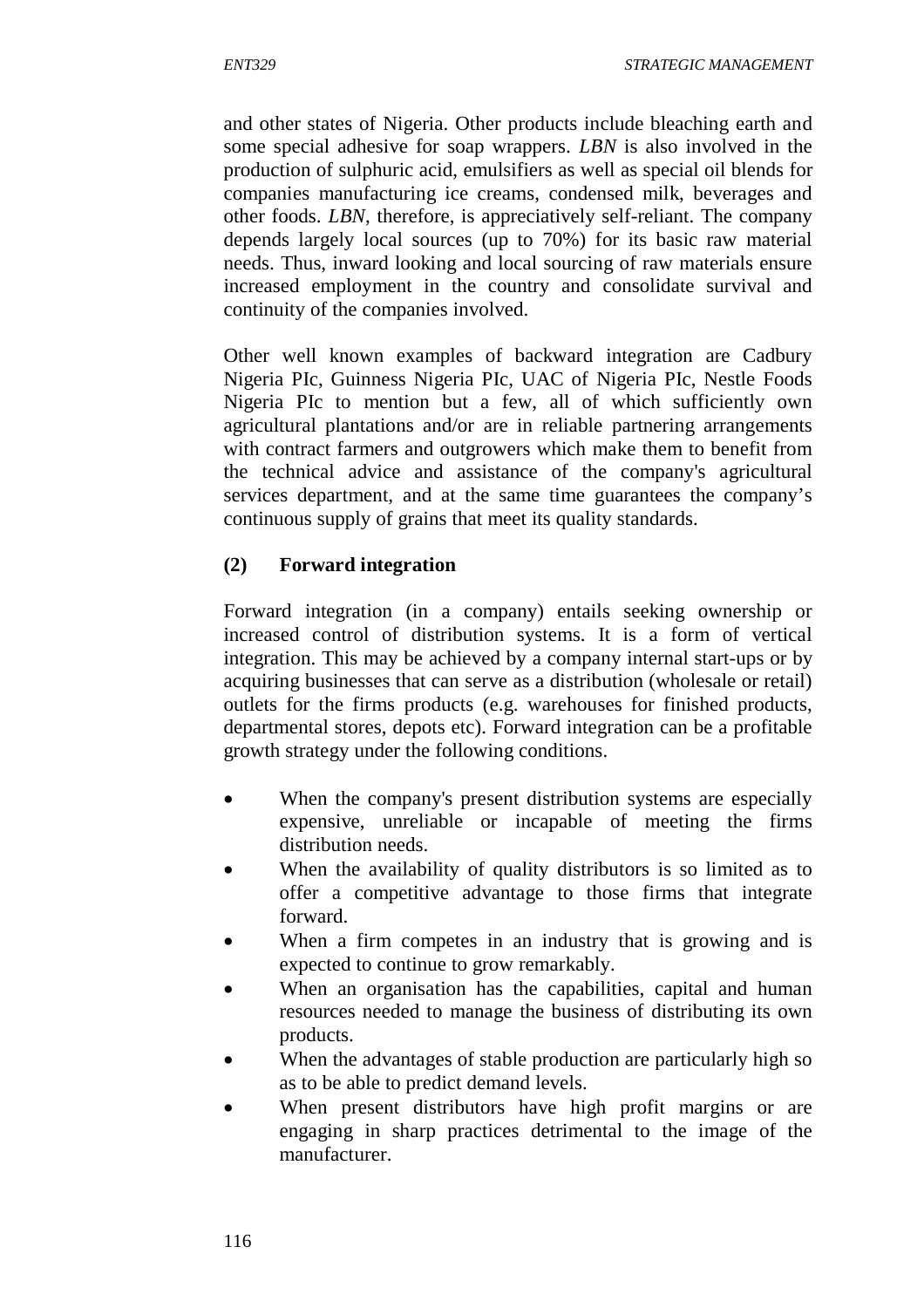It may be a legal or legislative requirement, in a developing economy, for proper rationing of scarce output.

In Nigeria, Leventis Nigeria PIc, Nigerian Bottling Company, UAC of Nigeria Plc, certain shoe manufacturers and oil companies through their various filling stations have integrated forward to market their own products through their own delivery trucks, depots, warehouse, departmental shops, demand centres, mail ordering, direct marketing and sales efforts.

Forward integration strengthens a firm's market position and secures it for a competitive advantage. Forward integration is usually motivated by a desire to realise the profit potential of a smooth economical production flow, product differentiation, having one's own capability for assessing end-user markets and/or a distribution cost advantage to eliminate adultration of products by existing distributors (Thompson and Strickland, 1987).

### **(3) Horizontal Integration**

Horizontal integration entails a company seeking ownership or increased control of some of its competitors. It involves integrating with other businesses at the same level of supply, production or marketing processes. It expands the business at the same level of business. Horizontal expansion of a business may be achieved in a partial or full dimension.

Firstly, firms carrying on the same type of business combine or merge partially or completely, and temporarily or permanently. The major objectives of temporary merger is to reduce or eliminate rivalries or competition between rivals and regrouping such firms to improve efficiency.

Temporary mergers tend to develop in times of recession and are likely to break up with the return of more favourable conditions. During membership, the companies coming together preserve their separate identities and also a large measure of autonomy.

Examples of temporary merger include the cartel, the syndicate, pools, rings and corners. Cartels may also be divided into selling cartels (syndicate quota selling), product cartel or product ring (each company specialises in product production e.g. suades, sandals, boots, slippers etc.), production cartels and regional or geographical cartels (e.g. East India company, United Africa company, West India company).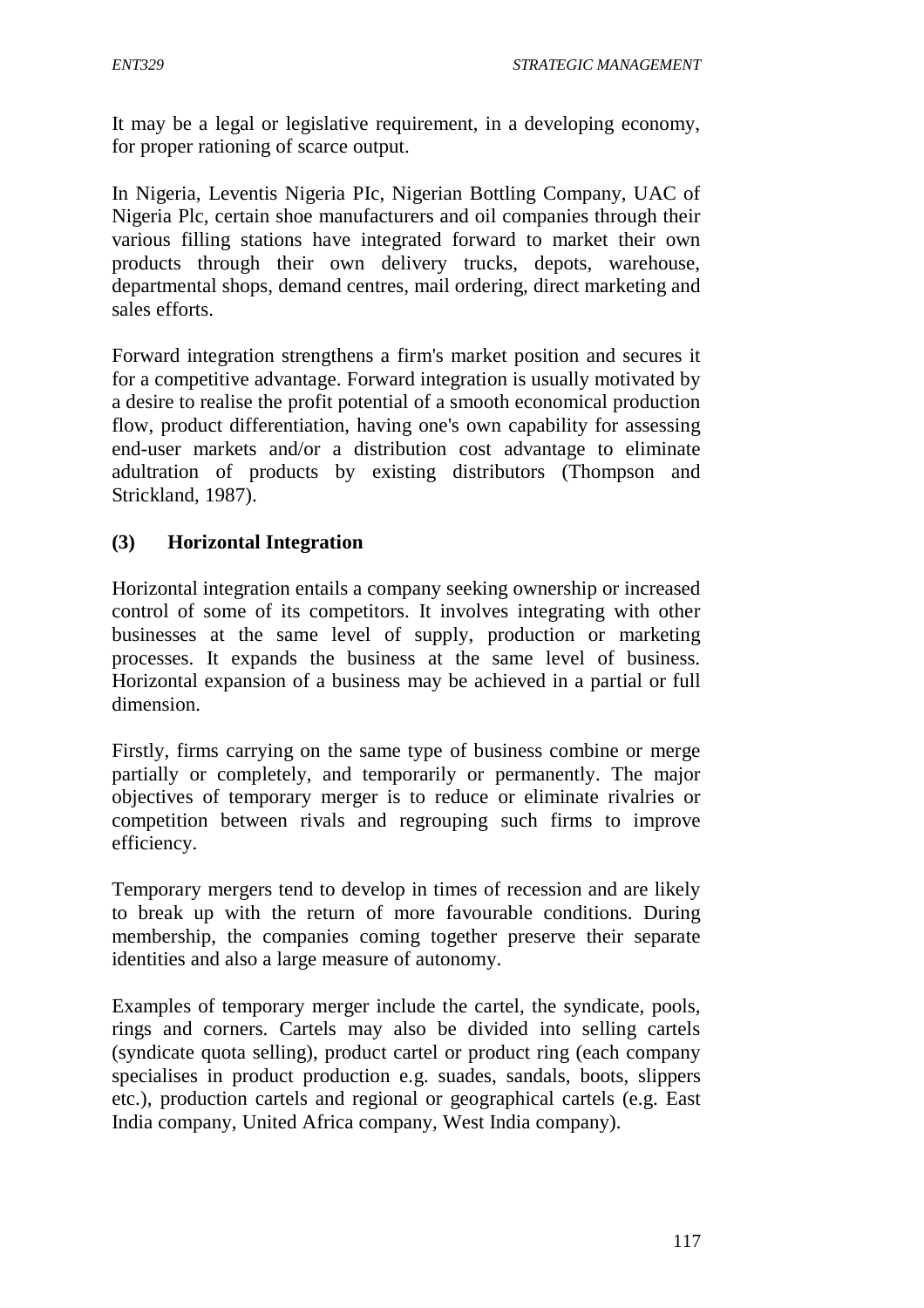Permanent merger are more durable type of association necessitating complete amalgamation or merger involving the creation of some form of permanent organisation. Examples of permanent merger are amalgamations/combinations, consolidations (e.g. joint venture), absorption (takeover bids or acquisitions), holding companies, interlocking directorates etc.

Corporate strategy can also aim at becoming fully or completely integrated. That is, participating in all stages of the processes of getting products into the hands of final users, or the strategic objective may be limited to becoming partially integrated; that is choose either to be vertically integrated (forward or backward) or horizontally integrated.

Horizontal integration is a profitable expansionary opportunity under the following situations.

- When a firm can gain monopolistic characteristics in a popular area or region without being challenged by the federal government for colluding to reduce competition.
- When a company competes in a growing industry.
- When increased economies of scale provide major competitive advantages.
- When an organisation has the capability and the resources needed to successfully manage an expanded organisation.
- When competitors are faltering due to lack of managerial competence.

It must be pointed out that not all mergers are horizontal in nature. Apart from horizontal merger, others may be vertical merger (forward or backward), concentric merger, conglomerate merger, partial merger, full merger, temporary merger, permanent merger etc.

However, horizontal merger or integration always lead to the formation of absorptions (acquisitions), consolidations (e.g. joint venture) and combinations (firms of almost equal wealth and assets coming together).

Mergers may also be short-term (tactical) such as technical assistance agreement (e.g. licensing, management contract and franchising), pooling agreement (e.g. leasing, contract manufacturing quota production etc.) agency or board and cartels (common interests).

Long-term horizontal mergers may be interchange of directors (interlocking directorates) that is, competitors are using common bosses, voting trust or a board of trustees, takeover bids or acquisitions etc.

#### **(C) Diversification strategies**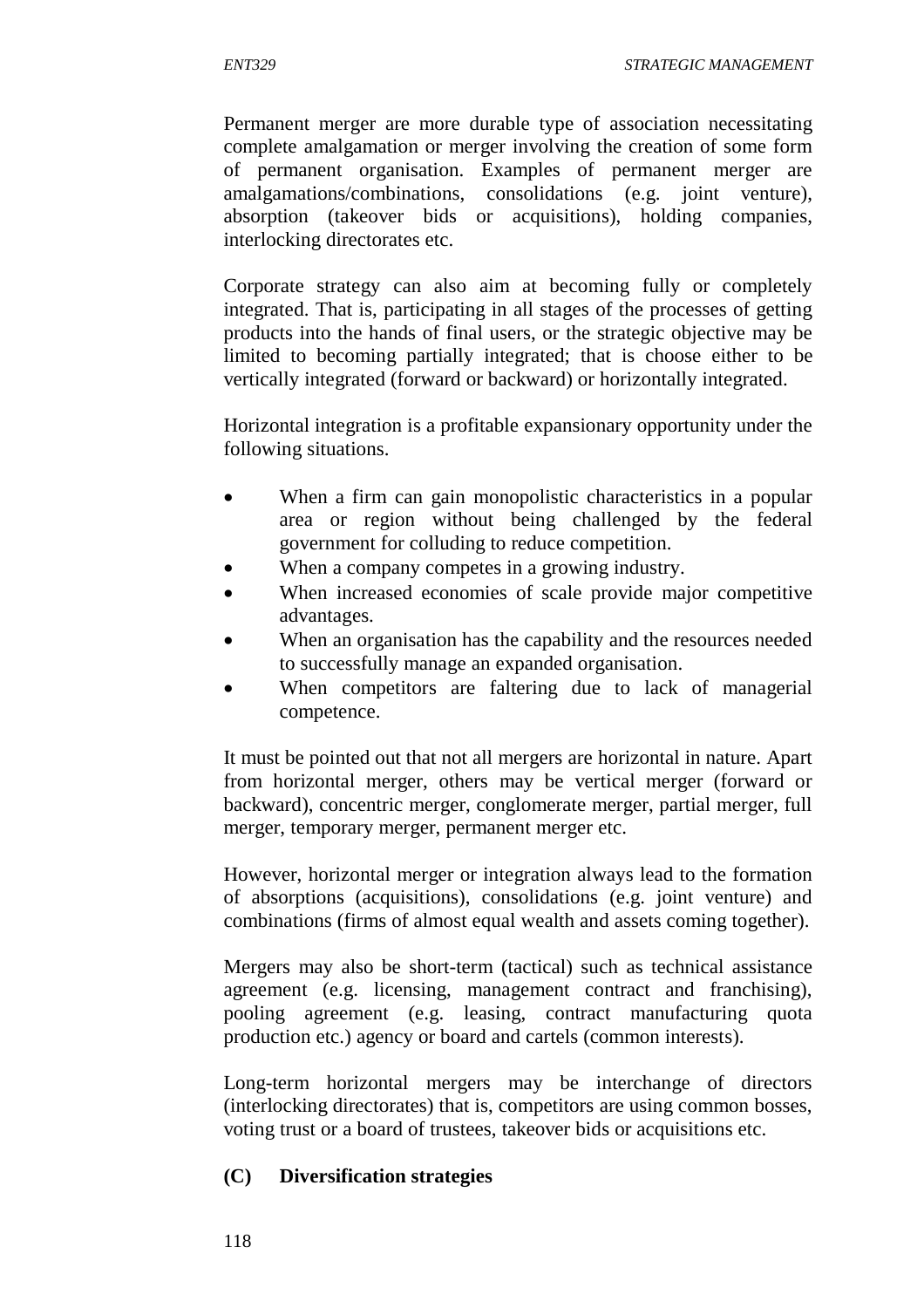The alternatives are as follows.

### **(1) Concentric or related diversification**

Concentric diversification entails seeking to add new products that have technological and/or marketing synergies with existing product line; these products normally will appeal to new classes of customers.

This means that the additional business, product or service created is related to existing business definition of the firm either in terms of customer groups, customer functions, production technology or product class. This strategy may be achieved through internal-start up or generation (spin-off) or the acquisition of separate businesses with synergistic possibilities counterbalancing the two business strengths and weaknesses. The new businesses selected possess a high degree of compatibility with the current businesses. The combined company profits increase strengths and opportunities as well as decrease weaknesses and exposure to risk.

Concentric diversification may be of three types as shown below.

#### **(i) Technology-related concentric diversification**

The new product or service added is offered with the help of a related or existing organisational technology but not related to the market.

#### **(ii) Marketing related concentric diversification**

The new product or service added is not produced from existing technology (inputs, process/methods and skills), but is related to current markets (customer group or customer need).

#### **(iii) Full concentric diversification**

This is the addition of a new product or service that is related to existing organisational technology as well as to its market; that is, it will be sold through the same existing distribution channel, to satisfy the needs of current customers. Either (i) or (ii) above are regarded as partial concentric diversification.

Concentric diversification becomes a suitable growth opportunity where the following conditions prevail.

 When an organisation competes in a no growth or slow-growth industry.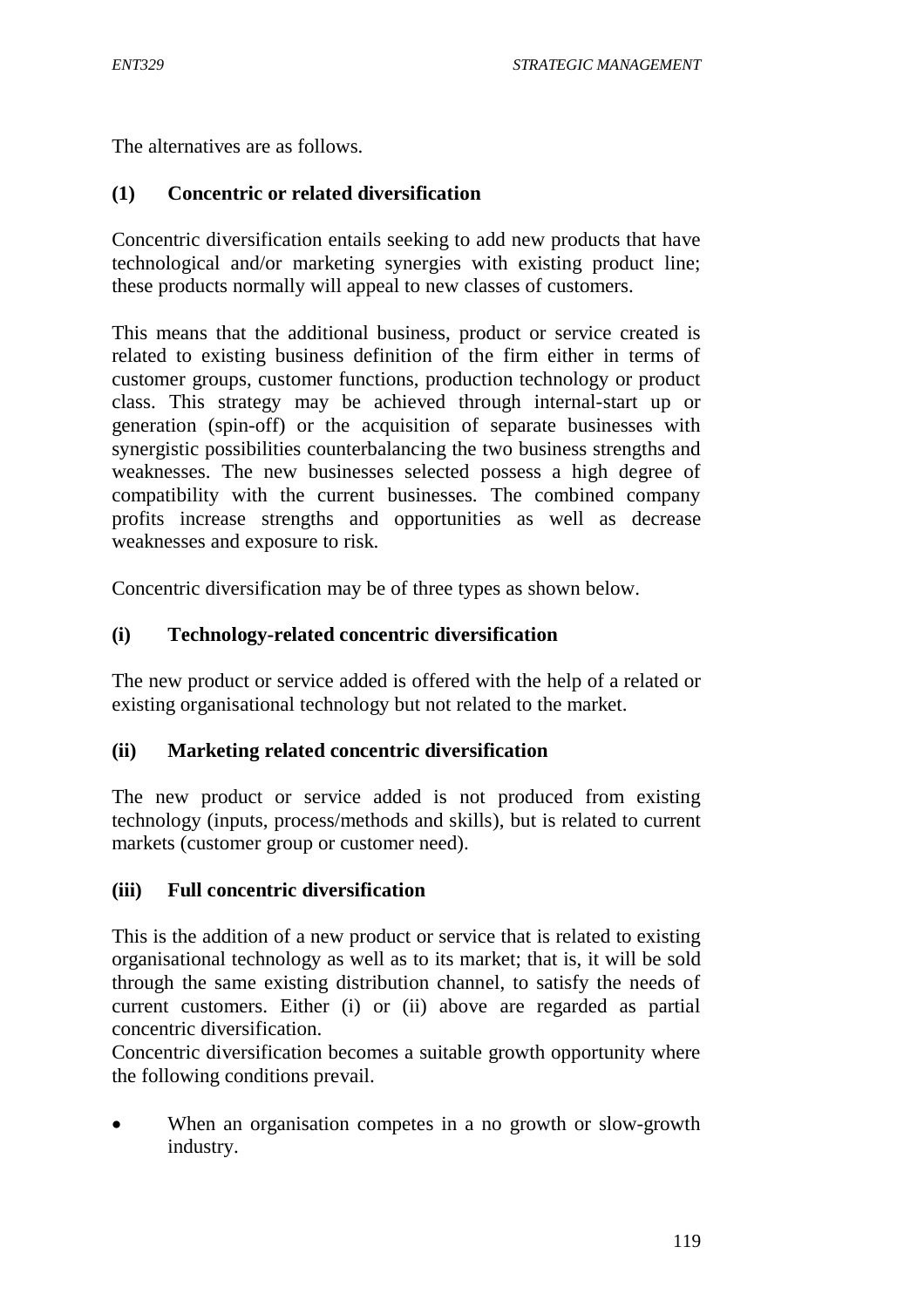- When the addition of a new, but related products will significantly enhance the sale of current products.
- When new, but related products can be offered at highly competitive prices.
- When new, but related products have seasonal sales levels, that counter balance a company's existing peak and valleys.
- When a company's products are currently in the decline stage of the product life cycle.
- When an organisation is blessed with high-fliers in terms of strong and effective management team.

Glueck (1980) observes that a concentric diversification strategy, taken through the path of acquisition, will engender the following benefits.

- Increase the firm's stock value
- Increase the growth rate of the firm
- Make an investment that represents better use of funds than ploughing them into internal growth
- Improve the stability of earnings and sales by acquiring firms whose earnings and sales complement the firms peak and valleys.
- Balance or fill out the product line.
- Diversify the product line when the life cycle of current products has peaked.
- Acquire a needed resource quickly, for example, high quality technology or highly innovative management.
- Tax reasons- purchasing a firm with tax losses that will offset current or future earnings.
- Increase efficiency and profitability, especially if there is synergy between the two companies.

Related diversification offers a way to exploit what a company does best; it helps to transfer company's distinctive competence from one business to another. It allows the company to maintain a degree of unity in its business activities, gain the benefits of strategic fit and cost sharing, while at the same time spreading the risks of enterprise over a broader base.

Related diversification is more attractive than unrelated diversification because of its opportunity to capitalise on "strategic fit".

Following from Porter (1985), strategic fit exists when the activity-cost chains of different businesses are sufficiently related that opportunities exist to reduce costs, to enhance differentiation, or to manage more effectively by coordinating those particular activities in the industry chains that are closely related.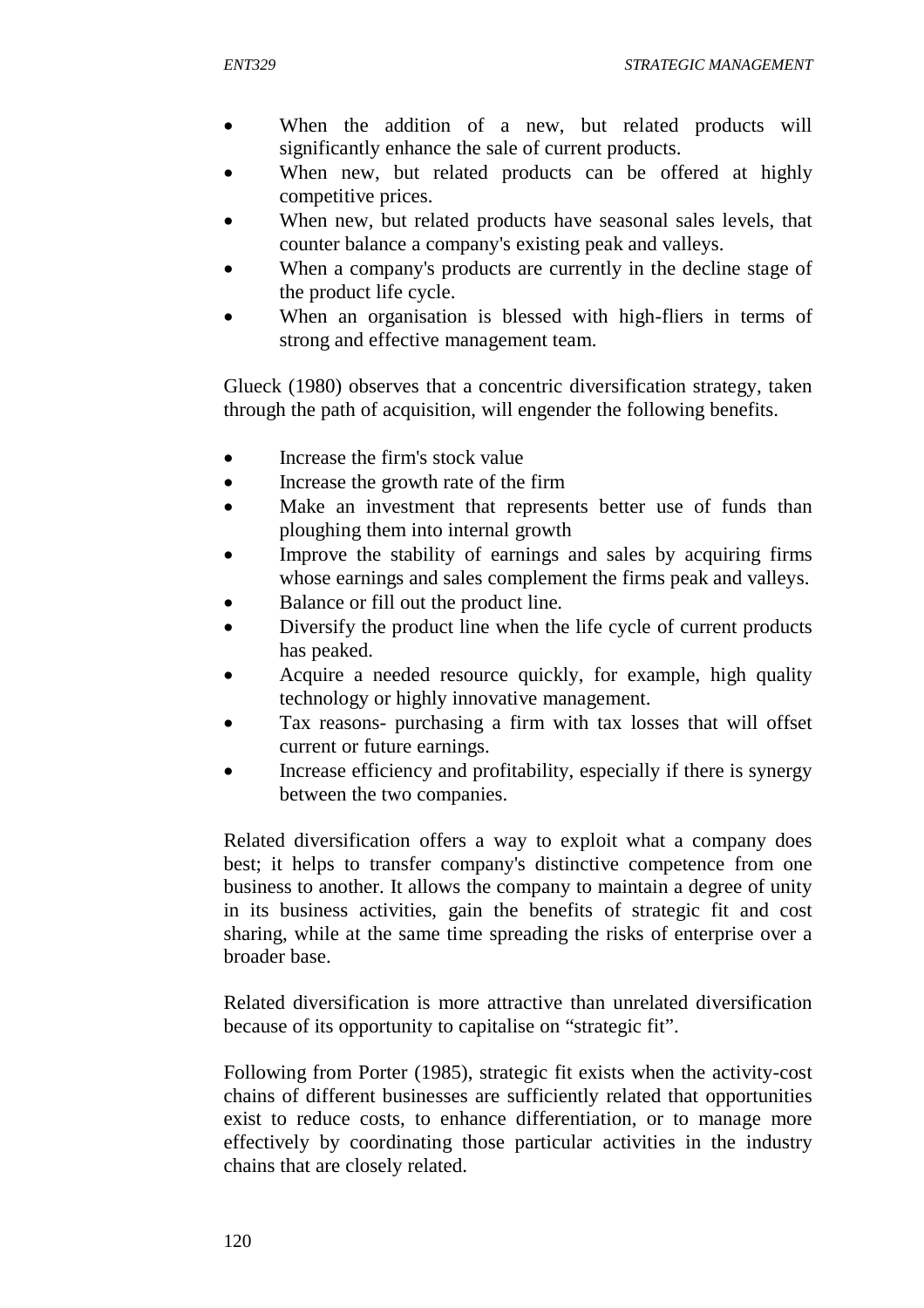A diversified firm which exploits these activity-cost chain interrelationships and captures the benefits of strategic fit can achieve a consolidated performance that is more than the sum of what the businesses can earn pursuing independent strategies (Thompson and Strickland 1987).

Three types of strategic fit exit.

- a. Market-related fits occur when the activity-cost chains of different business overlap so that the products are used by the same customers, sold essentially by the same marketing and sales methods in the same geographic market, or distributed through common dealers and retailers.
- b. Operating fits occur from interrelationship in the procurement of purchased inputs, in production technology, in manufacture and assembly, and in such administrative support areas as hiring and training, finance (efficiency in raising investment capital and in utilising working capital), government relations, accounting and formation systems, security and facility maintenance.
- c. Management fits occur when different business units present managers with comparable or similar types of entrepreneurial, technical, administrative or operating problems, thereby allowing accumulated managerial know-how associated with one line of business to spill over and be useful in managing another line of business. Transfers of managerial know-how can occur anywhere in the activity-cost chain.

#### **(2) Conglomerate or unrelated diversification**

Conglomerate diversification entails a strategy that gives little concern to creating product/market synergy with existing businesses. The firm operates in business which have different product markets with the sole aim of improving overall profitability, flexibility, and top management power-base. Businesses without common theme are integrated together. Conglomerate diversification has no common thread with the firm, but concentric diversification has common thread with the firm either through marketing or technology.

Ways of becoming a conglomerate include internal spin-offs into diversified portfolio of businesses, acquiring companies in any line of business (so long as projected profit opportunities equal or exceed minimum criteria). Also, a debt-heavy firm may seek to acquire a debtfree firm in order to balance the capital structure of the former and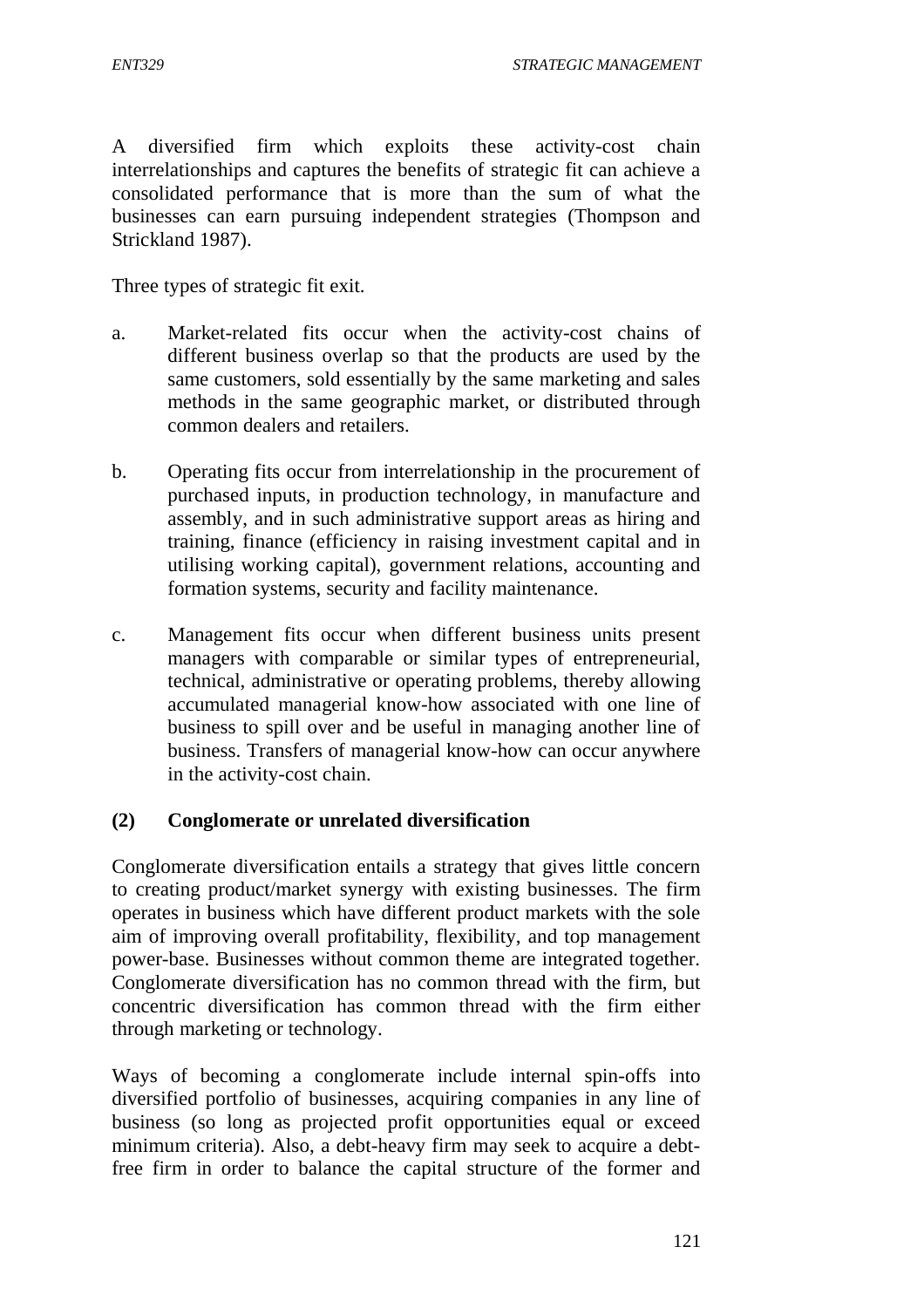increase its borrowing capacity; a firm with a strong seasonal and cyclical sales patterns diversifying into areas with a counter seasonal or counter cyclical sales pattern. A cash-rich but opportunity-poor company may seek to acquire a number of opportunity-rich but cash poor enterprises, or a company may build a diversified portfolio of three or four unrelated groups of business, striving for some degree of relatedness within each group.

Conglomerate diversification may be more suitable in the following situations.

- When a company's basic industry is experiencing declining annual sale and profits.
- When a company has the capital and diverse managerial talent needed to compete successfully in a new industry.
- When the firm has the opportunity to purchase an unrelated business that is an attractive investment opportunity.
- When there exist financial synergy between the acquired and acquiring firm, note that a key difference between concentric and conglomerate diversification is that the former should be based on some commonality of markets, products or technology whereas the latter is based more on profit considerations.
- When existing markets for an organisation's current products are saturated.
- When antitrust action could be charged against an organisation that has historically concentrated on a single industry.
- When a firm wants to minimise risk by spreading it over several businesses.
- When growth in existing business is blocked due to environmental and regulatory factors.

The Achilles' heel of this strategy is the big demand it places on corporate-level management to have complicated skills in dealing with the problems of each portfolio of business within a diversified structure, so as to bail it out of troubles when they arise. A question that good managers must answer is- to what extent must a company be diversified to attain objectives and remain healthy, viable entity, capable of competing successfully? Classic examples of a conglomerate in Nigeria are the UAC of Nigeria PIc, John Holt PIc etc.

## **(3) Horizontal diversification**

Horizontal diversification entails a company seeking to add new products that can appeal to current customers though technologically unrelated to its current product line. In addition to cement production and marketing by West African Portland Cement PIc (Nigeria), the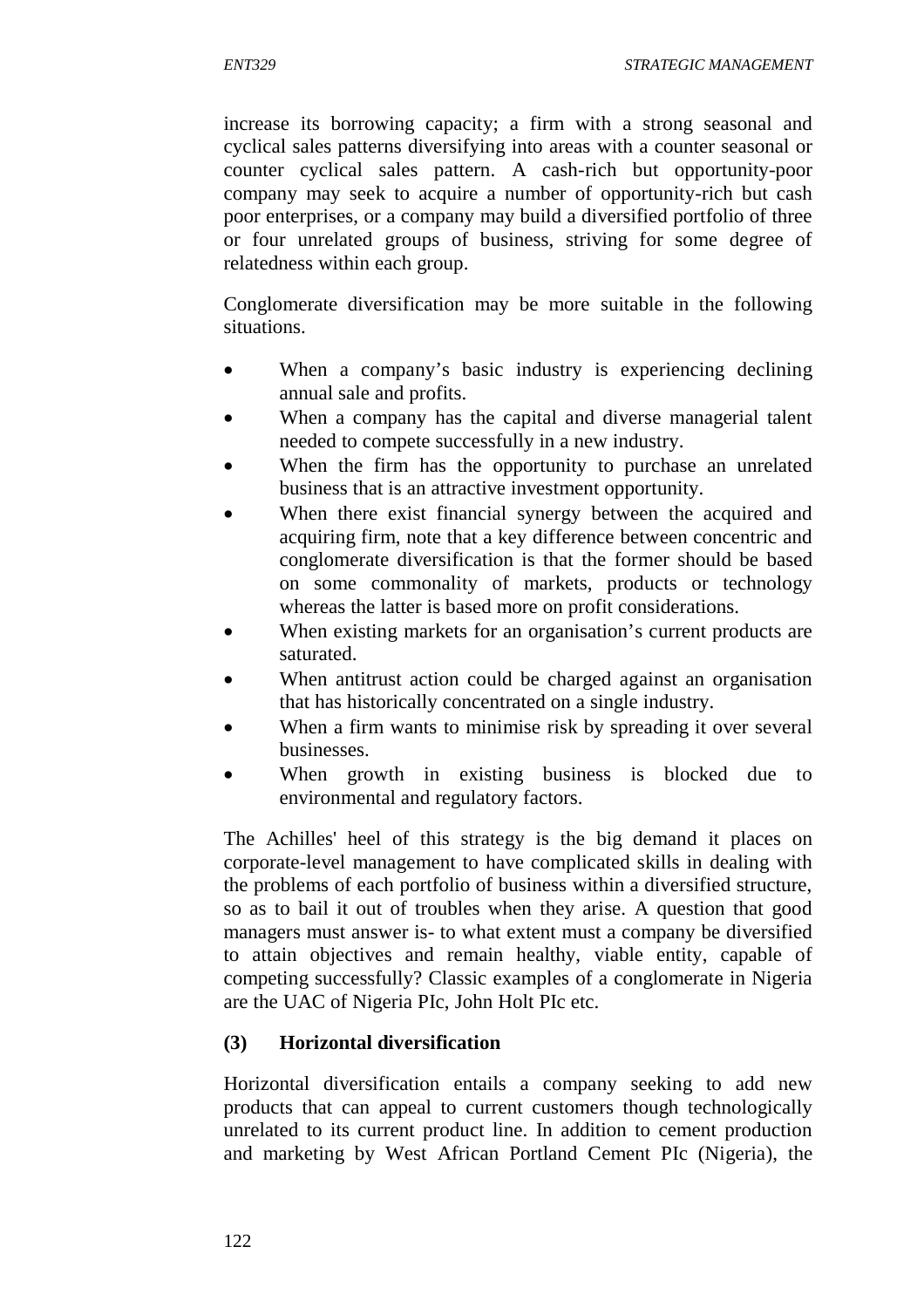Portland Paints division produces various quality of paint under the brand name Sandtex paints.

This additional product range is related to current cement customers' (market) need but it is not related to the technology for producing cement. Horizontal diversification therefore requires another type of competence to be successful. Another example is- a publisher of tertiary institution's textbooks may decide to produce and sell either dresses/wears or musical video/audio discs desired by students of tertiary institutions. This is a market-related diversification.

Horizontal diversification may be preferred under the following situations.

- When revenues derived from a company's current products or services will significantly increase by adding the new market related products.
- When a firm competes in a highly competitive and/or a nogrowth industry, as indicated by low industry profit-margins and returns.
- When a company' s current channels of distribution can be used to market the new products to current customers.
- When the new products have counter-cyclical sales patterns, compared to an organisations current products.
- When an organisation understands the behaviour and needs of its customer or clientele.

## **3.6 Alternative Generic Retrenchment Strategies**

Porter (1985) identifies three generic competitive strategies that can be used either singly or jointly to compete in any industry.

#### **(1) Overall cost leadership strategy**

This strategy aims at becoming a low cost producer, and competing on an industry wide basis. Low cost relative to competitors is entirely the central theme of the company's strategy. Nine major types of cost drivers come into play to determine costs in each activity segment of the chain. They are economies or diseconomies of scale, learning and experience curve effects, percentage of capacity utilisation, linkages with other activities in the chain, sharing opportunities with other business units within the enterprise, the extent of vertical integration, timing considerations associated with first-mover advantages and disadvantages, strategic choices and operating decisions, and locational variables (wage levels, tax rates, energy costs, transportation cost.etc).

However, low cost advantage can be achieved by revamping the make up of the activity-cost chain. These include the following: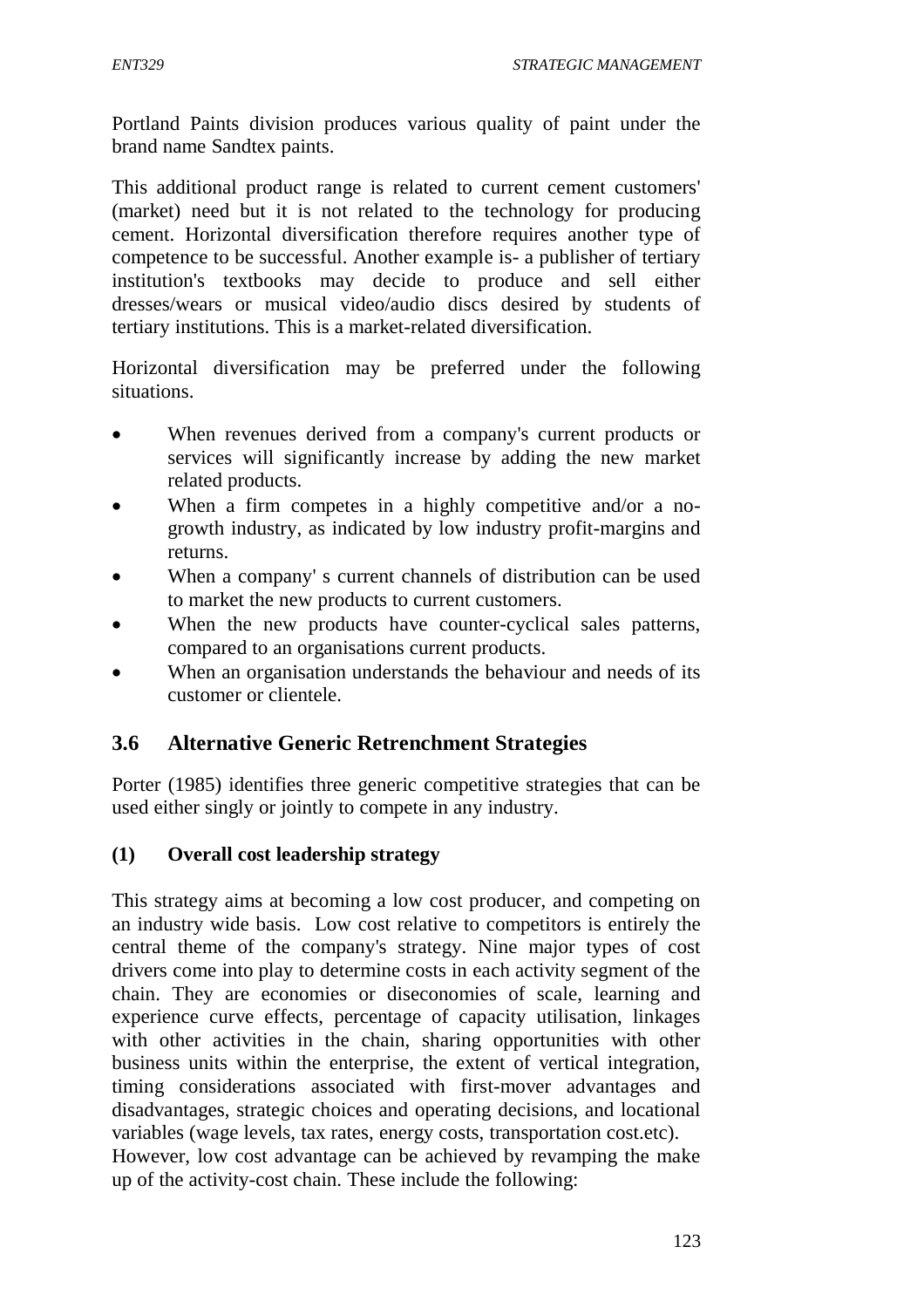- Stripping away all the extras and offering only a basic, no-frills product or service
- Using a different production process
- Automating a particularly high-cost activity
- Finding ways to use cheaper raw materials
- Using new kinds of advertising media and promotional approaches relatives to the industry norm
- Selling directly through one's own sales force instead of indirectly through dealers and distributors
- Relocating facilities closer to suppliers and/or customers
- Achieving a more economical degree of forward or backward vertical integration relative to competitors.

Going against the "something for everyone" approach of others and focusing on a limited product/service to meet a special, but important, need of the target buyer segment.

### **(2) Differentiation strategy**

This is achieved by developing attributes of a product or service that distinguish it from those of its competitors. Differentiation is most likely to produce an attractive and lasting competitive edge when it is based on technical superiority, quality, providing customers more support services or through the appeal of more value for money.

According to Porter (1985), a firm can differentiate by doing any thing to lower the buyer's total cost of using a product or by raising the performance a buyer gets from using a product or service. Specific ways to reduce a buyers total costs include the following.

- Reducing waste and scrap in raw material use.
- Lowering labour costs.
- Minimising down time or idle time.
- Faster processing times.
- Lowering delivery, installation or financing cost.
- Reducing inventory cost.
- Reducing maintenance cost.
- Reducing need for other inputs.
- Higher trade-in value for used models.
- Free advice and technical assistance on end use applications etc.

Specific ways to enhancing the performance of the product from the perspective of the buyer are as listed below.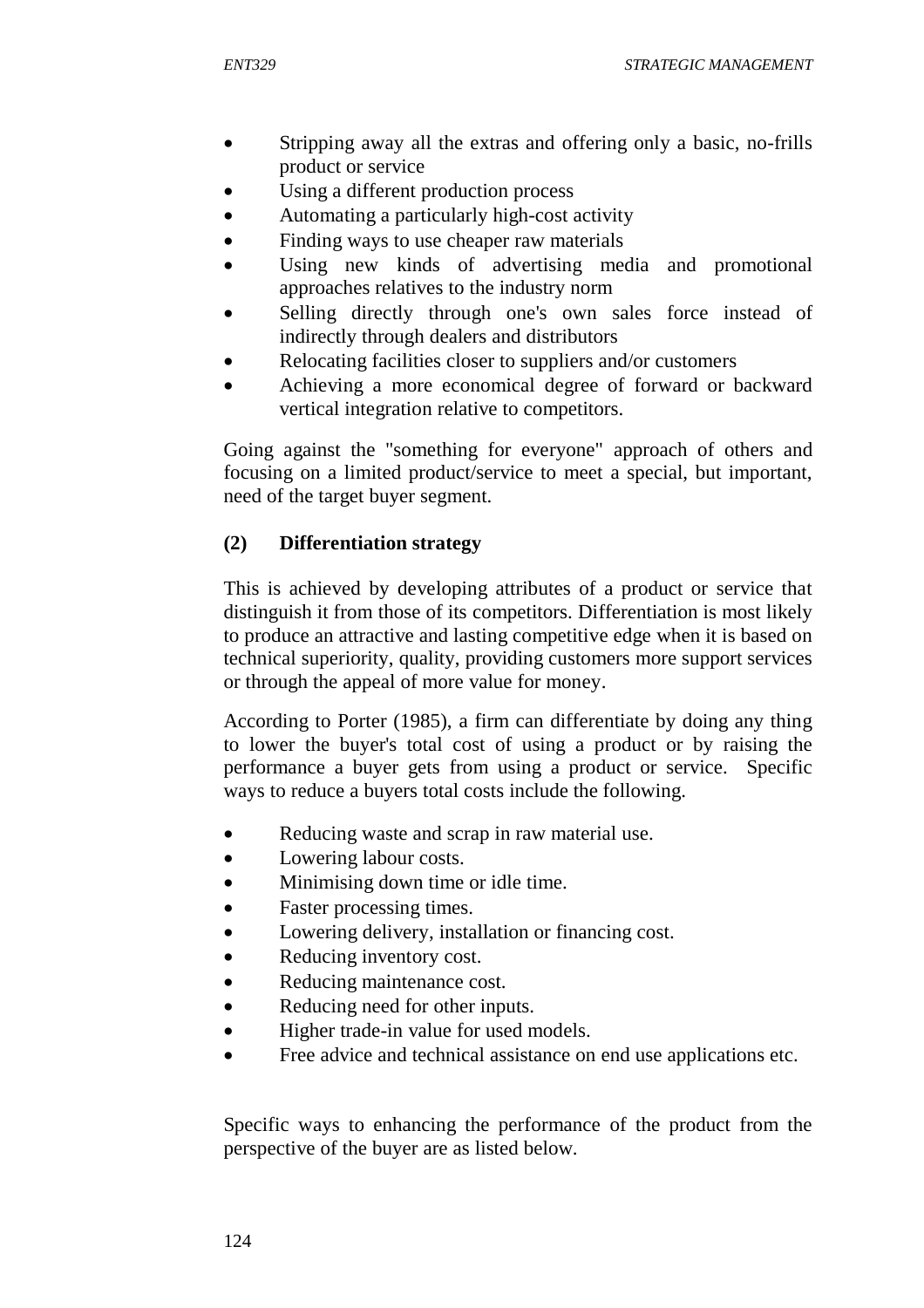- Greater convenience and ease of use.
- Capacity to add on or change later.
- Optional extras to meet occasional needs.
- Ability to fill non-economic needs such as status, image, prestige, appearance, comfort.
- Capability for meeting the customer's need to accommodate future growth and expansion requirements.

#### **(3) Focus or specialisation strategy**

By this strategy, the firm specialises in serving only a portion or segment of the total market. The central issues here are concerned with choosing which industry segment to compete and building competitive advantage in the target segment.

The segment to choose must:

- have sufficient size and purchasing power to be profitable.
- have good growth potential.
- not be too crucial to the success of major competitors.

The focusing firm must have skills and resources to serve the segment effectively. The firm must also be ready to defend itself against challengers via customer goodwill and superior ability to serve buyers in the segment.

Other alternative grand strategies are internal retrenchment or turnaround, divestment and liquidation strategies. All can be referred to as contraction strategies. They are discussed as follows.

#### **(A) Internal/definite retrenchment or turnaround strategies**

Internal retrenchment or turnaround strategy may be necessary if the firm finds itself in a position of declining results, especially profits. Causes of such decline may be economic recessions, production inefficiencies and innovative break through by the firm's competitors. The list is not exhaustive. However, strategic managers believe that the firm can survive or recover if proper re-organisation can be carried out.

Therefore, retrenchment or turnaround strategies are sometimes called survival or re-organisation strategies. Retrenchment therefore is a temporary retreat and trimming back in the face of adverse conditions. It is a short-run defensive strategy for responding to conditions of general economic recession, persistent negative cash flows, negative profits, declining market share, physical facilities deterioration, uncompetitive products or services, mismanagement, public criticisms, harsh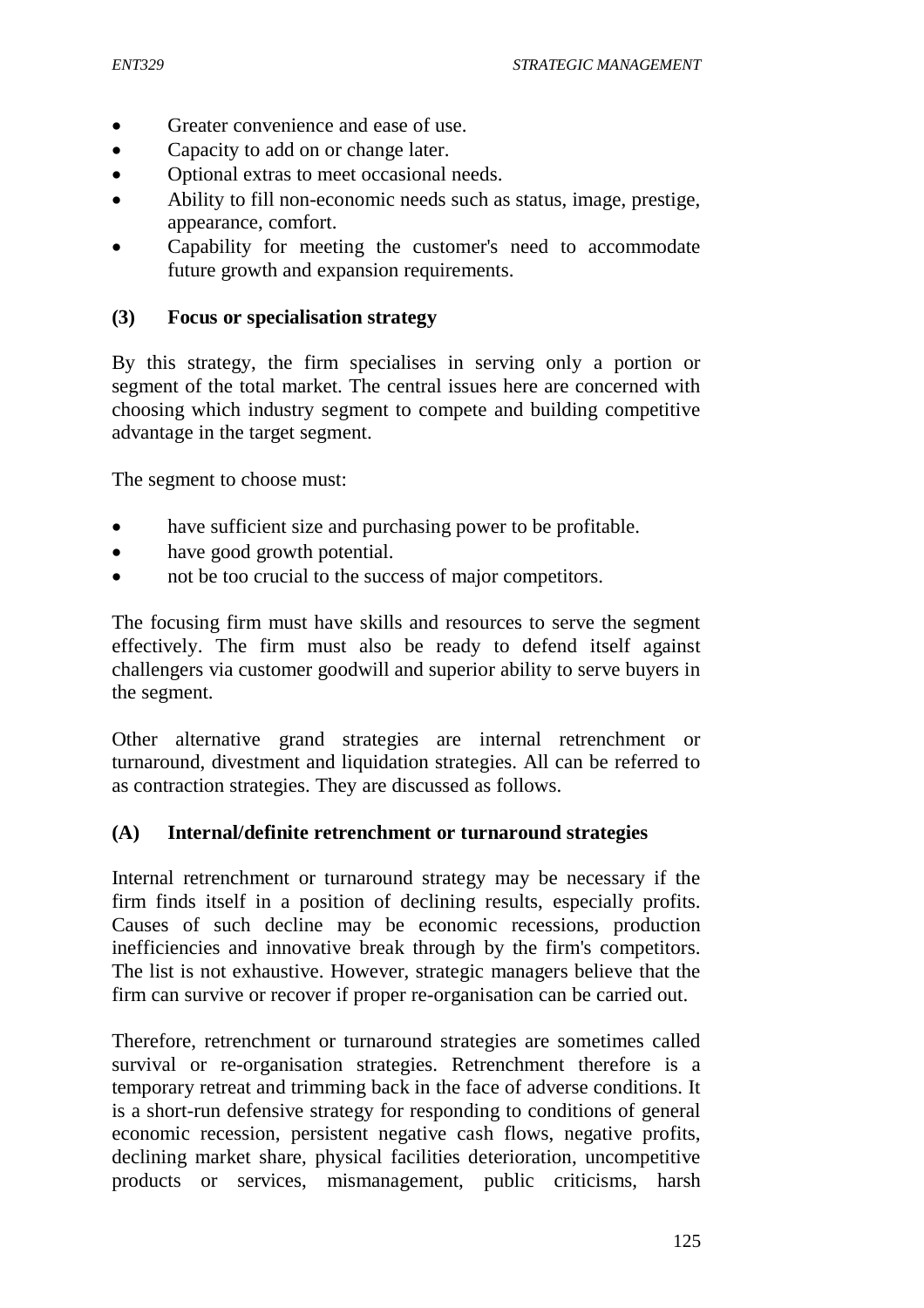regulation's etc. These conditions are indicators that turnaround or retrenchment strategy is needed to allow the organisation to survive. Retrenchment strategies may be adopted in the following situations.

- When a firm has clear distinctive competence, but has consistently failed to meet its objectives or goals.
- When a company is one of the weakest competitors in a given industry.
- When an organisation is surrounded by inefficiencies, ineffectiveness, low profitability, poor employee morale and stakeholders' pressure to improve performance.
- When an organisation has failed to capitalise on external opportunities, minimise on external opportunities, minimise external threats, take advantage of internal threats, take advantage of internal strengths, and overcome internal weaknesses over time.
- When the company has grown so large, so quickly, that internal reorganisation is needed.

Retrenchment strategies may be definite/internal or indefinite/external. External retrenchment often leads to divestment or liquidation while internal retrenchment is concerned with improving internal efficiency through re organisation. There are many types of internal retrenchment/turnaround strategies; they include the following.

- Human resources reduction/retrenchment strategy
- Asset reduction/retrenchment strategy
- Top management retrenchment strategy
- Revenue-increasing strategies
- Business portfolio retrenchment strategy.

Each of these retrenchment strategies is explained below.

#### **(1) Human resources retrenchment strategy**

Personnel retrenchment strategy is a cost reducing turnaround strategy. It should be used when the ailing company is close to breakeven point. A belt-tightening emphasis on budget and cost control will lead to elimination or reduction of jobs and firing of workers. There are four strategies to achieve this aim.

## **i) Downsizing**

This is general reduction in the size of organisational activities which will necessitate a cut in the size of employees to eliminate wage bills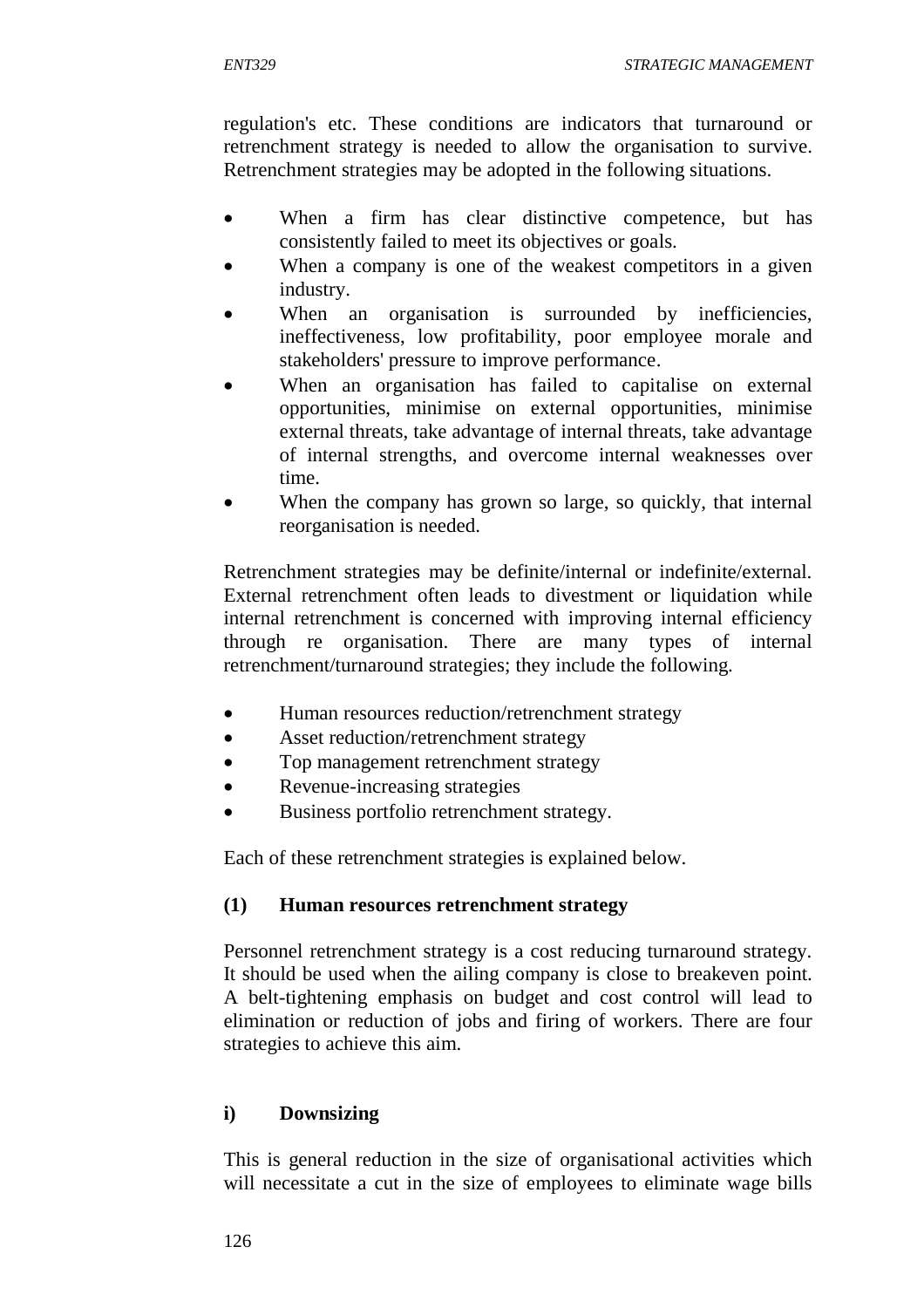that are out of tune with revenue earnings. It consists of shutting down or selling off obsolete or unproductive production or service lines. Reasons for downsizing including threatened organisational survival, dwindling profit, dwindling market, technological change, depressed economy, lack of raw material etc.





#### **ii) Delayering**

This is a strategy that cuts down on the layers or levels of authority between lower level employees and the highest ranked employee *(CEO)*. Reasons for delayering may include resource constraints (time, effort), wastages, increasing wage bill/cost, market contraction, technological changes, threatened survival, depressed economy, delayed decisionmaking and implementation.

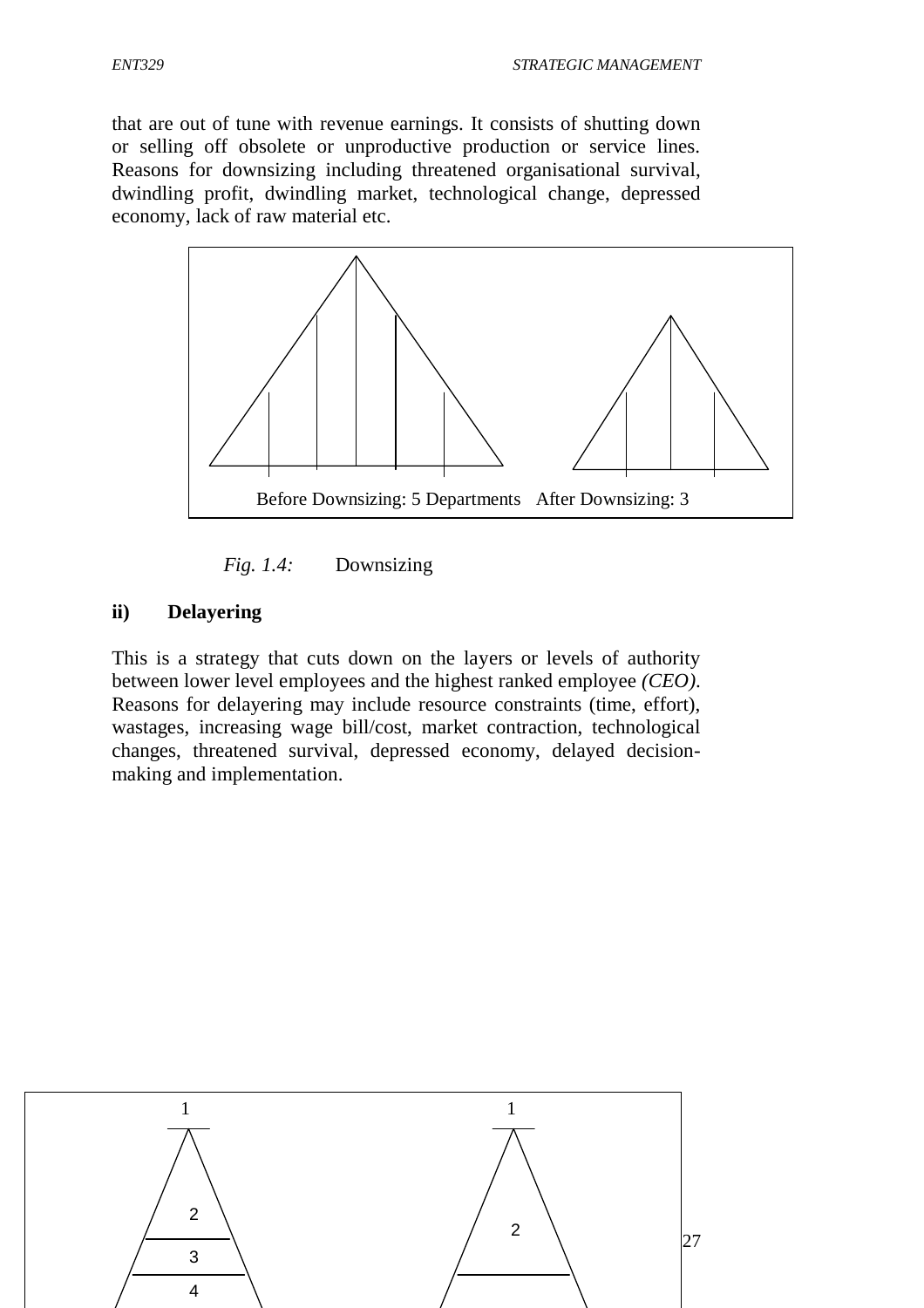*Fig. 1.5:* Delayering

### **iiii) Outsourcing**

This strategy contracts out certain services rendered by organisational (e.g. catering, laundry, security, transport provision, etc.) to reputable outside contractors, vendors or suppliers. This allows the firm to concentrate on financing its major tasks, products or services. Employees retrenched are those on the affected jobs or services.

#### **iv) Re-engineering**

This strategy reinvents the way the business operates in order to meet the demands of a modern economy. Recently, West African Portland Cement Plc. (Nigeria), re-engineered its operations both at Shagamu and Ewekoro. This led to mechanisation of certain process undertaken by employees before, which eventually led to compensated retrenchment of many employees. The re-engineering processes are in consonance with cost reduction and the dictates of modern technology.

#### **2. Assets retrenchment strategy**

Asset retrenchment on reduction strategy rescues a firm facing cash flow problem. Cash may be generated through the sale of some assets (e.g. plant and equipment, land, patents, inventories, or profitable subsidiaries), and sale of older or obsolete plants etc. Cash realised are used to strengthen the remaining activities.

#### **3. Top management retrenchment strategy**

This strategy sacks a low or non-performing top executive team and replaces their positions with a new team. Bringing in new managers will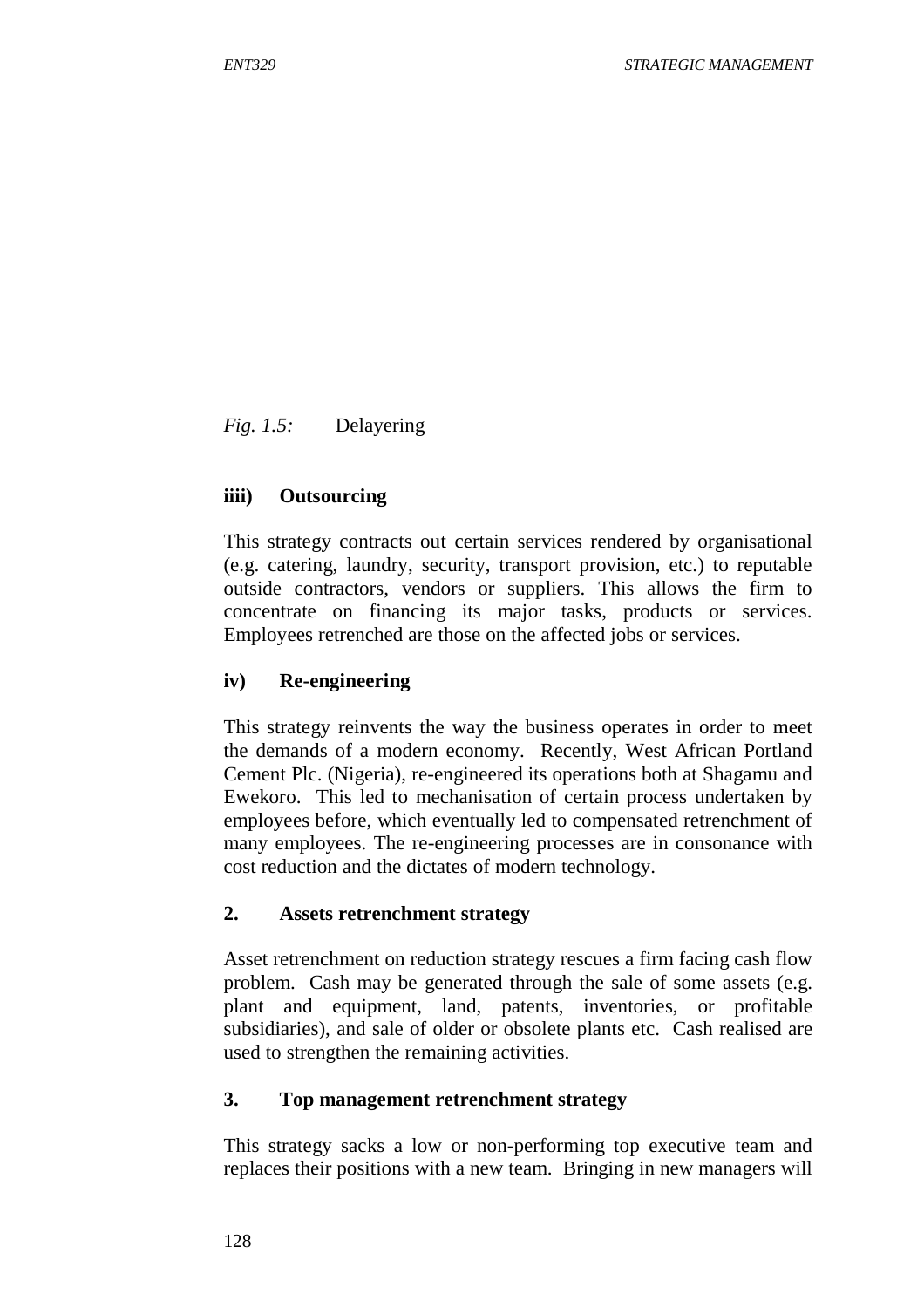introduce fresh ideas and values within the organisation, raise employee morale, facilitate drastic but positive actions and discourage in-breeding. In most cases, only the *CEO* may be changed.

### **4. Revenue-increasing turnaround (Price retrenchment)**

This strategy reduces or retrenches the price (price cut) so that more items can be sold to increase revenue. Price cut may be responded to by other competitors, therefore, the strategist must be fully prepared for repercussions of this strategy. There could also be cutbacks on customer services.

### **(B) Indefinite/external retrenchment strategies**

External retrenchment strategies include abandonment, divestiture and liquidation strategies. They are discussed below.

## **(1) Abandonment strategy**

In any business, misfits or partial fits cannot be completely avoided. Poor performance of businesses often raises the question of whether to continue. Sometimes diversification moves may lack compatibility of values essential to temperamental fit (e.g. diversification into cosmetic may not carry the same temperamental respect for diversification into production of miracle drugs; there is no temperamental unity in the two). When a business lacks or looses temperamental appeal, the best solution is abandonment. Continuation in such business may amount to resources wastage. Poor performance in terms of business, that is dogs and misfits must be systematically abandoned (planned abandonment), especially if the company has diversity of business portfolios. Abandonment may be temporary or permanent, partial or total and vertical or horizontal.

## **(2) Divestment strategy**

A divesture or downscoping strategy involves the sale of a business or a major business component. Where internal retrenchment fail to accomplish the desired turnaround, strategic managers often decide to sell the business.

Before divestment decision can be made, management must identify the portfolio of its businesses, that is, its Strategic Business Units (SBUs). Identification should be followed by classification of *SBUs* in a way that will reveal their resource allocation merit. This will enable management to decide which businesses to build, maintain (hold), phase down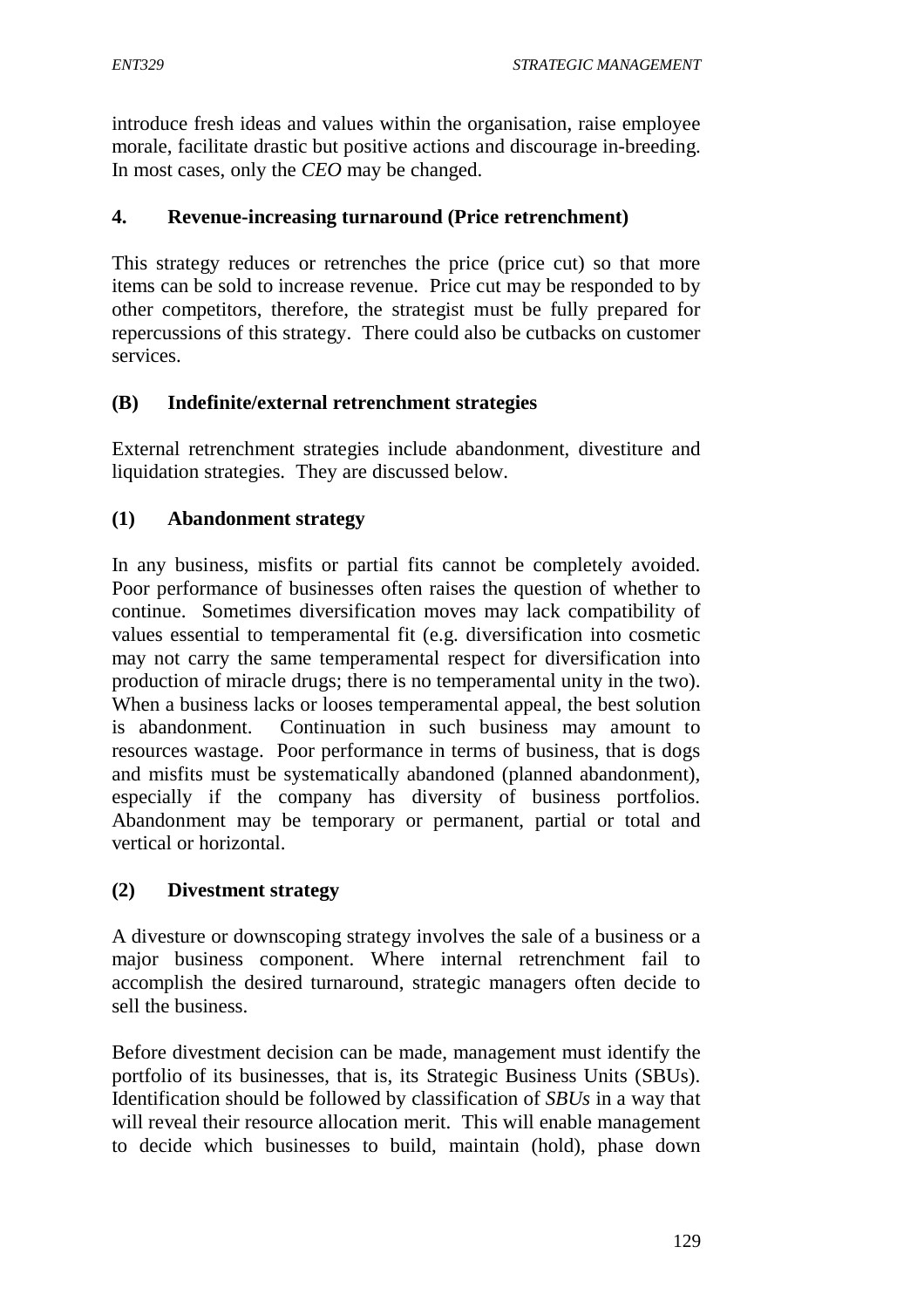(harvest or milk) and phase-out (divest). Divestment aims at selling or liquidating the business so that the resources can be used elsewhere.

In divestment, the prospective buyer should be made to pay a premium above the value of fixed asset for the divested concern. Divestment means a cutback. A divestment strategy may be adopted for several reasons.

- When a company pursued a retrenchment strategy but failed to accomplish needed improvements.
- When a division needs more resources to be competitive than the company can provide.
- When a division is responsible for an organisation's overall poor performance.
- When a division is a misfit with the rest of an organisation, this can result from radically different markets, customers, managers, employees, values or needs.
- When a large amount of cash is needed quickly and cannot be reasonably obtained from other sources.
- When government antitrust action threatens an organisation.
- When it is impossible for a firm to invest in technological upgrade of the ailing division.
- When a better growth or expansion alternative is available for investment and cash is needed for this profitable investment opportunity.

Divestiture may be partial (spinning it off as a financially and managerially independent company with the parent company retaining partial ownership or not), or total (selling the unit outrightly). The unit should be sold to the highest bidder; highest bidding suggests that he seriously desires it and the divested interest may strategically fit his other operations.

Divestment is a painful exercise to management because it suggest management's failure. Divestment is a way of acquiring short-term cash to meet certain financial obligations or to provide financial stability. Part of the payment may be in stock holding. When divestment fails to work, liquidation becomes the only strategic alternative left.

## **(3) Liquidation strategy**

This is the most extreme, the most unattractive and unpalatable external retrenchment strategy. It involves closing down a company and selling its assets. It is a strategy of last resort that is very unattractive because it produces serious consequences such as loss of employment for employees, termination of opportunities where a firm can pursue any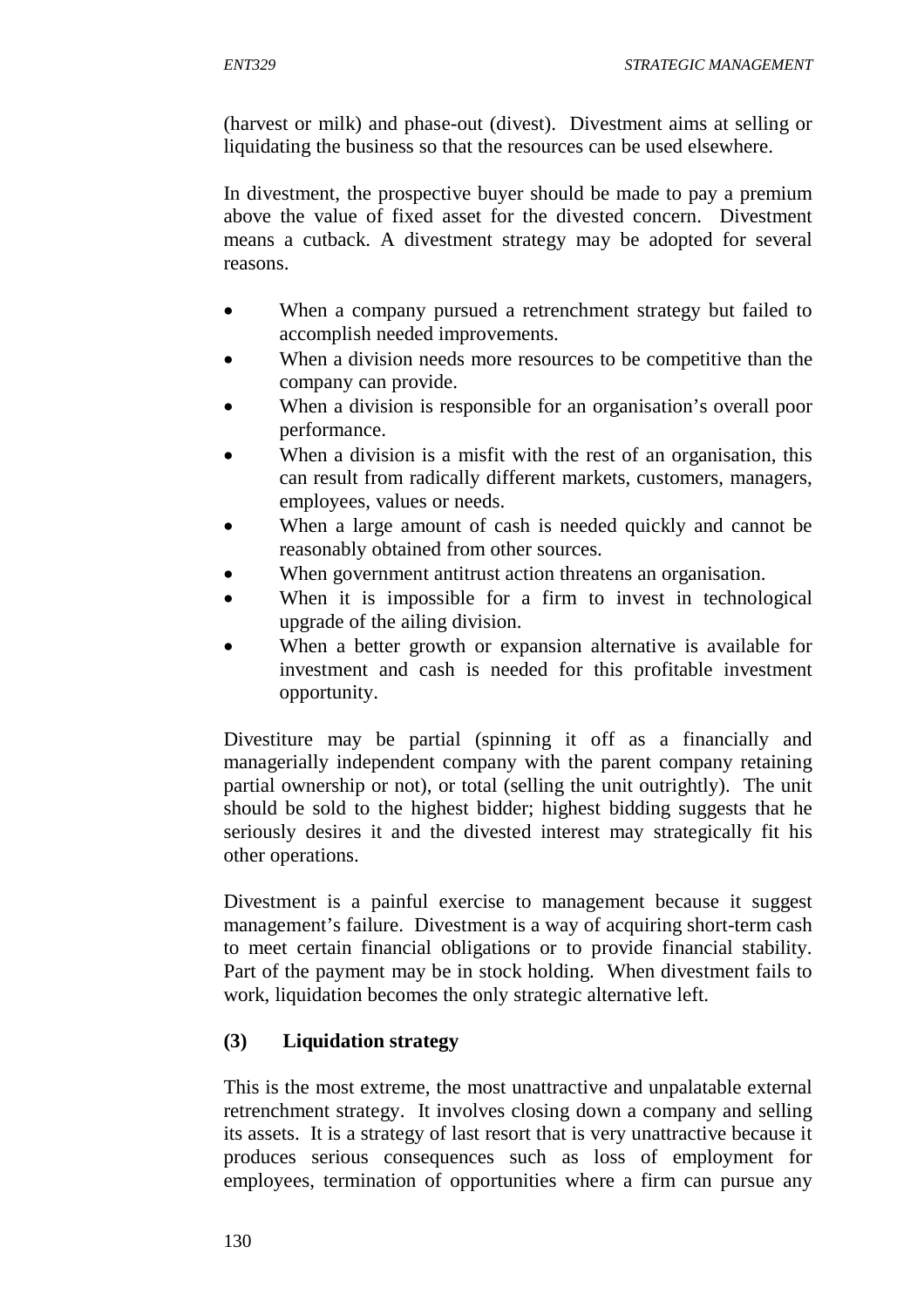future activity, it also carries the stigma of failure. The business is sold in parts for its tangible asset value and not as a going concern. As a long-term strategy it minimises the loss to all stakeholders of the firm.

Liquidation is adopted in the following circumstances.

- (a) when a company has pursued internal retrenchment strategies and divestiture to no avail
- (b) when an organisation's only alternative is bankruptcy and liquidation represents an orderly and planned means of obtaining the greatest possible cash for an organisation's assets. A company can legally declare bankruptcy first and then liquidate various divisions to raise needed capital
- (c) when the stakeholders of a company can minimise their losses by selling the organisaiton's assets.

When liquidation is immiment, an abandonment plan may be desirable. Planned liquidation will be worthwhile to reap the maximum benefits for the firm and shareholders in the wake of liquidation.

Liquidation for a single-business enterprise means terminating the organisation's existence, for a multibusiness company, it means liquidating one of its lines of business, which may inject wellness into the remaining businesses, to wax stronger in health and performance, though the reputation of the business and the names of the trial managers may be soiled, and their careers ruined.

# **3.7 Alternative Functional Strategies**

Apart from strategies established at both the corporate and Strategic Business Unit (SBU) levels, strategies are also located within functions. Such strategies are also established by functional managers in conjunction with the top management team especially the Chief Executive Officer (CEO) of the company. Such strategic functional factors are only identified in this section for the various organic business functions.

## **(1) Production management**

Strategic decision issues here include plant location and the distribution of depots, warehouses,,stockyards and departmental stores, plant capacity decision, plant layout and the choice of a method of production, product design, make or buy decision, production and social responsibility decision, plant equipment selection and maintenance strategy, etc.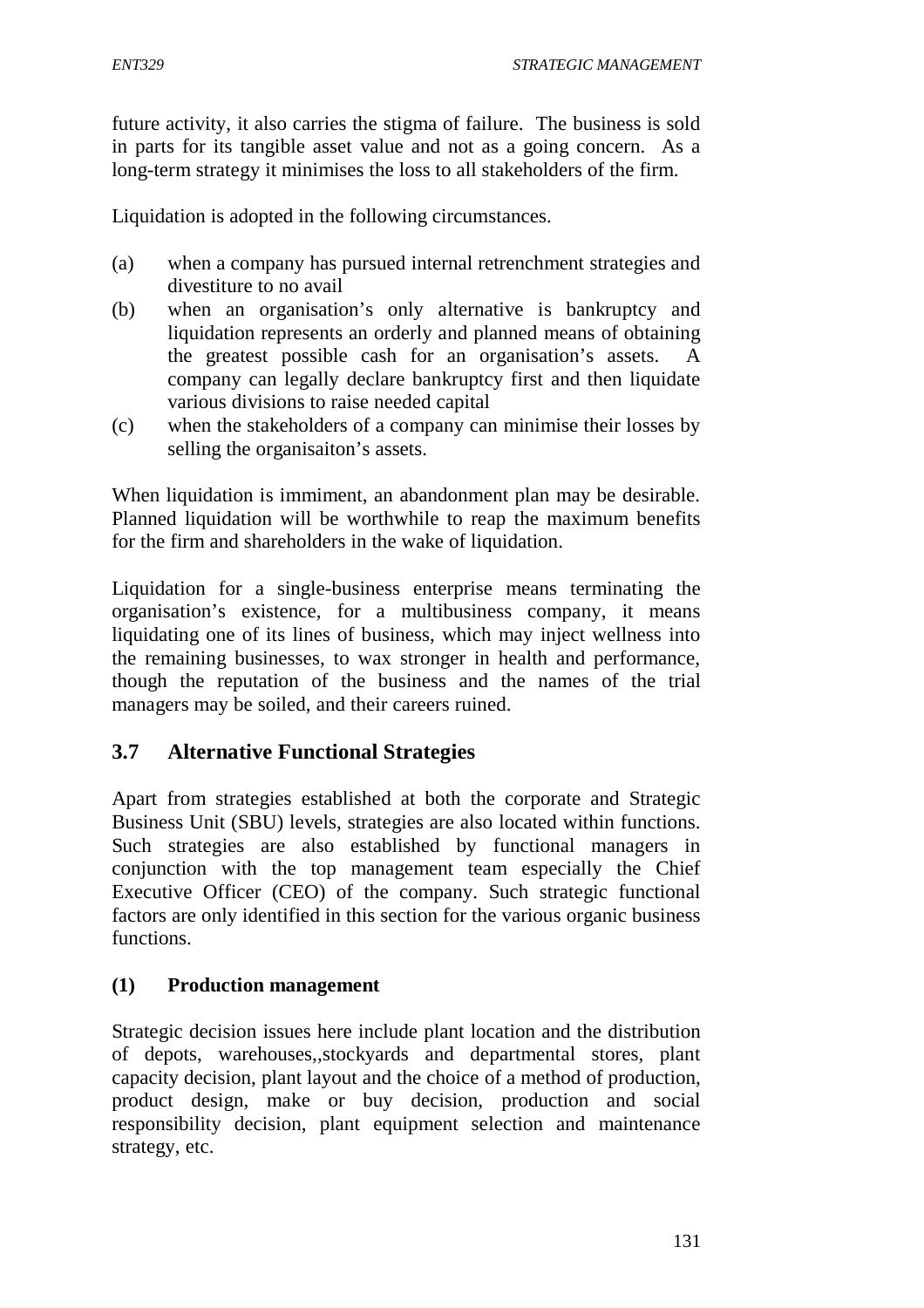#### **(2) Marketing management**

Strategic issues include product development, market development, market penetration, innovative pricing strategies, branding, packaging strategies, marketing research strategies, (offensive or defensive), promotion and distribution strategies.

#### **(3) Personnel management**

Issues here include chief executive selection, succession plan for chief executive, management reward system, training and development strategy, management-union conflict resolution strategies, leadership strategies, organisation development strategies, human resources absorption and retrenchment strategies, negotiation/bargaining strategies.

#### **(4) Financial management**

The strategies include fund sourcing strategies, fund utilisation strategies, fund control strategies, auditing and investigation strategies, profit sharing strategies, insurance strategies etc.

### **4.0 CONCLUSION**

This unit highlighted the concept of strategy formulation and its consequence. Alternative generic strategies came under analysis. Growth, competitive and retrenchment strategies were reviewed as being necessary to be adopted by strategists.

## **5.0 SUMMARY**

In this unit, you have learnt about the concept of strategy formulation, as well as the various processes involved in strategy formulation and alternative strategies opened to top management of organisations.

## **6.0 TUTOR-MARKED ASSIGNMENT**

- 1. Explain the dimensions along which grand strategies may be shaped.
- 2. When is divestment necessary as a strategy for adoption?
- 3. Differentiate between internal and external retrenchment strategy. Which one is preferred by top management and why?
- 4. Identify the business firms in Nigeria that appear to rely principally on any one of the grand strategies discussed so far.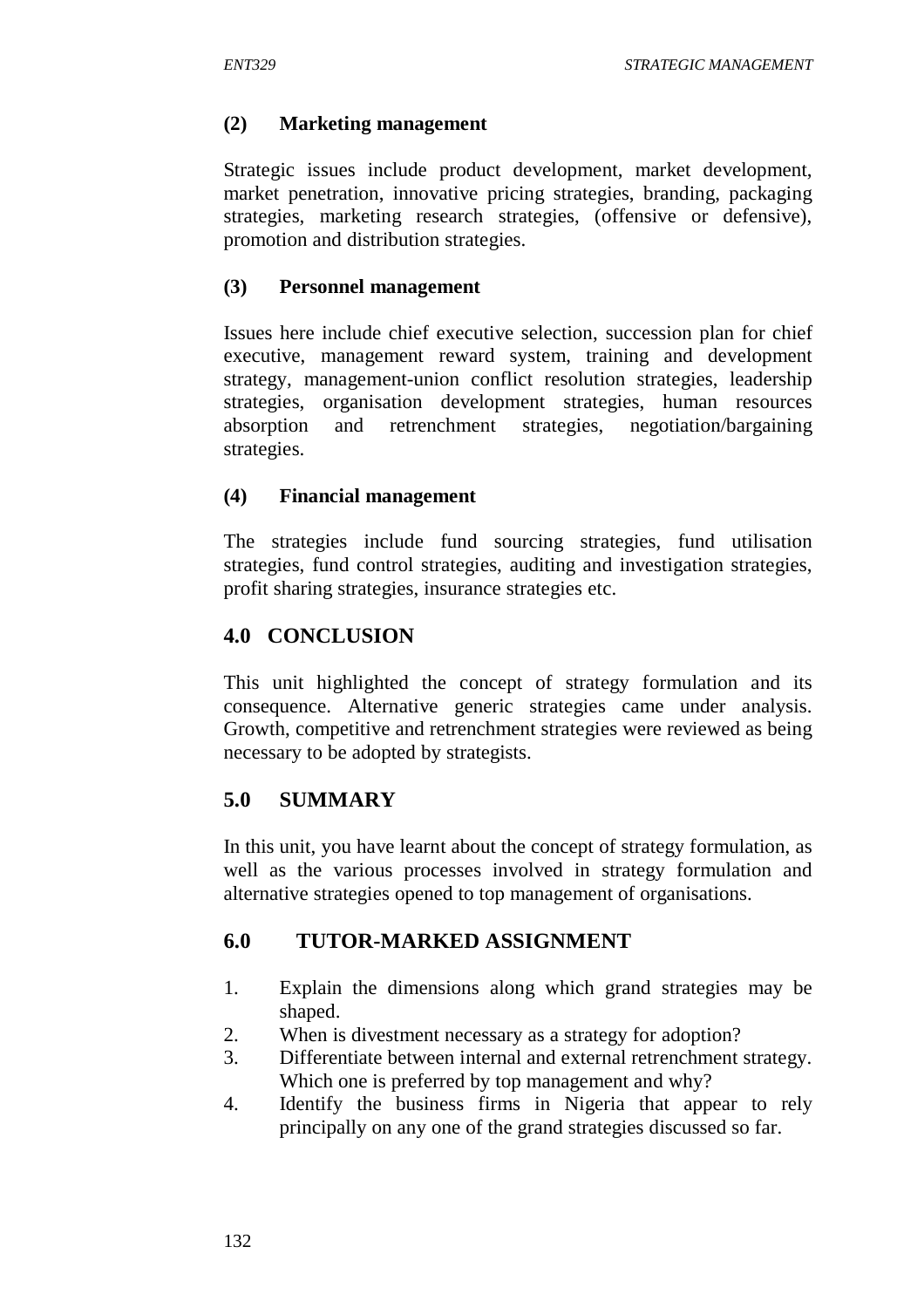### **7.0 REFERENCE/FURTHER READING**

Chandan, J. S. (2004). *Management Theory & Practice*.

- Charles,W.L.; Hill & Gareth, R.J. ( 2007 ). *Strategic Management: An Integrated Approach*
- Hofstede, G. (1980). "Motivation, Leadership and Organisation: Do American Theories Apply Abroad". *Organisational Dynamics,* Vol. 9, Summary, p. 43.
- Thompson, A.A. Jr. & Strickland, A.J. (1987). *Strategic Management: Concepts and Cases*. Illinois: Homewood.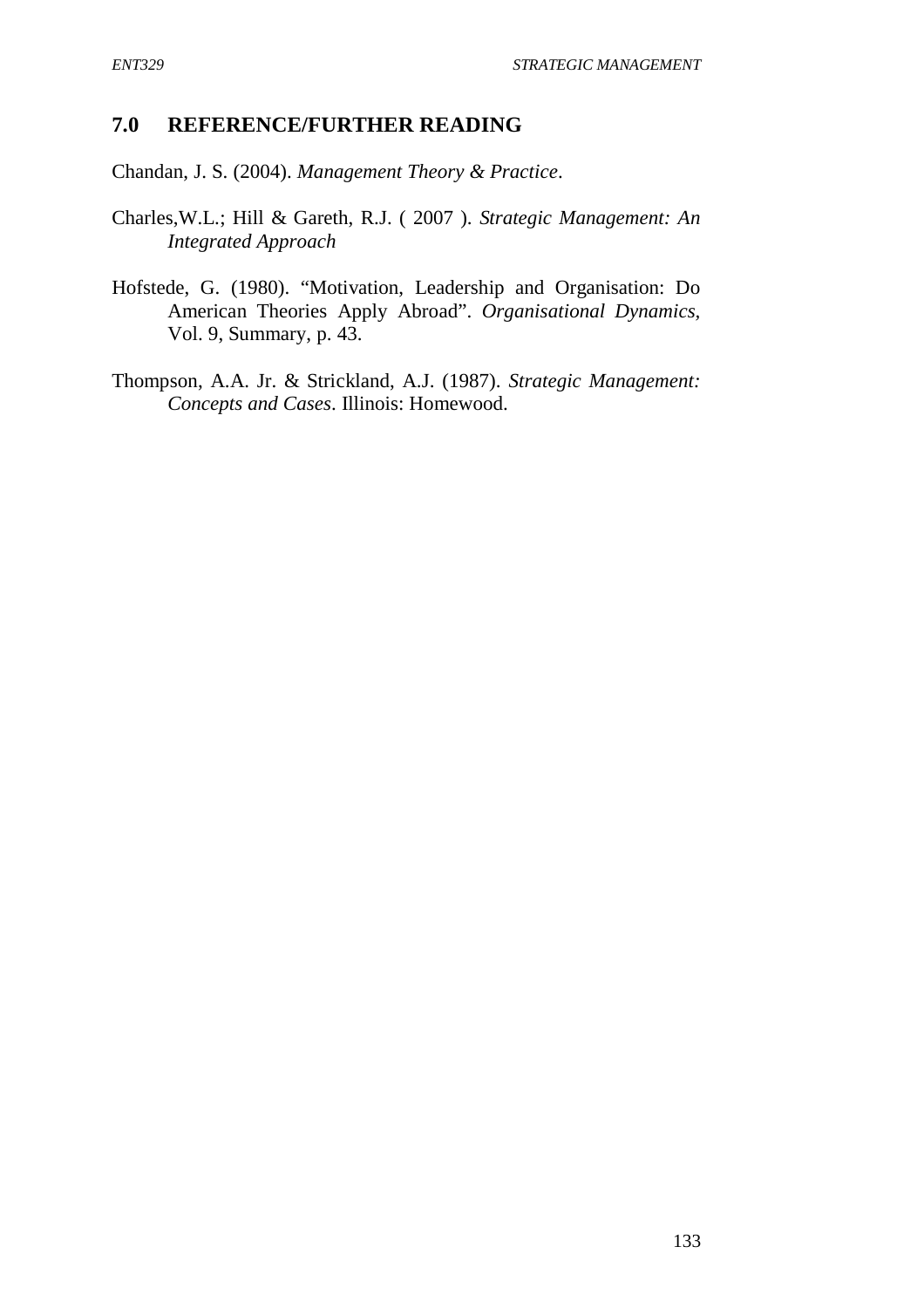# **UNIT 2 STRATEGIC CHOICE**

## **CONTENTS**

- 1.0 Introduction
- 2.0 Objectives
- 5.0 Main Content
	- 3.1 Steps in Strategic Choice
	- 3.2 Strategic Portfolio Analysis
	- 3.3 Behavioural Factors in Strategic Choice Decisions
	- 3.4 Contingency Strategies
	- 3.5 Strategic Plan
- 4.0 Conclusion
- 5.0 Summary
- 6.0 Tutor-Marked Assignment
- 7.0 References/Further Reading

# **1.0 INTRODUCTION**

This unit will take you through how a choice of strategy is made among alternatives. It explores the quantitative and the qualitative factors often considered in strategic choice. This unit also explains the concept of contingency strategy and the content of a strategic plan.

# **2.0 OBJECTIVES**

At the end this unit, you should be able to:

- enumerate steps in strategic choice
- discuss the quantitative and qualitative factors often considered in strategic choice
- explain the concept of contingency and the content of a strategic plan.

# **3.0 MAIN CONTENT**

# **3.1 Steps in Strategic Choice**

Strategic choice is one step in strategic decision-making. Glueck et al. (1984), defines strategic choice as "the decision to select from among the grand strategies considered, the strategy which will best meet the enterprise objectives". Strategic choice decision can also be viewed as consisting of some steps which require elaboration.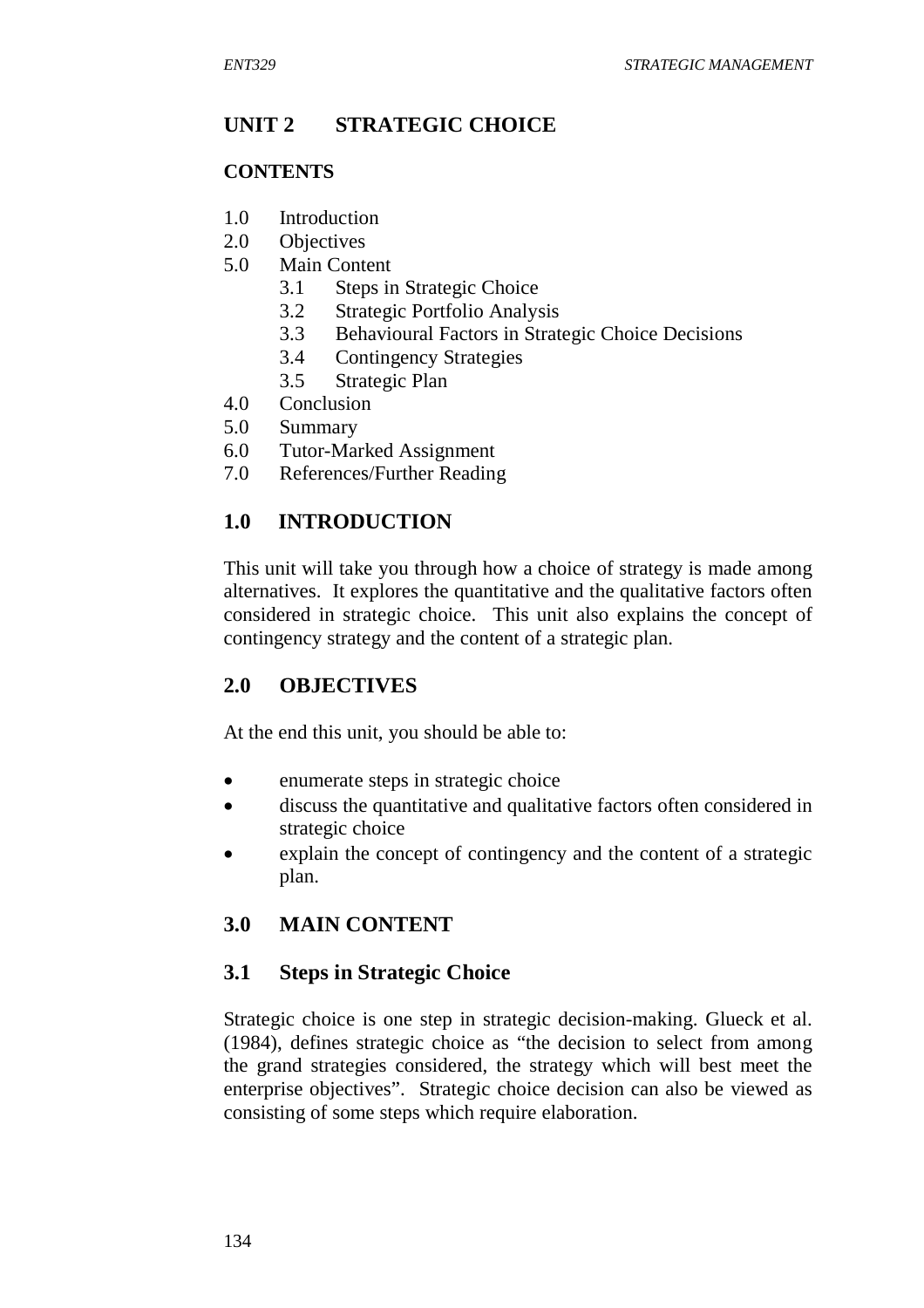### **1. Focusing alternatives**

Alternatives gathered must be ranked according to their scale of preference. Alternatives that are high on this scale can be focused and targeted for proper analysis. The alternative focused must be those that are relevant to realising the strategic objectives of the organisation. The alternatives must be limited to a reasonable number for effective consideration and proper management. Factors such as the dimensions of the company's mission, the resources available to the company, company's distinctive competence, the history of the organisation and the attributes of the environment in which the business is operating are also crucial. Analysis of performance will also suggest what strategic alternatives to accept for consideration.

### **2. Consider selection factors**

The strategic alternatives focused must be assessed in terms of certain criteria. Criteria for assessing them must be gathered. These criteria are called selection factors. Selection factors may be objective (quantitative) or subjective (behavioural or qualitative). Objective factors which make use of hard data, are based on rationality (optimisation) and are normative or prescriptive.

Subjective factors, which are non-rational and emotional, utilise personal judgement and may be based on objective factors such as cost, guaranteed functional requirements, existing market availability, availability of needed materials, technical and financial feasibilities, risk assessment etc.

Subjective factors involved may be management value and support, environmental opportunities or threats, designers' factors, needs, tastes and preferences of consumers over a long time, related product design steps etc.

Selection of plant site will also be based on objective and subjective factors such as cost, profit, proximity to sources of raw materials, power, social facilities, human resources and market. Other factors are preference of owners and top management, patriotism, politics, communal tolerance, etc.

In 1976, the choice of Abuja as the federal capital of Nigeria was based on factors such as centrality, topography (relatively undulating land), accessibility, low density rural area that will permit future expansion with little payment of compensation, acceptability to all, cost considerations and values of top government officials then, etc.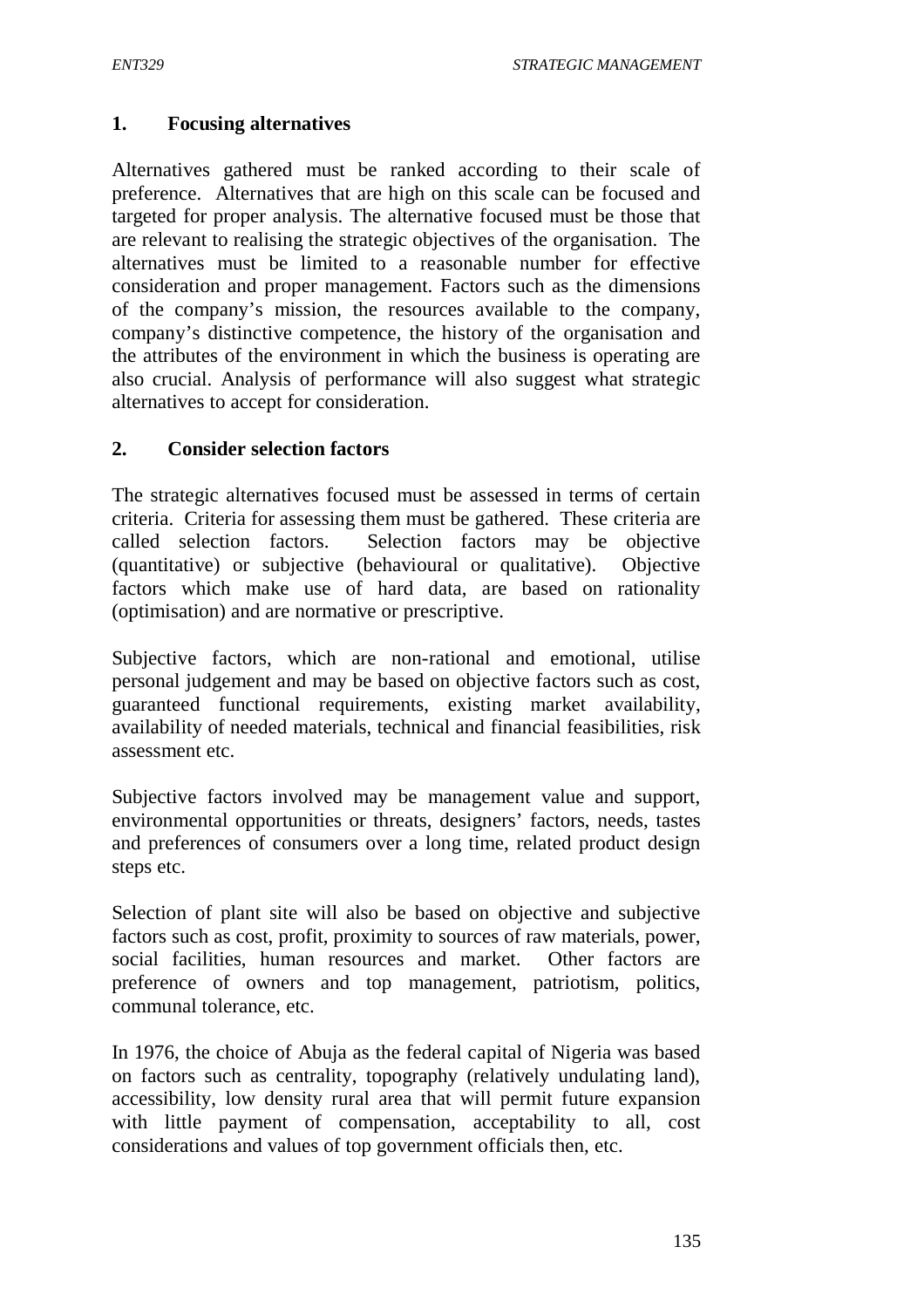In essence, the selection of a particular strategy is not usually based on exclusive objective and subjective factors. Rather, it is always based on consideration of both the objective as well as judgemental factors, which must be assembled in any way.

### **3. Evaluation of strategic alternatives/portfolio**

Evaluation requires the appraisal or analysis of selected or available factors. This involves the use of mathematical or non-mathematical tools based on the strategists environment which may be one of certainty, risk or uncertainty. The strategist's company's environment will suggest methods of analysis.

Under environment of certainty, techniques such as linear programming, input-output analysis, use of computer, activity analysis, product lifecycle analysis, experience curve analysis, trade or economic cycle analysis, business trend analysis (etc), may be used to assess the situation facing the company.

Evaluation of strategic alternatives under risk assumes that the strategist has a partial knowledge of outcomes of decision alternatives. The common techniques of analysis here include the calculation of Expected Maximum Value (EMV), the Boston Consulting Group (BCG) matrix, the General-Electric Nine-cell matrix, Hofer's Product-market, 15-cell Evolution matrix, Directional Policy Matrix (DPM), Strategic Position and Action Evaluation (SPACE) etc. The alternatives or Portfolio with the Expected Maximum Values (EMV) are usually considered the best.

Evaluation of strategic alternatives or portfolio under the environment of uncertainty requires that the probabilities associated with the states of nature are known. Evaluation is very difficult for absolute lack of knowledge of information. Each action here will lead to one outcome or known set of outcomes, each with known probabilities. Examples of strategic alternatives here include, introduction of a new product to a new market (diversification), new business establishment in foreign environment etc. Evaluation here will require objective or hand data but will also involve subjective judgement such as the experience or skill of the strategist.

The choice of evaluation technique must always fit the environmental situation of a company, but the strategist must never loose sight and consideration of subjective factors.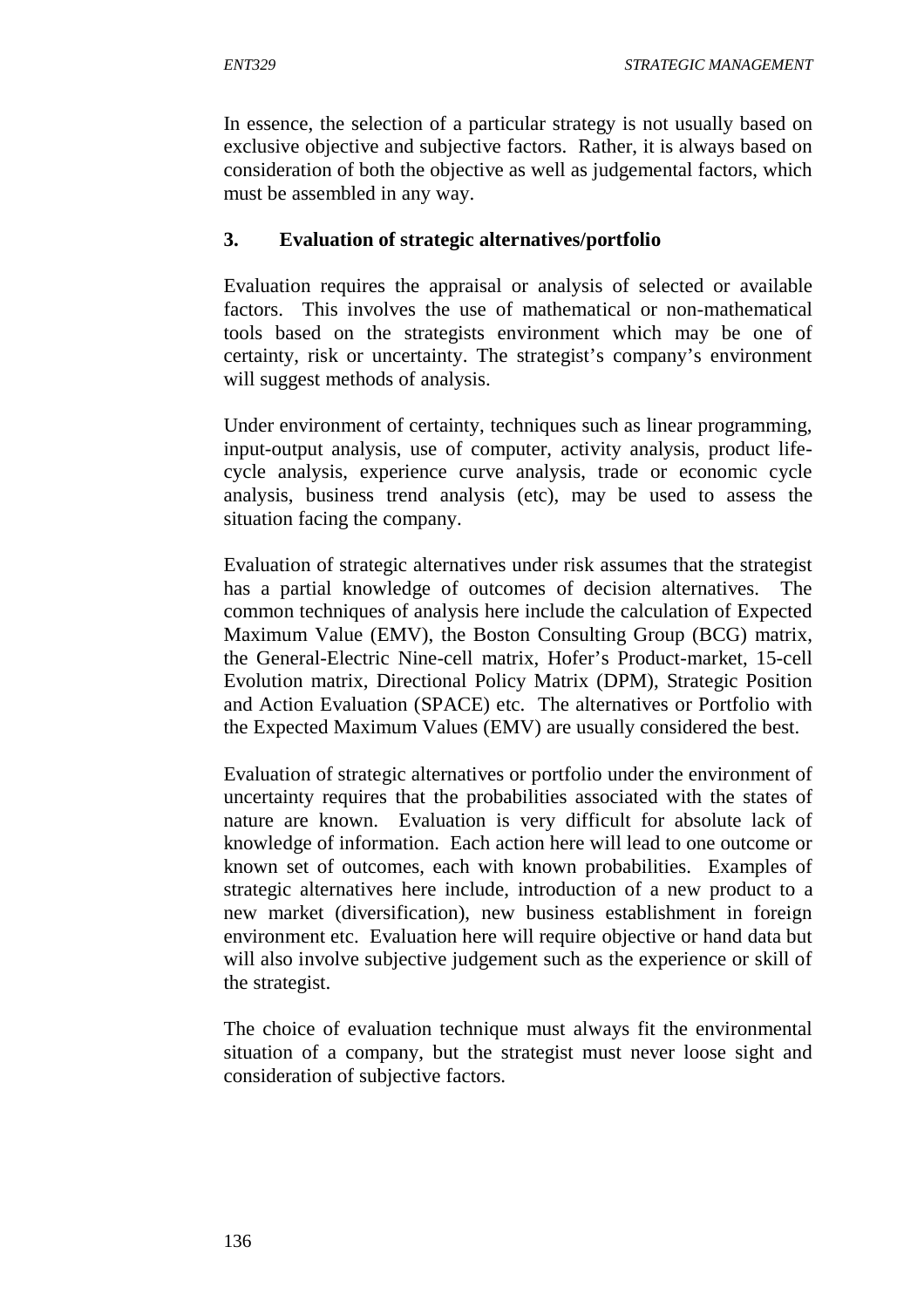### **4. Making strategic choice**

After careful evaluation of strategic portfolio, one or two or more than two strategic alternatives may be selected for adoption, implementation, modification or continuation.

Strategic choice is a simple step that is not simple. Like the evaluation step, it is also based on the skill and competence of the strategist. We have witnessed or read of how management lords or even political or religious lords have failed in matters of strategic alternatives, evaluation and choice. Theirs are also success stories.

A situation of only one rigid mission, one rigid objective and one rigid course of action, is not a decision-making situation, and those who find themselves in such a situation are neither human beings nor true gods. The world is a world of alternatives for human beings, and the processes of reaching a particular goal, objective or mission is equifinal. If the process is not equifinal, then, what one is trying to reach is not a goal but an assumption drained in mythologies. Strategic management transcends the level of vision. It includes adjustments to visionary threats and opportunities, selection of mission, objectives and strategies, then implementation and evaluation.

A strategic blueprint is the strategic plan which discusses how the strategies will operate, states the conditions required and also states the contingency strategies associated with the chosen strategies. Choice must be based on evaluation, weighing and comparison of strategic alternatives. The point at which choice or selection of strategy is concluded represents the point at which strategic decision is formulated. What immediately follows it, is implementation and follow-up.

### **SELF-ASSESSMENT EXERCISE 1**

List and explain the steps in strategic choice.

# **3.2 Strategic Portfolio Analysis**

Strategic alternatives can be evaluated or analysed for selection in a number of ways. Some of the available techniques, in the hands of strategy experts are for assessing the health or choice of a company

Portfolio of products or businesses include, Boston Consulting Group (BGC) matrix or product portfolio matrix, the General-Electric Nine-cell matrix, Hofer's Product-market 15-cell evolution matrix, Directional Policy Matrix (DPM), Strategic Position and Action Evaluation (SPACE) and the experience curve. Each technique is explained below.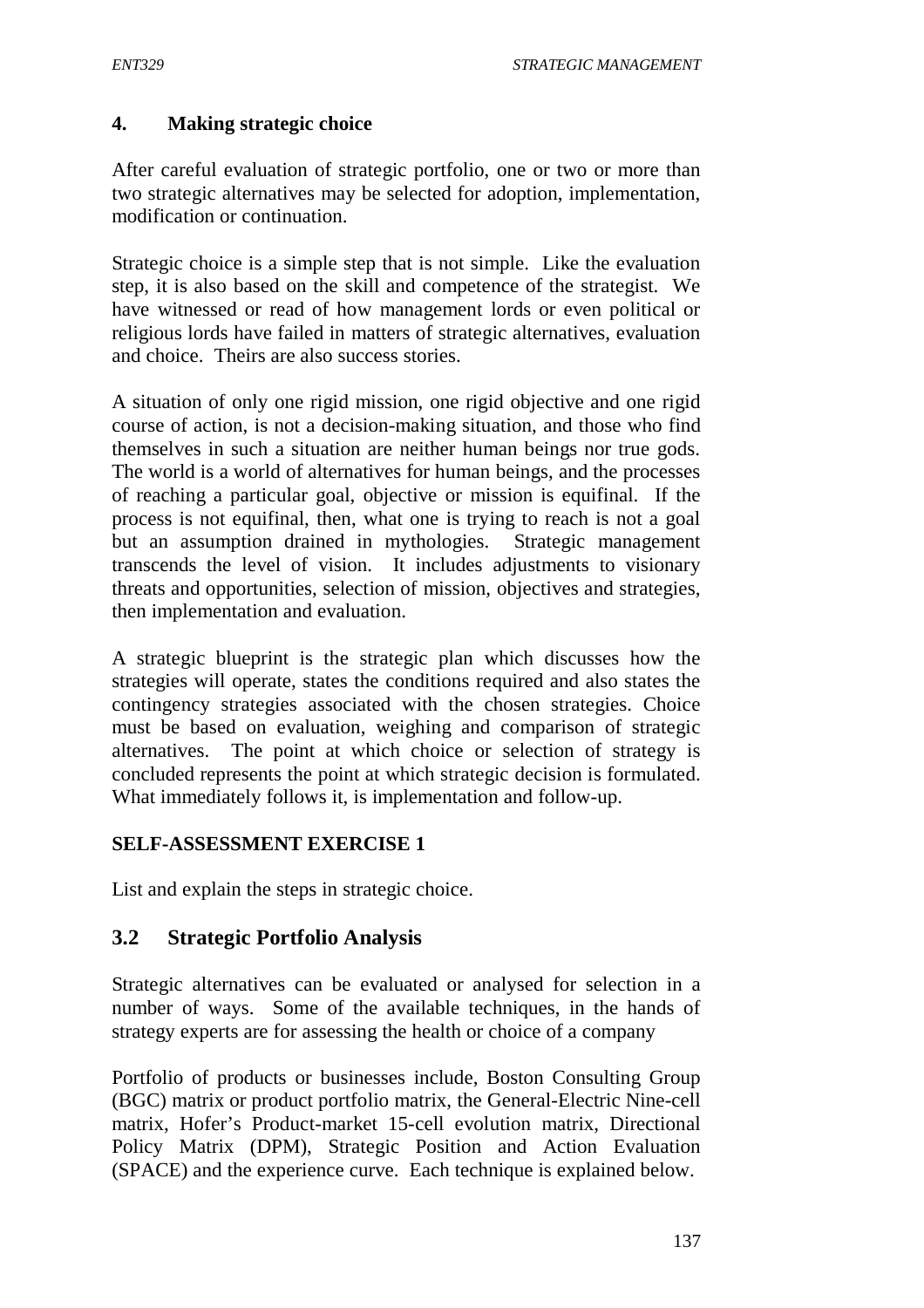### **1. Experience curve**

Experience curve, by itself, is not a portfolio analysis technique, but it helps the strategist to gain insight into how to apply a portfolio approach.

According to this concept, unit costs in many manufacturing industries and in some service industries, decline with "experience" or a particular company's cumulative volume of production. The experience curve is broader than the "learning curve" which refers to the efficiency achieved over a period of time by workers through much repetition.

The causes of decline in unit costs are combination of factors, including economies of scale, the learning curve for labour, capital-labour substitution, product redesign, other learning effects, technological improvements in production, etc.

The decline in costs creates a barrier to entry because new competitors with no "experience" face higher costs than established ones (particularly, the producer with the largest market share) and also have difficulties catching up with the entrenched competitors.

Therefore, within the context of strategic management, the concept of experience curve of established firms pose barriers to new firms contemplating entry into business. This helps to build market share, discourages competition and helps the firm to sustain rapid market growth as long as possible. It is a characteristic of growth stage in a product or business life cycle. The firm with experience curve in this growth stage often pursues any or all of the following market-expanding strategies, which will increase its competitive position.

- Improving product quality and adding new features models;
- Entering new market segment (market development);
- Using new distribution channels to gain additional product exposure;
- Shifting promotion strategy from building product awareness to building product acceptance and purchase;
- Lowering product prices at the right time to attract the next layer of price sensitive buyers into the market.

The firm, at this stage, faces a trade off between high market share and high current profit. By investing in product improvement, promotion and distribution, it can capture a dominant position, but it foregoes maximum current profit in the hope of making up for it at the maturity stage.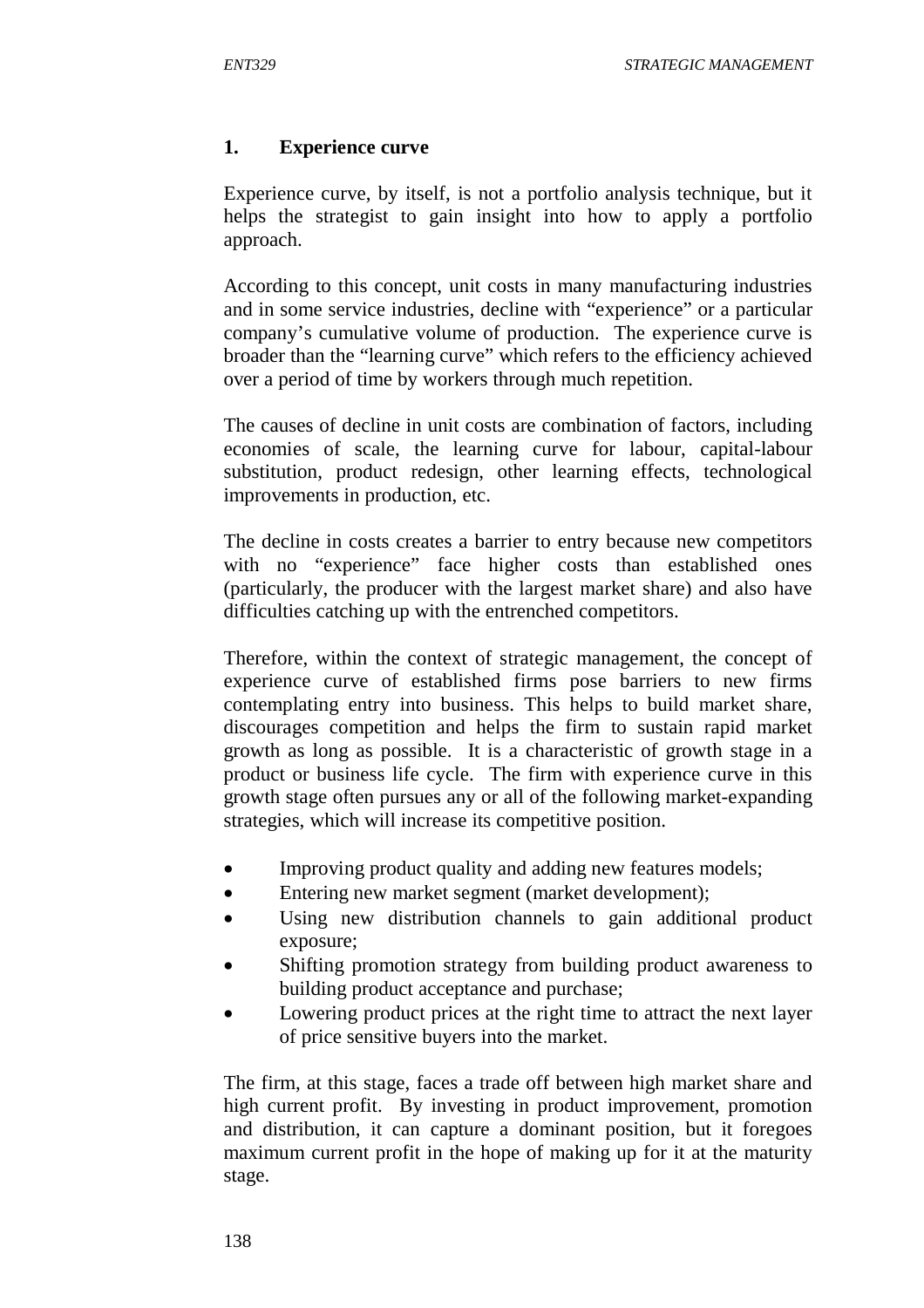However, it is not all cases that the choice of a strategy will be based on experience curve or cost decline. The significance of the experience curve for strategic choice depends on what factors are causing the decline. Ability of the experience to erect a barrier on new entrants also depends on the sources or causes of cost decline.

# **2. Product Life Cycle (PLC)**

This is also a useful concept rather than portfolio technique to guide strategic choice. *PLC* is an *S*-shaped curve which shows the relationship of sales with respect to the time a product goes through the four successive stages of **introduction** (slow sales growth), **growth** (rapid market acceptance), **maturity** (slow down in growth rate) and **decline** (sharp downward drift).

The concept can be used to diagnose the stages of product or business portfolio with a view to prescribing necessary strategic choice. For instance, businesses or products at the introduction or growth stages may require expansionary growth strategies. While products or businesses at maturity stages may be used as sources of cash for investment in other businesses which need resources, and retrenchment strategies may be selected for businesses or products at decline stage. So, the *PLC* stage may point to relevant strategic choice for a firm.

### **3. Trade cycle analysis**

Like the product life cycle analysis, a trade cycle for an organisation or a country may also be divided into boom or buoyancy, recovery, recession and depression. A business within the boom or recovery stages may suggest the use of expansionary growth strategies, while business at depression stage may indicate the use of retrenchment strategies. However, businesses or product at recessionary stage may also warrant the choice of competitive strategies based on focus, differentiation or overall cost leadership to outsmart rivals.

# **4. Directional Policy Matrix (DPM)**

*DPM* was developed by Shell Chemicals of U.K. It uses two variables of "business sector prospects" along the *abscissa* and "company's competitive abilities" along the ordinate (Hussey, 1978). Based on factors such as market growth, market quality, market supply and other factors, business sector prospects can be rated on three-point semantic scales such as unattractive, average or attractive.

Also, company's competitive abilities based on capability analysis can also be rated on a three-point semantic scales such as weak, average or strong. This engenders a 3 x 3 matrix which can be used to prescribe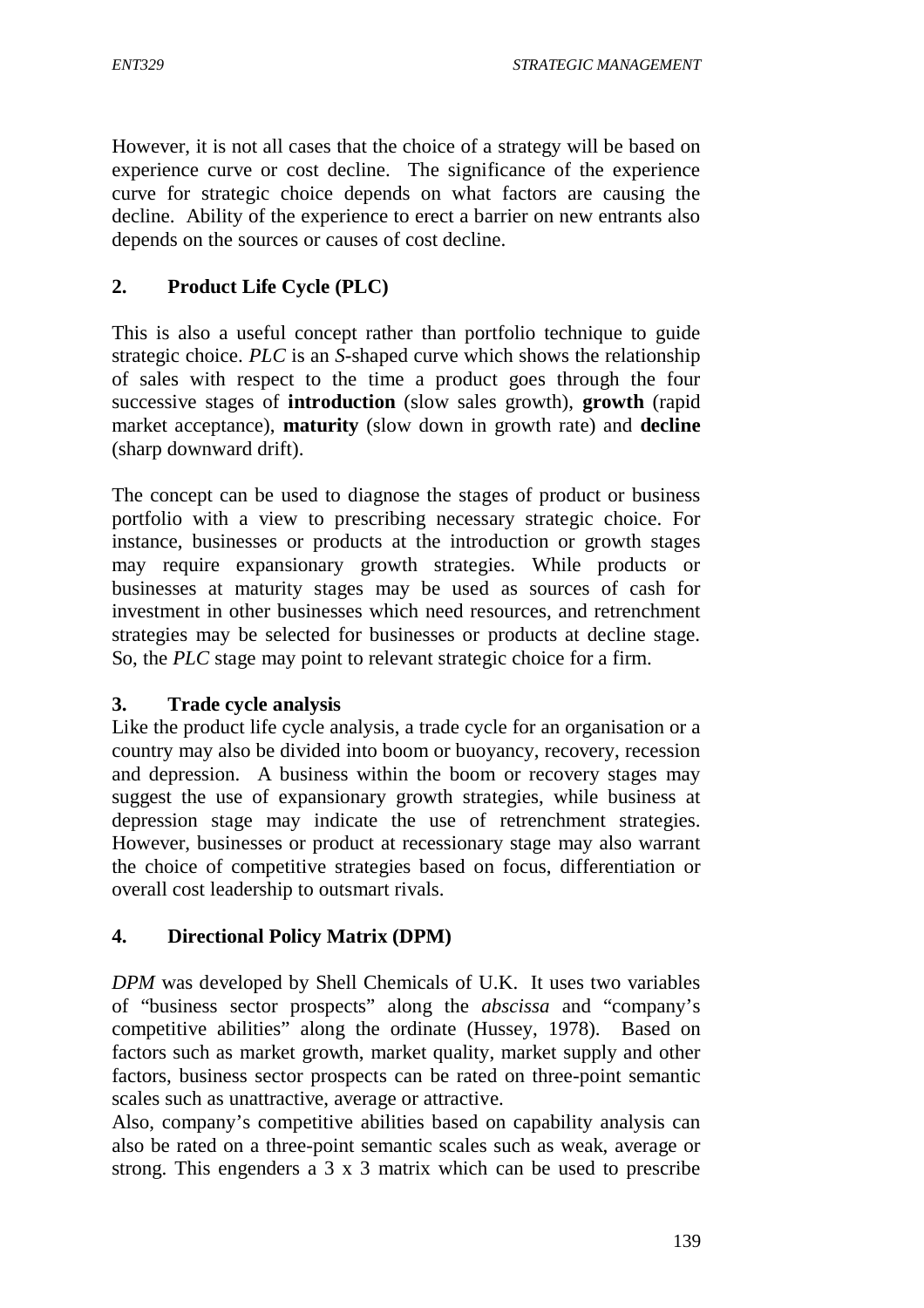baseline strategies (Rowe et al., 1982). An extension of *DPM* into "risk matrix" furnishes an alternative way to analyse environmental risk. In a risk matrix, environmental risk is taken as a third variable and it is divided into four categories from low risk to very high risk. Each risk position is determined on the basis of environmental threats and probability of their occurrence.

| Weak    | Divestment           | <b>Imitation/Phased</b><br>withdrawal | Phased withdrawal<br>/cash generation |
|---------|----------------------|---------------------------------------|---------------------------------------|
| Average | Phased withdrawal/   | Maintenance of position/              | Expansion/Product                     |
|         | Merger               | market Penetration                    | differentiation                       |
| Strong  | Diversification/cash | Growth/Market                         | Market                                |
|         | generation           | segmentation                          | Leadership                            |
|         | Unattractive         | Average                               | Attractive                            |

Company's competitive abilities

(Business sector prospects)

*Fig. 2.1:* The Directional Policy Matrix (DPM)

#### **5. Strategic position and action evaluation**

*SPACE* is a technique that considers the firm's strategic position in tandem with the industry's strategic position. The firm's strategic position is viewed from the perspectives of both financial strength (e.g. leverage, *ROI*, liquidity, etc.) and competitive advantage (e.g. product quality, market share, etc). The industry's strategic position is also viewed from the perspectives of both industry's strength (e.g. growth, profit potential, etc) and environmental stability (e.g. technological changes, competitive pressures, etc.) (Rowe *et al*. 1982). When these two dimensions of variables are combined, it will suggest or pinpoint likely strategic choice such as aggressive, defensive, conservative and competitive strategies based on simple rating system of the four variables put together (see figure 2.1).

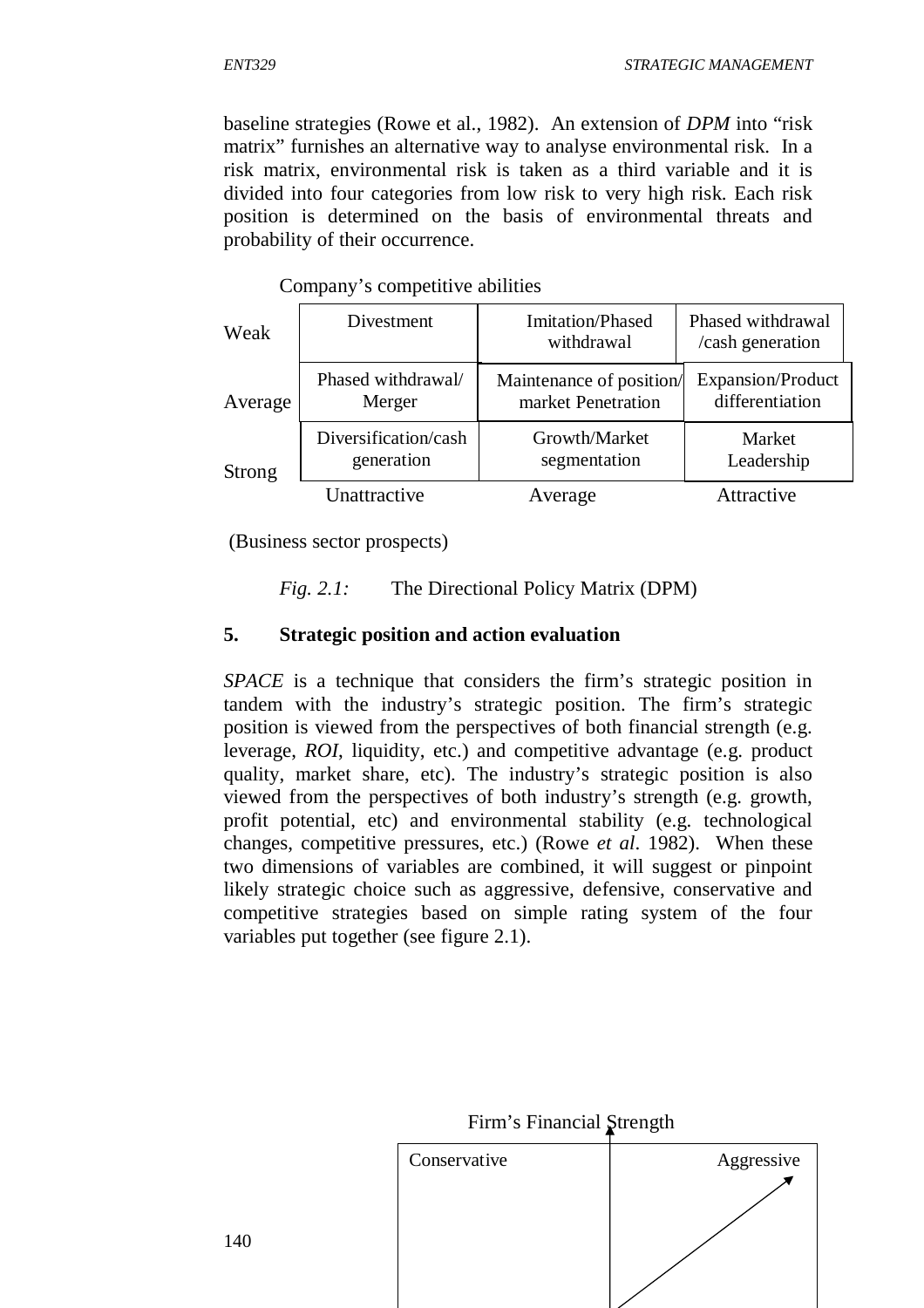

*Fig. 2.2:* A Model of SPACE

Suggested strategies for each of the corners are as follows.

#### **Aggressive posture**

Firms with this outlook may select either concentric diversification or vertical integration strategies.

#### **Defensive posture**

Firms in this situation will select from divestment, liquidation or retrenchment strategies, all contraction strategies.

#### **Conservative posture**

Firms in this situation will select from concentration (stability) and conglomerate diversification strategies.

#### **Competitive posture**

Firms having this posture will select from any of concentric merger, conglomerate merger or turnaround strategies.

Note that the conservative posture may also suggest a no-growth strategy. Two related forms of no-growth strategies are redeployment and redeployment with concentration. Redeployment involves selling existing assets while purchasing and deploying assets in a different area such that the total assets of the firm remains essentially constant.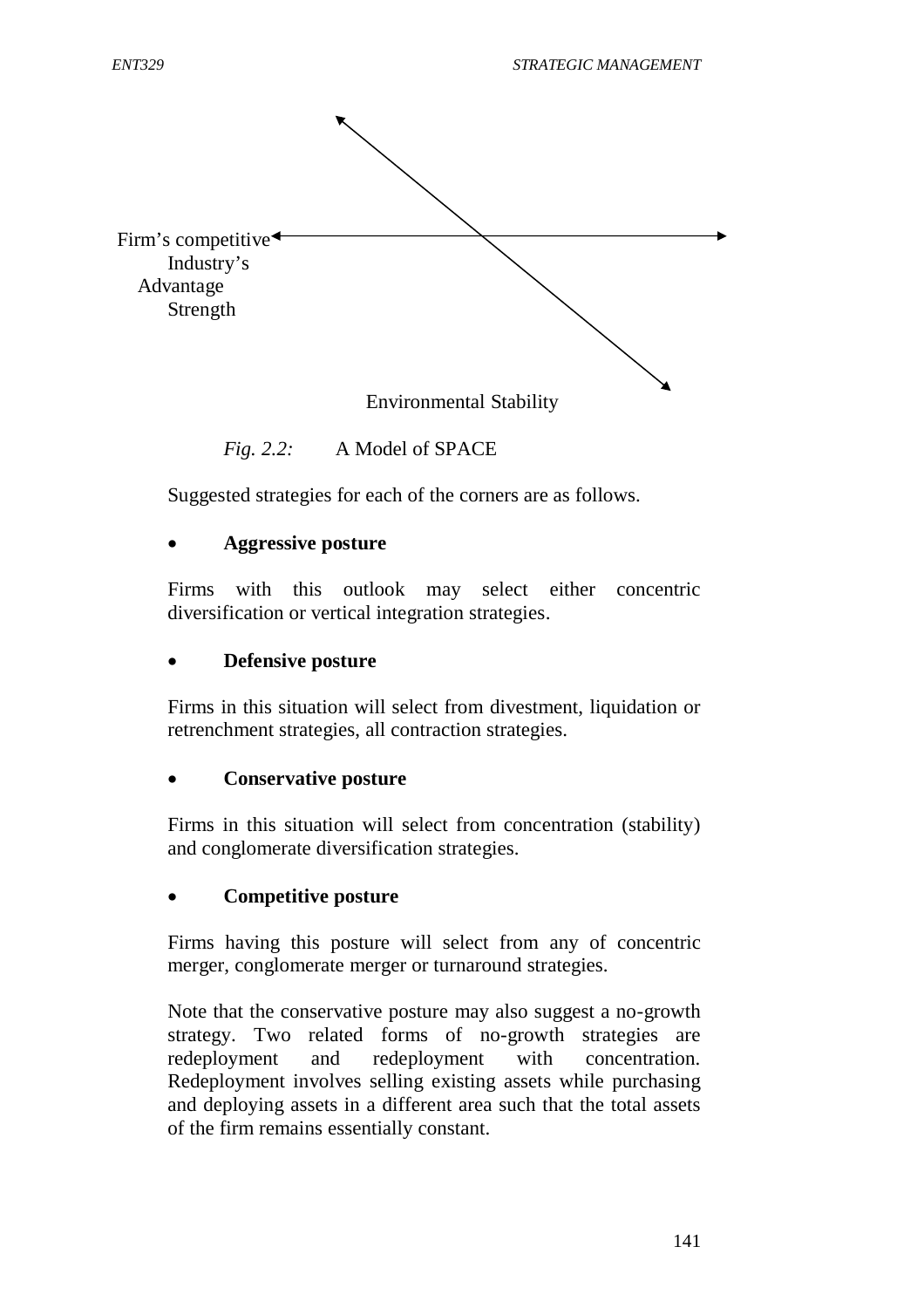The strategy of redeployment with concentration involves redeploying existing assets, but in manner that makes one existing business unit a greater percentage of total corporate assets without increasing the total assets of the firm.

### **6. Hofer's product-market evolution matrix**

Hofer and Schendel (1978) offer a 15-cell life cycle portfolio matrix. The matrix utilises two variables.

The stage of the development of the product or market. This factor is divided into five stages, which include- development, growth, competitive shake-out, maturity-saturation and decline - along the ordinate.

The competitive position of different business units in a firm's corporate portfolio is also divided into strong, average and weak along the *abscissa*.

As appropriate in any of the 15 cells, circles are used to represent the sizes of the industries involved while pie wedges or segments are used within the circle to denote business market share. Business can therefore be represented according to their industrial size and market shares. As can be seen in figure 2.3 below, business 'A' represents a product/market with high growth potential and deserves expansion strategies. Business 'B' has a strong competitive position but has a product that is entering the shake-out stage; it requires a cautious expansion strategy. Business 'C' is a potential loser and probably a dog; while 'D' represents a business which can be used for cash generation that could be siphoned to A and B. Business 'E' is a loser and may be considered for divestment.

In this way, the product-market evolution matrix tells stories about the distribution of the firm's businesses across the stages of industry evolution. What is required is analytical accuracy and completeness in describing the firm's current portfolio position. The ultimate purpose, of course, is to discern how to manage corporate portfolio and get the performance from the allocation of corporate resources.

Product Market

### Evolution Stage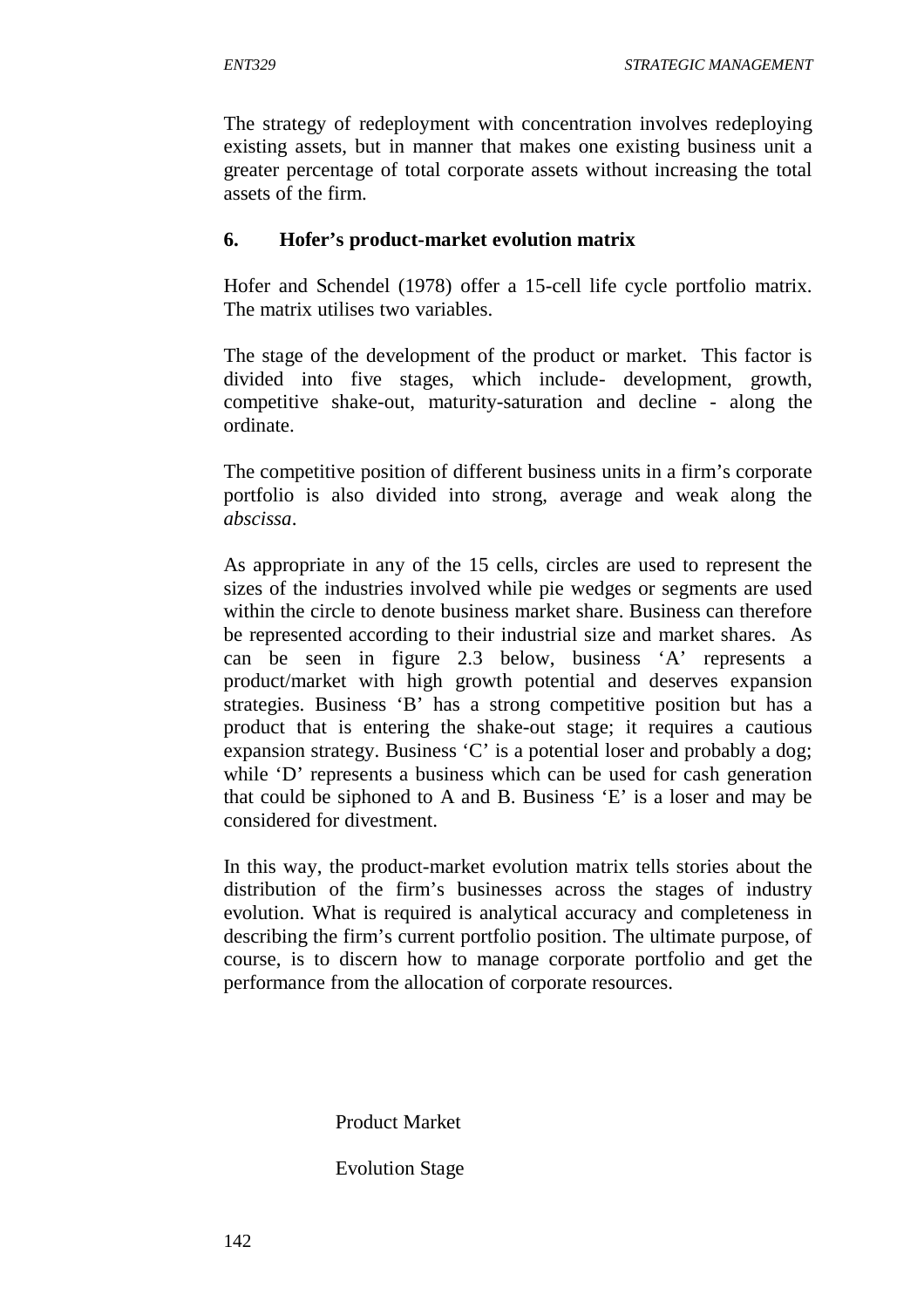

 **(Competitive Position)** *Fig. 2.3:* Product/Market Evolution Matrix

# **7. Boston Consulting Group (BCG) matrix**

This is the first business portfolio matrix to receive widespread usage. It is a four-cell growth-share matrix pioneered by a leading management consulting firm – Boston Consulting Group (BCG). The matrix utilises two variables, which include:

- industry/market growth rate (y-axis);and
- relative market share position (x-axis). This represents the relative competitive position of the firm.

The relative market share (relative competitive position) is defined as the ratio of business's market share to the market share held by the largest rival firm in the industry, with market share measured in terms of unit volume, not monetary value. The factor therefore shows the relative strengths of different businesses or products.

The market growth rate is represented in terms of percentage growth in sales projected for a particular market served by a particular business. It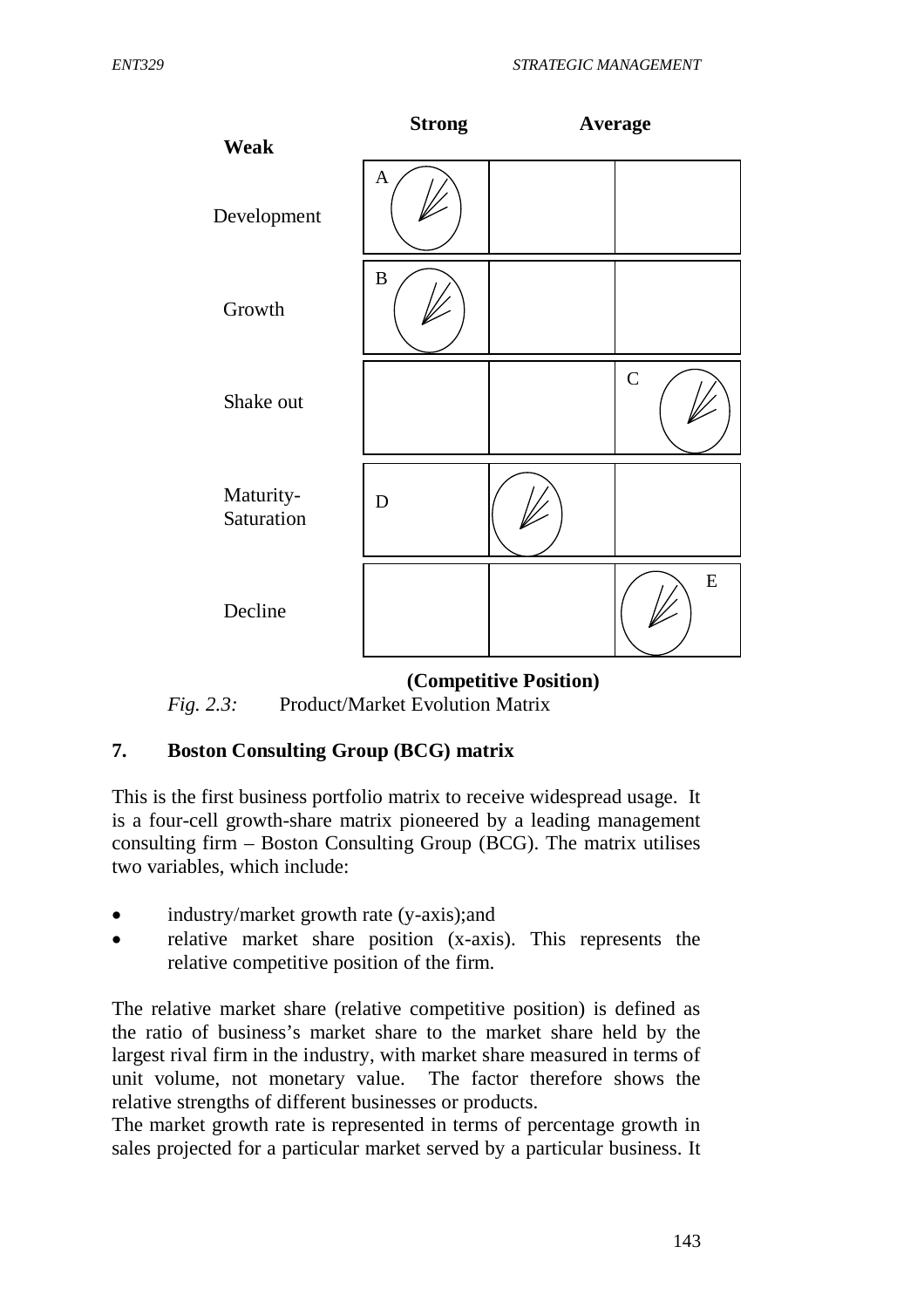is usually measured as the percentage increase in a market sales or unit volume over the two most recent years.

The market growth rate provides an indicator of the relative attractiveness of the market served by each of the businesses in the corporation's portfolio business unit. Circles drawn with the four cells represent different business units. The size of the circle represents the proportion of corporate revenue generated from the business unit.

Different circles of different sizes therefore enable the management of the firm to visualise the current importance of the portfolio of businesses (divisions, product lines and product, brands) as a revenue generator. The matrix shows which businesses to flush out and which promising ones to add. Market growth rate is usually lacerated into high and low areas by an arbitrary 10 percent growth line. Relative competitive position is usually divided as a relative market share between 1.0 and 1.5, so that a high position signifies market leadership. A *BCG* growth/share matrix therefore produces four cells of different strategic implications.



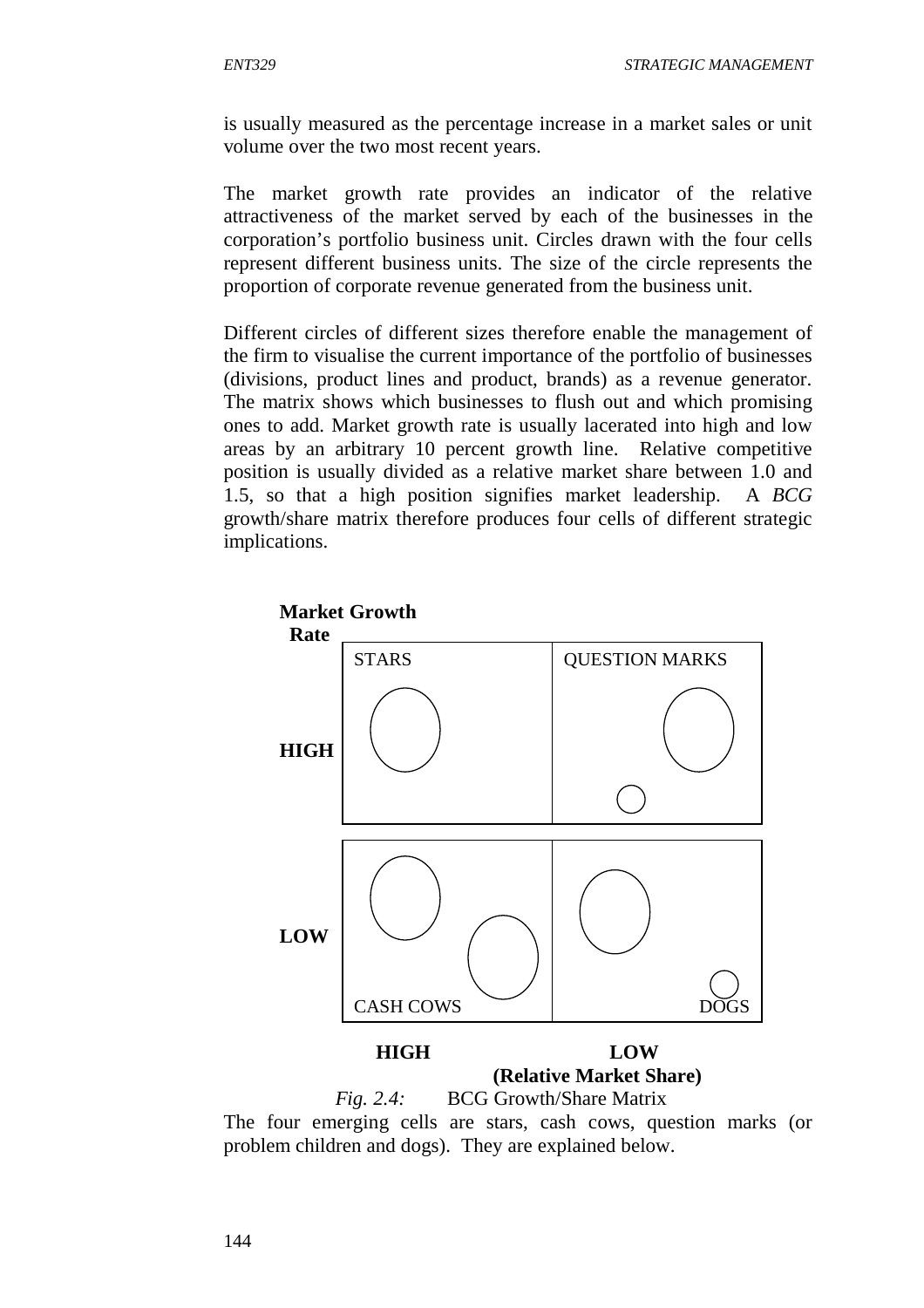#### **a. Stars**

These represent high growth and high competitive position. They are businesses in rapidly growing markets with large market shares. The *SBUs* in this category require lots of cash to finance their rapid growth which will enable the firm to maintain (and expand) their strong position in a growing market. The financial requirement is often in excess of what can be generated internally.

The star cells are similar to the growth stage of the Product Life Cycle (PLC). Expansionary growth strategies are warranted to establish and maintain a strong competitive position with regard to star businesses. Star businesses are short-term high priority and gargantuan consumers of company's resources within the total business Portfolio. Eventually, their growth will slow down, and will turn into cash cows and become major cash generators that will support other *SBUs*.

#### **b. Cash cows**

Cash cow businesses have high relative market share or competitive position in maturing, low-growth markets or industries. They generate large amounts of cash in excess of what they need.

They require minimal reinvestment cash requirements for growth. Their surplus cash are selectively and sufficiently 'milked' by other *SBUs,* especially stars and question marks that are cash users.

Cash cow businesses are similar to businesses at the mature stage of Product Life Cycle (PLC) that are enjoying the benefits of experience curve. They often warrant the use of stability strategies, and where long-term prospects are distinctively bright, they can adopt limited expansion strategies.

Cash cow businesses are yesterday's stars, and are currently the strong base of the firm's corporate Portfolios. They generate the cash to pay corporate overhead and dividends, they also provide debt capacity. They are managed to maintain their strong market share while efficiently generating excess resources for company's wide use.

As 'cash cow' industries lose their attractiveness and tend towards decline, a phased retrenchment strategy may be called for, firms that are well entrenched in established markets are examples of cash cows.

### **c. Question Marks**

These businesses are also called "problem-children" or "wildcats". They are low market share *SBUs* in high-growth industries or markets.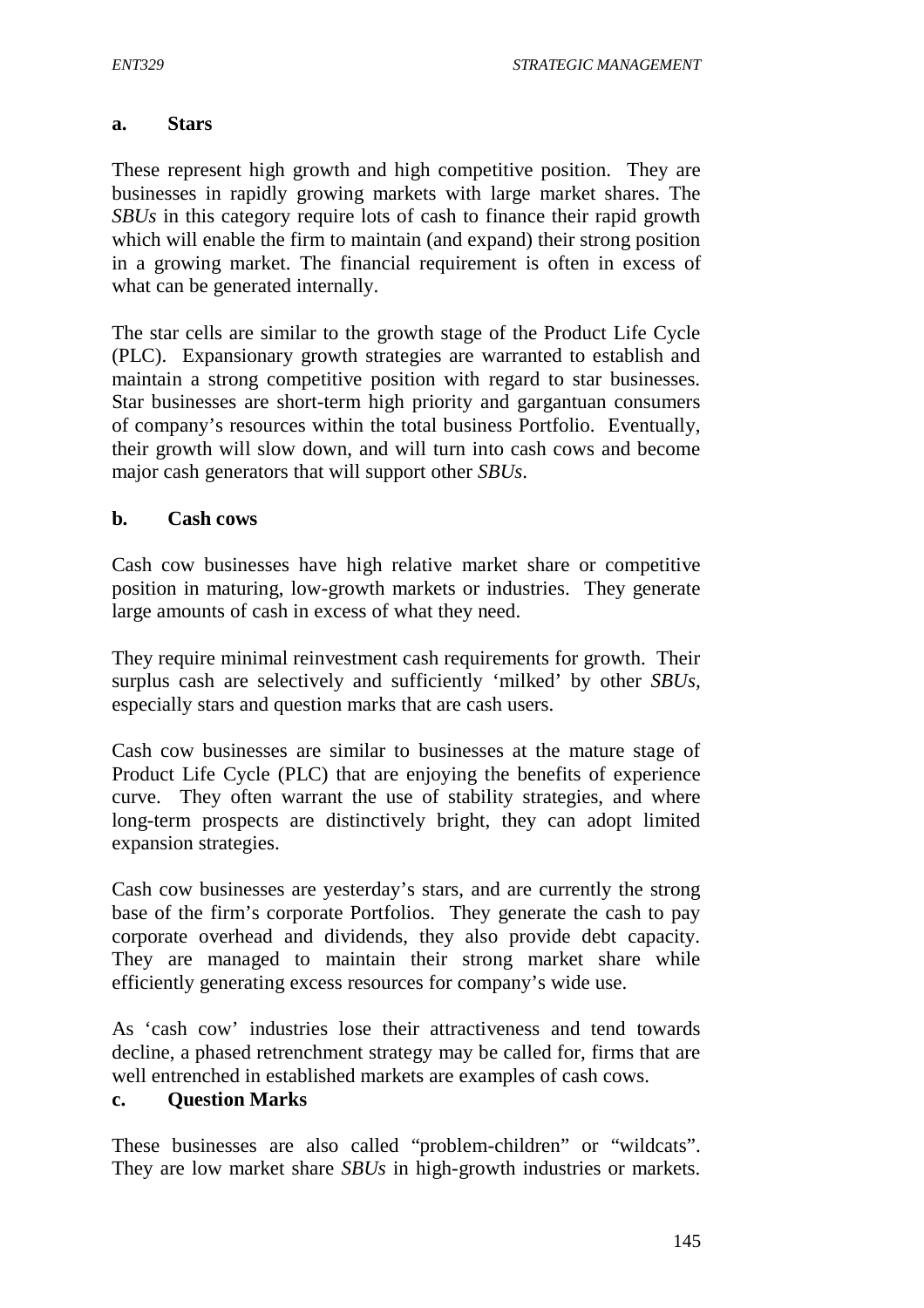They require large amounts of cash to maintain or increase their market share. Management must think hard about whether to spend more to build these question marks into leaders or to phase them down or out.

Question marks are usually new products or services which have a good profit potential. Such *SBUs* are cash guzzlers because their cash needs are high as a result of rapid growth, while their cash generation is low as a result of small market share. If management is ready to spend the resources required on these wildcats, then, their market share may be increased for movement to the star group of *SBUs*. The long run shift from question marks to star will require expansion strategies.

However, the wisdom of experience curve suggests that a company that is leading others in the market will enjoy cost advantages and market leadership which will create entry barrier for other competitors. This wisdom suggests that if the firm with the "problem children" cannot do enough to turn these wildcats into stars, then a contractor strategy (divestment, retrenchment, liquidation) will be a feasible alternative. This will enable the company to reposition the resources there from the other *SBUs*. Question mark businesses are similar to businesses at the introduction stage of Public Liability Company (PLC).

#### **d. Dogs**

These are businesses within the company portfolio having low relative market share in slow-growth industries or markets. They are also called "cash traps". The businesses are in mature or declining markets with low profit margins. Such businesses may generate enough cash to maintain themselves. They also neither generate nor require large amounts of cash. Such businesses face cost disadvantages due to low market share as a product of experience curve.

The only way out for the dogs is to increase their market share in relation to their competitors. This is a remote solution because of the high costs involved. However, the feasible alternative for dog business units is nothing other than contraction strategy which may be any of retrenchment, divestiture or liquidation alternatives.

However, dogs can be managed for short-term cash flows (through ruthless cost cutting or control) to supplement corporate level resource needs before the eventual contraction of the *SBUs* involved.

In conclusion, the *BCG* approach is an all inclusive technique that prescribes the total business portfolio of a company. The ideal balanced portfolio would have the largest sales in cash cows and stars, with very few question marks and dogs.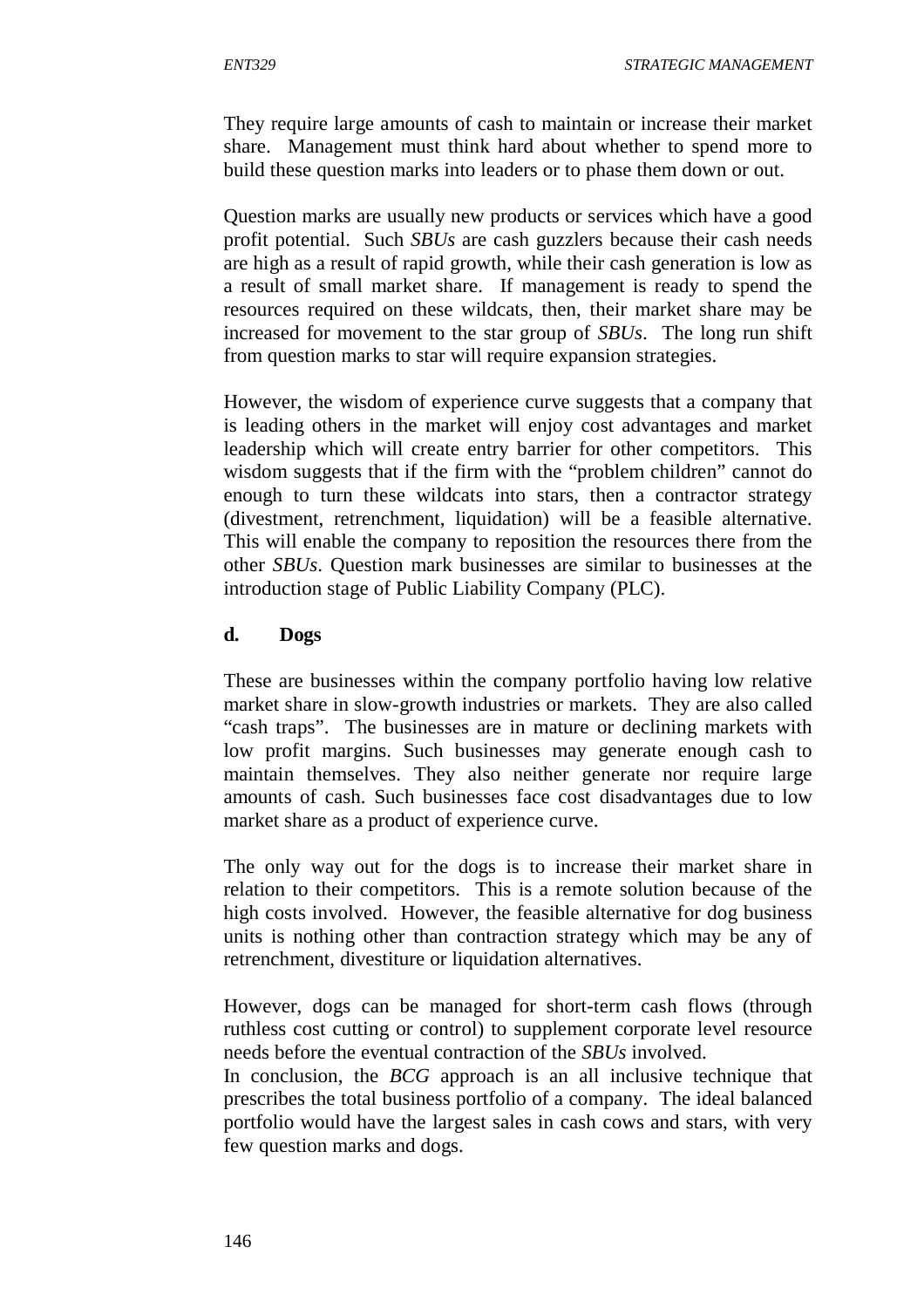The major limitations of the *BCG* technique are listed below.

- The rather simplistic assumption that the growth rate of an industry represents market attractiveness while market share represents profitability is sometimes not the case in reality.
- There are always practical difficulties in measuring the respective market shares and in identifying the market leaders especially in an oligopolistic setting.
- There are always practical difficulties in measuring growth rate of a particular industry.
- The high/low dichotomy of the matrix fails to recognise markets with average growth rates and businesses with average market shares.
- The matrix is not particularly helpful in comparing relative investment opportunities across business units in the corporate portfolio. For example, how should one question mark be compared to another to know whether it should be built into a star or divested? Is every star better than a cash cow?
- Strategic appraisal of company's portfolio of businesses transcends the examination of only two factors of relative market share and market growth rate. Other considerations may be technological, seasonal, organisational capability, etc.
- The four-cell categorisations in the *BCG* matrix oversimplify the types of businesses one can find in a corporate portfolio.
- The four *BCG* labels star, cash cow, dog and question marks do not enjoy popular usage among executives, as they create motivational problems in managers.

The terms are seen as negative and unnecessarily graphic. The terms are also static rather than dynamic (such as build/hold/harvest) and action oriented. The terms have meaning only within a *BCG* context, they do not evoke universal acceptance, validity and clarity of strategy.

### **(8) General Electric's nine cell matrix**

The General Electric (GE) of USA, supported by the consulting firm of Mckinsey and Company, was popularised as adaptation of the BCG portfolio analysis technique. The *GE* Nine-cell planning grid tries to overcome some of the matrix weaknesses of the *BCG* technique. The 9 cell grid utilises multiple factors to assess the industry's attractiveness and business strength instead of the single measures (market share, market growth) used in the *BCG* matrix.

Also, the *GE* grid expanded the matrix from four cells to nine cells by replacing the high/low axes with high/medium/low axes to fine-tune the distinctions between business portfolio positions. The ordinate of the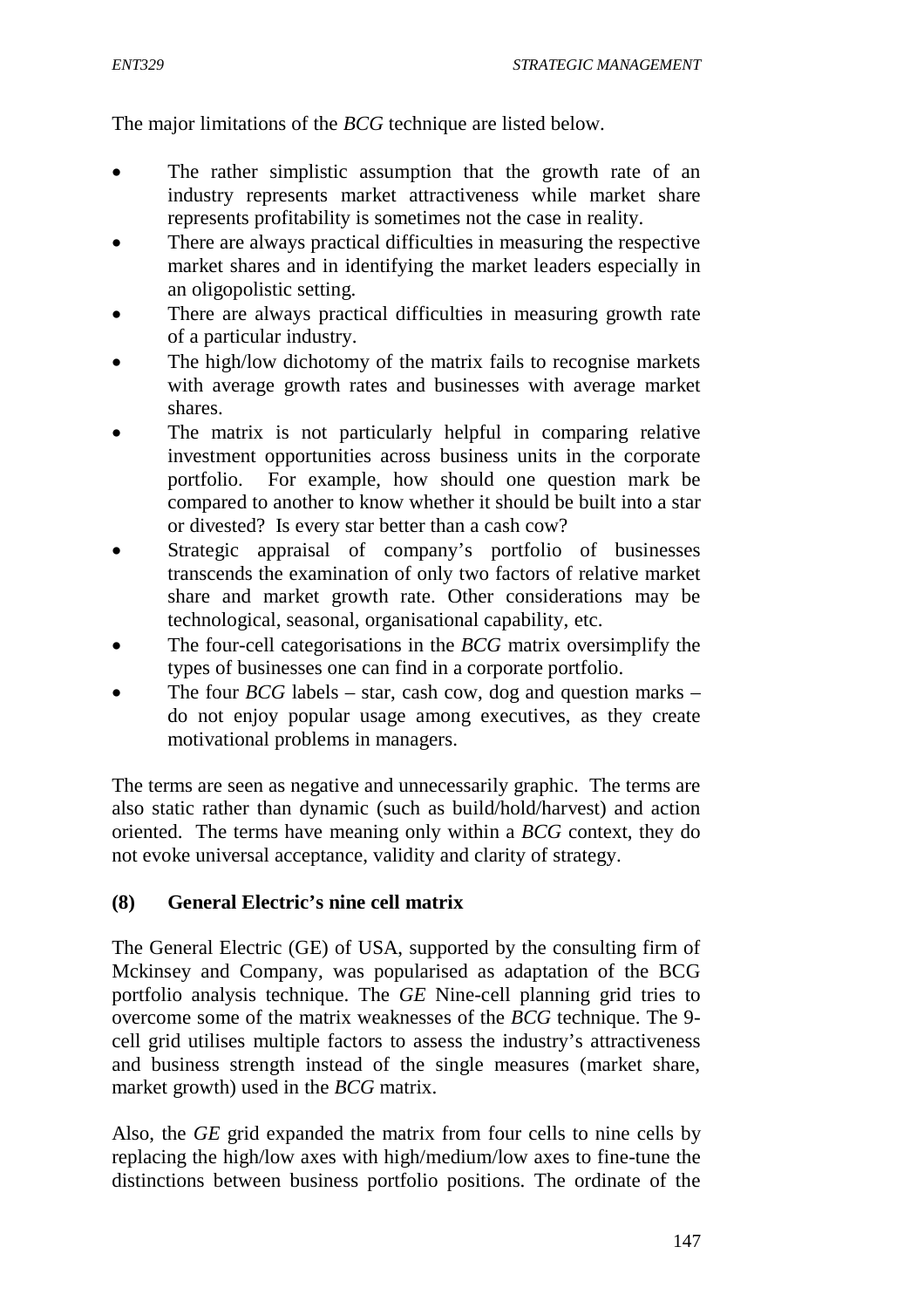matrix represents industry attractiveness which is a weighted composite rating based on eight different factors. These eight dimensions of industry attractiveness are market size and growth rates, industry profit margin, competitive intensity, cyclicality, seasonality, economies of scale, technology and social/environmental/legal/human factors.

The *abscissa* of the matrix represents business strength (competitive position) which is also a weighted composite rating of seven factors. These seven dimensions of business strength are relative market share, profit margins, ability to compete on price and quality, competitive position, technology caliber of management, and knowledge of customer and market. The two composite values for industry attractiveness and business strength are plotted for each business in a company's portfolio.

The circles drawn within the cells represent the proportional size of the industry and the segment within each circle denotes the company's market share. The industry's attractiveness is rated on a scale of highmedium-low, while business strength is rated on a scale of strongaverage-weak. This produces a 9-cell matrix in all.

The nine cells are clustered into three zones of three cells each, represented by green, yellow and red colours. This is why the *GE* grid is sometimes also called "stoplight strategy matrix" reminiscent of traffic lights which displays green, amber and red colours for movement signals (see Figure 2.5) below.





 **Industry Attractiveness**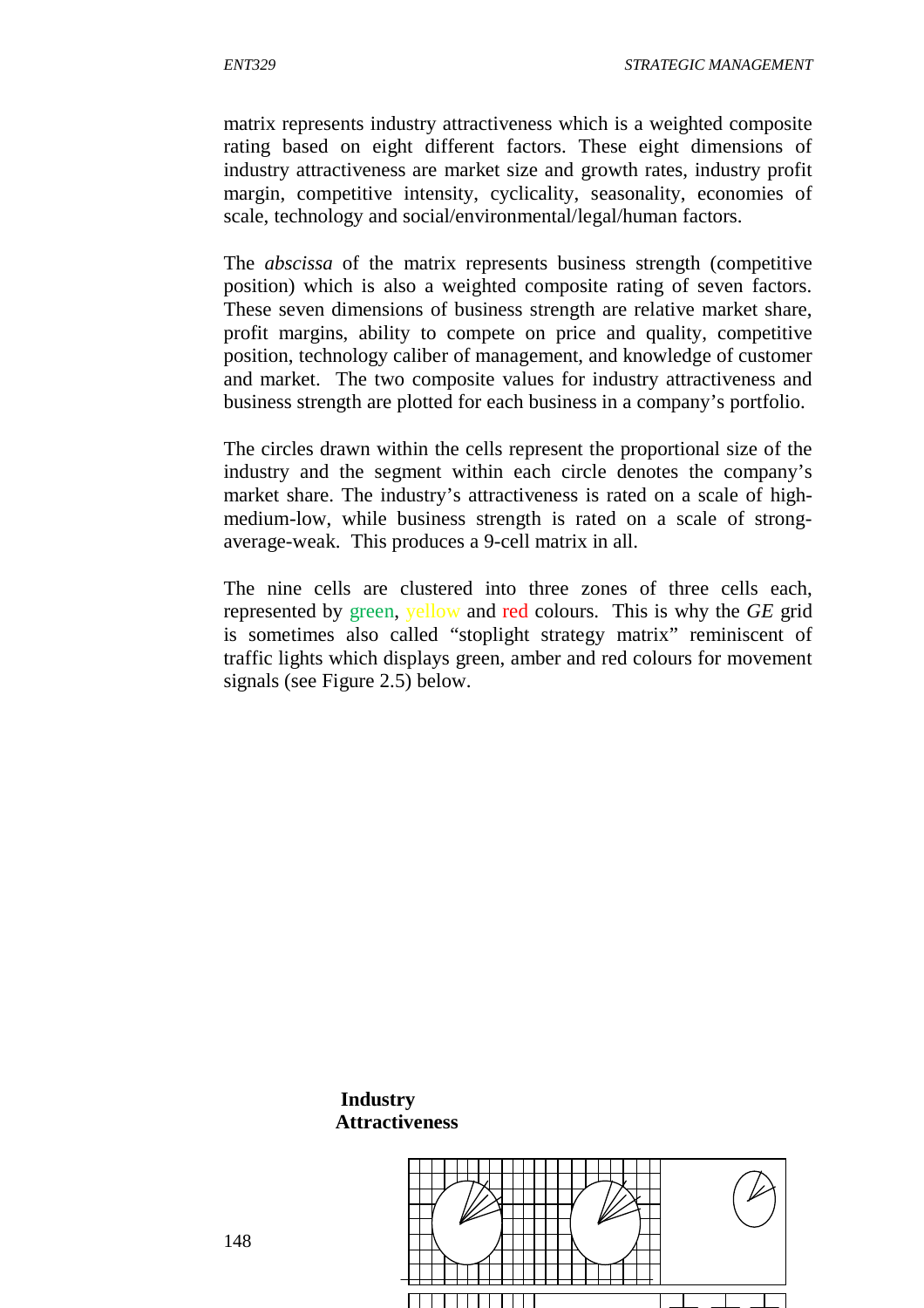**High**

**Medium**

**Low**





*Fig 2.5:* GE Nine-Cell Matrix

The various zones are discussed below.

#### **a. Green cells**

For the green zone, the signal is 'go ahead' to grow and build investments. This indicates the choice of expansion strategies. Businesses in this zone as well as industries have favourable industry attractiveness and also have strong business strength. They therefore have the green light to invest and grow. Management should select **build/improvement** strategy. The aim is to improve market position with the willingness to forgo short-term earnings to realise this goal.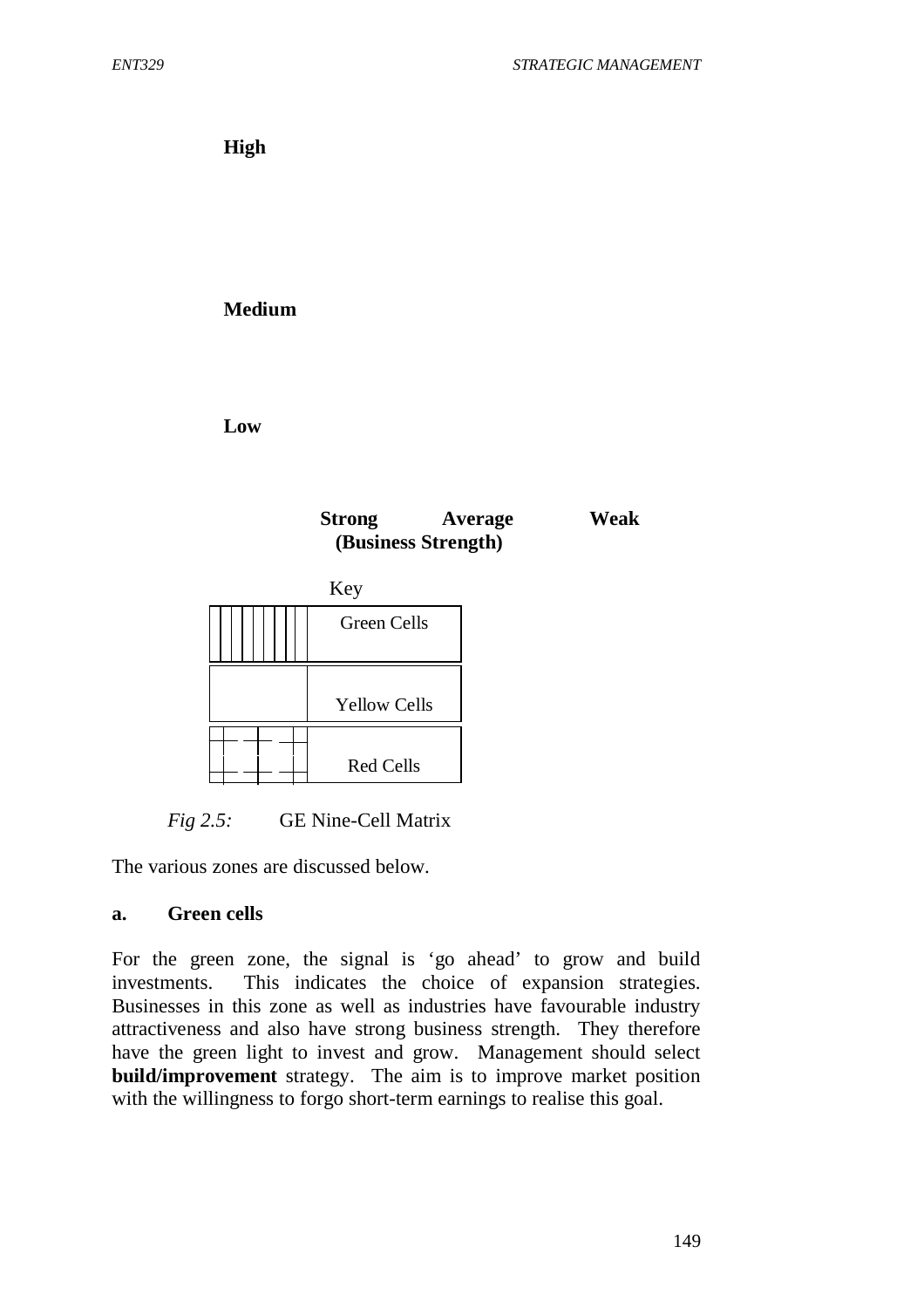## **b. Yellow cells**

The yellow zone consists of the diagonal cells stretching from the lower left to upper right. The zone indicates industries or businesses that are medium in overall attractiveness and business strength. The yellow signal means "wait and see", indicating that the company should adopt **hold/maintenance/preservation** strategies aimed at stability and consolidation. The strategy would preserve or maintain the market position or share of an *SBU* rather than reduce it or have it grow.

### **c. Red cells**

Industries or businesses in this zone are low in overall attractiveness and business strength. The red light signal means "stop". This indicates that the firms here must give serious consideration to harvesting or divesting. The company must adopt retrenchment strategies either to divest and liquidate the business or take a rebuild approach for adopting turnaround strategies.

The **harvesting** strategy aims at getting short-term increase in cash flow regardless of the long-term effect. It is an appropriate strategy for businesses whose future is dim and from which more cash flow is needed. **Divestment** strategy aims at selling or liquidating the business regardless of the long-term effect. It is very appropriate for dogs and for question marks which the company cannot finance for growth.

The *GE* 9-cell matrix, apart from correcting most of the limitations of the *BCG* matrix, is also a powerful analytical tool to channel corporate resources to businesses that combine medium to high position. The major limitation of the *GE* matrix is that it only furnishes wide strategic prescriptions rather than the specifics of business strategy.

On the whole, corporate portfolio analysis offers the following benefits.

- It helps companies with diverse businesses to develop feasible strategic alternatives
- It allocates resources among the diverse businesses
- It provides skills for understanding the relationship between diverse businesses with a view to making strategic decisions
- It furnishes strategic vocabulary and graphic aid for strategic communications
- It helps strategy implementation through increasing focus and objectivity which in turn enhances commitment.

Portfolio analysis is always limited by measurement, organisation, motivational and allocational (resource) problems. Portfolio analysis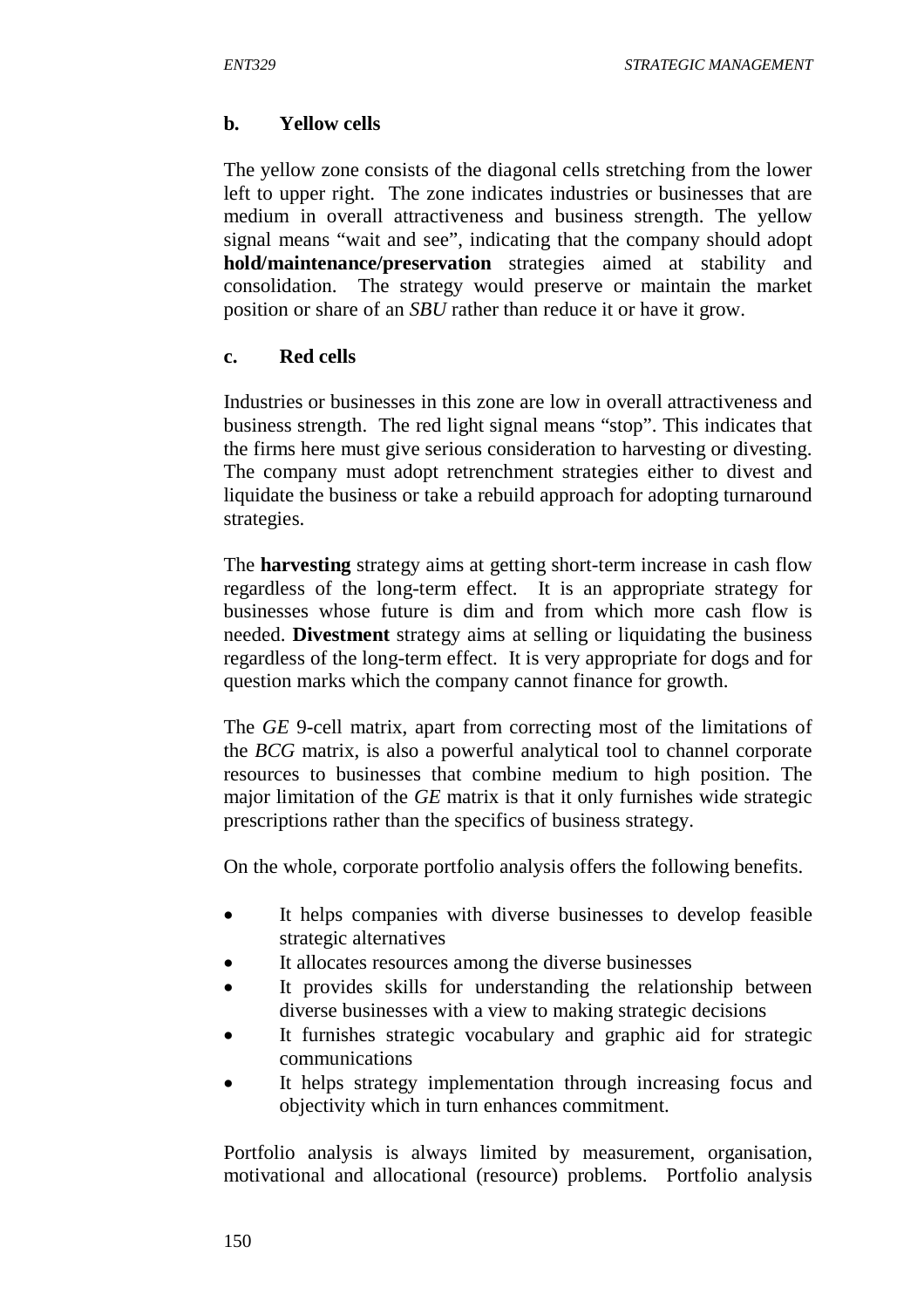however deals with objective rather than subjective factors. Portfolio evaluation should be conducted regularly and frequently to encourage the generation and allocation of resources amongst business units, to realize objectives.

#### **SELF-ASSESSMENT EXERCISE 2**

What do you understand by strategic portfolio analysis? List and describe the techniques of strategic portfolio analysis.

### **3.3 Behavioural Factors in Strategic Choice Decisions**

No one set of factor is sufficient to influence strategic choice. Strategic choice is often based on both quantitatively objective and qualitatively subjective factors. We have considered the various quantitative or analytical techniques in the previous section. This section explains the subjective or behavioural factors that may influence strategic choice.

Strategies may be examined or evaluated on the bases of such judgemental factors before actual selection. Such factors are government policies, role of past strategic actions, perception of critical success factors and distinctive competence, top management decision style and attitudes towards risks, degree of firms' external dependence, internal political considerations, competitive reaction and timing. The factors are explained below.

#### **1. Government policies**

Government economic systems may be one of capitalism, socialism or mixed economy. Within any of these systems, the government of a country may formulate policies that may facilitate, promote, regulate, restrict, protect, advice or participate in business activities. Also, government intervention in business may be partial or total, significant or insignificant and ad-hoc or permanent. Strategies to be adopted by business may be arrived at at the instance of government through its policies. Expansion and contraction strategies can only be selected if they are not an aberration to government policies. Government policies are therefore a major subjective factor in screening strategic alternatives for firms.

The government industrial policy in Nigeria that large companies should utilise about 50 percent local value added, suggests that such companies must give emphasis to backward integration. Most multinational companies in Nigeria have selected this strategy for adoption based on government directive. Change in government is of utmost significance to industrialists as they are concerned with shifts in industrial policies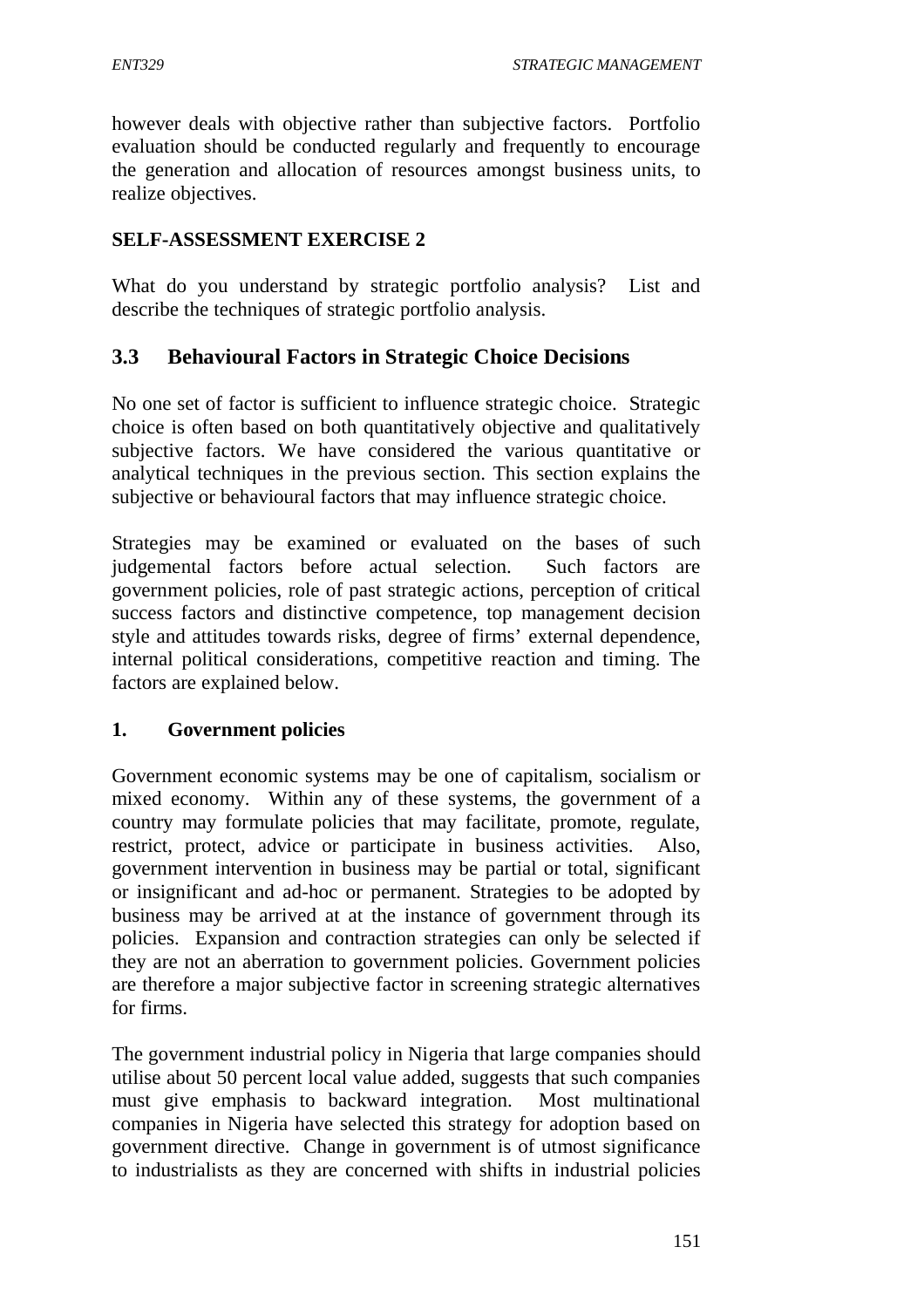and priorities and the effect they will have on business. A substantial part of chairmen's report in Annual Reports of companies is usually devoted to the impact of government's industrial and commercial policies on organisational performance. This suggests that government policy is a subjective factor that cannot be waived in strategy selection.

## **2. Role of past strategic actions**

Current strategic actions are usually the strategic choice of the past. Familiarity and commitment to past strategy in terms of devoted time, actions, resources and personnel are, usually, enormous and common knowledge within the company. Therefore, any strategic choice that will take the organisation too far away from its existing position may not be welcomed. The past follows a track into the future. This strategic track has an idea of what the company may choose as strategy for future adoption. The strategists may not be willing to depart from this track or path that is set for the future. The track is usually cumulative and incremental in terms of experience and what strategy to adopt.

Mintzberg (1972) suggests that past strategy, fundamentally, influences strategic choice. The older and more successful a strategy is, the harder it is to replace. Such a strategy becomes very difficult to change, because organisational momentum keeps it going. Even when such strategy begins to fail due to the vagaries of the environment, strategists still continue to increase their commitment to such past option by replacing key executives (Staw, 1976).

### **3. Top management style and attitudes toward risk**

Management style and attitude towards risk are major determinants of strategic choice. The style of top managers may be aggressive and proactive or defensive and reactive. The style may also be conservative or competitive. The style of top management will influence the manager's attitude toward risk. Managers who initiate aggressive or competitive style will favour high risk taking orientation. They are likely to be entrepreneurial and growth oriented. They will select expansion strategies.

Managers who initiate defensive or conservative style will favour a conservative risk avoidance strategy. Such managers are likely to be cautious, pragmatic and favour stability- oriented strategies. They will give emphasis to the market of true and tried products, avoid research and development, they will favour productivity to low risk, average return on investments, internal financing of investments and adopt philosophy of cooperative co-existence with rivals.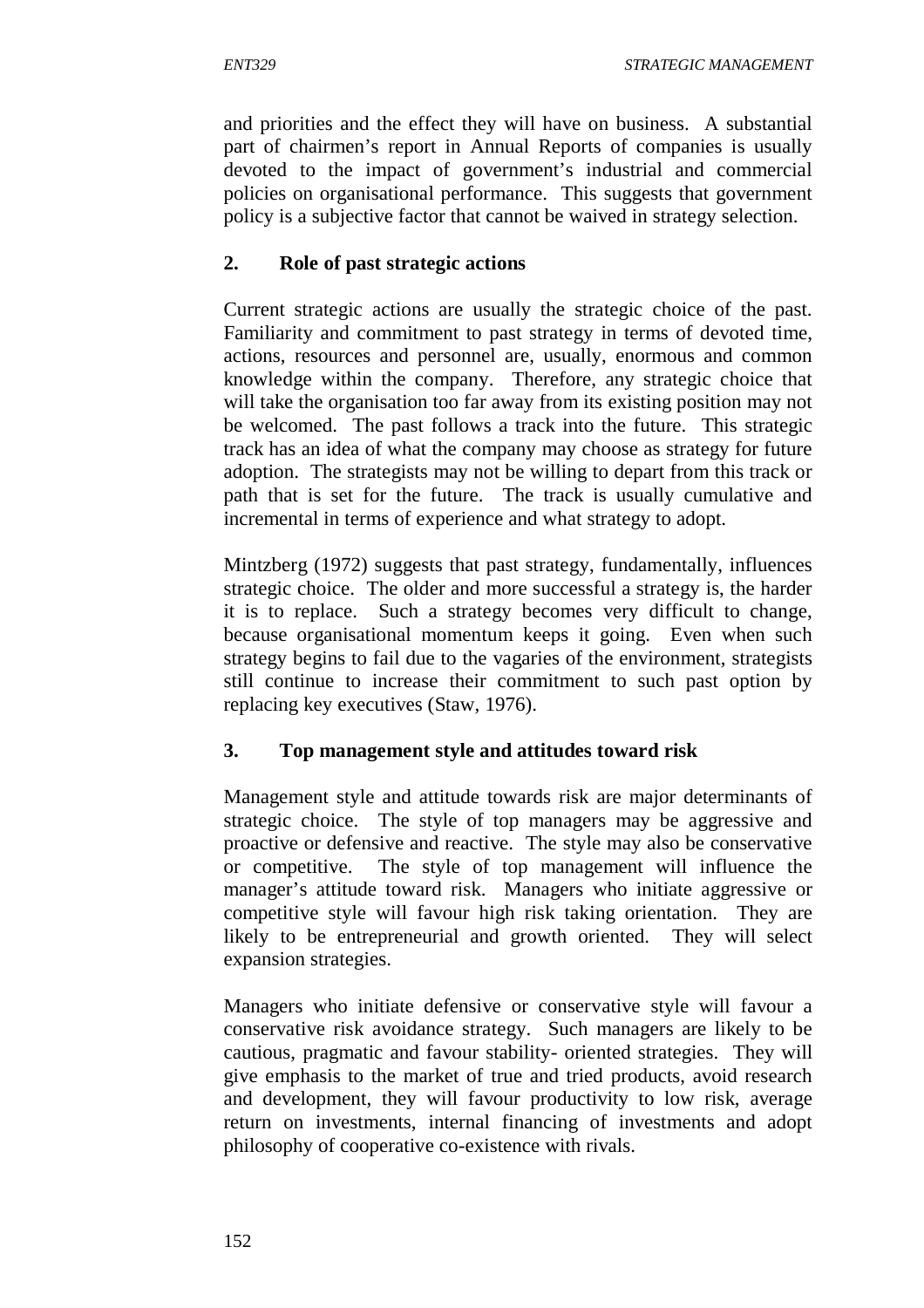Risk favouring managers will give emphasis to research and development, technological leadership, innovations, productivity to high risk, high return on investments, external financing of investments and competitive "undo-the-rivals" philosophy (Khandwalla, 1977). Both management style and attitude to risk are also dependent on the requirements of a particular business and its environmental contexts. They, however, act as fundamental subjective factors in strategic choice.

Risk orientation favours the choice of offensive, opportunistic strategies while risk aversion favours the selection of defensive, safe strategies. Industry volatility will require managerial propensity towards risk while industry stability may lead managers towards risk aversion and stability strategies.

Apart from style and industry's situation, another factor that will influence attitude towards risk is the product-market evolution or *PLC* concept. Firms in the early stage of evolution must operate with greater risk and growth strategies; whereas firms in the later stage of evolution cycle must operate with less risk and contraction or defensive strategies to minimise firm's weaknesses and external threats.

## **4. Internal political considerations**

Strategic choice determines where resources of the organisation will go. Politics is who gets what, when and how. Strategy formulation and choice may therefore be viewed as a political game where power tactics and interrelationships are structured and balanced by coalition of interests. Strategic decisions in business are frequently settled by power rather than by analytical maximisation procedures (Stagner, 1969).

The CEO is a major source of power in companies. In small firms, he is the dominant force in strategic choice, and this is also often true in large firms with strong or dominant CEOs. When the CEO begins to favour a particular choice, it is often overwhelmingly and unanimously selected. Sometimes, power groups or coalitions within the organisation often agitate for a particular strategic choice in their own favour to suite their own whim and caprices. Strategic choice considerations are often seen as a means of balancing power relationships/structures in organisations.

Such judgemental political negotiations for a strategic choice are often preferred to rational systematic analysis in organisations. Sometimes, the emergence of too many political groups or interests, each negotiating for a strategic choice in its favour, may suggest that the CEO is weak and unable to hold the "centre of the centre" in strategic decisions. It may also suggest that he is participative-oriented in his decision style.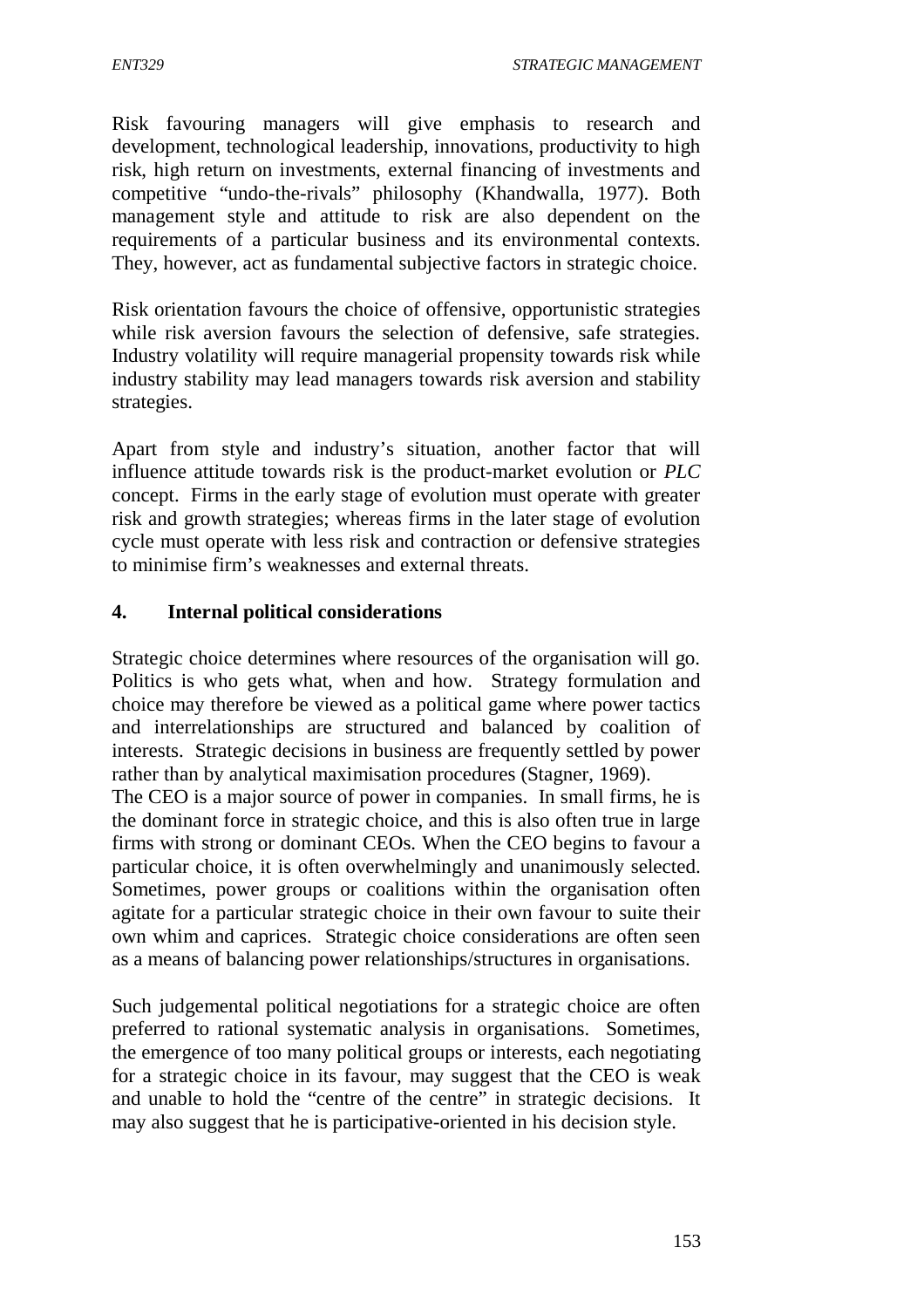If political behaviours are defined as those activities that are not required as part of one's formal role in the organisation, but which influence or attempt to influence the distribution of advantages and disadvantages within the organisation, then, both legitimate and illegitimate political behaviours may tend to strategic choice decisions.

The use of power tactics such as sabotage, whistle blowing, symbolic protests, assaults, double crossing etc., to compel or manoeuvre the choice of a particular strategy represents hard ball playing or illegitimate behaviour. However, the use of power tactics such as forming coalitions, assertiveness, application of reasons, convictions, friendliness, bargaining etc., to drive at the selection of a particular strategy constitute legitimate behaviour in corporate politics.

In the government sector businesses, bureaucrats and politicians influence strategic choice, while multinational headquarters also sometimes try to influence the strategic choice of their subsidiaries. The importance of internal politics cannot be overemphasised as a subjective factor in strategic choice.

### **5. Organisational distinctive competence**

The most important skill of the organisation or what it can do best is called distinctive competence. For instance, Lever Brothers Nigeria Plc has strong expertise in the application or usage of vegetable oil. Whatever can be produced from edible oil is one of its provinces of competence.

Any strategic choice to be made by any organisation will depend on its distinctive competence. A strategic choice that will require a type of competence that is not on the ground for now will be eliminated from consideration in favour of any strategy that will make use of the competence available.

Apart from the competence, organisations will also select strategies that are based on the industry's Critical Success Factors (CSFs) e.g. low cost production, raw material supply assurance, quality of after-sales service, etc.

Any organisation that is devoid of the industry's critical success factors may have to look at another strategy by applying contraction strategies. Distinctive competence that fits industry's success factors may therefore engender the right competitive strategy in a particular industry. It is another subjective factor.

### **6. Degree of a firm's external dependence**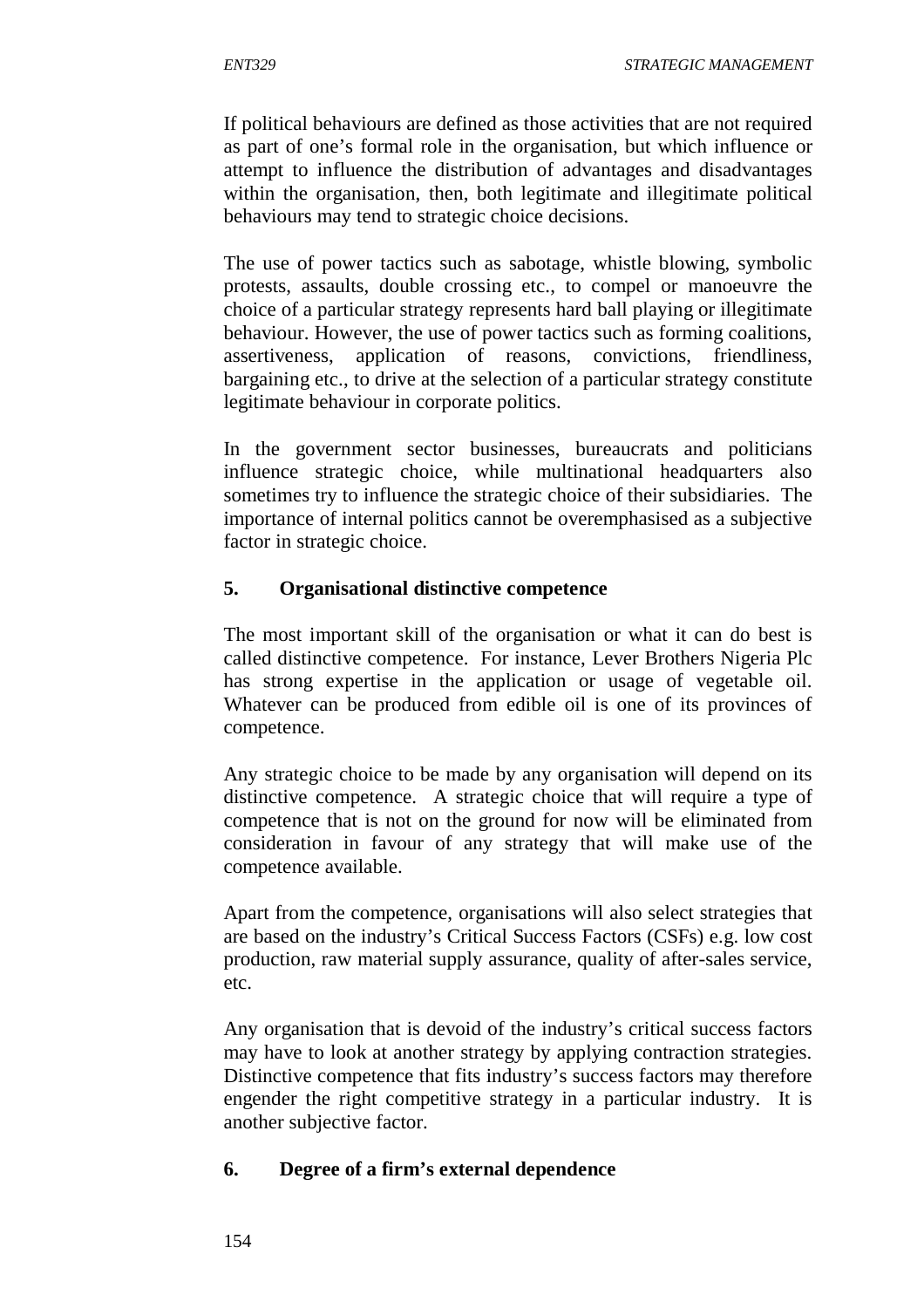A selected strategy is to guide company's performance in the external environment. Owners, customers, suppliers, government, competitors and unions are some of the institutions of the firm's external environment. The needs of these institutions may discriminate what type of strategy a company can select. If a company is highly dependent on one or more environmental institutions, its strategic alternative and ultimate choice must accommodate this dependence (Pearce II et. al, 1988).

The greater the company's external dependence, the lower its range and flexibility in strategic choice. That is, the higher the firm's dependence, then the lower the flexibility in strategic choice or vice versa.

#### **7. Competitive reaction**

The selection of any particular strategy must also consider the repercussion of the strategy on key competitors and also perceive what their reactions may likely be. For instance, the selection of an aggressive strategy by a firm may challenge a key competitor to retaliate by mounting an aggressive counter-strategy. In this wise, the initiator – strategists will have to evaluate the capacity of the competitor to retaliate and the probable impact of the retaliatory strategy on one's success. If the retaliatory strategy will be of no effect, the initiator firm can forge ahead with the original strategic choice; but if retaliation will spell doom for the initiator, he has to consider another strategic choice.

#### **8. Timing considerations**

Time is irreversible, irreplaceable and irrecoverable. Time element has considerable influence on strategic choice. Time itself is a strategic factor. External time constraints may limit strategic analysis and evaluation. Where time serves as a constraint, the choice of defensive strategies may seem appropriate, but where time presents opportunities, then expansion strategies may be exploited.

Also, a good strategy may be endangered if it is undertaken at a wrong time. A wrong time may be too early or too late. Undertaking a strategy at too early a time may stretch the company's inventory capacity, lead to rising costs and space over-utilisation etc. Strategy undertaken at too late a time may lead to production problems, marketing problems, unnecessary cost escalations, etc. Strategy should be selected and adopted at the right time to avoid the problems of time extremes.

An early choice may lead to disruptive retaliation while a late choice may be over-delayed and so suffer from disruptive piracy of ideas.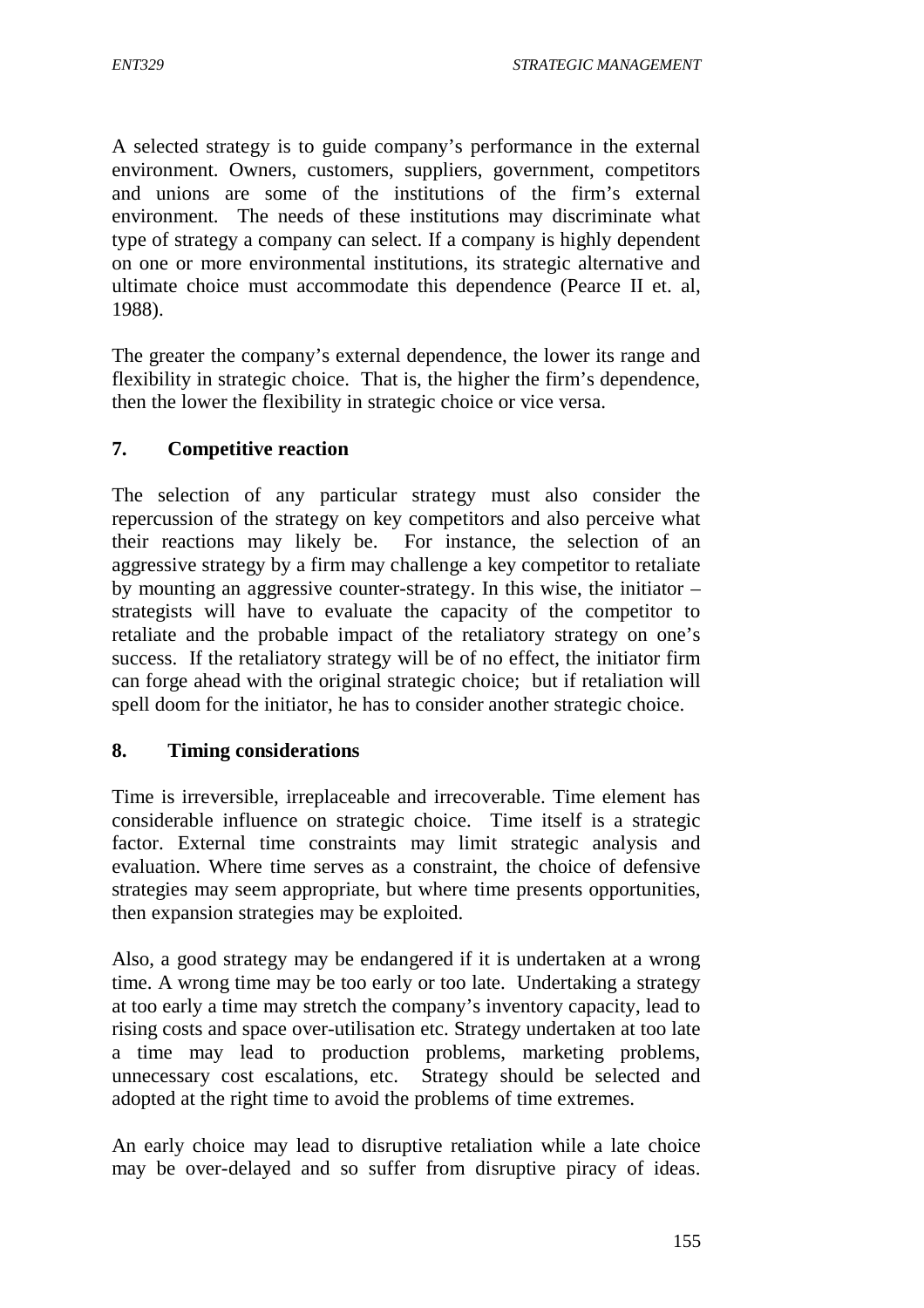Also, strategy selection will also be influenced by the difference between management's current time horizon and the lead time (pay-off time) associated with different choices.

Another dimension of time is the future; therefore, strategic choice will depend on various assumptions about future conditions or future forecasts. Factors that may change future assumptions or forecasts are largely contextual e.g. economic downturn, labour strike, fuel problem, technological breakthrough, material shortages and other contingencies. Changes in future time condition like this may require a contingency approach which would warrant the development of contingency strategies from scenarios.

## **SELF-ASSESSMENT EXERCISE 3**

Critically examine the behavioural factors involved in strategic choice decision.

# **3.4 Contingency Strategies**

Strategic choices are based on various external and internal assumptions. A change or shift in these assumptions may invalidate the chosen strategies. If the changes are drastic and draconian, abandonment of the chosen strategies may be warranted. if the changes are simple and gradual, the strategies may have to be modified. To cope with such unforeseen contingencies, contingency strategies must be developed in advance to deal with uncertainties of the business future.

The external environment of the business is the powerhouse of future changes that may be gradual or drastic. For instance, changes within the social environment are usually gradual, while changes within the regulatory or market environment are usually frequent, sudden and drastic and may only leave little time for strategic adjustments.

The external environment for different industries differs. The industries face different environmental attributes such as diversity, complexity, turbulence, hostility. Industries facing relatively dynamic environment require contingency strategies more than those facing relatively static or serene environment.

Companies facing serious turbulence may require the development of three scenarios – pessimistic, most likely, and optimistic – based on variegated assumptions in relation to critical variables. Many models exist to help firms develop and implement contingency strategies. A model based on contingency planning process consists of three steps.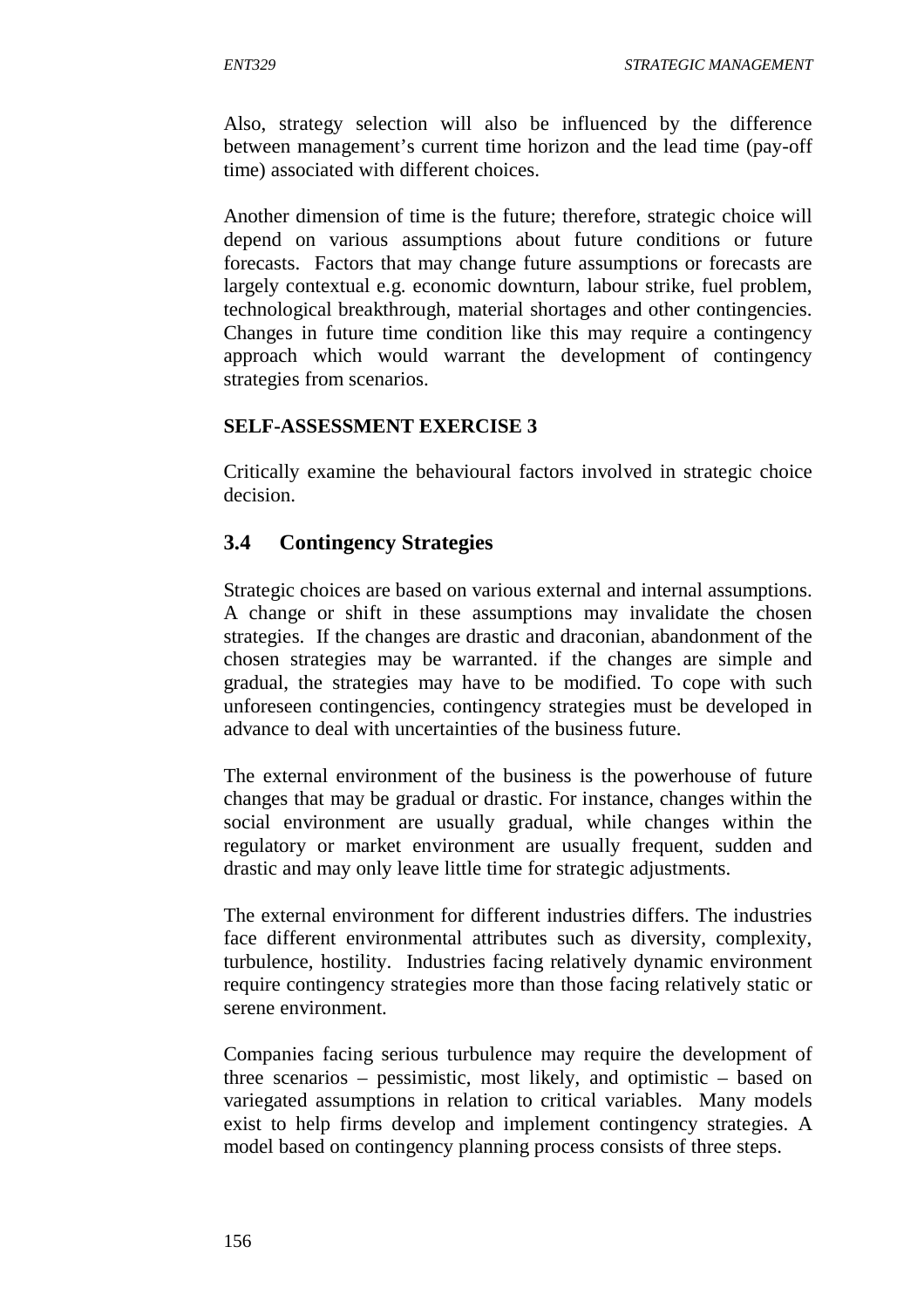- Identify contingency events critical to the company;
- Establish the trigger points, and
- Develop strategies and tactics to deal with the dynamic situations.

Contingency strategies are of inestimable value to grand strategy masters in dealing with transient phenomenon like the business environment. However, a final step before strategy implementation is the formulation of a strategic plan.

# **SELF-ASSESSMENT EXERCISE 4**

What are contingency strategies?

# **3.5 Strategic Plan**

A strategic plan, also known as corporate, or group or perspective plan, is a document which furnishes information on the different elements of strategic management and the manner in which a company and its strategic gurus propose to put strategies into action.

Kazmi (1992) summarises the content of a comprehensive strategic plan as follows.

- A clear statement of business definition, mission, purpose and objectives.
- Results of environmental appraisal, major opportunities and threats, and critical success factors of an industry.
- Results of corporate appraisal, major strengths and weaknesses, and distinctive competencies.
- Strategic choice made and the assumptions under which the strategies will be relevant. These are contingent strategies to be used under different conditions.
- Strategic budget for the purpose of resource allocation for implementing strategies and the schedule for implementation.
- Measures to be used to evaluate performance and assess the success of strategy implementation.

# **SELF-ASSESSMENT EXERCISE 5**

Define strategic plan. List what the contents of strategic plans are.

# **4.0 CONCLUSION**

The unit has exposed you to the steps in strategic choice, the techniques of corporate portfolio analysis, subjective factors that may influence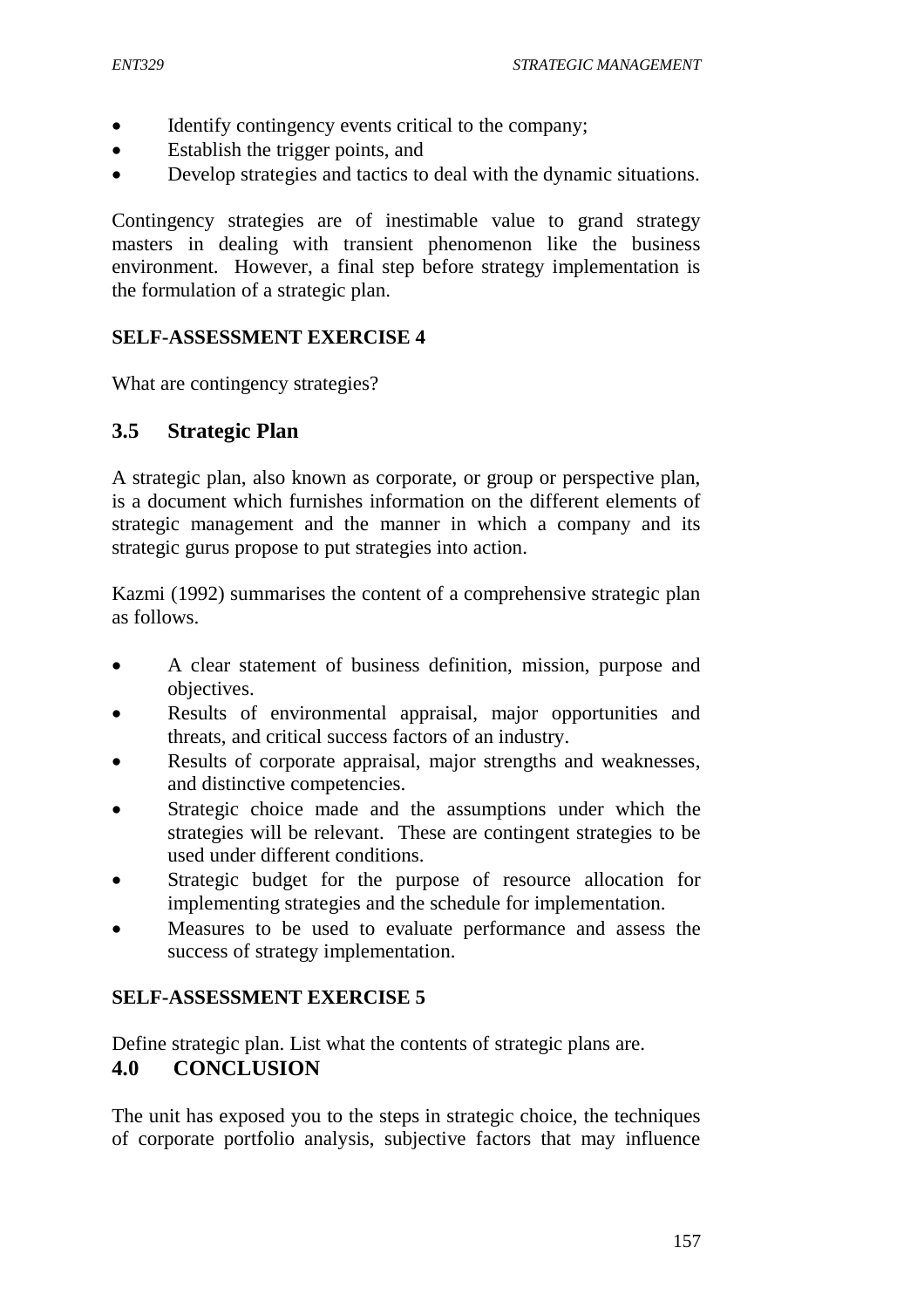strategic choice, the need for developing contingency strategies with strategic choice, and the contents of a strategic plan.

# **7.0 SUMMARY**

In this unit, you have learnt about strategic choice, the techniques of corporate portfolio analysis and the subjective factors that may influence strategic choice. You have also learnt about contingency strategies along with strategic choice and the contents of a strategic plan.

## **8.0 TUTOR-MARKED ASSIGNMENT**

- 1. A diversified company desires to identify strategies for the various businesses in its portfolio. How does it go about doing this?
- 2. The consideration of only objective factors in exercising strategic choice is not exhaustive. Explain.

# **7.0 REFERENCES/FURTHER READING**

- Clueck, W.F. & Jauch, I.R. (1984). *Business Policy and Strategic*  Management (4<sup>th</sup> Ed.). New York: McGraw-Hill, p. 270.
- Hofer, C. & Schendel, Dan (1978). *Strategy Formulation: Analytical Concepts.* St. Paul, Minn: West Publishing.
- Hussey, D.E. (1978). *Portfolio Analysis: Practical Experience with Directional Policy Matrix*. Long Range Planning, p. 3.
- Kazmi, Azhar (1992). *Business Policy*. New Delhi: Tata McGraw-Hill Publishing Company Limited.
- Khandwalla, P.N. (1977). *Design of Organisation*. New York: Harcourt Brace Javanovich.

### **UNIT 3 ACTIVATING STRATEGY**

### **CONTENTS**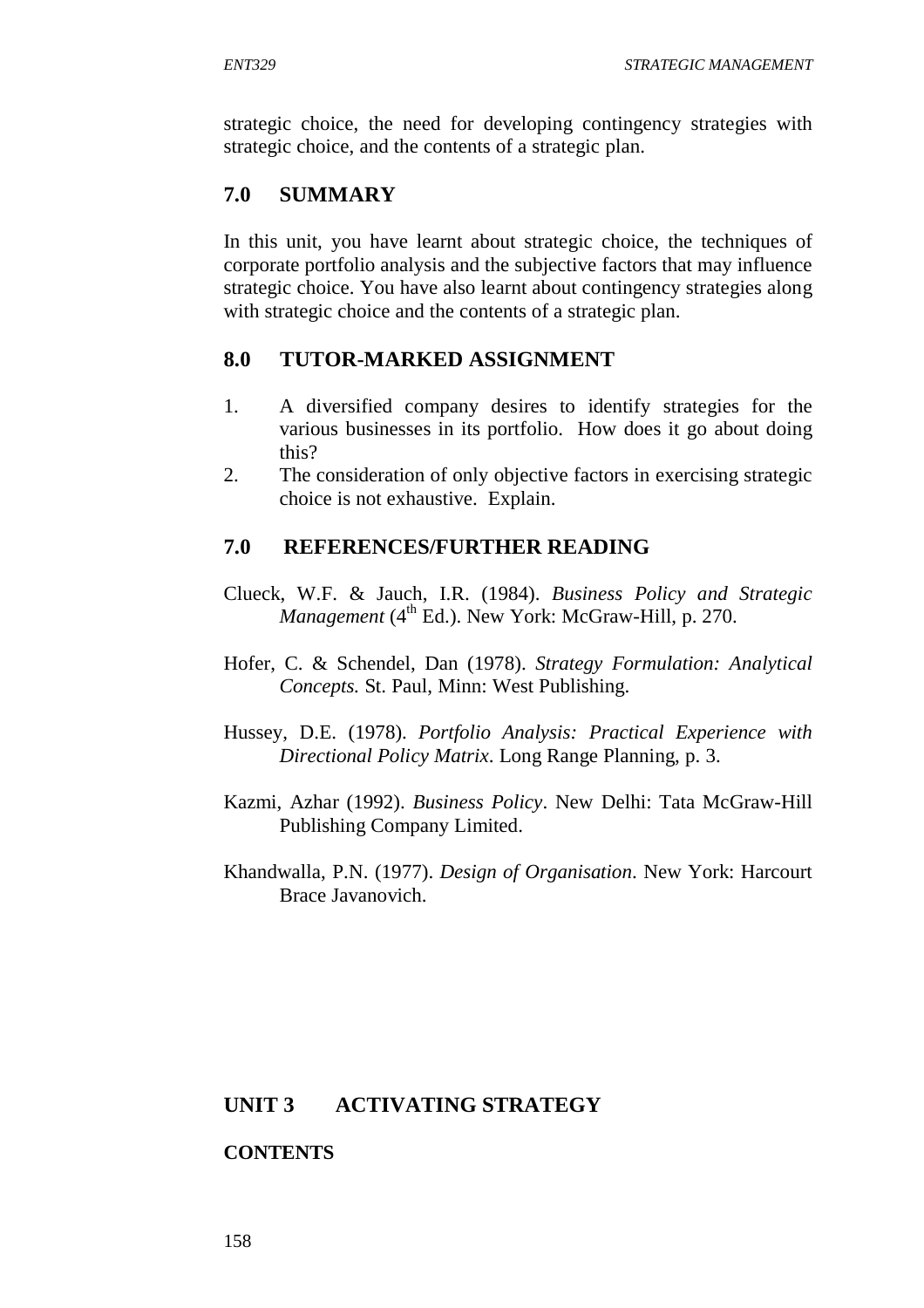- 1.0 Introduction
- 4.0 Objectives
- 3.0 Main Content
	- 3.1 Meaning of Policy
		- 3.1.1 Sources of Policy
		- 3.1.2 Types of Policy
	- 3.2 Developing Procedures for Implementation: Meaning of Procedure
		- 3.2.1 Objectives of Procedures
		- 3.2.2 Benefits of Procedures
		- 3.2.3 Guidelines for Control Procedures/Follow-up Procedures
		- 3.2.4 Establishing Organisational Work Procedures
	- 3.3 Developing Programmes and Projects for Implementation
		- 3.3.1 Steps in Programming, Programmes or Projects
		- 3.3.2 Benefits of Long-Range Programming
		- 3.3.3 Types of Programme
		- 3.3.4 Programme Planning Methods
	- 3.4 Resource Planning for Implementation: Types and Sources of Resources
		- 3.4.1 Resource Terminologies
		- 3.4.2 Means of Resource Allocation
		- 3.4.3 Factors that Enhance Resource Allocation
- 4.0 Conclusion
- 5.0 Summary
- 6.0 Tutor-Marked Assignment
- 7.0 References/Further Reading

# **1.0 INTRODUCTION**

This unit explains to you how standing plans (policies, procedures and rules) as well as single-use plans (programmes, projects and budgets) amplify strategy in preparation for tactical actions. These various elements of tactical and operational plans narrow down the scope of long-range strategic plans into what can be manageable within a short range of time. Each of these elements guide and activate the implementation of strategy and are therefore given sharper elaboration in this unit.

# **2.0 OBJECTIVES**

At the end this unit, you should be able to: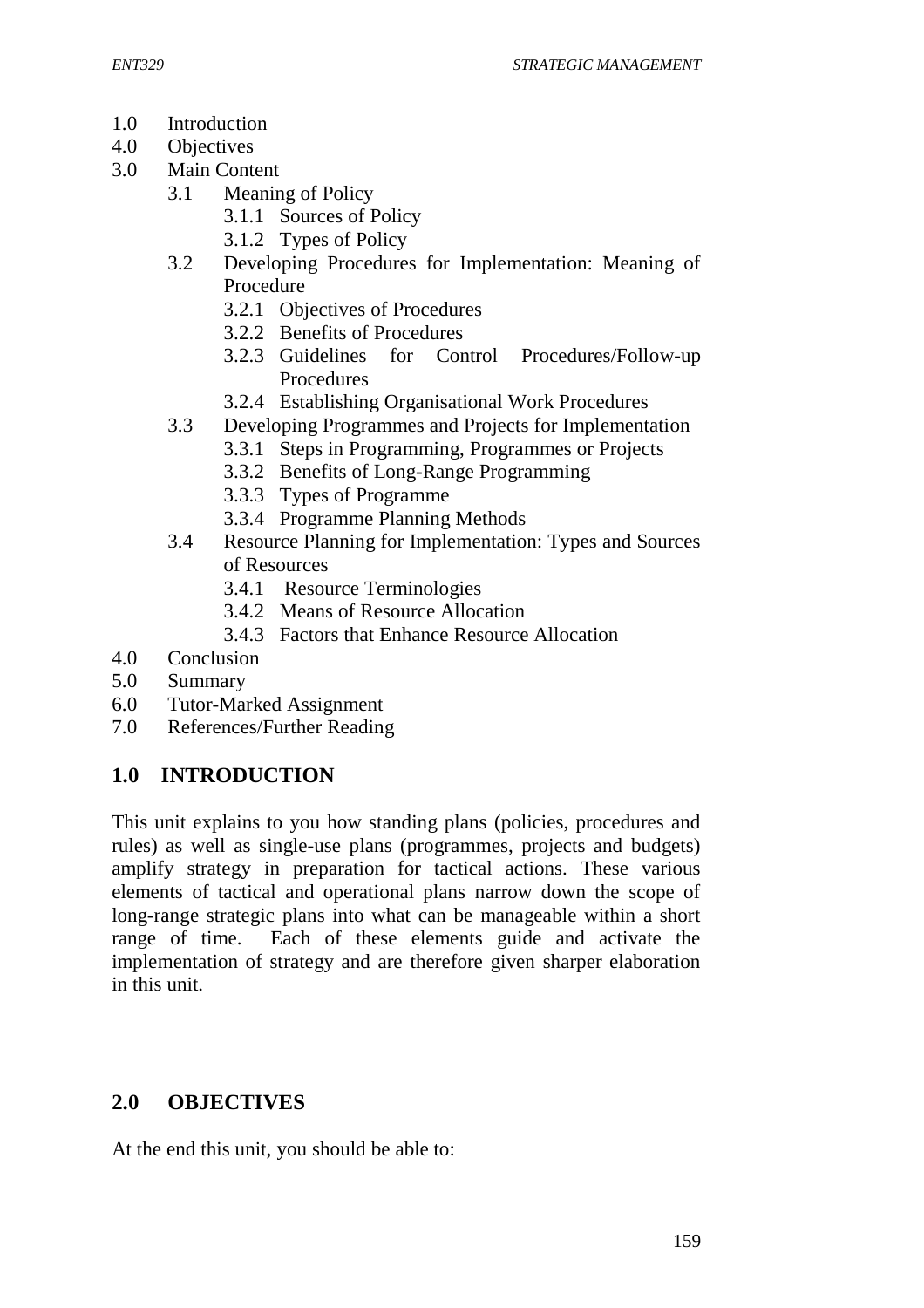- explain policy and examine its nature
- define procedures
- analyse organisational procedure
- discuss programme development
- enumerate types and sources of resource planning for implementation.

# **3.0 MAIN CONTENT**

# **3.1 Meaning of Policy**

Policy is the fourth element of a corporate plan; other elements according to their hierarchy include- purpose/mission, objectives, strategy, procedures, rules, programmes and budgets. It therefore follows that "policies" amplify or explain and are derived from the first three elements, and it also gives birth to the last four elements. Policies are directives designed to guide the thinking, decisions and actions of managers and their subordinates in implementing the organisations strategy. According to Hicks (1967), policies, procedures and rules are different types of standing plans which are used over and over again. They are different from single-use or single-purpose plans such as programmes, projects or budgets which are designed to attain specific objectives within short period of times.

Accordingly, policies are general statements that guide decision-making, they define the boundaries within which decision can be made, and they direct decisions toward the accomplishment of objectives. In progression from objectives to policies to procedures to rules, the limits of broadness become increasingly narrower. For Haimann and Scott (1970), policies are broad guides which lead to effective action. They are general statements which channel the thinking of personnel charged with decision-making. Although they are broad, policy guides do set up definite limitations. As long as subordinates stay within these limitations, he will make appropriate decision. The basic policy permeates all company activities.

However, for Longenecker and Pringle (1981), a policy is a basic statement serving as a guide for administrative action. As a guide, it does not usually specify detailed answers to particular problems. The manager has some degree of freedom or discretion with regards to policy in contrast to rule which permits no discretion regarding action to be taken (e.g. no smoking) and also in contrast to a procedure, which specifies the chronological sequence of steps or tasks. Mission, objectives and strategies find expression in policies. The three elements are abstract statements until they become embodied in policies. An example of policy is "no discrimination in locating plants". This policy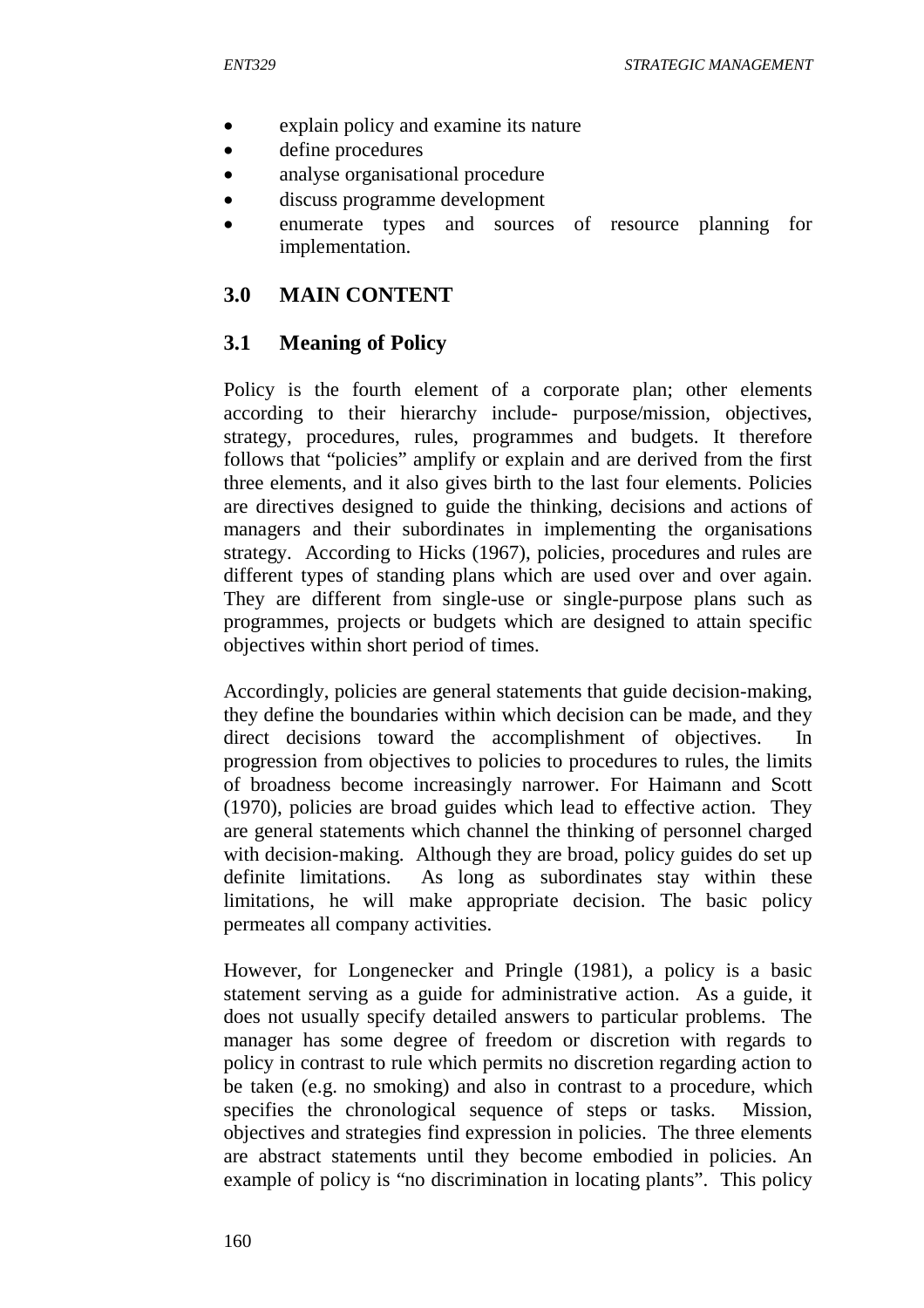does not indicate geographical choice; it simply eliminates one factor as an element in the choice. It would still be desirable to analyse the suitability of all sites.

According to Pearce et. al. (1988), policies provide guidelines for establishing and controlling the ongoing operating processes of the firm, in consistence with the firm's strategic decisions. Policies are often referred to as standard operating procedures and serve to increase managerial effectiveness by standardising many routine decisions to limit the discretion of managers and subordinates in implementing.

# **3.1.1 Sources of Policy**

The major sources of policy in organisation may be classified as follows.

## **1. Original policy**

This is the most significant. It is a policy created by management. Such creation is one of the most important functions of management. Once it is originated as one of the broad policies by management, then it must be pursued by the lower managers. Policies may also be originated at or near the bottom of an organisation and flow upward. That is, they are generated at the operating and first line supervisory levels and imposed upward. This is the practice in Japan.

However, if certain matters are not recognised or provided for by the set policies adopted, or if regularly adopted policies are not enforced, customs may gradually emerge and achieve the generality, permanence, and authority of true policies (Haiman et al. 1970).

It is possible, at times, for policy to be formulated simultaneously from both directions. Such policy will incorporate top management's point of view, but at the same time, it will give ample thought to first line supervisory levels or even the employees, who are largely affected by the policy and who feel what it should contain.

### **2. Appealed policy**

An appealed policy has a different origin. It is most often formulated in order to cope with some exceptional problem. They come from the appeal of exceptional cases up the hierarchy of authority by subordinates who are not given adequate authority to handle exceptions. Such appeals are decided and re-decided upon and become precedents and guides for future managerial action.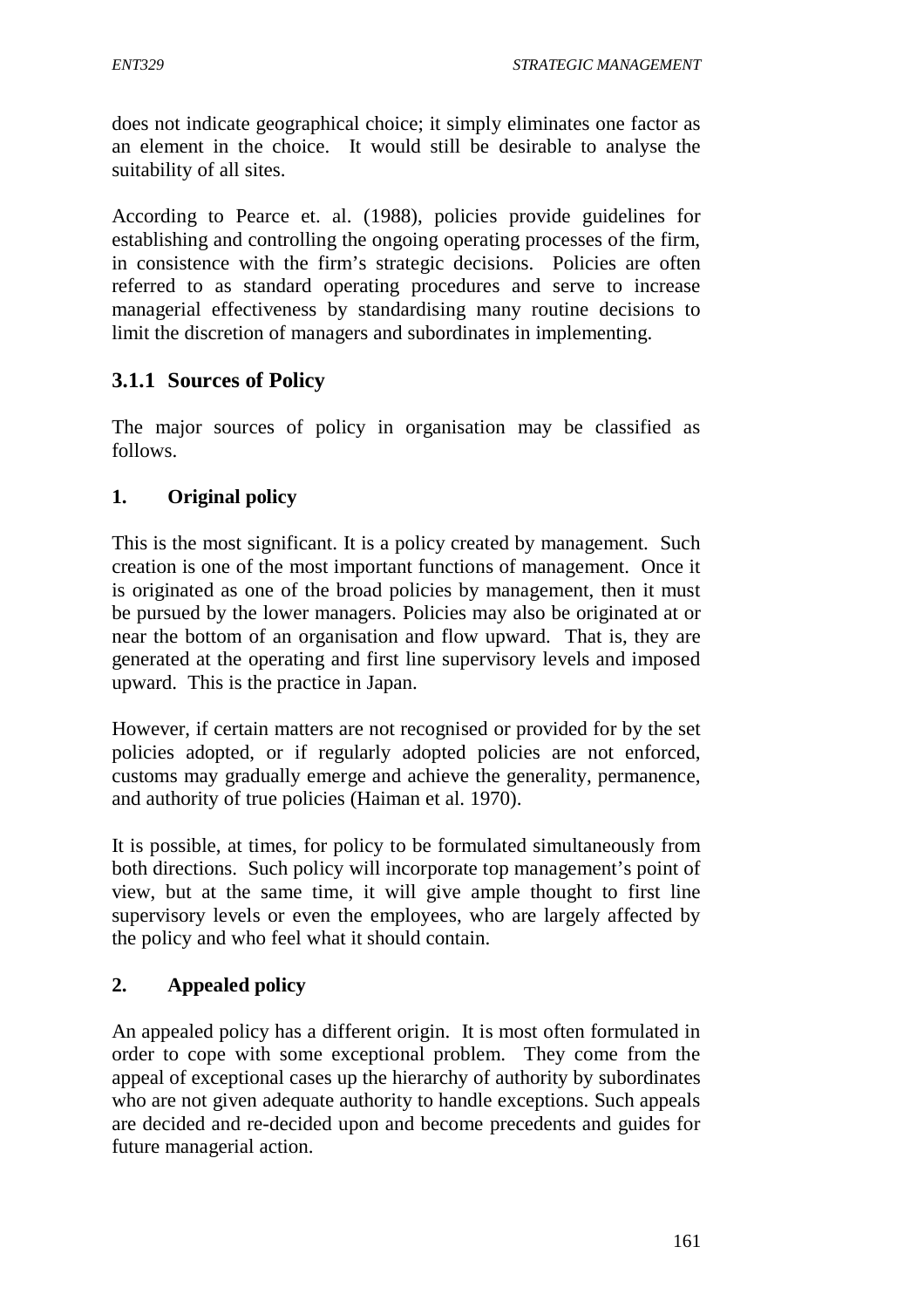Appealed policies are usually made to solve current problems. There is the danger that such appeals may be many, conflicting with one another and sometimes full of discrepancies. In this event, such policies may be referred to top management for more coverage, updating or clarification, before they are checked into originated policies.

## **3. Externally-imposed policies**

This means that policy has been imposed upon the enterprise by external factors such as the government, labour unions or trade associations.

The word "imposed" indicates compliance, with the use of force. Trade association, for instance, may desire to try to protect their members from destructive practices and competition.

## **4. Implied policies**

These are policies which are neither stated in writing nor verbally. They are borne out of the fact that the policies are either too difficult to state, or that the nature of the company is too dynamic to set policies in certain areas or that the managers do not want to limit the freedom of employees too drastically.

Implied policies develop from actions which people see about them and believe to constitute them. It is real policies or lack of them that are implied. For instance, a company may state that there is no policy with respect to the upper age limits for hiring workers. However, an examination of the ages of those hired during a given year may indicate that no one, over forty years of age, was employed. In such a case, there seems to exist an implied policy not to hire persons above this age. A similar implied policy can often be observed in the failure to employ women or members of ethnic minorities.

Also, some executives do develop new ideas about certain operations contrary to established or real policies. With time, imputed policy may become the guideline for the specific operation.

# **3.1.2 Types of Policies**

Policies may be written and formal or unwritten and informal. The positive reasons for informal, unwritten policies are usually associated with some strategic need for competitive secrecy. However, unwritten informal policies may be contrary to the long-term success of strategy. Yet managers and employees often like the latitude granted when policies are unwritten and informal.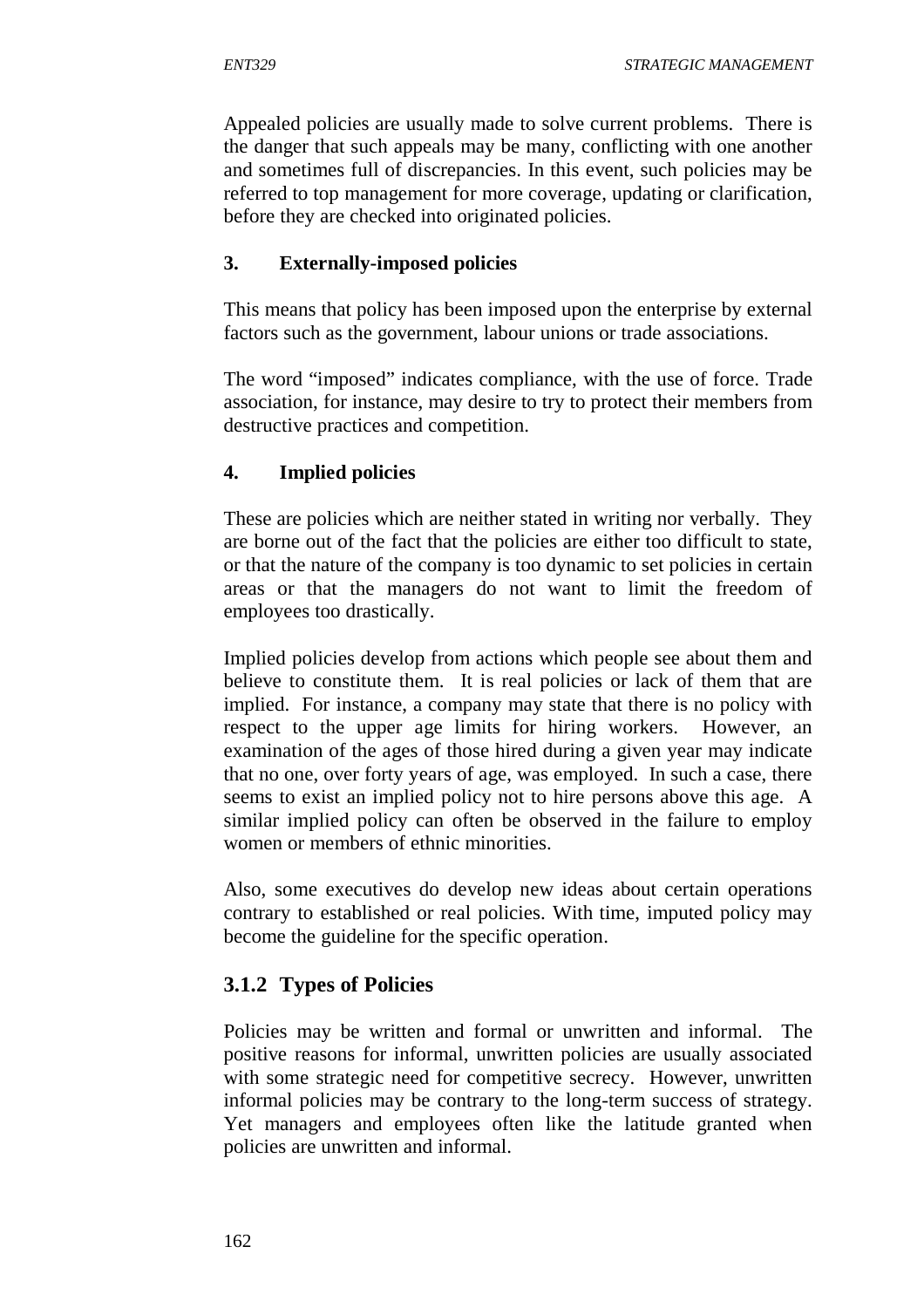Written and formal policies must be carefully and explicitly stated and communicated so that those in the organisations, who are to apply them, will fully understand them. Formal-written policies have multiplicity of advantages, as outlined below.

- a. The policy is explicit, so misunderstandings are reduced.
- b. Managers have the chance to think through the meaning of the policy, its content and intended use.
- c. Unalterable transmission of policies is ensured.
- d. Equitable and consistent treatment of problems is more likely.
- e. Authorisation of sanction of the policy is more clearly communicated.
- f. A convenient and authoritative reference can be supplied to all concerned with the policy.
- g. The key purposes of policies, which is indirect control and total coordination, are systematically enhanced.
- h. It is a useful aid in training and guiding staff, both old and new.
- i. It can help annual management audit.
- j. Written policy enhances the states of each department by showing that top management attaches importance to the function.
- k. It provides a reference point against which principles and practices of strategic management can be evaluated.
- l. Writing helps precision and clarity. The mere process of writing them down will uncover discrepancies, conflicts and omissions.

## **3.2 Developing Procedures for Implementation: Meaning of Procedure**

Procedure means a subsystem. It is a planned sequence of operation for handling recurring business transactions uniformly and consistently e.g. procedures for processing an order, shipping of goods, accounting for the shipment, receiving payment for the sales, handling claims and adjustments, and analysing sales (sales system). For each operation within a procedure, there is a method for accomplishing that phase of the work. A system is made up of many procedures or subsystems. A method is a manual or mechanical ways by which each operation is performed e.g. vacation procedures, exam procedures.

### **3.2.1 Objectives of Procedures**

The objectives of procedures are as follows.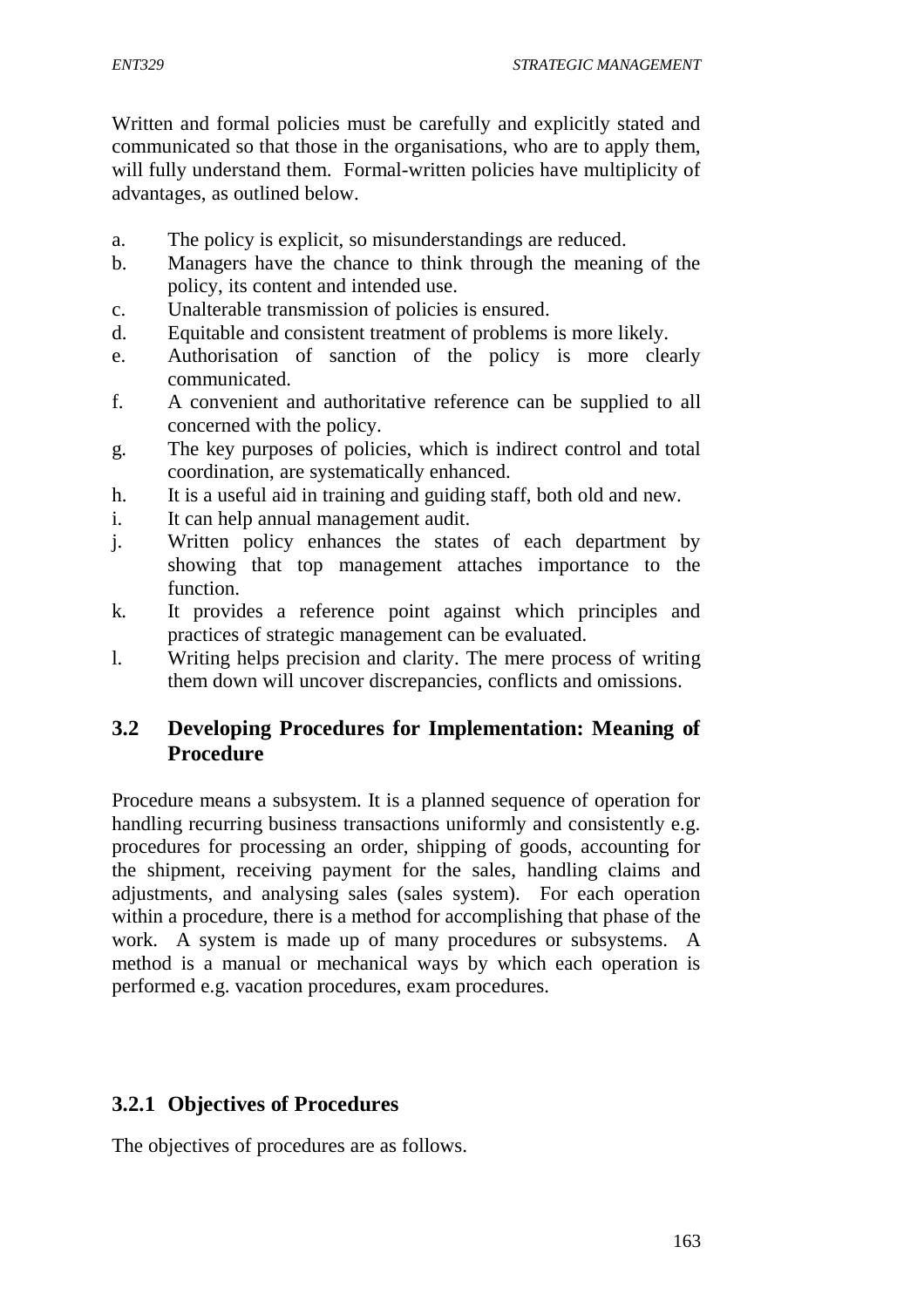- Elimination of unnecessary information, unessential forms, records, and processes.
- Combination of business forms and processes.
- Simplification of the forms both in content and in method of preparation.
- Mechanisation of the repetitive, routine tasks at reduced cost.

## **3.2.2 Benefits of Procedures**

Below are the benefits of procedures.

- Reduction/elimination of waste motion, delays and errors in the smooth flow of work.
- Reduction in the cost of performing routine company's work.
- Responsibility is more easily fixed for satisfactory performance.
- Training of personnel is simplified and becomes more effective.
- Improvements are constantly made on existing procedures due to past experience.
- Procedures help annual audit.
- Detailed procedure for a particular department shows managerial support for it.

# **3.2.3 Guidelines for Control Procedures/Follow-up Procedures**

These guidelines must be followed in planning and controlling procedures.

- a. Minimise procedures to those which are called for and necessary.
- b. Design procedures to reflect and help accomplish organisational objectives and policies.
- c. Analyse procedures to ensure a minimum of duplication, overlapping and conflict.
- d. Recognise procedures as subsystems of a particular system, interrelated and interdependent.
- e. Estimate the cost benefit of procedures to show the worthwhileness of any procedure.
- f. Police procedures to accomplish the job intended by making available a procedural manual, training and employees by following up (review).
- g. Review procedures, annually, like performance appraisal to modify or eliminate within financial constraints.
- h. Constant "tinkering" with procedures may be the biggest moraledegenerator.

# **3.2.4 Establishing Organisational Work Procedures**

The first step in establishing a procedure is to look at the whole organisation "in the round".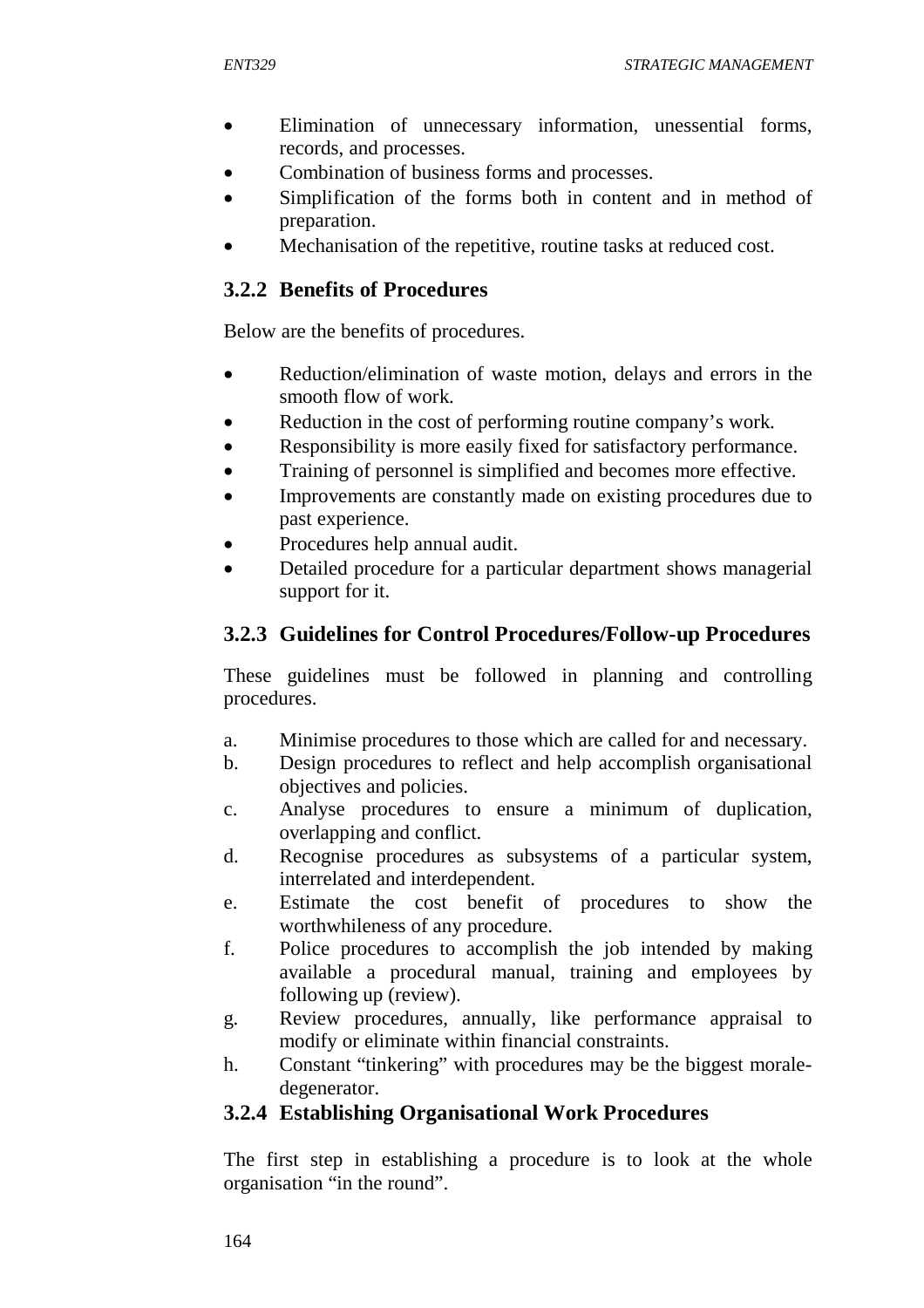The manager has to establish:

- what the main objective of the organisation is;
- what work is involved in achieving the objective;
- who is doing the work, this entails listing all staff, and their present contributions to the work;
- what are the methods used to perform each operation;
- the quality of the work being done.

Then it is necessary to make a full and detailed analysis of each operational step. Each step in the analysis must be examined closely.

- To check whether it is necessary, that is, whether it achieves a specific purpose
- To see whether and where bottlenecks are occurring (to maintain the flow of work, these must be eliminated), and
- To identify the interaction of the work involved with other sections/departments of the organisation.

The manager must watch the following in establishing and maintaining work procedures.

- The more a system grows, the more the chance of duplication of work,and records. This must be guided against.
- Unnecessary writing, movement or effort must be avoided.
- The procedures should be devised in such a way as to make exceptions unnecessary, or at least, as few as possible.
- Ensure that the cost of operating the procedure is effective in terms of increased efficiency, whether productivity or any other benefit.

# **3.3 Developing Programmes and Projects for Implementation**

Programmes, projects and budgets are the various elements of singlepurpose plan. Single use or single purpose plans are designed to attain specific objectives within a stipulated, but relatively short period of time. They are not like standing plans that are used over and over again. A programme is a sequence of activities evoked by some stimulus, such as a customer's order or the failure of the delivery truck to arrive on time, or a worker quitting a job (Khandwalla, 1977).

If the stimulus is one of those that keep on recurring, a routine will be developed to handle the situation promptly and efficiently whenever it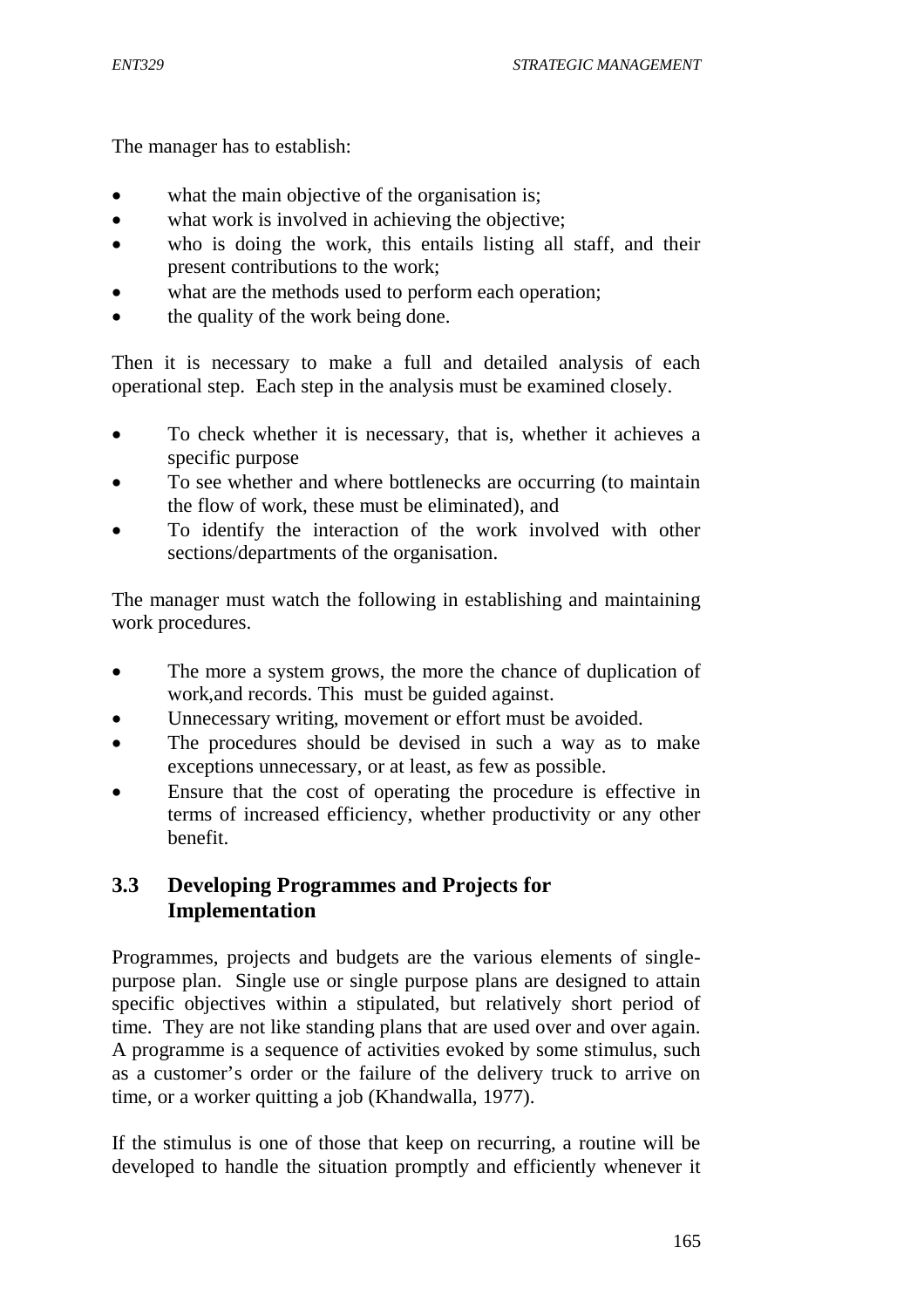occurs. Once such a routine is developed, there is little problem-solving activity with regards to stimuli of the kind for which the routine is developed. In this way, a programme minimises cognitive strain, because solutions to recurring problems need not be discovered over and over again.

A programme serves as a control device since it specifies what must be done in specific circumstances and it is an important part of the mechanics by which activities in an organisation are coordinated. A programme requires goals, policies, procedures, rules, assignments, resources to be employed, events, activities, sequence of activities duration and other elements necessary to carry out a given course of action. Examples of programmes are expansion programmes, asset replacement programmes, management development programmes, training programmes.

**Programme term** is the total length of time covered by a programme. Programmes can be developed in various areas of business functions including the following.

# **a. Production Management**

Examples are production programme, maintenance programme, plant layout programme, product or process development programme, and purchasing programme.

# **b. Marketing Management**

Examples are sales programme, product promotion programme, distribution programme, research and development programme, pricing programme, etc.

### **c. Personnel Management**

Examples are recruitment/hiring programme, training and development programme, safety and welfare programme, wellness programme, etc.

### **d. Financial Management**

Fund sourcing programme, billing programme, cost reduction programme, fund control programme, profit escalation programme, etc.

In any of these functions, programme term can be of three types. These include long-term programme, annual programme and short-range programme. Programming has four components which include the existence of an objective function, alternative courses of action, limited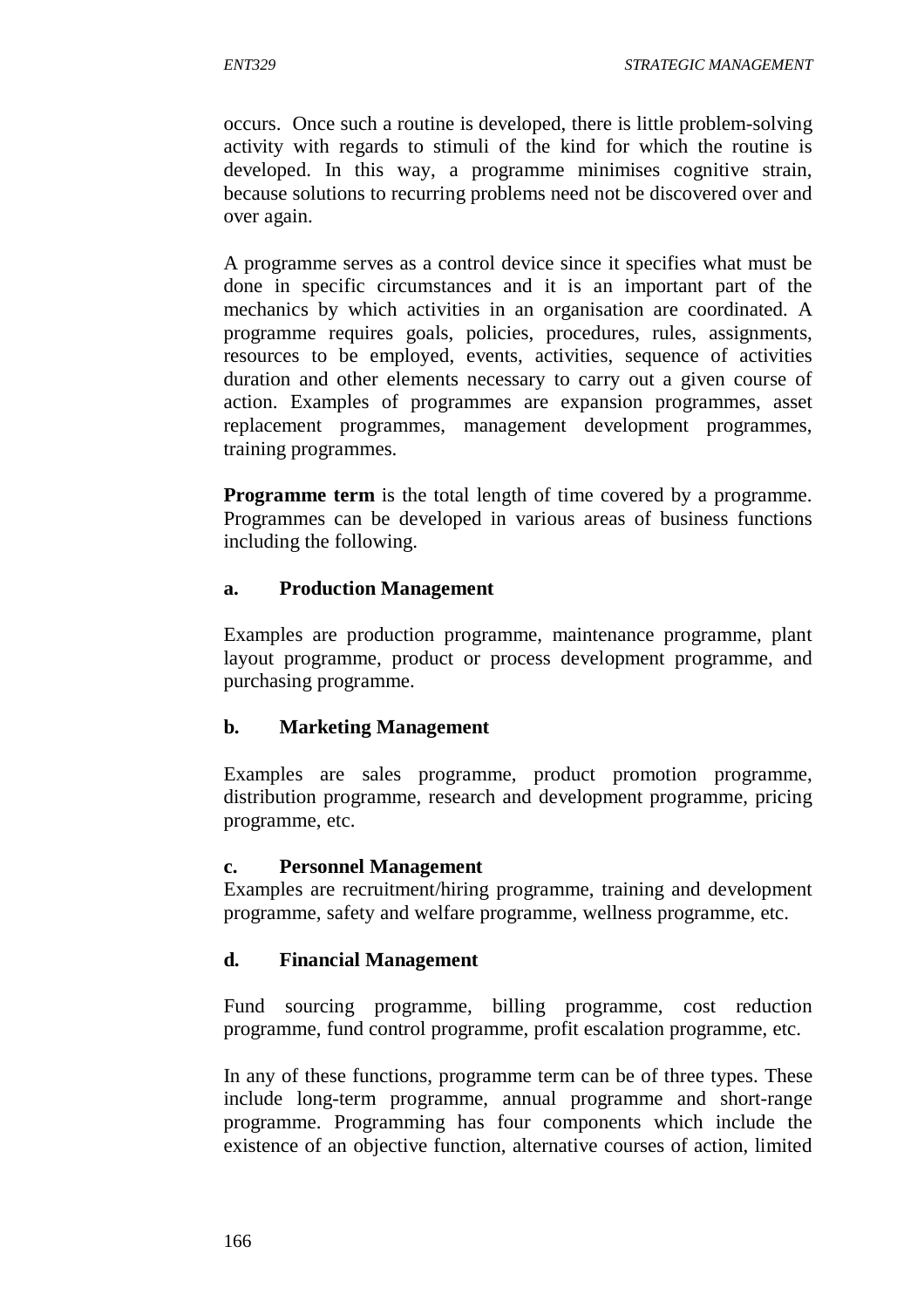resources which may create supply or demand constraints, existence of skill and competence to get results within the limited resources.

# **3.3.1 Steps in Programming, Programmes or Projects**

The following steps ensure better action programming.

- Identify the objective of the organisation and the functional or derivative goals.
- Identify the choice of a strategy e.g. diversification.
- Narrow the strategy into the required corporate and functional policies, procedures and rules to guide implementation.
- Within your own function, divide all the operations necessary to achieve functional and corporate objectives into parts, activities and events. State whether they are critical or slack activities.
- Examine the relationship between and sequence of each of these activities. Observe the preceding and succeeding activities, and note activities that can be performed unilaterally, jointly or concurrently and their sequence.
- Decide who will perform each of these activities or parts.
- Decide how each part will be completed and the required resources needed to complete them.
- Estimate the duration or time required for each activity or part (scheduling).
- Assign definite dates (hours) when each activity is to take place.
- Revise programmes, take new opportunities, and consider the effect of shifting resources from ordinary (slack) to bottleneck activities. These steps can be aggregated into design, implementation and evaluation phases.

# **3.3.2 Benefits of Long-range Programming**

Long range programming has the following advantages.

- a. It provides a record of the logical progression of activities involved in a programme or a project.
- b. It enables a realistic completion time to be estimated.
- c. It schedules the earliest and latest possible dates of all events in the network.
- d. The initial construction of the network forces management to think logically and carefully about all aspects of the project before actually starting to do anything and incurring commitments.
- e. It enables, by means of PERT/COST, the optimum economic scheduling of activities to be achieved.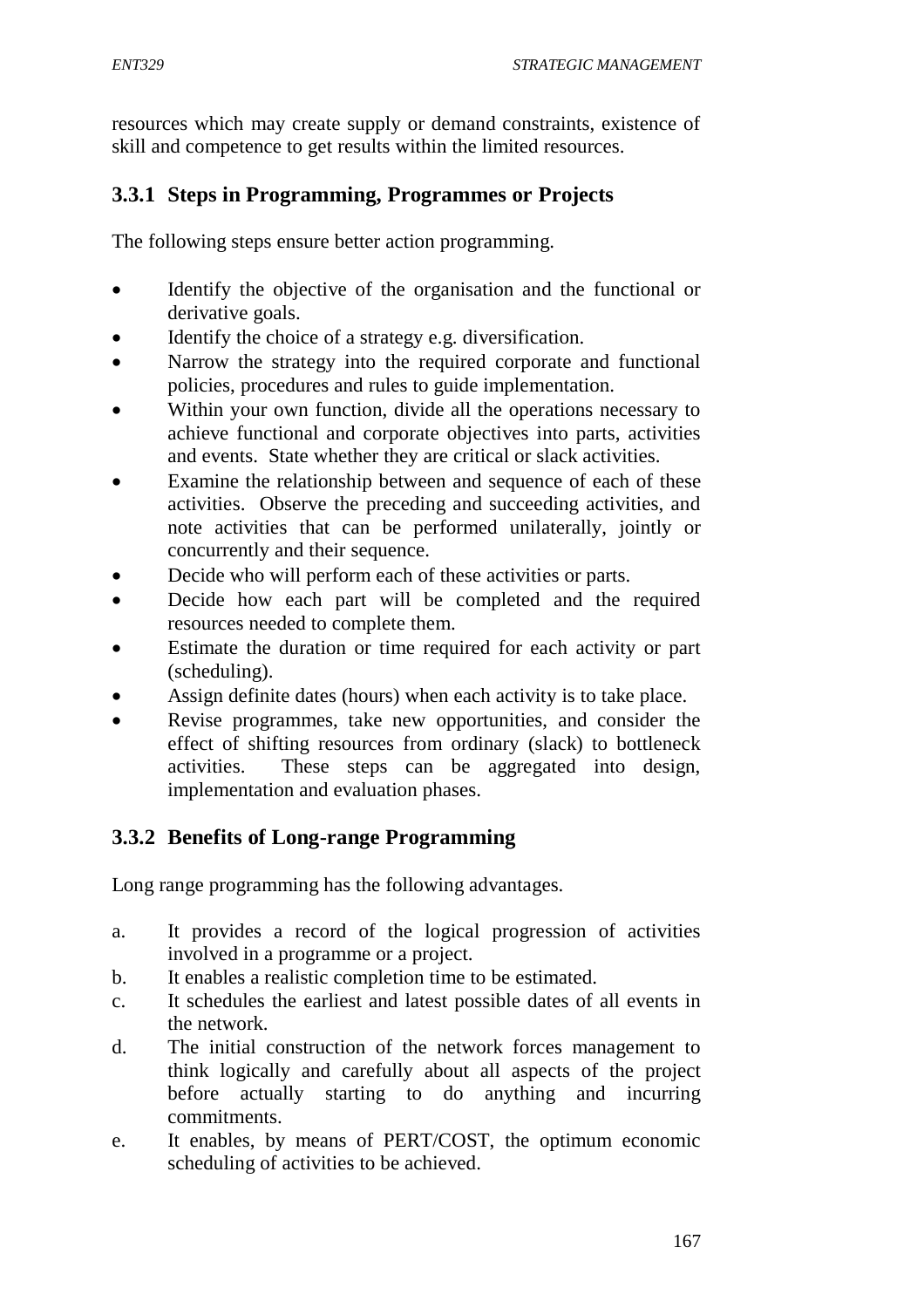- f. It identifies the critical path and the critical or bottleneck activities needed in achieving the project completion time. To management, this indicates control priorities that a unit of time longer (e.g. a day), on any critical activity, will delay the whole project or programme , using extra resources/costs.
- g. It identifies sub-critical activities which can be allowed to expand. The floats of these sub-critical activities indicate the degree of such expansion that can be accommodated.
- h. It allows long-cycle actions to be started promptly so as not to miss opportunity; for instance, a new product that requires three to five years for research, development, testing, process engineering and marketing.
- i. Long range programming, psychologically, prepares top executives for a change as it aids adjustments to new and emerging conditions, whether good or bad.
- j. Long range programming allows activities to be properly coordinated e.g. selection of executives for key posts, licensing of a company, patent, etc.

The major weaknesses of long range programming include what programmes or projects to cover, what period to cover them (e.g. five years), how will revisions be made and who is to develop the plan – a strategist, a tactician or an outside consultant?

# **3.3.3 Types of Programmes**

Programmes vary in type, as shown below.

### **a. Major versus minor programmes**

Any programme requiring heavy capital outlay and long duration is a major programme, e.g. an acquisition programme to takeover a  $\mathbb{H}100$ million company, a five-year programme to improve the status and quality of supervisors.

A minor programme requires relatively less capital assessment and short duration e.g. cleanliness programme instituted only in one department of the organisation by its head of department.

### **b. Primary versus derivative programme**

A programme that is generic or operates at the corporate level is a basic or primary programme e.g. adoption of a postgraduate programme by a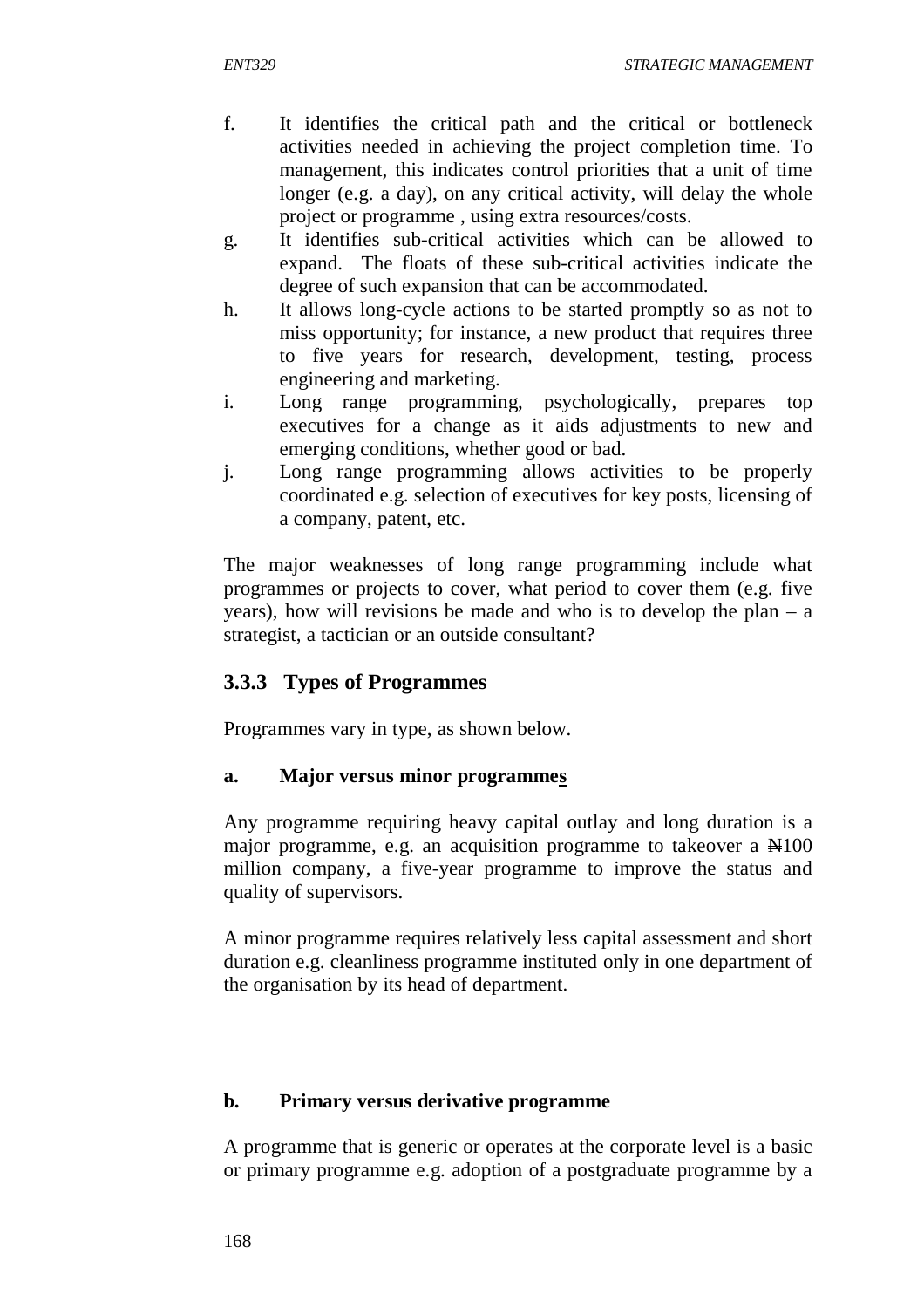university (a generic programme) would call for various derivative programmes (that is, derived from the basic programme).

Such generic term embraces current academic staff inventory programme, hiring of more competent professionals, training of current academic staff, building of post-graduate school complex, design of various derivative programmes such as masters degree programmes for all departments, postgraduate certificate and diploma programmes for all departments, design of doctoral degree programmes for all departments, support-staff development programmes, etc.

- Long range versus short range programmes
- Long range programmes are those that have long duration e.g. five to ten years. Such programmes are underplayed by welldefined strategy. They are in fact programmes for general purposes. Short range programmes cover a relatively shorter duration of time in relation to long range programme. Their cycles range between few months to two years.

These types of programmes are delegated to functional executives by top executives. However, top executive may take active part in such programmes if the amount of resources committed to all departments is large or when external relation and image is involved. The programmes are special purpose programmes; e.g. expansion programmes, revision programmes, etc.

### **c. Discretionary versus routine programmes**

Programmes are routine if they have a high degree of recurrence, frequently observable, easily controllable and share strong interdependent relationship with other programmes e.g. programme of maintenance of equipment,and production, sales programmes and the extension of credit to customers.

However, programmes are discretionary if they have a low degree of occurrence and are not easy to supervise. Activities constituting the programme are relatively uneasy to observe but the output is easy to observe, supervise or measure, and shares less interdependent relationship with other programmes e.g. programme to secure a rate of return on employed capital of 20 percent, a programme to achieve a cost reduction of 15 percent, a programme to capture the market share of a competitor, a programme to defeat the opposing candidate.

### **d. Standing versus ad-hoc programmes**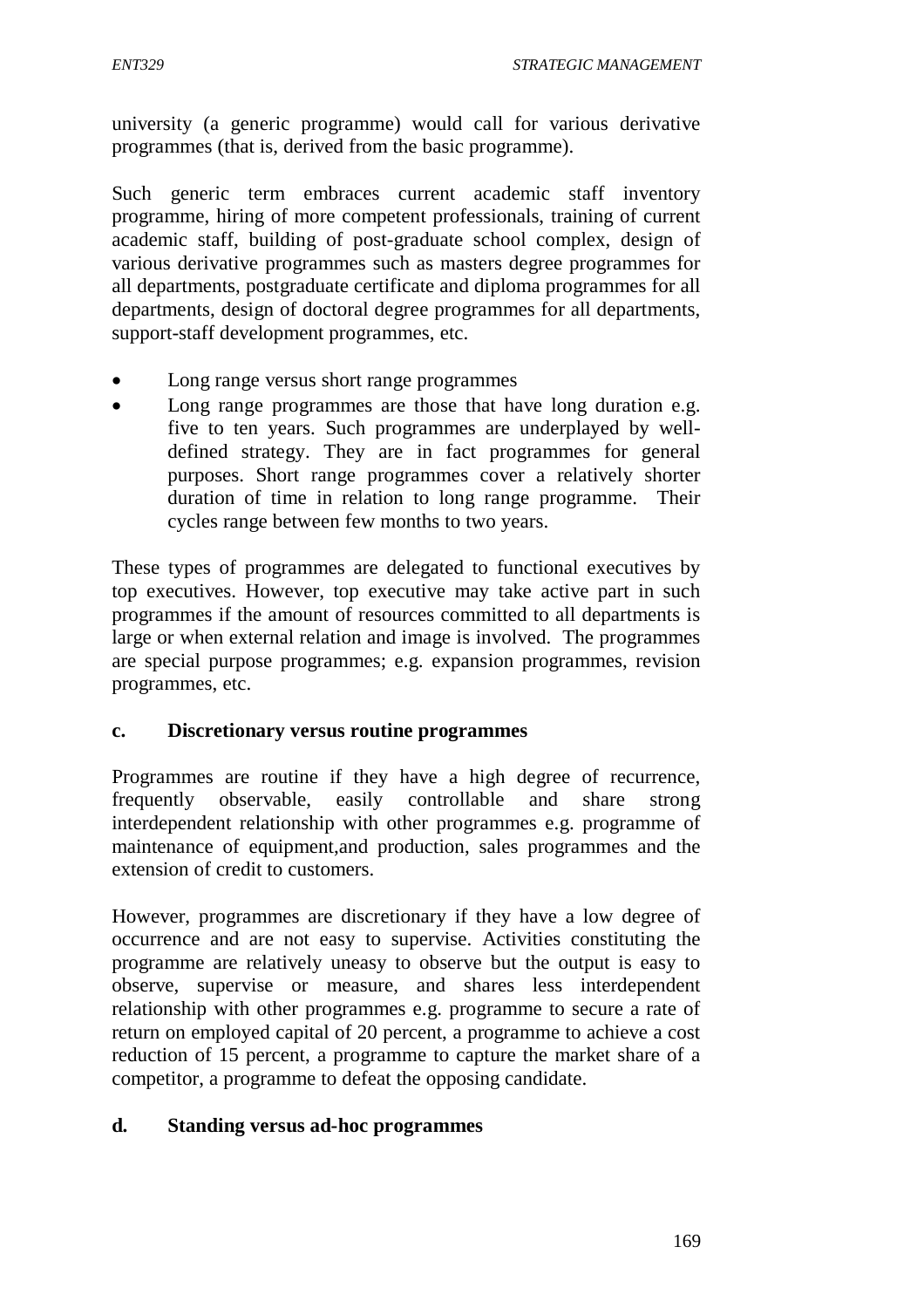A standing programme is an enduring or interminable chain of activities, events and duration designed to capture objectives on a **recurrent** basis, e.g. bachelor of science degree programme, examination programme, staff appointment and promotion programme, raw material programme, etc.

An ad-hoc programme is a transient but terminable chain of activities, events and duration designed to capture specified objectives on **current** basis only. Another name for an ad-hoc programme is **project**.

A Higher National Diploma (HND) course is therefore a programme to the school running it (on recurrent basis), but it is a project to students who want to graduate, rather than to students who want to continue as students. An MBA course is a programme to the University authority, but a project to the students going through it unless they decide otherwise. In the same vein, existence (life) is a project, a very short one to creatures such as human beings, but it is a programme to God.

A road contract is a project if the contractor has a terminable duration to hand it over to government, but it becomes a programme if the contractor is given the mandate to construct it and manage it thereafter for government. It seems therefore that programme embarkment harbours a lot of preventive controls, while project embarkment will harbour a lot of costly corrective controls. The former seems a better option.

### **3.3.4 Programme Planning Methods**

Three major methods of network planning are in use.

### **a. Critical Path Method (CPM) (CPA) (1957)**

Critical Path Method (CPM) (analysis) – developed by E.I. Du Pont De Nemours and company and Remington Rand for the control of construction projects. It was first applied to maintenance scheduling in the chemical industry.

# **b. Programme Evaluation and Review Technique (PERT) (1958)**

Programme Evaluation and Review Technique was developed by U.S. Navy and was first used in connection with the construction of the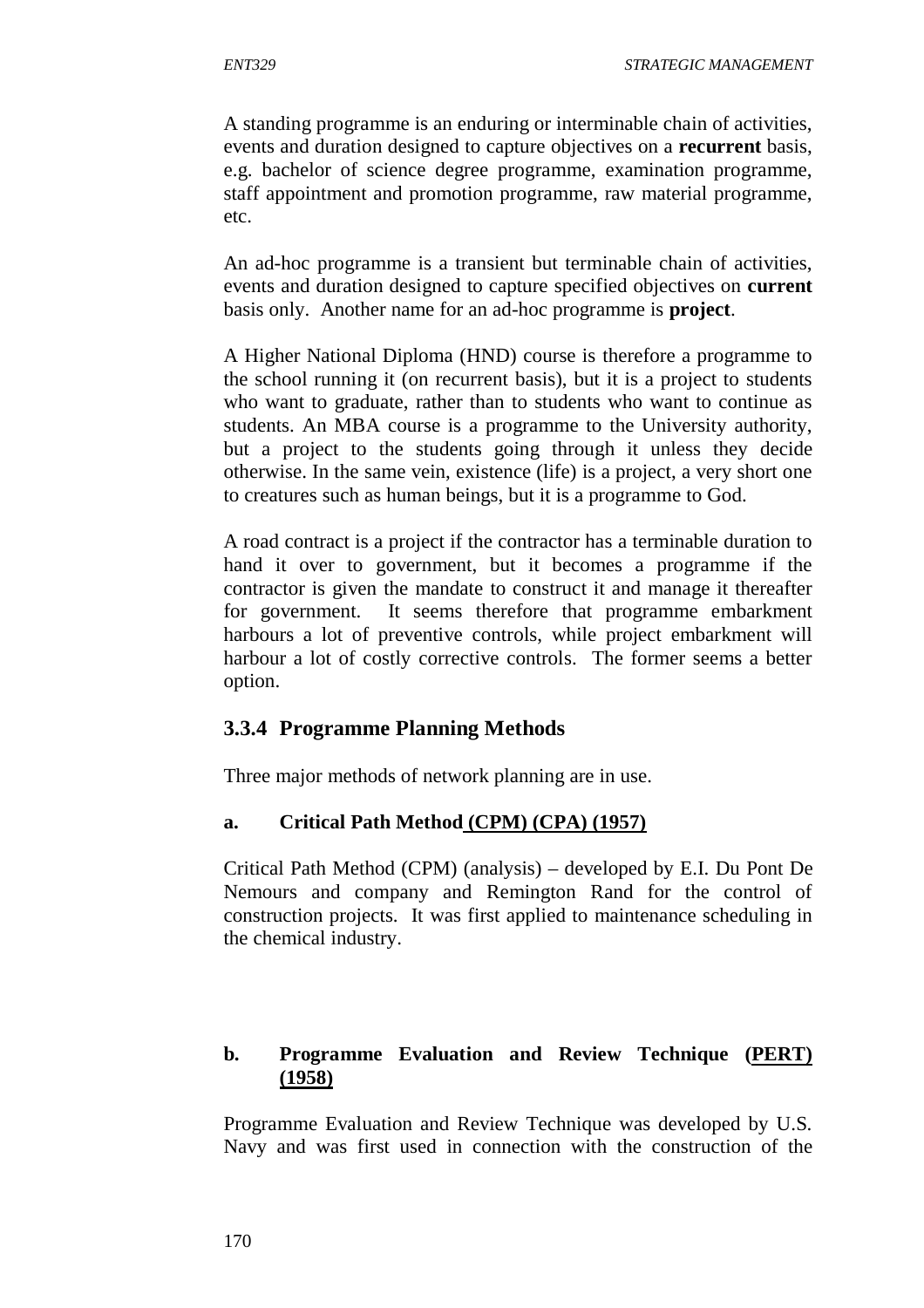Polaris missile system by the consulting firm of Booz, Allen and Hamilton.

### **c. Metra Potential Method (MPM)**

Metra Potential Method – was developed by '*SEMA'* – European Consulting Group and was first applied to the construction of atomic power plants.

They all make use of project activities, precedence relationship between the activities and time estimates duration. Duration is the analytical point of departure between *CPM* and *PERT*. The duration for activities and the project in *CPM* are deterministic and known with certainty, while the duration for *PERT* is probabilistic.

The network analysis methods can be used to manage political campaigns, personnel training programmes, design of academic programmes, construction projects, research and development, new project development, surgical operations, planned maintenance of machines and buildings, new business start-up, advertising/promotion campaigns, development and implementation of computer programmes, computer installation, congressional investigation, cash programming, etc.

Network, therefore, is a programmatic re-presentation of all activities and events and their relationships in specified procedure order. By way of example, the Nigerian National Petroleum Corporation (NNPC) carries out two types of projects for oil and gas, namely upstream and downstream projects. The upstream projects consist of all activities related to exploration, discovery and extraction of oil and gas, their treatment in either flow-stations or compressor stations for oil and gas respectively, and their transportation and delivery to designated export terminals or to processing plants or refineries.

The downstream project consists of activities following delivery of crude to designated export terminals or processing plants. Such activities include refining and subsequent conversion of crude oil and gas into petrochemical products, transportation and marketing of the finished products and related ancillary services.

All organisations discharge one type of activities or the other, such as resource acquisition, workflow, control, identification and homeostatic activities, etc. Sometimes, projects are part of specific programmes.

### **SELF-ASSESSMENT EXERCISE 1**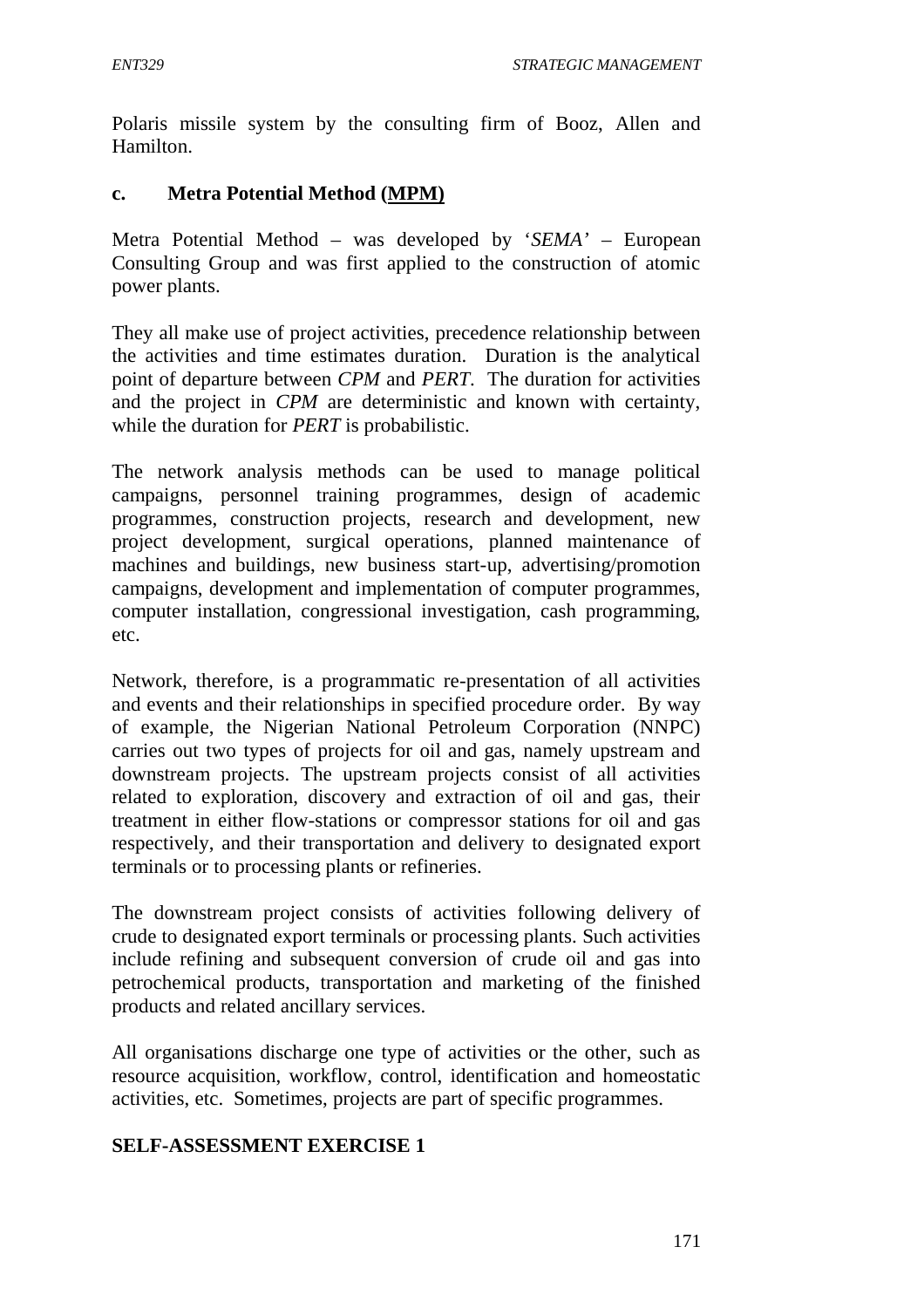Differentiate between Programmes and Procedures.

### **3.4 Resource Planning for Implementation: Types and Sources of Resources**

Resources are inputs which organisations deploy to realise strategic objectives. Strategic plan of the organisation represents the hopes and aspirations of the strategies. The development of standing plan (policies, procedures and rules) guides decision-making and actions by furnishing a manual or a handbook that represents the standard operating procedure of the organisation.

If the organisation is small, a manual which consists of the structural, policy and procedural aspects may be produced. Where the organisation is large, separate organisational policy and procedural manuals may be produced. They all guide the implementation of functions derived from corporate strategy of the organisation. While programmes and projects detail the task activities, their network and duration, budget allocates resources to the various programmes and projects for tactical implementation.

**Resource planning** therefore is the processes of generating or acquiring resources, allocating it among different user units, effective utilisation and control of it to realise intended strategic objectives. The resources needed to execute task activities include- human resources, material resources (such as plant and machinery, inputs for processing), financial resources (short and long-term finance), natural resources (such as land), ideational resources (the ideas used by the organisation and the language in which these are expressed and communicated) and the resources constituting the operating field, that is, the market of the organisation (e.g. a market segment for a firm).

The financial, physical, human and infrastructural resources are derived from different sources. Financial resources drive other resources in its train; without finance, other resources cannot be achieved; finance is therefore the basic resource used for creation and maintenance of other resources. All resources can be sourced both internally and externally. For example, internal sources of finance may include retained earnings, depreciation provisions, taxation provisions and other types of reserves like development rebate and investment allowance reserves.

External sources of finance consist of equity and debt (for long-term finance) and bank credit, hire purchase debt, trade credit and fixed deposits (for short-term finances). Whether resources are sourced internally or sourced from outside, they carry merits as well as demerits of source. However, much depends on the top management policy relating to resource planning.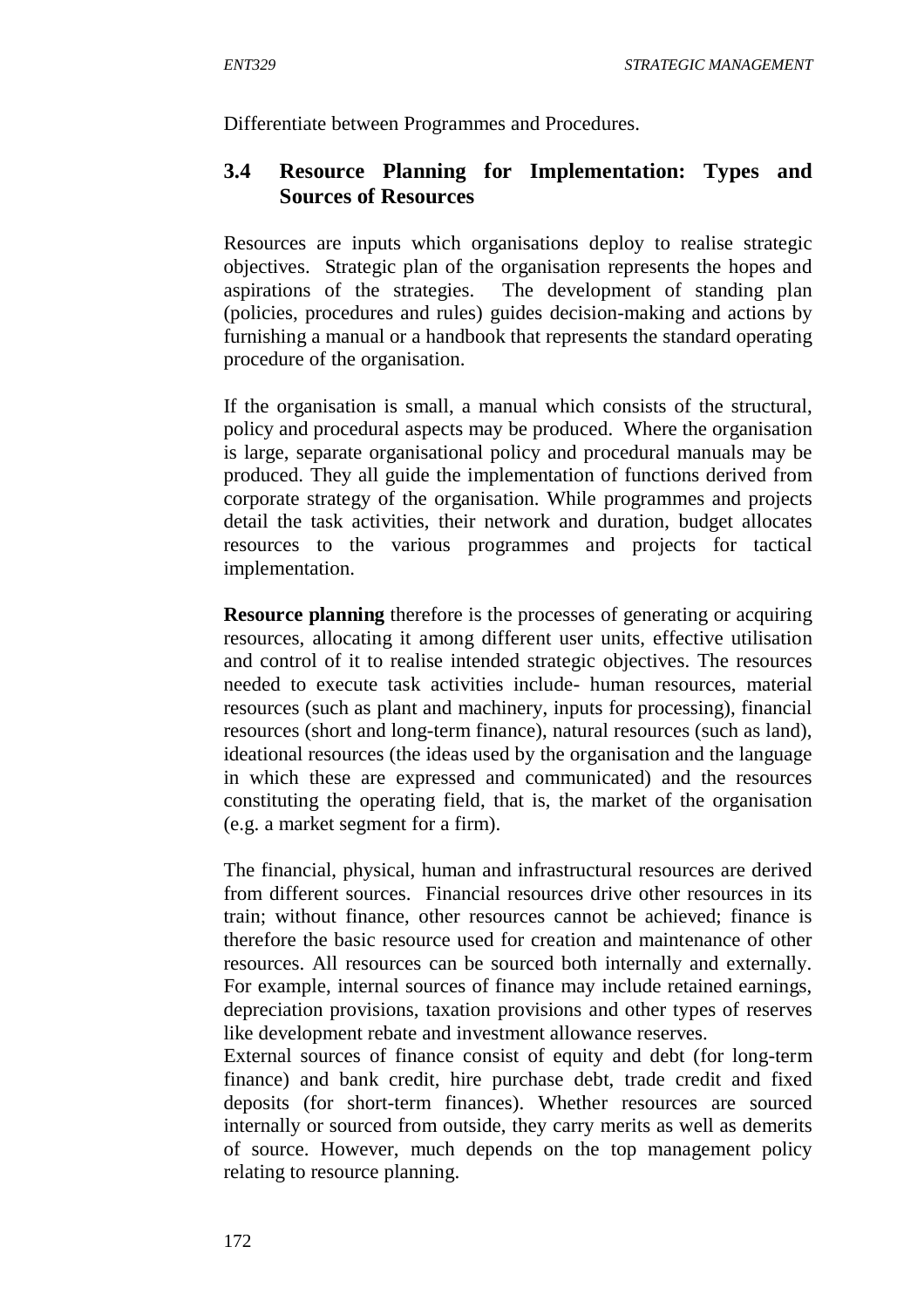## **3.4.1 Resource Terminologies**

Resource development for strategy implementation is centred around resource marshalling, allocation and deployment.

#### **a. Resource Marshalling**

This refers to the processes of sorting out and sorting in and/or selection or choice of appropriate and adequate resources for a particular purpose. In a broad sense, it comprises the choice of techniques, the choice of sources of funds, sourcing and selection of human resources, sourcing and selection of material resources, etc. It means resource generation and acquisition.

The success and growth of a firm depend, to a great extent, on the quantity and quality of resources marshalled. Factors that may endanger or limit the amount and quality of resources marshalled may be environmental such as legal constraint, government policies, rules and regulations, inadequate or limited supply of resources, etc.

For instance, choice of a particular plant for production purposes may be limited by import restriction policy. Norms on debt-equity ratios may not permit choice of funds. Marshalling of critical human skills may also be hampered by manpower shortage. Resources marshalling can be measured in efficiency and effectiveness ratio.

### **b. Resource Activation**

This means the company develops its own resources within its internal capabilities. Human resources can be activated through training and development, such as on-the-job and off-the-job training. Material resources can be developed through backward vertical integration or through external supplier development effort. Financial resources can also be activated through internal source, e.g. ploughing back, etc.

#### **c. Resource Allocation**

This means the distribution of funds and other resources among different user departments. Resources may be distributed on the bases of priorities of programmes and projects.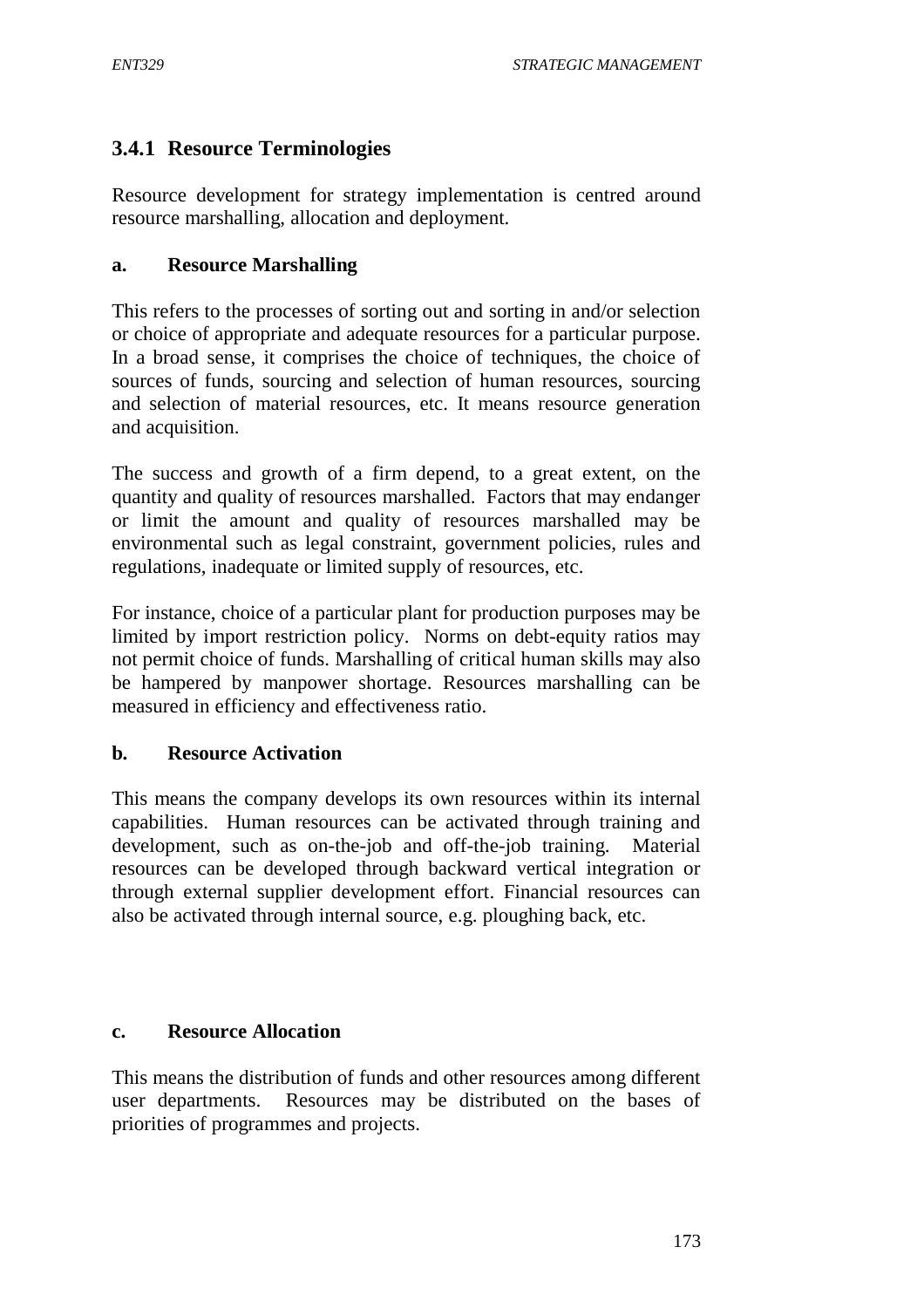Techniques for allocating (capital) resources among projects include the payback period, the Accounting Rate of Return (ARR), the Internal Rate of Return (IRR) and the Net Present Value (NPV) techniques.

### **d. Resource Deployment**

This is the manner and the extent to which the marshalled and the allocated resources are actually utilised. Organisational structure is the vehicle for the deployment of resources. Deployment involves the use of funds or resources after allocation is made. Factors that may engender resource deployment include- government policies, competitive conditions, market demand technology, etc.

# **3.4.2 Means of Resource Allocation**

Budget is the only means by which organisational resources can be allocated. A budget is a comprehensive and coordinated plan, expressed in financial terms, for the operations and resources allocation of an enterprise for some specific period of an enterprise for some specific period in the future (Pandey, 1979).

The process by which a budget is produced is called budgeting. Budgetting is a systematic and formalised approach for stating and communicating the firm's expectations and accomplishing the planning, coordination and control responsibilities of management in such a way as to maximise the use of given resources to realise objectives (Pandey, 1979).

Put in a simple way, budgeting is the process of planning and controlling financial expenditure to aid the organisation in goal attainment. The following types of budgets are used to allocate resources.

### **a. Master/comprehensive budget**

This is a generic budget which takes into consideration many changes, corporate activities and their impact on corporate objectives. It consists of three important budgets prepared from it. They are capital budget, operating budget and financial budget; they all show the total resource allocation of the company.

### **b. Capital budget**

It allocates resources for new projects or products, and also for expansion programmes and projects, together with their timing of estimated cost and cash flows for each project.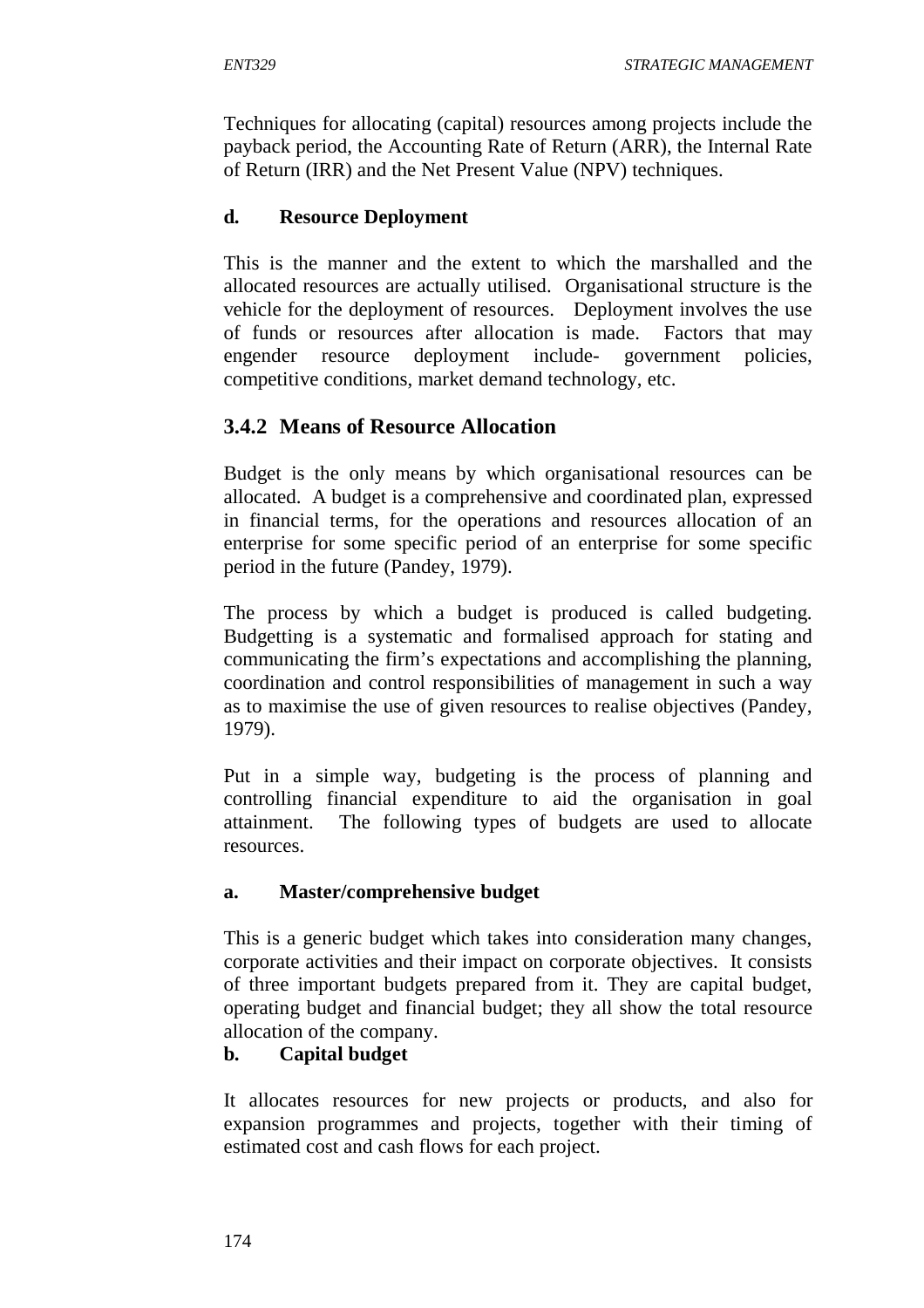### **c. Operating budget**

It allocates resources to various functional programmes or activities, as well as for individual responsibility e.g. production budget, sales budget, purchasing budget, advertising budget, training and development budget.

### **d. Financial budget**

This is the financial implication of resources allocated to various operations. It consists of expected cash inflows and outflows, financial position and operating results. Its components include cash budget, projected proforma, balance sheet and income statement, and statement of changes in financial position of the company (sources and uses of funds).

### **e. Zero-based budget**

This reflects resource allocation based on fresh calculation of cost (nil or zero base) for each year, rather than, on the basis of previous year's budget for new implementational activities. Good for allocating resources among competing units such as *ZBB, it* does not perpetuate past anomalies and inefficiencies.

### **f.** *PLC***-based budget**

This budget allocates resources on the basis of stages in a product's *(SBU's)* life cycle. A product in the introduction and growth stages may attract more resources and these resources may be diverted from the high-profit yielding products that have reached the maturity stage of their life cycle.

### **g.** *BCG***-based Budget**

Boston Consulting Group (*BCG*) matrix is also used for allocating resources. In the matrix, *SBU's* or products are identified as stars, question marks, cash cows and dogs. Investment decisions an be made on the basis of the type of *SBU* or product. Resources can be diverted, for instance, from a cash-cow to a question mark or a star. *BCG* matrix can, therefore, be a potent method of multi-product resources allocation.

### **h.** *Parta* **system**

*'Parta'* is a control device used for daily evaluation of net cash flow from operations, before tax and dividend. The budgeted *'parta'* is a predetermined amount agreed upon between the chair person of the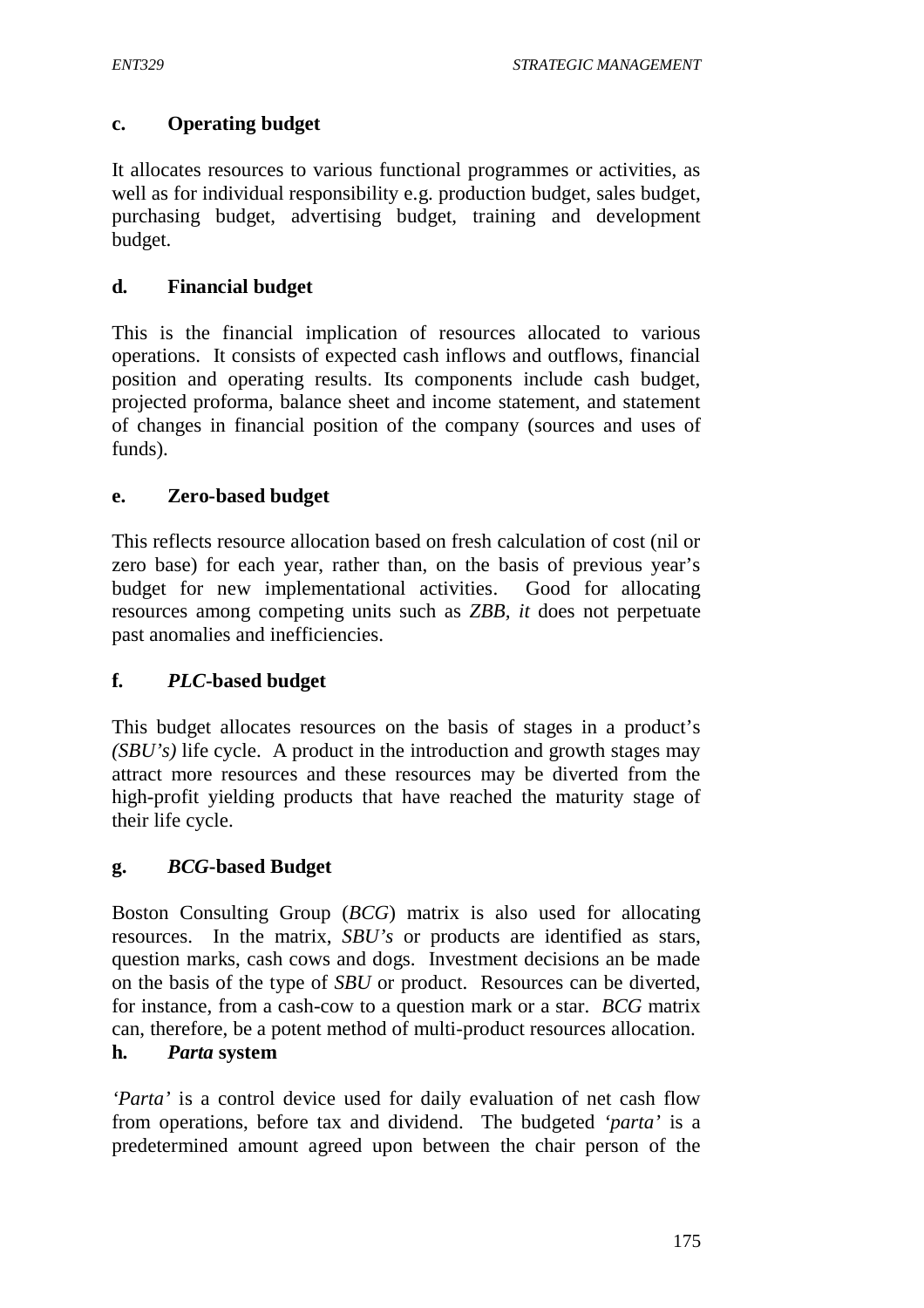company and the business unit concerned. The total *'parta'* system could be taken as a daily budgeting and reporting system.

### **i. Strategic budget**

This is also called planning programming budgeting system *(PPBS)*. It takes into consideration environmental changes, corporate strengths and weaknesses and their impact on corporate objectives. Considerations of achievable results over-ride considerations for expenditure incurable. A time-table is usually drawn up, setting out stages or processes of prosecution and it is against that programme that resources are allocated and reviewed from time to time.

Apart from the benefit of resource allocation, other benefits derivable from budgeting include planning, control, communication, co-ordination and motivation advantages. All these positive impacts have bearings with successful strategy implementation.

# **3.4.3 Factors that Enhance Resource Allocation (Budgeting)**

The factors that enhance resource allocation or budgeting are as detailed below.

- Top management must support resource allocation.
- The presence of a structure or a committee for effecting resource allocation.
- Participation in budget preparation by all managers is required to commit allocated resources to implementation.
- Departmentalising of company activities into responsibility centres or cost centres to which allocated resources will go.
- There should be budget training and development programmes for managers.
- There should be budget education on company-wide basis.
- Availability of standard against which programmes and works can be translated into needs for labour, space and resources. Standards will also aid the evaluation of resource utilisation.
- There should be realistic goals to which resources will be committed for attainment.
- Designate somebody as a budget director. He will be responsible for coordinating budgets drawn from other departments from time to time.
- Produce a budget manual a written set of instructions and pertinent information that serve as rules and reference for the implementation of a budget programme. It expresses objectives,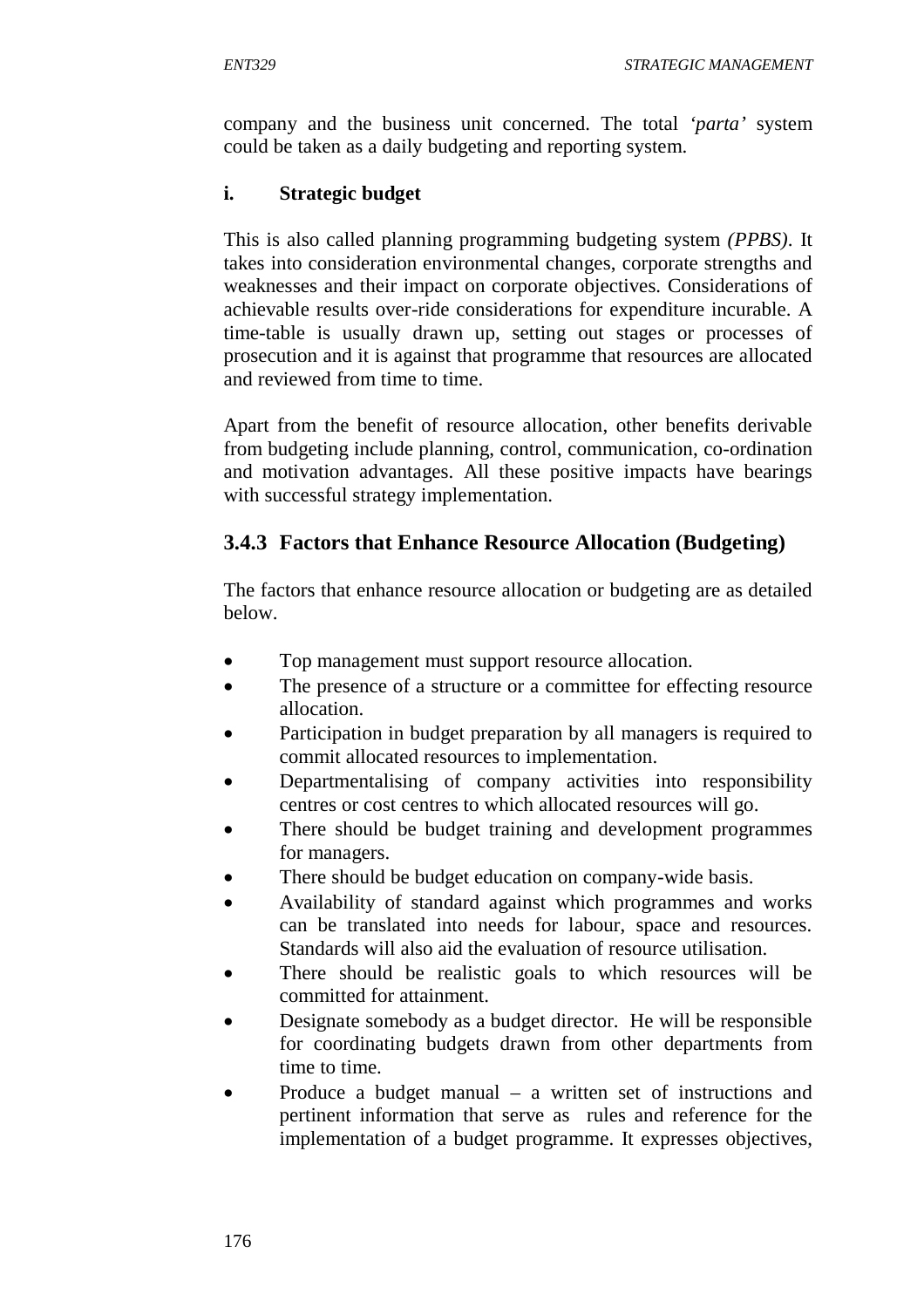goals, procedures, structure, authority and responsibility relationship in the organisation.

- Set the planning period for clarity sake. Planning period may be fixed or rolling.
- In this case of a fixed plan period, a new plan for a specific period begins as the previous one ends e.g. (1995 – 1999), (2000 – 2004), (2005 – 2009), etc. This makes for definite accountability and responsibilities.

In a rolling plan, the first year of the plan is dropped and a new year is added to the plan at the end of each year, so that plan period remains the same length e.g.  $(1995 - 1999)$ ,  $(1996 - 2000)$ ,  $(1997 - 2001)$ , etc. This method provides flexibility and forward planning. Planning period definition captures strategy implementation objectives over a long time.

### **SELF-ASSESSMENT EXERCISE 2**

How do you plan resources for implementation?

### **4.0 CONCLUSION**

This unit has explained to you how strategic plan is amplified and activated into tactical plan, in preparation for definite tactical actions. Strategic plan is implemented by breaking it into standing tactical plans such as policies, procedures and rules which guide implementation on recurrent bases. Strategic plan also finds attitudinal expression in the development of single purpose, tactical plans such as programmes, projects and budgets which identify activities to be done, their sequence, their duration and identify resources required to carry out the activities, all in a path to realise strategic objectives only on current issues. The unit has elaborated how each of the elements of the tactical plan is developed, the strengths and weaknesses involved and the various alternatives open to a tactician in anticipation of tactical execution.

### **7.0 SUMMARY**

In this unit, you have learnt about the following.

- Developing policies for implementation
- Developing procedures for implementation
- Developing rules for implementation
- Developing programmes and projects for implementation
- Resource planning for implementation.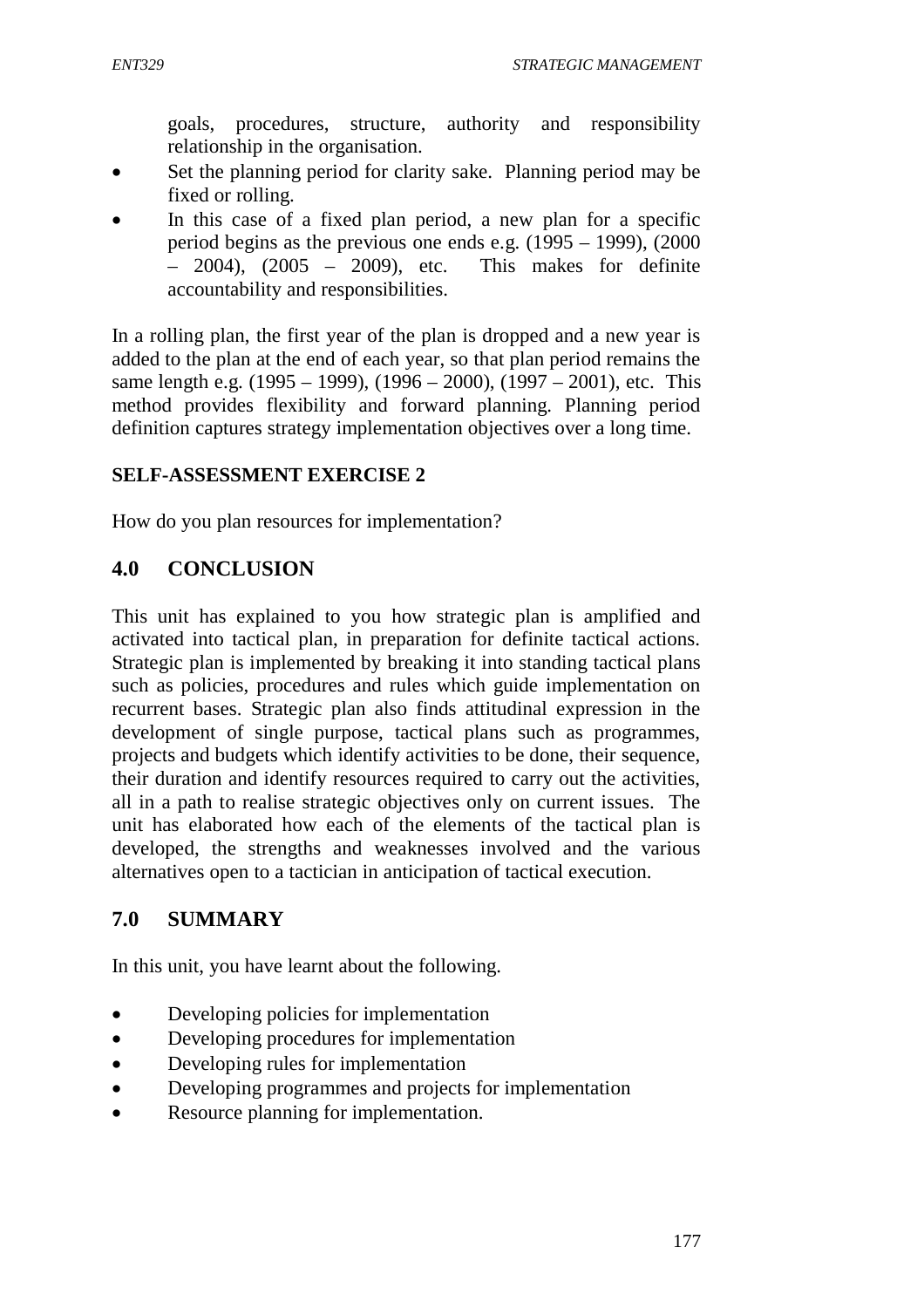### **8.0 TUTOR-MARKED ASSIGNMENT**

- 1. Differentiate between strategy and policy.
- 2. Explain the activities involved in policy formulation, implementation and evaluation. In what ways are these activities different from the activities of strategic management process?
- 3. Examine the factors that would engender or endanger the development of tactical plans and action plan.

### **7.0 REFERENCES/FURTHER READING**

- Gupta, C.B. (1995). *Corporate Planning and Policy*. New Delhi: Sultan Chand and Sons.
- Haimann, T. & Scott, W.G. (1970). *Management in Modern Organisations*. USA: Thoo Haimann and William G. Scott Publishers.
- Hicks, H.G. (1967). *The Management of Organisations: A System and Human Resource Approach* (2nd Ed.). New York: McGraw-Hill Book Company.
- Kazmi, Azhar (1995). *Business Policy*. New Delhi: Tata McGraw-Hill Publishing Company Limited.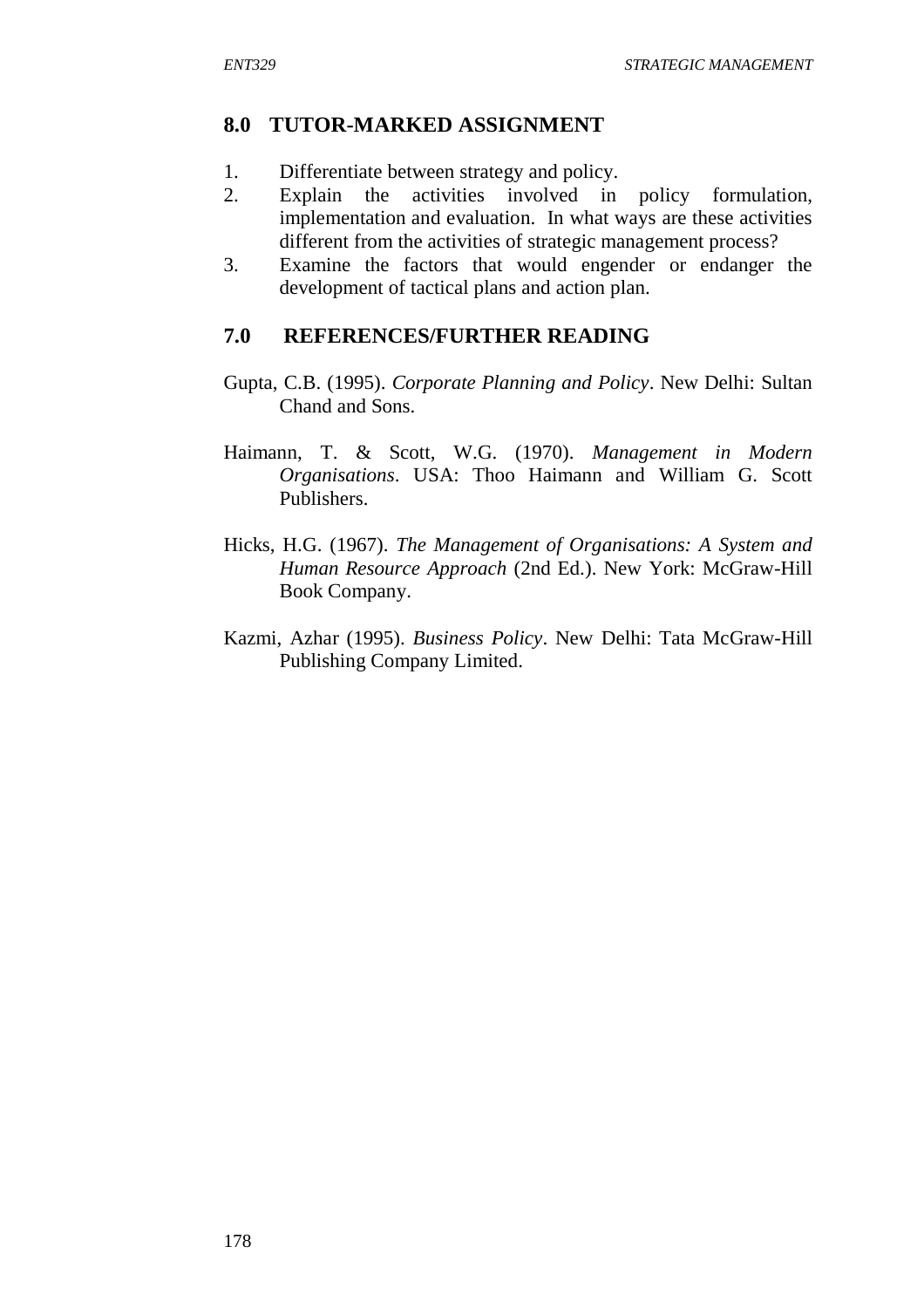# **UNIT 4 STRUCTURAL IMPLEMENTATION**

### **CONTENTS**

- 1.0 Introduction
- 4.0 Objectives
- 3.0 Main Content
	- 3.1 The Concept of Structure
	- 3.2 The Dimensions of Structure
	- 3.3 Structural Alternatives for Strategic Choices
- 4.0 Conclusion
- 5.0 Summary
- 6.0 Tutor-Marked Assignment
- 7.0 Reference/Further Reading

### **1.0 INTRODUCTION**

This unit highlights strategy formulation, implementation and evaluation that take place in a structural setting built or modified for the purpose. Without a structure, no task may be performed. However, the structure must fit the strategy for desired results to be obtained.

Attempts to build a befitting or modifying an existing structure formally will also evolve an informal structure of roles, primary groups, power, influence, politics and status, all of which will partly influence the effectiveness or otherwise of strategy implementation and the realisation of objectives and mission.

Both the formal and informal structure of organisation will create a network of processes that are related to one another in a super-structure system. Such processes include authority delegation, coordination, information system planning, control, organisational change, etc.

This unit reviews, not only the super-structure, but also the substructural processes involved.

### **2.0 OBJECTIVES**

At the end this unit, you should be able to:

- explain the concept of structure
- describe the dimensions of structure
- discuss the structural alternatives for strategic choices.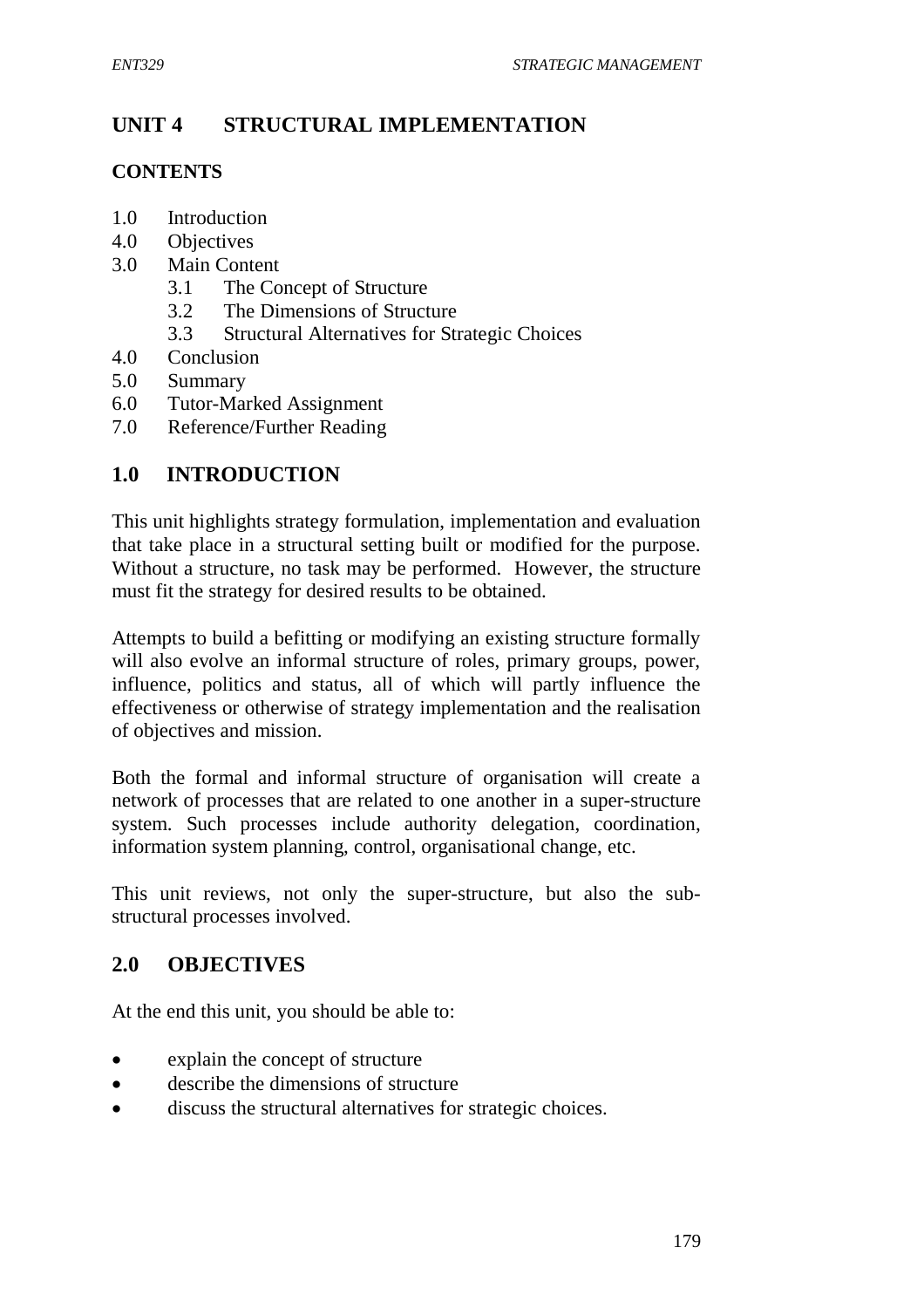### **3.0 MAIN CONTENT**

#### **3.1 The Concept of Structure**

An organisational structure defines how tasks are formally divided, grouped and coordinated. Structure shows the conscious, formal and internal arrangement of an organisation for implementing strategies and realising objectives and missions. It is a patterned network or framework of relationships among people and positions in an organisation.

Structure consists of two parts including the superstructure (the chart, organogram or the skeleton) and the infrastructure (the sub-structural processes, the flesh and the blood) that is not as visible as the superstructure.

Managers need to address key structural elements when they are designing a new or modifying an existing structure to follow strategy. The elements include: work division, work grouping, or departmentation, work coordination, chain of command, span of management, organisation systems (e.g. information, appraisal, development, planning, reward and control subsystems), dimensions of structure and not the least important, structural design alternatives.

Strategic gurus must also understand that their attempts to formally structure a business organisation will always lead to the emergence of an informal structure, which they must also accommodate rather than ignore. The informal structure will include the structure of roles, primary groups (group dynamics and processes) and the structure of power, status and politics (See figure 4.1 below). Addressing all these key elements of structure shows that structure is a multidimensional concept, which sometimes is taken to mean the degree of complexity, formalisation and centralisation in an organisation.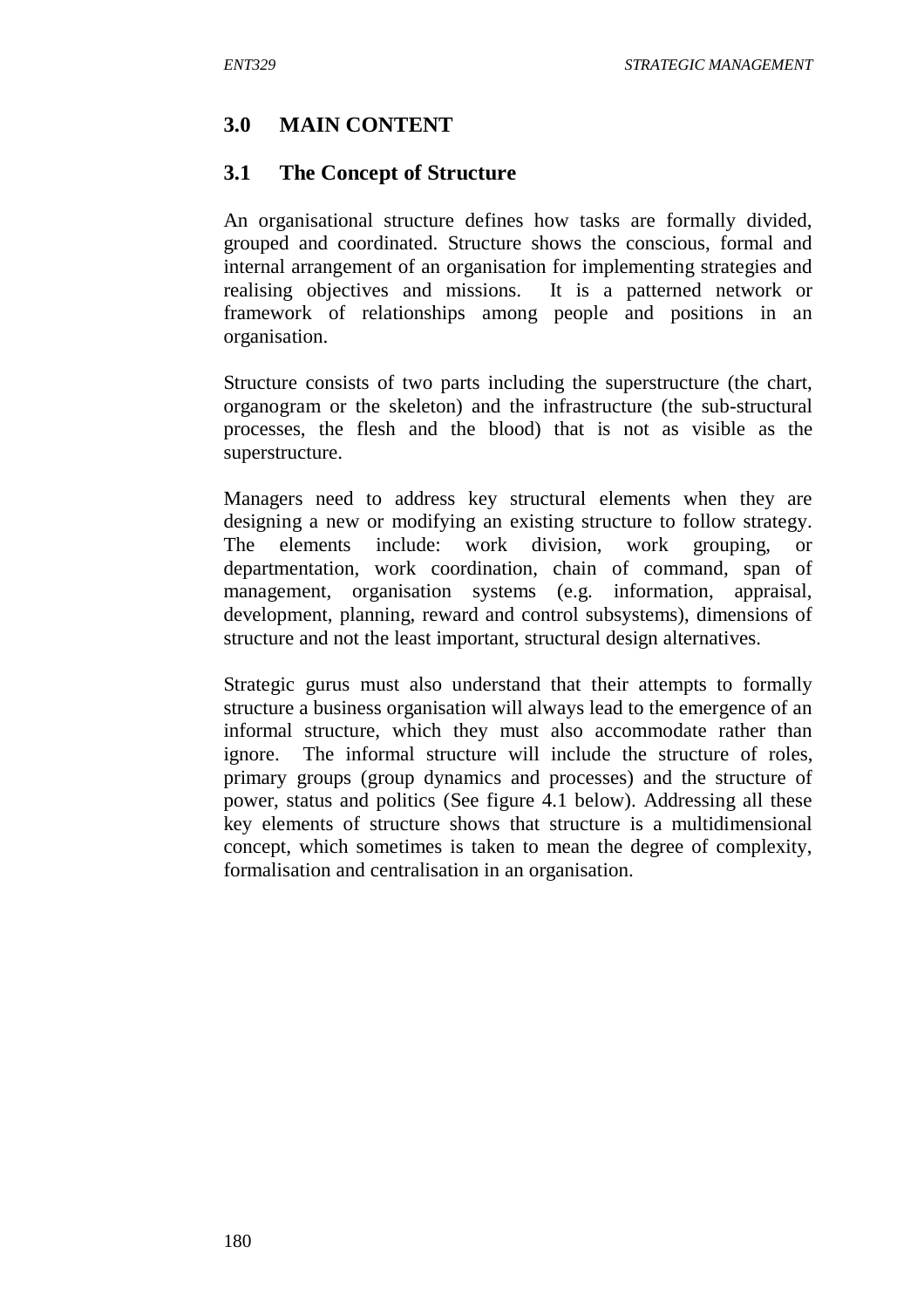

#### Fig. 4.1 *Formal versus Information Organisation*

The informal organisation may also consist of drinking and sleeping on the job, groups sabotage, backstabbing, deviant behavior, etc. This is not to suggest that there is far more to organisations than that prescribed.

Essentially, structure must be deliberately set up to fit strategic choices so as to achieve corporate objectives. Where activities, responsibilities and interrelationships are not structured in ways that are consistent with the selected strategies, then the structure is left to evolve per chance; the objectives and mission will also be achieved per chance. This is mismanagement per excellence, and those in charge are charlatans and damagers rather than managers. This is because management is a process of not leaving anything to chance until results or objectives are realised – a technological definition.

Therefore, where strategy and structure are not coupled, compatible and coordinated, the result will probably be inefficiencies, loss of direction and fragmented efforts. Chandler (1962) submits that structure follows strategy. Child (1977) extends this nexus by submitting that the environment determines the choice of strategy; and both in turn determine structural choice.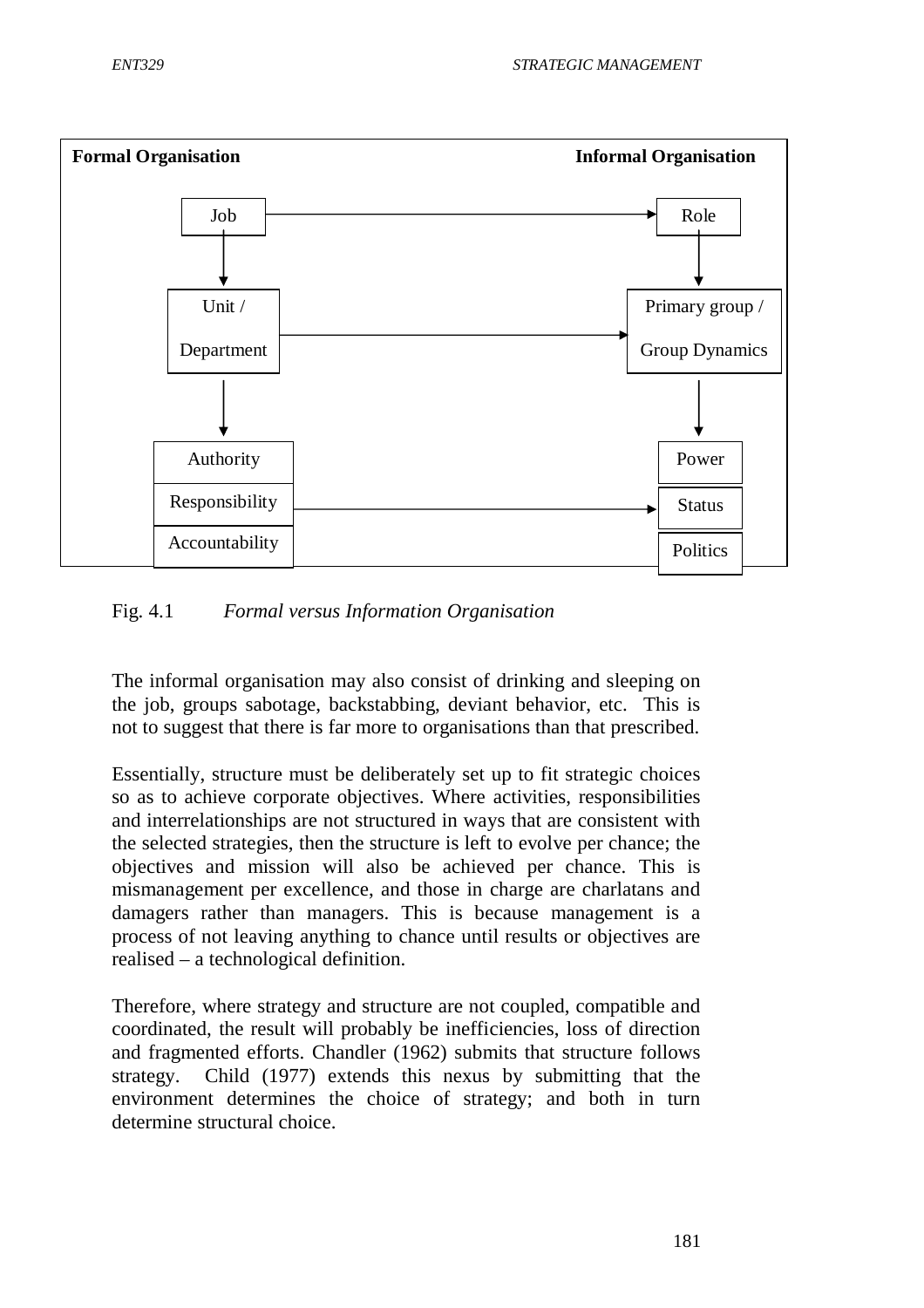Chandler (1962) observes, for instance, that as firms attempted to grow through product and geographical diversification, they changed from centralised structures to multidivisional structures that are largely autonomous in terms of decision-making and operations, though major strategic and policy decisions are still undertaken by corporate headquarters. The basis of structure has also been explained, in terms of stage development of an organisation, at a given point in time (Thain, 1969, Salter, 1970 and Scott, 1973). Experts are of the opinion that, as an organisation grow in size and diversity, the organisation changes from simple to a complex organisational form.

An organisation, like a product, follows a life cycle consisting of introduction, growth, maturity and decline stages. These four stages are not distinct from one another and may even overlap. Organisations in the first stage of this cycle have simplicity of objectives, operations and management. The design of the organisation is also simple and can be referred to as entrepreneurial. Strategies adopted here demands expansion strategy.

Organisations in the second stage are relatively bigger than organisation in the first stage, in terms of size and scope of operations. The relevant structural form is functional specialisation or process design. The organisation is departmentalised on the basis of function into production / operations, marketing, finance and personnel departments. Alternatively, the organisation may be departmentalised on the basis of process technology arranged in a particular workflow sequence. Strategy adoptable with this form may range from stability to unification (integration) strategies.

Organisations in the third stage are larger and broadly scattered organisations. They maintain units, plants or divisions in different places. Each division is semi-autonomous and linked to the headquarters, but are functionally independent. The divisions have simple functional forms depending on their situational needs. Strategies favoured here may range from stability to unification (integration) to fragmentation (diversification).

Organisations in the fourth stage are the most complex and fragmented. They are usually multi-plant, multi-product and multi-regional firms as a result of the adoption of fragmented strategies (related and unrelated diversification). The structural design is divisional. The corporate headquarters provide strategic direction and policy guidelines through the formulation of corporate-level strategies. The divisions, which may be companies, profit centres, *SBUs*, subsidiaries or units, formulate their business level strategies and may adopt structural choices in either the first, second or third stages of organisational life cycle.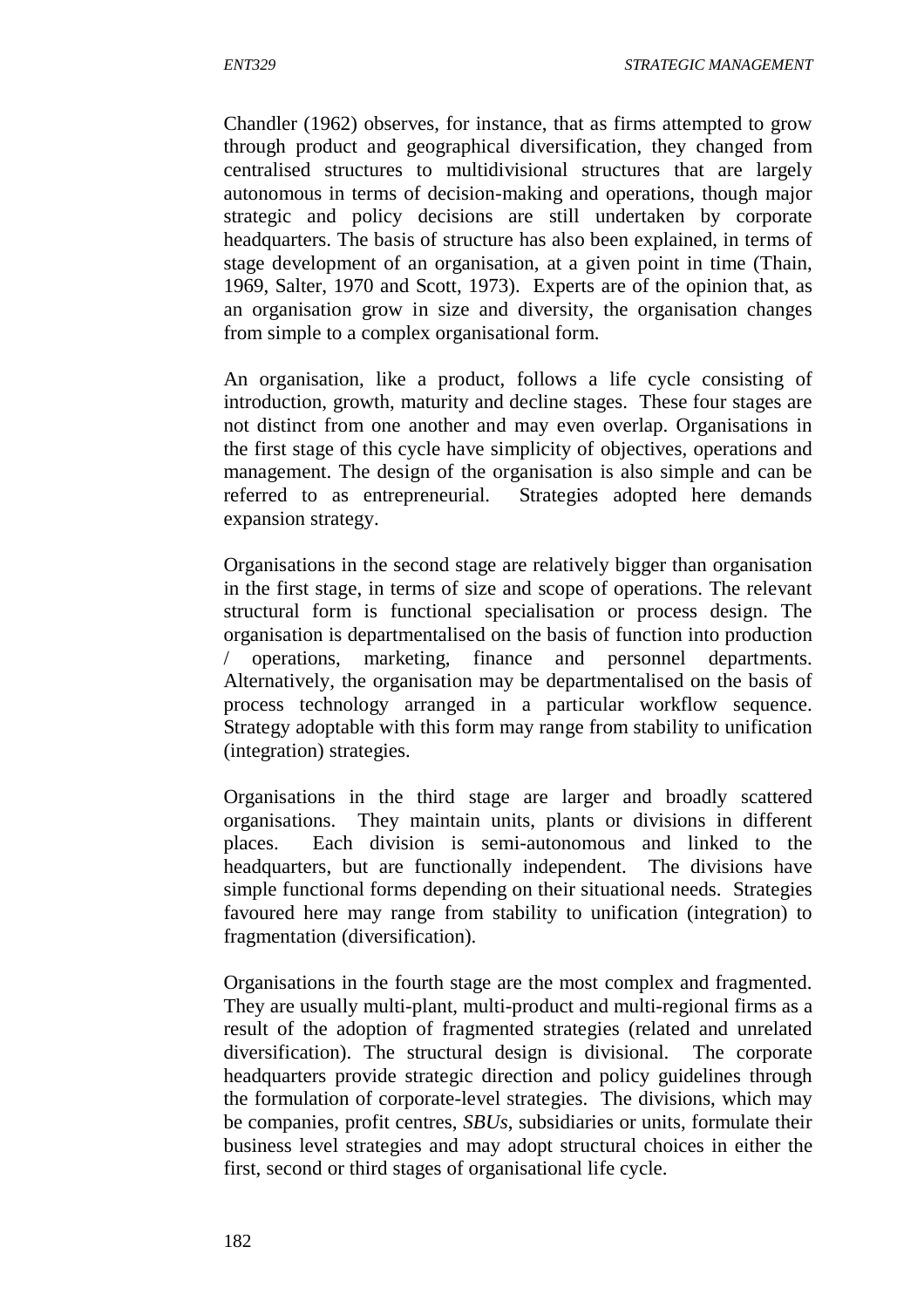Fayer Weather (1978) postulates a unification versus fragmentation paradigm, which attempts to explain multinationals' action in terms of strategic choice. Unification strategy corresponds to the firm's desire to integrate its global units into one entity while fragmentation strategy indicates the necessity to adjust policies and practices according to the environmental demands of the various nation stages. These conflicting demands differentiate the international business operations of *MNC* from large local company, while the latter is operating in a single homogenous environment of a given nation, armed with the strategy (and structure) of unification /integration, the former is armed with a strategy (and structure) of fragmentation/diversification, and seeks to operate not only in a heterogeneous but also in complex socio-politicoeconomic environments of many nations.

From the foregoing theoretical foundation, it can be deduced that the determinants of choice of a particular structure will include the followings.

- The purpose or the mission of an organisation
- The long-term objectives of an organisation
- The strategies selected and adopted by an organisation
- The stage of development of an organisation
- The demographic variables of an organisation e.g. size, business type, nature and structure of workflow technology
- The environment interfacing of an organisation e.g. the social, political, legal, economic and technological environmental attributes (contextual factors)
- The desired behaviour expected of employees and managers (backward linkage)
- The desired functions expected of managers and employees (backward linkage)
- The preferences and values of investors and top-managers of an organisation
- The resources, strengths and the distinctive competence of an organisation.

All these factors and others more will engender or endanger the selection of any particular form of structure.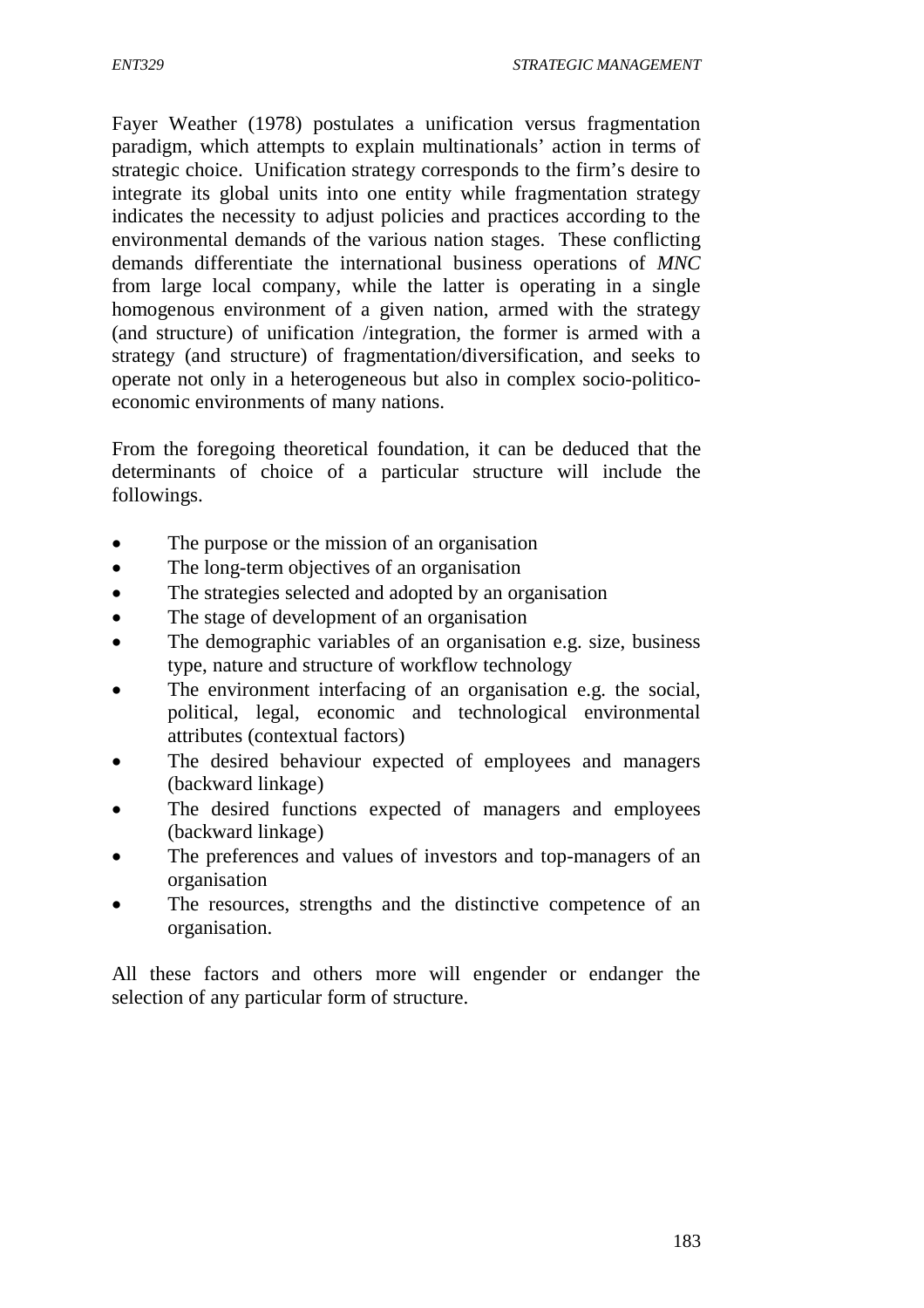### **3.2 The Dimensions of Structure**

Structure, as stable, consistent, reliable and predictable patterns of relationships between position incumbents, can be evolved from the selection of portfolio of dimensions. The attributes, measures or dimensions of structure are as follows.

#### **1. Vertical span**

Number of levels in the hierarchy of authority from the bottom to top levels (Reimann, 1973).

#### **2. Span of control**

Measure of the limits of hierarchical authority exercised by a single manager or how many subordinates an individual manager can or should supervise (Ouchi and Dowling, 1974).

#### **3. Formalisation**

Extent to which the employee's role is defined by formal documentation (Reimann, 1973). Proportion of codified jobs in the organisational unit (Hage, 1965).

### **4. Integration**

The quality of the state of collaboration that exists among departments that are required to achieve unity of effort (Lawrence and Lorsch, 1967).

The basis of coordination between organisational units, either plans or feedback (Perrow, 1970).

### **5. Vertical differentiation**

Degree of cumulative authority and responsibility resting in various levels of hierarchy (Reimann, 1973). The number of hierarchical levels in a firm.

### **6. Horizontal differentiation**

The number of speciality functions represented in a firm (Weber, 1947). The differences in departmental manager's orientations towards particular goals, time requirements and interpersonal relationships (Lawrence and Lorsch, 1967). The number of functional specialisation or units in the organisation.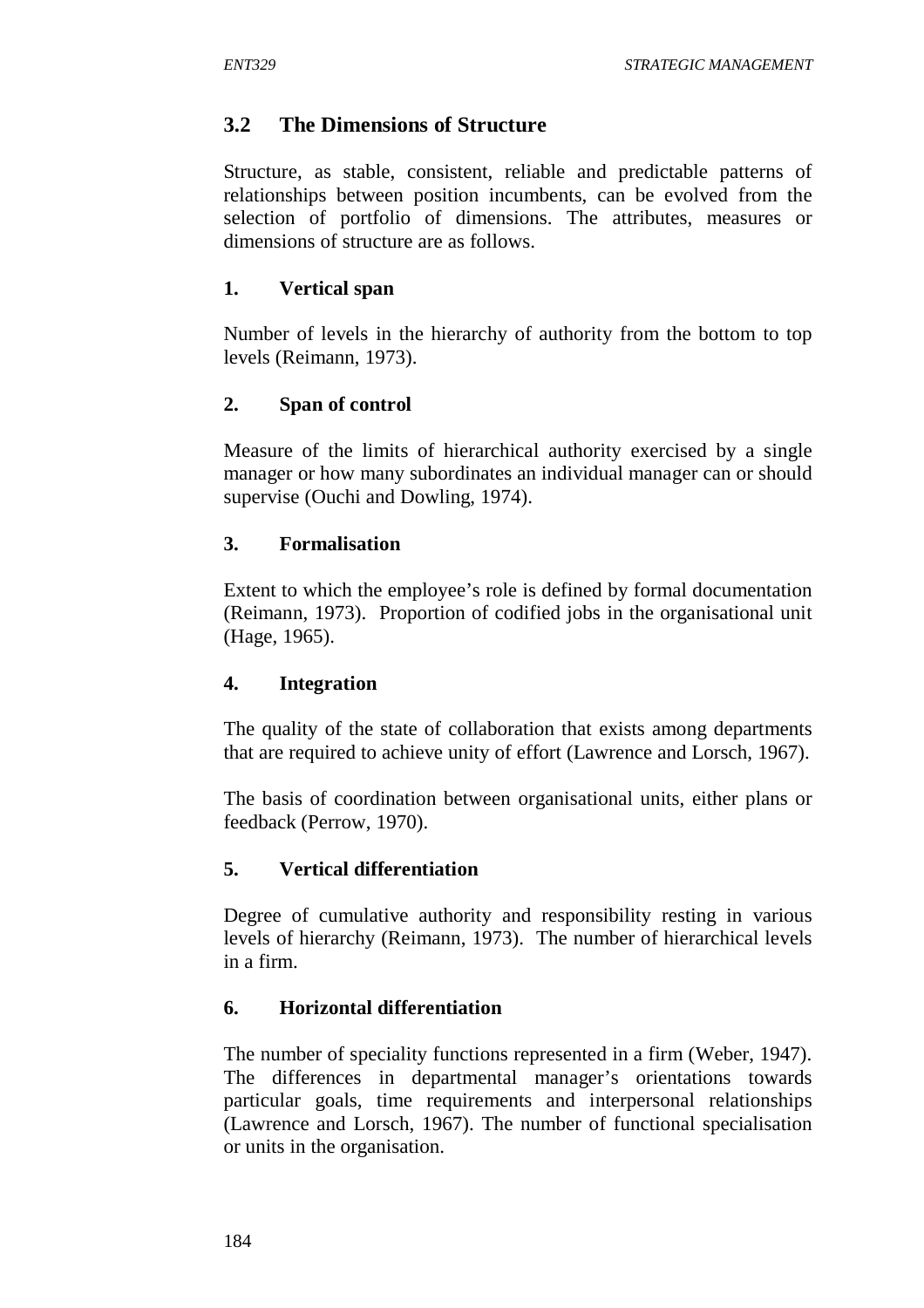### **7. Standardisation**

Measured by the range of variation that is tolerated within the rules defining the jobs (Hage, 1965).

### **8. Centralisation**

- a. The proportion of occupants or jobs whose occupants participate in decision-making and the number of areas in which they participate (Hage, 1965).
- b. The concentration of power arrangement (Thompson, 1967).
- ci. The locus of decision-making with respect to policies.
- ii. The degree of information sharing between levels, and
- iii. The degree of participation in long-range planning (Reimann, 1973).

### **9. Administrative ratio**

Ratio of number of line supervisors, managers and staff personnel to the total of employees (Reimann, 1973).

### **10. Professionalisation**

This involves both structural and attitudinal dimensions (Hall, 1973). The structural dimensions include the following.

- i. Creation of full time occupation
- ii. Establishment of a training school
- iii. Formation of professional associates
- iv. Formation of code of ethics

The attitudinal dimensions are listed below.

- i. Use of the professional organisation as a major reference
- ii. Belief in service to the public
- iii. Belief in self-regulation
- iv. Sense of calling to the field
- v. Autonomy

### **11. Structuring of activities**

The degree to which the intended behaviour of employee is overtly defined by task specialisation, standard routines and formal paperwork (Pugh et al. 1969).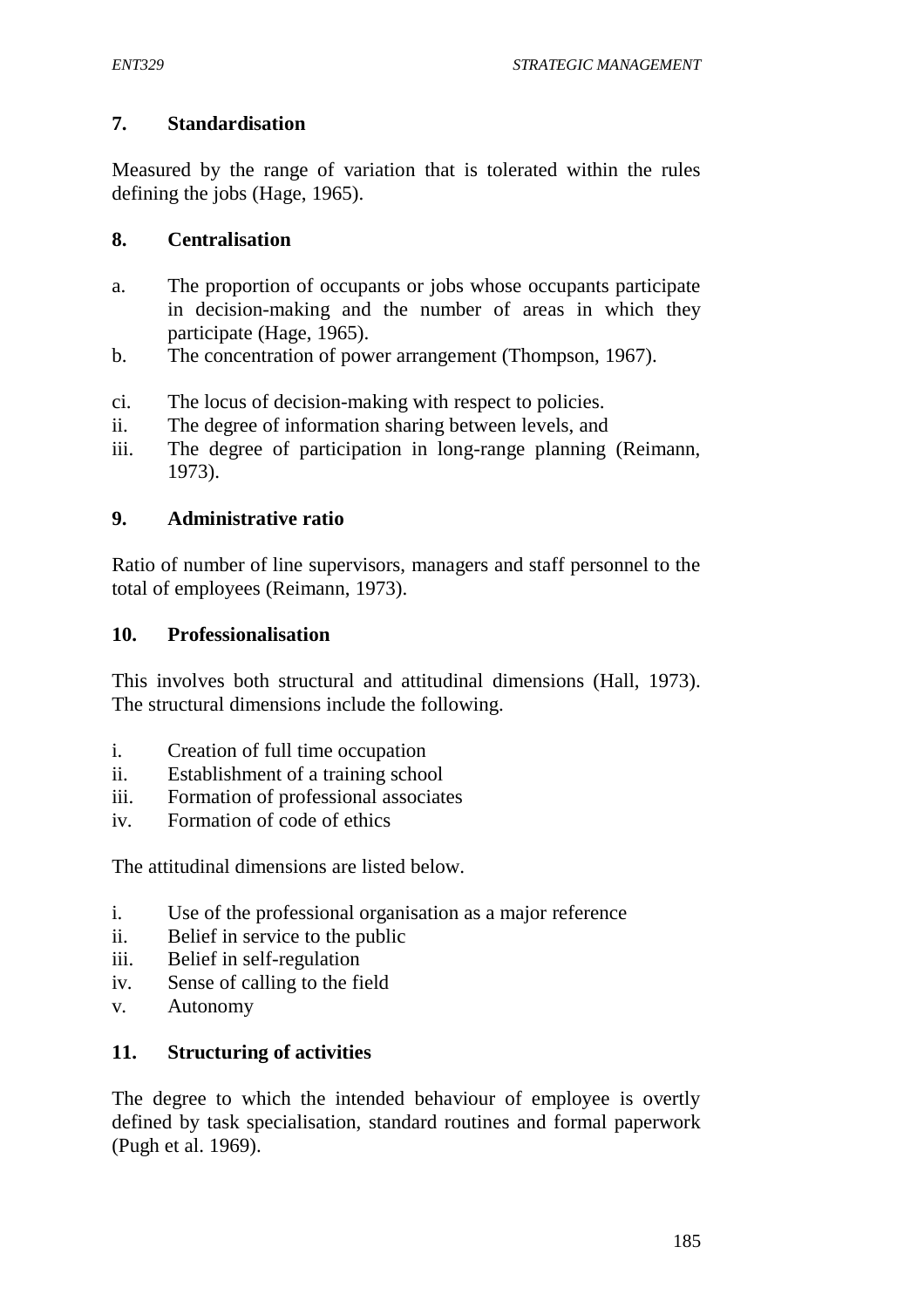### **12. Autonomy**

The extent to which management has to refer certain typical decisions to a higher level of authority.

## **13. Specialisation**

- i. This is the number of occupational specialties (Hage and Aiken, 1967), (Hage, 1965) and (Reimann, 1973b). Horizontal differentiation.
- ii. The degree to which highly specialised requirements are spelt out in formal job descriptions for various functions (Reimann, 1973).

# **14. Complexity**

The degree of vertical, horizontal and spatial differentiation in an organisation. The more differentiated they are, the more complex the organisation.

# **15. Delegation of authority**

Ratio of number of specific management decisions that the executive delegates to the number he had to make (Reimann, 1973).

### **16. Spatial differentiation**

The degree to which the location of organisation's offices, plants or personnel are geographically dispersed.

An organisation that is more of these dimensions is highly structured while an organisation that is less of the above dimensions is less structured.

A high structured organisation may be necessitated by the strategy of stability. Such a structure will be typified by a vertically elongated chart, pyramidal in shape and in most cases, often characterised by serious problems of communication, control, bureaupathology, conspiracy, employee alienation, apathy, red-tapism, rigidity, lack of coordination, work to rules, resistance to change, inefficiency and sometimes, low performance. Such a high structure warranted by stability, high in specialisation, standardisation, formalisation and configuration is often referred to as bureaucratic (Weber, 1947) or mechanistic (Burns and Stalker, 1963).

Conversely, a less structured organisation is often necessitated by expansionary strategy. Such a structure may be typified by a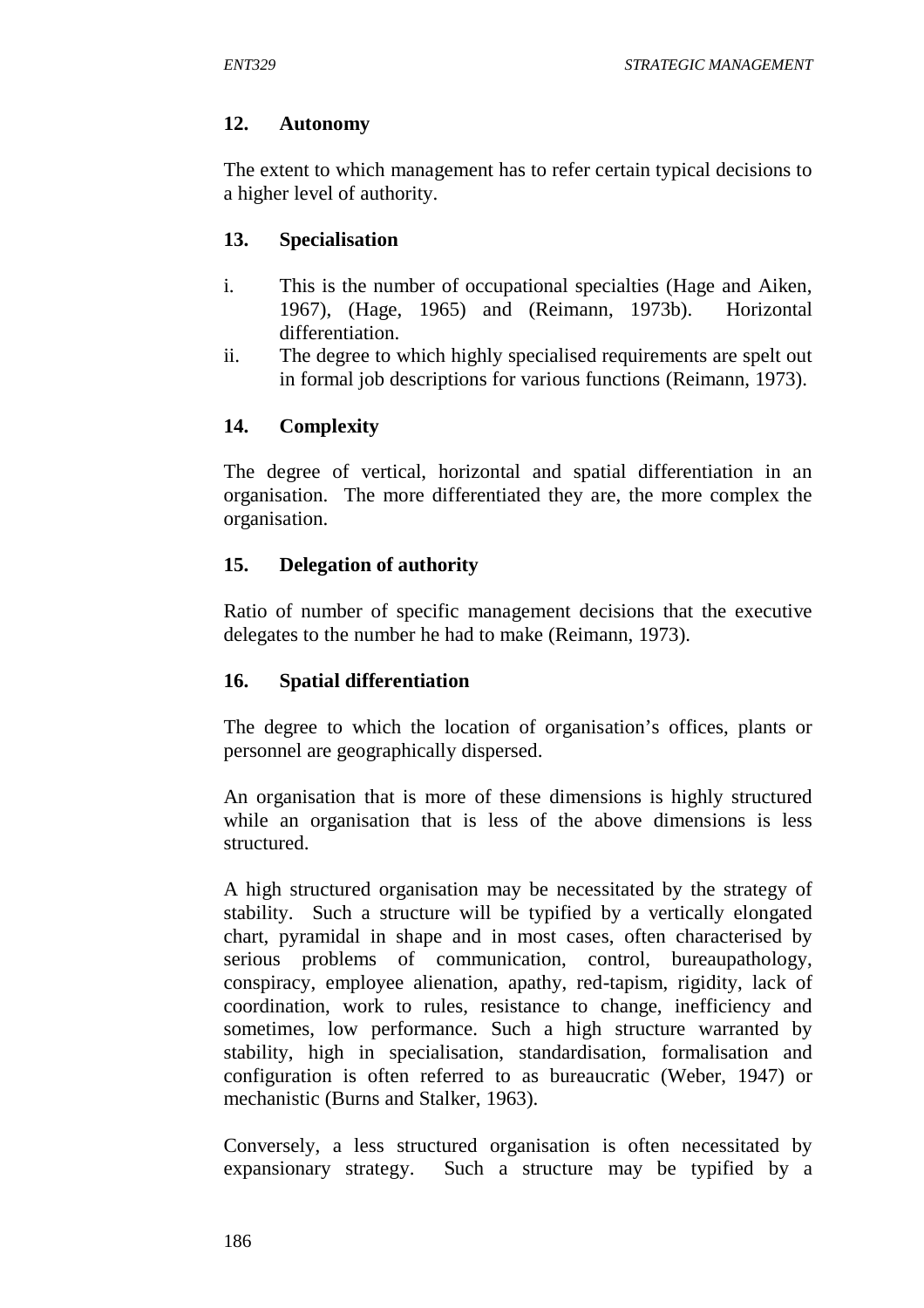horizontally flat chart, exhibiting a collaborative pattern of relationships among the organisational participants. Such an adhocratic structure, make-shift rather than permanent, is referred to as organismic or simply organic (Burns and Stalker, 1965).

Reimann (1974) reported that decentralisation, specialisation and formalisation are fairly independent of one another. That a high performing or an effective organisation could be relatively decentralised, specialised and formalised.

The dimensionality of structure rather than being universal, may be contingent on the types of organisation, the environmental situation of the organisation, organisation performance desired and a host of other factors earlier discussed as determinants of structure.

# **3.3 Structural Alternatives for Strategic Choices**

Structural alternatives to match different types of strategies are discussed below. In practice, structural choices to fit a particular strategy may be a combination of the pure structures as discussed below.

### **1. Entrepreneurial structure**

This is the most elementary and the simplest form of structure. It is very much appropriate for an organisation that is independently owned and managed by one person. All strategic, tactical and operating decisions are centralised in the owner-manager. The owner-manager is on his own, he needs no permission or control of a anybody. He provides the capital, takes decisions and assumes all risks. He may hire the labour of a few people. He is solely responsible for the success or failure of the business and has the sole rights to such profits as may be made or alternatively and bears the sole responsibility for such losses as may be made. (See figure 4.2 below).



Fig. 4.2: *A Simpler or Entrepreneurial Structure*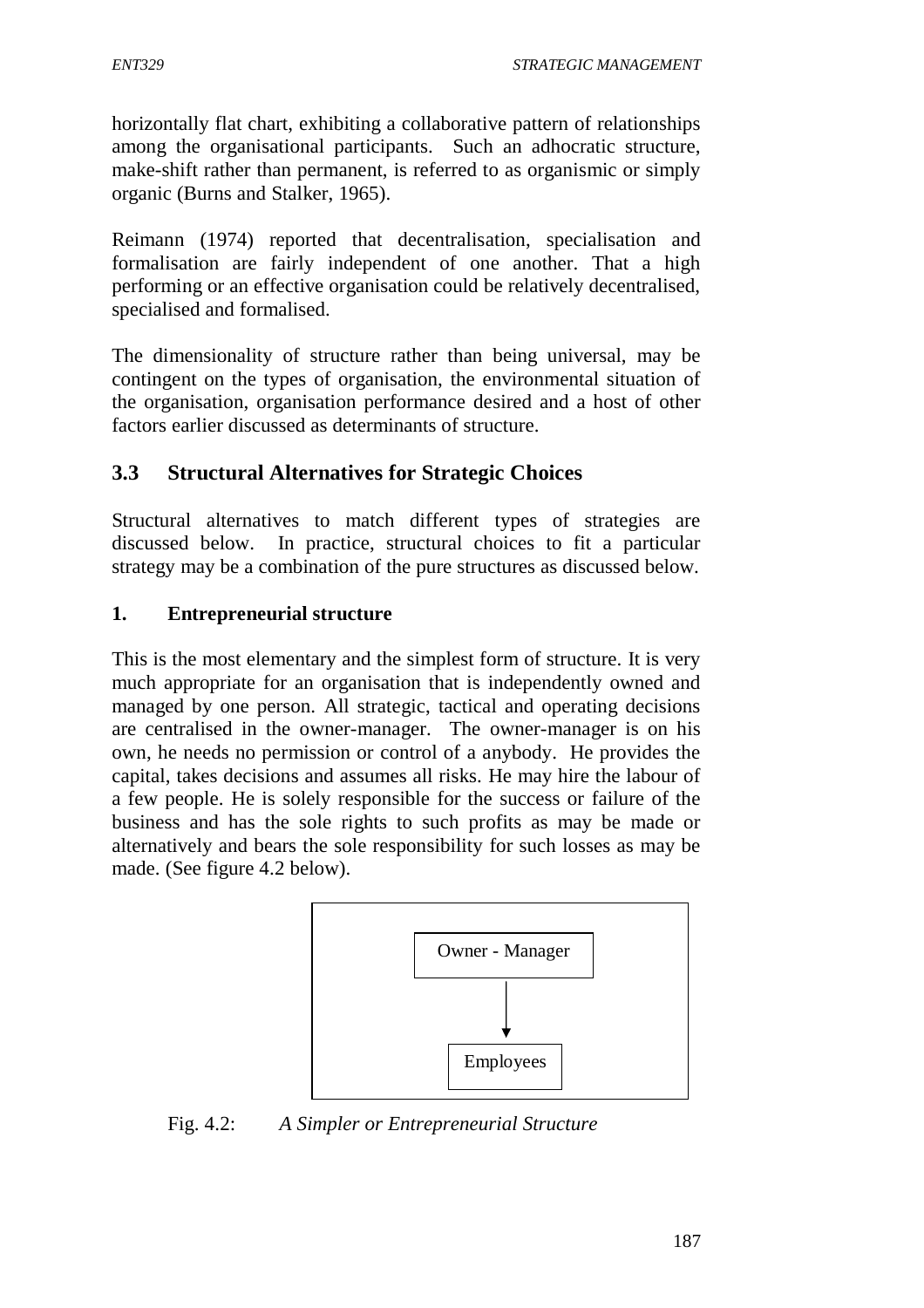### **Strategic advantages include the following.**

- a. Decision-making is fast and rapid, because power is centralised;
- b. Easy control of all business activities;
- c. Timely adjustments to boundary or environmental changes and market signals;
- d. Simple and informal organisational system is affordable, e.g. reward and information systems.

### **Strategic disadvantages are as follows.**

- a. May immerse the owner-manager in day-to-day routine activities at the expense of strategic decisions.
- b. May be grossly inadequate for the strategic or future expansion of the business.
- c. It limits the development of future strategic managers.
- d. The owner-manager is over-tasked and over-relied upon for all issues; it therefore limits delegation of authority necessary for future succession planning.

### **2. Functional Structure**

A functional structure is effective in single-business units where major activities revolve around well-defined skills and areas of specialisation. A functional structure is based on the technology of the organisation involving human skills, processes and equipment.

In such cases, profound specialisation and focused concentration in performing tasks, projects and activities would enhance both operating efficiency and the development of distinctive competence.

The use of specialised manpower, facilities, equipment and techniques are important considerations for organisations adopting any of the strategies of concentration, vertical integration and product development. These strategies require some kind of specialisation which will also warrant a kind of centralised, but functionally specialised structure.

Specialisation may be structured along the technique (process), equipment or occupational skills (line or staff skills). Process specialisation will engender the grouping of activities around work processes. For instance, in the canning of beef, work may be grouped around butchering, precooling, cleaning, canning and cooking. Also, in the bottling of minerals, work may be grouped around mixing of materials, testing for quality, washing and drying of bottles, filling and corking of bottles, arrangements in crates. Equipment specialisation will also facilitate work grouping along the special-purpose machine. For instance, in the production of plastic bags, employees may be structured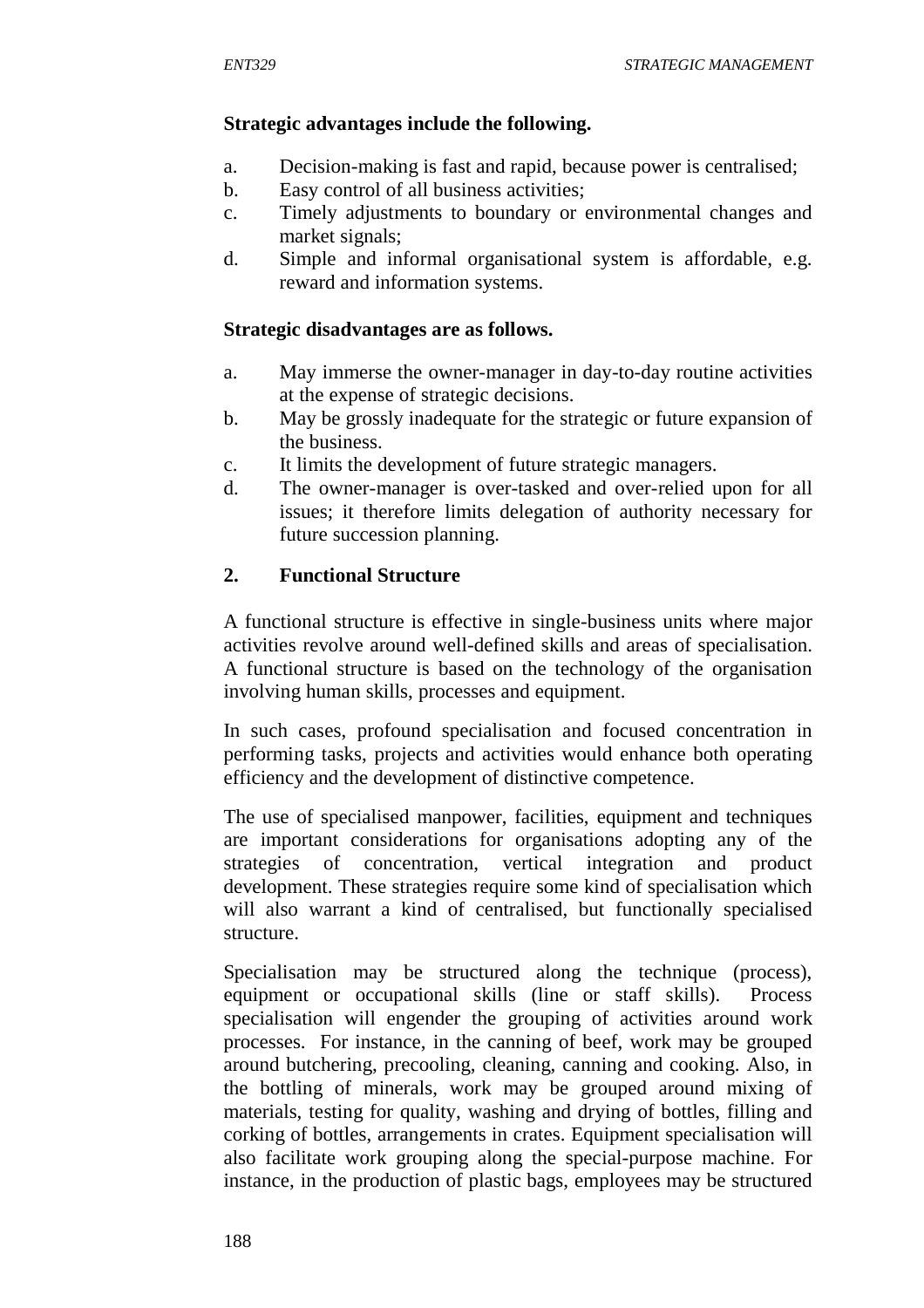around the ingredients' mixing machine, injection moulding machine, cutting machine, sealing equipment, styling equipment, counting machine and packing machine.

Skills specialisation may warrant structuring of employees around the major functions of an organisation such as marketing, personnel, production, finance and any other staff function such as legal, auditing etc.

A functional structure seeks to distribute decision-making and operational authority along functional lines. It also encourages delegation along such lines.

An organisation structured along line-functions shows an authority relationship where a manager has responsibilities for the activities of his subordinates in primary or major departments of an enterprise where the objectives and mission are primarily realised.

An enterprise structured along staff-functions also shows a relationship where an incumbent task is to give advice or counsel to line managers e.g. legal advisers. Functional departments are usually centralised (see Figure 4.3, 4.4 and 4.5 below).

A functional structure is sometimes referred to as a unitary structure (Uform). Specialisation of skills, processes and machines may also be along manufacturing or service activities. This also suggests that the functional structure may be purely a service-oriented structure, a manufacturing or processing structure; it could also be both, that is, combined.



*Fig 4.3:* Occupational-Oriented Functional Structure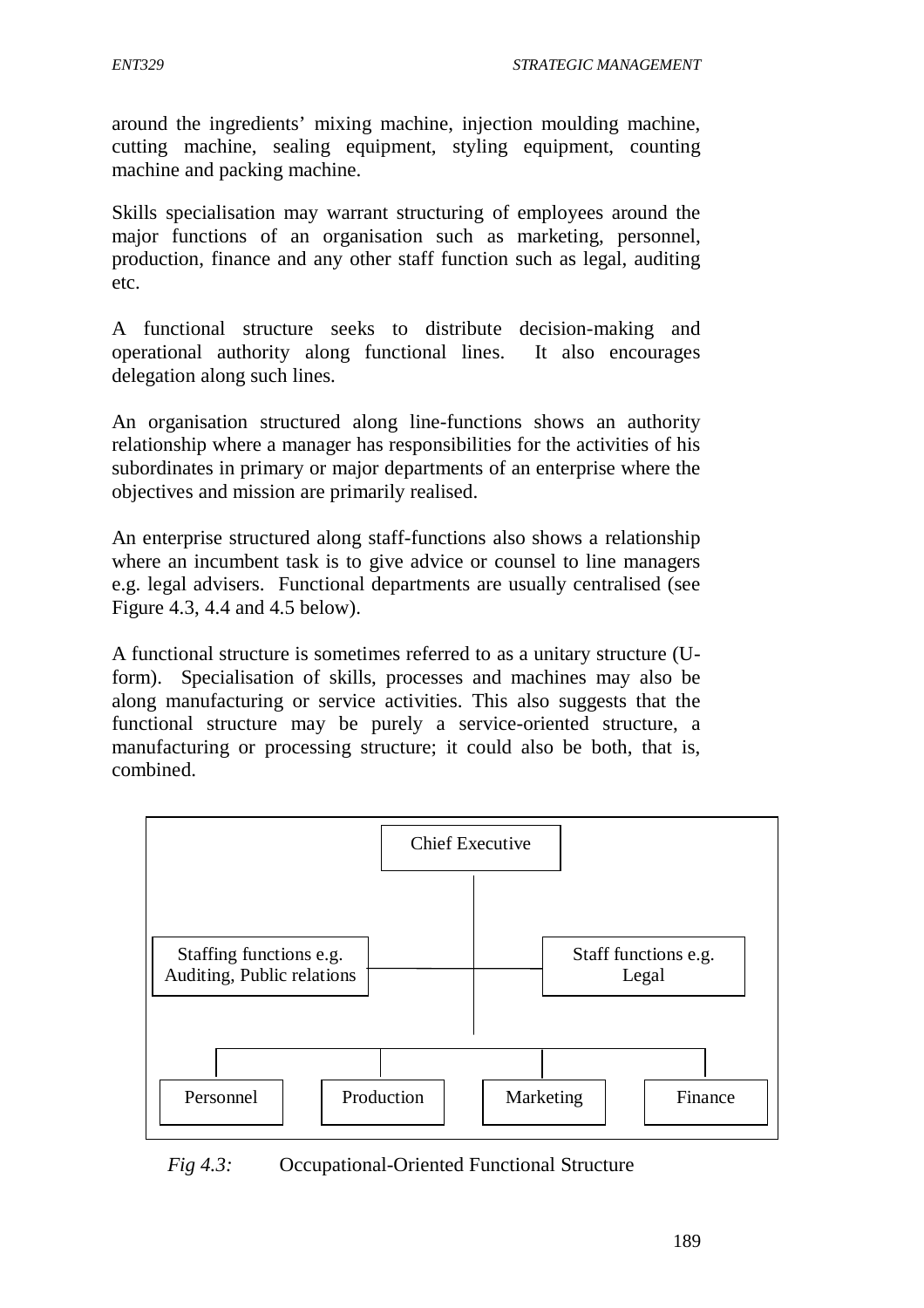

*Fig. 4.4:* Process-Oriented Functional Structure (Building)



*Fig. 4.5:* Equipment-oriented Functional Structure (Production of Plastic Bag*)*

**Strategic advantages** of functional structure include the following.

- a. Effective delegation of day-to-day operational functions
- b. Enables top management to focus on strategic decisions
- c. Efficient allocation of work through specialisation or organisational technology
- d. Improved development of future managers' functional expertise, and distinctive competence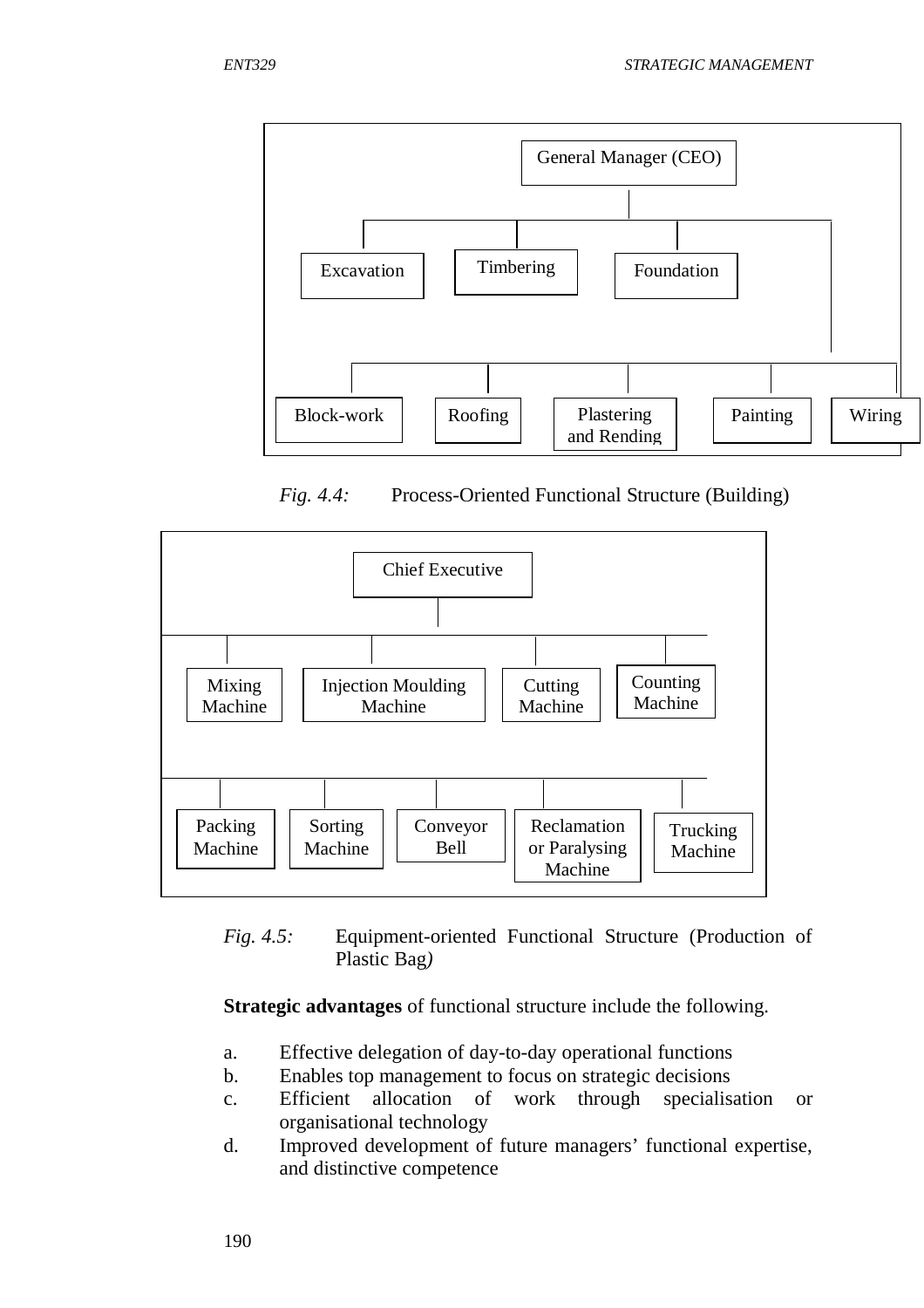- e. Permits centralised control of strategic decisions and results
- f. Maintains power and prestige of major functions, processes and equipment
- g. Furnishes a logical reflection of organisational functions for implementing strategy
- h. Very well suited for structuring a single business
- i. Conducive for exploiting learning/experience curve effects associated with functional specialisation;

Good for social, political and economic projects. For instance, in social ceremonies, people are grouped around the processes of food making, canopy arrangement, supply of music, videoing, servers, bottle collection, supply of light / electricity, etc.

**Strategic disadvantages** of functional structure include the following.

- a. Functional walls create difficulty in coordination of different functions to achieve overall results
- b. Specialists with very narrow skills are created, often at the expense of the overall benefit of the organisation. This is overspecialisation.
- c. It often generates inter-functional conflicts, rivalry and empirebuilding, e.g. functional line versus staff conflicts
- d. It limits internal development of general managers
- e. It makes economic growth of company as a system difficult
- f. It creates problems of communication and control within and across functions, inter-functional decision-making is difficult
- g. It forces responsibility for profit to the top only
- h. It may create uneconomical small units or underutilisation of specialised facilities, manpower and capacities
- i. Functional experience often creates resistance to change (Paradigm paralysis)
- j. Functional myopia and engrossment are always antientrepreneurship, anti-creativity, anti-innovation and antirestructuring of activity-cost chain

May lead to group sabotage, functional make-belief, eye-service, dereliction of duty, functional promotion on the basis of seniority to a level of incompetence, functional pomposity, functional deception and shameless decadence.

Barring the disadvantages, the functional design is common and may exist in its original or modified form as the organisation graduates from the introduction, through growth to maturity stages of development. The functional structure only satisfies expansion and growth strategies to a very limited extent.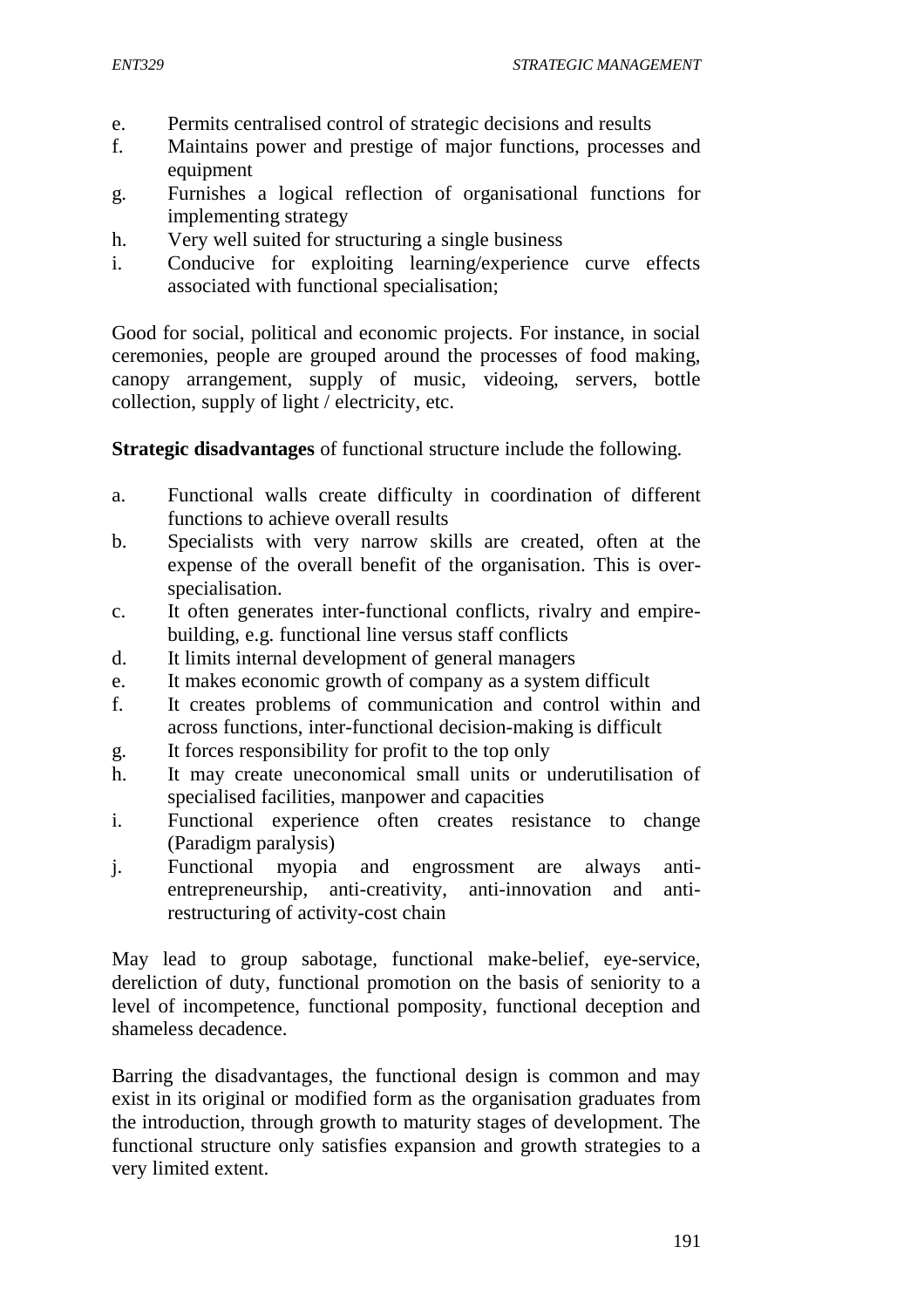#### **3. Divisional structure**

A divisional structure caters for organisational complexity, growth needs, geographical expansions, unrelated market channels, market segmentation and environmental diversity. Therefore, it is most suitable for expansionary strategies such as growth and diversification. A divisional structure helps to meet the coordination and decision-making requirements that may result from increasing diversity and size.

In a regime of divisional structure, work may be grouped along product lines, geographic areas covered and types of customers served. Sometimes, separate divisions may be established and placed under the divisional level management. This is why a divisional structure is sometimes referred to as multi-divisional structure (M-form). It is possible to operate functional structure within various divisions. This structural form may be a way of graduating from a functional or unitary form to a higher level, that is product customer or regionally (territorially) based.

Divisions created on the basis of customer enables the organisation to provide exclusive attention to separate and distinct customer groups. For instance, activities may be grouped around wholesale, retail, vending via trucks and direct sale to customers. Also, users of electricity or water may be grouped around industrial, residential, governmental and miscellaneous users (e.g. church, mosques, clubs etc.).

Customer-based structuring offers the advantages of timely response to changing customer/user needs, use of specialised marketing skill and using the marketing concept to serve the customer better. However, customer-based structure is only good when the sales volume of customers warrants the creation of a separate division.

Also, product-based divisions are warranted when there is the need to pay exclusive attention to a product or group of products. Expansion or diversification strategies often require product-based divisions to facilitate the addition or deletion of product divisions. The associated advantages of product divisions include better coordination, better fixing of responsibility for profit-making and utilisation of resources, and better use of specialised skills and equipment. However, a product-based division can only be justified where the volume of sales of the product or product-line is large enough to create an optimum use of resources and skills. An example of this type of structure may be grouped around soap and detergents, creams and lotion, food components, and beverages.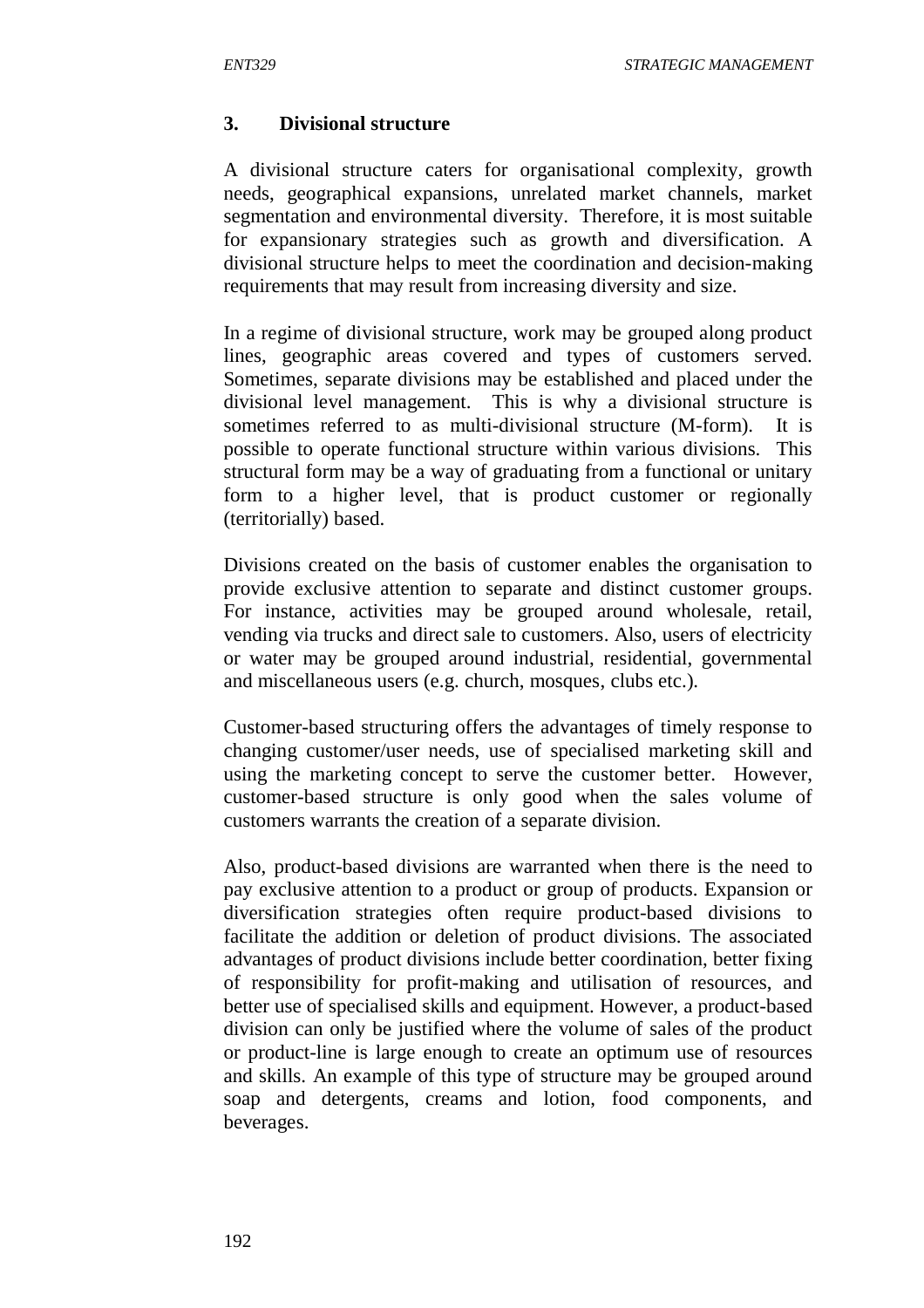Apart from customer or product-based divisions, divisions may also be created on geographic or territorial basis. Territorial divisions usually follow market or political boundaries. Key functions are centralised at the headquarters while territorial divisions are decentralised. This type of structure usually respond to expansion and diversification strategies. Such divisions offer the advantages of use of locally available resources (manpower, raw-materials, nearness to markets, benefits of decentralisation etc). Territorial divisions, however, require a high level of coordination, communication and control between the territorial groups and with the headquarters (See figure 4.6 and 4.7 below).

On the whole, a divisional structure offers the following **strategic advantages**.

- a. Places responsibilities at the divisional levels especially strategy formulation and implementation
- b. Engenders quick response to environmental changes affecting the businesses of different divisions
- c. Enables top management to concentrate on strategic issues
- d. Focuses accountability for effective performance by delegating profit/loss responsibility to the divisional level
- e. Retains functional specialisation within each division
- f. Provides a better training ground for strategic managers
- g. Forces coordination and delegation of authority down to the divisional level for quick response
- h. Takes advantages of economics of local operation especially in the use of resources
- i. Allows each division to organise around its own set of activities and functional area requirements

Permits further growth and diversity of products and services.

However, the **strategic disadvantages** of divisional structure include the following.

- a. Inconsistency arising from the sharing of authority between the centre (corporate headquarters) and the periphery (divisions)
- b. Policy inconsistencies between the different divisions
- c. It engenders a very dysfunctional competition for corporate-level resources among the divisions
- d. Difficulties in how to distribute corporate overhead cost that is acceptable to different divisions with different profit positions and potentials
- e. Can result in duplication of staff services at headquarters and district levels, thereby creating a relative cost disadvantages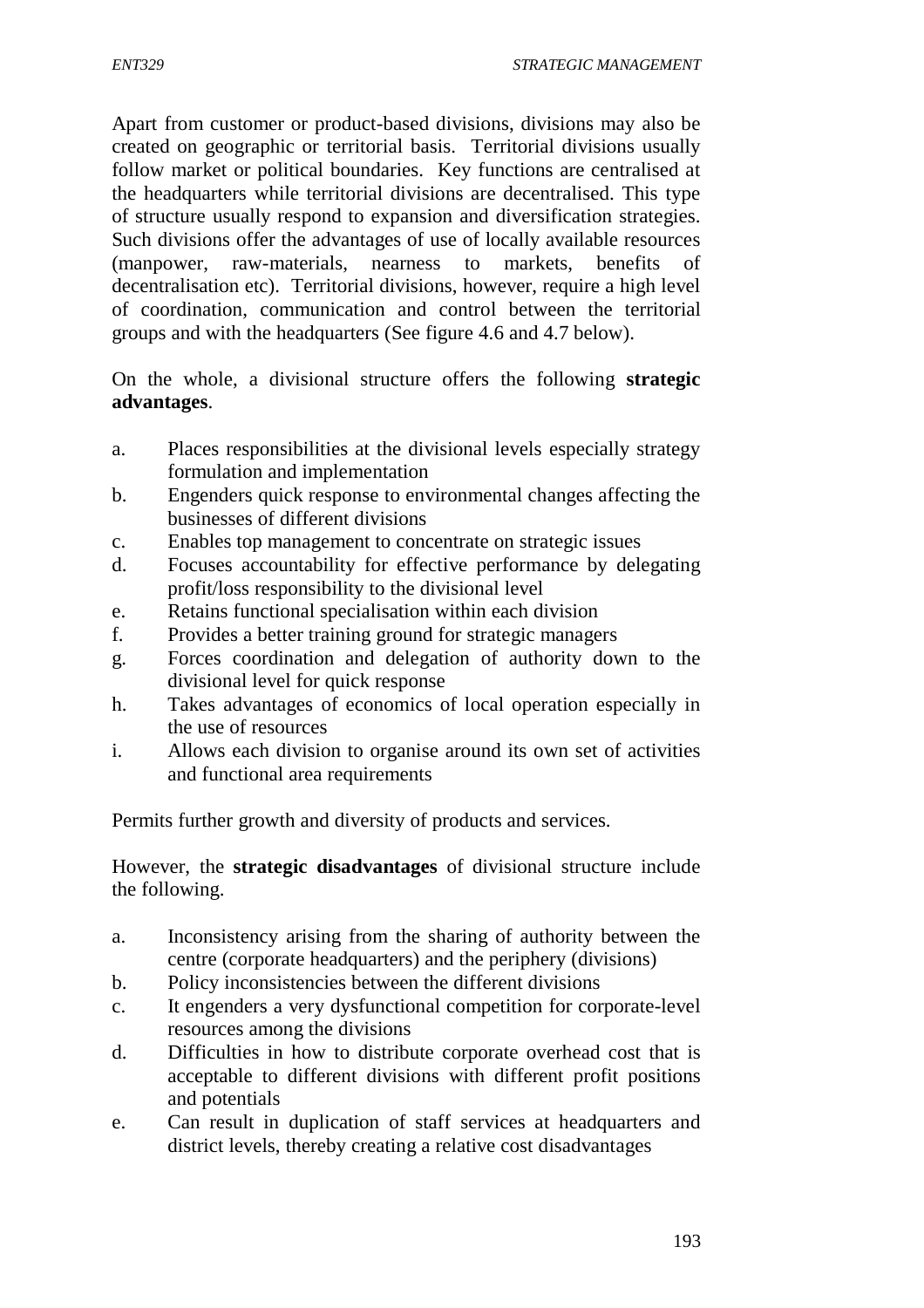- f. Corporate management becomes heavily dependent on divisional managers
- g. It is just possible for corporate management to loose touch with business situations at the divisional level, and thereby loose control
- h. Requires more persons with central or general management competence

Tends to make maintenance of economical central services difficult.



*Fig. 4.6:* Divisional Structure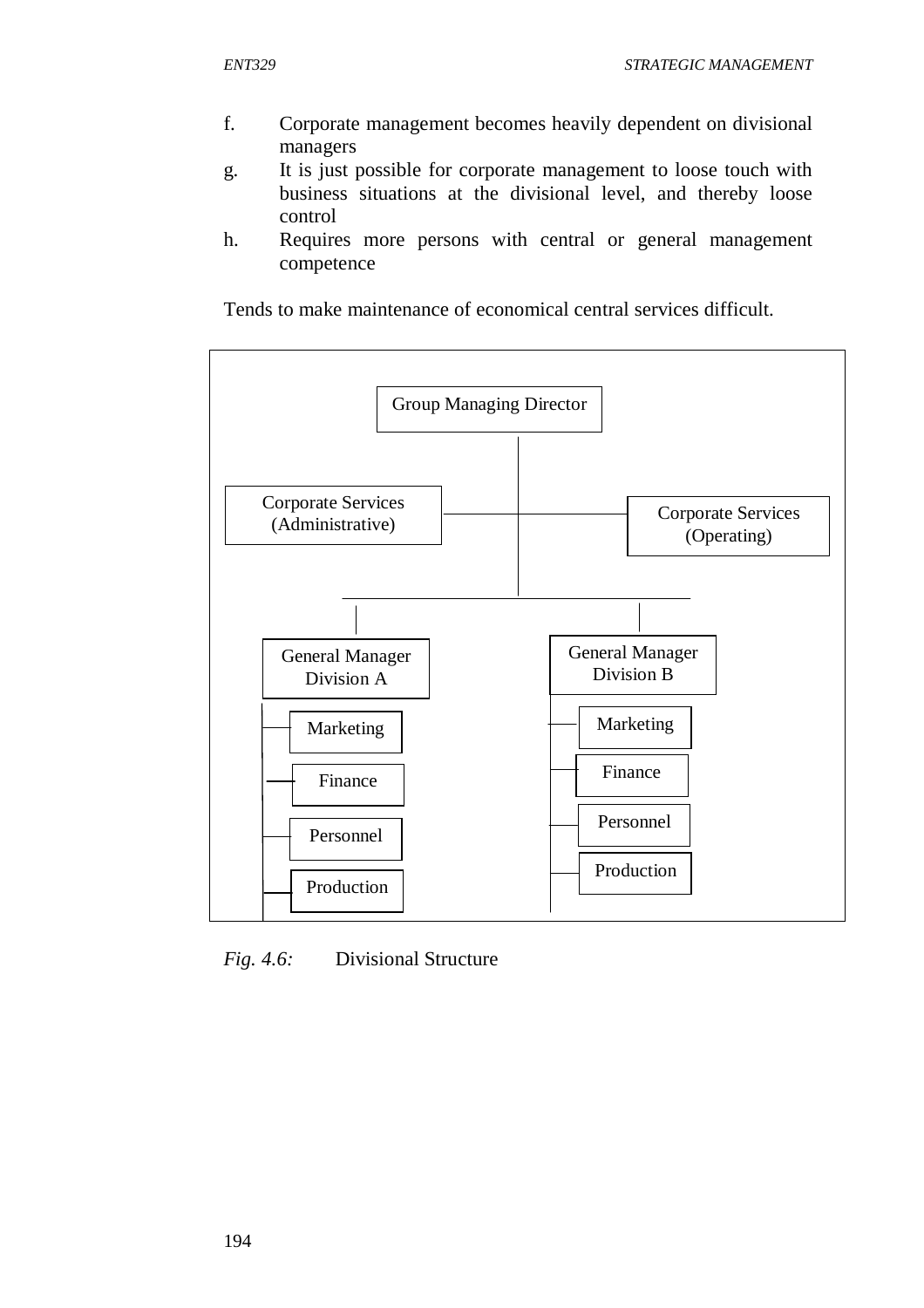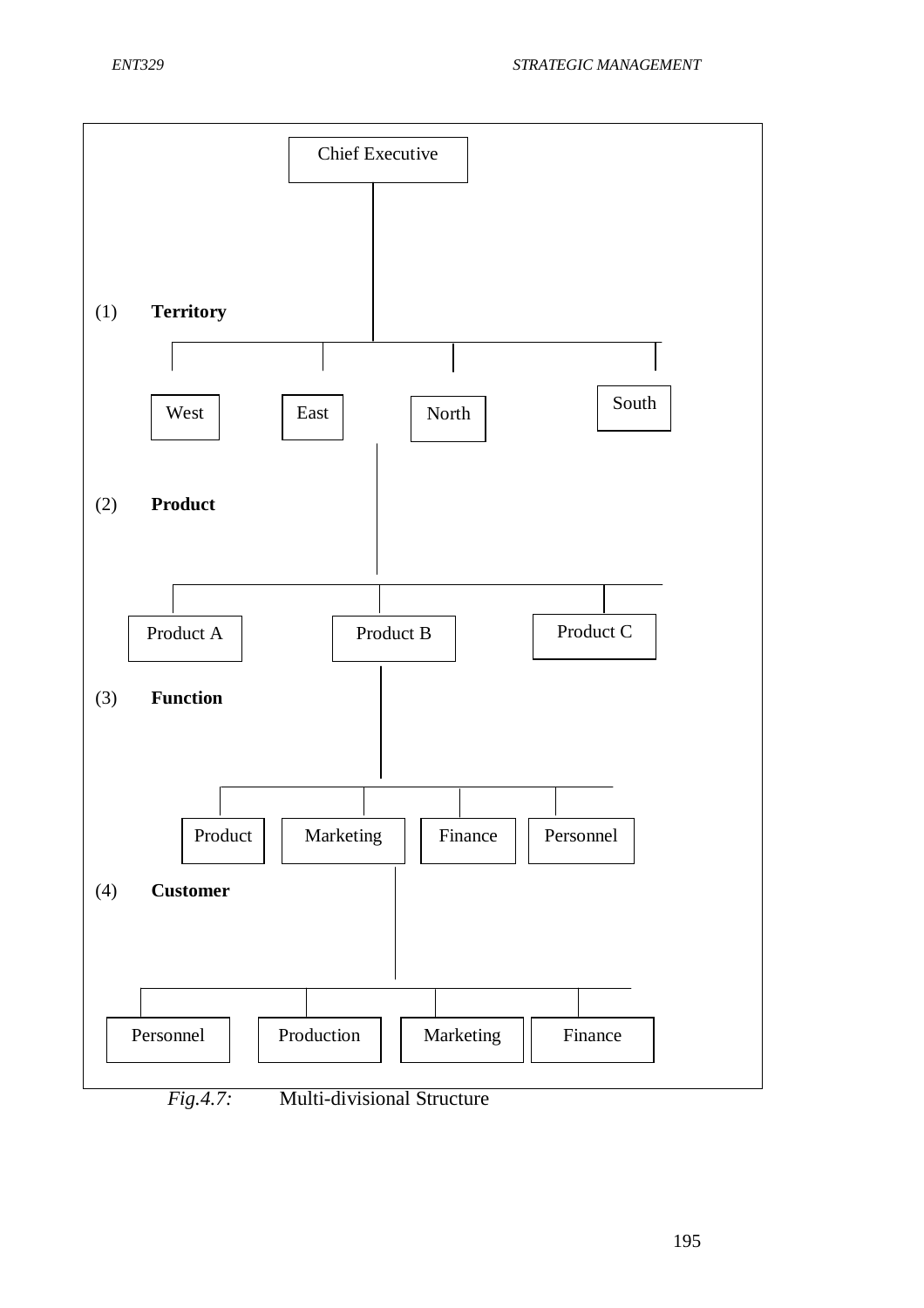#### **Strategic Business Unit (SBU)**

Strategic business unit (SBU) is defined as any part of business organisation which is treated separately for strategic management purposes (Sharplin, 1985).

General Electric Company was one of the first to use this type of structure. This structural unit helps to ensure that each product or product line of the hundreds offered by the company, is given the same attention which it would receive if it were developed, produced and marketed by an independent company.

*SBU* organisational structure is, therefore, a response to difficulty faced in managing increasing diversity, size and numerous divisions. An *SBU* serves specific product-market with readily identifiable competitors and for which strategic planning can be conducted.

This additional layer of management helps to improve and strategise implementation, promote synergy, and gains greater control over the diverse business interests. *SBUs* are, usually, created out of the grouping of various divisions in terms of common strategic elements and especially on the basis of independent product/market segments served by the firm. When divisions are too many with too large span of control for a single chief executive, then an *SBU* structure provides an *antidote* to reduce the span to a manageable level. The designation of group vice president has been invented for the head of *SBUs*.

The common strategic bases for grouping *SBUs* include, an overlapping set of competitors, a closely related strategic mission, a common need to compete globally, an ability to accomplish integrated strategic planning, common key success factors, and technologically-related growth opportunities. Every *SBU* has its mission and goals, and is expected to develop and implement strategic and operating plans for the product or product line. Figure 4.8 below, illustrates an *SBU* structure.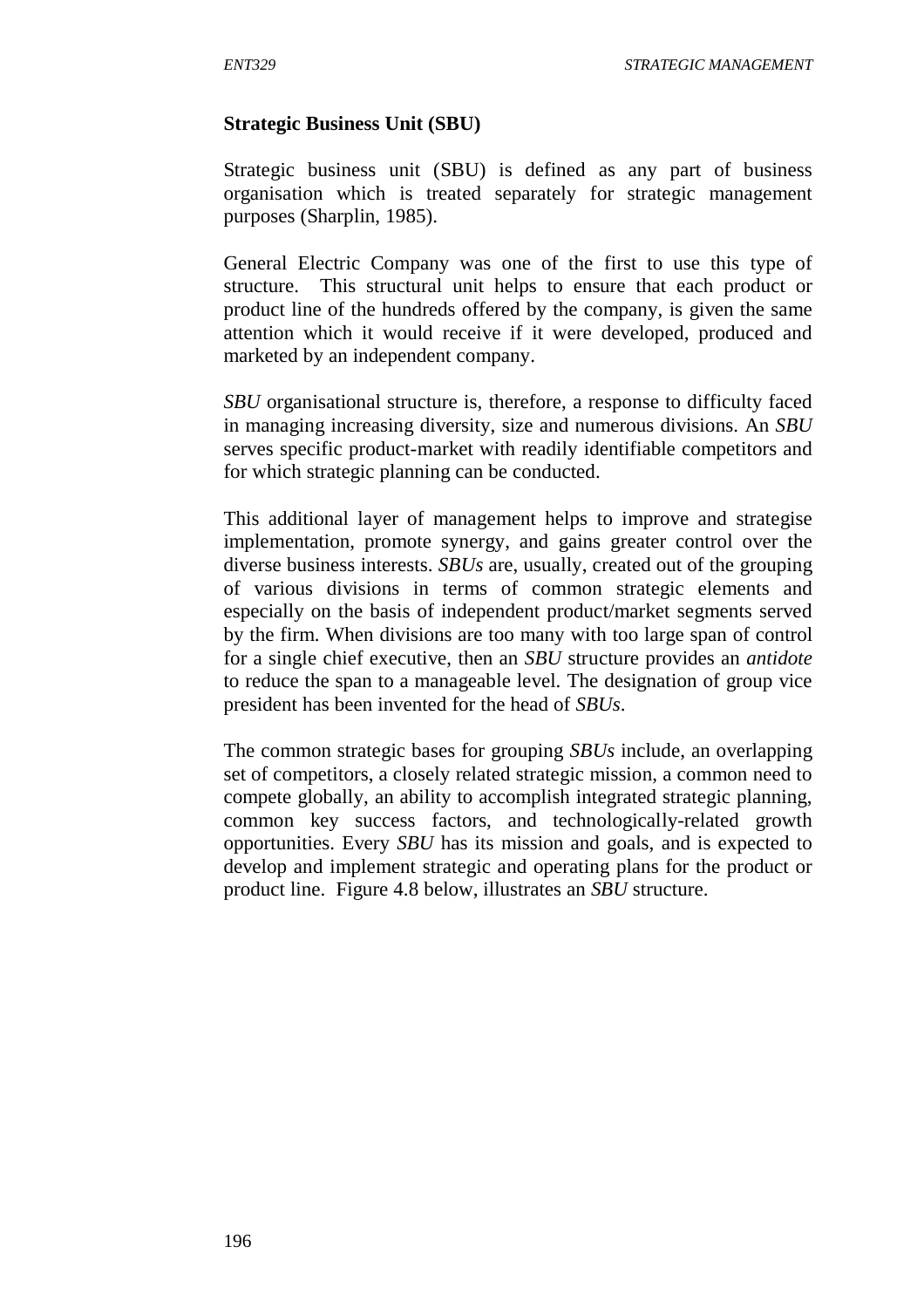

*Fig. 4.8:* SBU Organisational Structure

**Strategic advantages** of *SBU* structure are as follows.

- a. Furnishes a strategically relevant techniques of organising large number of different business units
- b. Permits strategic planning to take place at the most appropriate levels within the total enterprise (corporate and business levels)
- c. Allows the task of strategic evaluation by top managers to be more objective and more effective
- d. Improves coordination between divisions with similar strategic concerns and product/market environments
- e. Permits efficient allocation of corporate resources to areas with greatest growth opportunities
- f. Facilitates the coordination of related activities within an *SBU*, thereby helping to acquire the benefits of strategic fits in the *SBU*
- g. Promotes strong cohesiveness among the various divisions of the *SBU*
- h. Focuses accountability to distinct business units.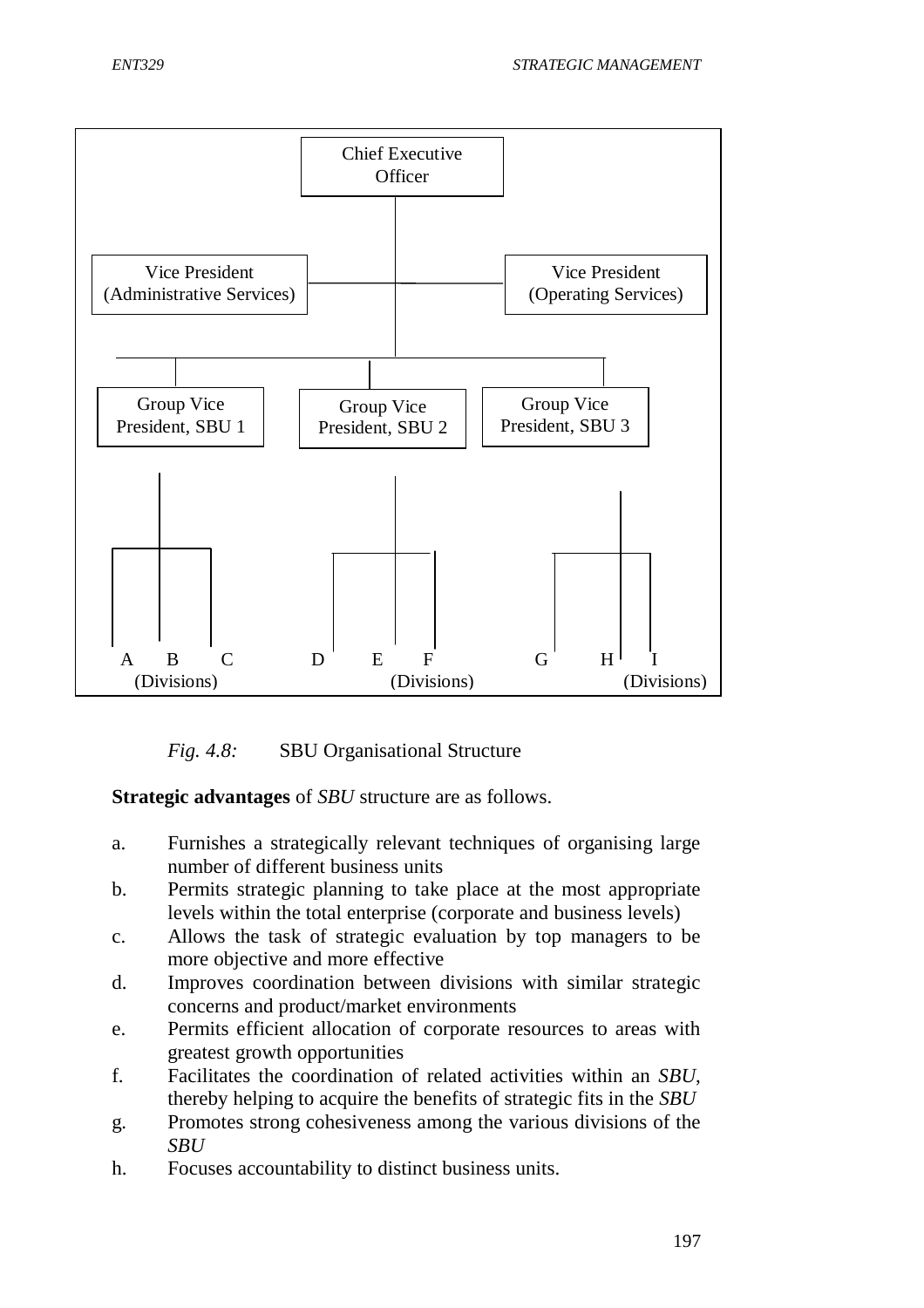#### The **strategic disadvantages** of an *SBU* structure include the following.

- a. Dysfunctional competition for corporate resources may increase
- b. Adds another layer of management between the divisions and corporate management
- c. The role of the group vice president can sometimes be difficult to define
- d. Presents difficulty in defining the degree of autonomy for the group vice presidents and divisional managers
- e. *SBUs* may grow to a large numbers that may compromise efficient and effective management
- f. *SBUs* can still be myopic in charting their future direction
- g. Unless the head of the *SBU* is strong-willed, very insignificant strategy coordination is likely to occur across business units in the SBU
- h. Performance recognition is blurred. Credit for *SBU's* performance tends to go to the corporate *CEO*, then to divisional head, and lastly, to group vice president
- i. When the basis of grouping an *SBU* is based on factors other than the nitty-gritty of strategy coordination, then the groupings lose real strategic significance.

### **4. Matrix structure**

A matrix organisation is a structure with two (or more) channels of command, two lines of budget authority and two sources of performance and reward. The major feature of this structure is that products or projects and functional lines of authority overlay one another to form a matrix or grid, so that managerial authority over the activities in each cell of the matrix is shared between the products or project manager and functional manager (see Figure 4.9 and 4.10).

In this type of structure, subordinates have a continuing dual assignments- to the product/project and to their functional departments. This produces a compromise between functional specialisation and product/project talents and competence.

There is dual channel of authority and dual information and reporting system. This is highly differentiated by highly integrated design. This structural design is useful for firms that are both diversified and geographically spread. It is useful to balance the powers of product managers and geographical area managers. Sources of diversity which may warrant the use of matrix design include differences in products, customer groups, technology, lines of business, etc.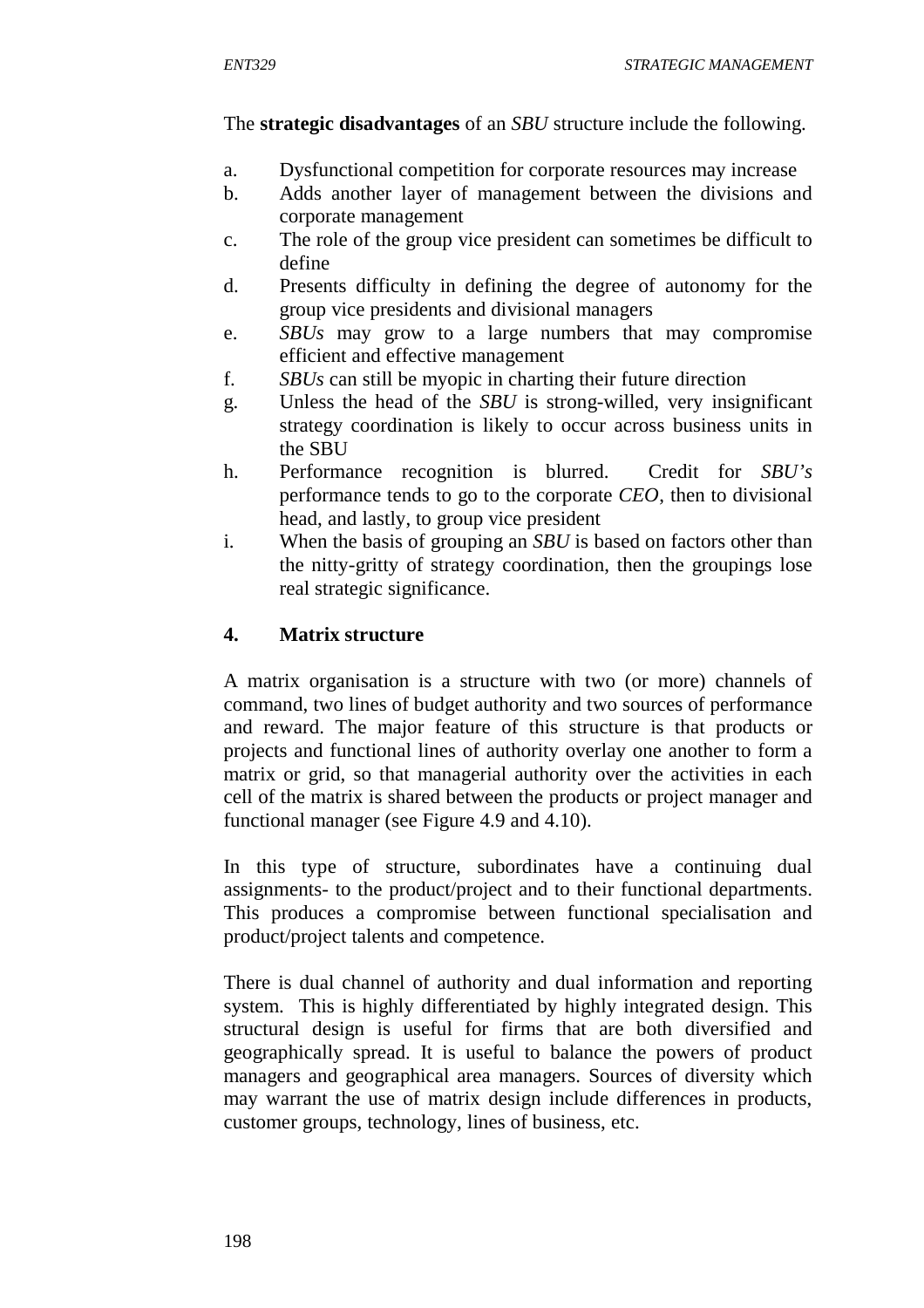This diversity also produces the need for different types of managers including product managers, functional managers, territorial area managers, project managers, new venture managers and business level managers, all of whom have significant strategic responsibilities. When at least two of many variables (product, customer, technology, geography, functional area and market segment) have roughly equal strategic priorities, then a matrix organisation can be an effective structural form (Thompson and Strickland, 1987).

This form of structural choice combines the advantages of functional specialisation and product/project specialisation.

In theory, the matrix represents a conflict resolution system through which strategic and operating priorities are negotiated, power is shared, and resources are allocated internally on a strongest case for what is the best overall for the unit basis (Thompson et al. 1983).



*Fig. 4.9:* Matrix Structure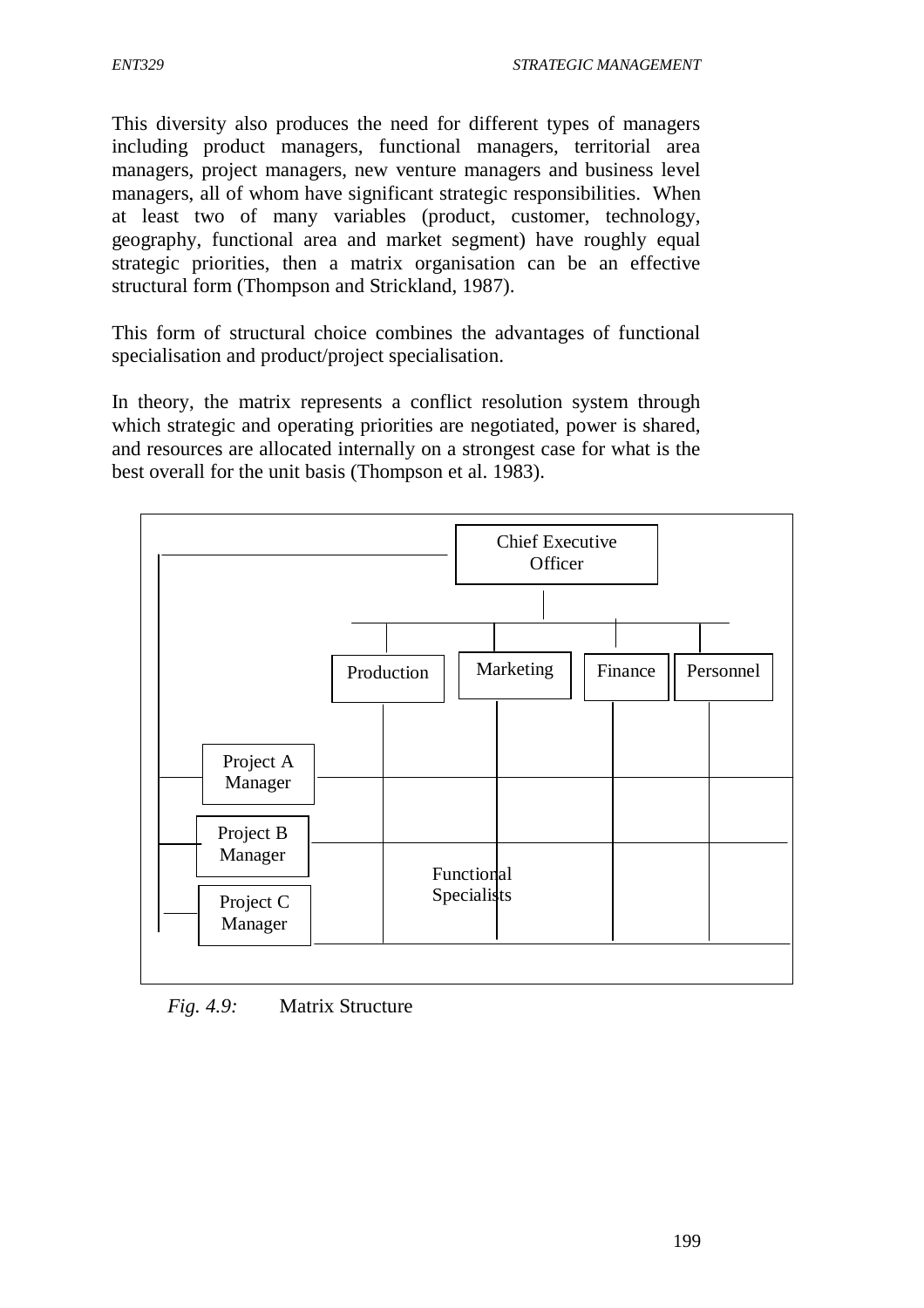| Programs                                    | <b>Under</b> |                |       |                 | <b>Executive</b>   | <b>Community</b> |
|---------------------------------------------|--------------|----------------|-------|-----------------|--------------------|------------------|
| <b>Depts</b>                                | Graduate     | <b>Masters</b> | Ph. D | <b>Research</b> | <b>Development</b> | <b>Service</b>   |
| Accounting                                  |              |                |       |                 |                    |                  |
| <b>Business</b><br>Admin.                   |              |                |       |                 |                    |                  |
| Finance                                     |              |                |       |                 |                    |                  |
| Insurance                                   |              |                |       |                 |                    |                  |
| Actuarial<br>Science                        |              |                |       |                 |                    |                  |
| Personnel<br>and<br>Industrial<br>Relations |              |                |       |                 |                    |                  |
| Marketing                                   |              |                |       |                 |                    |                  |

*Fig. 4.10:* Matrix Structure for a College of Business Administration

In the matrix structure for a college of business administration, the academic departments of accounting, business administration, finance etc., are functional units. The specific programmes such as undergraduates, masters etc., represent the products that are overlaid on the functions.

Members in this structure have a dual assignment to their functional department, and to their product groups. For instance, a professor within the structure reports to the director of a relevant programme (e.g. masters) as well as to the chairperson or Head of Department (HOD), where the programme is located in, for instance, accounting department.